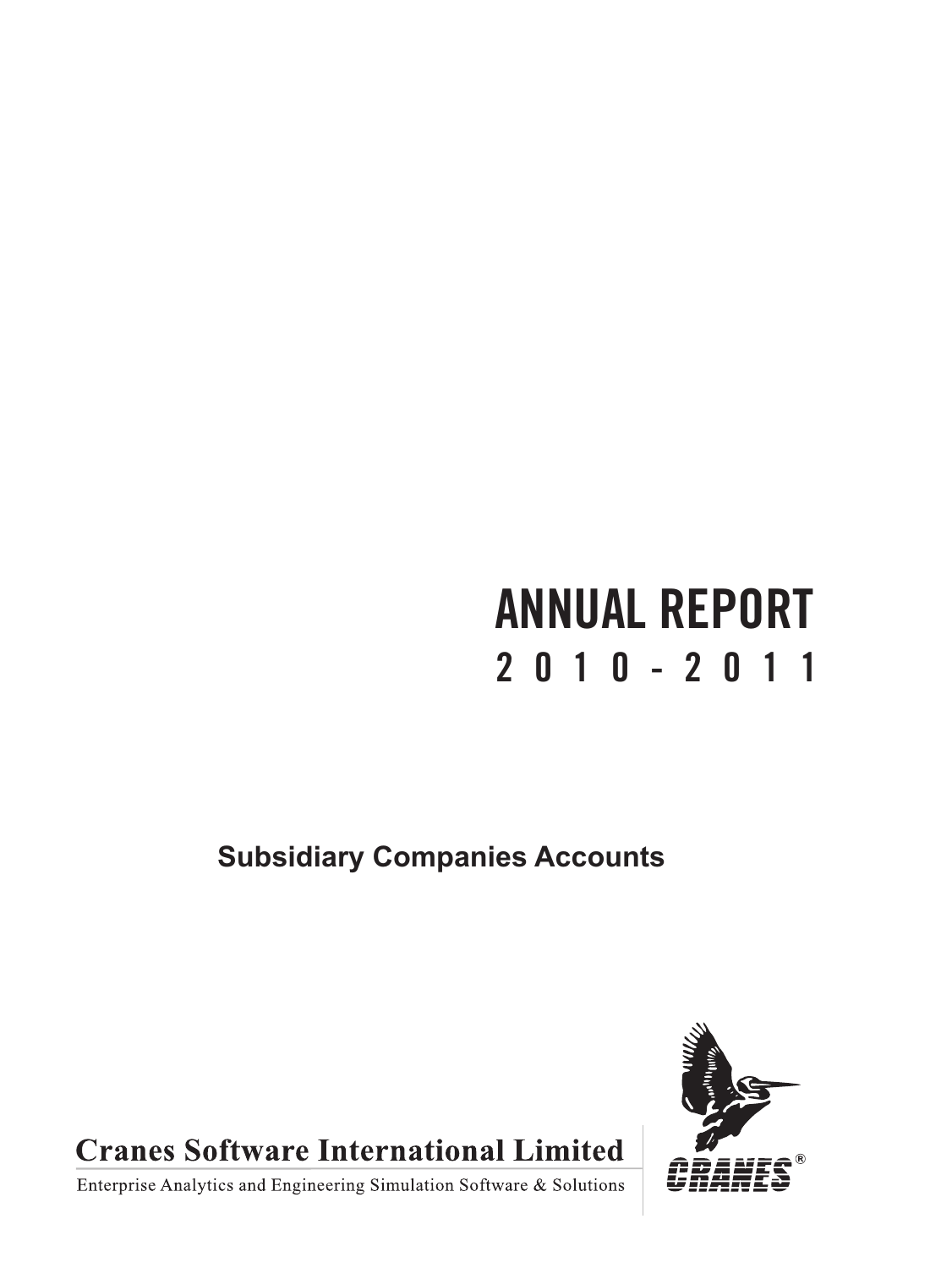

# SYSTAT SOFTWARE, INC.

## FINANCIAL STATEMENTS 2010 - 2011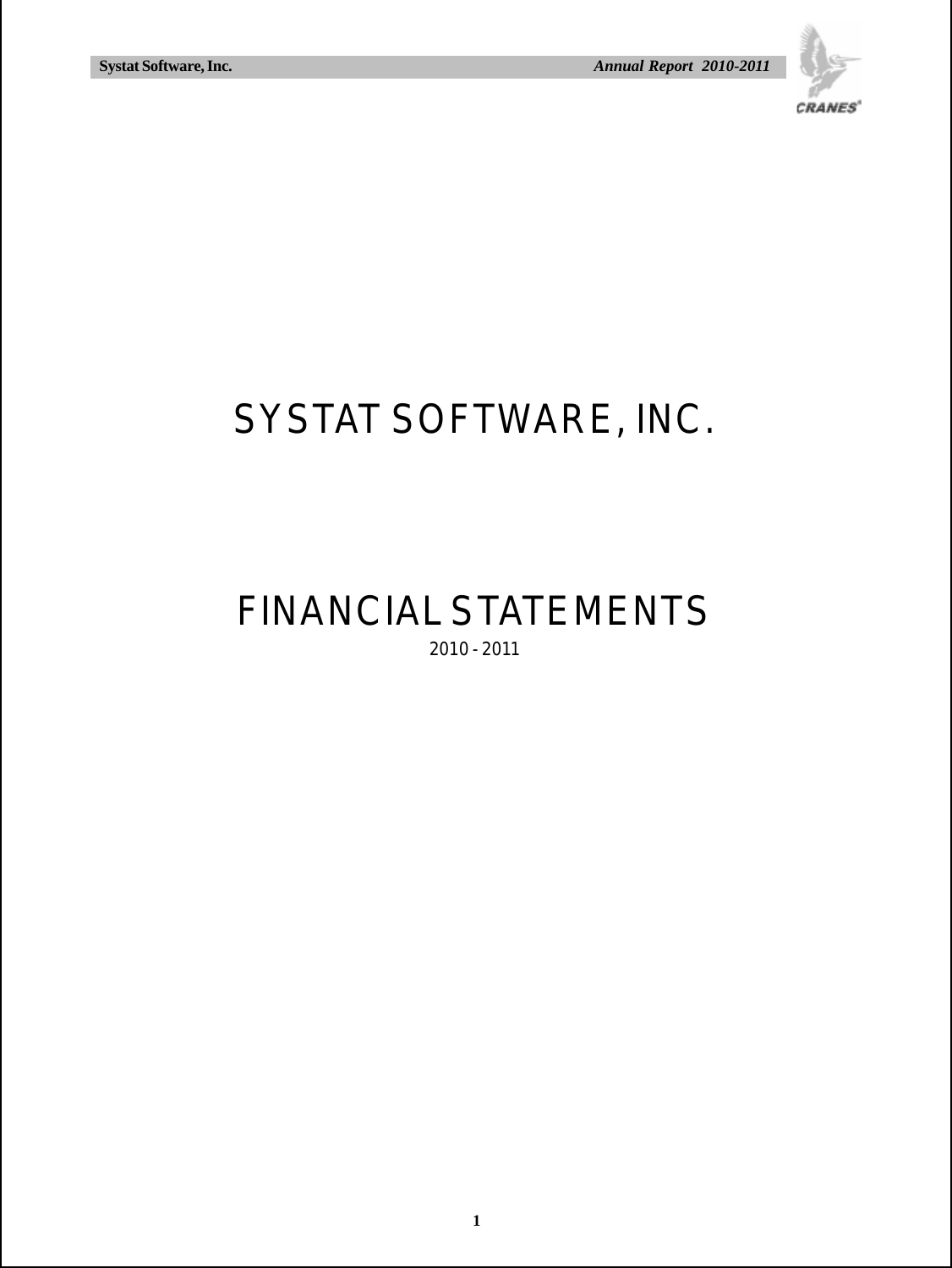

**Systat Software, Inc.**

## **INDEPENDENT AUDITOR'S REPORT**

To

The Board of Directors **Systat Software, Inc.**

> We have audited the balance sheets of **Systat Software, Inc.,** as of March 31, 2011, and 2010 the related statements of income, retained earnings and cash flows for the years then ended. These financial statements are the responsibility of the Company's management. Our responsibility is to express an opinion on these financial statements based on our audit.

> We conducted our audit in accordance with auditing standards generally accepted in the United States of America. Those standards require that we plan and perform the audit to obtain reasonable assurance about whether the financial statements are free of material misstatement. An Audit includes examining, on a test basis, evidence supporting the amounts and disclosures in the financial statements. An audit also includes assessing the accounting principles used and significant estimates made by management, as well as evaluating the overall financial statements presentation. We believe that our audit provides a reasonable basis for our opinion.

> In our opinion, the financial statements referred to above present fairly, all material respects, the financial position of Systat Software, Inc., at March 31,2011 and March 31, 2010 and the results of its operations and its cash flows for the years then ended in 'conformity with accounting principles generally accepted in the United States of America.

Continental Accounting Solutions, Inc. April 21st, 2011.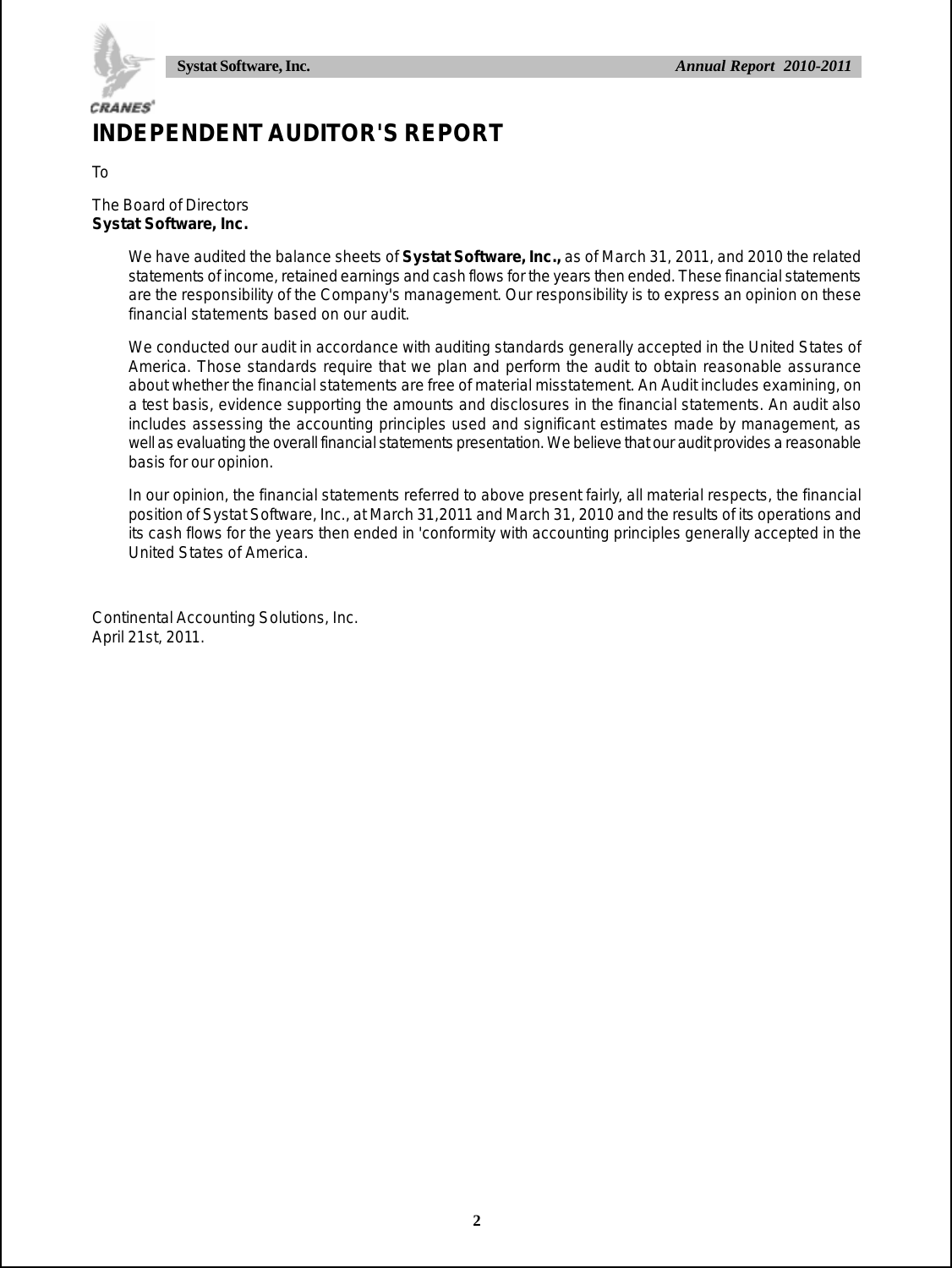

### **BALANCE SHEET**

**MARCH 31, 2011**

| <b>PARTICULARS</b>                                                                                                                                                                                                                                                                                               |                                      | <b>AS AT</b><br>31-3-2011<br>\$                                  | AS AT<br>31-3-2010<br>\$                                         |
|------------------------------------------------------------------------------------------------------------------------------------------------------------------------------------------------------------------------------------------------------------------------------------------------------------------|--------------------------------------|------------------------------------------------------------------|------------------------------------------------------------------|
| <b>ASSETS</b>                                                                                                                                                                                                                                                                                                    |                                      |                                                                  |                                                                  |
| <b>CURRENT ASSETS</b><br>Cash and Cash Equivalents<br>Accounts Receivable - Net<br>Inter Company Receivable<br>Inventory<br>Prepaid Expenses & Other Current Assets<br><b>Total Current Assets</b>                                                                                                               | Note 2<br>Note 3<br>Note 4<br>Note 5 | 253,620<br>421,168<br>1,274,277<br>13,632<br>88,056<br>2,050,753 | 129,196<br>416,584<br>1,146,756<br>42,636<br>68,892<br>1,804,064 |
| PROPERTY & EQUIPMENT - NET<br><b>INTANGIBLE ASSETS - NET</b><br>OTHER ASSET<br>Deferred Tax Asset                                                                                                                                                                                                                | Note 6<br>Note 7<br>Note 1           | 18,494,469<br>858,058                                            | 1,650<br>19,793,362<br>281,786                                   |
| <b>TOTAL ASSETS</b>                                                                                                                                                                                                                                                                                              |                                      | 21,403,280                                                       | 21,880,862                                                       |
| <b>LIABILITIES &amp; SHAREHOLDERS' EQUITY</b>                                                                                                                                                                                                                                                                    |                                      |                                                                  |                                                                  |
| <b>CURRENT LIABILITIES</b><br><b>Accounts Payable</b><br><b>Accrued Liabilities</b><br>Corporate Tax Liabilities<br>Inter Company Payable                                                                                                                                                                        | Note 8<br>Note 9                     | 149,830<br>257,423<br>20,402,399                                 | 172,501<br>225,745<br>340<br>20,348,514                          |
| <b>Total Current Liabilities</b>                                                                                                                                                                                                                                                                                 |                                      | 20,809,652                                                       | 20,747,100                                                       |
| <b>SHAREHOLDERS' EQUITY</b><br>Common Stock: \$1.00 par value; 1,000,000<br>Shares Authorized: 974,166 shares issued and outstanding<br>at March 31, 2011.<br>Additional Paid in Capital<br><b>Retained Earnings</b><br><b>Total Shareholders' Equity</b><br><b>TOTAL LIABILITIES &amp; SHAREHOLDERS' EQUITY</b> |                                      | 974,166<br>2,920,830<br>(3,301,368)<br>593,628<br>21,403,280     | 974,166<br>2,920,830<br>(2,761,234)<br>1,133,762<br>21,880,862   |
|                                                                                                                                                                                                                                                                                                                  |                                      |                                                                  |                                                                  |

Per our report attached For and on behalf of the Board

**Continental Accounting Solutions, Inc.** Richard H. Gall **Asif Khader** Auditor **Asif Khader**<br>
President **President** President Treasurer Auditor President Treasurer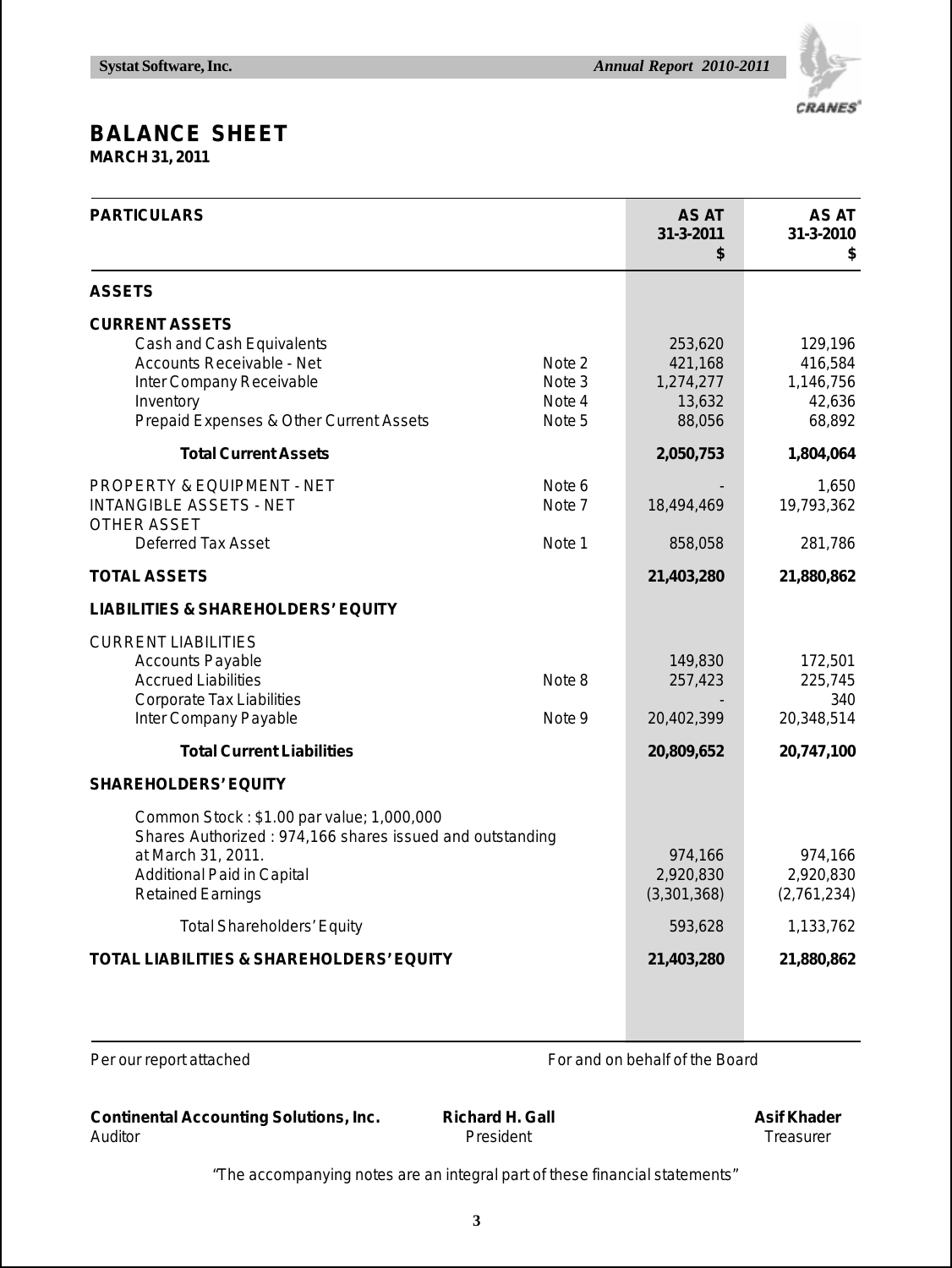

### **STATEMENT OF INCOME AND RETAINED EARNINGS MARCH 31, 2011**

| <b>PARTICULARS</b>                                                    |         | <b>AS AT</b><br>31-3-2011<br>\$ | <b>AS AT</b><br>31-3-2010<br>S |
|-----------------------------------------------------------------------|---------|---------------------------------|--------------------------------|
| <b>REVENUE</b>                                                        | Note 10 | 5,969,393                       | 5,815,060                      |
| <b>COST OF REVENUE</b>                                                |         | 1,495,801                       | 1,409,319                      |
| <b>GROSS PROFIT</b>                                                   |         | 4,473,592                       | 4,405,741                      |
| <b>OPERATING EXPENSES</b>                                             |         |                                 |                                |
| <b>Personnel Expenses</b><br>Sales, General & Administrative Expenses | Note 11 | 2,685,177<br>2,897,957          | 2,790,244<br>2,988,708         |
| <b>Total Operating Expenses</b>                                       |         | 5,583,134                       | 5,778,952                      |
| <b>OPERATING INCOME / (LOSS)</b>                                      |         | (1, 109, 542)                   | (1, 373, 211)                  |
| <b>OTHER INCOME (EXPENSES)</b>                                        |         |                                 |                                |
| Loss on Investment<br>Other Income / (Expenses)                       | Note 12 | (2,019)                         | (145)<br>3,642                 |
| PROFIT / (LOSS) BEFORE INCOME TAX                                     |         | (1, 111, 561)                   | (1,369,714)                    |
| Income Tax<br>Deferred Tax                                            |         | (4,845)<br>576,272              | (1, 140)<br>691,607            |
| <b>NET PROFIT (LOSS)</b>                                              |         | (540, 134)                      | (679, 247)                     |
| <b>Beginning Retained Earnings</b>                                    |         | (2,761,234)                     | (2,081,987)                    |
| <b>Ending Retained Earnings</b>                                       |         | (3,301,368)                     | (2,761,234)                    |

Per our report attached For and on behalf of the Board

**Continental Accounting Solutions, Inc.** Richard H. Gall **Asif Khader** Auditor **Assemble Auditor Assemble Auditor Assemble Auditor Reasurer** Auditor President Treasurer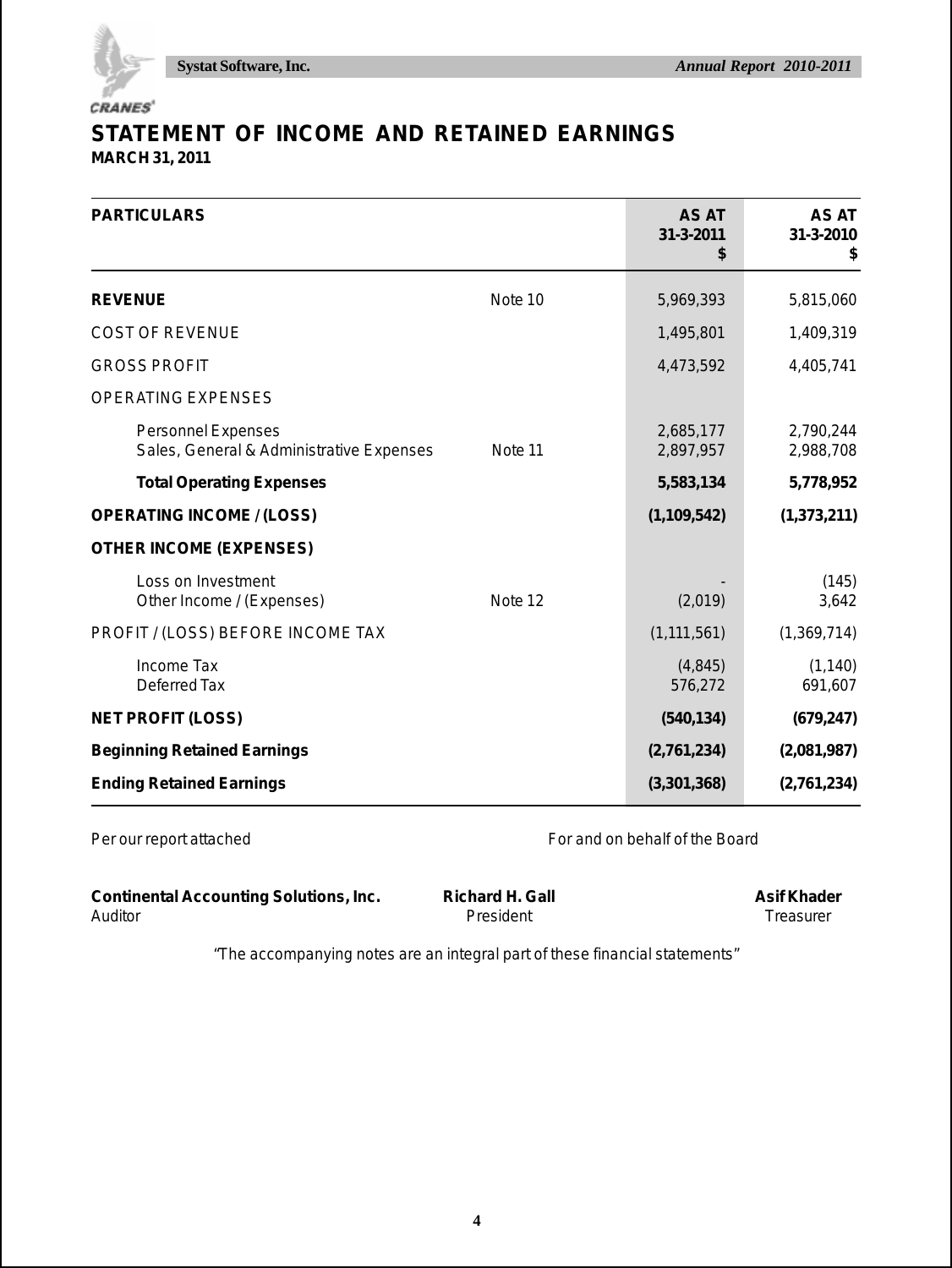

### **STATEMENT OF CASH FLOW MARCH 31, 2011**

| <b>PARTICULARS</b>                                                                                                                                                                                                                                                                                                                                                                                                                                               | <b>AS AT</b><br>31-3-2011<br>\$                                                       | AS AT<br>31-3-2010<br>S                                                                     |
|------------------------------------------------------------------------------------------------------------------------------------------------------------------------------------------------------------------------------------------------------------------------------------------------------------------------------------------------------------------------------------------------------------------------------------------------------------------|---------------------------------------------------------------------------------------|---------------------------------------------------------------------------------------------|
| <b>CASH FLOWS FROM OPERATING ACTIVITIES:</b>                                                                                                                                                                                                                                                                                                                                                                                                                     |                                                                                       |                                                                                             |
| Net income (loss)                                                                                                                                                                                                                                                                                                                                                                                                                                                | (540, 134)                                                                            | (679, 247)                                                                                  |
| Adjustment to reconcile net profit (loss) to net cash<br>used in operating activities:                                                                                                                                                                                                                                                                                                                                                                           |                                                                                       |                                                                                             |
| Increase in deferred tax asset<br>Depreciation and amortization<br>Loss on Investment                                                                                                                                                                                                                                                                                                                                                                            | (576, 272)<br>1,845,759                                                               | (691, 607)<br>1,821,720<br>145                                                              |
| Changes in current assets and liabilities:<br>(Increase) / Decrease in accounts receivable<br>(Increase) / Decrease in inter company receivables<br>(Increase) / Decrease in inventory<br>(Increase) / Decrease in prepaid expenses & other current assets<br>Increase / (Decrease) in accounts payable<br>Increase / (Decrease) in accrued liabilities<br>Increase / (Decrease) in corporate tax liabilities<br>Increase / (Decrease) in inter company payables | (4,584)<br>(127, 521)<br>29,004<br>(19, 164)<br>(22,671)<br>31,678<br>(340)<br>53,885 | 341,137<br>1,297,454<br>33,400<br>(5,205)<br>(153, 750)<br>3,261<br>(81,690)<br>(1,968,993) |
| Net cash provided/(used) in operating activities                                                                                                                                                                                                                                                                                                                                                                                                                 | 669,640                                                                               | (83, 375)                                                                                   |
| Cash flows from investing activities:                                                                                                                                                                                                                                                                                                                                                                                                                            |                                                                                       |                                                                                             |
| Software & development                                                                                                                                                                                                                                                                                                                                                                                                                                           | (545, 216)                                                                            |                                                                                             |
| Net cash used in investing activities                                                                                                                                                                                                                                                                                                                                                                                                                            | (545, 216)                                                                            |                                                                                             |
| Net increase in cash and cash equivalents                                                                                                                                                                                                                                                                                                                                                                                                                        | 124,424                                                                               | (83, 375)                                                                                   |
| Cash and cash equivalents at beginning of year                                                                                                                                                                                                                                                                                                                                                                                                                   | 129,196                                                                               | 212,571                                                                                     |
| Cash and cash equivalents at end of year                                                                                                                                                                                                                                                                                                                                                                                                                         | 253,620                                                                               | 129,196                                                                                     |

Per our report attached For and on behalf of the Board

**Continental Accounting Solutions, Inc.** Richard H. Gall **Asif Khader** Auditor **Assemble Auditor** Treasurer Auditor President Treasurer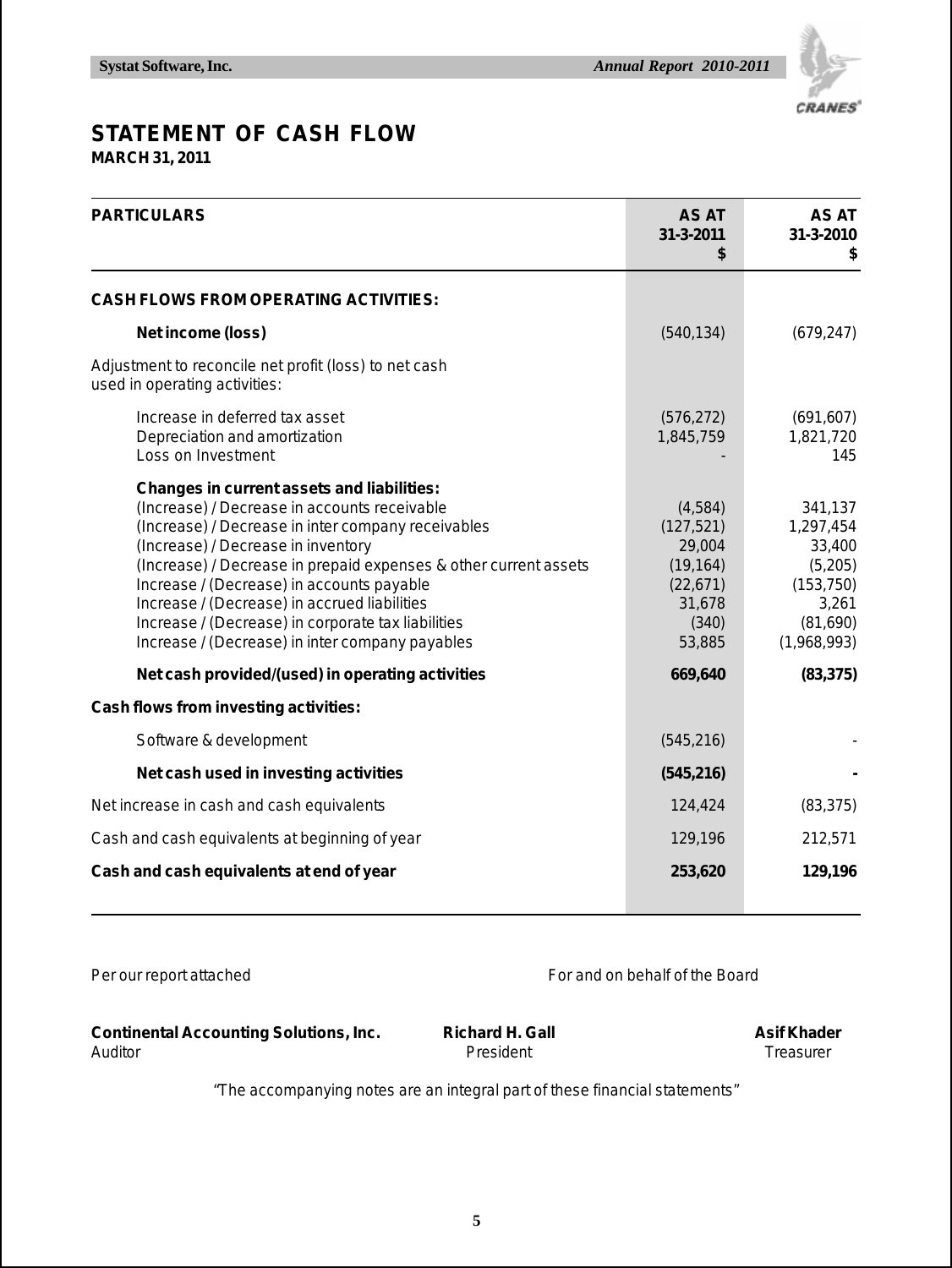

### **NOTES TO FINANCIAL STATEMENTS**

### **1. SUMMARY OF SIGNIFICANT ACCOUNTING POLICIES**

### **The Company**

Systat Software Inc., ("Systat" or the company) was incorporated in September 18, 2000 as a Delaware Corporation, and was subsequently qualified and authorized to transact intrastate business in the state of California on October 12, 2001. Systat is a wholly owned subsidiary of Cranes Software International Limited ("CSIL" or Cranes"), located in India. The company's products are primarily used by organizations to integrate and analyze operational data in the process of formulating strategies more effectively. This process is commonly known as "data mining" or "data analysis using advanced analytical techniques". Analytical solutions include products and services sold for customer relationship management, business intelligence and general purpose statistical analysis.

The company acquired marketing and other rights under various agreements to own, use modify, enhance and sell certain software products primarily from two companies namely, AISN and SPSS. The company's research and development activities and core technology are managed by Cranes located in India.

The company is fully owned and managed by Cranes Software International Limited, Bangalore, India. Accordingly, the company's future success or failure is largely dependant upon the management decisions of, and continued support by the parent company. The U.S. office functions as a sales outfit to sell in the United States. All sales overseas are channeled through the affiliated entities; namely Systat Software GmbH and Cranes Software International Ltd., Bangalore, India.

On December 18, 2003, CSIL acquired a series of product lines called Sigma Plot from SPSS, Inc. Following the acquisition the company commenced the marketing and distribution of these products.

On November 30, 2006 Systat Software Inc registered a branch in UK to facilitate its operations and accordingly the operations of the UK branch is combined with the operations of Systat Software, Inc.

### **Use of Estimates**

The preparation of financial statements inconformity with generally accepted accounting principles in the United States requires management to make estimates and assumptions that affect the reported amounts of assets & liabilities and disclosures of contingent assets & liabilities at the date of the financial statements and the reported amounts of revenue and expenses during the reported period. Actual results could differ from those estimates.

### **Revenue Recognition**

The company recognizes revenue when a particular product is sold or a related service is rendered, which is in accordance with generally accepted accounting principles. (GAAP)

### **Software Development and Acquisitions Costs**

Software development and acquisition costs incurred by Systat in connection with the company's longterm development projects are capitalized in accordance with Generally Accepted Accounting Principles, Research and Development cost are written off when incurred.

### **Cash & Cash Equivalents**

The company considers all highly liquid investments with an original maturity of three months or less to be cash equivalents. The company deposits cash and cash equivalents with high credit quality financial institutions.

### **Concentration of Credit risk**

The financial instruments that subject the Company to a potential credit risk are cash and accounts receivable.

**Cash :** The Company's cash is held at financial institutions, each of which provides Federal Deposit Insurance coverage up-to \$ 250,000. However as of March 31, 2011 the cash balance at these financial institutions did not exceed this amount.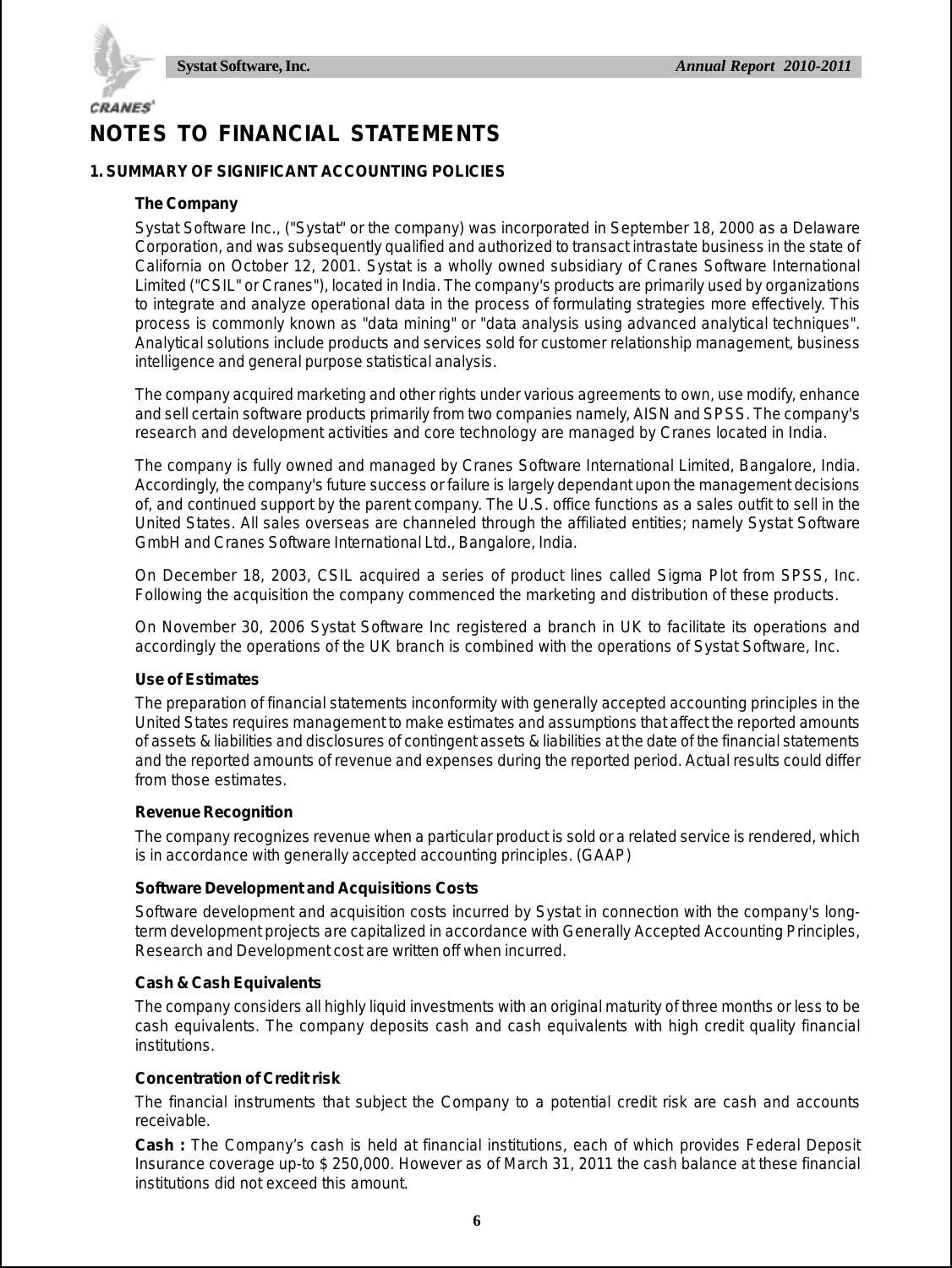

**Trade Accounts Receivable :** The Company provides goods and services to its customers based on the evaluation of the customers' credit worthiness without requiring any collateral. However a reasonable allowance in the amount of \$ 15,000 is provided on the financial statements to mitigate the risk of any anticipated losses.

### **Advertising & Marketing**

It is the policy of the Company to expense all advertising and marketing costs (if any) during the periods to which such advertising costs pertain. The Company does not capitalize any advertising or marketing costs. During the year ended March 31, 2011 the company incurred \$389,181 in advertising and marketing costs.

### **Property and Equipment**

Property and equipment are carried at cost less accumulated depreciation. Depreciation is provided over the estimated useful lives of the related assets using the Straight Line method of Depreciation. Maintenance and repairs are charged to operations when incurred. Renewals and betterments of a nature considered to materially extend the useful lives, efficiency or value of the assets are capitalized. It is the policy of the Company to capitalize any acquired asset which has cost of \$ 1,000 or more, and provide for a full year's depreciation in the year of purchase and no depreciation in the year of sale. The Company has the following estimated useful lives for the following categories of assets.

| <b>Description</b>                              | Useful Life                                              | <b>Method</b>                                |
|-------------------------------------------------|----------------------------------------------------------|----------------------------------------------|
| Computers & Equipment<br>Leasehold Improvements | 3 years<br>Shorter of 5 years or remaining<br>Lease term | <b>Straight Line</b><br><b>Straight Line</b> |
| Software<br>Furniture & Fittings                | $3 - 15$ years<br>7 years                                | <b>Straight Line</b><br><b>Straight Line</b> |

### **Income Tax**

The Company is a "C" Corporation under the Internal Revenue Code and is taxed at graduated rates based on its Taxable income for Federal and State Income Tax. However there will not be any income tax liability due to the operating loss sustained for the year ended March 31, 2011.

### **Deferred Tax**

Generally Accepted Accounting Principles requires recognition of deferred tax liabilities and assets for the expected future tax consequences of temporary differences between the book and tax basis of assets and liabilities. Under this method deferred tax assets and liabilities are determined using the current applicable enacted tax rates and provisions of the enacted tax law. A deferred tax asset in the amount of \$ 858,058 has been provided on the financial statements due to the net operating losses of the Company. The deferred tax asset essentially is an income tax benefit the company would be entitled to receive on all future income taxes the company would incur on future taxable profits.

### **Common Stock**

As of March 31, 2011 the company had issued an aggregate of 974,166 shares of common stock with par value of \$ 1.00 each.

### **Software Products**

The company acquired marketing and other rights to own, use, modify, enhance and sell certain product lines primarily for two major software companies. AISN and SPSS. These product lines, considered to be long-lived assets, amortized to 15 years. Long lived assets are reviewed for impairment whenever events or changes in circumstances indicate that the carrying amount should be evaluated. Factors leading to impairment include a combination of historical losses; anticipate future losses and inadequate cash flow. The assessment of recoverability is based on management's estimate. The management has determined that as of March 31, 2011 there has been no impairment in the carrying values of long-lived assets.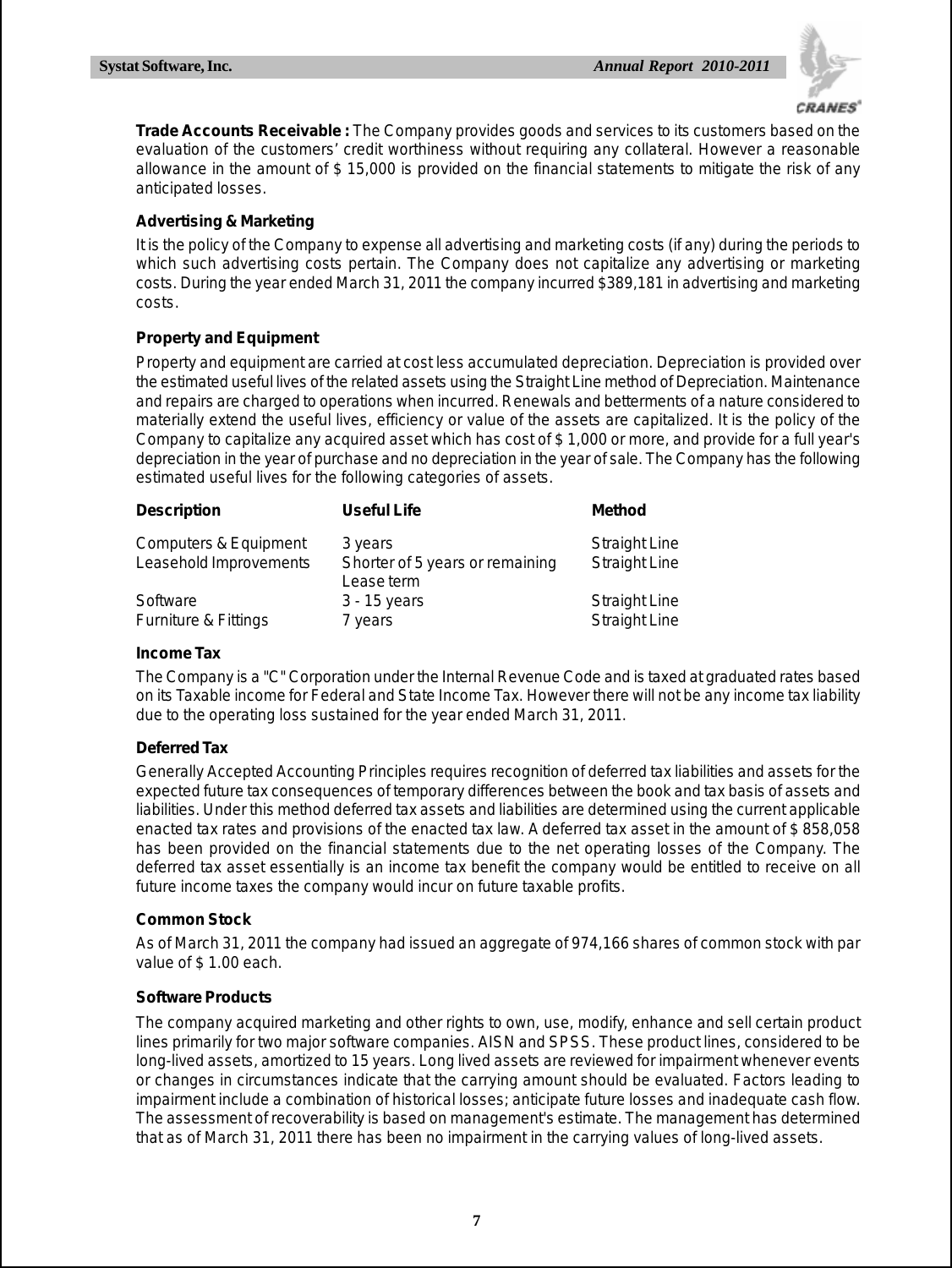

### **2. ACCOUNTS RECEIVABLE**

Trade accounts receivable consists for balances due from account holders, net of a provision for estimated returns as follows.

|                                                                      | March 31, 2011<br>\$ | March 31, 2010<br>\$ |
|----------------------------------------------------------------------|----------------------|----------------------|
| Accounts Receivable - Trade<br>Less: Allowance for Doubtful Accounts | 436,168<br>(15,000)  | 431,584<br>(15,000)  |
| Accounts Receivable - Trade (net)                                    | 421,168              | 416,584              |

### **3. INTER COMPANY RECEIVABLE**

|                                | March 31, 2011 | March 31, 2010 |
|--------------------------------|----------------|----------------|
| Due From Cranes Software, Inc. | 1.274.277      | 1,146,756      |
| <b>Net Balance Due</b>         | 1,274,277      | 1,146,756      |

### **4. INVENTORY**

The inventory as of March 31, 2011 was valued at cost or net realizable value whichever is lower. The inventory cost includes the cost of software replication, manuals and other related costs incurred in the process of making the software available for sale, excluding the amortization of the acquired software product costs.

Management has determined that all inventories shown on the balance sheet are recoverable for the value shown. The inventory is held at a third party software replication and fulfillment center.

### **5. PREPAID EXPENSES AND OTHER CUREENT ASSETS**

Prepaid expenses and other current assets consist of the following as of March 31, 2011.

|                         | March 31, 2011<br>D | March 31, 2010 |
|-------------------------|---------------------|----------------|
| Refundable Deposits     | 63,926              | 65,298         |
| <b>Prepaid Expenses</b> | 24,130              | 3,594          |
| <b>Total</b>            | 88,056              | 68,892         |

Per our report attached For and on behalf of the Board

| <b>Continental Accounting Solutions, Inc.</b> | Richard H. Gall | Asif Khader |
|-----------------------------------------------|-----------------|-------------|
| Auditor                                       | President       | Treasurer   |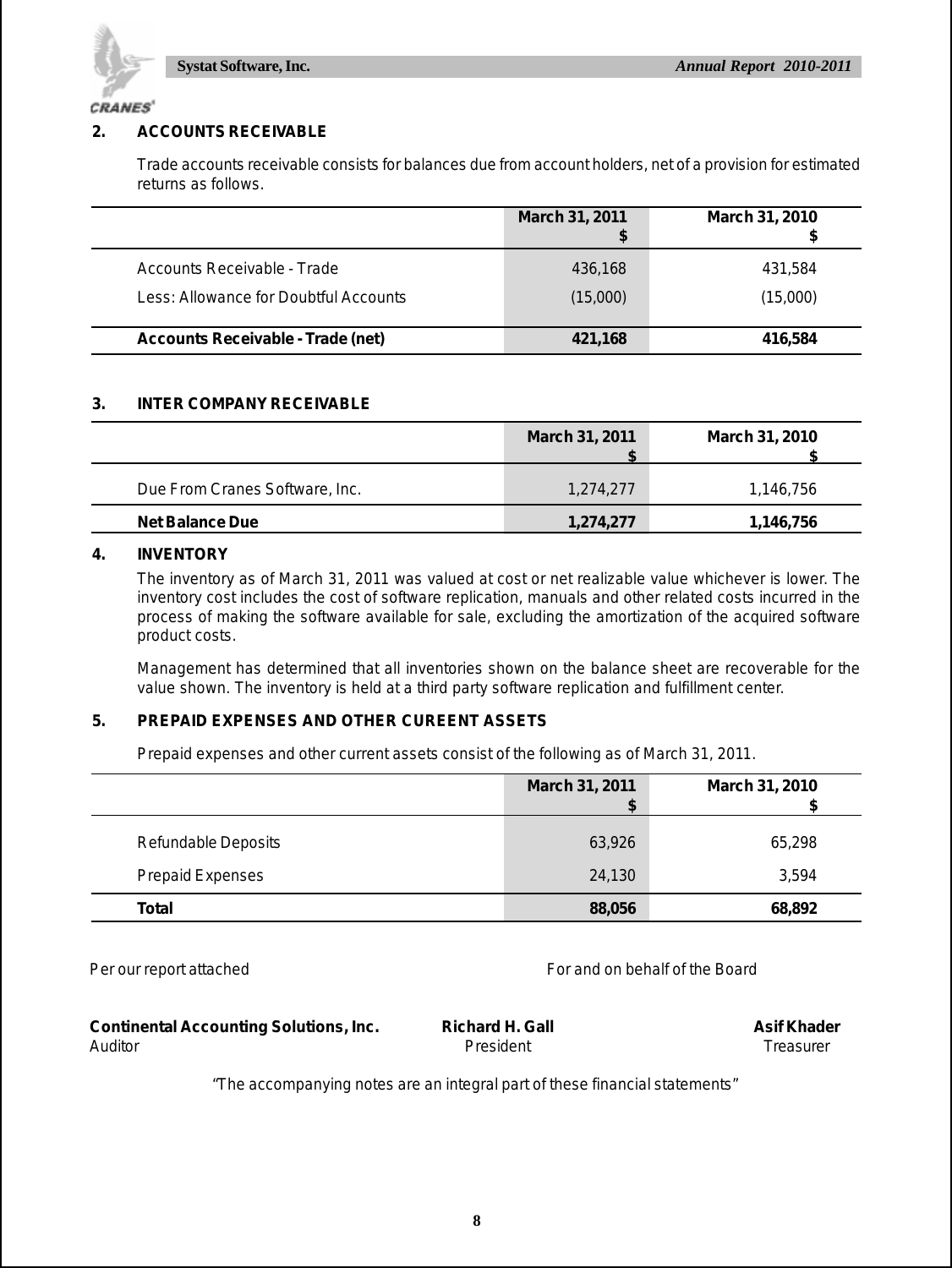| 6. PROPERTY AND EQUIPMENT, NET            |                           |                 | Property and equipment consist of the following as of March 31, 2011. |                           |                                  |                                 |                                                                                                                                                                                                   |                           |                           |
|-------------------------------------------|---------------------------|-----------------|-----------------------------------------------------------------------|---------------------------|----------------------------------|---------------------------------|---------------------------------------------------------------------------------------------------------------------------------------------------------------------------------------------------|---------------------------|---------------------------|
|                                           | မာ<br>2010<br>April 1,    | မာ<br>Additions | ↮<br>Disposals                                                        | ↮<br>2011<br>March 31     | April 1,<br>↮<br>2010            | ο<br>Dep. For The<br>Year       | ↮<br>Disposals<br>Acc.Dep.                                                                                                                                                                        | ↮<br>2011<br>March 31     | ↮<br>Jed<br>Mar. 31, 2011 |
| Furniture &<br>Equipment<br>Software<br>E | 87,026<br>9,470<br>65,575 |                 |                                                                       | 87,026<br>9,470<br>65,575 | 85,376<br>9,470<br>65,575        | 1,650                           |                                                                                                                                                                                                   | 87,026<br>9,470<br>65,575 |                           |
| Fixtures                                  | 14,103                    |                 |                                                                       | 14,103                    | 14,103                           |                                 |                                                                                                                                                                                                   | 14,103                    |                           |
| Total                                     | 176,174                   |                 |                                                                       | 176,174                   | 174,524                          | 1,650                           |                                                                                                                                                                                                   | 176,174                   |                           |
| Systat, AISN and SPSS.                    | 2010<br>April 1,          | Additions       | <b>Disposals</b>                                                      | 2011<br>March 31          | Amortization<br>April 1,<br>2010 | For The<br>Amortization<br>Year | As of March 31, 2011, the company had the following intangible assets as a result of various purchases and consulting agreements entered into between<br>Amortization<br><b>Disposals</b><br>Acc. | March 31,<br>2011         | ğ<br>Mar. 31, 2011        |
| <b>AISN</b>                               | ↮                         | ↮               | ↮                                                                     |                           | ↮                                | ↮                               | ↮                                                                                                                                                                                                 | ↮                         | ↮                         |
| Auto Signal<br>TC2D;TC                    | 90,000                    |                 |                                                                       | 90,000                    | 90,000                           |                                 |                                                                                                                                                                                                   | 90,000                    |                           |
| 3D - PeakFit                              | 360,016                   |                 |                                                                       | 360,016                   | 360,016                          |                                 |                                                                                                                                                                                                   | 360,016                   |                           |

18,494,469 18,494,469

9,167,169 9,617,185

 $\ddot{\phantom{0}}$ 

1,844,109 1,844,109

 $\overline{\phantom{a}}$ 



**9**

SPSS Systat

SPSS Systat

Software 27,116,422 545,216 - 545,216 7,323,060 - 1,844,109 - 9,167,167,167,109 - 9,167,1694,494

27,661,638

J,

545,216 545,216

27,116,422 27,566,438

Software

 $\overline{I}$ <sub>Dtal</sub>

7,323,060

**Total 27,566,438 545,216 - 28,111,654 7,773,076 1,844,109 - 9,617,185 18,494,469**

28, 11, 654

J.

7,773,076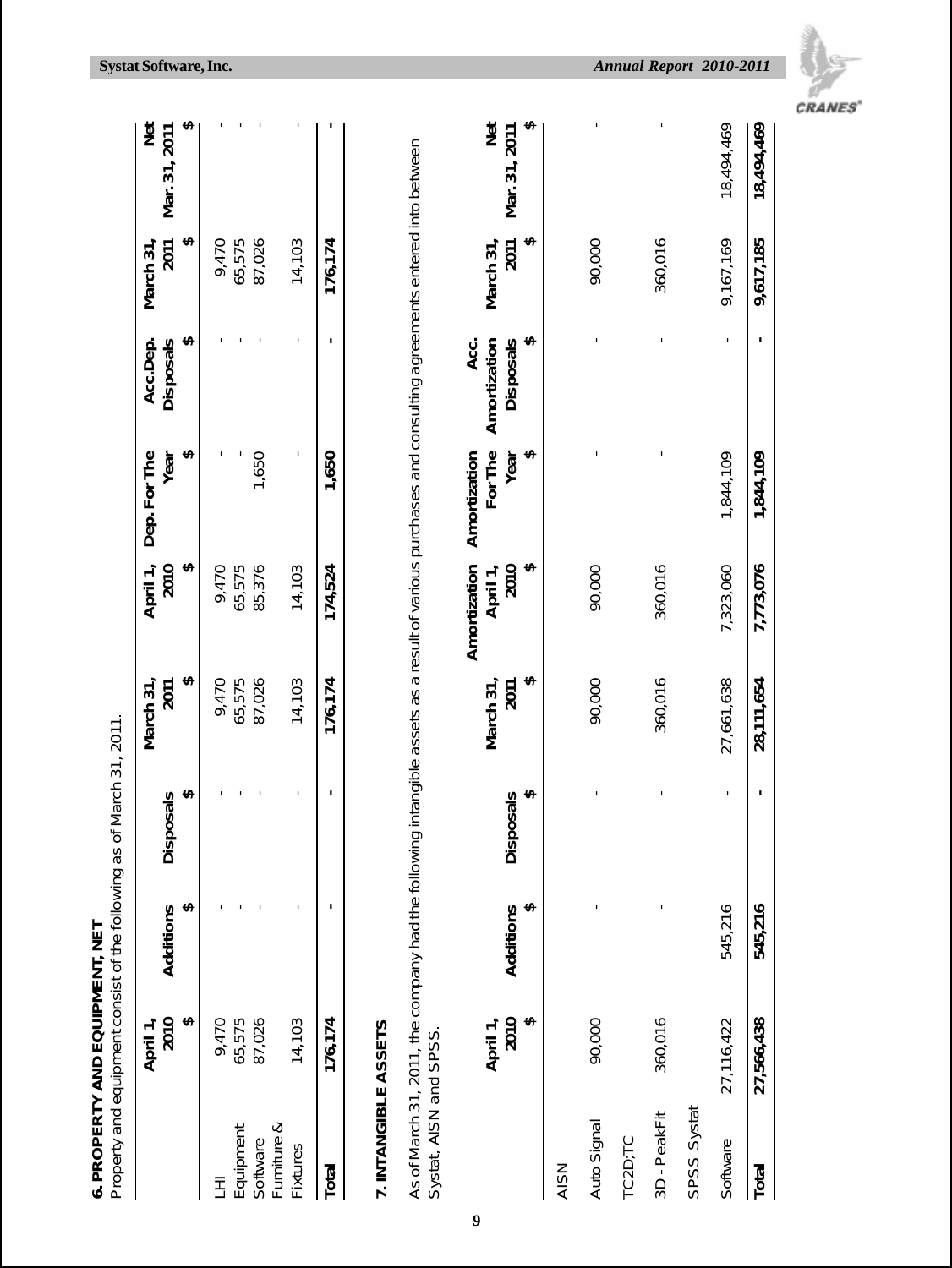

### **8. ACCRUED LIABILITIES**

Accrued liabilities consist of the following as of March 31, 2011

|                                | March 31, 2011 (\$) | March 31, 2010 (\$) |
|--------------------------------|---------------------|---------------------|
| Sales Tax Payable              | 4.214               | 5.657               |
| <b>Accrued Vacation</b>        | 200,955             | 167,462             |
| <b>Advances From Customers</b> | 4.393               | 9,806               |
| <b>Commissions Payable</b>     | 3,000               | 4,104               |
| Royalties Payable              | 8.193               | 8,441               |
| Transport payable              | 492                 |                     |
| Payroll Tax Payable - UK       | 4,957               | 5,764               |
| Value Added Tax - UK           | 2,155               | 6,658               |
| Accrued Expenses - UK          | 25,019              | 17.853              |
| Income Tax Payable - UK        | 4,045               |                     |
| Total                          | 257,423             | 225,745             |

### **9. INTER COMPANY PAYABLE**

This represents the balance owned by Systat Software to Cranes Software International Ltd. for payments made on behalf of the company.

|                                        | March 31, 2011       | March 31, 2010       |
|----------------------------------------|----------------------|----------------------|
| Due to Cranes, India<br>Due to SS GMBH | 20,350,550<br>51.849 | 20,328,701<br>19.813 |
| Total                                  | 20,402,399           | 20,348,514           |

### **10. REVENUE**

|                              | March 31, 2011 | March 31, 2010 |
|------------------------------|----------------|----------------|
|                              | \$             | S              |
| Auto signal                  | 12,622         | 10,981         |
| Table Curve 2D & 3D          | 112,291        | 106,536        |
| Peakfit                      | 30,845         | 42,645         |
| <b>Systat Product Line</b>   | 684,667        | 688,696        |
| Sigma Plot                   | 3,064,791      | 2,802,179      |
| Sigma Stat                   |                | 11,231         |
| Sigma Scan                   | 27,661         | 6,180          |
| Genomatix                    |                | 134,344        |
| Inter-Company Sales (GmbH)   | 28,203         | 48,414         |
| Inter Company Sales (Cranes) | 66,111         | 55,454         |
| Inter Company Sales (SS Uk)  | 17,846         | 15,255         |
| <b>UK Branch Sales</b>       | 770.729        | 729.567        |
| <b>Freight Recovered</b>     | 65,787         | 80,459         |
| Service Revenue              | 7,840          | 3,119          |
| <b>Management Fees</b>       | 1,080,000      | 1,080,000      |
| Total                        | 5,969,393      | 5,815,060      |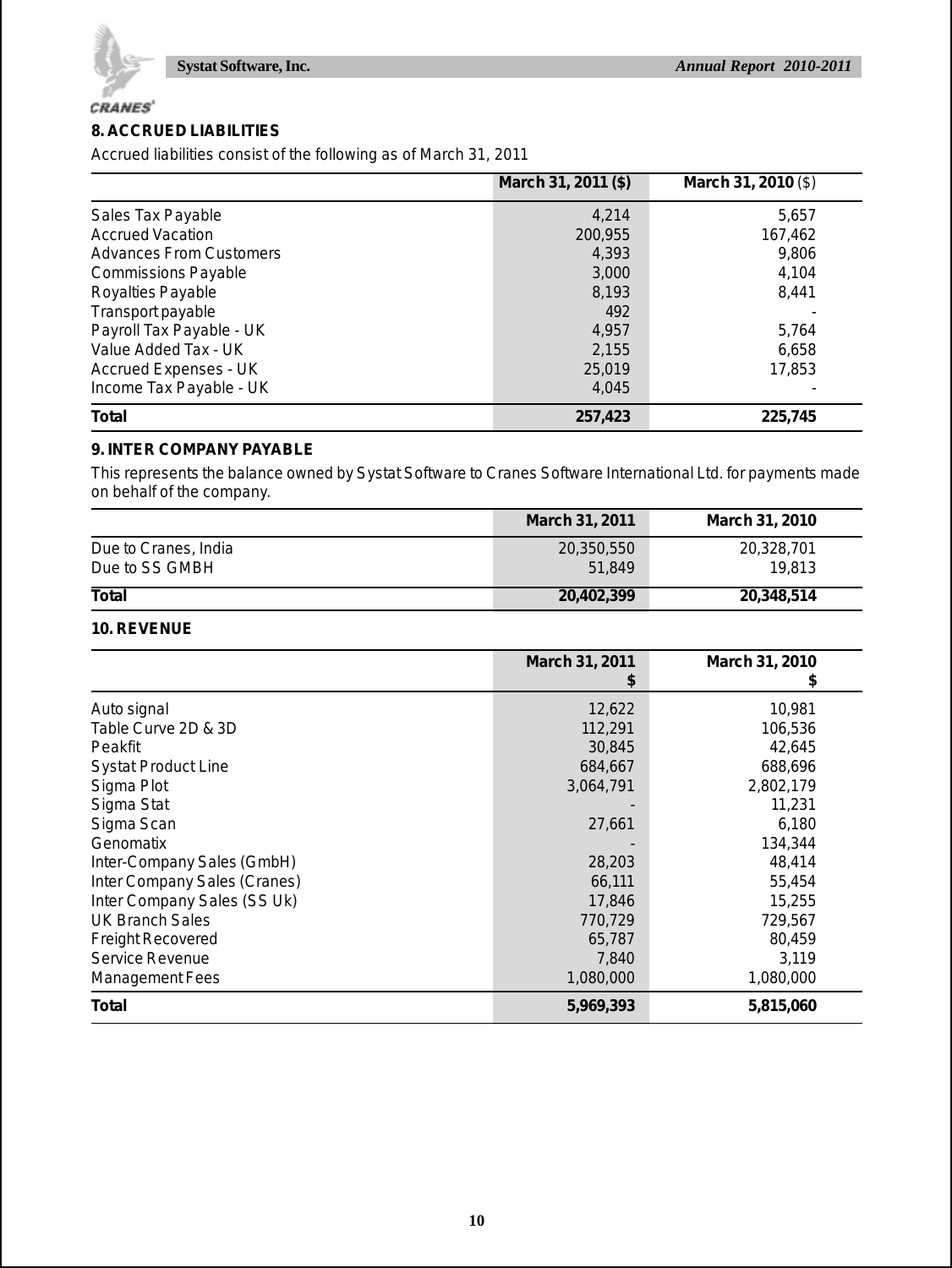

### **11. SALES, GENERAL AND ADMINISTRATIVE EXPENSES**

The following consists of the sales, general and administrative expenses.

|                                    | March 31, 2011<br>\$ | March 31, 2010<br>S |
|------------------------------------|----------------------|---------------------|
| Audit & Accounting Fee             | 14,000               | 12,500              |
| <b>Outside Services</b>            | 7,800                | 3,000               |
| Provision for Bad & Doubtful Debts |                      | 11,262              |
| Freight, Postage & Delivery        | 4,246                | 5,088               |
| Internet Website Expenses          | 21,405               | 34,568              |
| Rent                               | 249,113              | 212,043             |
| <b>Utilities</b>                   | 2,186                | 2,291               |
| Telephone                          | 97,658               | 99,320              |
| Repairs and Maintenance            | 997                  | 744                 |
| Printing                           | 293                  | 2,282               |
| <b>Advertising &amp; Promotion</b> | 389,181              | 444,040             |
| Insurance                          | 3,013                | 10,916              |
| Travel & Lodging                   | 49,375               | 35,760              |
| Property & Other Taxes             | 13,405               | 15,220              |
| Permits and Licenses               | 8,839                | 13,303              |
| <b>Credit Card Merchant Fees</b>   | 76,835               | 77,111              |
| Interest & Finance Charges         | 921                  | 6,721               |
| <b>Bank Charges</b>                | 15,595               | 10,567              |
| Professional Development           |                      | 1,651               |
| Legal & Professional fees          | 12,151               | 13,510              |
| <b>Sales Commissions</b>           | 32,296               | 44,404              |
| <b>Dealers Commissions</b>         |                      | 63,806              |
| <b>Office Expenses</b>             | 41,419               | 36,224              |
| Amortization                       | 1,844,109            | 1,807,759           |
| Depreciation                       | 1,650                | 13,961              |
| <b>Meals and Entertainment</b>     | 824                  | 886                 |
| Payroll Expenses                   | 10,085               | 9,771               |
| Miscellaneous Expenses             | 561                  |                     |
| <b>Total</b>                       | 2,897,957            | 2,988,708           |

Per our report attached For and on behalf of the Board

**Continental Accounting Solutions, Inc.** Richard H. Gall **Asif Khader**<br>Auditor **Auditor** President **President Auditor Treasurer** Auditor President Treasurer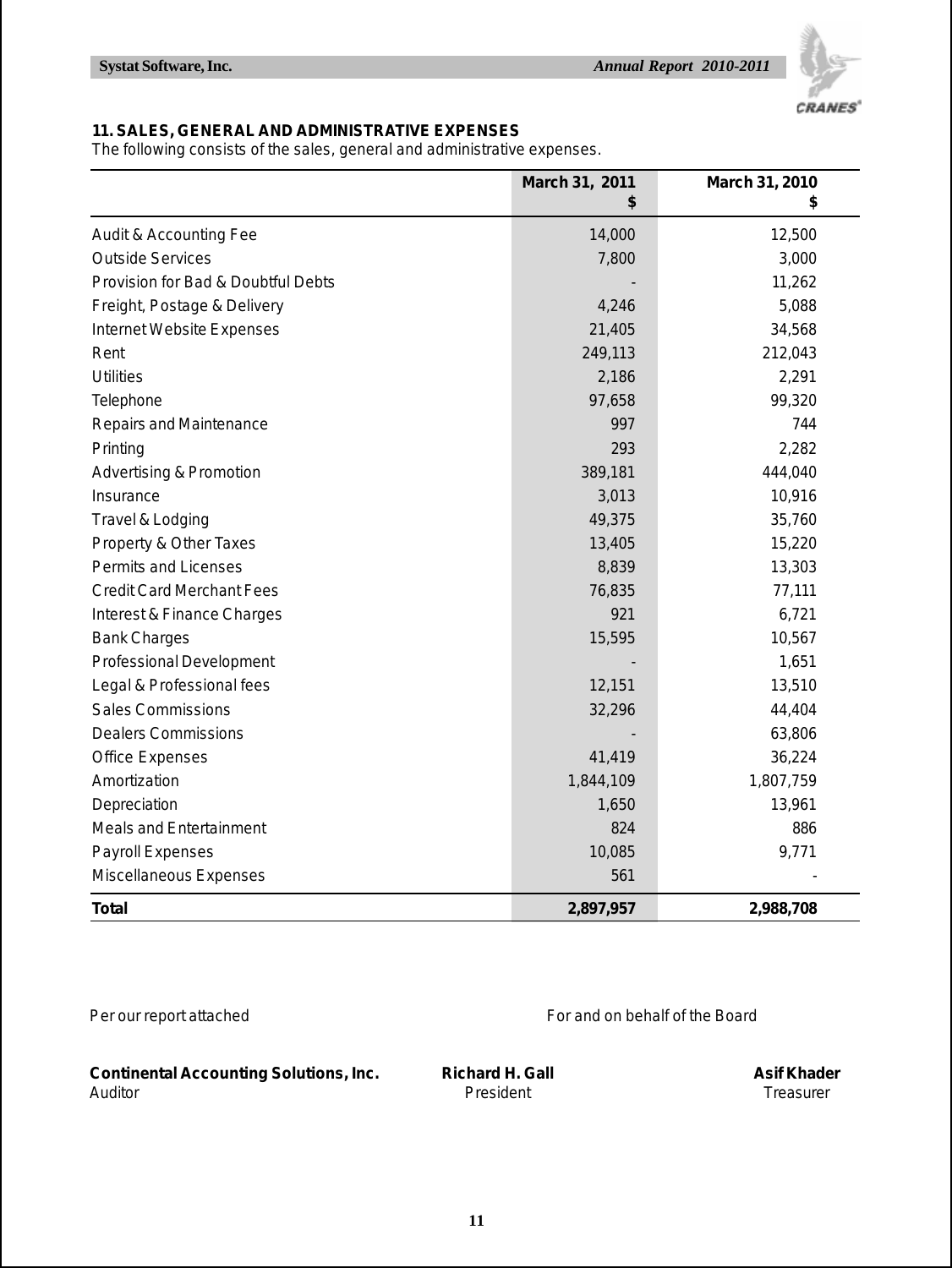

#### **12. OTHER INCOME / EXPENSES**

|                                                                                   | March 31, 2011                                      | March 31, 2010           |
|-----------------------------------------------------------------------------------|-----------------------------------------------------|--------------------------|
| <b>Exchange Fluctuations</b><br>Other Expenses<br>Interest Income<br>Other Income | (2,089)<br>(455)<br>525<br>$\overline{\phantom{0}}$ | (4, 473)<br>236<br>7,879 |
| <b>Total</b>                                                                      | (2,019)                                             | 3,642                    |

#### **13. LEASE COMMITMENTS**

The company currently leases office space under three separate lease agreements in San Jose and Berkley CA and Chicago, IL.

The San Jose commenced on September 15th 2006 was renewed for a further period of three years and calls for a minimum monthly base rent of \$8,808 for the period September 15th, 2010 to September 14th, 2011 & minimum monthly base payment of \$ 9,073 for the period September 15th, 2010 to September 14th, 2012.

the Chicago office lease commenced on July 1, 2007 for a period of five years and calls for a minimum monthly base payment of \$ 3,689 for the period July 1st, 2010 to June 30th, 2011 & minimum monthly base payment of \$ 3,786 for the period July 1st, 2011 to June 30th, 2012.

The Berkley Office lease is on a month to month basis and calls for a monthly payment of \$ 945.

Future minimum lease payments under all office space lease for the years ended March 31, are as follows.

| Amount    |
|-----------|
| \$152,692 |
| 56.723    |
|           |

### **14. 401(K) PROFIT SHARING PLAN**

The Company has a 401 (K) plan to which eligible employees can contribute. The plan also provides for discretionary match by the employer.

### **15. SUBSEQUENT EVENTS**

Generally accepted accounting principles defines subsequent events as events or transactions that occur after the statement of financial position date, but before the financial statements are issued or are available to be issued. Management has evaluated subsequent events through April 21st, 2011, the date on which the financial statements were available to be issued.

Per our report attached For and on behalf of the Board

**Continental Accounting Solutions, Inc.** Richard H. Gall **Assembly Assembly Assembly** Assembly Auditor and Treasurer Auditor President Treasurer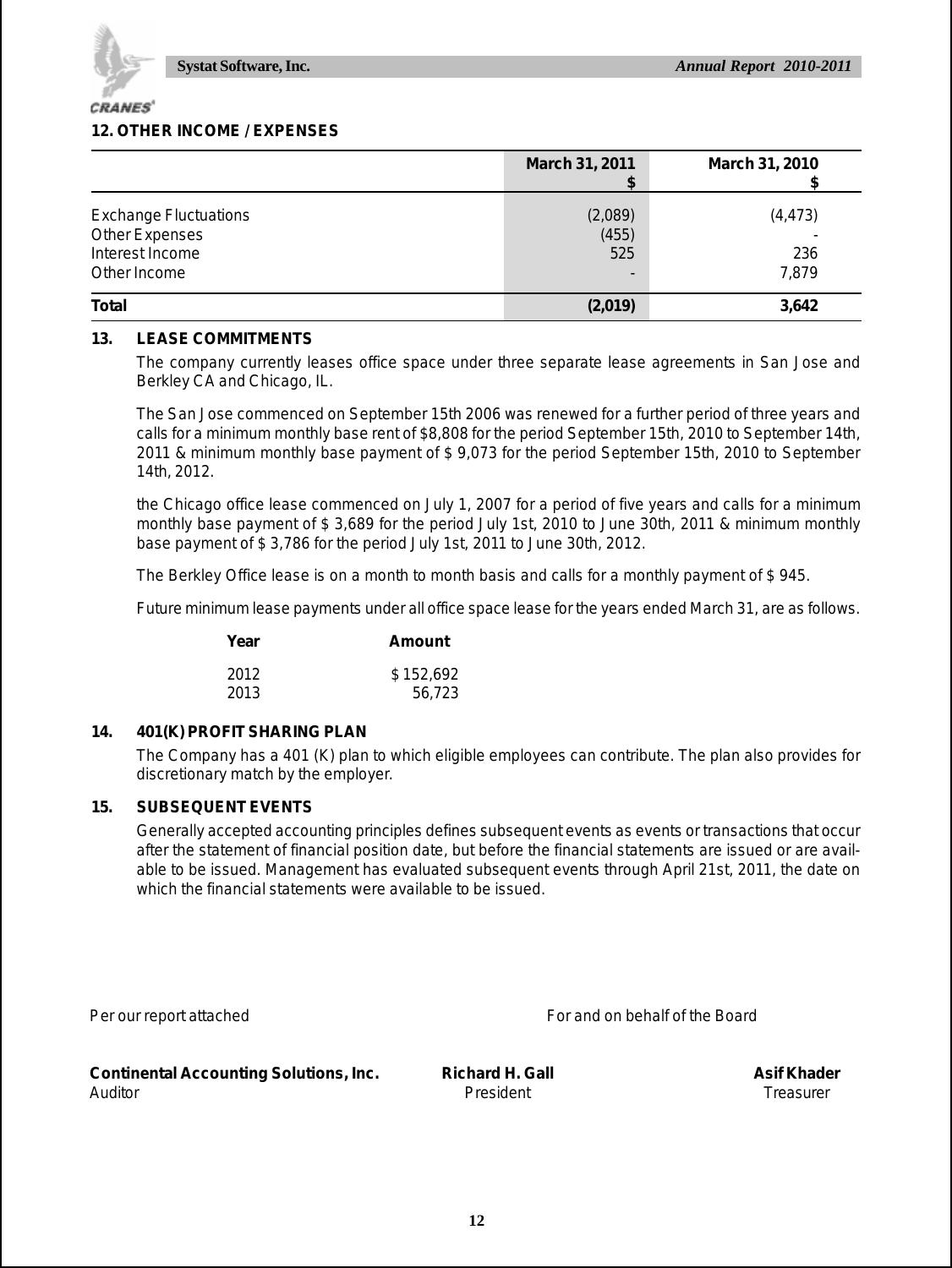

# CRANES SOFTWARE, INC.

FINANCIAL STATEMENTS 2010 - 2011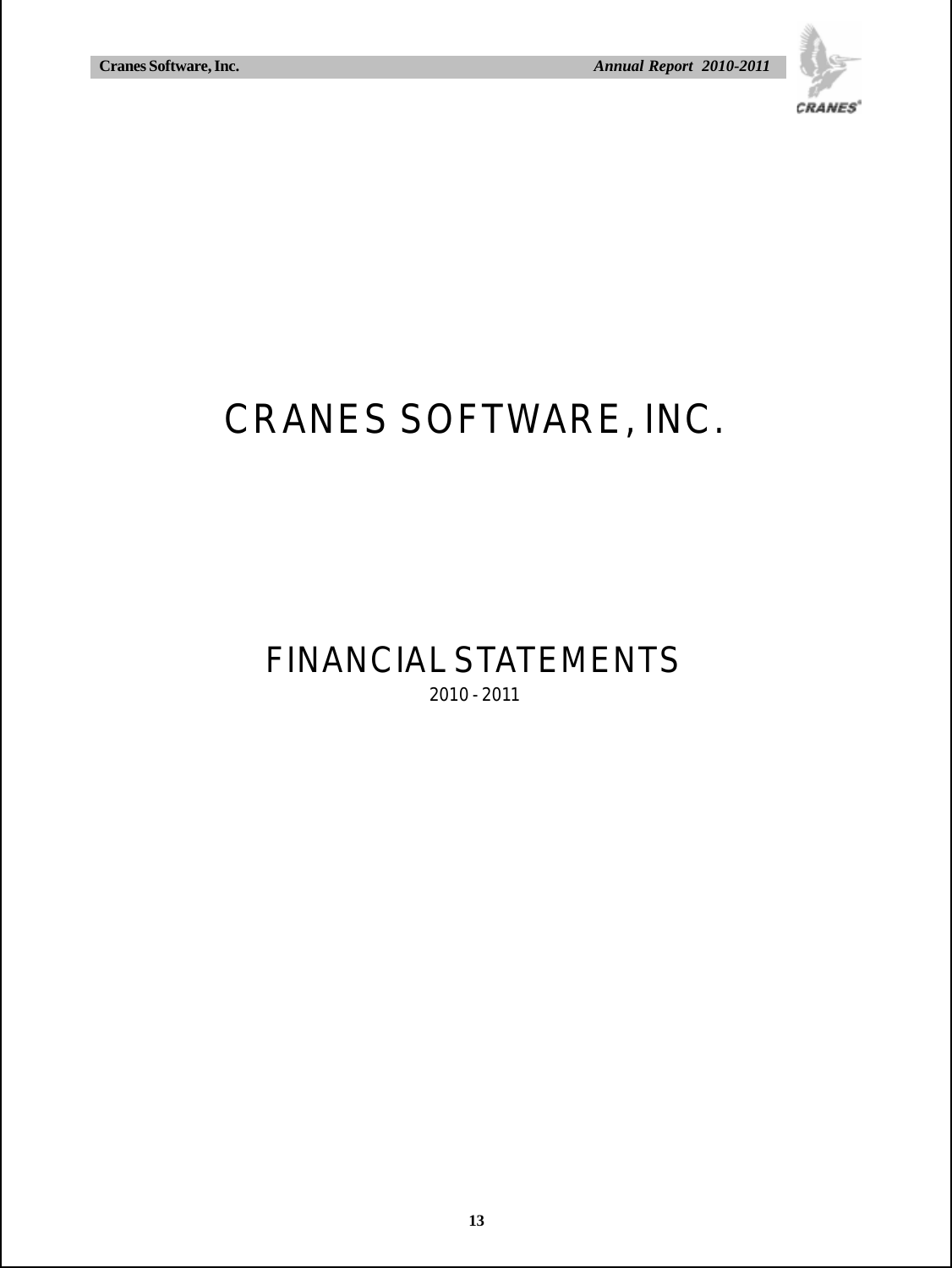

**Cranes Software, Inc.**

## **INDEPENDENT AUDITOR'S REPORT**

To

The Board of Directors **Cranes Software, Inc.**

> We have audited the accompanying consolidated balance sheet of **Cranes Software, Inc.,** as of March 31, 2011, and the related statements of income, retained earnings and cash flow for the year then ended. These financial statements are the responsibility of the Company's management. Our responsibility is to express an opinion on these financial statements based on our audit.

> We conducted our audit in accordance with auditing standards generally accepted in the United States of America. Those standards require that we plan and perform the audit to obtain reasonable assurance about whether the financial statements are free of material misstatement. An audit includes examining, on a test basis, evidence supporting the amounts and disclosures in the financial statements. An audit also includes assessing the accounting principles used and significant estimates made by management, as well as evaluating the overall financial statement presentation. We believe that our audit provides a reasonable basis for our opinion.

> In our opinion, the financial statements referred to above present fairly, in all material respects the financial position of Cranes Software, Inc. as of March 31, 2011 and the results of its operations and its cash flow for the year then ended in conformity with generally accepted accounting principles.

> Our audit was conducted for the purpose of forming an opinion on the basic financial statements taken as a whole. The consolidated schedule of revenue, cost of revenue and sales, general & administrative expenses on page 22 is presented for the purpose of additional analysis and is not a required part of the basic financial statements. Such information has been subjected to the auditing procedures applied in the audit of the basic financial statements, and, in our opinion, is fairly stated in all material respects in relation to the basic financial statements taken as a whole.

**Premier Accounting Solutions Inc** May17<sup>th</sup> 2011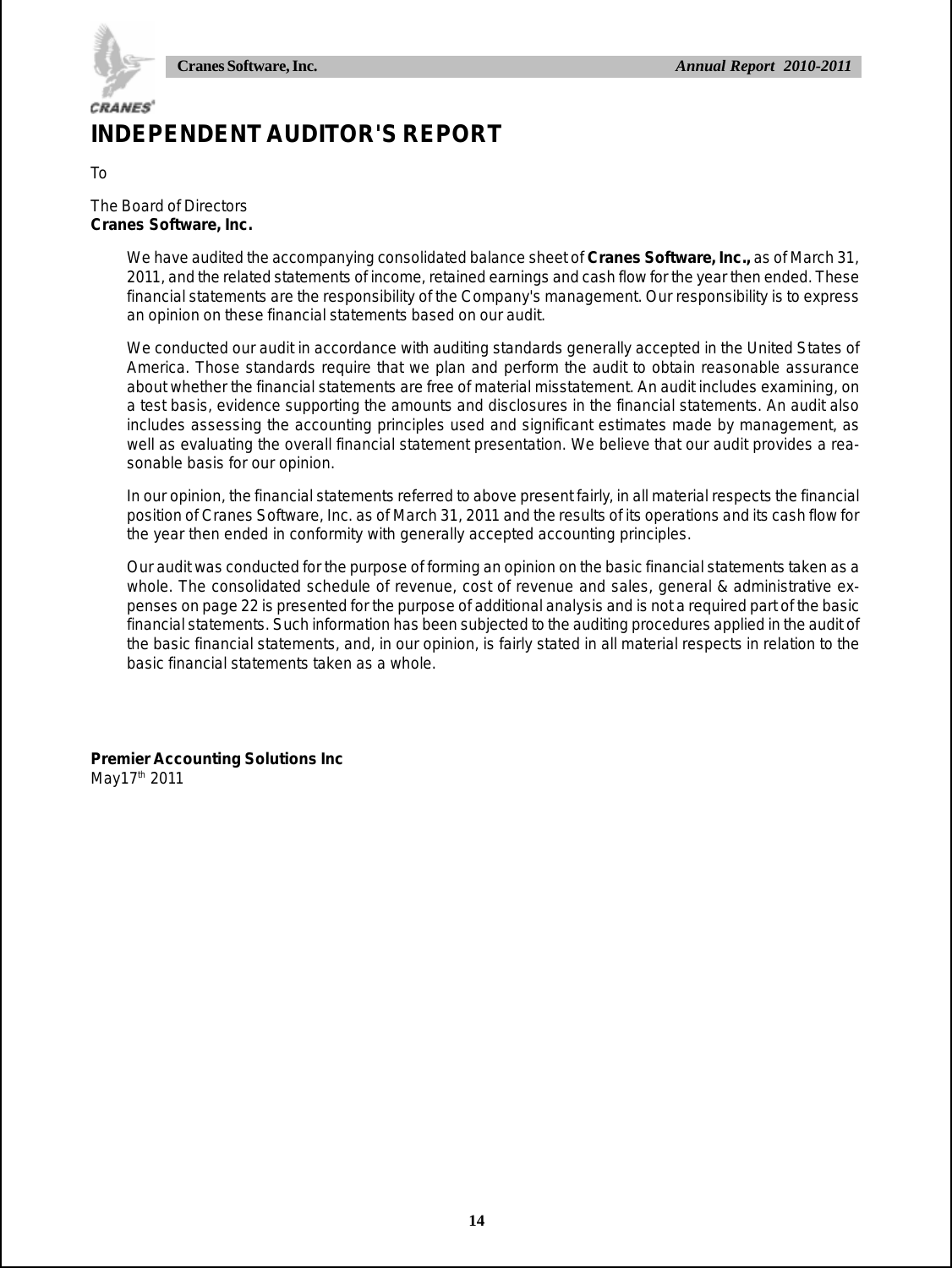

### **CONSOLIDATED BALANCE SHEET**

MARCH 31, 2011

| <b>PARTICULARS</b>                                                                                     | Sch.<br>No.                    |                                           | <b>AS AT</b><br>31-3-2011<br>\$ |
|--------------------------------------------------------------------------------------------------------|--------------------------------|-------------------------------------------|---------------------------------|
| <b>ASSETS</b>                                                                                          |                                |                                           |                                 |
| <b>Current Assets</b><br>Cash and Cash Equivalents<br><b>Trade Accounts Receivable</b>                 |                                | 4,855,396                                 | 785,899                         |
| Less: Allowance for Doubtful Accounts                                                                  |                                | (79, 794)                                 | 4,775,602                       |
| Inventory<br><b>Prepaid Expenses</b>                                                                   |                                |                                           | 312,195<br>107,580              |
| <b>Total Current Assets</b>                                                                            |                                |                                           | 5,981,276                       |
| Property & Equipment                                                                                   | Note 5                         |                                           | 235,873                         |
| Intangible Assets<br>Goodwill<br>Other-Net                                                             | Note 1<br>Note 6               | 13,692,619<br>1,119,329                   |                                 |
| <b>Other Assets</b>                                                                                    |                                |                                           | 14,811,948                      |
| <b>Advance-InventX Assets</b><br>Refundable Deposits<br>Deferred Expenses<br><b>Deferred Tax Asset</b> |                                | 1,000,000<br>46,701<br>139,736<br>548,368 |                                 |
| <b>Total Other Assets</b>                                                                              |                                |                                           | 1,734,805                       |
| <b>TOTAL ASSETS</b>                                                                                    |                                |                                           | 22,763,902                      |
| Per our report attached                                                                                | For and on behalf of the Board |                                           |                                 |
| Premier Accounting Solutions, Inc.<br>Richard H. Gall                                                  | <b>Mueed Khader</b>            |                                           | <b>Asif Khader</b>              |

"The accompanying notes are an integral part of these financial statements"

Auditor President Secretary Director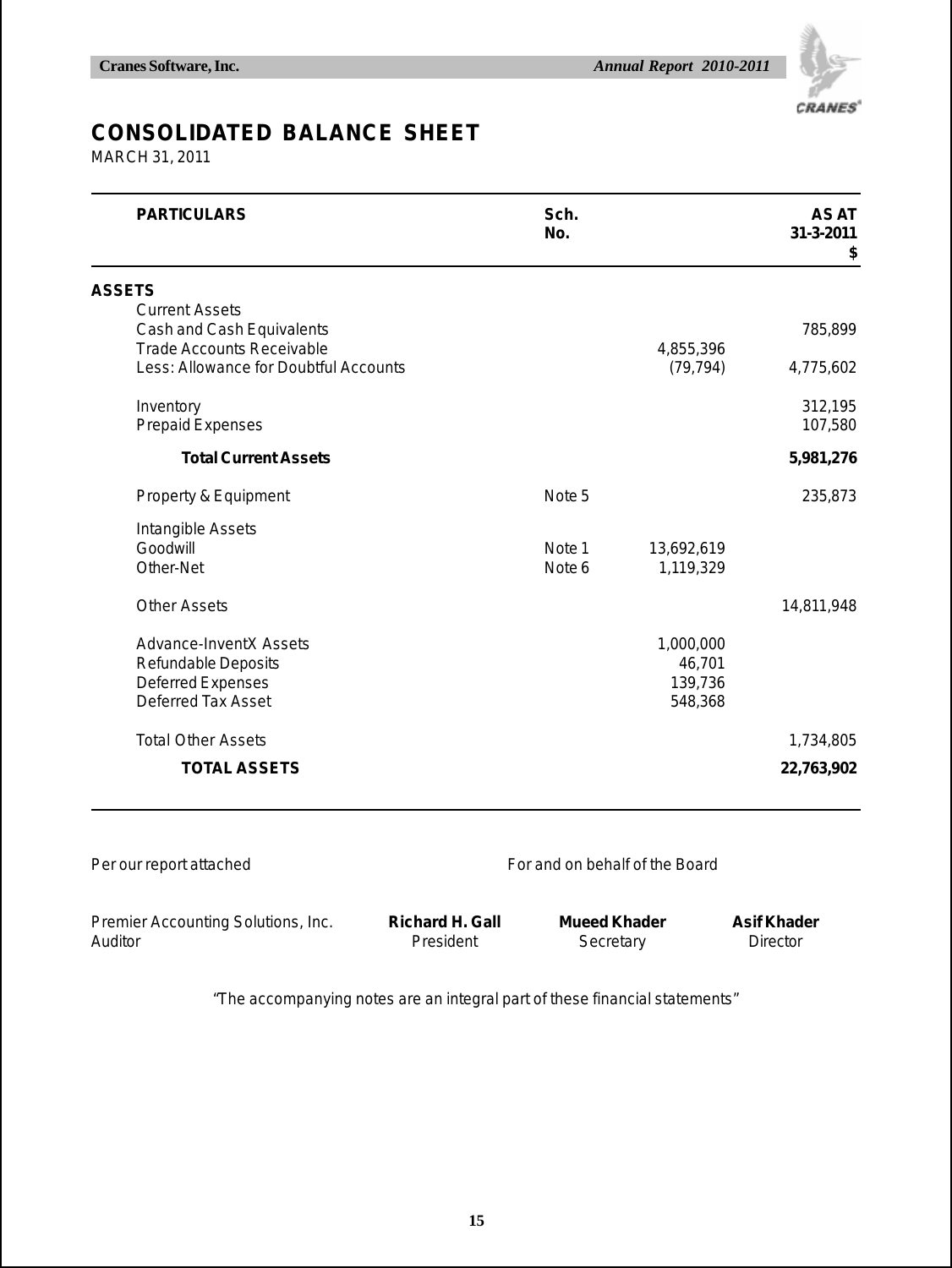

**Cranes Software, Inc.**

### **CRANES CONSOLIDATED BALANCE SHEET**

MARCH 31, 2011

| <b>PARTICULARS</b>                                                                                                                                                                                                                                           |                                     | Sch.<br>No.                      |                                                                                                   | <b>AS AT</b><br>31-3-2011<br>\$       |
|--------------------------------------------------------------------------------------------------------------------------------------------------------------------------------------------------------------------------------------------------------------|-------------------------------------|----------------------------------|---------------------------------------------------------------------------------------------------|---------------------------------------|
| <b>LIABILITIES &amp; STOCKHOLDER'S EQUITY</b>                                                                                                                                                                                                                |                                     |                                  |                                                                                                   |                                       |
| <b>Current Liabilities</b>                                                                                                                                                                                                                                   |                                     |                                  |                                                                                                   |                                       |
| <b>Trade Accounts Payable</b><br><b>Accrued Expenses</b><br>Loans Payable - Employees<br>Loans Payable - Related Party<br>Refundable Advance<br>Deferred Revenue<br>Revolving Line of Credit<br>Capital Lease Obligation<br><b>Other Current Liabilities</b> |                                     | Note 8                           | 1,122,707<br>1,337,411<br>70,000<br>210,000<br>8,000<br>21,010<br>1,698,000<br>5,873<br>3,670,000 |                                       |
| <b>Total Current Liabilities</b>                                                                                                                                                                                                                             |                                     |                                  |                                                                                                   | 8,143,001                             |
| Long Term Liabilities                                                                                                                                                                                                                                        |                                     |                                  |                                                                                                   |                                       |
| Affiliated Co Loans Payable<br>Capital Lease-Net of Current Portion                                                                                                                                                                                          |                                     | Note 4                           | 5,163,196<br>5,608                                                                                |                                       |
| <b>Total Long Term Liabilities</b>                                                                                                                                                                                                                           |                                     |                                  |                                                                                                   | 5,168,804                             |
| <b>TOTAL LIABILITIES</b>                                                                                                                                                                                                                                     |                                     |                                  |                                                                                                   | 13,311,805                            |
| <b>Stockholder's Equity</b><br>Common stock: \$1.00 par; 6,000,000 Shares<br>Authorized: 2,691,855 Shares Issued & Outstanding<br>Additional Paid-in Capital<br><b>Retained Earnings</b><br>Loss Due to Exchange Fluctuations                                |                                     |                                  | 2,691,885<br>8,075,115<br>(1,324,830)<br>9,927                                                    |                                       |
| <b>Total Stockholder's Equity</b>                                                                                                                                                                                                                            |                                     |                                  |                                                                                                   | 9,452,097                             |
| <b>TOTAL LIABILITIES &amp; STOCKHOLDER'S EQUITY</b>                                                                                                                                                                                                          |                                     |                                  |                                                                                                   | 22,763,902                            |
| Per our report attached                                                                                                                                                                                                                                      |                                     | For and on behalf of the Board   |                                                                                                   |                                       |
| Premier Accounting Solutions, Inc.<br>Auditor                                                                                                                                                                                                                | <b>Richard H. Gall</b><br>President | <b>Mueed Khader</b><br>Secretary |                                                                                                   | <b>Asif Khader</b><br><b>Director</b> |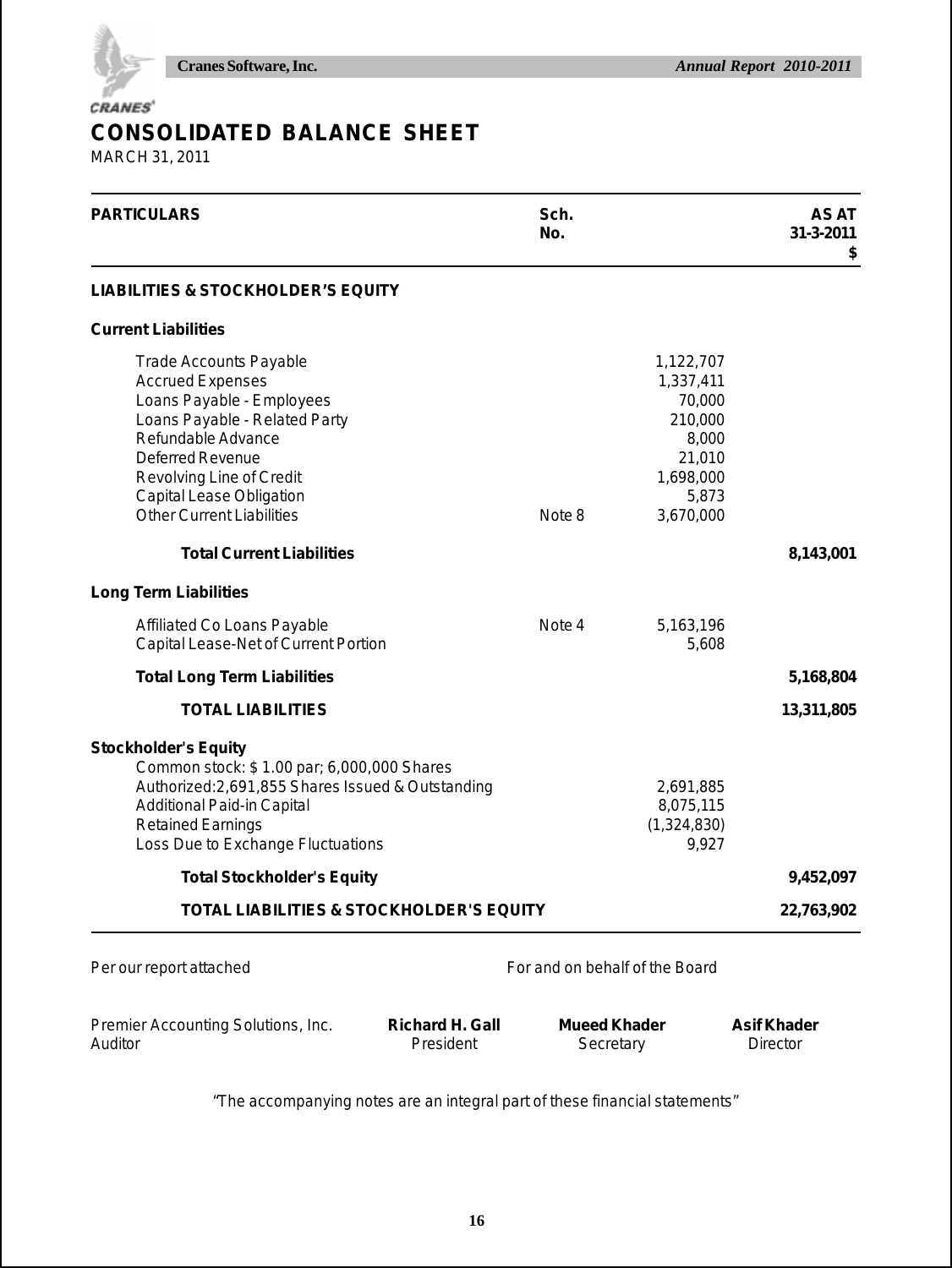

### **CONSOLIDATED STATEMENT OF INCOME AND RETAINED EARNINGS**

FOR THE YEAR ENDED MARCH 31, 2011

| <b>PARTICULARS</b>                                                                                                                    | <b>AS AT</b><br>31-3-2011<br>\$        |
|---------------------------------------------------------------------------------------------------------------------------------------|----------------------------------------|
| <b>REVENUE</b>                                                                                                                        | 26,735,433                             |
| <b>COST OF REVENUE</b>                                                                                                                | 19,289,072                             |
| <b>GROSS PROFIT</b>                                                                                                                   | 7,446,361                              |
| <b>OPERATING EXPENSES</b><br><b>Personnel Expenses</b><br>Sales, General & Administrative Expenses<br><b>Total Operating Expenses</b> | 2,970,000<br>4,841,349<br>7,811,349    |
| <b>INCOME FROM OPERATIONS</b>                                                                                                         | (364, 988)                             |
| <b>OTHER INCOME/EXPENSES</b><br>Interest Income<br>Interest Expense<br>Other Income<br>Other Expenses                                 | 2,456<br>(129, 539)<br>12,286<br>(127) |
| <b>Total Other Income/Expenses</b>                                                                                                    | (114, 924)                             |
| <b>INCOME BEFORE INCOME TAXES</b>                                                                                                     | (479, 912)                             |
| <b>INCOME TAXES</b><br>Foreign Income Taxes Paid<br><b>Deferred Tax Benefit</b>                                                       | (41, 910)<br>143,974                   |
| <b>NET INCOME</b>                                                                                                                     | (377, 848)                             |
| Retained Earnings-Beginning of the Year                                                                                               | (946, 982)                             |
| Retained Earnings-End of the Year                                                                                                     | (1,324,830)                            |

| Per our report attached            | For and on behalf of the Board |              |                 |
|------------------------------------|--------------------------------|--------------|-----------------|
| Premier Accounting Solutions, Inc. | <b>Richard H. Gall</b>         | Mueed Khader | Asif Khader     |
| Auditor                            | President                      | Secretary    | <b>Director</b> |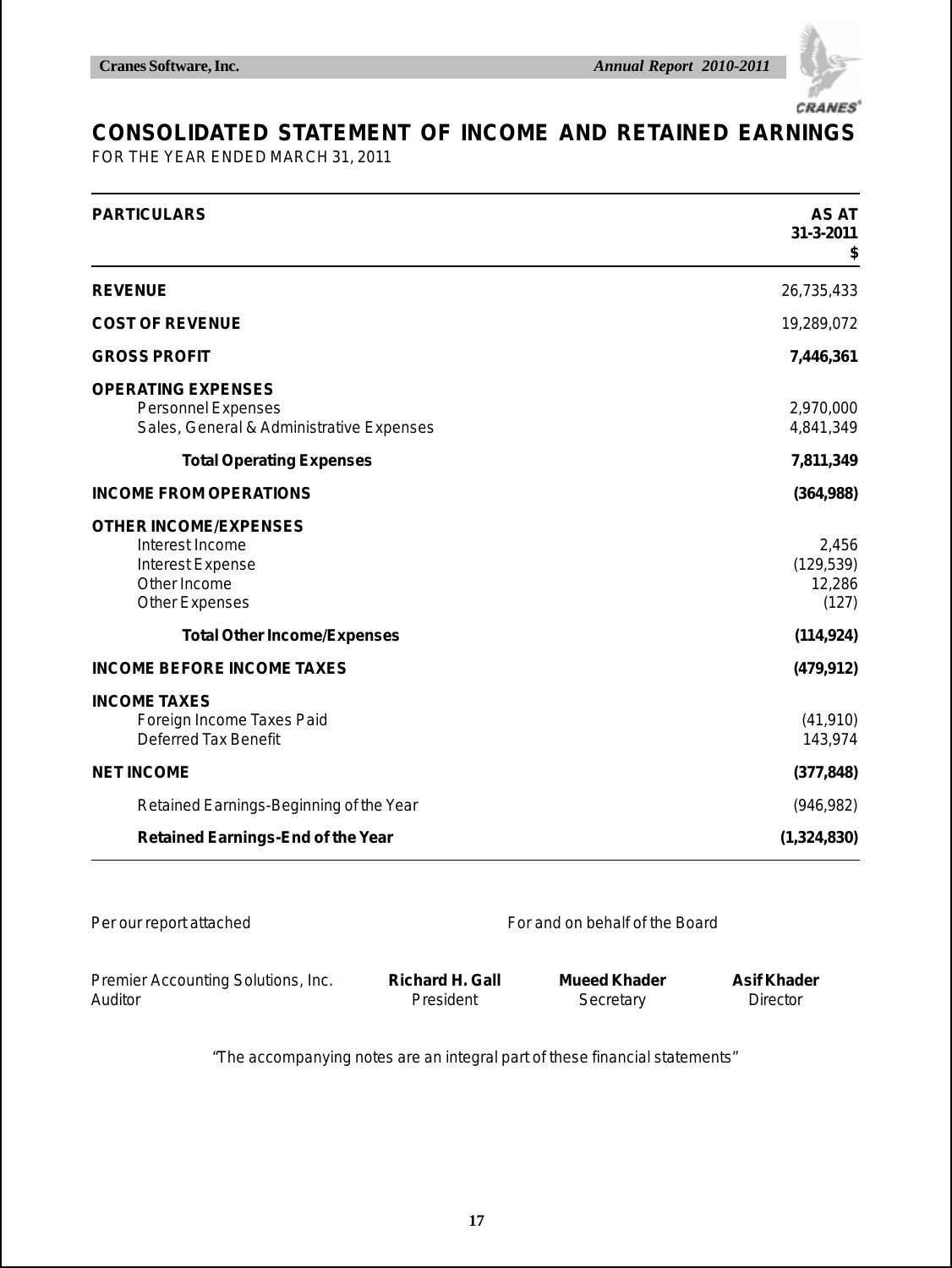

**Cranes Software, Inc.**

### **CRANES**

### **CONSOLIDATED STATEMENT OF CASH FLOW**

AS AT MARCH 31, 20111

| <b>PARTICULARS</b>                                                                                                                                                                                                                                                                                          | AS AT<br>31-3-2011<br>\$                                                                      |
|-------------------------------------------------------------------------------------------------------------------------------------------------------------------------------------------------------------------------------------------------------------------------------------------------------------|-----------------------------------------------------------------------------------------------|
| <b>Cash Flows from Operating Activities:</b>                                                                                                                                                                                                                                                                |                                                                                               |
| Net Income/(Loss)                                                                                                                                                                                                                                                                                           | (377, 848)                                                                                    |
| Adiustment to Reconcile Net Profit (Loss) to Net Cash<br>Used in Operational activities:<br>Depreciation & Amortization                                                                                                                                                                                     | 172,934                                                                                       |
| Goodwill Impairment                                                                                                                                                                                                                                                                                         | 66,993                                                                                        |
| <b>Changes in Current Assets and Liabilities:</b><br><b>Accounts Receivable</b><br>Inventory<br><b>Advances &amp; Prepaid</b><br>Employee Loan<br><b>Refundable Deposits</b><br><b>Deferred Expenses</b><br><b>Deferred Tax Asset</b><br>Increase in Exchange Fluctuations<br><b>Trade Accounts Payable</b> | 14,060<br>(1,052,42)<br>59,811<br>8,000<br>1,781<br>35,158<br>(143, 974)<br>16,596<br>389,387 |
| <b>Accrued Expenses</b><br>Refundable Advance<br>Deferred Revenue<br>Affiliated Company Loans Payable<br>Net Cash used in Operating Activities                                                                                                                                                              | 96,776<br>8,000<br>(338,662)<br>134,360<br>38,130                                             |
| <b>Cash Flows from Investing Activities:</b><br>Purchase of Equipment<br>Purchase of Software<br>Net Cash Used in Investing Activities                                                                                                                                                                      | (68, 701)<br>(1, 954)<br>(70,655)                                                             |
| <b>Cash Flows from Financing Activities:</b><br><b>Capital Lease Obligation</b><br>Employee Loans<br>Net Payment from Line of Credit                                                                                                                                                                        | (22, 121)<br>30,000<br>(80,000)                                                               |
| Net Cash Used by Financing Activities<br>Net Increase In Cash and Cash Equivalents<br>Cash and Cash Equivalents at Beginning of Year<br>Cash and Cash Equivalents at End of Year                                                                                                                            | (72, 121)<br>(104, 646)<br>890,545<br>785,899                                                 |
| <b>Supplemental Disclosure to Financial Statements</b><br>Interest paid<br>Foreign Income Tax Paid                                                                                                                                                                                                          | 129,539<br>41,910                                                                             |

| Per our report attached            | For and on behalf of the Board |              |                 |
|------------------------------------|--------------------------------|--------------|-----------------|
| Premier Accounting Solutions, Inc. | Richard H. Gall                | Mueed Khader | Asif Khader     |
| Auditor                            | President                      | Secretary    | <b>Director</b> |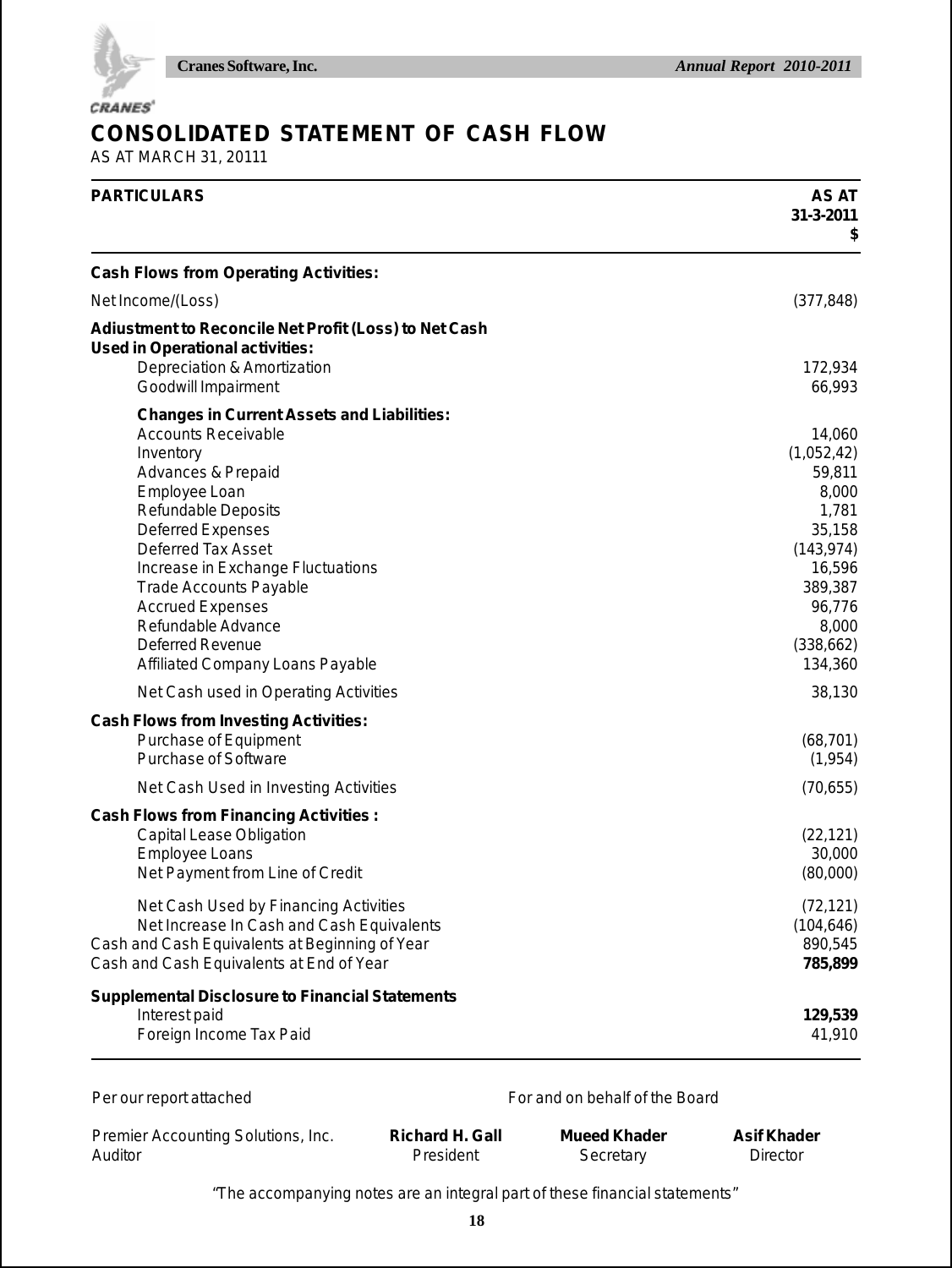

### **BALANCE SHEET - PARENT CO**

AS AT MARCH 31, 2011 AND 2010

| <b>PARTICULARS</b>                                                                                                             | <b>AS AT</b><br>31-3-2011<br>\$ | <b>AS AT</b><br>31-3-2010<br>S |
|--------------------------------------------------------------------------------------------------------------------------------|---------------------------------|--------------------------------|
| <b>ASSETS</b>                                                                                                                  |                                 |                                |
| <b>CURRENT ASSETS</b><br>Cash and Cash Equivalents<br><b>Trade Accounts Receivable</b><br><b>Affiliated Company Receivable</b> | 3,469<br>75,123<br>2,338        | 17,261<br>184,075              |
| <b>Total Current Assets</b>                                                                                                    | 80,930                          | 201,336                        |
| <b>INVESTMENT IN SUBSIDIARY</b>                                                                                                | 15,696,351                      | 18,000,000                     |
| PROPERTY PLANT & EQUIPMENT - Net                                                                                               |                                 |                                |
| <b>INTANGIBLE ASSETS - Net</b>                                                                                                 | 1,083,335                       | 1,166,667                      |
| OTHER ASSETS<br>Advance - InventX Assets<br>Deferred Tax Asset                                                                 | 1,000,000<br>586,606            | 1,000,000<br>534,338           |
| <b>Total Other Assets</b>                                                                                                      | 1,586,606                       | 1,534,338                      |
| <b>TOTAL ASSETS</b>                                                                                                            | 18,447,222                      | 20,902,341                     |
|                                                                                                                                |                                 |                                |

| Per our report attached            | For and on behalf of the Board |                     |                    |
|------------------------------------|--------------------------------|---------------------|--------------------|
| Premier Accounting Solutions, Inc. | <b>Richard H. Gall</b>         | <b>Mueed Khader</b> | <b>Asif Khader</b> |
| Auditor                            | President                      | Secretary           | <b>Director</b>    |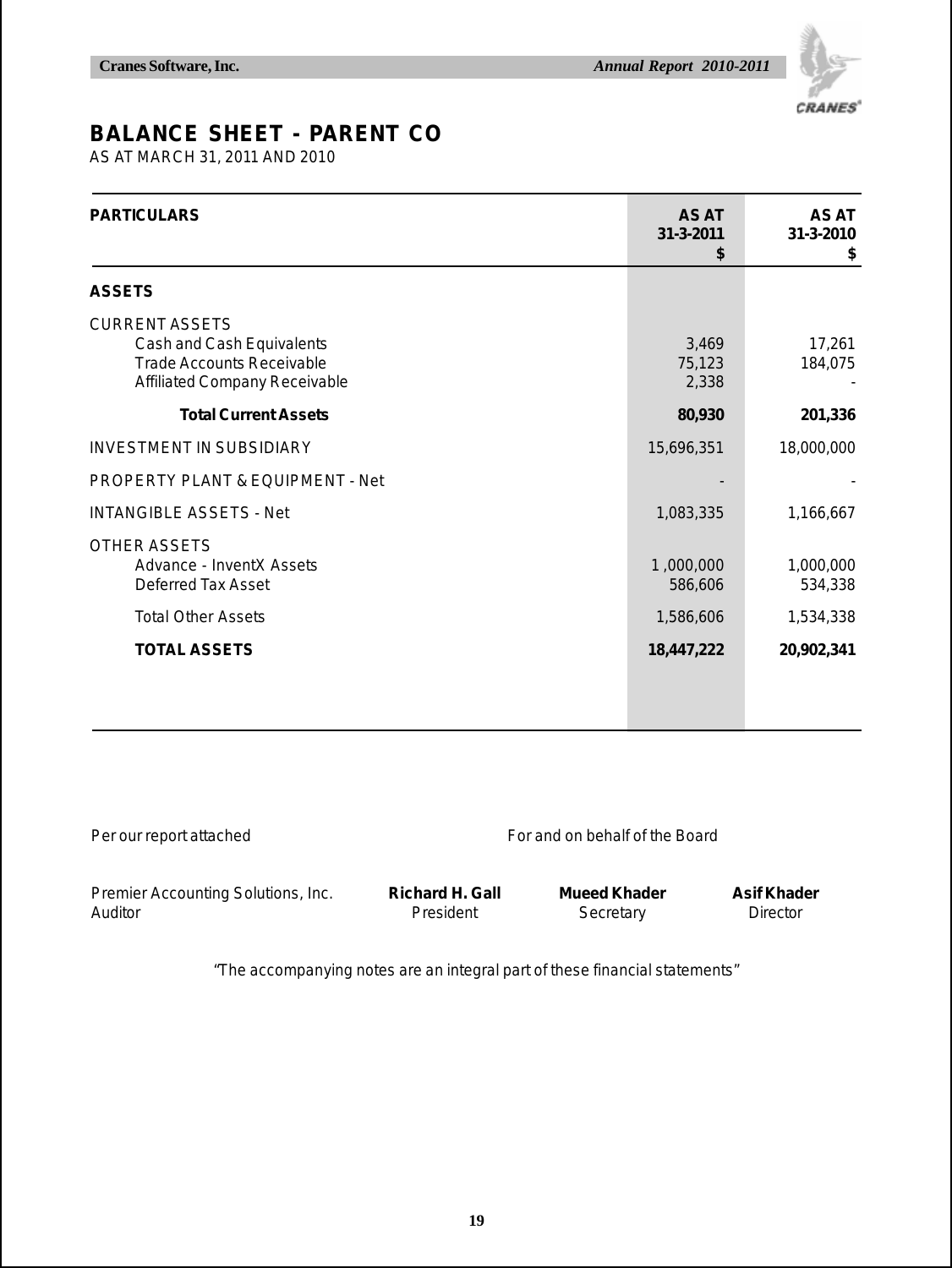

### **BALANCE SHEET - PARENT CO**

AS AT MARCH 31, 2011 And 2010

| <b>PARTICULARS</b>                                                                                                                   | <b>AS AT</b><br>$31 - 3 - 2011$<br>\$      | AS AT<br>31-3-2010<br>S                     |
|--------------------------------------------------------------------------------------------------------------------------------------|--------------------------------------------|---------------------------------------------|
| LIABILITIES AND STOCKHOLDERS' EQUITY                                                                                                 |                                            |                                             |
| <b>CURRENT LIABILITIES</b>                                                                                                           |                                            |                                             |
| Trade Accounts Payable<br><b>Accrued Payroll</b><br>Affiliated Co Loans Payable<br><b>Other Current Liabilities</b>                  | 68,975<br>67,604<br>5,242,391<br>3,670,000 | 140,281<br>45,324<br>5,102,944<br>6.093,582 |
| <b>Total Liabilities</b>                                                                                                             | 9,048,970                                  | 11,382,131                                  |
| STOCKHOLDER'S EQUITY                                                                                                                 |                                            |                                             |
| Common Stock - \$1 Par 6,000,000 shares authorized<br>and 2,691,855 shares issued<br>Additional Paid in Capital<br>Retained Earnings | 2,691,885<br>8,075,115<br>(1,368,748)      | 2,691,885<br>8,075,115<br>(1, 246, 790)     |
| <b>Total Stockholders Equity</b>                                                                                                     | 9,398,252                                  | 9,520,210                                   |
| TOTAL LIABILITIES & STOCKHOLDER'S EQUITY                                                                                             | 18,447,222                                 | 20,902,341                                  |

Per our report attached For and on behalf of the Board

|                                    | Richard H. Gall | Mueed Khader | Asif Khader |
|------------------------------------|-----------------|--------------|-------------|
| Premier Accounting Solutions, Inc. | President       | Secretary    | Director    |
| Auditor                            |                 |              |             |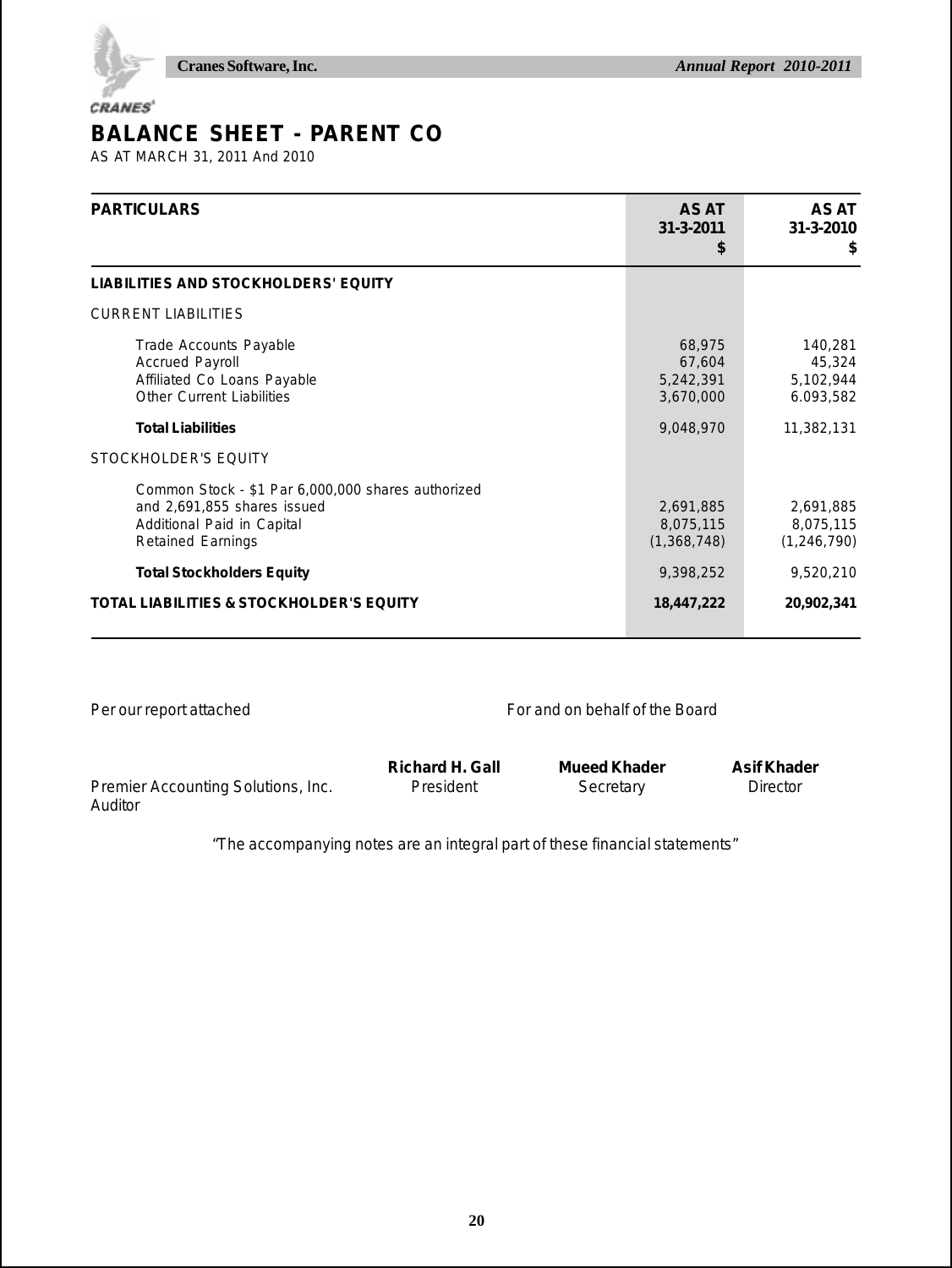

### **STATEMENT OF INCOME AND RETAINED EARNINGS - PARENT CO**

FOR THE YEAR ENDED MARCH 31, 2011 AND 2010

| <b>PARTICULARS</b>                      | <b>AS AT</b><br>MARCH 31, 2011<br>\$ | <b>AS AT</b><br>MARCH 31, 2010<br>\$ |
|-----------------------------------------|--------------------------------------|--------------------------------------|
| Income                                  |                                      |                                      |
| Maintenance Income                      | 120,831                              | 244,546                              |
| Sales - Domestic                        | 11,522                               | 29,500                               |
| Sales - International                   | 100,504                              | 185,130                              |
| Service Revenue                         | 24,000                               | 201,047                              |
| <b>Contract Labor</b>                   |                                      | 37,994                               |
| <b>Total Income</b>                     | 256,857                              | 698,217                              |
| <b>Expense</b>                          |                                      |                                      |
| <b>Bank Wire Fee</b>                    | 931                                  | 1,820                                |
| <b>Royalty Expense</b>                  | 6,193                                | 1,699                                |
| Office Expense                          | 1,108                                | 1,380                                |
| Entertainment                           | 20                                   | 1,259                                |
| <b>Agent Commission</b>                 | 66,241                               | 106,044                              |
| <b>Accounting &amp; Legal Fees</b>      | 15,715                               | 14,169                               |
| <b>Bank Charges</b>                     | (244)                                | 4,893                                |
| Depreciation & Amortization             | 83,332                               | 88,750                               |
| Insurance                               | 347                                  | 691                                  |
| <b>Outside Services</b>                 | 64                                   | 252,870                              |
| <b>Advertising &amp; Promotion</b>      | 2,040                                | 4,731                                |
| <b>Licenses &amp; Permits</b>           | 195                                  | 120                                  |
| <b>Distribution Expense</b>             |                                      | 1,087                                |
| Postage                                 | 91                                   | 842                                  |
| Rent                                    | 41,894                               | 33,099                               |
| <b>Personnel Costs</b>                  | 206,236                              | 282,105                              |
| <b>Business Taxes</b>                   | 4,001                                | 7,547                                |
| Telephone                               | 3,747                                | 13,591                               |
| Travel                                  | 1,419                                | 5,409                                |
| <b>Moving Expenses</b>                  | 301                                  | 1,283                                |
| <b>Bad Debts</b>                        | 24,452                               |                                      |
| <b>Total Expense</b>                    | 431,083                              | 823,389                              |
| Loss From Operations                    | (174, 226)                           | (125, 172)                           |
| Other Income                            |                                      |                                      |
| <b>Currency Fluctuations</b>            |                                      | (163)                                |
| Loss Before Income Tax                  | (174, 226)                           | (125, 335)                           |
| <b>Deferred Tax Benefit</b>             | 52,268                               | 7,600                                |
| <b>Net Loss</b>                         | (121, 958)                           | (117, 735)                           |
| RETAINED EARNINGS-BEGINNING OF THE YEAR | (1, 246, 790)                        | (1,229,055)                          |
| Prior Period Adjustment                 |                                      | 100,000                              |
| <b>RETAINED EARNINGS-END OF YEAR</b>    | (1368, 748)                          | (1, 246, 790)                        |

Per our report attached For and on behalf of the Board Premier Accounting Solutions, Inc. **Richard H. Gall Mueed Khader Asif Khader** Auditor **Asif Khader** President Secretary **Director** Auditor President Secretary Director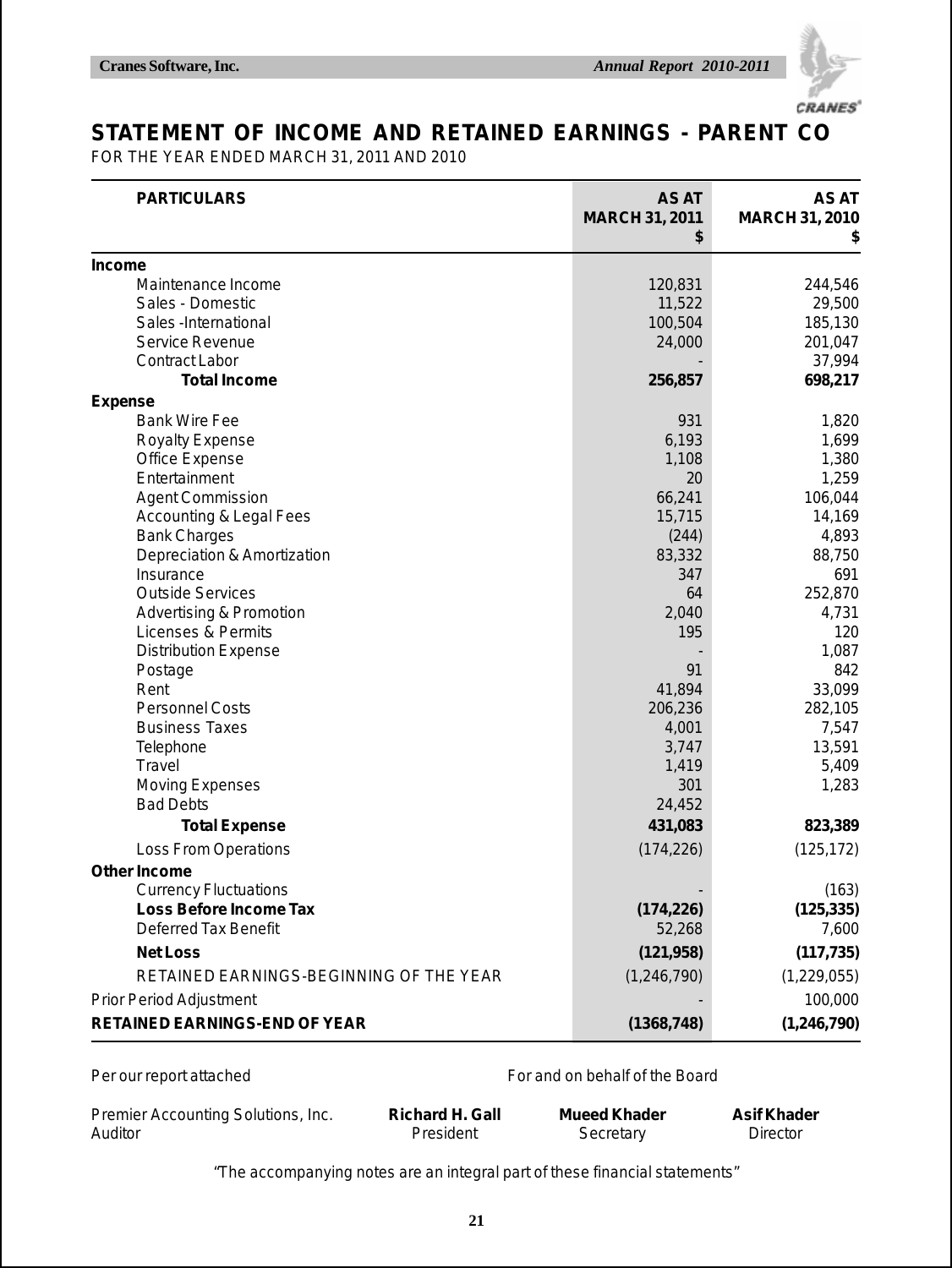

### **STATEMENT OF CASH FLOW-PARENT CO**

FOR THE YEAR ENDED MARCH 31, 2011 AND 2010

| <b>PARTICULARS</b>                                                                                                                                                                                                                                                                                 | <b>AS AT</b><br><b>MARCH 31, 2011</b>                              | <b>AS AT</b><br>MARCH 31, 2010                                                       |
|----------------------------------------------------------------------------------------------------------------------------------------------------------------------------------------------------------------------------------------------------------------------------------------------------|--------------------------------------------------------------------|--------------------------------------------------------------------------------------|
| <b>OPERATING ACTIVITIES</b><br>Net Loss                                                                                                                                                                                                                                                            | (121, 958)                                                         | (117, 735)                                                                           |
| Adiustments to Reconcile Net Income to<br>Net Cash Provided by Operating Activities:<br>Depreciation<br>Prior Period Adjustment                                                                                                                                                                    | 83,332                                                             | 88,750<br>100,000                                                                    |
| Change in Assets and Liabilities<br><b>Trade Accounts Receivable</b><br>Affiliated Companies Receivable<br>Advances<br><b>Security Deposit</b><br>Deferred Tax Asset<br><b>Trade Accounts Payable</b><br><b>Accrued Payroll</b><br>Affiliated Co Loans Payable<br><b>Other Current Liabilities</b> | 108,952<br>(2, 338)<br>(52, 268)<br>(71, 306)<br>22,280<br>139,447 | (144, 056)<br>6,722<br>3,600<br>(7,600)<br>112,101<br>14,621<br>(579,986)<br>523,723 |
| Net Cash Provided / (Used) by Operating Activities                                                                                                                                                                                                                                                 | 106,141                                                            | 140                                                                                  |
| <b>INVESTING ACTIVITIES</b>                                                                                                                                                                                                                                                                        |                                                                    |                                                                                      |
| Investments in ETA                                                                                                                                                                                                                                                                                 | (119, 933)                                                         |                                                                                      |
| Net Cash Provided / (Used) in investing Activities                                                                                                                                                                                                                                                 | (119, 933)                                                         |                                                                                      |
| <b>FINANCING ACTIVITIES</b>                                                                                                                                                                                                                                                                        |                                                                    |                                                                                      |
| Net Cash Provided / (Used) by Financing Activities                                                                                                                                                                                                                                                 |                                                                    |                                                                                      |
| NET INCREASE / (DECREASE) IN CASH                                                                                                                                                                                                                                                                  | (13, 792)                                                          | 140                                                                                  |
| Cash-Beginning of Year                                                                                                                                                                                                                                                                             | 17,261                                                             | 17,121                                                                               |
| Cash-End of Year                                                                                                                                                                                                                                                                                   | 3,469                                                              | 17,261                                                                               |

Per our report attached For and on behalf of the Board

|                                               | Richard H. Gall | Mueed Khader | Asif Khader |
|-----------------------------------------------|-----------------|--------------|-------------|
| Premier Accounting Solutions, Inc.<br>Auditor | President       | Secretary    | Director    |
|                                               |                 |              |             |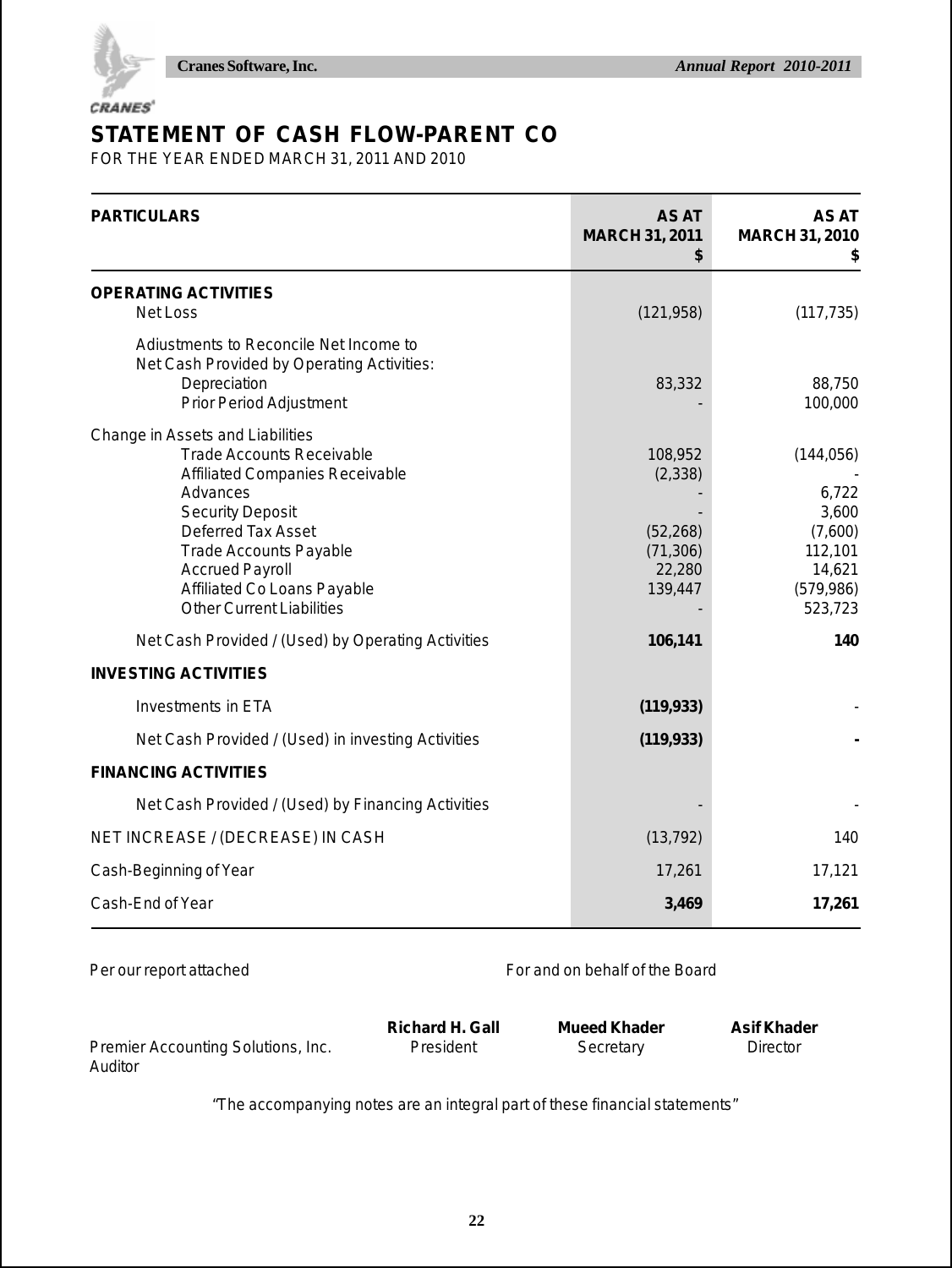

### **NOTES TO FINANCIAL STATEMENTS Note 1. SUMMARY OF SIGNIFICANT ACCOUNTING POLICIES**

### **Organization :**

Cranes Software, Inc., (The Company) was incorporated on February 24, 2005 as a Nevada Corporation, and is licensed to do business in the state of Michigan. The Company is a fully owned Subsidiary of Cranes Software International Ltd., Bangalore, India and is a supplier of software products that deals with module based engineering which essentially means finite elementary analysis and mathematical analysis of any product that is built or buildable. On April 1, 2006 the Company acquired 100% of the stock of Dunn Solutions Group Inc. (DSG). DSG was incorporated in September of 1990 in Illinois and provides business intelligence, transactional, and knowledge Solutions to enterprise and mid market businesses in a cross section of industries such as information technology consultancy, government, finance, insurance, health care, manufacturing, media publishing, distribution, telecom and pharmaceuticals. The Subsidiary generates its revenue through consulting services, software product sales application development and training. On April 1, 2007 the Company acquired 100% of the stock of Engineering Technologies Associates, Inc (ETA). ETA was incorporated in February of 1983 in Michigan as a C-corporation and provides innovative Computer Aided Engineering (CAE) solutions to a variety of industries whereby enabling engineers to simulate the behavior of automobiles, trains, aircraft, household appliances, and consumer electronics during manufacture and use, to make these products more safer, more durable and less expensive to develop. ETA is also the developer of the cutting edge software packages namely ETA-DYNAFORM and ETA-VPG. ETA has a branch office in China and also a fully owned subsidiary in China. The fully owned subsidiary was established on July 31, 2006 with initial investment of \$140,000.

### **Consolidation Policy :**

As required by the Generally Accepted Accounting Principles the method used to account for the investment in subsidiaries is by the way of consolidation of the financial statements of the parent company with the financial statements of the subsidiaries. Consolidated financial statements are based on the on the assumption that they present the financial position and results of operations of a single entity. Thus, preparing the consolidated financial statements consists of combining all parent and subsidiary accounts and eliminating all inter company balances and transactions, if any.

### **Management Estimates:**

The preparation of financial statements in conformity with generally accepted accounting principles requires management to make estimates and assumptions that affect the reported amounts of assets and liabilities and disclosure of contingent assets and liabilities at the date of the financial statements, and the reported amounts of revenues and expenses during the reporting period. Actual results could differ from those estimates.

### **Revenue Recognition:**

The company recognizes revenue as and when a product is.sold or a related service is rendered which is accordance with Generally Accepted Accounting Principles (GAAP).

### **Inventory:**

In accordance with GAAP the Company employs the lower of cost or market value in valuing its inventory. Inventory as of March 31, 2011 is stated at cost. Cost of inventory includes the purchasing cost from suppliers plus other relevant costs such as transportation expenses, customs duty, and loading and unloading expenses in bringing the inventory to its current location.

### **Property and Equipment :**

Property and equipment are reflected at cost. Depreciation on property and equipment for financial reporting purposes is based on estimated useful lives of the related assets using the straight-line method of depreciation. It is the policy of the Company to capitalize any acquired asset with a value of \$ 1,000 or more with the exception of laptops and desktops, which are capitalized even if the cost of such items are less than \$ 1,000, and to provide for a full years of depreciation in the year of purchase and no depreciation in the year of sale.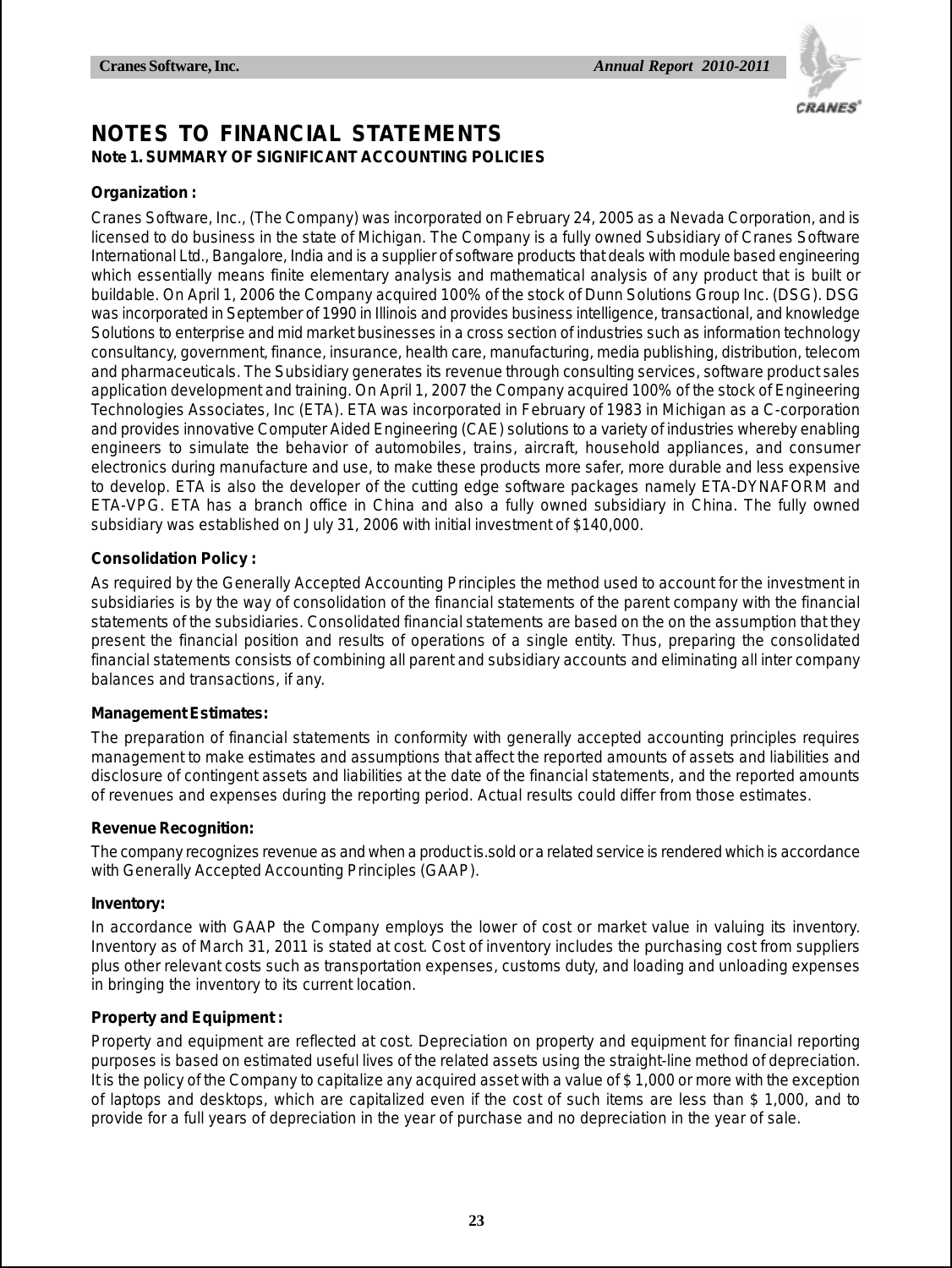

The Company uses the following lives for the following categories of assets:

| 3-7 Years  |
|------------|
| 3 Years    |
| 3-7 Years  |
| 1-39 Years |
| 3-7 Years  |
| 3-5 Years  |
| 3-5 Years  |
| 5 Years    |
|            |

### **Income Taxes:**

**Federal Income Taxes**-the Company is a "C" corporation and is taxed under 1361 (a)(2) of the Internal revenue Code. Under this section the company is taxed at graduated rates on its taxable income for federal and state income tax purposes. However there will not be a federal income tax liability for the year ended March 31, 2011 as a result of current year loss sustained and Net Operating Losses carry forward from the prior years. The Company can also be subject to enterprise income taxes on its subsidiary in China, based on the subsidiary's taxable income, and accordingly paid income taxes for the year ended March 31, 2011 in the amount of \$41,910.

### **Deferred Taxes:**

Generally Accepted Accounting Priciples requires recognition of deferred tax liabilities and assets for the expected future tax consequences of temporary differences between the book and tax basis of assets and liabilities. However the Company does not provide for deferred income tax for timing differences resulting from the amounts of assets & liabilities reported for financial reporting purposes and amounts reported for tax purposes as these amounts are immaterial, due to the company being a accrual basis tax payer. However a deferred tax asset has been provided in the amount of \$ 548,368 for the future tax benefit that can arise from the net operating losses of the Company.

### **Advertising & Promotion:**

It is the policy of the Company to expense all advertising and marketing costs (if any) during the periods to which such advertising costs pertain. The Company does not capitalize any advertising or marketing costs. During the year ended March 31, 2011 the company incurred \$ 123,620 in advertising and Promotion Costs.

### **Disclosures Regarding Financial Instruments:**

The carrying value of cash, trade receivables, accounts payable, and accrued expenses are considered to approximate fair value due to the relatively short maturity of these instruments. The company's borrowing on the revolving line of credit is considered to approximate fair value based on the current interest rates and terms.

### **Concentration of Credit risk:**

The financial instruments that subject the Company to a potential credit risk are cash and accounts receivable.

**Cash:** The Company's cash is held at various financial institutions each of which provides Federal Deposit Insurance coverage up-to \$ 250,000. However as of March 31, 2011 the cash balance at one financial institution did exceed this amount by \$ 292,322.

**Trade Accounts Receivable:** The Company provides goods and services to its customers based on the evaluation of the customers' credit worthiness without requiring any collateral. However a reasonable allowance in the amount of \$ 79,794 is provided on the financial statements mitigate the risk of any unanticipated losses.

### **Cash & Cash equivalents:**

The Company considers all highly liquid investments with an original maturity date of three months or less to be cash equivalents.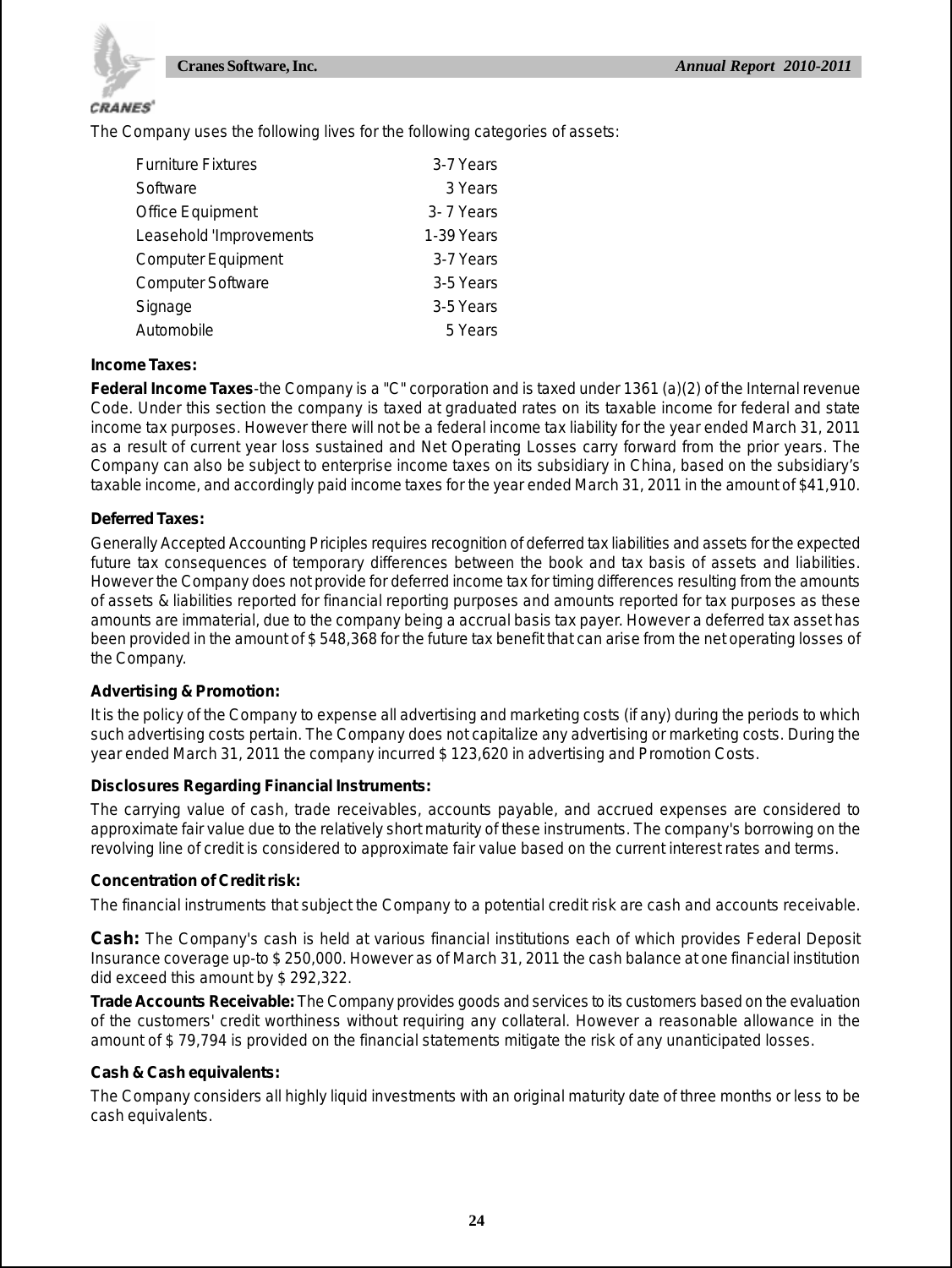

### **Goodwill:**

Goodwill recorded in the financial Statements is the difference between the purchase consideration agreed to be paid to acquire the stock of the subsidiaries and the net assets of the subsidiaries as of the date of acquisition of the respective subsidiaries. As stipulated by Generally Accepted Accounting principles the recorded goodwill will not be amortized but will be tested for impairment. In accordance with Generally Accepted Accounting Principles, testing for impairment will be done at least annually or more frequently if certain indications of impairment are obvious.

As of March 31, 2011, the original amount of the goodwill recorded in the finnancial statements in the amount of \$16,183,194 was reduced to \$13,759,612 due to certain contingent payments taken into the calculation of the purchase consideration that resulted in the overstatement of the purchase consideration that resulted in the overstatement of the purchase consideration in the amount of \$2,423,582, on the acquisition of one of the Company's subsidiaries (Dunn solutions Group, Inc.) on April 1, 2006.

During the year ended March 31, 2011, the Company recognized goodwill impairment in the amount of \$66,993. The impaired goodwill is primarily attributable to the Company's acquisition of Dunn Solutions Group, Inc., on April 1, 2006, and reflects reduction in the estimated fair value of the Subsidiary subsequent to the acquisition.

### **2. LEASE COMMITMENTS**

The company leases office space under various lease agreements in Michigan, Illinois, North Carolina, Minnesota, and Florida which are described below.

A three year lease agreement to rent office space from a related party in Michigan which commenced on July 1, 2010. This lease calls for a monthly base rent payment of \$ 1,001.

A five year lease agreement to rent office space from a related party in Michigan which commenced January 1, 2007. This lease calls for a monthly base rent payment of \$ 14,080.

A month to month lease agreement to rent office space from a related party in Michigan, with a monthly payment of \$ 800.

A year lease agreement to rent office space commenced on January 1, 2011, with a monthly base rent payment of \$ 1,002.

The lease for office space in Skokie IL commenced on January 1, 1998 for a period of 11 years and 8 months (140) months, and was extended commencing September 1, 2009 for additional term of 6 years. This lease calls for monthly a base rent payment of \$ 20,705.

A lease agreement for office space in Raleigh NC which commenced on September 30, 2003 for 4 years 7 months (55 months) and was extended for an additional 5 years commencing October 1, 2007. This lease calls for a monthly base rent payment of \$ 9,759.

A month to month lease agreement for office space in Eagan MN which calls for a monthly payment of \$ 1,356.

A three year lease agreement to rent office space in Fort Lauderdale FL commencing September 1, 2008 with a monthly payment of \$ 2,749.

Future minimum lease payments under all office space leases for the years ended March 31 is as follows:

| Year       | Amount  |
|------------|---------|
| 2012       | 559,085 |
| 2013       | 350.466 |
| 2014       | 282,903 |
| Thereafter | 116.625 |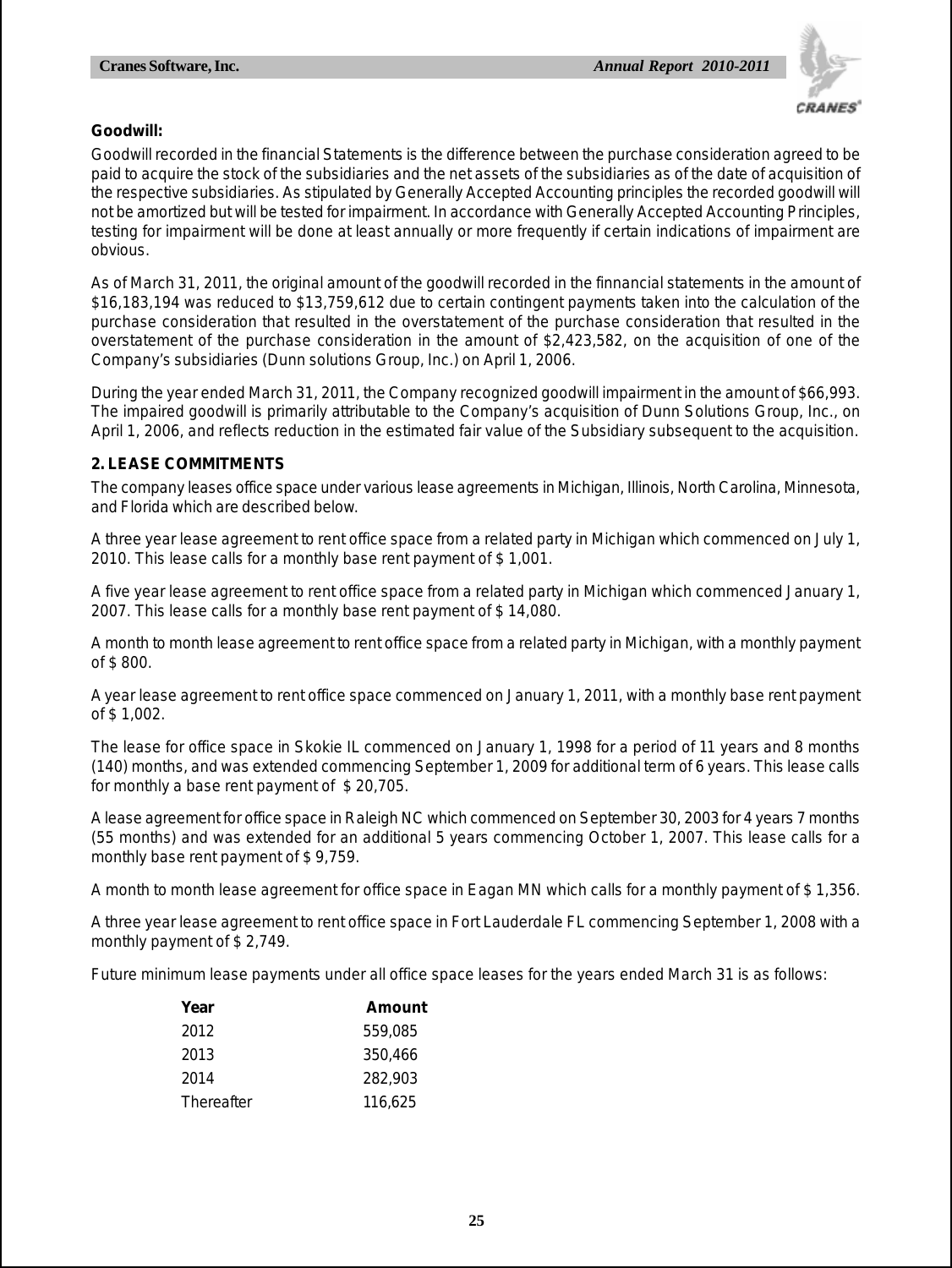

### **Equipment Leases**

### **Operating Leases**

The company leases copiers under a 60 month lease agreement that commenced in May of 2007. This agreement calls for a monthly payment of \$ 403.

### **Capital Leases**

The lease agreement pertaining to the telephone system is a three year lease which commenced on March 30, 2009 and calls for a monthly payment of principal in the amount of \$ 489 and has a effective annual interest rate is 0%.

Future minimum lease payments under these leases for the years ended March 31, are as follows.

| Year | Amount |
|------|--------|
| 2012 | 10.704 |
| 2013 | 403    |

### **3. SOFTWARE DEVEOPMENT AND ACQUISTION COSTS**

Software development acquisition costs incurred by the Company in connection with the company's long term development projects are capitalized in accordance with Generally Accepted Accounting Principles-Accounting for costs of computer software to be sold, leased or marketed. In accordance with Generally Accepted Accounting Principles, research and development costs are written off when incurred.

### **4. AFFILIATED COMPANY LOANS PAYABLE**

Affiliated loans payable represents amounts transferred by affiliated Companies. There is no interest charged on the amount outstanding and there are no definite terms to the repayment of these amounts and there is no interest charged. The following table reflects affiliated company loans payable as of March 31, 2011.

|                                   | March 31, 2011 |
|-----------------------------------|----------------|
| Cranes Software International Ltd | 3,888,919      |
| Systat Software Inc.              | 1.274.277      |
| Total                             | \$5.163.196    |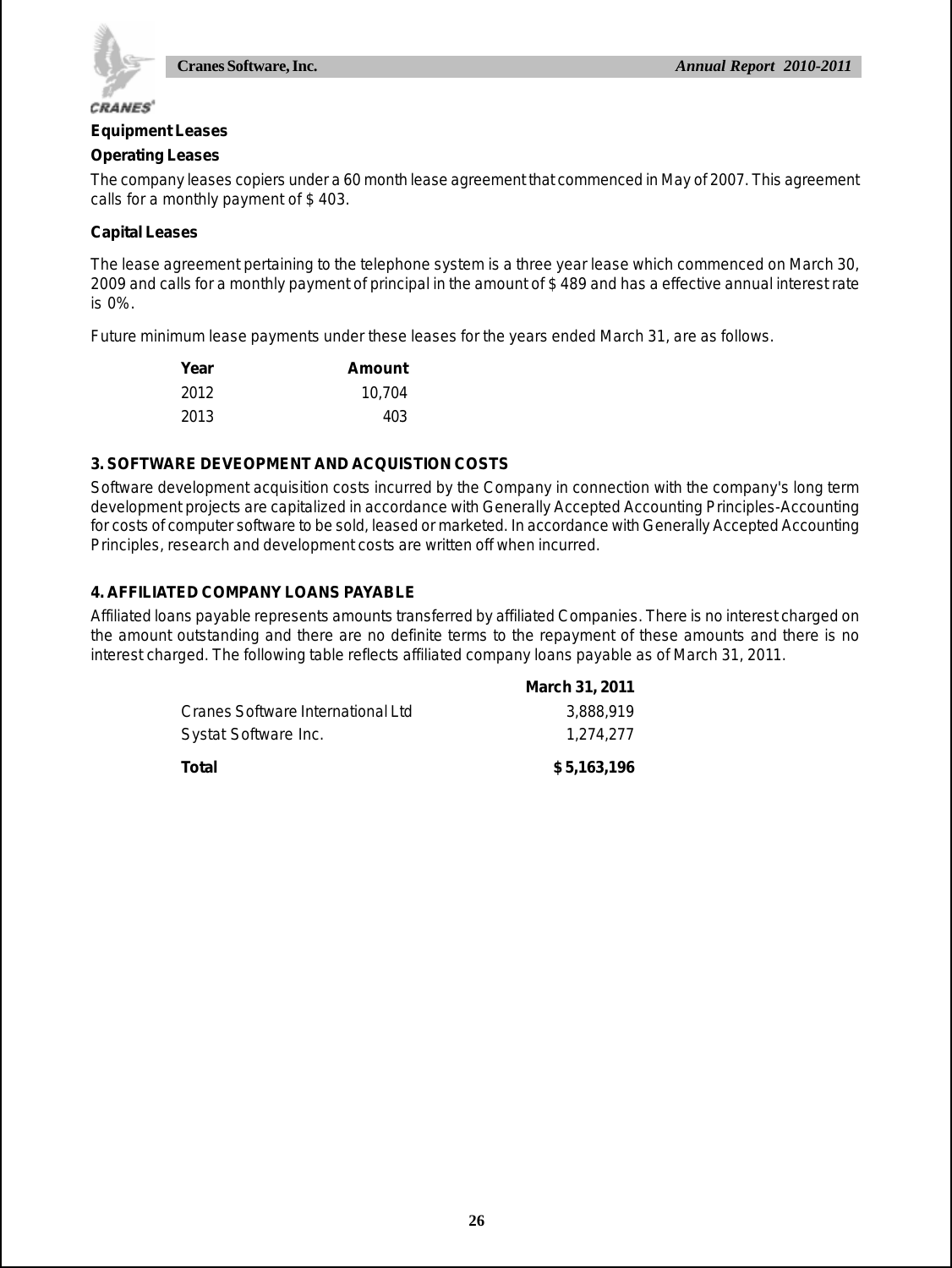|                           | 5. PROPERTY & EQUIPMENT |           |                             |                               |                 |                             |                                |
|---------------------------|-------------------------|-----------|-----------------------------|-------------------------------|-----------------|-----------------------------|--------------------------------|
|                           | April 1, 2010<br>Cost   | Additions | Disposals Mar 31, 2011<br>H | April 1, 2010<br>Depreciation | Additions       | ക<br>Disposals Mar 31, 2011 | Net book Value<br>Mar 31, 2011 |
| Auto & Sign               | 7,471                   |           | 7,471                       | 7,471                         |                 | 7,471                       |                                |
| Equipment                 | 629,536                 | 46,761    | 676,297                     | 479,291                       | 68,277          | 547,568                     | 128,729                        |
| Furn & Fixture            | 200,789                 |           | 200,789                     | 189,870                       | 3,773           | 193,643                     | 7,146                          |
| easehold Impr             | 134,662                 | 21,940    | 156,602                     | 44,500                        | 12,104          | 56,604                      | 99,998                         |
| Total                     | 972,458                 | 68,701    | 1,041,159                   | 721,132                       | 84,154          | 805,286                     | 235,873                        |
| 6. INTANGIBLE ASSETS      | April 1, 2010<br>Cost   | Additions | Disposals Mar 31, 2011      | April 1, 2010<br>Amortization | Additions       | ഗ<br>Disposals Mar 31, 2011 | Net book Value<br>Mar 31, 2011 |
| Customer List<br>Software | 1,311,272<br>50,000     | 1,954     | 50,000<br>1,313,226         | 20,560<br>134,557             | 3,336<br>85,444 | 23,896<br>220,001           | 26,104<br>1,093,225            |
| Total                     | 1,361,272               | 1,954     | 1,363,226                   | 155,117                       | 88,780          | 243,897                     | 1,119,329                      |

Total

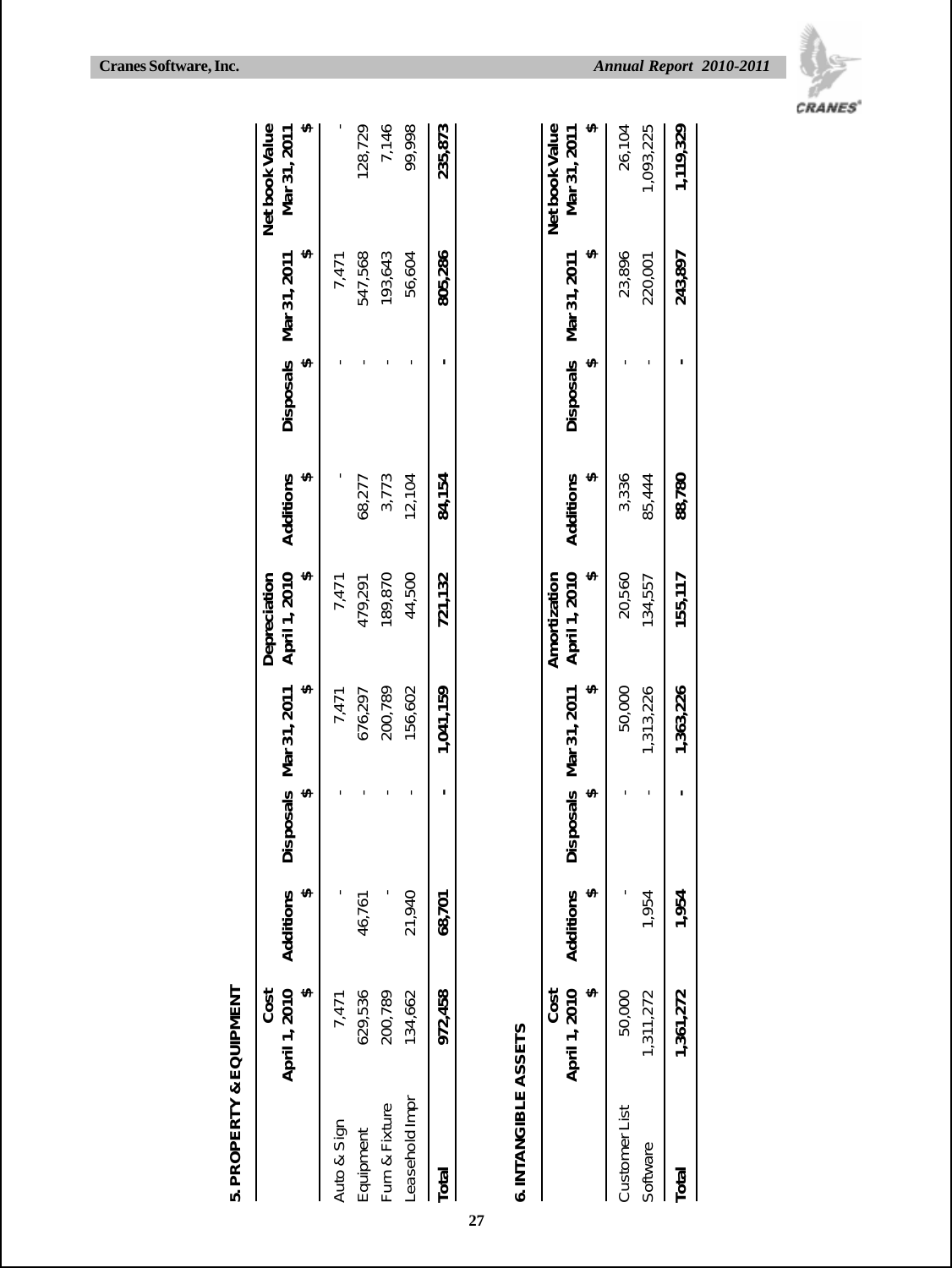

#### **7. DEFERRED COMPENSATION PLANS**

Each of subsidiaries of the company sponsors its own 401(k) plan whereby all eligible employees can participate.

The plan of one subsidary provides for an employee can contribute up to the maximum statutory limit. The plan also provides for an employer match after the employee has completed a year of services. The match is limited to .50 cents to a dollar the employee contributes, up-to \$ 2,000 Employer match limit and vests to the employee over four years.

The plan of the second subsidiary also provides for an employee to contribute up-to the maximum statutory limit. The plan provides a discretionary employee match provision, which vests to the employee over 5 years. The plan also has a loan provision which enables the employee to borrow up-to 50% of the vested amount.

### **8. OTHER CURRENT LIABILITIES - PAYABLE TO ENGINEERING TECHOLOGIES ASSOCIATES, INC (ETA) AND DUNN SOLUTIONS GROUP, INC. (DSG) STOCKHOLDERS**

As of march 31, 2011 the Company owed \$ 3,420,000 and \$ 250,000 respectively to the former stockholders of ETA and DSG. However the amount owed to these former stockholders are in default and remain in default through the date of our report. At this time these stockholders, in accordance with the provisions of the respective purchase contracts can exercise their rights and attempt to collect all of the amounts owed to them.

### **9. REVOLVING LINES OF CREDIT AND PAY DOWN OF LINE OF CREDIT REVOLVING LINES OF CREDIT**

One of the Company's subsidiaries currently has a revolving line o credit with a financial institution with a maximum borrowing limit of \$ 2,000,000. The line has an interest rate of 2% above "Prime" Rate, matures on June 30, 2011 and is securd by all of the general assets of the Company. As of March 31, 2011 the outstanding balance on this line amounted \$ 1,573,000. The borrowing base on this line is limited to 80% of eligible trade receivable not to exceed the maximum borrowing limit.

### **PAY DOWN OF REVOLVING LINE OF CREDIT :**

One of the Company's subsidiaties had a revolving line of credit with a maximum borrowing limit of \$ 300,000. The line had a variable interest rate and matures on June 30, 2010, and was secured by all of the general assets of the Company, Currently the Company is paying down the line of credit at \$ 25,000 per month until paid in full. As of March 31, 2011, the outstanding balance on this line amounted \$ 125,000.

### **10. ADVANCE - InventX ASSETS**

The advance represents amount paid for a software product referred to as InventX, which is a comprehensive solution that is easy to use on a daily basis and provides contides continuous upstream data to mangement within an organization. Since it is not determined as to where the IP is going to reside (within or outside the United States) and since the product is scheduled to be further developed during the year ending March 31, 2012, it has been accordingly classified as an advance.

### **11. SUBSEQUET EVENTS**

Generally Accepted Accounting Principles defines Subsequent events as events or trasactions that occur after the statement of fincancial position date, but before the financial statemens are issued or are available to be issued. Management has evaluated subsequent events thorugh May 17th, 2011, the date on which the financial statements were available to be issued.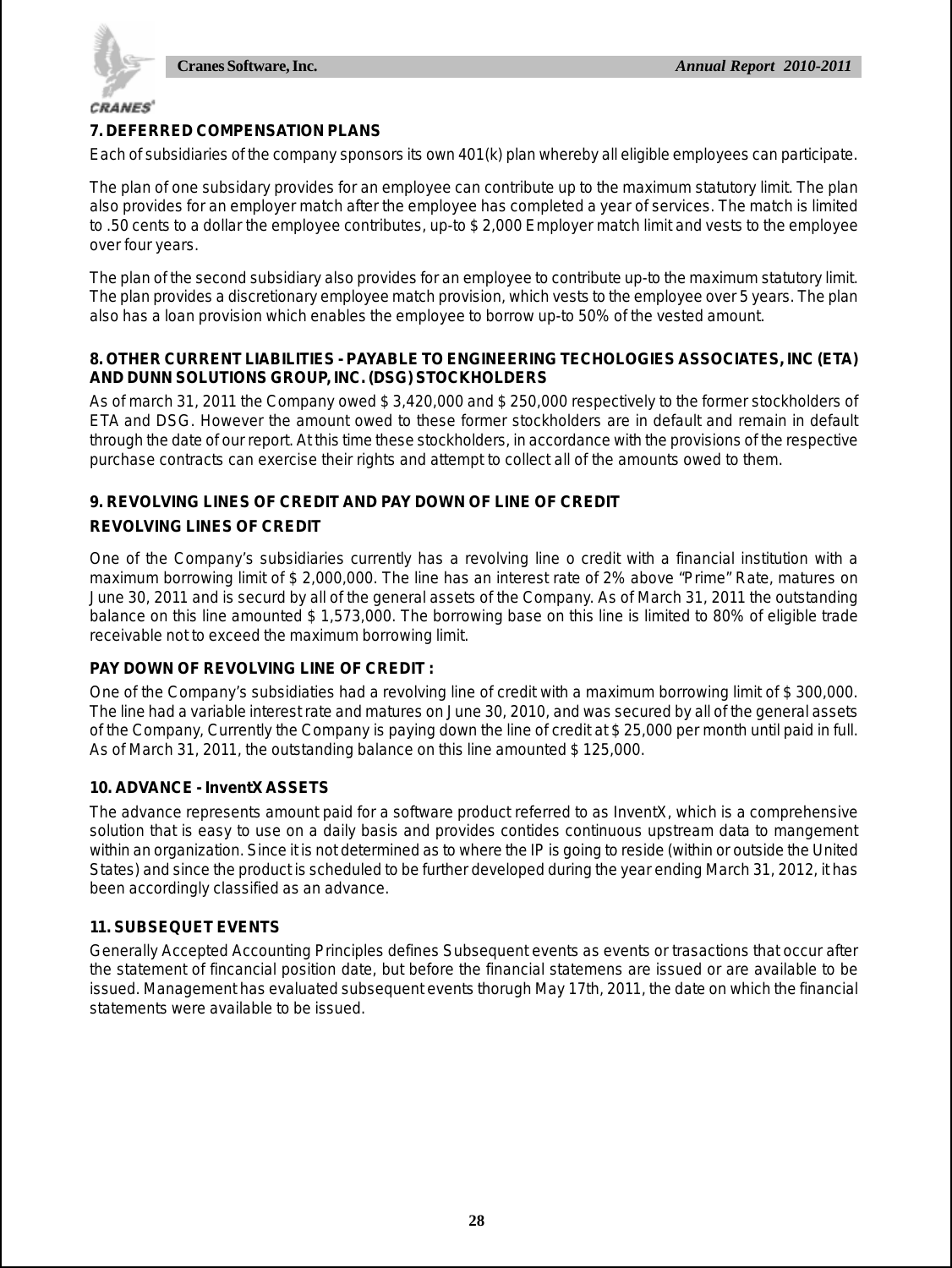|                           | NOTES TO FINANCIAL STATEMENTS - PARENT CO<br>1. PROPERTY AND EQUIPMENT |                       |                       |                   |                                    |                       |   |                                           |                             |
|---------------------------|------------------------------------------------------------------------|-----------------------|-----------------------|-------------------|------------------------------------|-----------------------|---|-------------------------------------------|-----------------------------|
|                           | ↮<br>April 1, 2010<br>Cost                                             | <b>Additions</b>      | <b>Disposals</b><br>↮ | ↮<br>Mar 31, 2011 | April 1, 2010<br>H<br>Depreciation | <b>Additions</b><br>↮ | ↮ | Disposals Mar 31, 2011 Mar 31, 2011<br>မာ | <b>Book Value</b><br>ğ      |
| Furn & Fixture            | 16,879                                                                 |                       |                       | 16,879            | 16,879                             |                       |   | 16,879                                    |                             |
| Computers                 | 11,553                                                                 |                       |                       | 11,553            | 11,553                             |                       |   | 11,553                                    |                             |
| Software                  | 3,949                                                                  |                       |                       | 3,949             | 3,949                              |                       |   | 3,949                                     |                             |
| Total                     | 32,381                                                                 |                       |                       | 32,381            | 32,381                             |                       |   | 32,381                                    |                             |
| 2. INTANGIBLE ASSET<br>29 |                                                                        |                       |                       |                   |                                    |                       |   |                                           |                             |
|                           |                                                                        |                       |                       |                   |                                    |                       |   |                                           |                             |
|                           | April 1, 2010<br>Cost                                                  | <b>Additions</b><br>ഗ | <b>Disposals</b><br>↮ | ↮<br>Mar 31, 2011 | April 1, 2010<br>Amortization      | <b>Additions</b><br>↮ | ↮ | Disposals Mar 31, 2011 Mar 31, 2011<br>υA | <b>Book Value</b><br>↮<br>ğ |
| Software                  | 1,250,000                                                              |                       |                       | 1,250,000         | 83,333                             | 83,332                |   | 166,665                                   | 1,083,335                   |

NOTES TO FINANCIAL STATEMENTS - PARENT CO.

1,083,335

166,665

 $\overline{\phantom{a}}$ 

83,332

83,333

**Total 1,250,000 - - 1,250,000 83,333 83,332 - 166,665** 1,083,335

1,250,000

 $\bar{1}$ 

 $\overline{\phantom{a}}$ 

1,250,000

 $\overline{\phantom{a}}$ 

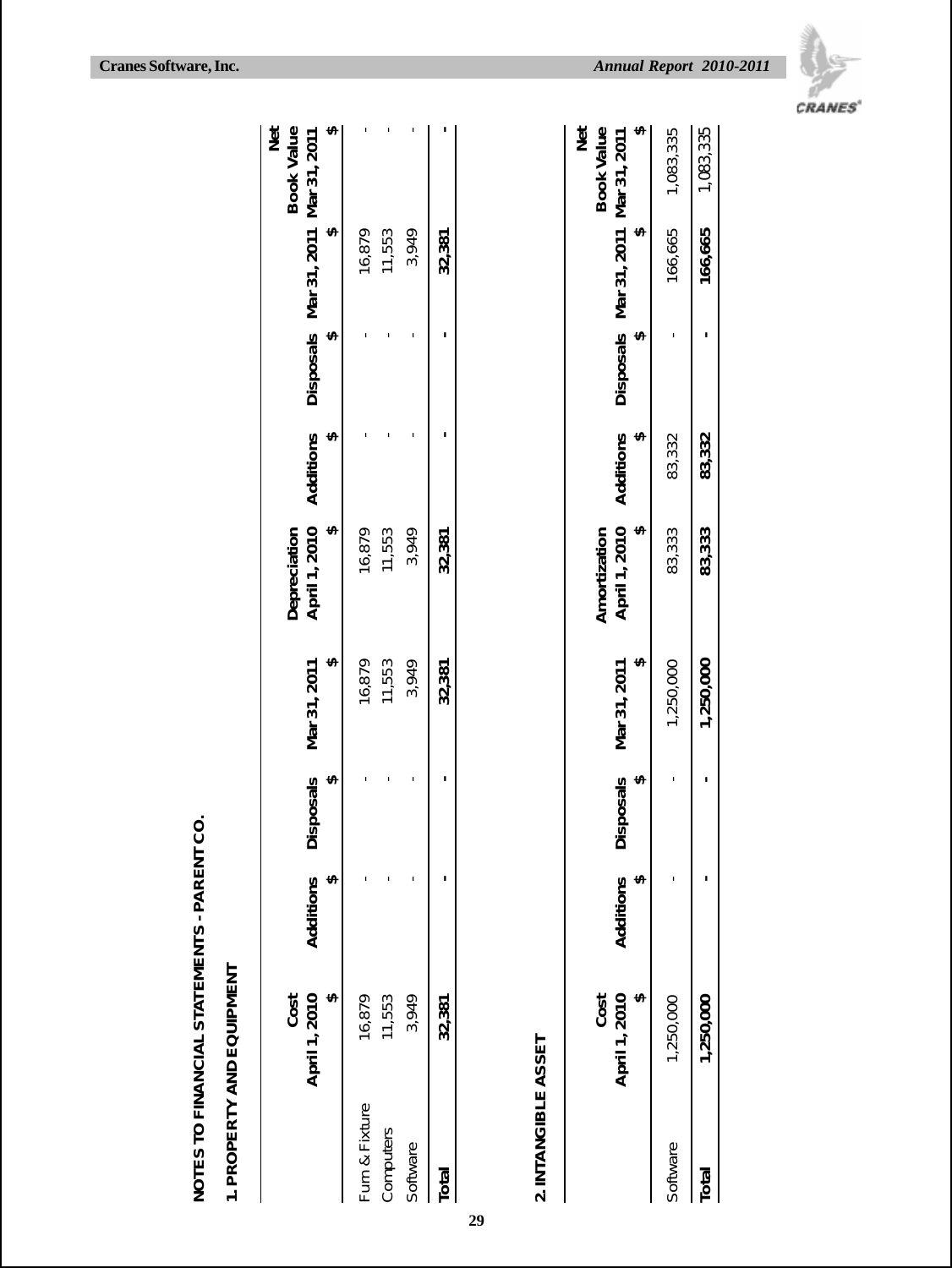

### **3. AFFILIATED COMPANY LOANS PAYABLE**

Affiliated loans payable represents amounts transferred by affiliated Companies. There is no interest charged on the amount outstanding and there are no definite terms to the repayment of these amounts. The following table reflects affiliated company loans payable as of March 31, 2011 and 2010.

|                                     | March 31, 2011 | March 31, 2010 |  |
|-------------------------------------|----------------|----------------|--|
| Cranes Software International, Ltd. | \$3,742,412    | \$3,643,435    |  |
| Dunn Solutions Group, Inc.          | 100,000        | 100,000        |  |
| Systat Software, Inc.               | 1.274.277      | 1,146,756      |  |
| Engineering Technology Ass. Inc.    | 125,702        | 212.753        |  |
|                                     | \$5,242,391    | \$5,102,944    |  |

|  | Per our report attached |
|--|-------------------------|
|--|-------------------------|

For and on behalf of the Board

|                                               | Richard H. Gall | Mueed Khader | <b>Asif Khader</b> |
|-----------------------------------------------|-----------------|--------------|--------------------|
| Premier Accounting Solutions, Inc.<br>Auditor | President       | Secretary    | <b>Director</b>    |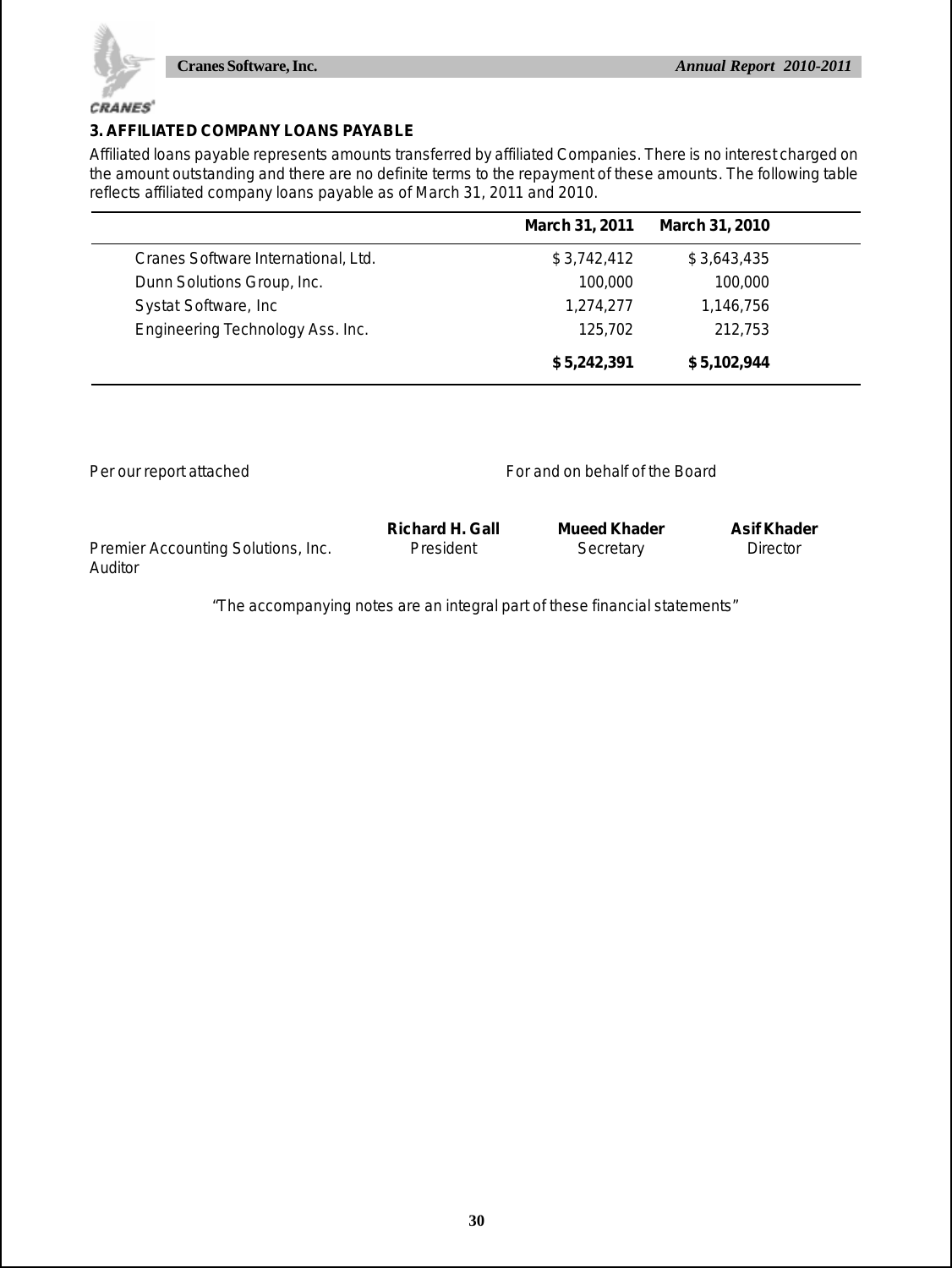

### **CONSOLIDATED SCHEDULE OF REVENUE, COST OF REVENUE AND SALES, GENERAL ADMINISTRATIVE EXPENSES FOR THE YEAR ENDED MARCH 31, 2011**

| <b>REVENUE</b>                                      | \$         |
|-----------------------------------------------------|------------|
| Maintenance Income                                  | 120,831    |
| Service Revenue                                     | 3,241,693  |
| <b>Product Sales</b>                                | 6,432,427  |
| <b>Consulting Services</b>                          | 16,609,241 |
| Training                                            | 361,559    |
| <b>Returns &amp; Discounts</b>                      | (30, 318)  |
|                                                     | 26,735,433 |
| <b>COST OF REVENUE</b>                              |            |
| Salaries & Wages                                    | 6,748,109  |
| Contract Labor                                      | 8,711,162  |
| Products                                            | 2,779,151  |
| <b>Royalty Expenses</b>                             | 798,775    |
| <b>Travel Expenses</b>                              | 56,841     |
| <b>Training Expenses</b>                            | 172,898    |
| Miscellaneous Expenses                              | 22,136     |
|                                                     | 19,289,072 |
| <b>SALES, GENERAL &amp; ADMINISTRATIVE EXPENSES</b> |            |
| <b>Technology Services Expenses</b>                 | 206,915    |
| <b>Royalty Expenses</b>                             | 6,193      |
| <b>Accounting &amp; Legal Fees</b>                  | 296,425    |
| Permits & Licenses                                  | 42,990     |
| <b>Outside Services</b>                             | 72,470     |
| Freight & Postage                                   | 19,881     |
| Rent                                                | 702,217    |
| <b>Utilities</b>                                    | 68,558     |
| Telephone                                           | 126,240    |
| Printing                                            | 570        |
| <b>Advertising &amp; Promotion</b>                  | 123,620    |
| Insurance                                           | 260,500    |
| Meals & Entertainment                               | 230,784    |
| Travel & Lodging                                    | 394,470    |
| <b>Business Taxes</b>                               | 45,912     |
| <b>Bank Charges</b>                                 | 25,110     |
| Sales Commissions                                   | 116,582    |
| <b>Dealer Commissions</b>                           | 1,302,818  |
| Repairs & Maintenance                               | 11,675     |
| <b>Office Expenses</b>                              | 86,993     |
| Depreciation & Amortization                         | 172,934    |
| Goodwill Impairment                                 | 66,993     |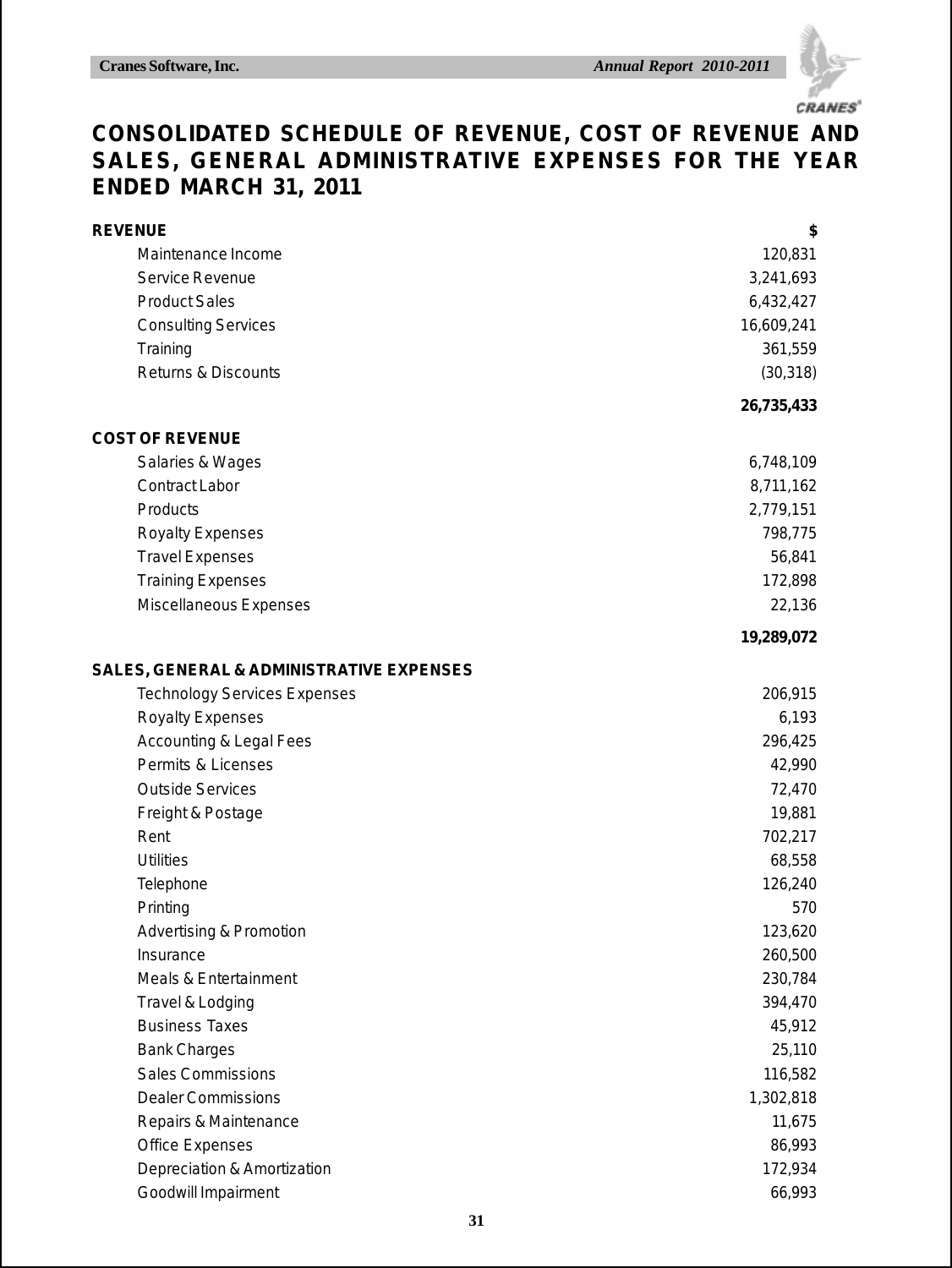| <b>Cranes Software, Inc.</b>   | <b>Annual Report 2010-2011</b> |  |
|--------------------------------|--------------------------------|--|
| <i><b>CRANES</b></i>           |                                |  |
|                                | \$                             |  |
| Dues & Subscriptions           | 6,783                          |  |
| <b>Recruiting Expenses</b>     | 34,918                         |  |
| Conferences & Meetings         | 61,202                         |  |
| Payroll & Pension Plan Fees    | 12,601                         |  |
| Auto Expenses                  | 78,876                         |  |
| <b>Training Expenses</b>       | 38,668                         |  |
| <b>Computer Supplies</b>       | 9,688                          |  |
| <b>Office Supplies</b>         | 32,671                         |  |
| <b>Charitable Contribution</b> | 6,702                          |  |
| <b>Equipment Leases</b>        | 22,604                         |  |
| <b>Bad Debt Expenses</b>       | 40,880                         |  |
| <b>Staff Welfare</b>           | 91,582                         |  |
| <b>Partner Fees</b>            | 15,858                         |  |
| Miscellaneous Expenses         | 7,466                          |  |
|                                | 4,841,349                      |  |

| Per our report attached            | For and on behalf of the Board |                     |                    |  |
|------------------------------------|--------------------------------|---------------------|--------------------|--|
| Premier Accounting Solutions, Inc. | Richard H. Gall                | <b>Mueed Khader</b> | <b>Asif Khader</b> |  |
| Auditor                            | <b>President</b>               | Secretary           | <b>Director</b>    |  |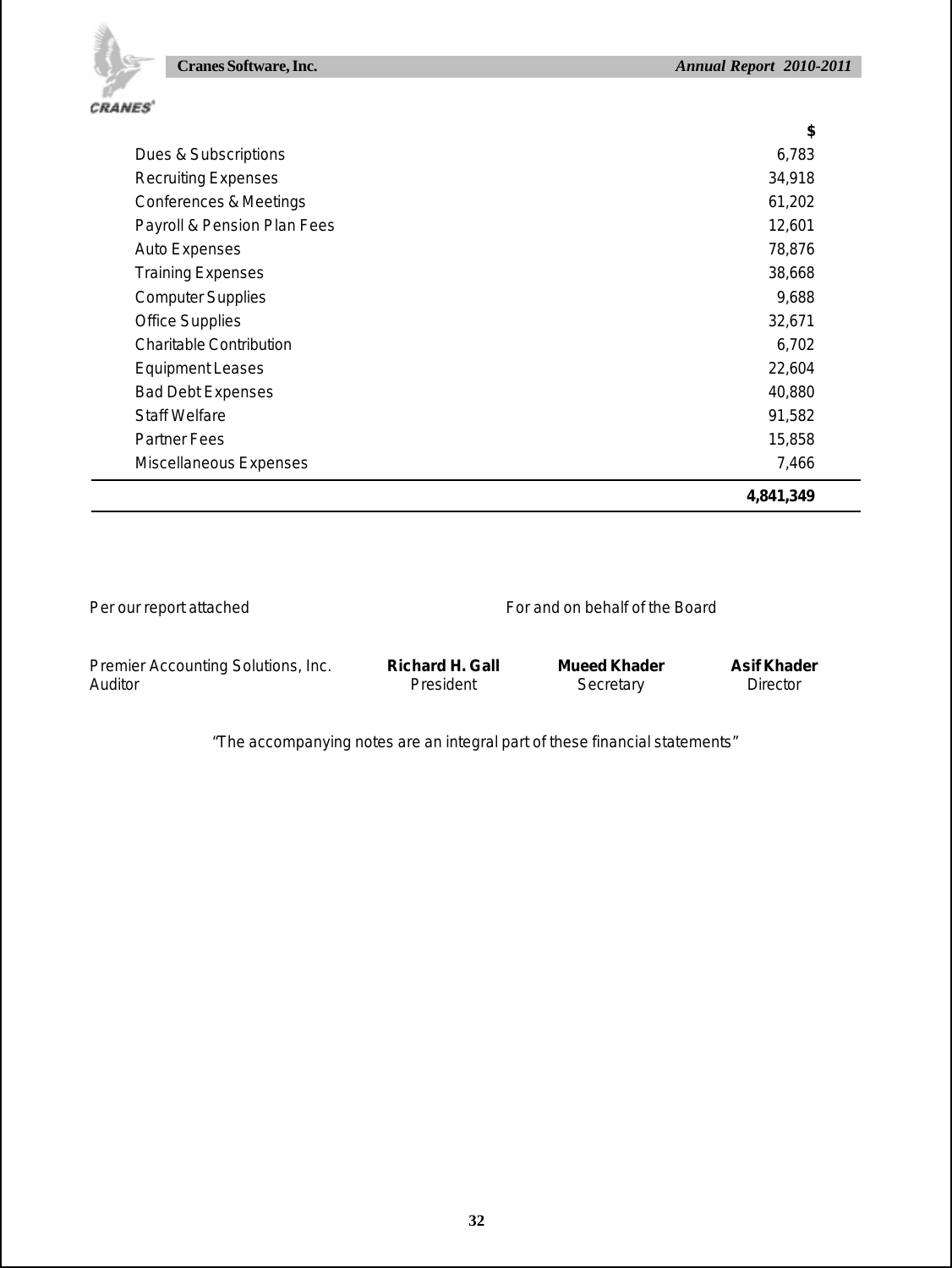

# ENGINEERING TECHNOLOGY ASSOCIATES, INC.

# FINANCIAL STATEMENTS

2010 - 2011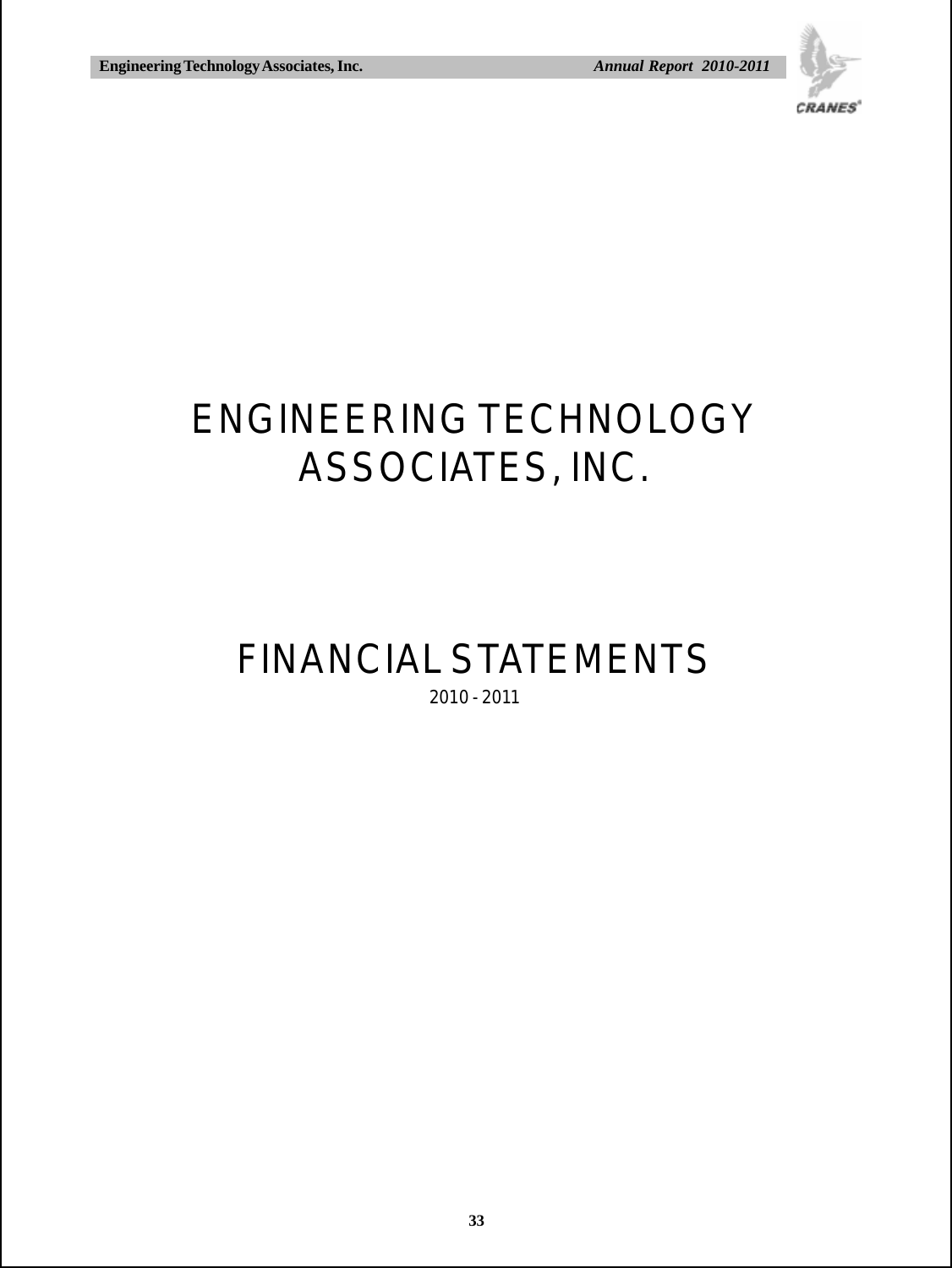

## **INDEPENDENT AUDITOR'S REPORT**

To

### The Board of Directors **Engineering Technology Associates, Inc.**

We have audited the accompanying consolidated balance sheet of **Engineering Technology Associates, Inc.,** as of March 31, 2011, and the related statements of income, retained earnings and cash flow for the year then ended. These financial statements are the responsibility of the Company's management. Our responsibility is to express an opinion on these financial statements based on our audit.

We conducted our audit in accordance with auditing standards generally accepted in the United States of America. Those standards require that we plan and perform the audit to obtain reasonable assurance about whether the financial statements are free of material misstatement. An audit includes examining, on a test basis, evidence supporting the amounts and disclosures in the financial statements. An audit also includes assessing the accounting principles used and significant estimates made by management, as well as evaluating the overall financial statement presentation. We believe that our audit provides a reasonable basis for our opinion.

In our opinion, the financial statements referred to above present fairly, in all material respects the financial position of Engineering Technologies Associates, Inc. as of March 31, 2011 and the results of its operations and its cash flow for the year then ended in conformity with generally accepted accounting principles.

Our audit was conducted for the purpose of forming an opinion on the basic financial statements taken as a whole. The schedules of revenue, cost of revenue and sales, general & administrative expenses on pages 19 and 20 are presented for the purpose of additional analysis and are not a required part of the basic financial statements. Such information has been subjected to the auditing procedures applied in the audit of the basic financial statements, and., in our opinion, is fairly stated in all material respects in relation to the basic financial statements taken as a whole.

Premier Accounting Solutions, Inc. May 12, 2011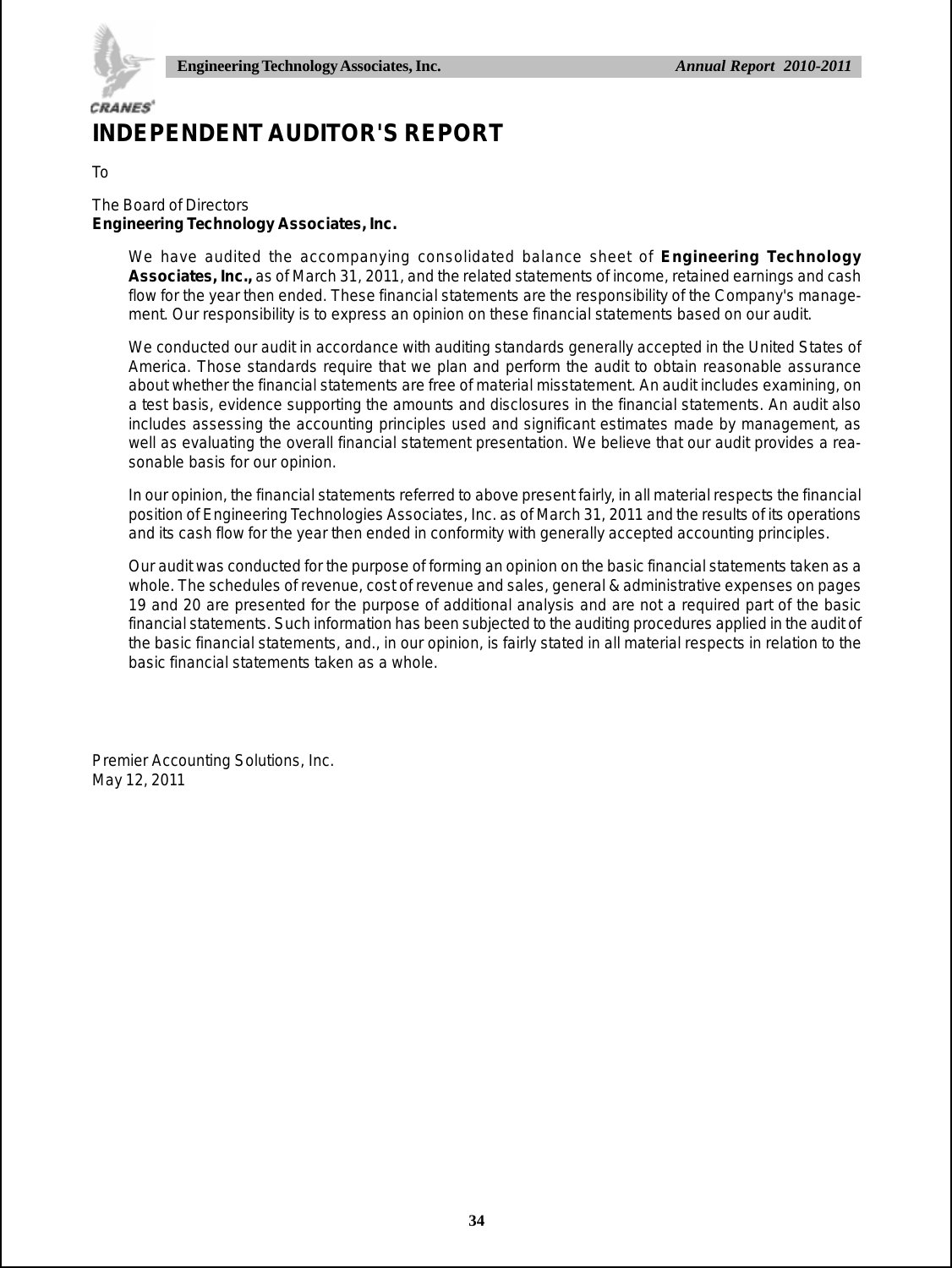

## **CONSOLIDATED BALANCE SHEET**

**MARCH 31, 2011**

| <b>PARTICULARS</b>                                                                                                                                                                                       |        |                        | <b>AS AT</b><br>31-3-2011<br>\$                      |
|----------------------------------------------------------------------------------------------------------------------------------------------------------------------------------------------------------|--------|------------------------|------------------------------------------------------|
| <b>ASSETS</b>                                                                                                                                                                                            |        |                        |                                                      |
| <b>CURRENT ASSETS</b>                                                                                                                                                                                    |        |                        |                                                      |
| Cash & Cash Equivalents<br><b>Trade Accounts Receivable</b><br>Less: Allowance for Doubtful Accounts<br>Trade Accounts Receivable - Net<br><b>Affiliated Company Receivable</b><br>Inventory<br>Advances |        | 3,616,627<br>(56, 857) | 666,241<br>3,559,770<br>125,702<br>283,211<br>32,560 |
| <b>Total Current Assets</b>                                                                                                                                                                              |        |                        | 4,667,484                                            |
| <b>PROPERTY &amp; EQUIPMENT - Net</b>                                                                                                                                                                    | Note 4 |                        | 193,503                                              |
| <b>INTANGIBLE ASSETS Net</b>                                                                                                                                                                             | Note 5 |                        | 35,994                                               |
| OTHER ASSETS                                                                                                                                                                                             |        |                        |                                                      |
| Refundable Deposits                                                                                                                                                                                      |        | 10,845                 |                                                      |
| Deferred Expenses                                                                                                                                                                                        |        | 139,736                |                                                      |
| Deferred Income Tax Asset                                                                                                                                                                                |        | 148,331                |                                                      |
| <b>Total Other Assets</b>                                                                                                                                                                                |        |                        | 298,912                                              |
| <b>TOTAL ASSETS</b>                                                                                                                                                                                      |        |                        | 5,195,893                                            |

Per our report attached For and on behalf of the Board

**Premier Accounting Solutions, Inc. Abraham N. Keisoglou** 

President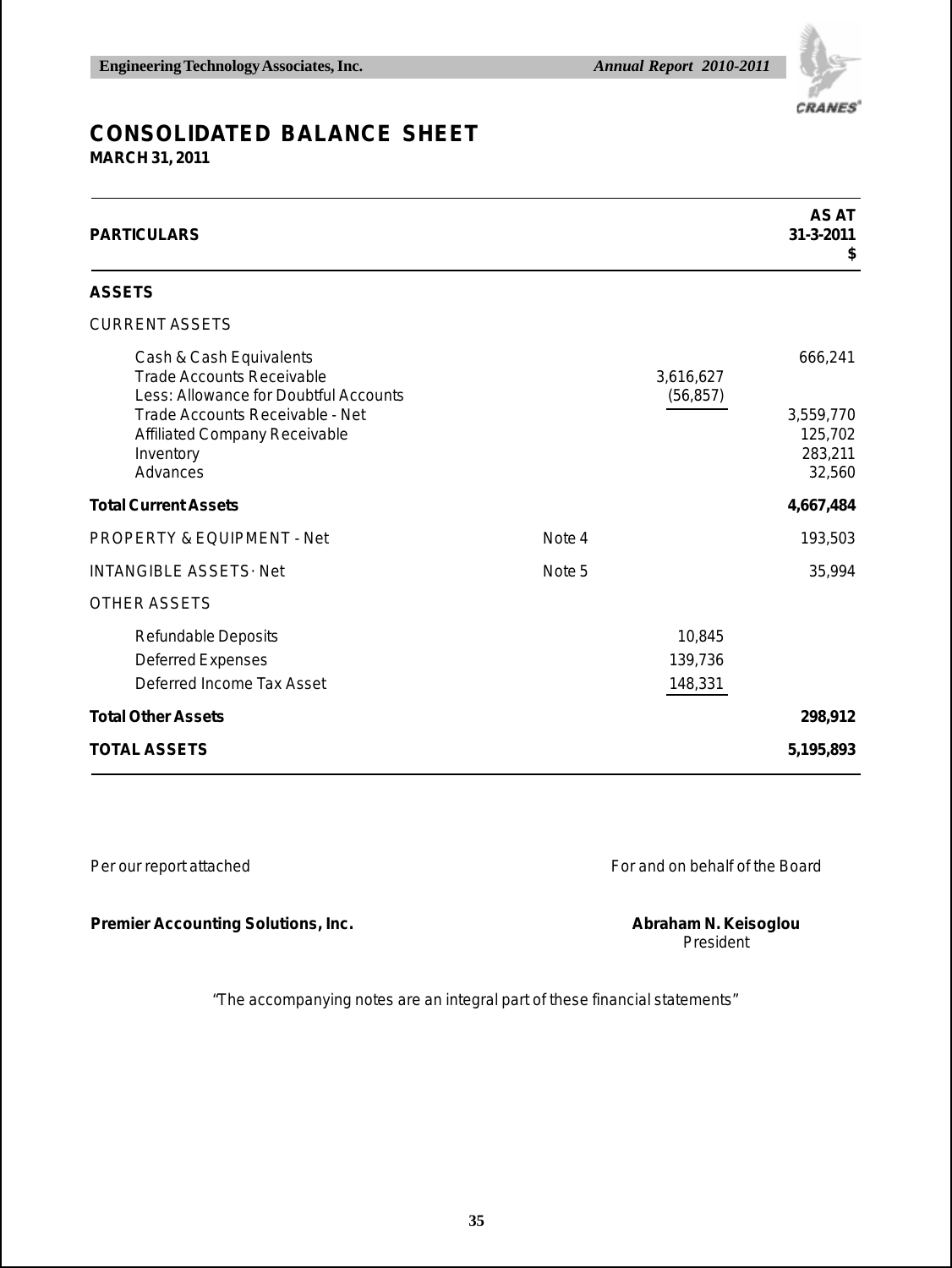

## **CRANES CONSOLIDATED BALANCE SHEET MARCH 31, 20111**

| <b>PARTICULARS</b>                                  |        |           | <b>ASAT</b><br>31-3-2011<br>\$ |
|-----------------------------------------------------|--------|-----------|--------------------------------|
| <b>LIABILITIES &amp; STOCKHOLDER'S EQUITY</b>       |        |           |                                |
| <b>CURRENT LIABILITIES</b>                          |        |           |                                |
| <b>Trade Accounts Payable</b>                       |        | 784,012   |                                |
| <b>Accrued Expenses</b>                             | Note 6 | 1,052,286 |                                |
| Loans Payable - Related Party                       |        | 70,000    |                                |
| Loans Payable - Employee                            |        | 210,000   |                                |
| Refundable Advance                                  |        | 8,000     |                                |
| Deferred Revenue                                    |        | 21,010    |                                |
| Revolving Line of Credit                            |        | 1,573,000 |                                |
| Capital Lease Obligation-Current Portion            |        | 5,873     |                                |
| <b>Total Current Liabilities</b>                    |        |           | 3,724,181                      |
| <b>LONG TERM LIABILITIES</b>                        |        |           |                                |
| Capital Lease Obligation-Net of Current Portion     |        | 5,608     |                                |
| <b>Total Long Term Liabilities</b>                  |        |           | 5,608                          |
| <b>TOTAL LIABILITIES</b>                            |        |           | 3,729,789                      |
| <b>STOCKHOLDER'S EQUITY</b>                         |        |           |                                |
| Common Stock-\$50,000 No Par shares authorized      |        |           |                                |
| 4,200 shares Issued and Outstanding                 |        | 7,200     |                                |
| Additional Paid in Capital                          |        | 258,162   |                                |
| <b>Retained Earnings</b>                            |        | 1,171,377 |                                |
| Gain Due to Exchange Fluctuation                    |        | 29,365    |                                |
| <b>Total Stockholder's Equity</b>                   |        |           | 1,466,104                      |
| <b>TOTAL LIABILITIES &amp; STOCKHOLDER'S EQUITY</b> |        |           | 5,195,893                      |

**Premier Accounting Solutions, Inc. Abraham N. Keisoglou** 

Per our report attached For and on behalf of the Board

President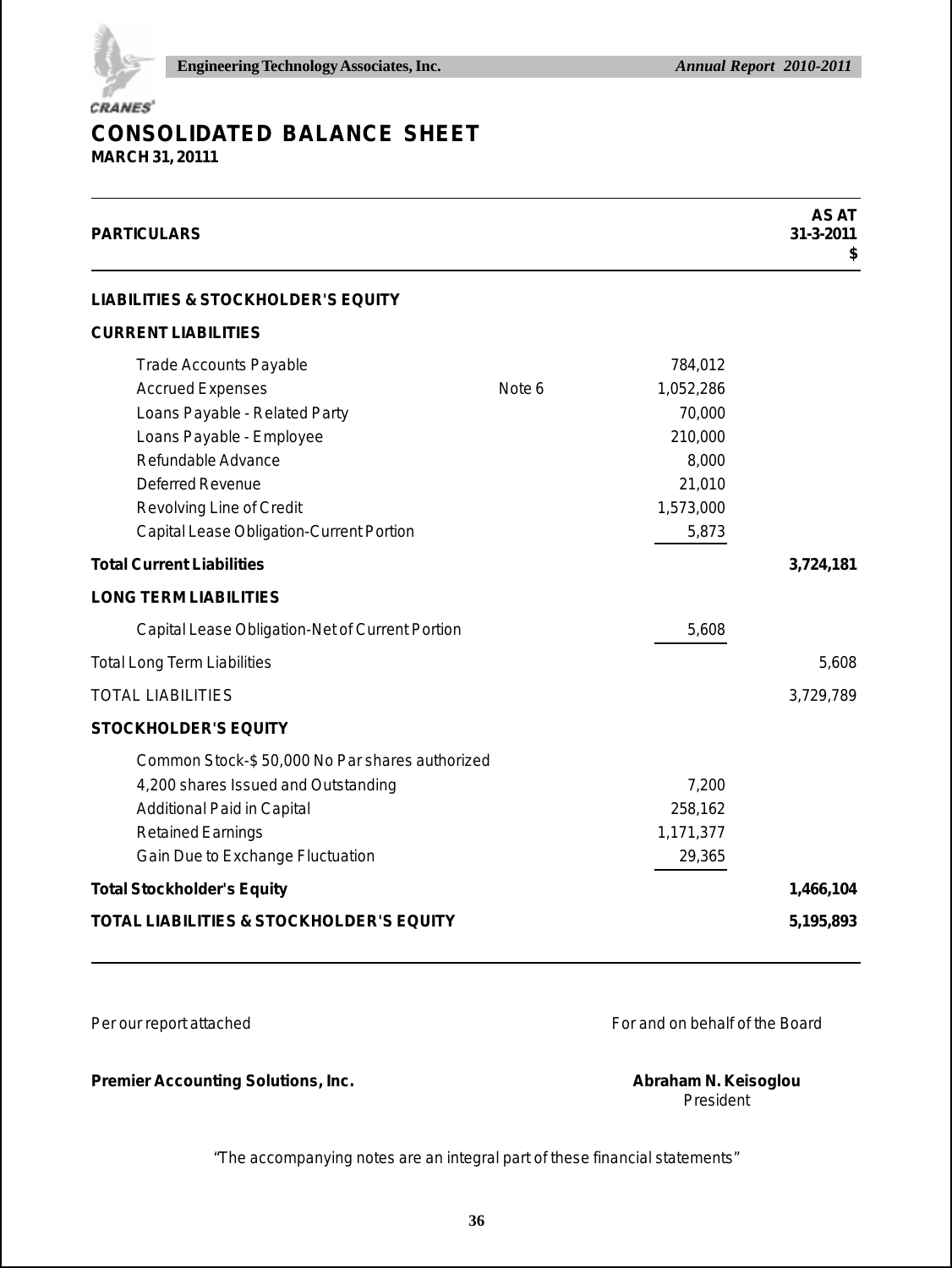

## **STATEMENT OF CONSOLIDATED INCOME & RETAINED EARNINGS YEAR ENDED MARCH 31, 2011**

| <b>PARTICULARS</b>                                                    | AS AT<br>31-3-2011<br>\$               |
|-----------------------------------------------------------------------|----------------------------------------|
| <b>REVENUE</b>                                                        | 19,734,512                             |
| <b>COST OF REVENUE</b>                                                | 14,558,871                             |
| <b>GROSS PROFIT</b>                                                   | 5,175,641                              |
| <b>OPERATING EXPENSES</b>                                             |                                        |
| <b>Personnel Expenses</b><br>Sales, General & Administrative Expenses | 416,996<br>4,538,353                   |
| <b>Total Operating Expenses</b>                                       | 4,955,349                              |
| OPERATING INCOME                                                      | 220,292                                |
| <b>OTHER INCOME / EXPENSES</b>                                        |                                        |
| Other Income<br>Interest Income<br>Other Expenses<br>Interest Expense | 12,286<br>2,456<br>(127)<br>(117, 641) |
| <b>INCOME BEFORE INCOME TAXES</b>                                     | 117,266                                |
| <b>INCOME TAX EXPENSE</b>                                             |                                        |
| Foreign Income Tax                                                    | (41, 910)                              |
| <b>NET INCOME</b>                                                     | 75,356                                 |
| RETAINED EARNINGS - Beginning of the Year                             | 1,096,021                              |
| RETAINED EARNINGS - End of the Year                                   | 1,171,377                              |

Per our report attached For and on behalf of the Board

**Premier Accounting Solutions, Inc. Abraham N. Keisoglou** 

President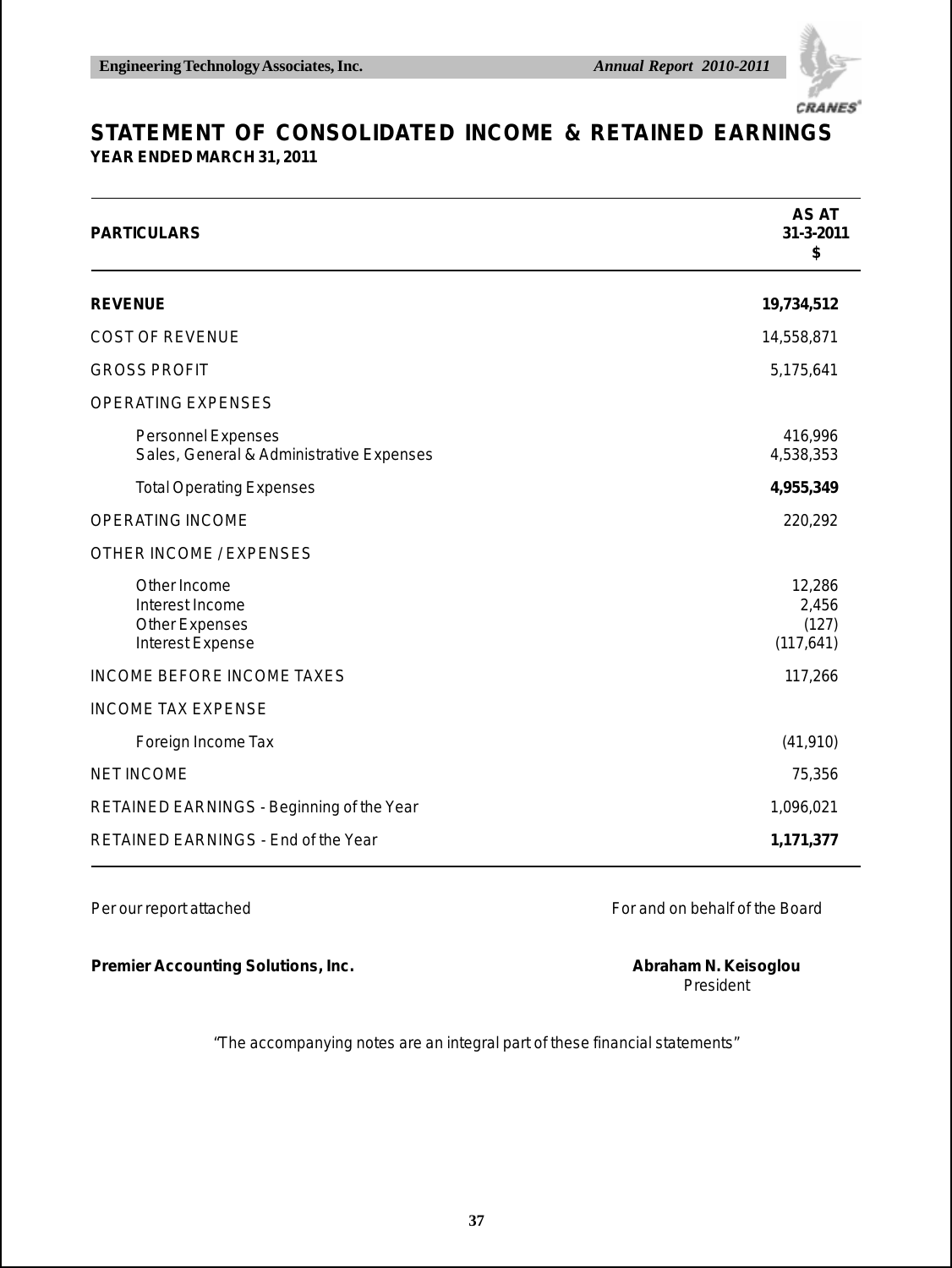

## **CRANES CONSOLIDATED CASH FLOW YEAR ENDED MARCH 31, 2011**

| <b>PARTICULARS</b>                                                                                                                                                                                                                                                                                                                                                             | AS AT<br>31-3-2011<br>\$                                                                                     |
|--------------------------------------------------------------------------------------------------------------------------------------------------------------------------------------------------------------------------------------------------------------------------------------------------------------------------------------------------------------------------------|--------------------------------------------------------------------------------------------------------------|
| <b>OPERATING ACTIVITIES:</b>                                                                                                                                                                                                                                                                                                                                                   |                                                                                                              |
| <b>NET INCOME</b>                                                                                                                                                                                                                                                                                                                                                              | 75,356                                                                                                       |
| Adjustments to reconcile Net Income<br>to Net Cash Provided by Operating Activities:                                                                                                                                                                                                                                                                                           |                                                                                                              |
| Depreciation & Amortization Expense                                                                                                                                                                                                                                                                                                                                            | 62,048                                                                                                       |
| Changes in Assets & Liabilities:<br>Increase in Accounts Receivable<br>Decrease in Affiliated Company Receivable<br>Increase in Inventory<br>Decrease in Advances<br>Decrease in Deferred Expenses<br>Decrease in Trade Accounts Payable<br>Increase in Accrued Expenses<br>Increase in Refundable Advance<br>Decrease in Deferred Revenue<br>Increase in Exchange Fluctuation | (243, 253)<br>87,051<br>(105, 242)<br>68,622<br>35,160<br>250,254<br>40,600<br>8,000<br>(289, 557)<br>16,596 |
| Net Cash Provided in Operating Activities<br><b>INVESTING ACTIVITIES:</b>                                                                                                                                                                                                                                                                                                      | 5,635                                                                                                        |
| Purchase of Equipment / Software                                                                                                                                                                                                                                                                                                                                               | (61,065)                                                                                                     |
| Cash used in Investing Activities                                                                                                                                                                                                                                                                                                                                              | (61,065)                                                                                                     |
| <b>FINANCING ACTIVITIES</b>                                                                                                                                                                                                                                                                                                                                                    |                                                                                                              |
| <b>Capital Lease Obligations</b><br>Employee Loans<br>Borrowings - Line of Credit<br>Paid In Capital                                                                                                                                                                                                                                                                           | (22, 121)<br>30,000<br>95,000<br>119,933                                                                     |
| Cash provided by Financing Activities                                                                                                                                                                                                                                                                                                                                          | 222,812                                                                                                      |
| <b>NET DECREASE IN CASH</b>                                                                                                                                                                                                                                                                                                                                                    | 167,382                                                                                                      |
| CASH-Beginning of the Year                                                                                                                                                                                                                                                                                                                                                     | 498,859                                                                                                      |
| CASH-End of the Year                                                                                                                                                                                                                                                                                                                                                           | 666,241                                                                                                      |
| SUPPLEMENTAL DISCLOSURES TO CASH FLOW STATEMENT                                                                                                                                                                                                                                                                                                                                |                                                                                                              |
| <b>Interest Paid</b>                                                                                                                                                                                                                                                                                                                                                           | 117,641                                                                                                      |
| Foreign Income Tax Paid                                                                                                                                                                                                                                                                                                                                                        | 41,910                                                                                                       |

Per our report attached For and on behalf of the Board

**Premier Accounting Solutions, Inc. Abraham N. Keisoglou** 

President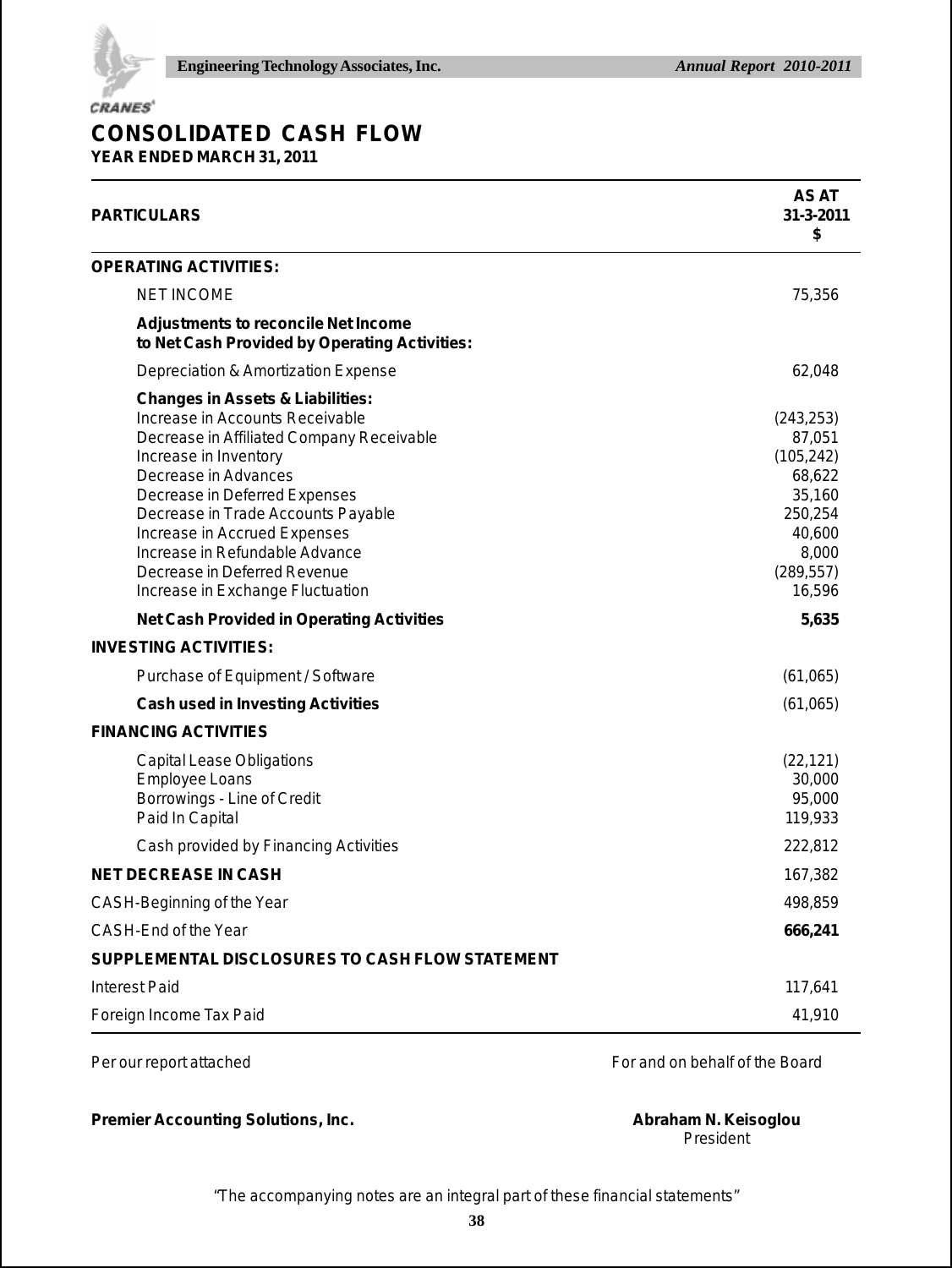

# **BALANCE SHEET-PARENT CO**

**MARCH 31, 20111**

| <b>PARTICULARS</b>                                                                                   |        |                              | <b>AS AT</b><br>31-3-2011<br>\$ |
|------------------------------------------------------------------------------------------------------|--------|------------------------------|---------------------------------|
| <b>ASSETS</b>                                                                                        |        |                              |                                 |
| <b>CURRENT ASSETS</b>                                                                                |        |                              |                                 |
| Cash & Cash Equivalents<br><b>Trade Accounts Receivable</b><br>Less: Allowance for Doubtful Accounts |        | 3,280,143<br>(50,000)        | 409,598                         |
| Trade Accounts Receivable - Net<br>Affiliated Company Receivable<br><b>Employee Advances</b>         |        |                              | 3,230,143<br>125,702<br>974     |
| <b>Total Current Assets</b>                                                                          |        |                              | 3,766,417                       |
| <b>INVESTMENT IN SUBSIDIARY</b>                                                                      |        |                              | 140,000                         |
| PROPERTY & EQUIPMENT - Net                                                                           | Note 1 |                              | 89,544                          |
| <b>INTANGIBLE ASSETS - Net</b>                                                                       | Note 2 |                              | 26,104                          |
| OTHER ASSETS                                                                                         |        |                              |                                 |
| Refundable Deposits<br>Deferred Expenses<br>Deferred Income Tax Asset                                |        | 10,845<br>139,736<br>170,552 |                                 |
| <b>Total Other Assets</b>                                                                            |        |                              | 321,133                         |
| <b>TOTAL ASSETS</b>                                                                                  |        |                              | 4,343,198                       |

Per our report attached For and on behalf of the Board

**Premier Accounting Solutions, Inc. Abraham N. Keisoglou** 

President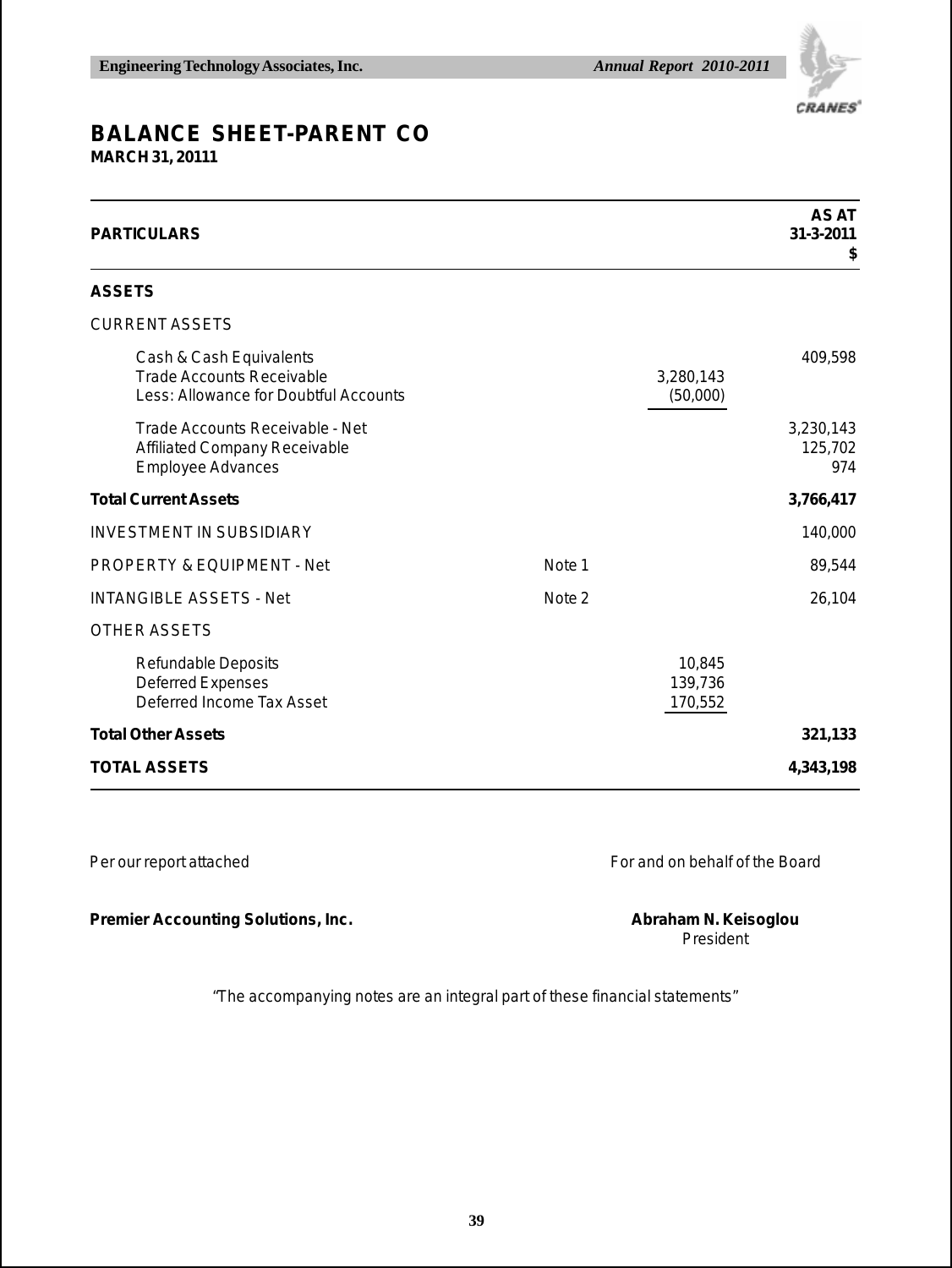

## **BALANCE SHEET-PARENT CO MARCH 31, 2011**

| <b>PARTICULARS</b>                                                                                                                                                                                                                                                                 |        |                                                                                            | <b>AS AT</b><br>31-3-2011<br>\$ |
|------------------------------------------------------------------------------------------------------------------------------------------------------------------------------------------------------------------------------------------------------------------------------------|--------|--------------------------------------------------------------------------------------------|---------------------------------|
| <b>LIABILITIES &amp; STOCKHOLDER'S EQUITY</b>                                                                                                                                                                                                                                      |        |                                                                                            |                                 |
| <b>CURRENT LIABILITIES</b>                                                                                                                                                                                                                                                         |        |                                                                                            |                                 |
| <b>Trade Accounts Payable</b><br><b>Accrued Expenses</b><br>Loans Payable - Related Party<br>Loans Payable - Employee<br>Revolving Line of Credit<br>Refundable Advance<br><b>Advance from Subsidiary</b><br><b>Deferred Revenue</b><br>Capital Lease Obligation - Current Portion | Note 3 | 690,162<br>970,175<br>70,000<br>210,000<br>1,573,000<br>8,000<br>15,210<br>21,010<br>5,873 |                                 |
| <b>Total Current Liabilities</b>                                                                                                                                                                                                                                                   |        |                                                                                            | 3,563,430                       |
| <b>LONG TERM LIABILITIES</b>                                                                                                                                                                                                                                                       |        |                                                                                            |                                 |
| Capital Lease Obligation - Net of Current Portion                                                                                                                                                                                                                                  |        | 5,608                                                                                      |                                 |
| <b>Total Long Term Liabilities</b>                                                                                                                                                                                                                                                 |        |                                                                                            | 5,608                           |
| <b>TOTAL LIABILITIES</b>                                                                                                                                                                                                                                                           |        |                                                                                            | 3,569,038                       |
| <b>STOCKHOLDER'S EQUITY</b>                                                                                                                                                                                                                                                        |        |                                                                                            |                                 |
| Common Stock - \$50,000 No Par Shares Authorized<br>4,200 Shares Issued and Outstanding<br>Additional Paid in Capital<br><b>Retained Earnings</b>                                                                                                                                  |        | 7,200<br>258,162<br>508,798                                                                |                                 |
| <b>Total Stockholder's Equity</b>                                                                                                                                                                                                                                                  |        |                                                                                            | 774,160                         |
| <b>TOTAL LIABILITIES &amp; STOCKHOLDER'S EQUITY</b>                                                                                                                                                                                                                                |        |                                                                                            | 4,343,198                       |
|                                                                                                                                                                                                                                                                                    |        |                                                                                            |                                 |

Per our report attached For and on behalf of the Board

**Premier Accounting Solutions, Inc. Abraham N. Keisoglou** 

President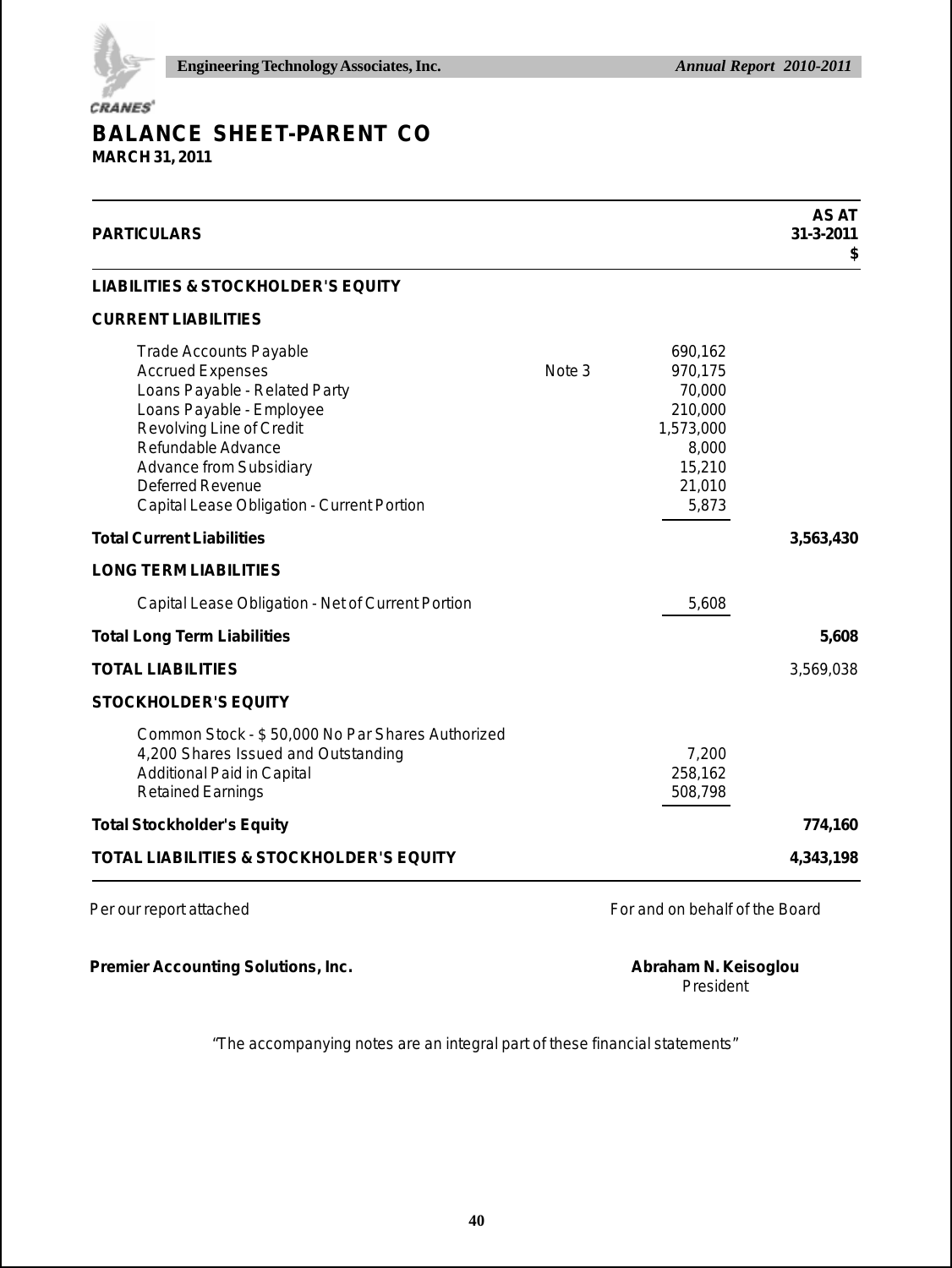

## **STATEMENT OF INCOME AND RETAINED EARNINGS - PARENT CO YEAR ENDED MARCH 31, 2011**

| <b>PARTICULARS</b>                               | <b>AS AT</b><br>31-3-2011<br>\$ |
|--------------------------------------------------|---------------------------------|
| <b>REVENUE</b>                                   | 16,849,628                      |
| <b>COST OF REVENUE</b>                           | 12,902,744                      |
| <b>GROSS PROFIT</b>                              | 3,946,884                       |
| <b>OPERATING EXPENSES</b>                        |                                 |
| Sales, General & Administrative Expenses         | 3,898,841                       |
| <b>Total Operating Expenses</b>                  | 3,898,841                       |
| OPERATING INCOME                                 | 48,043                          |
| OTHER INCOME / EXPENSES                          |                                 |
| Other Income<br>Interest Expense                 | 1,386<br>(115, 022)             |
| <b>INCOME BEFORE INCOME TAXES</b>                | (65, 593)                       |
| <b>INCOME TAX EXPENSE</b>                        |                                 |
| Foeign Income Tax<br>Deferred Income Tax Benefit | (15, 777)<br>22,221             |
| <b>NET INCOME</b>                                | (59, 149)                       |
| RETAINED EARNINGS-Beginning of the Year          | 567,947                         |
| <b>RETAINED EARNINGS-End of the Year</b>         | 508,798                         |

Per our report attached For and on behalf of the Board

**Premier Accounting Solutions, Inc. Abraham N. Keisoglou** 

President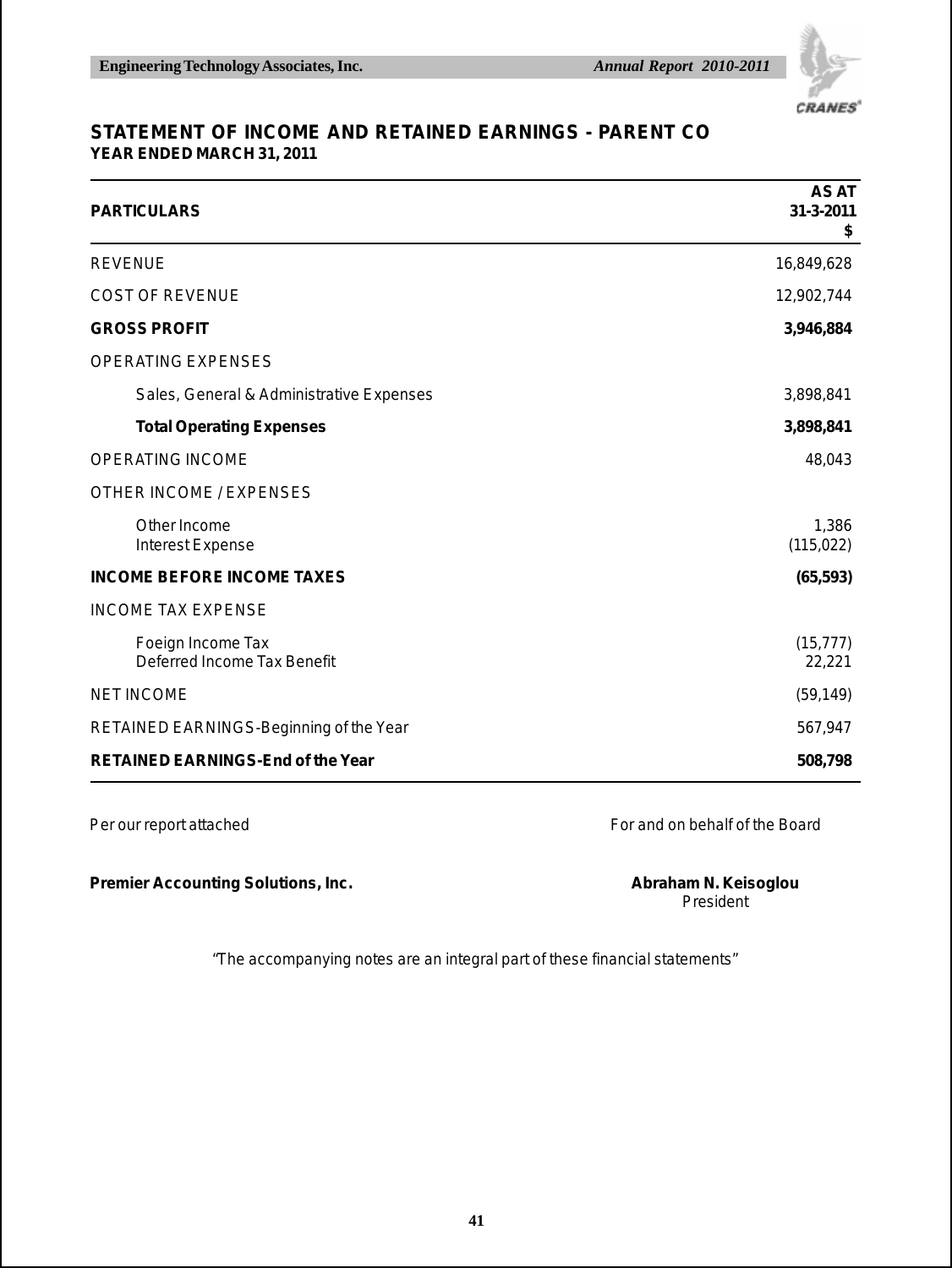

## **STATEMENT OF CASH FLOW - PARENT CO**

**YEAR ENDED MARCH 31, 2011**

| <b>PARTICULARS</b>                                                                   | <b>AS AT</b><br>31-3-2011 |
|--------------------------------------------------------------------------------------|---------------------------|
|                                                                                      | \$                        |
| <b>OPERATING ACTIVITIES:</b>                                                         |                           |
| <b>NET LOSS</b>                                                                      | (59, 149)                 |
| Adjustments to reconcile Net Income<br>to Net Cash provided by Operating Activities: |                           |
| Depreciation & Amortization Expenses                                                 | 36,837                    |
| <b>Changes in Assets &amp; Liabilities:</b>                                          |                           |
| Increase in Accounts Receivable                                                      | (230, 817)                |
| Decrease in Affiliated Company Receivable                                            | 87,051                    |
| Decrease in Advances                                                                 | 5,075                     |
| Decrease in Deferred Expenses<br>Increase in Deferred Tax Assets                     | 35,158<br>(22, 221)       |
| Increase in Trade Accounts Payable                                                   | 256,892                   |
| Increase in Accrued Expenses                                                         | 375,835                   |
| Decrease in royalties Payable                                                        | (311, 855)                |
| Increase in Advance from Subsidiary                                                  | 15,210                    |
| Decrease in Deferred Revenue                                                         | (289, 557)                |
| Increase in Refundable Advance                                                       | 8,000                     |
| Net Cash Used in Operating Activities                                                | (93, 541)                 |
| <b>INVESTING ACTIVITIES:</b>                                                         |                           |
| Purchase of Equipment                                                                | (3,021)                   |
| Cash used in Investing Activities                                                    | (3,021)                   |
| <b>FINANCING ACTIVITIES</b>                                                          |                           |
| Employee Loans                                                                       | 30,000                    |
| Borrowings - Line of Credit                                                          | 95,000                    |
| Payment of Capital Lease Obligation                                                  | (22, 121)                 |
| Paid In Capital                                                                      | 119,933                   |
| <b>Cash provided by Financing Activities</b>                                         | 222,812                   |
| <b>NET DECREASE IN CASH</b>                                                          | 126,250                   |
| CASH-Beginning of the Year                                                           | 283,348                   |
| CASH-End of the Year                                                                 | 409,598                   |
| SUPPLEMENTAL DISCLOSURES TO CASH FLOW STATEMENT                                      |                           |
| <b>Interest Paid</b>                                                                 | 115,022                   |
| Foreign Income Tax Paid                                                              | 15,777                    |
|                                                                                      |                           |

Per our report attached For and on behalf of the Board

**Premier Accounting Solutions, Inc. Abraham N. Keisoglou** 

President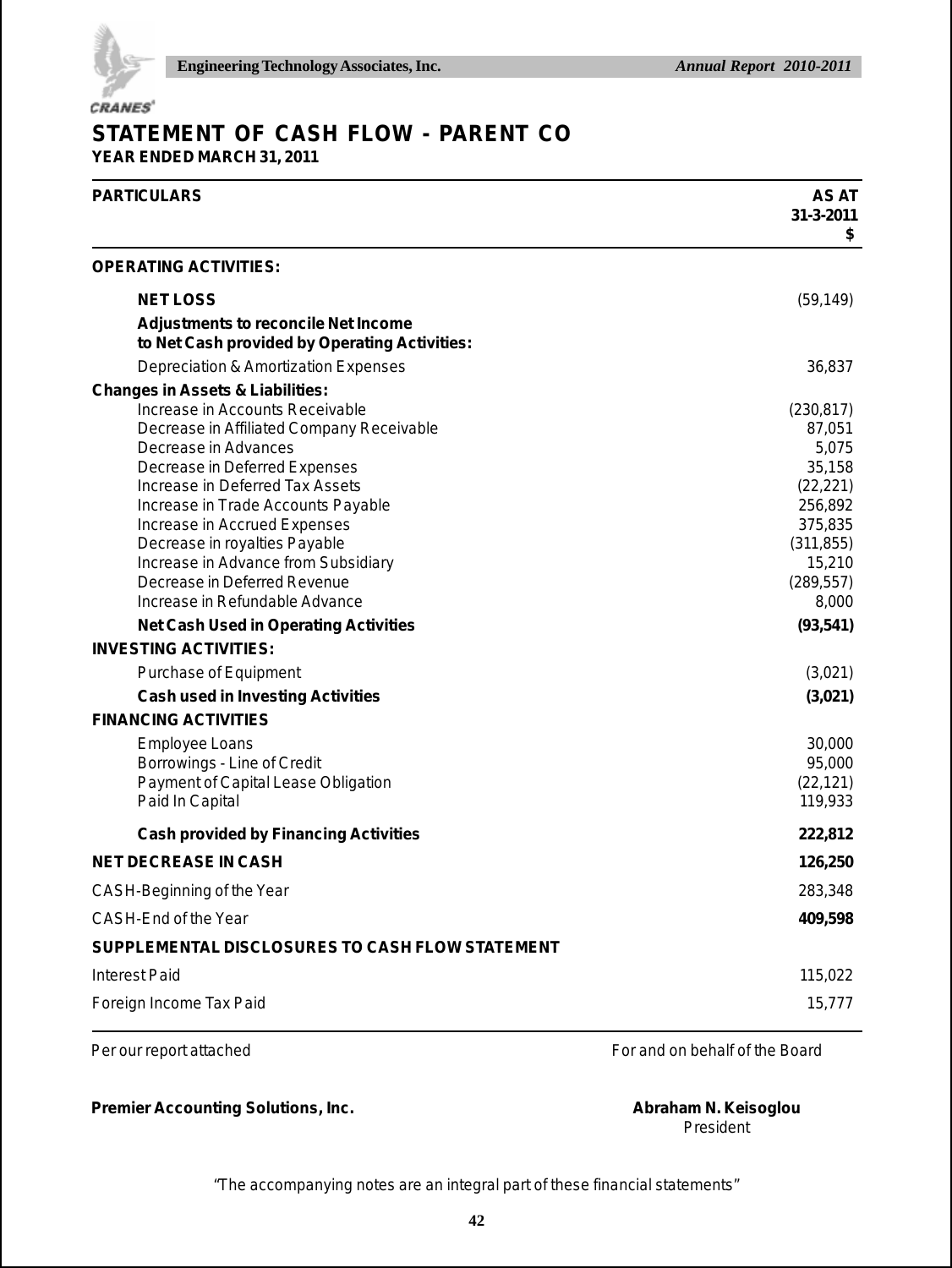

## **NOTES TO CONSOLIDATED FINANCIAL STATEMENTS**

## **MARCH 31, 2011**

## **1. SUMMARY OF SIGNIFICANT ACCOUNTING POLICIES (Contd)**

## **Concentration of Credit risk:**

The financial instruments that subject the Company to a potential credit risk are cash and accounts receivable.

**Cash:** The Company's cash is held at financial institutions, each of which provides Federal Deposit Insurance coverage up-to \$ 250,000. However as of March 31, 2011 the cash balance at this financial institution exceed this amount by \$ 292,322.

**Trade Accounts Receivable:** The Company provides goods and services to its customers based on the evaluation of the customers' credit worthiness without requiring any collateral. However a reasonable allowance in the amount of \$ 56,857 is provided on the financial statements to mitigate the risk of any anticipated losses.

## **Advertising & Marketing :**

It is the policy of the Company to expense all advertising and marketing costs (if any) during the periods to which such advertising costs pertain. The Company does not capitalize any advertising or marketing costs. During the year ended March 31, 2011 the company incurred \$ 52,250 in advertising and marketing costs.

## **Cash & Cash Equivalents:**

For the purpose of the statement of cash flow, the Company considers all securities (if any) with maturity of three months or less to be cash equivalents.

## **Property Equipment**

Property & Equipment is recorded at cost. Depreciation on property and equipment is computed using the straight line method of depreciation over the estimated useful life of the asset. Leasehold improvements are depreciated using the straight line method of depreciation. Effective April 1, 2007 it is the policy of the Company to capitalize any asset with a cost of \$ 1,000 or more with the exception of laptops and desktops, which are capitalized even if cost of such items are less than \$1,000, and provide for a full year's depreciation in the year of purchase and no depreciation in the year of disposal. The following class lives are used for the following categories of assets.

| Leasehold Improvements          | 1-39 Years SL |  |
|---------------------------------|---------------|--|
| Office Equipment                | 5-7 Years SL  |  |
| <b>Computer Equipment</b>       | 5-7 Years SL  |  |
| <b>Computer Software</b>        | 3-5 Years SL  |  |
| Signage                         | 3-5 Years SL  |  |
| Automobile                      | 5 Years SL    |  |
| <b>Furniture &amp; Fixtures</b> | 5-7 Years SL  |  |

The Company provided \$ 57,663 in depreciation expense for the year ended March 31, 2011.

## **Intangible Assets**

The Intangible asset (customer list) is recorded at cost and is depreciated using the straight line method of depreciation over 15 years. The Company provided \$ 4,387 in amortization expense during the year ended March 31, 2011.

## **Income Taxes**

The Company is a "C Corporation" and is taxed at graduated rates based on its taxable income for federal and state income tax purposes. However there was no income tax liability for the year ended March 31, 2011 in the United States, due to prior net operating losses of the Company. However income tax in the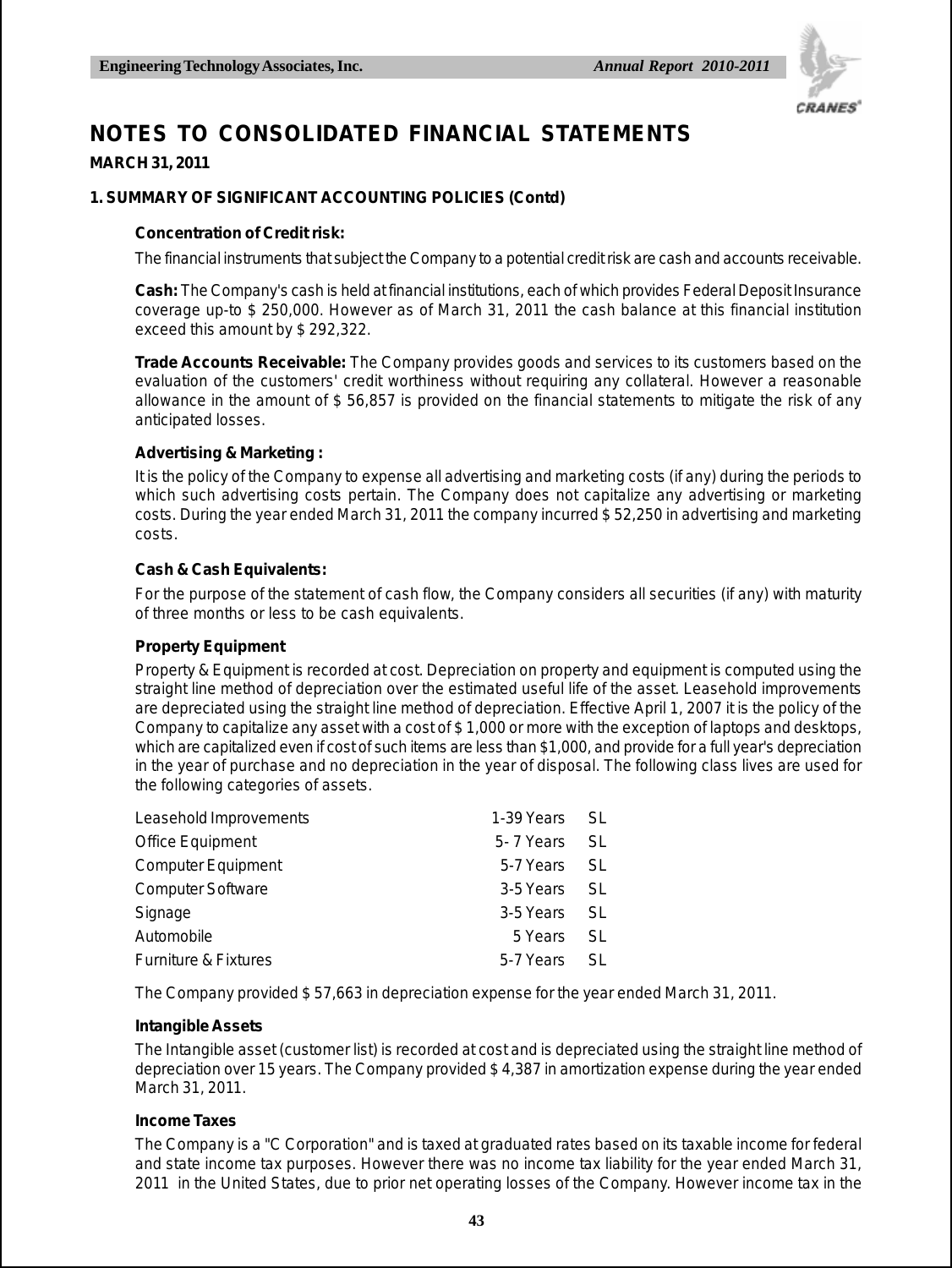

amount of \$ 41,910 has been provided based on the Company's taxable income in China, which is payable to the appropriate authorities in China.

### **Deferred Tax**

Generally Accepted Accounting Priciples requires recognition of deferred tax liabilities and assets for the expected future tax consequences of temporary differences between the book and tax basis of assets and liabilities. However the Company does not provide for deferred income tax for timing differences resulting from the amounts of assets & liabilities reported for financial reporting purposes and amounts reported for tax purposes as these amounts are immaterial mainly due to the Company being an accrual basis tax payer. However a deferred tax asset in the amount of \$ 148,331 has been recorded on the financial statements, calculated based on the Company's net operating losses. This deferred tax asset essentially is an income tax benefit the company would be entitled to receive on all future income taxes it would incur on future profits in the United States.

### **Inventory :**

Inventory mainly consists of purchased software. The costs of inventory are stated at purchaing cost from suppliers, plus other pertinent cost such as transportation expenses, loading and unloading expenses, relevant customs duty etc. in bringing the inventory to the present location and condition. The inventory is calculted at lower of cost or market value.

## **2. DEFERRED COMPENSATION PLAN**

The Company sponsors a deferred compensation plan (401 K plan) whereby all eligible employees can participate. The employee can contribute up-to the maximum statutory limit. The plan provides a discretionary employee match provision, which vests to the employee over 5 years. The plan also has a loan provision which enables the employee to borrow up-to 50% of the vested amount.

### **3. COMMITMENTS**

### **Related Party Office Space Leases:**

The company leases office space from a related party under 2 separate lease agreements which are described below.

1. A five year lease agreement which commenced January 1, 2007. This lease calls for a monthly base rent payment of \$ 14,080.

2. A month to month lease which calls for a monthly payment of \$ 800.

### **Non Related Party Office Space leases**

A four year lease agreement which commenced on January 1, 2011. This lease calls for a monthly base rent payment of \$ 1,002.

Future minimum lease payments under all office space leases for the years ended March 31, are as follows.

2012 \$ 136,320

### **Equipment Leases**

## **Capital Leases:**

The lease agreement pertaining to the telephone system is a three year lease which commenced on March 30, 2009 and calls for a monthly payment of principal in the amount of \$ 489 and has a effective annual interest rate is 0%.

### **Operating leases**

The company leases copiers under a 60 month lease agreement that commenced in May of 2007. This agreement calls for a monthly payment of \$ 403.

Future minimum lease payments under all equipment leases for the years ended March 31, are as follows.

2012 10,704<br>2013 10,704 2013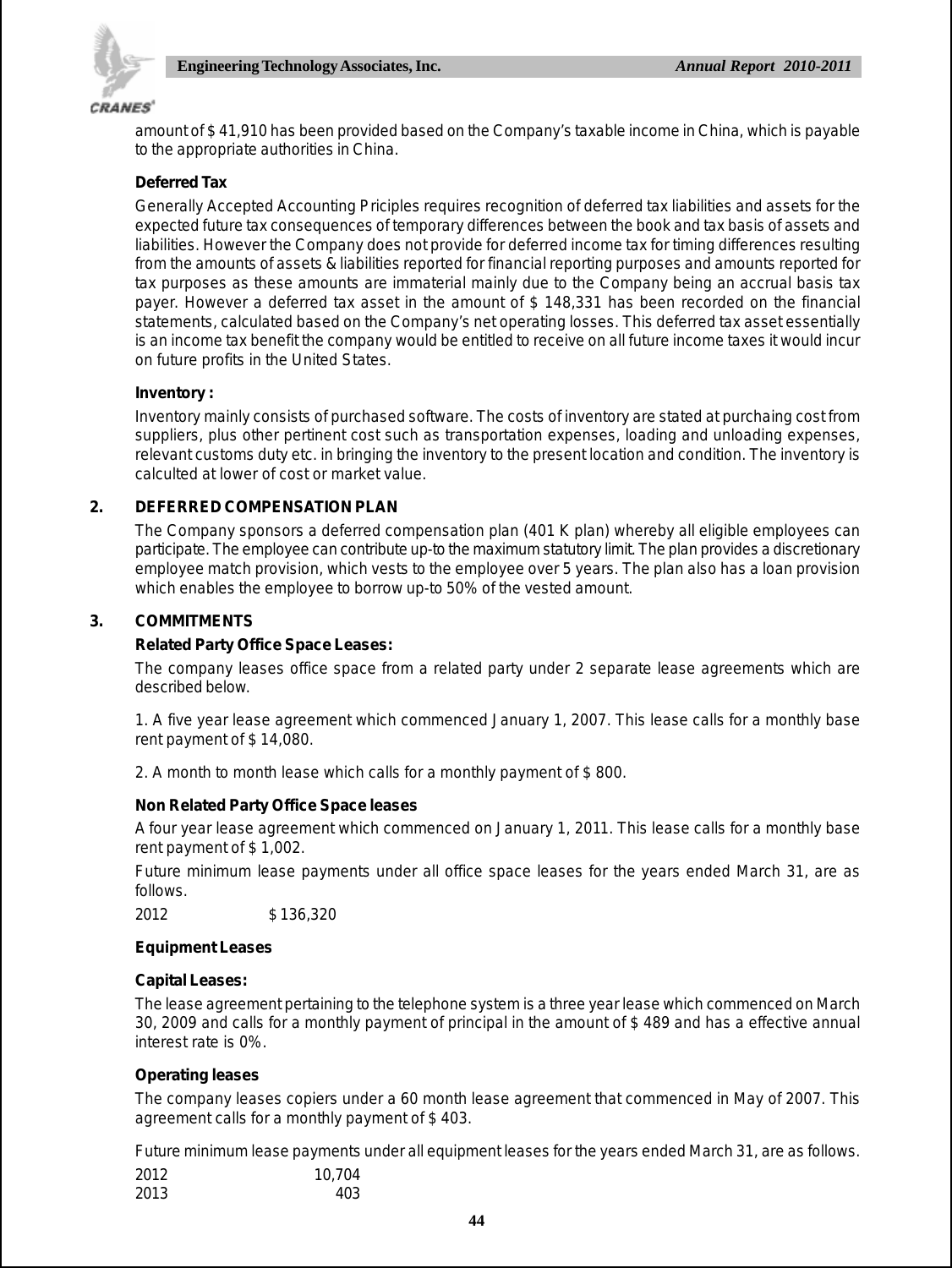| 4. PROPERTY & EQUIPMENT |                                                     |                |                                            |                   |                                    |                |    |                              |                                                                 |
|-------------------------|-----------------------------------------------------|----------------|--------------------------------------------|-------------------|------------------------------------|----------------|----|------------------------------|-----------------------------------------------------------------|
|                         | April 1, 2010<br>↮<br>Cost                          | ↮<br>Additions | <b>Disposals</b><br>$\boldsymbol{\varphi}$ | ↮<br>Mar 31, 2011 | ↮<br>April 1, 2010<br>Depreciation | Additions<br>↮ | ↮  | ِص<br>Disposals Mar 31, 2011 | <b>Net Book Value</b><br>$\boldsymbol{\varphi}$<br>Mar 31, 2011 |
| Auto & Sign             | 7,471                                               |                |                                            | 7,471             | 7,471                              |                |    | 7,471                        |                                                                 |
| Equipment               | 405,495                                             | 37,171         |                                            | 442,666           | 305,866                            | 47,793         |    | 353,659                      | 89,007                                                          |
| Software                | 47,743                                              |                |                                            | 47,743            | 46,682                             | 1,061          |    | 47,743                       | 1                                                               |
| Furn & Fixture          | 170,670                                             |                |                                            | 170,670           | 165,047                            | 1,125          |    | 166,172                      | 4,498                                                           |
| Leasehold Imp           | 121,410                                             | 21,940         |                                            | 143,350           | 35,668                             | 7,684          |    | 43,352                       | 99,998                                                          |
| Total                   | 752,789                                             | 59,111         |                                            | 811,900           | 560,734                            | 57,663         |    | 618,397                      | 193,503                                                         |
| 5. INTANGIBLE ASSETS    | Cost                                                |                |                                            |                   | Amortization                       |                |    |                              | Net Book Value                                                  |
|                         | April 1, 2010<br>↮                                  | ↮<br>Additions | Disposals<br>ِص                            | ↮<br>Mar 31, 2011 | ↮<br>April 1, 2010                 | Additions<br>↮ | ِص | ↮<br>Disposals Mar 31, 2011  | $\boldsymbol{\varphi}$<br>Mar 31, 2011                          |
| Customer List           | 50,000                                              |                |                                            | 50,000            | 20,560                             | 3,336          |    | 23,896                       | 26,104                                                          |
| Software                | 9,580                                               | 1,954          |                                            | 11,534            | 593                                | 1,051          | ı  | 1,644                        | 9,890                                                           |
| Total                   | 59,580                                              | 1,954          |                                            | 61,534            | 21,153                             | 4,387          | ٠  | 25,540                       | 35,994                                                          |
| ن.                      | ACCRUED EXPENSES                                    |                |                                            | ↔                 |                                    |                |    |                              |                                                                 |
|                         | Royalties Payable                                   |                |                                            | 5,422             |                                    |                |    |                              |                                                                 |
| Accrued Payroll         |                                                     |                |                                            | 820,852           |                                    |                |    |                              |                                                                 |
|                         | HAS/Dependent Care Payable<br>Payroll Taxes Payable |                |                                            | 131,178<br>334    |                                    |                |    |                              |                                                                 |
|                         | Accrued Interest Payable                            |                |                                            | 7,111<br>5,278    |                                    |                |    |                              |                                                                 |
|                         | GST Tax Payable                                     |                |                                            |                   |                                    |                |    |                              |                                                                 |
|                         | Accrued Expenses-Subsidiary                         |                |                                            | 82,111            |                                    |                |    |                              |                                                                 |

GST Tax Payable 5,278 Accrued Expenses-Subsidiary 82,111 **Total 1,052,286**

Total

1,052,286



**45**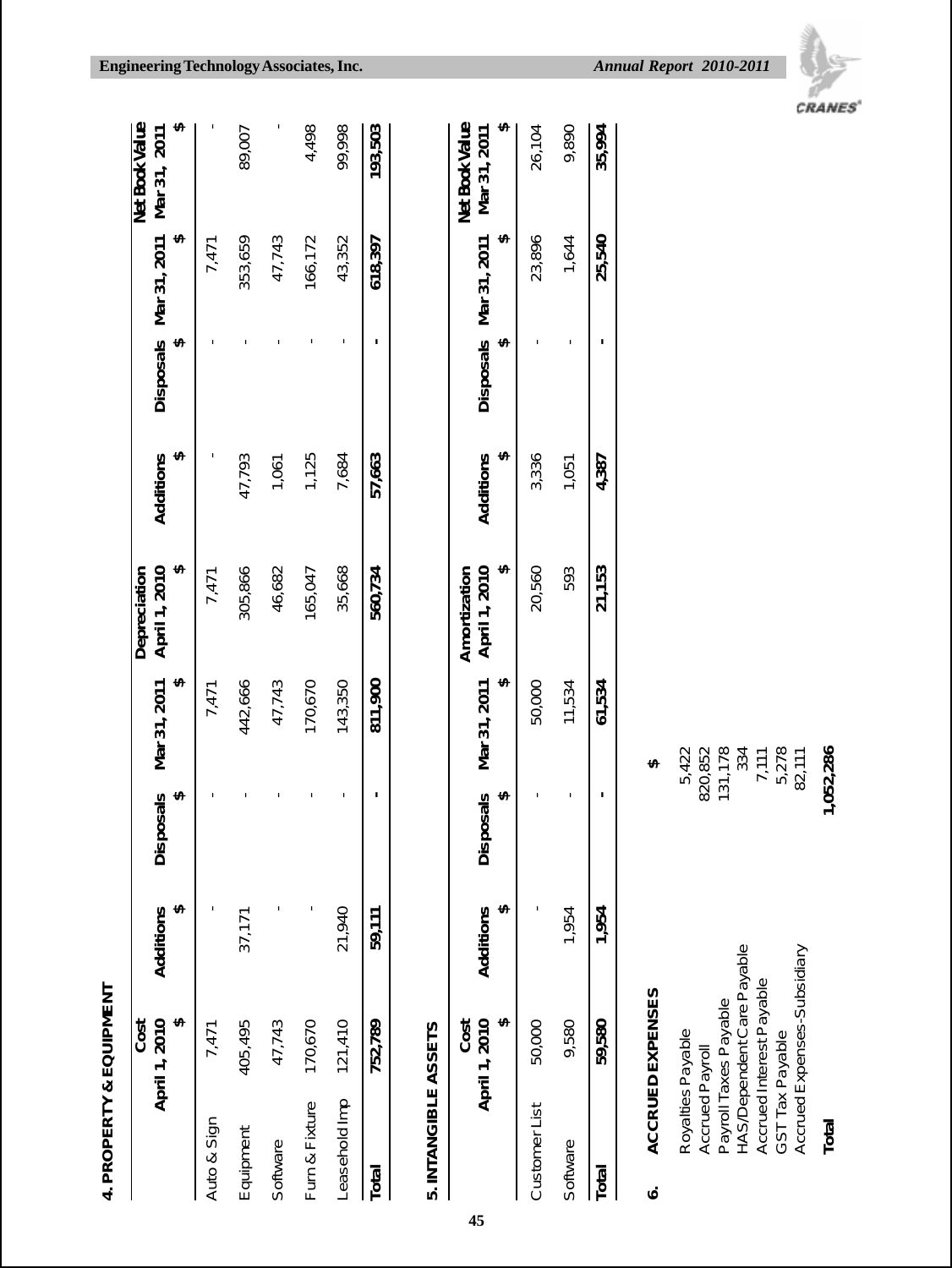

## **NOTES TO CONSOLIDATED FINANCIAL STATEMENTS**

**MARCH 31, 2011**

## **7. RELATED PARTY NOTES PAYABLE**

As of March 31, 2011 the Company had two related party demand notes payable amounting to \$ 70,000. The amount of the first note is \$ 50,000 and calls for an interest rate of 10% per annum and the interest is payable upon demand. The amount of the second note is for \$ 20,000 and calls for an interest rate of 10% per annum and the interest is payable on demand.

## **8. EMPLOYEE NOTES PAYABLE**

As of March 31, 2011 the Company had three demand notes payable to employees, each in the amount of \$ 70,000 totaling \$ 210,000. Each of these notes calls for an interest rate of 10% per annum and interest is payable upon demand.

## **9. REVOLVING LINE OF CREDIT**

The Company currently has a revolving line of credit with a financial institution with a maximum borrowing limit of \$ 2,000,000. The line has an interest rate of 2% above "Prime" Rate, matures on June 30, 2011 and is secured by all of the general assets of the Company. As of March 31, 2011 the outstanding balance on this line amounted \$ 1,573,000. The borrowing base on this line is limited to 80 % of eligible trade receivables not to exceed the maximum borrowing limit.

## **10. INCOME TAX BENEFITS DERIVED AS A RESULT OF THE PARENT CO (CRANES SOFTWARE, INC) FILING A CONSOLIDATED TAX RETURN WITH SUBSIDIARY (ENGINEERING TECHNOLOGIES SERVICES, INC).**

For the year ended March 31, 2009 audit the company had federal income tax benefit as a result of the Parent Co filing a consolidated tax return with its subsidiary. Therefore federal income taxes payable as of March 31, 2008, have been eliminated to the extant of the benefits derived and such benefits have been treated in accordance with the Generally Accepted Accounting Principles, as an equity transaction (additional paid in capital). As a result the additional paid in capital has been increased by the federal income tax benefits received which amounted to \$ 138,229.

## **11. PENDING LITIGATION**

The Company is a defendant in patent infringement suit based on two patents owned by the Plaintiff. The Plaintiff asserts allegations of infringement against the Company (defendant) based on one or more claims of these patents for a method and computer software for designing a tool for deep drawing. Attorneys are in the discovery phase of the litigation. The Company's management continues to aggressively pursue its defenses against the allegations of infringement.

## **12. ADDITIONAL PAID IN CAPITAL**

During the year ended March 31, 2011, there was additional paid in capital in the amount of \$ 119, 933 infused in to the Company by the stockholder.

## **13. RELATED PARTY TRANSACTIONS - CRANES SOFTWARE INTERNATIONAL LTD.**

During the year ended March 31, 2011, the Company sold products (Dynaform) amounting to \$ 89,975 and paid dealer commission amounting to \$ 44,986 to Cranes Software International Ltd.

## **14. SUBSEQUENT EVENTS**

Generally Accepted Accounting Principles defines subsequent events as events or transactions that occur after the statement of financial position date, but before the financial statements are issued or are available to be issued. Management has evaluated subsequent events through May 12th, 2011, the date on which the financial statements were available to be issued.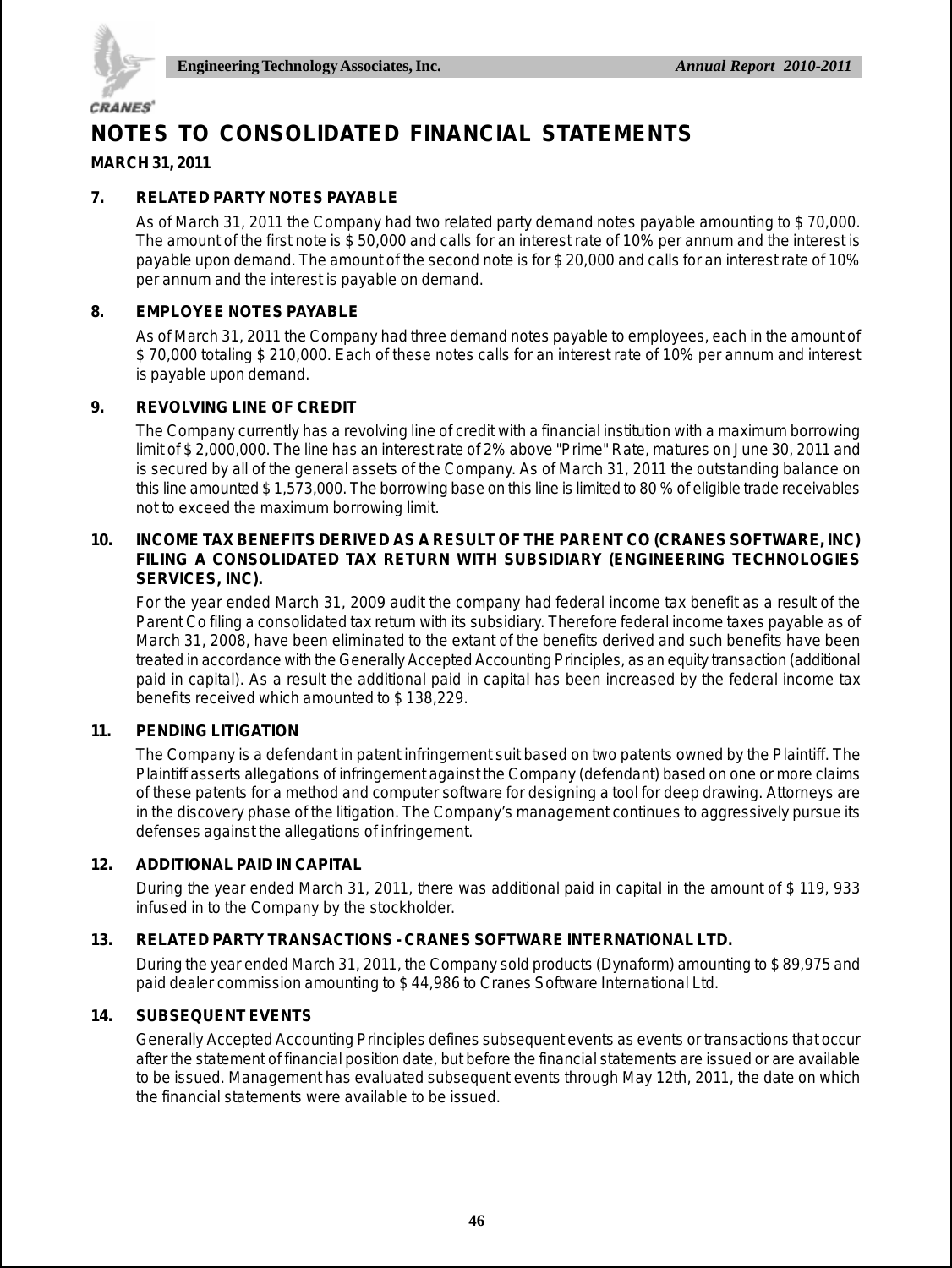| 1. PROPERTY & EQUIPMENT |                                                                                 |                |           |                                  |                                    |                |                |                   |                                                          |
|-------------------------|---------------------------------------------------------------------------------|----------------|-----------|----------------------------------|------------------------------------|----------------|----------------|-------------------|----------------------------------------------------------|
|                         | April 1, 2010<br>↮<br>Cost                                                      | Additions<br>↮ | Disposals | ο<br>Mar 31, 2011                | ↮<br>April 1, 2010<br>Depreciation | Additions<br>↮ | Disposals<br>↮ | ↮<br>Mar 31, 2011 | ↮<br>Net Book Value<br>Mar 31, 2011                      |
| Auto & Sign             | 7,471                                                                           |                |           | 7,471                            | 7,471                              |                |                | 7,471             |                                                          |
| Equipment               | 305,970                                                                         | 3,021          |           | 308,991                          | 278,372                            | 28,202         |                | 306,574           | 2,417                                                    |
| Software                | 47,743                                                                          |                |           | 47,743                           | 46,682                             | 1,061          |                | 47,743            |                                                          |
| Furn & Fixture          | 170,670                                                                         |                |           | 170,670                          | 165,047                            | 1,125          |                | 166,172           | 4,498                                                    |
| Leasehold Imp           | 121,410                                                                         |                |           | 121,410                          | 35,668                             | 3,113          |                | 38,781            | 82,629                                                   |
| Total                   | 653,264                                                                         | 3,021          |           | 656,285                          | 533,240                            | 33,501         | ı              | 566,741           | 89,544                                                   |
| 2. INTANGIBLE ASSETS    |                                                                                 |                |           |                                  |                                    |                |                |                   |                                                          |
|                         | April 1, 2010<br>$\bullet$<br>Cost                                              | Additions<br>↮ | Disposals | ↮<br>Mar 31, 2011                | S<br>April 1, 2010<br>Amortization | Additions<br>H | Disposals<br>↮ | ↮<br>Mar 31, 2011 | $\boldsymbol{\varphi}$<br>Net Book Value<br>Mar 31, 2011 |
| Customer List           | 50,000                                                                          |                |           | 50,000                           | 20,560                             | 3,336          | 1              | 23,896            | 26,104                                                   |
| Total                   | 50,000                                                                          |                |           | 50,000                           | 20,560                             | 3,336          | ٠              | 23,896            | 26,104                                                   |
| က                       | ACCRUED EXPENSES                                                                |                |           | ↔                                |                                    |                |                |                   |                                                          |
| Accrued Payroll         | Royalties Payable                                                               |                |           | 820,852<br>5,422                 |                                    |                |                |                   |                                                          |
| GST Tax Payable         | HAS/Dependent Care Payable<br>Accrued Interest Payable<br>Payroll Taxes Payable |                |           | 131,178<br>5,278<br>334<br>7,111 |                                    |                |                |                   |                                                          |
| Total                   |                                                                                 |                |           | 970,175                          |                                    |                |                |                   | ¢                                                        |

## **Engineering Technology Associates, Inc.**



**47**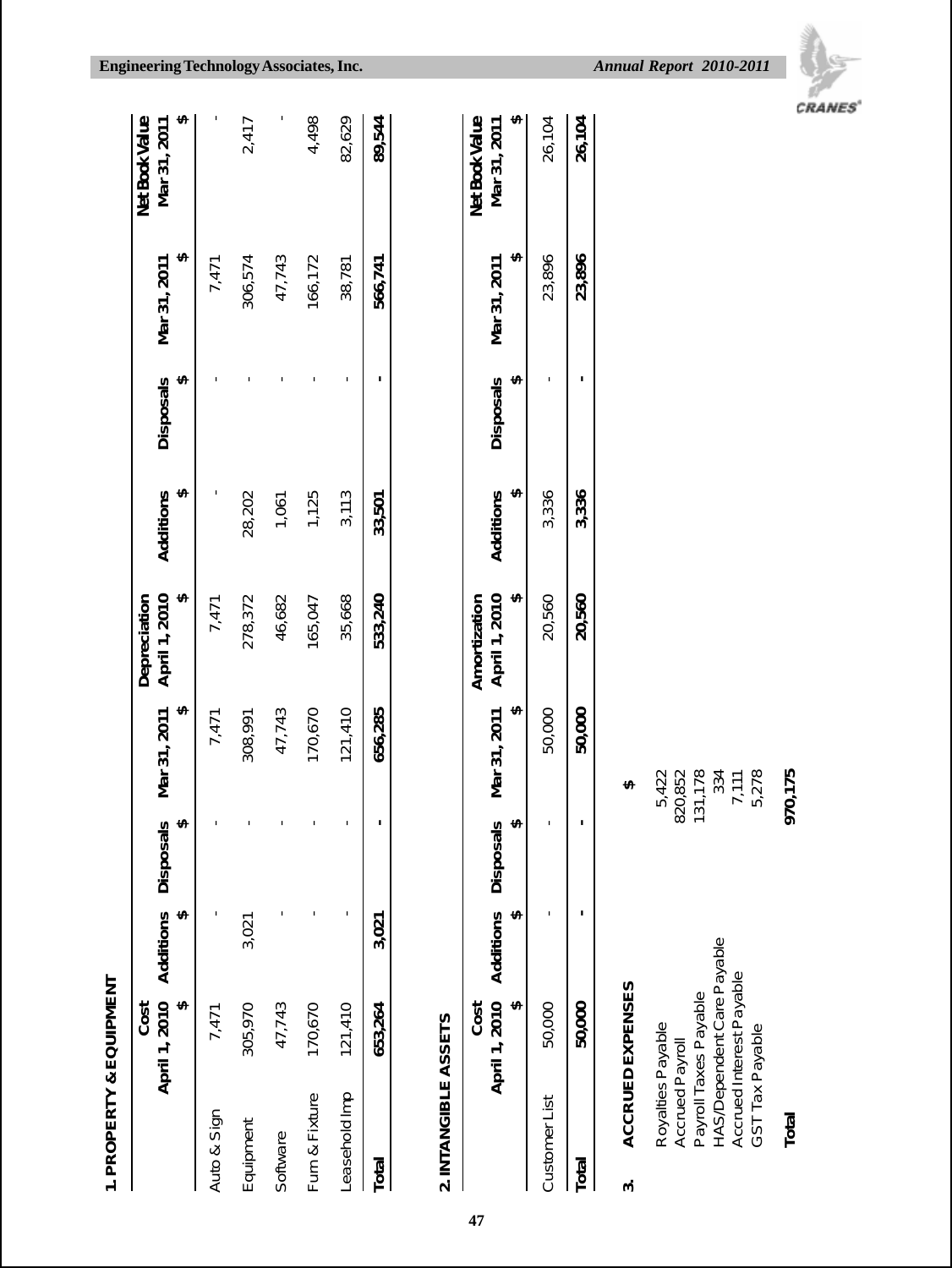

**SCEHDULE OF CONSOLIDATED REVENUE, COST OF REVENUE AND SALES, GENERAL AND ADMINISTRATIVE EXPENSES**

## **YEAR ENDED MARCH 31, 2011**

| <b>REVENUE</b>                                      | \$         |  |
|-----------------------------------------------------|------------|--|
| <b>Engineering Services</b>                         | 3,239,693  |  |
| <b>Contract Labor &amp; Subcontractors</b>          | 8,113,566  |  |
| Contract Labor - ETA                                | 3,274,117  |  |
| S/W Other                                           | 5,137,454  |  |
| Sales Returns & Discounts                           | (30, 318)  |  |
|                                                     | 19,734,512 |  |
| <b>COST OF REVENUE</b>                              |            |  |
| Salaries & Related Taxes                            | 2,870,774  |  |
| <b>Contract Labour</b>                              | 6,018,512  |  |
| Royalties                                           | 798,775    |  |
| Products                                            | 1,656,127  |  |
| Subcontractors                                      | 2,285,815  |  |
| China                                               | 654,159    |  |
| <b>Fringe Benefits</b>                              | 264,946    |  |
| Miscellaneous Expenses                              | 9,763      |  |
|                                                     | 14,558,871 |  |
| <b>SALES, GENERAL &amp; ADMINISTRATIVE EXPENSES</b> |            |  |
| <b>Salaries &amp; Related Taxes</b>                 | 1,095,184  |  |
| <b>Staff Welfare</b>                                | 91,582     |  |
| Commissions                                         | 116,582    |  |
| <b>Reseller's Commission</b>                        | 1,236,577  |  |
| Conferences & Meetings                              | 61,202     |  |
| Freight & Postage                                   | 16,213     |  |
| <b>Office Expenses</b>                              | 85,885     |  |
| Audit & Legal Fees                                  | 206,371    |  |
| <b>Technology Service</b>                           | 206,915    |  |
| Rent                                                | 270,052    |  |
| <b>Utilities</b>                                    | 56,929     |  |
| Property & Other Taxes                              | 41,978     |  |
| Insurance                                           | 65,505     |  |
| <b>Office Supplies</b>                              | 17,292     |  |
| Printing                                            | 570        |  |
| Depreciation & Amortization                         | 62,048     |  |
| Travel                                              | 345,202    |  |
| <b>Seminars &amp; Training</b>                      | 21,761     |  |
| Meals & Entertainment                               | 224,768    |  |
| <b>Equipment Leases</b>                             | 19,761     |  |
| Repairs.& Maintenance                               | 10,159     |  |
| Auto Leases                                         | 18,358     |  |
| <b>Auto Expenses</b>                                | 24,853     |  |
| Telephone                                           | 64,981     |  |
| <b>Outside Services</b>                             | 49,475     |  |
| <b>Advertising &amp; Promotion</b>                  | 52,250     |  |
| Charitable Contributions & Gifts                    | 5,210      |  |
| <b>Recruiting Expenses</b>                          | 4,562      |  |
| Dues & Subscriptions                                | 6,783      |  |
| Licenses & Fees                                     | 26,504     |  |
| <b>Bad Debt Expense</b>                             | 16,428     |  |
| <b>Bank Fees</b>                                    | 15,387     |  |
| Miscellaneous Expenses                              | 1,026      |  |
|                                                     | 4,538,353  |  |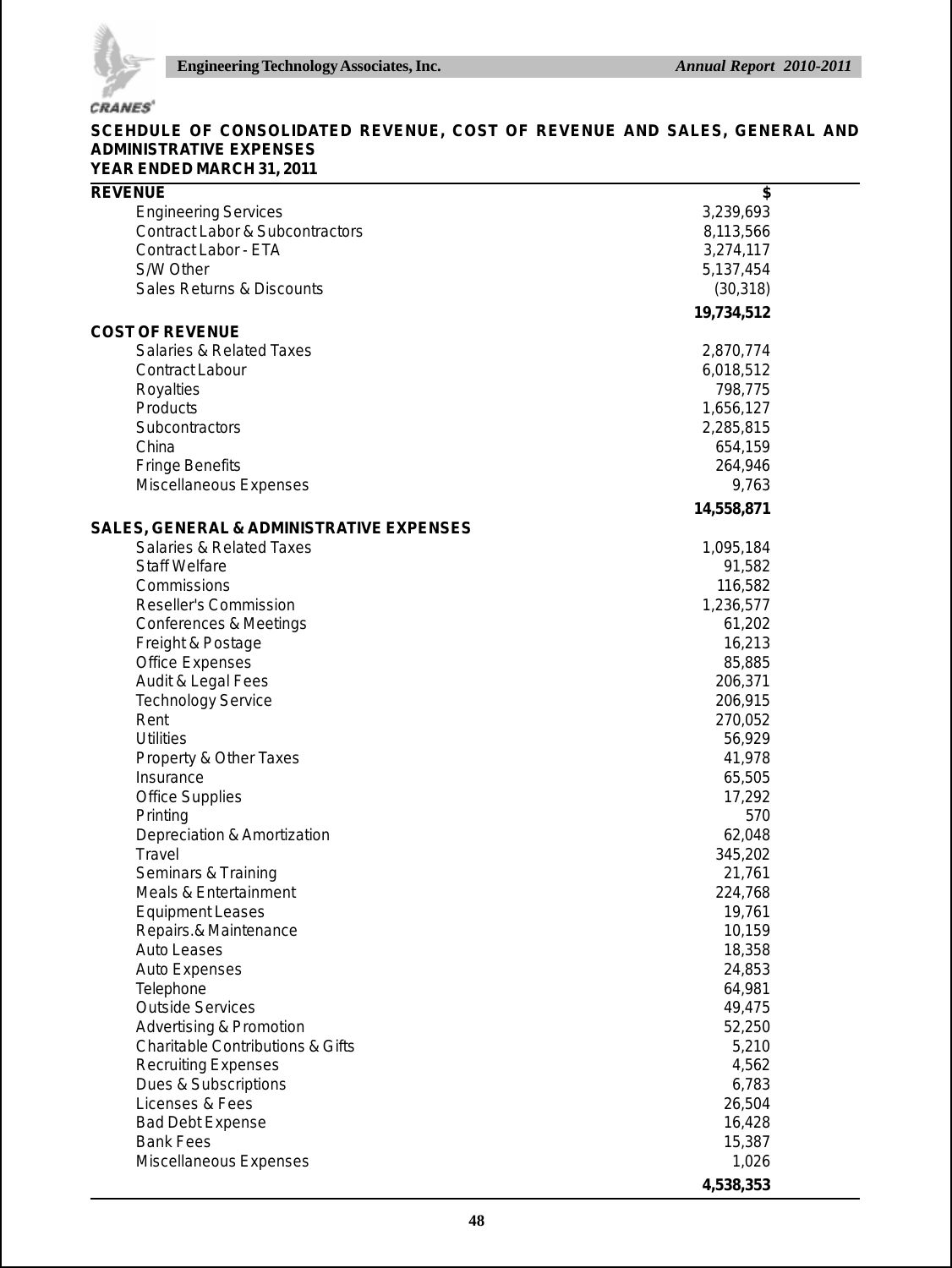

## **SCEHDULE OF REVENUE, COST OF REVENUE AND SALES, GENERAL AND ADMINISTRATIVE EXPENSES - PARENT CO YEAR ENDED MARCH 31, 2011**

| <b>REVENUE</b>                                      | \$         |  |
|-----------------------------------------------------|------------|--|
| <b>Engineering Services</b>                         | 3,239,693  |  |
| <b>Contract Labor &amp; Subcontractors</b>          | 8,113,566  |  |
| S/W Other                                           | 5,526,687  |  |
| Sales Returns & Discounts                           | (30, 318)  |  |
|                                                     | 16,849,628 |  |
| <b>COST OF REVENUE</b>                              |            |  |
| Salaries & Related Taxes                            | 2,870,774  |  |
| <b>Contract Labour</b>                              | 6,018,512  |  |
| Royalties                                           | 798,775    |  |
| Subcontractors                                      | 2,285,815  |  |
| China                                               | 654,159    |  |
| <b>Fringe Benefits</b>                              | 264,946    |  |
| Miscellaneous Expenses                              | 9,763      |  |
|                                                     | 12,902,744 |  |
| <b>SALES, GENERAL &amp; ADMINISTRATIVE EXPENSES</b> |            |  |
| Salaries & Related Taxes                            | 1,095,184  |  |
| Commissions                                         | 116,582    |  |
| Reseller's Commission                               | 1,448,877  |  |
| Conferences & Meetings                              | 653        |  |
| Freight & Postage                                   | 15,510     |  |
| Audit & Legal Fees                                  | 206,371    |  |
| Rent                                                | 181,531    |  |
| <b>Utilities</b>                                    | 40,326     |  |
| Property & Business Taxes                           | 41,978     |  |
| Insurance                                           | 65,505     |  |
| <b>Office Supplies</b>                              | 17,292     |  |
| Printing                                            | 570        |  |
| Depreciation & Amortization                         | 36,837     |  |
| Travel                                              | 139,873    |  |
| <b>Seminars &amp; Training</b>                      | 21,761     |  |
| Meals & Entertainment                               | 177,596    |  |
| <b>Equipment Leases</b>                             | 19,761     |  |
| Repairs.& Maintenance                               | 10,159     |  |
| Auto Leases                                         | 18,358     |  |
| <b>Auto Expenses</b>                                | 24,853     |  |
| Telephone                                           |            |  |
| <b>Outside Services</b>                             | 50,304     |  |
|                                                     | 49,475     |  |
| <b>Advertising &amp; Promotion</b>                  | 52,250     |  |
| <b>Charitable Contributions &amp; Gifts</b>         | 5,210      |  |
| <b>Recruiting Expenses</b>                          | 4,562      |  |
| Dues & Subscriptions                                | 6,783      |  |
| Licenses & Fees                                     | 26,504     |  |
| <b>Bad Debt Expense</b>                             | 9,571      |  |
| <b>Bank Fees</b>                                    | 14,219     |  |
| Miscellaneous Expenses                              | 386        |  |
|                                                     | 3,898,841  |  |

Per our report attached For and on behalf of the Board

Premier Accounting Solutions, Inc. **Abraham N. Keisoglou**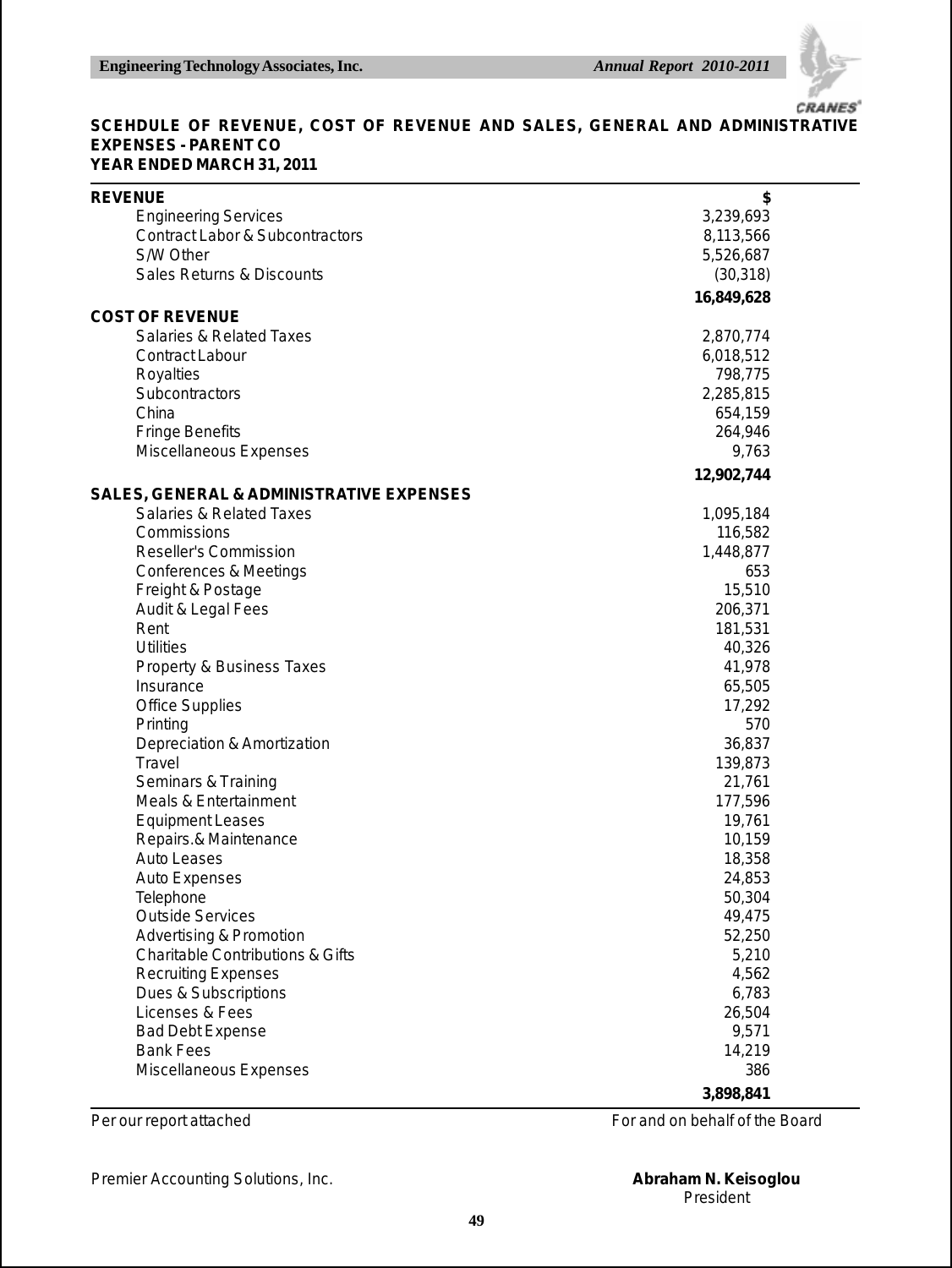



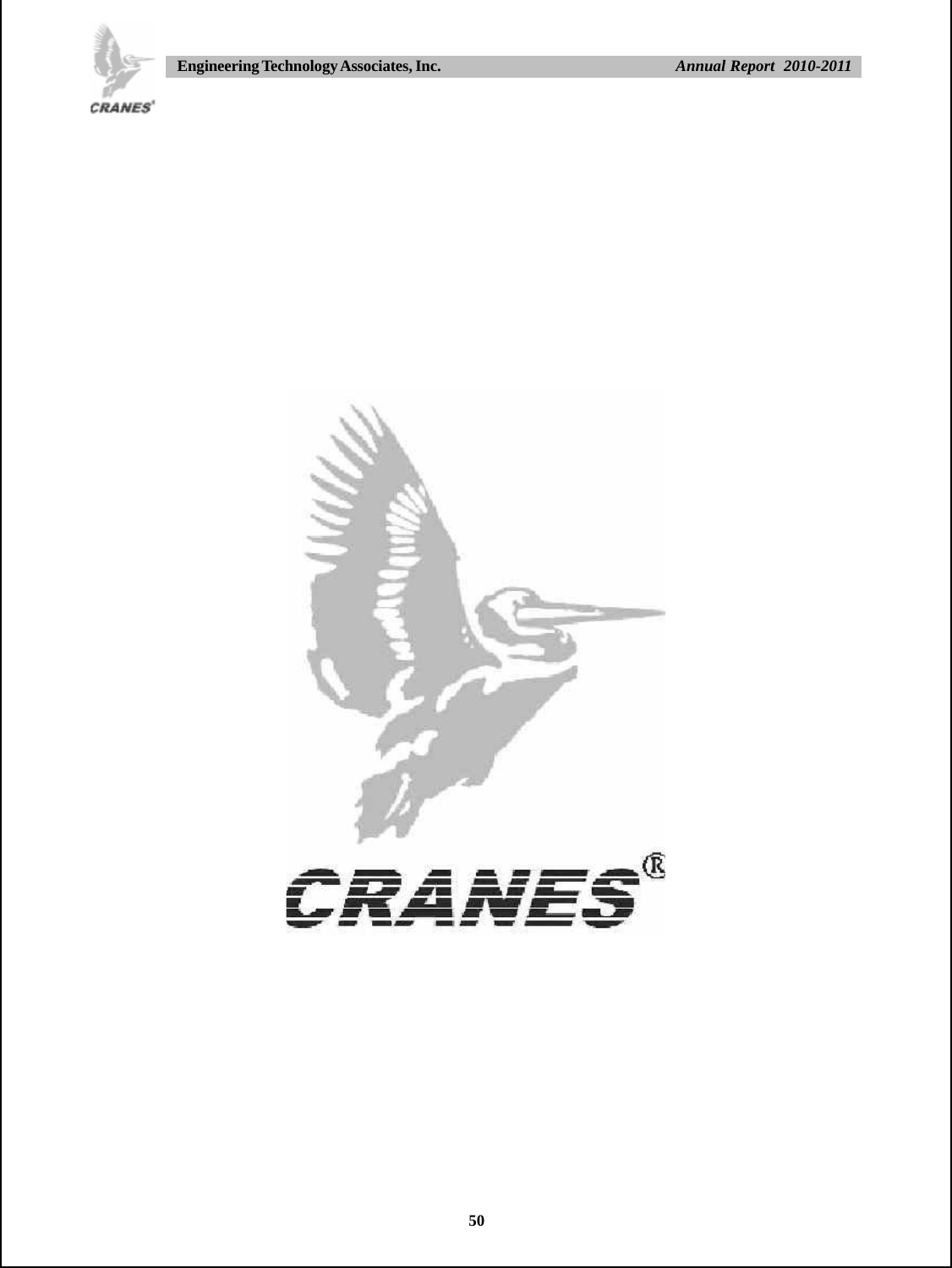

# DUNN SOLUTIONS GROUP, INC.

# FINANCIAL STATEMENTS

2010 - 2011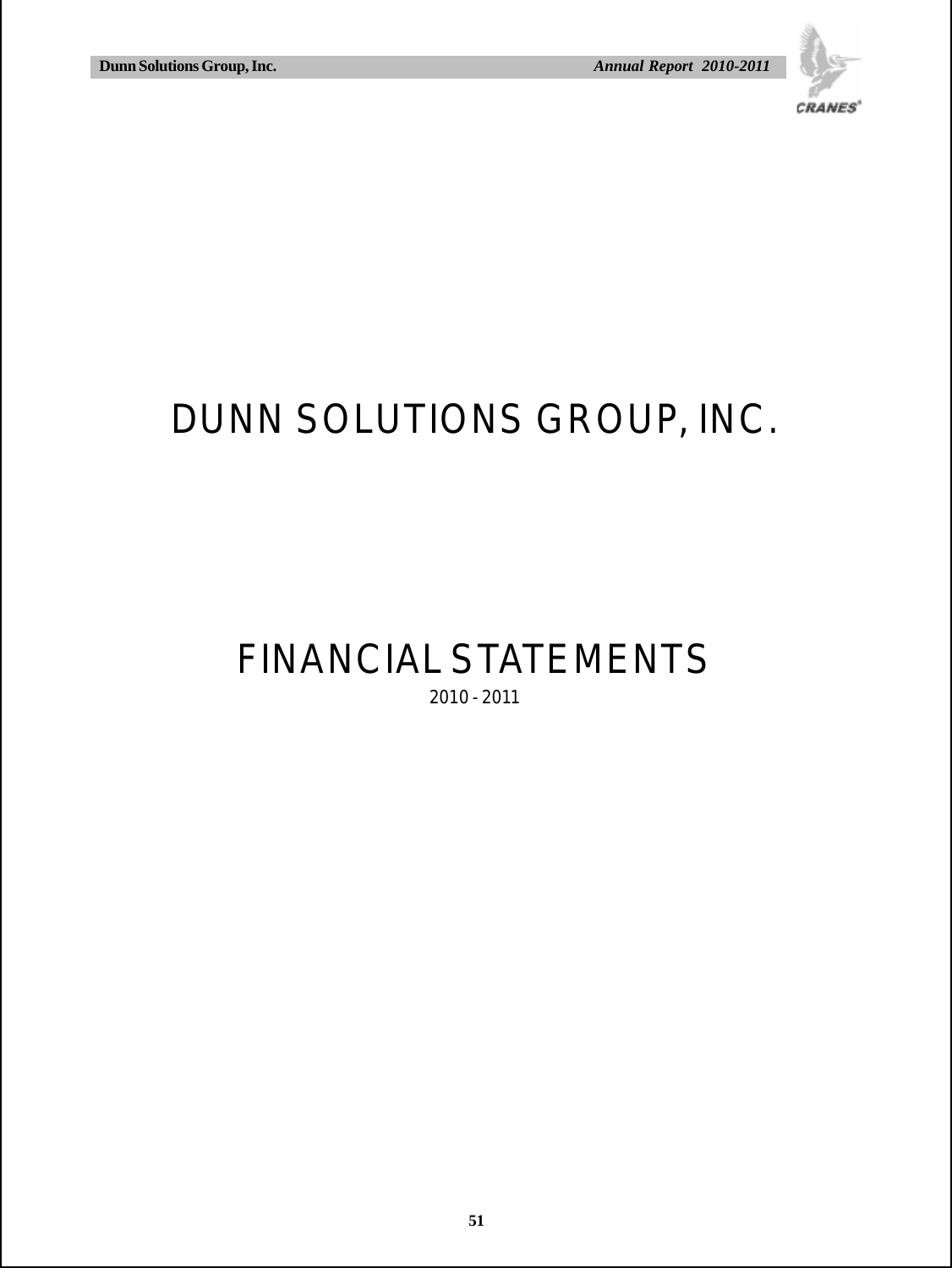

**Dunn Solutions Group, Inc.**

## **CRANES BALANCE SHEET**

MARCH 31,2011

| <b>PARTICULARS</b>                                                                                                                                                                                                                                                                            | AS AT<br>31-3-2011<br>\$                                                                          |
|-----------------------------------------------------------------------------------------------------------------------------------------------------------------------------------------------------------------------------------------------------------------------------------------------|---------------------------------------------------------------------------------------------------|
| <b>ASSETS</b>                                                                                                                                                                                                                                                                                 |                                                                                                   |
| <b>CURRENT ASSETS</b><br>Checking / Savings<br>11016 - Chase Bank Checking<br>11018 - State Bank of India Checking<br><b>Total Checking / Savings</b>                                                                                                                                         | 106,532.60<br>1,000.00<br>107,532.60                                                              |
| <b>Accounts Receivable</b><br>11000 - Accounts Receivable                                                                                                                                                                                                                                     | 938,611.90                                                                                        |
| <b>Total Accounts Receivable</b>                                                                                                                                                                                                                                                              | 938,611.90                                                                                        |
| <b>OTHER CURRENT ASSETS</b><br>11025 - Fidelity Forfeiture Account<br>11031 - Allowance for Doubtful Accounts<br>12000 - Undeposited Funds<br>12100 - Inventory Asset                                                                                                                         | 1,531.04<br>(22,937.50)<br>280,511.29<br>28,983.61                                                |
| <b>Total Other Current Assets</b>                                                                                                                                                                                                                                                             | 288,088.44                                                                                        |
| <b>Total Current Assets</b>                                                                                                                                                                                                                                                                   | 1,334,232.94                                                                                      |
| <b>FIXED ASSETS</b><br>12012 - Computer Equipment<br>12013 - Accum Depr - Computer Equipment<br>12020 - Office Furniture<br>12022 - Accum Depreciation - Furniture<br>12025 - Leasehold Improvements<br>12026 - Accum Depr - Leasehold Improvment<br>12028 - Accumulated Depreciation - Lease | 222,078.45<br>(186, 148.80)<br>13,240.06<br>(10, 452.35)<br>13,252.06<br>(7,200.76)<br>(6,050.88) |
| <b>Total Fixed Assets</b>                                                                                                                                                                                                                                                                     | 38,717.78                                                                                         |
| <b>OTHER ASSETS</b><br>13010 - Deposits - Rent<br>13040 - prepaid Expenses<br>13041 - Pre-paid Rent<br>13040 - Prepaid Expenses - Other                                                                                                                                                       | 35,856.28<br>39,668.44<br>33,471.12                                                               |
| <b>Total 13040 - Prepaid Expenses</b>                                                                                                                                                                                                                                                         | 73,139.56                                                                                         |
| 13050 - Deferred Tax Assets                                                                                                                                                                                                                                                                   | 223,726.00                                                                                        |
| <b>Total Other Assets</b>                                                                                                                                                                                                                                                                     | 332,721.84                                                                                        |
| <b>TOTAL ASSETS</b>                                                                                                                                                                                                                                                                           | 1,705,672.56                                                                                      |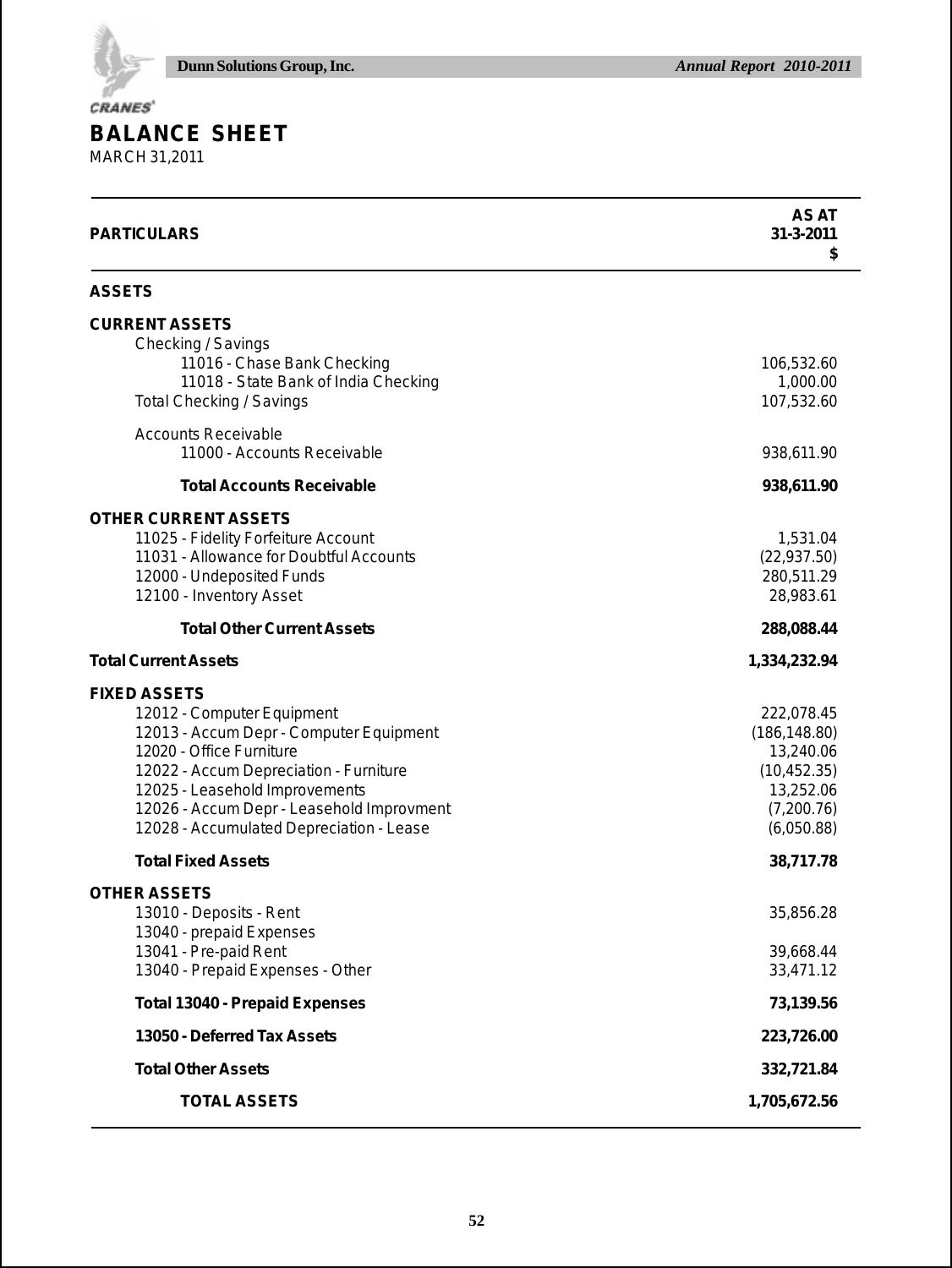

## **BALANCE SHEET**

MARCH 31, 2011

| <b>PARTICULARS</b>                                | AS AT<br>31-3-2011<br>\$ |
|---------------------------------------------------|--------------------------|
| <b>LIABILITIES &amp; EQUITY</b>                   |                          |
| <b>LIABILITIES</b>                                |                          |
| <b>CURRENT LIABILITIES</b>                        |                          |
| <b>Accounts Payable</b><br>21010 Accounts Payable | 272,629.66               |
| <b>Total Accounts Payable</b>                     | 272,629.66               |
| <b>Credit Cards</b>                               |                          |
| 11021 - CC Citibank Gold (Bill's)                 | 10,441.56                |
| 11024 - CC Citi Advantage                         | 38,213.39                |
| <b>Total Credit Cards</b>                         | 48,654.95                |
| <b>Other Current Liabilities</b>                  |                          |
| 21015 - Accrued Payables                          | 113,530.32               |
| 21020 - Refunds<br>21040 - Line of Credit         | (2,942.11)<br>125,000.00 |
| 22025 - Sec 125-Flex Medical Spending             | 1,175.64                 |
| 22030 - Dependent Care Assistance                 | 1,374.79                 |
| 23210 - Sales Tax Payable                         | 14,425.74                |
| 24000 - Payroll Liabilities                       |                          |
| 24002 - Garnished Wages Payable 2                 | 400.00                   |
| 24003 - IRS Garnishment                           | 0.01                     |
| Total 24000 - Payroll Liabilities                 | 400.01                   |
| Total Other Current Liabilities                   | 252,964.39               |
| <b>Total Current Liabilities</b>                  | 574,249.00               |
| <b>LONG TERM LIABILITIES</b>                      |                          |
| 25000 - Wages Payable - Vacation Expense          | 127,592.22               |
| <b>Total Long Term Liabilities</b>                | 127,592.22               |
| <b>Total Liabilities</b>                          | 701,841.22               |
| Equity                                            |                          |
| 31010 - Capital Stock                             | 41,000.00                |
| 31030 - Retained Earnings                         | 1,316,724.02             |
| Net Income                                        | (353,892.68)             |
| <b>Total Equity</b>                               | 1,003,831.34             |
| <b>TOTAL LIABILITIES &amp; EQUITY</b>             | 1,705,672.56             |

Per our report attached For and on behalf of the Board

Premier Accounting Solutions, Inc.

William Dunn<br>President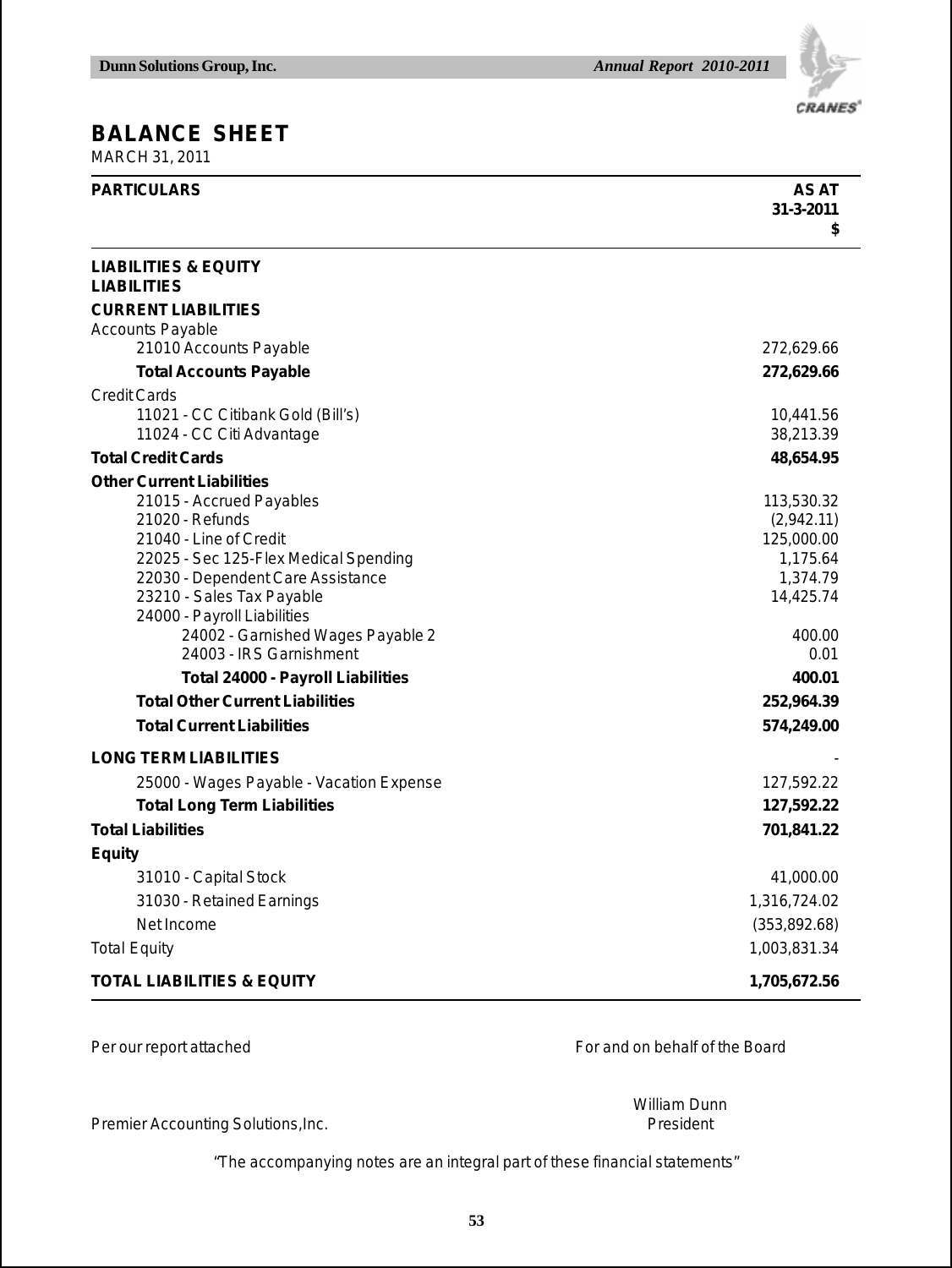

**Dunn Solutions Group, Inc.**

## **CRANES PROFIT & LOSS** MARCH 31, 2011

| <b>PARTICULARS</b>                                                                                                                                                                                                        | <b>AS AT</b><br>31-3-2011<br>\$                                                                   |
|---------------------------------------------------------------------------------------------------------------------------------------------------------------------------------------------------------------------------|---------------------------------------------------------------------------------------------------|
| Ordinary Income / Expense                                                                                                                                                                                                 |                                                                                                   |
| Income                                                                                                                                                                                                                    |                                                                                                   |
| 40000 - Sales<br>40020 - Product Sales<br>40040 - Reimbursed Expenses<br>40060 - Service Revenue - Bl<br>40065 - Service Revenue - DM<br>40070 - Service Revenue - TS<br>40080 - Training - BI<br>40090 - Training - TS   | 1,182,947.21<br>111,558.89<br>3,796,889.26<br>89,337.50<br>1,335,330.73<br>356,359.31<br>5,200.00 |
| Total 40000 - Sales                                                                                                                                                                                                       | 6,877,622.90                                                                                      |
| <b>Total Income</b>                                                                                                                                                                                                       | 6,877,622.90                                                                                      |
| Cost of Goods sold<br>51005 - Contract Labor<br>51200 - Product Costs<br>51220 - Training materials Cost<br>51224 - Non-Reimbursable Client Tavel<br>51225 - Open Enrollment Travel<br>50000 - Cost of Goods Sold - Other | 427,585.33<br>1,123,023.91<br>172,897.54<br>52,630.51<br>3,833.86<br>12,373.00                    |
| Total 50000 - Cost of Goods Sold                                                                                                                                                                                          | 1,792,344.15                                                                                      |
| 51000 - Salaries - COGS<br>51001 - Application Development<br>51002 - Business Intelligence<br>51003 - Salaries - Budgeting and Foreca<br>51004 - Salaries - Data Mining                                                  | 906,812.80<br>1,838,448.25<br>106,303.33<br>106,665.80                                            |
| Total 51000 - Salaries - COGS                                                                                                                                                                                             | 2,958,230.18                                                                                      |
| 51230 - Reimbursable Travel Expenses<br>51240 - Referral Fees                                                                                                                                                             | 111,935.67<br>0.00                                                                                |
| <b>Total COGS</b>                                                                                                                                                                                                         | 4,862,510.00                                                                                      |
| <b>Gross Profit</b>                                                                                                                                                                                                       | 2,015,112.90                                                                                      |

Per our report attached For and on behalf of the Board

Premier Accounting Solutions, Inc.

William Dunn<br>President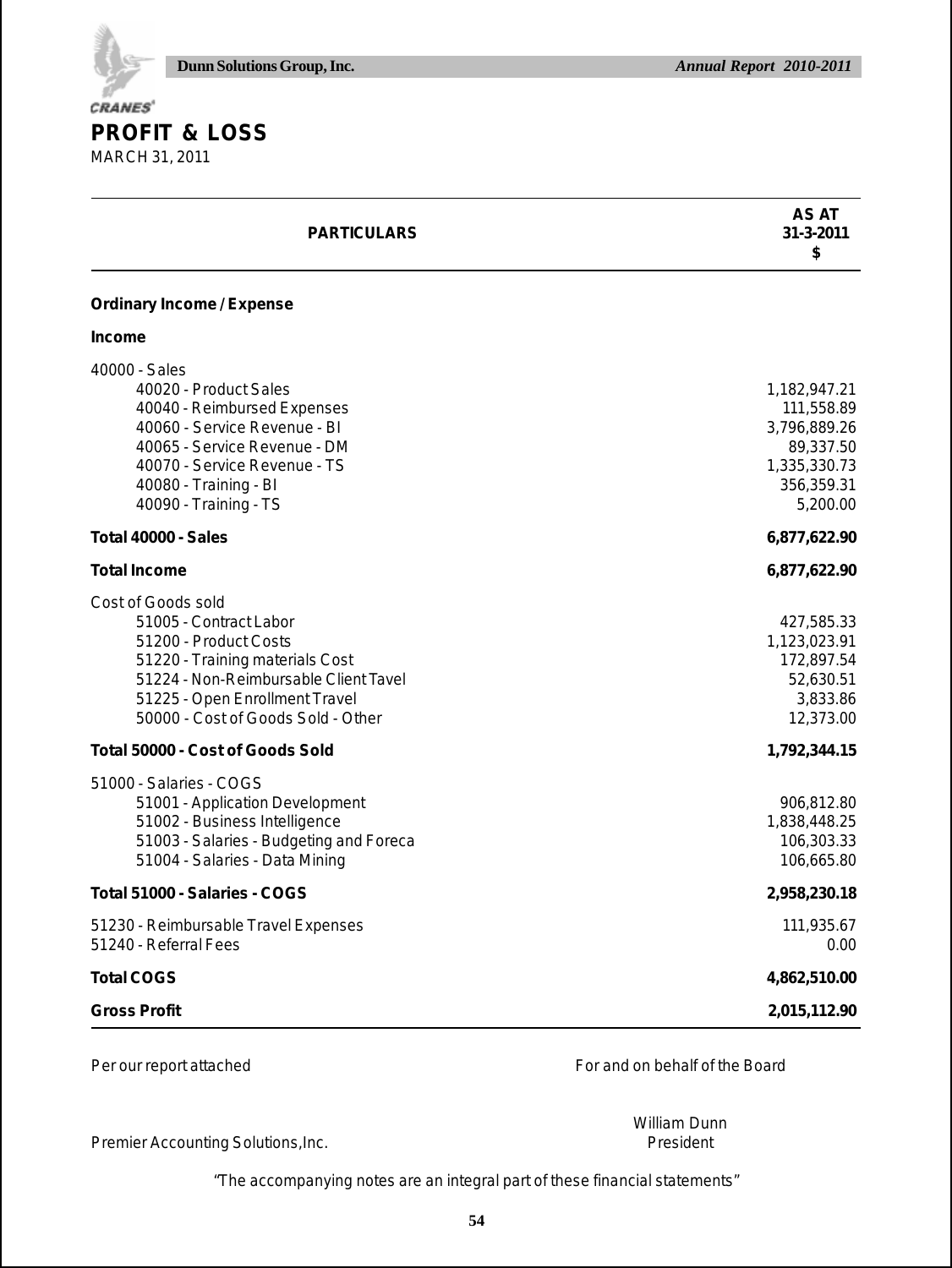

## **PROFIT & LOSS**

MARCH 31, 2011

| <b>Expense</b><br>71011 - Auto Expense<br>71025 - Bank Fee<br>11,897.76<br>71027 - Interest Expense<br>71032 - Depreciation Computer Equipment<br>71033 - Depreciation Furniture<br>71034 - Depreciation Leasehold Improvme<br>71041 - Employee Relations<br>71045 - Partner Fees<br>71050 - Equipment Rentals<br>71060 - Insurance Employee<br>71061 - Insurance Corporate<br>71062 - Insurance - Employee - Other<br>71075 - Legal Fees<br>71080 - Licenses and Fees<br>71085 - Marketing - Main Account<br>71090 - Marketing Expenses<br>71092 - Show & Demo Expense<br>71085 - Marketing - Main Account - Other<br>Total 71085 - Marketing - Main Account<br>71100 - Miscellaneous | <b>PARTICULARS</b>      | <b>AS AT</b><br>31-3-2011<br>\$ |
|----------------------------------------------------------------------------------------------------------------------------------------------------------------------------------------------------------------------------------------------------------------------------------------------------------------------------------------------------------------------------------------------------------------------------------------------------------------------------------------------------------------------------------------------------------------------------------------------------------------------------------------------------------------------------------------|-------------------------|---------------------------------|
|                                                                                                                                                                                                                                                                                                                                                                                                                                                                                                                                                                                                                                                                                        |                         |                                 |
|                                                                                                                                                                                                                                                                                                                                                                                                                                                                                                                                                                                                                                                                                        |                         | 29,464.86                       |
|                                                                                                                                                                                                                                                                                                                                                                                                                                                                                                                                                                                                                                                                                        |                         | 5,565.72                        |
|                                                                                                                                                                                                                                                                                                                                                                                                                                                                                                                                                                                                                                                                                        |                         |                                 |
|                                                                                                                                                                                                                                                                                                                                                                                                                                                                                                                                                                                                                                                                                        |                         | 22,665.84                       |
|                                                                                                                                                                                                                                                                                                                                                                                                                                                                                                                                                                                                                                                                                        |                         | 4,118.76                        |
|                                                                                                                                                                                                                                                                                                                                                                                                                                                                                                                                                                                                                                                                                        |                         | 4,417.32                        |
|                                                                                                                                                                                                                                                                                                                                                                                                                                                                                                                                                                                                                                                                                        |                         | 3,203.75                        |
|                                                                                                                                                                                                                                                                                                                                                                                                                                                                                                                                                                                                                                                                                        |                         | 15,858.49                       |
|                                                                                                                                                                                                                                                                                                                                                                                                                                                                                                                                                                                                                                                                                        |                         | 1,423.00                        |
|                                                                                                                                                                                                                                                                                                                                                                                                                                                                                                                                                                                                                                                                                        |                         | 162,394.39                      |
|                                                                                                                                                                                                                                                                                                                                                                                                                                                                                                                                                                                                                                                                                        |                         | 30,472.28                       |
|                                                                                                                                                                                                                                                                                                                                                                                                                                                                                                                                                                                                                                                                                        |                         | 1,782.45                        |
|                                                                                                                                                                                                                                                                                                                                                                                                                                                                                                                                                                                                                                                                                        |                         | 65,468.10                       |
|                                                                                                                                                                                                                                                                                                                                                                                                                                                                                                                                                                                                                                                                                        |                         | 16,290.77                       |
|                                                                                                                                                                                                                                                                                                                                                                                                                                                                                                                                                                                                                                                                                        |                         |                                 |
|                                                                                                                                                                                                                                                                                                                                                                                                                                                                                                                                                                                                                                                                                        |                         | 35,533.56                       |
|                                                                                                                                                                                                                                                                                                                                                                                                                                                                                                                                                                                                                                                                                        |                         | 25,080.97                       |
|                                                                                                                                                                                                                                                                                                                                                                                                                                                                                                                                                                                                                                                                                        |                         | 8,715.09                        |
|                                                                                                                                                                                                                                                                                                                                                                                                                                                                                                                                                                                                                                                                                        |                         | 69,329.62                       |
|                                                                                                                                                                                                                                                                                                                                                                                                                                                                                                                                                                                                                                                                                        |                         | 2,673.84                        |
|                                                                                                                                                                                                                                                                                                                                                                                                                                                                                                                                                                                                                                                                                        | 71110 - Office Supplies | 14,149.55                       |
| 71111 - Copier Expenses                                                                                                                                                                                                                                                                                                                                                                                                                                                                                                                                                                                                                                                                |                         | 1,229.16                        |
| 71115 - Outside Services                                                                                                                                                                                                                                                                                                                                                                                                                                                                                                                                                                                                                                                               |                         | 22,930.60                       |
| 71120 - Postage                                                                                                                                                                                                                                                                                                                                                                                                                                                                                                                                                                                                                                                                        |                         | 3,577.00                        |
| 71150 - Rent                                                                                                                                                                                                                                                                                                                                                                                                                                                                                                                                                                                                                                                                           |                         | 414,152.02                      |
| 71160 - Repairs and Maintenance                                                                                                                                                                                                                                                                                                                                                                                                                                                                                                                                                                                                                                                        |                         | 1,516.02                        |
| 71162 - Computer Equip Rental                                                                                                                                                                                                                                                                                                                                                                                                                                                                                                                                                                                                                                                          |                         | 1,419.60                        |
| 71163 - Computer Supplies                                                                                                                                                                                                                                                                                                                                                                                                                                                                                                                                                                                                                                                              |                         | 6,602.83                        |
| 71165 - Software                                                                                                                                                                                                                                                                                                                                                                                                                                                                                                                                                                                                                                                                       |                         | 3,084.95                        |
| 71166 - payroll Expenses                                                                                                                                                                                                                                                                                                                                                                                                                                                                                                                                                                                                                                                               |                         |                                 |
| 71167 - Salaries Sales                                                                                                                                                                                                                                                                                                                                                                                                                                                                                                                                                                                                                                                                 |                         | 724,375.11                      |
| 71168 - Salaries HR                                                                                                                                                                                                                                                                                                                                                                                                                                                                                                                                                                                                                                                                    |                         | 99,927.92                       |
| 71169 - Salaries Management                                                                                                                                                                                                                                                                                                                                                                                                                                                                                                                                                                                                                                                            |                         | 208,282.84                      |
| 71170 - Salaries Admin.                                                                                                                                                                                                                                                                                                                                                                                                                                                                                                                                                                                                                                                                |                         | 203,153.27                      |
| <b>Total 71166 - Payroll Expenses</b>                                                                                                                                                                                                                                                                                                                                                                                                                                                                                                                                                                                                                                                  |                         | 1,235,739.14                    |
| 71175 - Employer 401K Contribution                                                                                                                                                                                                                                                                                                                                                                                                                                                                                                                                                                                                                                                     |                         | 31,359.90                       |
| 71185 - P/R Fees                                                                                                                                                                                                                                                                                                                                                                                                                                                                                                                                                                                                                                                                       |                         | 4,210.91                        |
| 71190 - Telephone                                                                                                                                                                                                                                                                                                                                                                                                                                                                                                                                                                                                                                                                      |                         | 45,324.97                       |
| 71191 - Training Expenses                                                                                                                                                                                                                                                                                                                                                                                                                                                                                                                                                                                                                                                              |                         | 12,899.04                       |
| 71192 - Tuition Reimbursement                                                                                                                                                                                                                                                                                                                                                                                                                                                                                                                                                                                                                                                          |                         | 175.00                          |
| 71193 - Telephone Employee Reimbursed                                                                                                                                                                                                                                                                                                                                                                                                                                                                                                                                                                                                                                                  |                         | 12,187.50                       |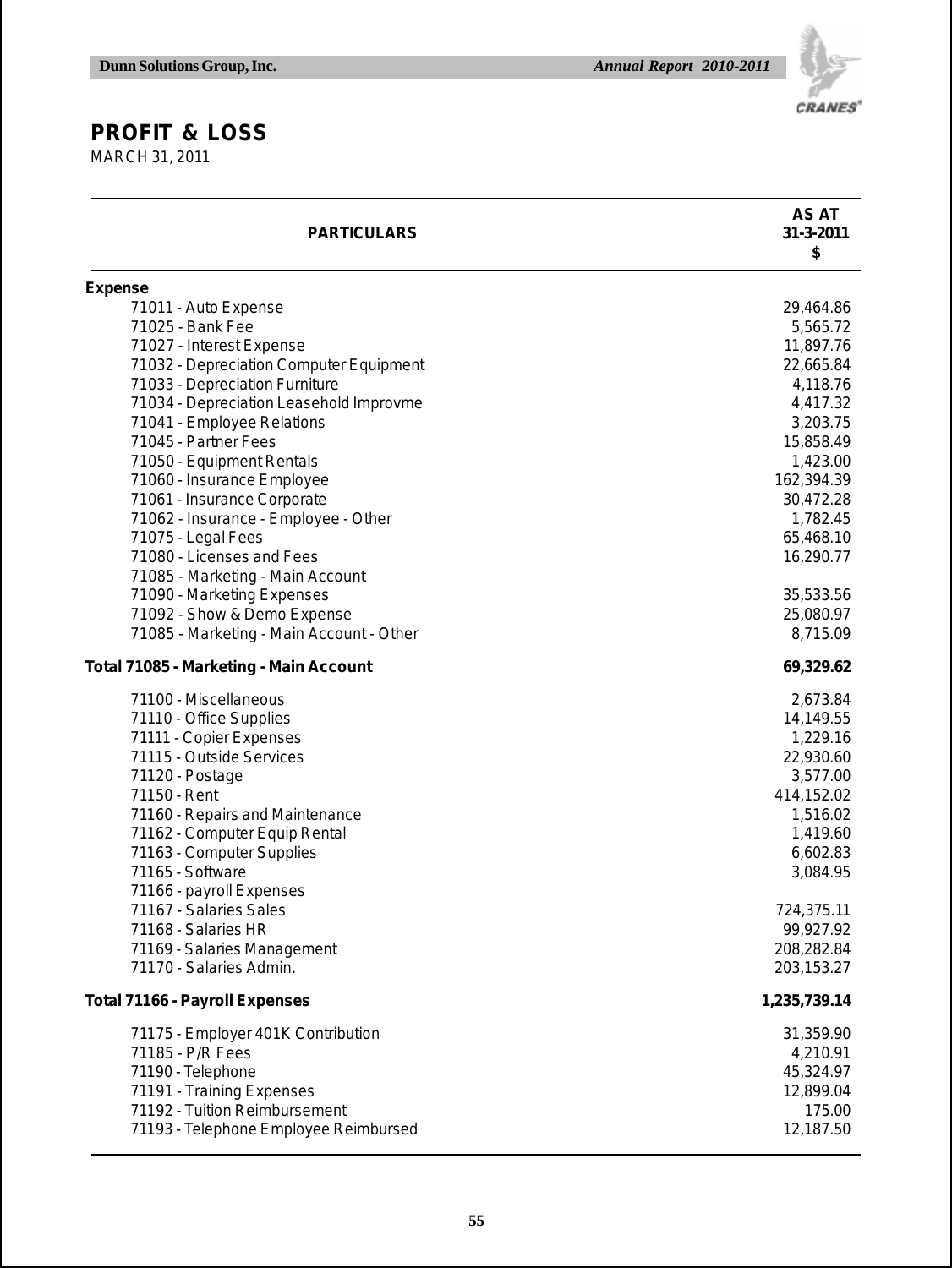## **CRANES PROFIT & LOSS**

**Dunn Solutions Group, Inc.**

MARCH 31, 2011

| 71195 - Electric<br>11,628.52<br>71210 - Credit Card Discounts<br>3,470.36<br>71220 - Entertainment<br>4,528.20<br>71225 - Meal Expense Non-Client<br>1,467.97<br>6,200.00<br>71240 - Parking<br>71260 - Travel Expenses Client<br>0.00<br>71270 - Travel Expenses Non-Clent<br>71274 - Travel Expense - Marketing<br>1,674.05<br>71275 - Travel Expense - Sales<br>6,687.27<br>71276 - Travel Expense - Training<br>877.10<br>71270 - Travel Expenses - Non-Clent - Other<br>38,610.47<br>Total 71270 - Travel Expenses Non-client<br>47,848.89<br>71280 - Training - Employee<br>4,008.49<br>71290 - Charity Expenses<br>1,491.98<br>71300 - Recruiting Expenses<br>29,066.80<br>71301 - Recruiting Travel<br>1,288.91<br>71310 - Company Meetings<br>487.63<br>91120 - Sales & Use Taxes<br>(792.24)<br>91130 - Other Taxes<br>694.93<br>2,368,975.58<br><b>Total Expense</b><br>Net Ordinary Income<br>(353,862.68)<br>Other Income / Expense<br><b>Other Expense</b><br>91110 - State Income Tax (Expense)<br>30.00<br><b>Total Other Expense</b><br>30.00<br>Net Other Income<br>(30.00)<br>(353, 892.68)<br>Net Income | <b>PARTICULARS</b> | AS AT<br>31-3-2011<br>\$ |
|-------------------------------------------------------------------------------------------------------------------------------------------------------------------------------------------------------------------------------------------------------------------------------------------------------------------------------------------------------------------------------------------------------------------------------------------------------------------------------------------------------------------------------------------------------------------------------------------------------------------------------------------------------------------------------------------------------------------------------------------------------------------------------------------------------------------------------------------------------------------------------------------------------------------------------------------------------------------------------------------------------------------------------------------------------------------------------------------------------------------------------|--------------------|--------------------------|
|                                                                                                                                                                                                                                                                                                                                                                                                                                                                                                                                                                                                                                                                                                                                                                                                                                                                                                                                                                                                                                                                                                                               |                    |                          |
|                                                                                                                                                                                                                                                                                                                                                                                                                                                                                                                                                                                                                                                                                                                                                                                                                                                                                                                                                                                                                                                                                                                               |                    |                          |
|                                                                                                                                                                                                                                                                                                                                                                                                                                                                                                                                                                                                                                                                                                                                                                                                                                                                                                                                                                                                                                                                                                                               |                    |                          |
|                                                                                                                                                                                                                                                                                                                                                                                                                                                                                                                                                                                                                                                                                                                                                                                                                                                                                                                                                                                                                                                                                                                               |                    |                          |
|                                                                                                                                                                                                                                                                                                                                                                                                                                                                                                                                                                                                                                                                                                                                                                                                                                                                                                                                                                                                                                                                                                                               |                    |                          |
|                                                                                                                                                                                                                                                                                                                                                                                                                                                                                                                                                                                                                                                                                                                                                                                                                                                                                                                                                                                                                                                                                                                               |                    |                          |
|                                                                                                                                                                                                                                                                                                                                                                                                                                                                                                                                                                                                                                                                                                                                                                                                                                                                                                                                                                                                                                                                                                                               |                    |                          |
|                                                                                                                                                                                                                                                                                                                                                                                                                                                                                                                                                                                                                                                                                                                                                                                                                                                                                                                                                                                                                                                                                                                               |                    |                          |
|                                                                                                                                                                                                                                                                                                                                                                                                                                                                                                                                                                                                                                                                                                                                                                                                                                                                                                                                                                                                                                                                                                                               |                    |                          |
|                                                                                                                                                                                                                                                                                                                                                                                                                                                                                                                                                                                                                                                                                                                                                                                                                                                                                                                                                                                                                                                                                                                               |                    |                          |
|                                                                                                                                                                                                                                                                                                                                                                                                                                                                                                                                                                                                                                                                                                                                                                                                                                                                                                                                                                                                                                                                                                                               |                    |                          |
|                                                                                                                                                                                                                                                                                                                                                                                                                                                                                                                                                                                                                                                                                                                                                                                                                                                                                                                                                                                                                                                                                                                               |                    |                          |
|                                                                                                                                                                                                                                                                                                                                                                                                                                                                                                                                                                                                                                                                                                                                                                                                                                                                                                                                                                                                                                                                                                                               |                    |                          |
|                                                                                                                                                                                                                                                                                                                                                                                                                                                                                                                                                                                                                                                                                                                                                                                                                                                                                                                                                                                                                                                                                                                               |                    |                          |
|                                                                                                                                                                                                                                                                                                                                                                                                                                                                                                                                                                                                                                                                                                                                                                                                                                                                                                                                                                                                                                                                                                                               |                    |                          |
|                                                                                                                                                                                                                                                                                                                                                                                                                                                                                                                                                                                                                                                                                                                                                                                                                                                                                                                                                                                                                                                                                                                               |                    |                          |
|                                                                                                                                                                                                                                                                                                                                                                                                                                                                                                                                                                                                                                                                                                                                                                                                                                                                                                                                                                                                                                                                                                                               |                    |                          |
|                                                                                                                                                                                                                                                                                                                                                                                                                                                                                                                                                                                                                                                                                                                                                                                                                                                                                                                                                                                                                                                                                                                               |                    |                          |
|                                                                                                                                                                                                                                                                                                                                                                                                                                                                                                                                                                                                                                                                                                                                                                                                                                                                                                                                                                                                                                                                                                                               |                    |                          |
|                                                                                                                                                                                                                                                                                                                                                                                                                                                                                                                                                                                                                                                                                                                                                                                                                                                                                                                                                                                                                                                                                                                               |                    |                          |
|                                                                                                                                                                                                                                                                                                                                                                                                                                                                                                                                                                                                                                                                                                                                                                                                                                                                                                                                                                                                                                                                                                                               |                    |                          |
|                                                                                                                                                                                                                                                                                                                                                                                                                                                                                                                                                                                                                                                                                                                                                                                                                                                                                                                                                                                                                                                                                                                               |                    |                          |
|                                                                                                                                                                                                                                                                                                                                                                                                                                                                                                                                                                                                                                                                                                                                                                                                                                                                                                                                                                                                                                                                                                                               |                    |                          |
|                                                                                                                                                                                                                                                                                                                                                                                                                                                                                                                                                                                                                                                                                                                                                                                                                                                                                                                                                                                                                                                                                                                               |                    |                          |
|                                                                                                                                                                                                                                                                                                                                                                                                                                                                                                                                                                                                                                                                                                                                                                                                                                                                                                                                                                                                                                                                                                                               |                    |                          |
|                                                                                                                                                                                                                                                                                                                                                                                                                                                                                                                                                                                                                                                                                                                                                                                                                                                                                                                                                                                                                                                                                                                               |                    |                          |

Premier Accounting Solutions, Inc.

Per our report attached For and on behalf of the Board

William Dunn<br>President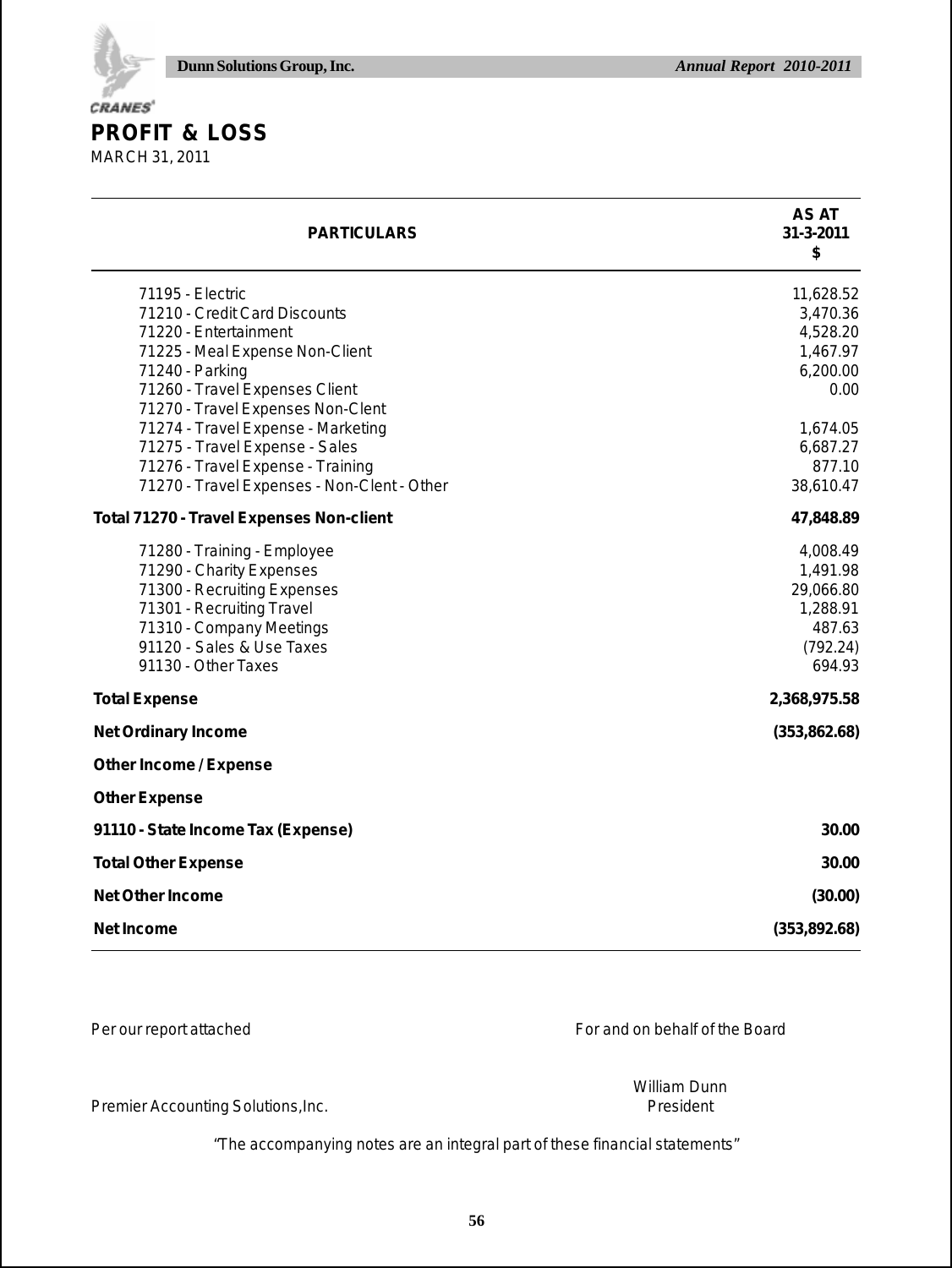

# SYSTAT SOFTWARE GmbH

# FINANCIAL STATEMENTS 2010 - 2011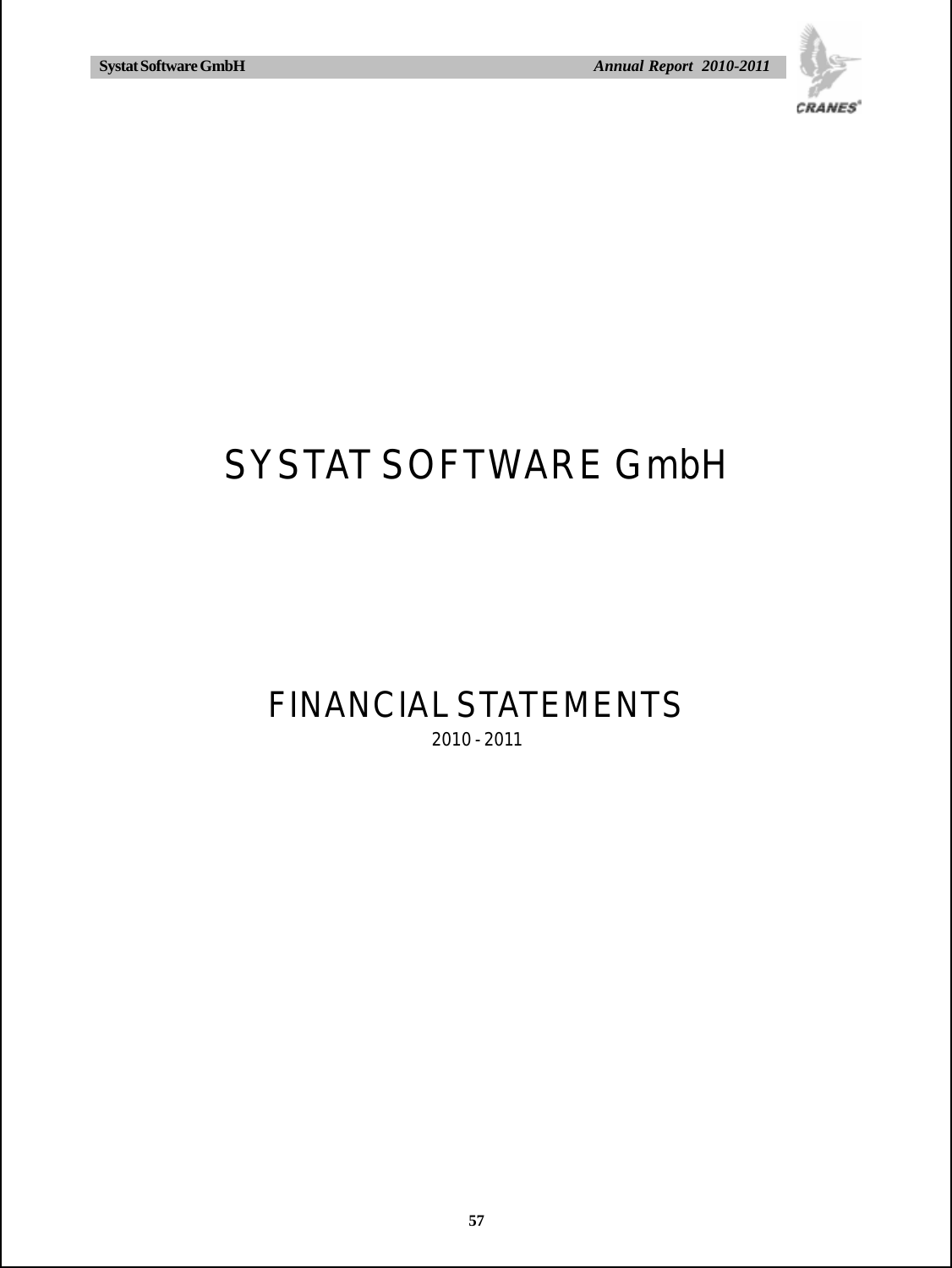

## **A. Assignment and execution** The General management of

**Systat Software GmbH, Erkrath,**

(hereinafter referred to as "company")

Engaged us to compile the annual financial statements as of March 31, 2011.

We have compiled the balance sheet and the statement of income and expenses from the books kept by us and prepared the notes to the financial statements.

The performance of our engagement and our liability thereof including our liability in respect to third party claims, is based on the "General terms of Engagement for Wirtschaftsprüfer and Wirtschaftsprüfungsgeselschaften" dated January 1, 2002 and our special conditions dated January 1, 2001.

The company's management and the instructed staff have readily provided us with the necessary information and evidence requested. A letter of representation referring to the accounting and the financial statements has been provided to us.

## **B. Certificate to the shareholder of Systat Software GmbH, Erkrath**

"We have compiled the accompanying statement of financial results of Systat Software GmbH, Erkrath, based on the books we keep for the period ended March 31, 2011. This statement is the responsibility of the Company's Management and has been approved by the Board of Directors.

A review of the financial information contained in the accompanying statements consists principally of applying analytical procedures for financial data and making inquiries of persons responsible for financial and accounting matters. It is substantially less in scope than an audit conducted in accordance with the generally accepted auditing standards, the objective of which is the expression of an opinion regarding the financial statements taken as a whole. Accordingly, we do not express such an opinion.

Based on our compliation conducted as above, nothing has come to our notice that causes us to believe that the accompanying statement of financial results prepared in accordance with accounting standards and other recognised accounting practices and policies contains any material misstatement."

Düsseldorf, June 27, 2011 PricewaterhouseCoopers Aktiengesellschaft Wirtschaftsprüfungsgesellschaft

Eckard Winnacker and the University of the University of the University of the Ingeborg Steinbring<br>
Ingeborg Steuerberaterin<br>
Steuerberaterin Steuerberaterin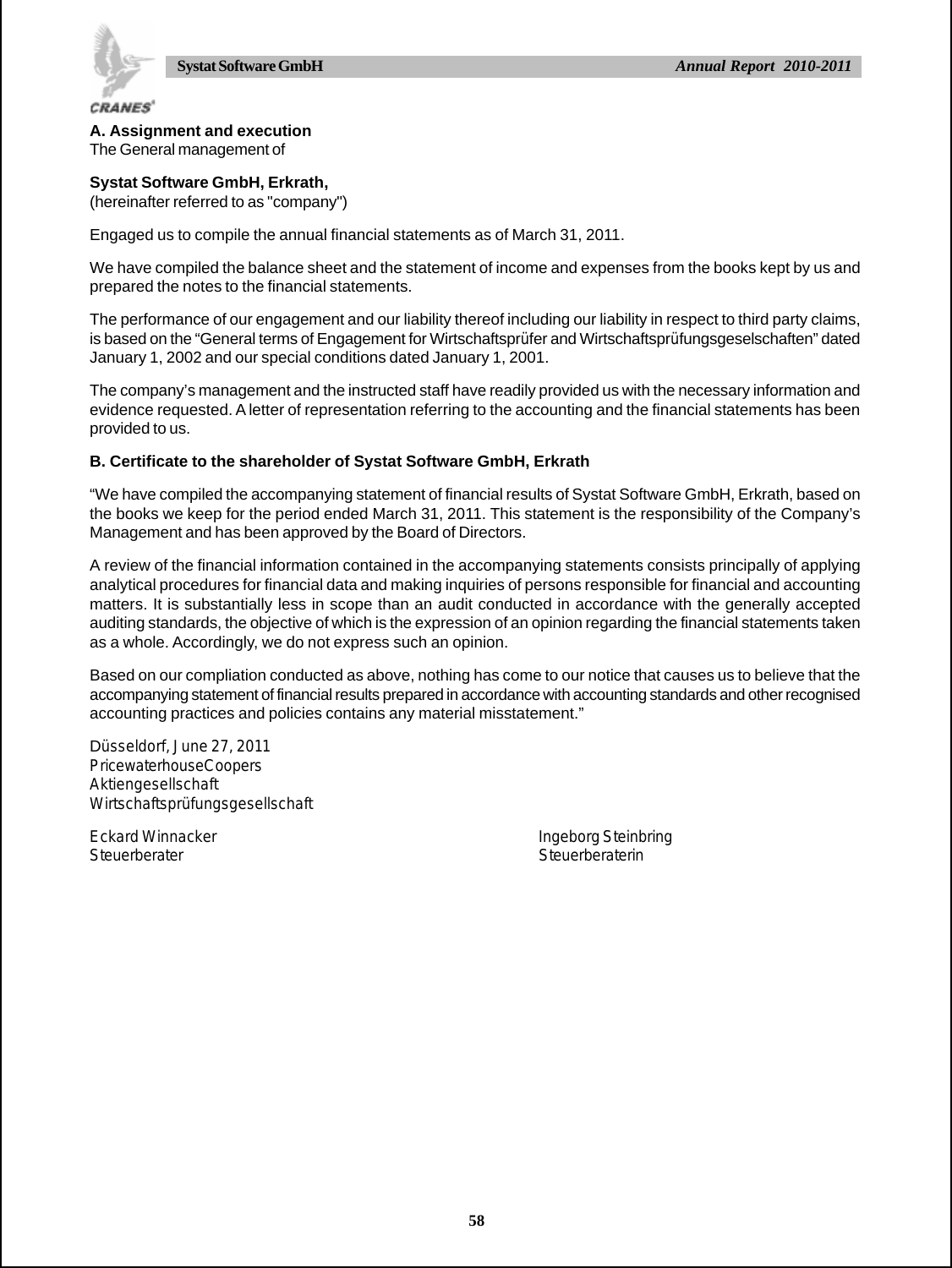

# **BALANCE SHEET**

**MARCH 31, 2011**

## **ASSETS**

|    | <b>Particulars</b>                                                                                                       | 31.03.2011    | 31.03.2010       |
|----|--------------------------------------------------------------------------------------------------------------------------|---------------|------------------|
| А. | <b>Fixed assets</b>                                                                                                      | $\epsilon$    | $\epsilon$       |
|    | Intangible assets<br>L.<br>Concessions, licences and similar rights and values and<br>licences to such rights and values | 6.00          | 6.00             |
|    | II. Tangible assets<br>Other plant, factory and office equipment                                                         | 660.00        | 913.00           |
|    | III. Financial assets<br>Participations                                                                                  | 18,433,137.39 | 18, 133, 137. 39 |
|    |                                                                                                                          | 18,433,803.39 | 18,134,056.39    |
| В. | <b>Current assets</b>                                                                                                    |               |                  |
|    | Receivables and other assets<br>L.                                                                                       |               |                  |
|    | 1. Trade receivables                                                                                                     | 146,826.73    | 188,716.06       |
|    | 2. Other assets                                                                                                          | 14,735.92     | 13,631.33        |
|    |                                                                                                                          | 161,562.65    | 202,347.39       |
|    | Cash on hand, cash in banks<br>Н.                                                                                        | 80,375.18     | 60,873.89        |
|    |                                                                                                                          | 241,937.83    | 263,221.28       |
| C. | Prepaid expenses                                                                                                         | 5,944.67      | 4,818.84         |
|    |                                                                                                                          | 18,681,685.89 | 18,402,096.51    |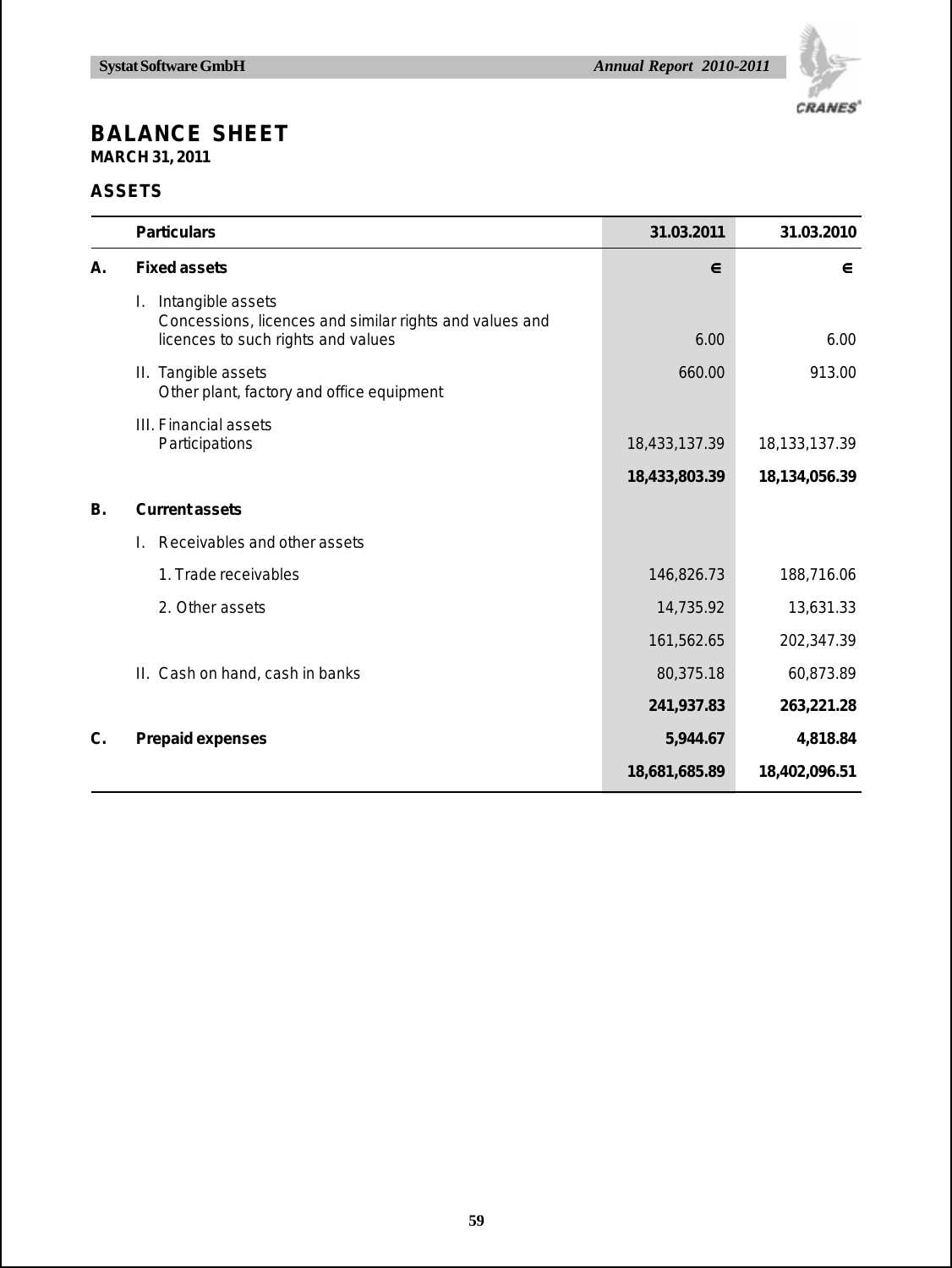

## **CRANES BALANCE SHEET MARCH 31, 2011**

## **EQUITY AND LIABILITIES**

|    | <b>Particulars</b>                                                                                                                                                                                                                                                                                                                                                        | 31.03.2011    | 31.03.2010    |
|----|---------------------------------------------------------------------------------------------------------------------------------------------------------------------------------------------------------------------------------------------------------------------------------------------------------------------------------------------------------------------------|---------------|---------------|
| А. | Equity                                                                                                                                                                                                                                                                                                                                                                    | $\epsilon$    | $\epsilon$    |
|    | I. Subscribed capital                                                                                                                                                                                                                                                                                                                                                     | 25,000.00     | 25,000.00     |
|    | II. Capital reserve                                                                                                                                                                                                                                                                                                                                                       | 8,559,870.50  | 6,050,000.00  |
|    | III. Accumulated loss brought forward                                                                                                                                                                                                                                                                                                                                     | (553, 458.47) | (243, 846.96) |
|    | iv. Net loss for the year                                                                                                                                                                                                                                                                                                                                                 | (355,675.97)  | (309,611.51)  |
|    |                                                                                                                                                                                                                                                                                                                                                                           | 7,675,736.06  | 5,521,541.53  |
| В. | <b>Accruals</b>                                                                                                                                                                                                                                                                                                                                                           |               |               |
|    | Other accruals                                                                                                                                                                                                                                                                                                                                                            | 56,708.99     | 35,657.00     |
| C. | Liabilities                                                                                                                                                                                                                                                                                                                                                               |               |               |
|    | 1. Trade accounts payable<br>(thereof with a residual term of up to one year<br>$\in$ 169,805.80; prior year $\in$ 173,622.77)                                                                                                                                                                                                                                            | 169,805.80    | 173,622.77    |
|    | 2. Liabilities against affiliated companies<br>(thereof with a residual term of up to one year<br>$\in$ 238,750.00; prior year $\in$ 200,000.00)                                                                                                                                                                                                                          | 238,750.00    | 200,000.00    |
|    | 3. Other liabilities<br>(therof with a residual term of up to one year<br>$\in$ 10,390,120.43; prior year $\in$ 12,330,798.91)<br>(thereof for social security $\epsilon$ 1,295.66; prior year $\epsilon$ 631.88)<br>(there for taxes $\in$ 8,991.71; prior year $\in$ 10,539.02)<br>(thereof against shareholder $\in$ 10,378,902.23;<br>prior year $\in$ 10,316,304.40) | 10,390,120.43 | 12,330,798.91 |
|    |                                                                                                                                                                                                                                                                                                                                                                           | 10,798,676.23 | 12,704,421.68 |
| D. | Deferred income                                                                                                                                                                                                                                                                                                                                                           | 150,564.61    | 140,476.30    |
|    |                                                                                                                                                                                                                                                                                                                                                                           | 18,681,685.89 | 18,402,096.51 |
|    |                                                                                                                                                                                                                                                                                                                                                                           |               |               |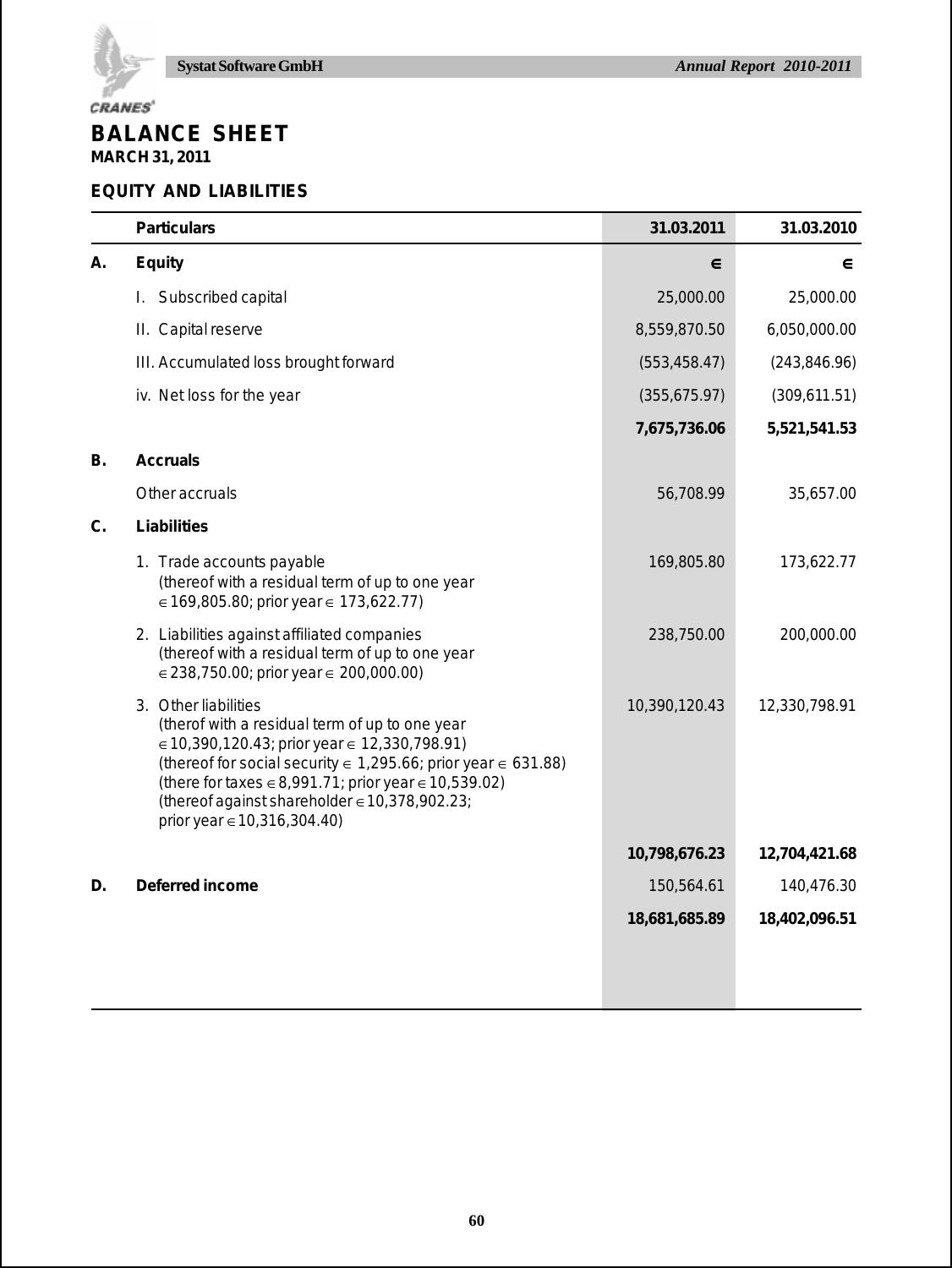

## **INCOME STATEMENT**

**For the period April 1, 2010 to March 31, 2011**

| <b>Particulars</b>                                                                                                 | 2010/2011     | 2009/2010     |
|--------------------------------------------------------------------------------------------------------------------|---------------|---------------|
|                                                                                                                    | $\in$         | $\in$         |
| 1. Sales                                                                                                           | 929,616.88    | 914,786.75    |
| 2. Otehr operating income                                                                                          | 27.29         | 5,381.06      |
| Cost of materials<br>3.                                                                                            |               |               |
| a) Cost of raw materials, consumables and supplies and<br>of purchased merchandise                                 | (297, 220.43) | (270, 119.49) |
| b) Cost of services                                                                                                | (1,330.46)    | (1,958.82)    |
| 4. Personnel expenses                                                                                              |               |               |
| a) Wages and salaries                                                                                              | (338, 893.67) | (329, 172.34) |
| b) Social security and pension cost<br>(thereof for old-age-pensions<br>$\in$ 2,625.00; prior year $\in$ 4,200.00) | (63, 336.96)  | (63,935.27)   |
| 5. Depreciation on intangible asssets and tangible assets                                                          | (253.00)      | (357.00)      |
| 6. Other operating expenses                                                                                        | (233, 239.91) | (221, 855.26) |
| 7. Interest and similar expenses<br>(thereof to affiliated companies<br>$\in$ 62,597.83; prior year $\in$ 0.00)    | (350,906.70)  | (342, 381.14) |
| 8. Result from ordinary activities                                                                                 | (355, 536.96) | (309,611.51)  |
| 9. Other taxes                                                                                                     | (139.01)      | 0.00          |
| 10. Net loss for the year                                                                                          | (355,675.97)  | (309,611.51)  |
|                                                                                                                    |               |               |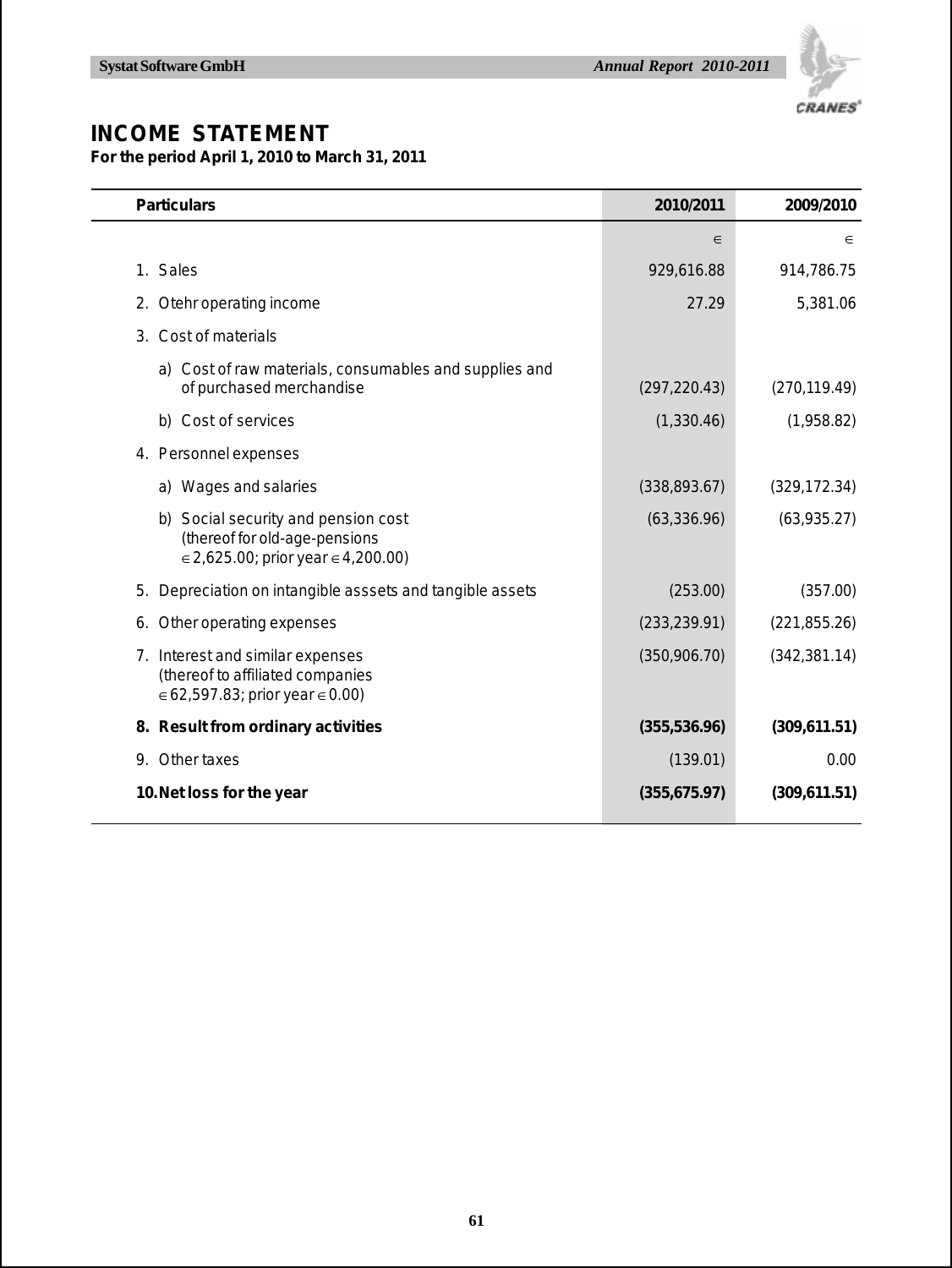

### **NOTES AS OF MARCH 31, 2011**

## **I. General Information**

The company prepared for the first time its statutory financial statements as at March 31, 2011 by consideration of the provisions of German Commercial Law (HGB), amended by the German Accounting Law Modernization Act (BilMoG). The first-time application of the provisions for accounting and valuation of German Accounting Law as amended by BilMoG has to follow the requirements of the Introductory Law of German Commercial Law (Article 66 ff. EGHGB). According to article 67, sec. 8 EGHGB, the prior year amounts do not need altered by applying the amended accounting and valuation provisions. The company made use of this option and did not make any amendments.

The structure of the balance sheet follows the structure for small size limited liability companies. The income statement has been prepared using the type of expenditure format.

The company is a small size one according to para. 267 sec. 1 HGB.

### **II. Accounting and valuation methods**

The following explained accounting and valuation methods have been applied:

**Fixed assets** are evaluated at purchase cost less systematical depreciation using the straightline method.

The **financial assets** contain the 100% participation in Cubeware GmbH, Rosenheim, at acquisition costs.

**Trade receivables and other assets** have been recorded at nominal value.

**Cash on hand, cash in bank** are valued at nominal value.

**Prepaid expenses** cover expenses for a certain time after the balance sheet date, which have already been paid before the balance sheet date.

**Accruals** were established under consideration of recognisable risk and were calculated in accordance with reasonable business principles.

**The liabilities** are valued based upon the repayment amount.

**Deferred income** has been posted for revenues concerning a certain period after the balance sheet date.

### **III. Other information**

### **1. Participations**

As of March 31, 2011 the company held participations as follows :

|                                                    | <b>Shares</b><br>% | Equity<br>Te | Net income<br>of 2011<br>τ∈ |
|----------------------------------------------------|--------------------|--------------|-----------------------------|
| Cubeware GmbH, Rosenheim (closing date 31.03.2011) | 100                | 122          | $-176$                      |

#### **2. Shareholder**

The company is a wholly-owned subsidiary of Cranes Software International Limited, Bangalore/ India.

### **3. General Managers**

During the financial year 2010-2011 the general management was performed by Mr. Syed Arif Hashmi, Bangalore / Indian (up to July 6, 2010),

Mr. Saligram Rajashekar Suresh, Duisburg (since July 7, 2010).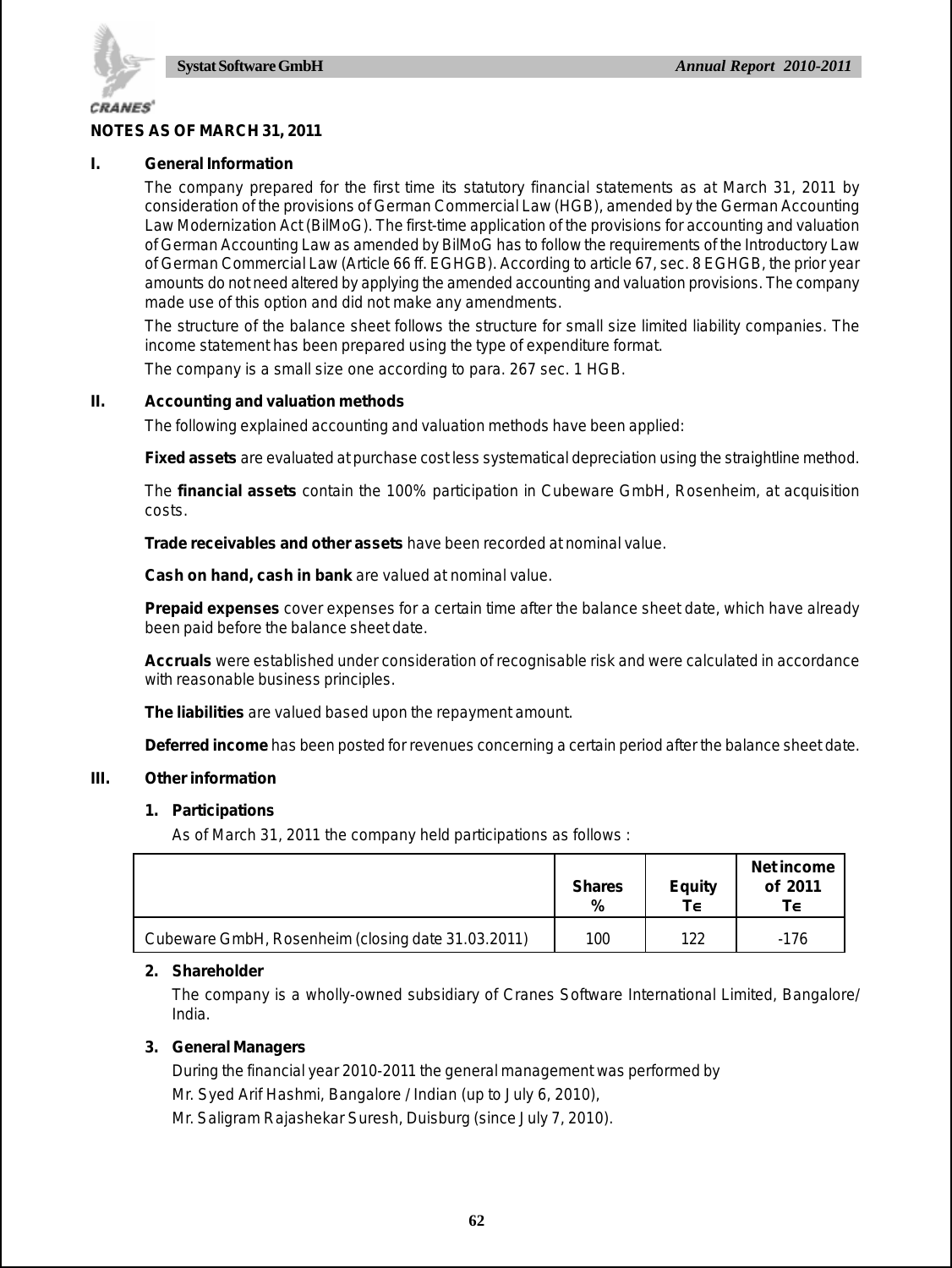

## **4. Consolidated Accounts**

The company is included into the consolidated accounts of Cranes oftware International Limited, Bangalore/India. The parent company, which prepares the consolidated accounts for the greatest group of complanies is Cranes Software International Limited, Bangalore/India.

## **5. Appropriation of Result**

It was recommended to the shareholder to carry forward the net loss for the year 2011 to new account.

Düsseldorf, in June 2011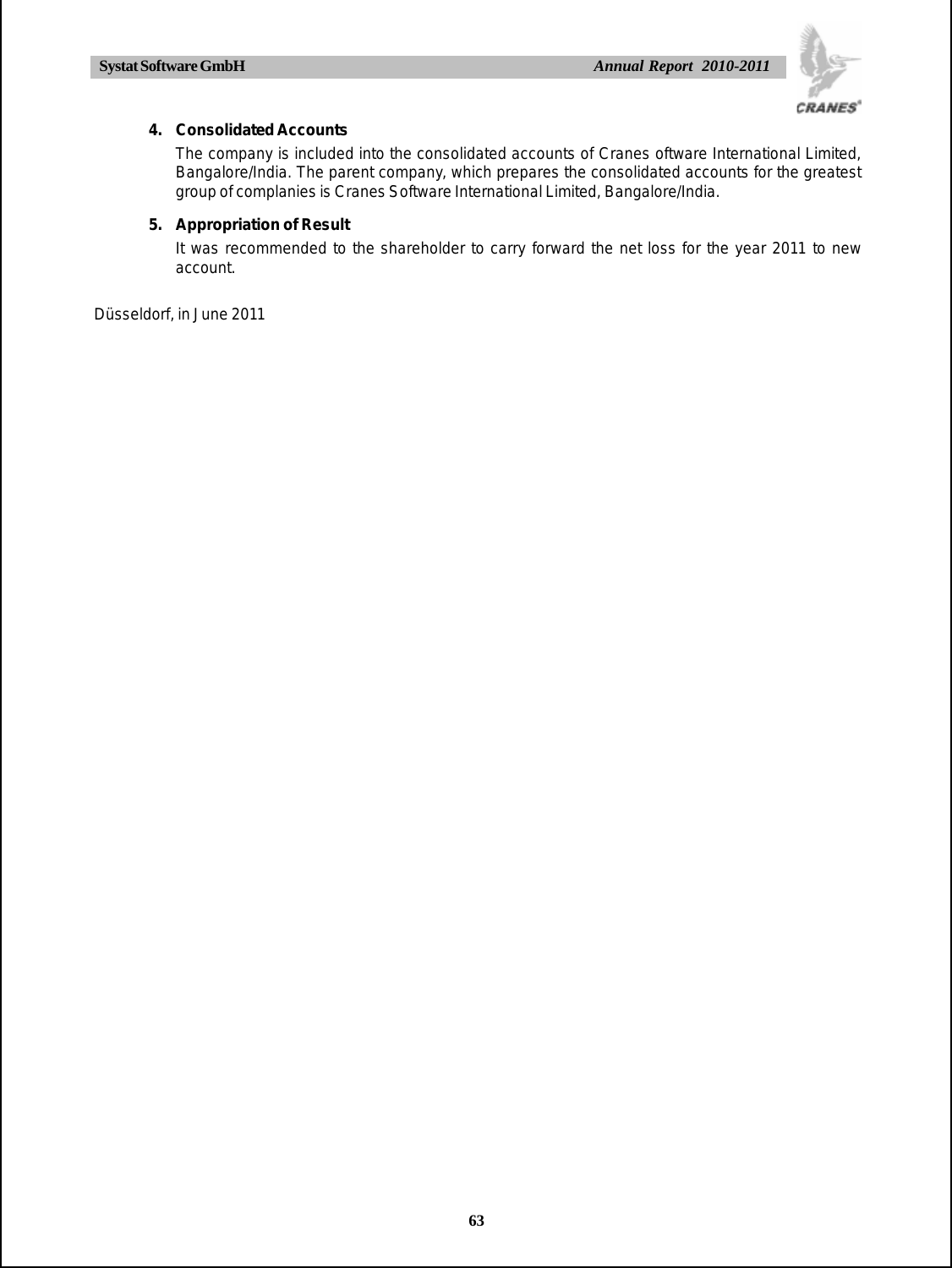

## (Transtator's notes are in square brackets) **GENERAL ENGAGEMENT TERMS**

for

Wirtschaftsprufer an Wirtschaftsprufungsgesellschaften (German Public Auditors and Public Audit firms) as of Januray 1, 2002

This is an English translation of the German text, which is the sole authoritative version

## **1. Scope**

- 1) Those engagement terms are applicable to contracts between Wirtschaftsprufer (German Public Auditors) or Wirischaftsprufungsgesellschaften (German Public Audit Firms) (Hereinafter Collectively referred to as the 'Wirtschaftspruter') and their clients for audits, Consulting and other engagements to the extent that something else has not been expressly agreed to in ariting or is not compulsory due to legal requirements.
- 2) If, in an individual case, as an exception contractual realtions have also been established between the Wirtschaftsprufer and persons other than the client, the proviosions of No. 9 below also apply to such third parties.

## **2. Scope adn performance of the engagemetn**

- 1) Subject of the Wirtschaftsprufer's engagement is the performance of agreed services not a particular economic result. The engagement is performed in accordance with the Grundsatze ordnungsmabiger Berufsusubung (Standards of proper professional Conduct). The Wirtschaftsprufer is entitled to use qualified persons to conduct the engagement.
- 2) The application of foreign law requires except for financial attestation engagements an express written agreement.
- 3) The engagement does not extend -to the extent it is not directed thereto to an examination of the issue of whether the requirements of tax lawa or special regulations, such as for example, laws on price controls, laws lirniting pompetition and Bewirtschaftugsrecht (laws controling certain aspects of specific business operations) were observed; the same applies tothe determination as to whether subsidies, allowances or other bonelits may be claimed. The performance of an engagement encompasses auditing procedures aimed at the detection of the defaication of books and records and other irrgularities only if during the conduct of audits grounds therefor arise or this has been expressly agreed to in writing
- 4) if the legal position changes subsequent to the issuance of the final professional statement, the Wirtschaftsprufer is not obliged to inform the client of changes of any consequences resulting therefrom.

## **3. The Client's duty to inform**

- 1) The client must ensure that the Wirtschaftsprufer even without his special equest is provided, on a timely basis, with all supporting documents and records required for and is informed of all events and circumstances which may be significant to the performance of the engagement. This also applies to those supporting documents and records. events and circumstances which first become known during the Wirtschaftsprufer's work.
- 2) Upon the Wirtschaftsprufer's request, the client must confirm in a written statement drafted by the Wirtschaftsprufer that the supporting documents and records and the information and explanations provided are complete.

## **4. Ensuring Independence**

The Client guarantees to refrain from everything which may endanger the independence of the Wirtschaftsprufer's staff. This particularly applies to offers of employment and offers to undertake engagements on one's own account.

## **5. Reporting and Verbal information**

In the Wirtschaftsprufer is required to present the results of his work in writing. only that written presentation is authoritative. For audit engagements the long inform report should be submitted in writing to the extent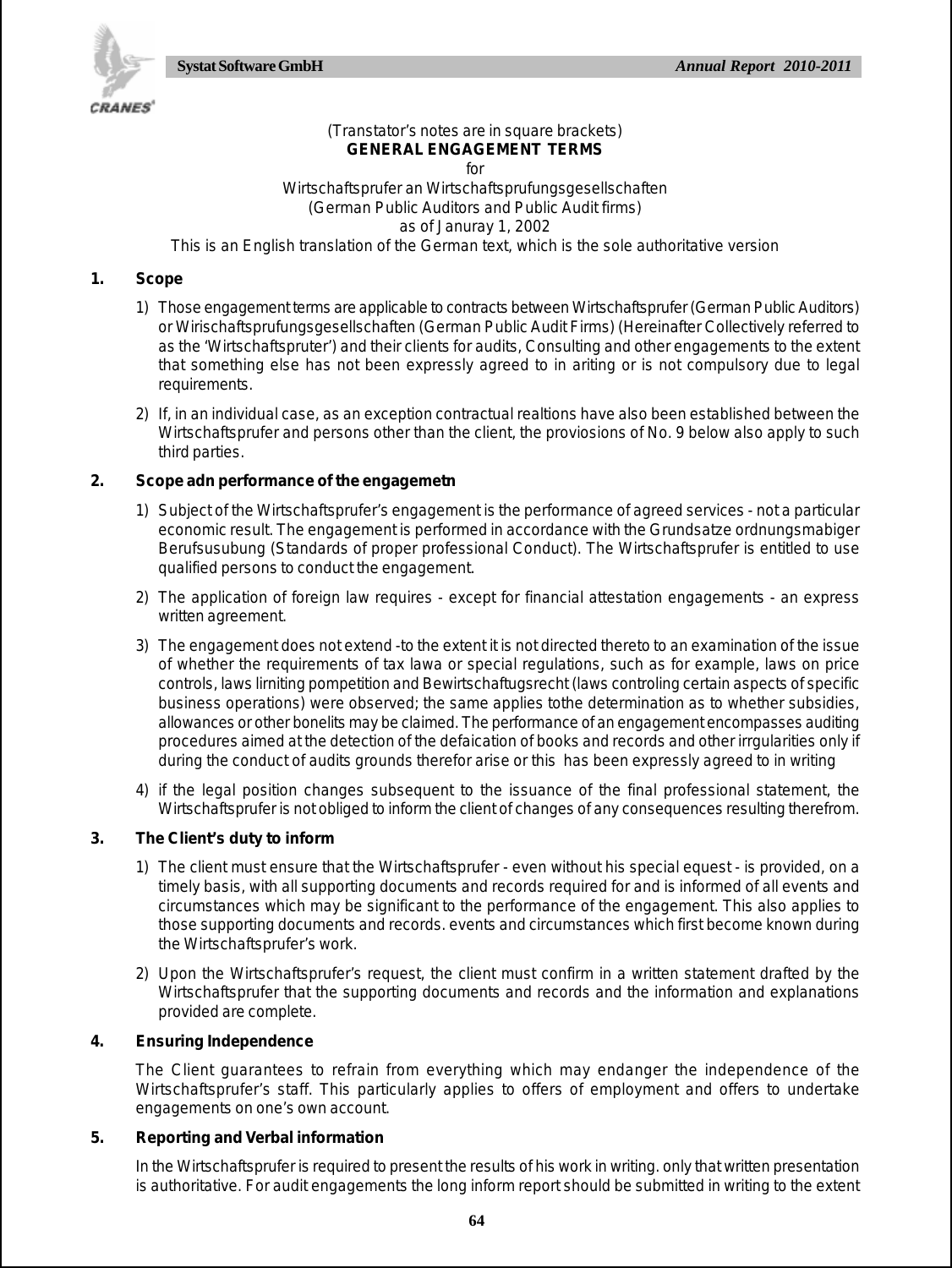

that nothing else has been agreed to. Verbal statements and information provided by the Wirtschaftsprufer's staff beyond the engagement agreed to are never binging.

## **6. Protection of the Wirtschaftsprufer's intellectual property**

The client quarantees that expert opinions, organizational charts, drafts, sketches, schedules and calculations - expecially quantity and cost computations - prepared by the Wirtschaftsprufer within the scope of the engagement will be used only for his own purposes.

## **7. Transmission of the Wirtschaftsprufer's professional statement**

- (1) The transmission of a Wirtschaftsprufer's professional statements (long-form reports. Expert opinions and the like) to a third party requires the Wirtschaftsprufer's written consent to the extent that the permission to transmit to a certain third party does not result from the engagement terms. The Wirtschaftsprufer is liable (within the limits of No. 9) towards third parties only if the prerequisiter of the first sentence are given.
- (2) The use of the Wirtschaftsprufer's professional statements for promotional purposes is not permitted: an ingringement entities the Wirtschaftsorufer to immediately cancel all engagements not yet conducted for the client.

## **8. Correction of deficiencies**

- (1) Where ther are deficiencies, the client is entitled to subsequent fulfillment (of the contract). The client may demand a reduction in fees or the cancellation of the contract only for the failure to subsequently fulfill (the contact); if the engagement was awarded by a person carrying on a commercial business as part of that commercial busines, a government-owned legal person under public law or a special government-owned fund under public law, the client may demand the cancellation of the contract only if the services rendered are of no interest to him due to the failute to subsequently fulfill (the contract) No. 9 applies to the extent that claims for damages exist beyond this.
- (2) The client must assert his claim for the correction of deficiencies in writing without delay. claims pursuant to the first paragraph not arising from an intensional cort cease to be enforceable one year after the commencement of the statutory time limit for enforcement.
- (3) Obvious deficiencies. such as typing and arithmedical errors and formade mangel (deficiencies associated with technicalities) contained in a Wirtschaftsprufer's professional statements (long-form reports, expert opinions and the like) may be corrected - and also be applicable versus third parties by the Wirtschaftsprufer at any time. Errors which may call into question the conclusions contained in the Wirtschaftsprufer's professional statements entitle the Wirtschaftsprufer to withdraw - also versus third parties - such statements. In the cases noted the Wirtschaftsprufer should first hear the client, if possible.

## **9. Liability**

- (1) The liability limitation of \$ ("Article") 323 (2) ("paragraph 2") HGB ("Handelsgesetzbuch": Gorman Commercial Code) applies to statutory audits required by law.
- (2) Liability for negligence: An individual case of Damages

If neither No. 1 is applicable nor a regulation exists in an indivisual case. Pursuant to \$ 54a (1) No.2 WPO ("Wirtschaftspruferordnung". Law regulating the Profession of Wirtschaftspruter) the liabliltity of the Wirtschaftsprufer for Claims of Compensatory damages of any kind - except for damages resuiting from injury to life, body or health - for an individual case of damages resuiting from negligence is limted to E 4 million, this alaso applies if liability to a person other than the client shoudl be established. An individual vase of damages also exists in relation to a uniform damage arising from a number of breaches of duty. The individual vase of damages encompasses all consequences from a breach of duty eithouttaking into account whether the damages occurred in one year or in a number of successibe years,. In this case multiple acts or omissions of acts based on a similar source of error or on a source of error of an equivalent nature are deemed to be a uniform breach of duty if the matters in question are legally or economically connected to one another. In this event the claim against the Wirtschaltsprufer is milited to E 5 million. The limitation to the fivefold of the minimum amount insured does not apply to compulsory audits required by law.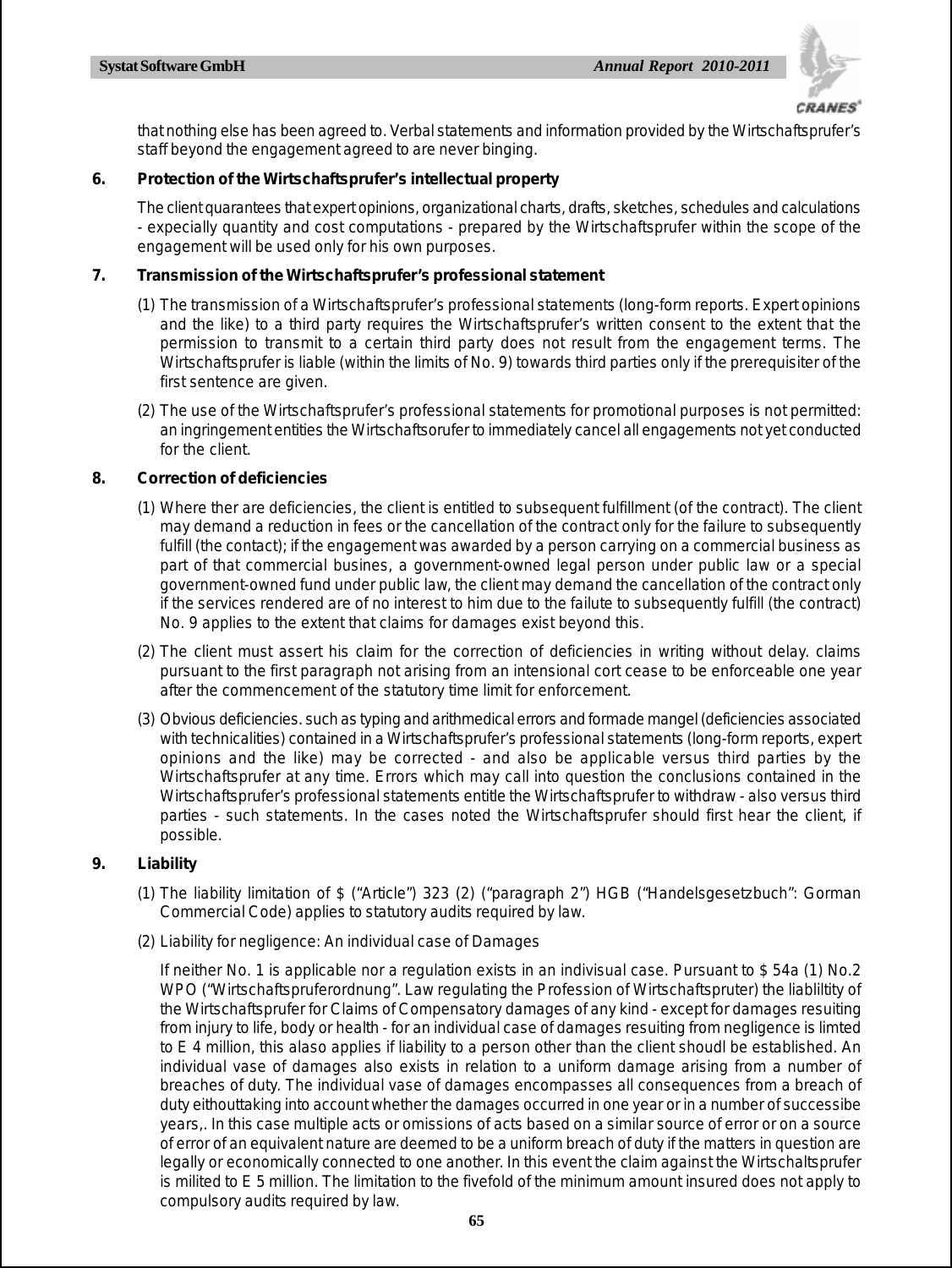

## (3) Preclusive deadlines

A compensatory damages claim may only be lodged within a preclusive deadline of one year of the rightful claimant having become aware of the damage and of the event giving rise to the claim - at the very latest. however. within 5 years subsequent to the event giving rise to the claim. The claim expires if legal action is not taken within a six month deadline subsequent to the written refusal of accesplance of the indemnity and the client was informed of this consequence.

The right to assert the bar of the preclusive deadline remains unaffected. Sentences 1 to 3 also apply to legally required audits with statutory liability limits.

## **10. Supplementary provisions for audit engagements**

- (1) A subsequent amendment or abridgerment of the financial statements or management report audited by a Wirtschaftsprufer and acompanied by an auditor's report requires the writtedn consent of the Wirtschaftsprufer even if these documents are not published. If the Wirtschaftsprufer has not issued an auditor's report, a reference to the audit conducted by the Wirtschaftsprufer in the management report or elsewhere specified for the general public is permitted only with the Wirtschaftspruter's written consent and using the wording authorized by him.
- (2) If the Wirtschaftsprufer revokes the auditor's report, it may no longer be used. if the client has already made use of the auditor's report. he must announce its revocation upon the Wirtschaftsprufer's request.
- (3) The client has a right to 5 copies of the long-form report Additional copies will be charged for separately

## **11. Supplementary provisions for assistance with tax matters**

- (1) When advising on an individual tax issue as well as when furnishing continucus tax advice. the wirtschftsprufer is entitle to assume that the facts provided by the client - especially numerical disclosures - are correct and complete; this also applies to bookkeeping engagements. Neverthliess, he is obliged to inform the client of any eerors he ahs discovered.
- (2) The tax consulting engagements does not encompass procesures required to meet deadlines. unless the Wirtschaltschaftsprufer has explicitly accepted the engagement for this in thsievent the client must proved the wirtschaftsprufer, ona timely bases, all supporting documents and records - especially tax assessments - material to meeting the deadlines, so that the Wirtschaftspruter has an appropriate time period available to work therewith.
- (3) In the absence of other written agreements, continuous tax advice encompasses the following work during the contract period:
	- a) Preparation of annual tax returns for income tax, corporation tax and business tax, as well as net worth tax returns on the basis of the annual financial statements and other schedules and ecidence required for tax purposes to be submitted by the client
	- b) Exmination of tax assessments in raltion to the taxes mentioned in (a)
	- c) Negotiations with tax authorities in connectioin with the returns and assessments mentioned in (a) and (b)
	- d) Particupation in tax audits and evaluation of teh results of tax audits with respect to the taxes mentioned in (a)
	- e) Participation in Einspructis und beschwerdevertahren (appeals and complaint procedures) with respect to the taxes mentioned in (a).

In the atore-mentaioned work the Wirtschaftspruter takes material published legal decisions and administrative interpretations into account.

(4) If the Wirtschaftsprufer receives a fixed fee for continuous tax advice, in the absence of other written agreements the work mentioned under paragraph 3 (d) and 9e) will be charged separately.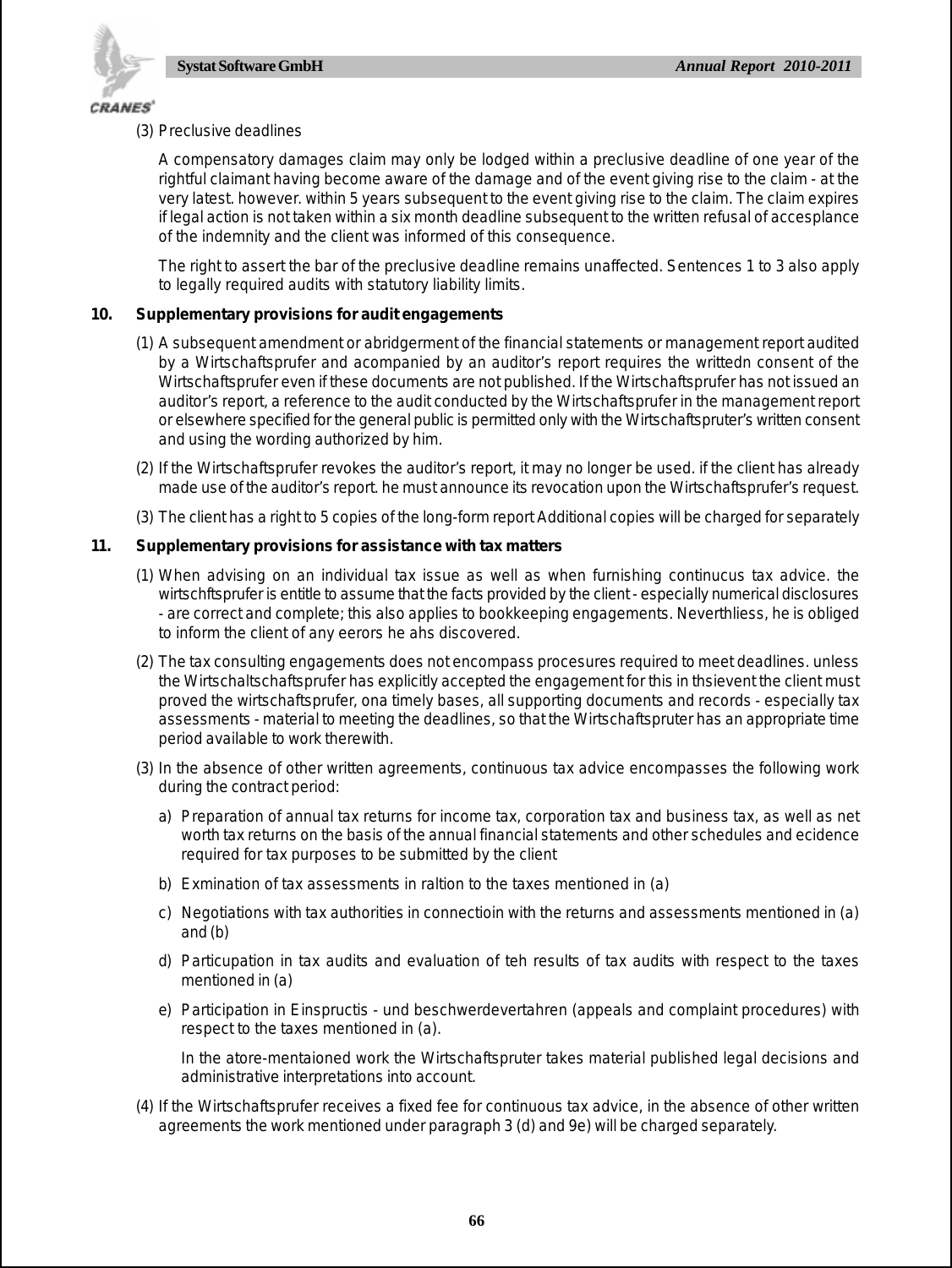

- (5) Services with respect to special individual issued for income tax, corporate tax, business tax, valuation procedures for property and net worth taxation, and net worth tax as well as all issues in relation to sales tax, wages tax, other taxes and dues require a special engagement. This also applies to :
	- a) the treatmetn of nonrocurring tax matters, e.g. in the field of estate tax, capital transactions tax, real estate acquisition tax
	- b) Participation and representation in proceedings before tax and administrative courts and in criminal proceedings with respect to taxes, and
	- c) the granting of advice and work with respect to expert opinions in connection with conversions of legal form, mergers, capital increases and reductions, financial reorganizations, admission and retirement of partners of shareholders. sale of a business, liquidations and the like.
- (6) To the extent that the annual sales tax return is aceepted as additional work, this does not include the review of any special accounting prerequisities nor of the issue ad to whether all potential legal sales tax reductions have been claimed. No guarantee is assumed for the completeness of the supporting documents and records to validate the deduction of the input tax credit.

## **12. Confidentiality towards third parties and data security**

- (1) Pursuant to the law the Wirtschaftspruter is obliged to treat all facts that he comes to know in connection with his work as confidential, irrespective of whether theses concern the client himself or his business associations, unless the client releases him from this obligation.
- (2) The Wirtschaftsprufer may only relases long-form reports. export opinions and other written statements on the results of his work to third parties with the consent of his client.
- (3) The Wirtschaftsprufer is entitled within the purposes stipulated by the client to process personal data entrusted to him or allow them to be processed by third parties.
- **13.** Default of acceptance and lack of cooprtation on the part of the client if the client defaults in accepting the services offered by the Wirtschaftsprufer or if the client does not provide the addistance incumbent on him pursuant to No. 3 or otherwise, the Wirtschaftsprufer is entitled to cancel the contract immediately. The Wirtschaftsprufer's right to compensation for additional expenses as well as for damages caused by the default or the lack of assistance is not affected, even if the Wirtschaftsprufer does not exercise his right to cancel.

## **14. Remuneration**

- (1) In addition tohis claims for fees or remuncration, the Wirtschaftsprufer is entitled to reimbursement of his outlays: sales tax will be billed separately. He may claim appropriate advances for remumeration and reimbursement of outlays and make the rendering of his services dependent upon the complete satistaction of his claims. Multiple clients awarding engagements are jointly adn severally liable.
- (2) Any set off against the Wirtschaftspruter's claims for remuncration and reimbursement of outlays is permitted only for undisputed claims or claims determined to be legally valid.

## **15. Retention and return of supporting documentation and records**

- (1) The Wirtschaftsprufer retains, for ten years, the supporting documents and records in connection with the completion of the engagement - that had been provided to him adn that he has prepared himself - as well as the correcspondence withrespect to the engagement.
- (2) After the settlement of his claims arising from the engagement, the Wirtschaftsprufer, upon the request of the client, must return all supporting documents and records obtained from him or for him by reason of his work on the engagement. This does not. however. apply to correspondence exchanged between the Wirtschaftsprufer and his client and to any documents of which the client already has the original or a copy. The Wirtschaftsprufer may prepare and retain copies or photocopies of supporting documents and records which he returns to the client.

## **16. Applicable law**

Only German law applies to the engagement, its conduct and any claims arising therefrom.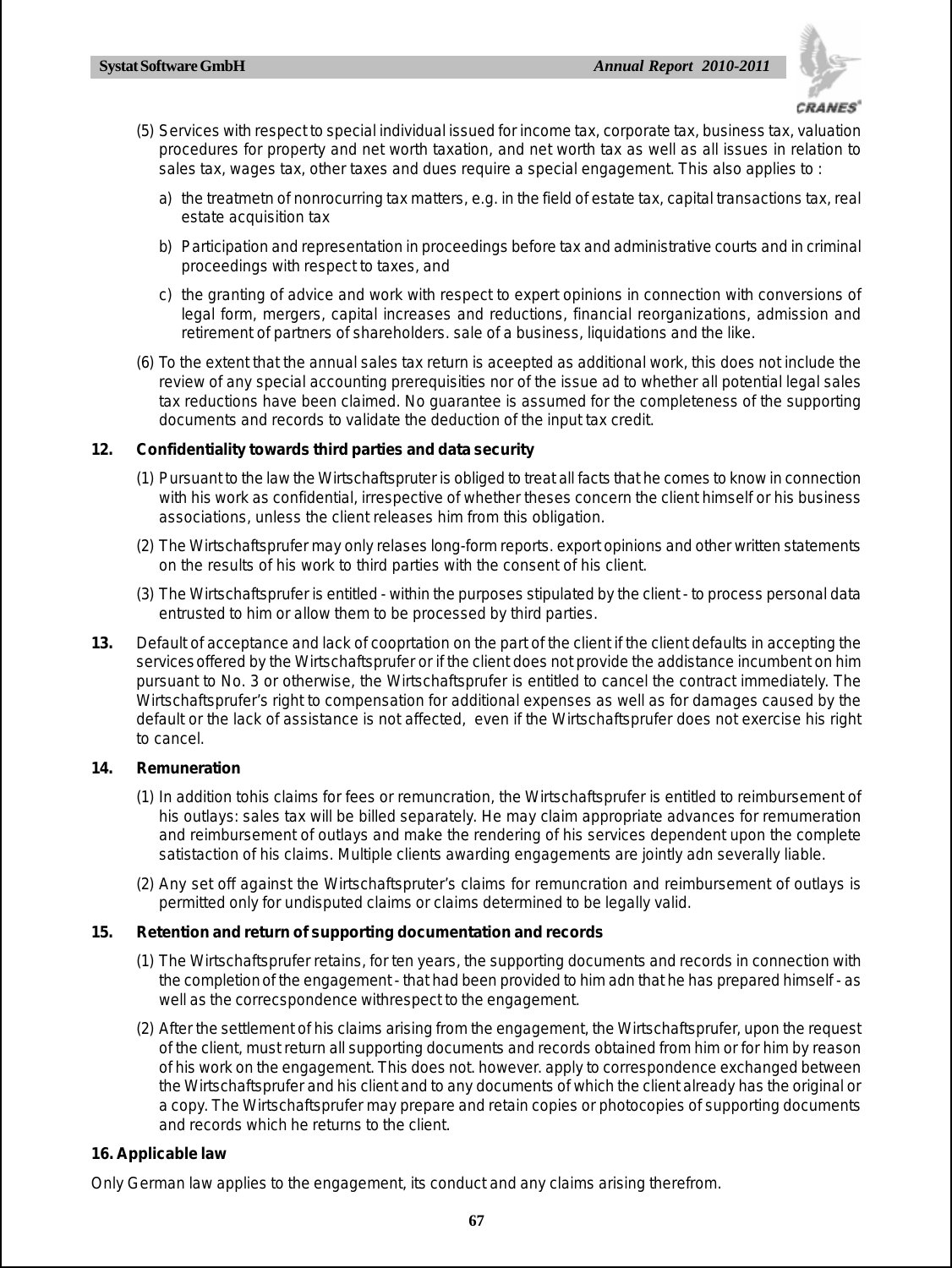**Systat Software GmbH**



## **SPECIAL CONDITIONS**

Goverming the Raising of the Limit of Liability defined in the General Terms of Engagement for Wirtschaftsprufer and Wirtschaftsprufungsgesellschaften as amended January 1, 2001

Instead of the lower liability limit for single cases defined in section 9 (2) of the enclosed General Terms of Engagement a uniform limit of Euro 10 million shall apply.

Where the Client is of the opinion that the engagement involves a risk significantly in excess of Euro 10 million, we are prepared to raise the limit on our liability to a reasonable amount in ex-change for an adequate increase in our fees, provided that insurance cover can be obtained.

The above shall not apply where a higher or lower limit on liability for professional services if prescribed by law, e.g. for a statutory audit.

Where a loss is due to several causes, we shall be liable only if our negligence or the negligence of our staff has contributed to the loss, and only for the proportion of the loss corresponding to the extent of such contribution, subject to the agreed limit on our liability; this provision shall apply in particular to all engagements to be performed jointly with other members of the profession.

In addition to section 7 (1) of teh General Terms of Engagement we point out that a limitation of our liability agreed with our client will also apply to any third party who is affected by the engagement.

Exclusive place of jurisdiction for any action or other legal proceedings arising out of or in connection with this engagement shall be the court competent for the office in charge for this engagement.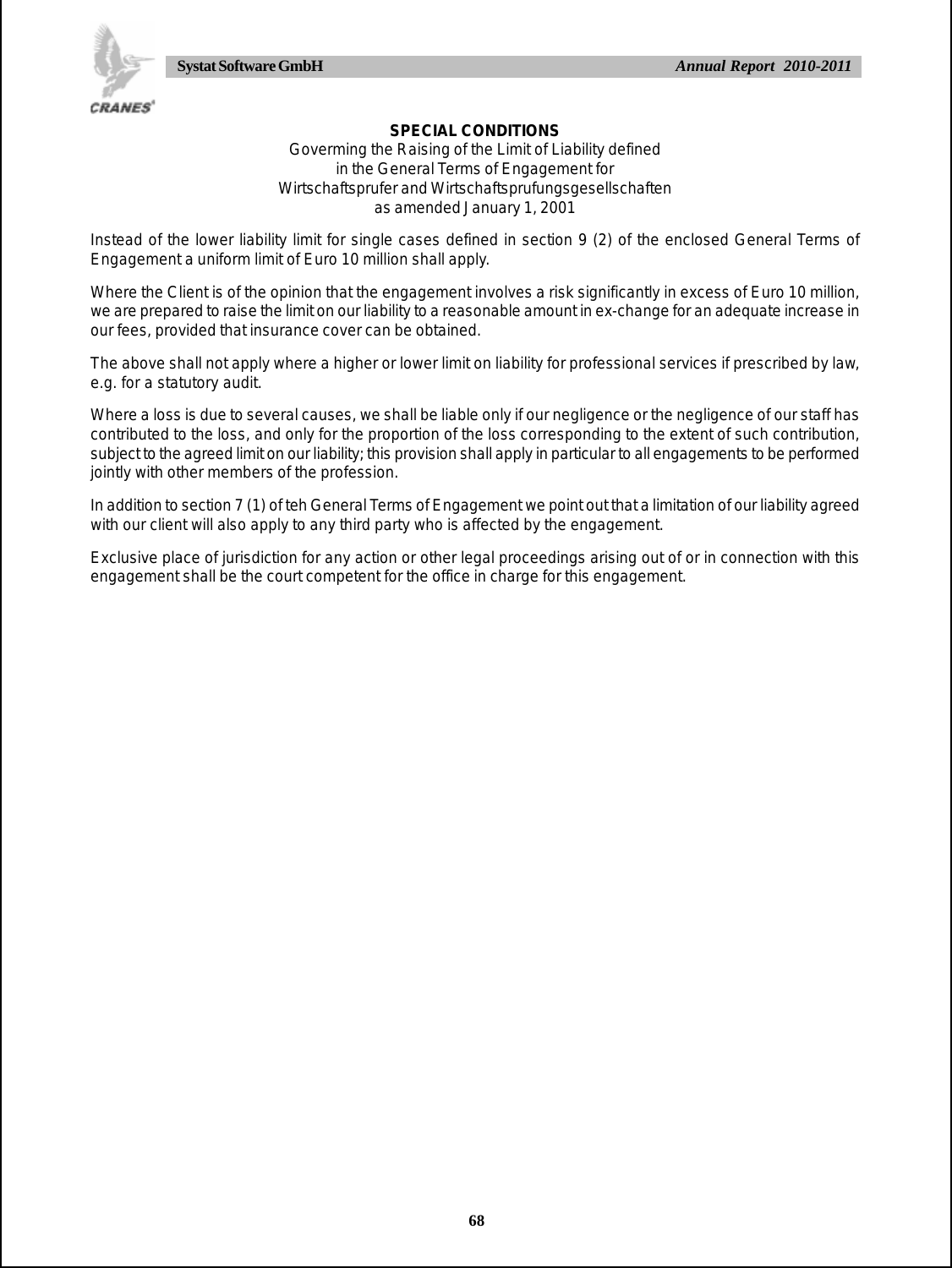

# CUBEWARE GmbH INCLUDING ITS WOS IN AUSTRIA AND SWITZERLAND

FINANCIAL STATEMENTS 2010-2011

**69**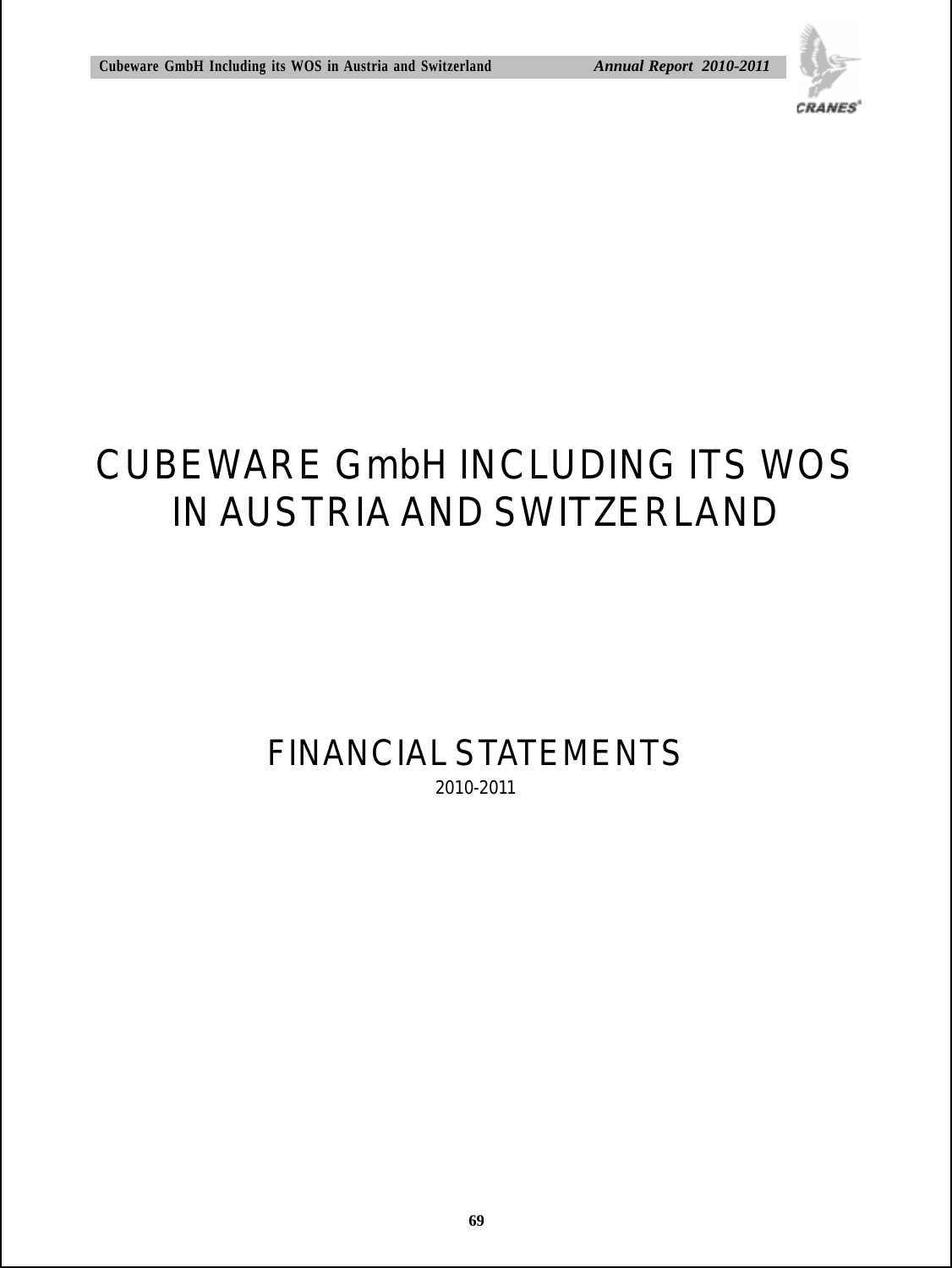

# **AUDIT REPORT TO CUBEWARE GROUP**

We have reviewed the accompanying financial statements of Cubeware Group for the quarter ended and as 31, Marz 2011. These financial statements are the responsibility of the Company's management. Our responsibility is to issue a report on these financial statements based on our review.

We conducted our review in accordance with the IDW Auditing Standards, issued by the institut der Wirtschaftsprufer in Deutschland e.V. (IDW). This Standard requires that we plan and perform the review to obtain moderate assurance as to whether the financial statements are free of material misstatement. A review is limited primarily to inquiries of company personnel and analytical procedures applied to financial data and thus provides less assurance than an audit.

Based on our review, nothing has come to our attention that causes us to believe that the accompanying financial statements or are not presented fairly, in all material respects in accordance with Generally Accepted Accounting Principles.

Rosenheim, 12.05.2011

Eger, Farber & Kollegen Wirtschaftsprufungs und Beratungs GmbH Wirtschaftsprufungsgesellschaft

> Ralph Eger **Wirtschaftsprufer**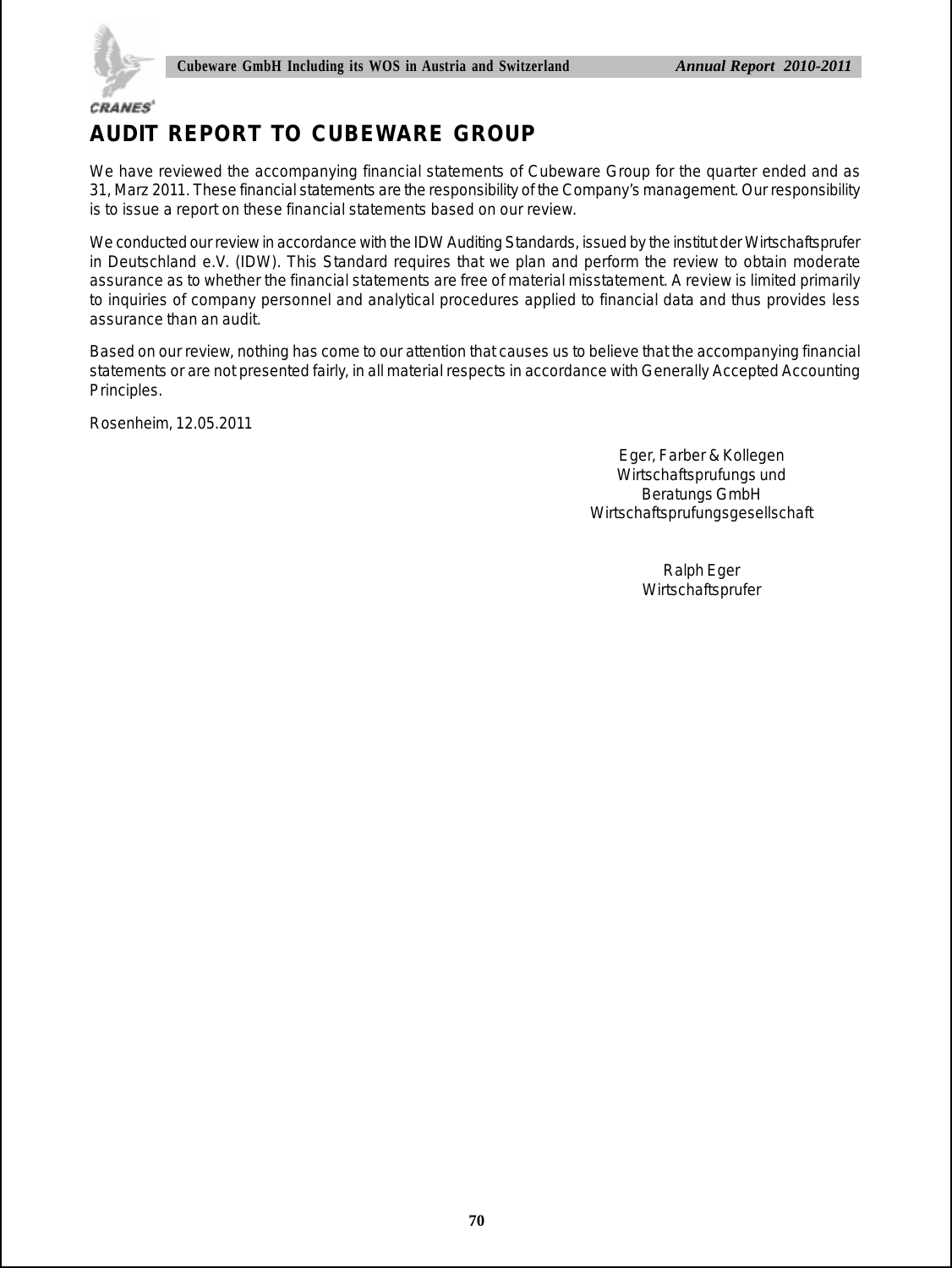*Annual Report 2010-2011*



## **BALANCE SHEET**

## **AS ON MARCH 31, 2011 Euro**

|             | <b>Particulars</b>                                                  | Financial year 31-3-2011 |
|-------------|---------------------------------------------------------------------|--------------------------|
| Α.          | <b>Fixed assets</b>                                                 |                          |
|             | Intangible assets<br>L.                                             |                          |
|             | 1. Franchises, Trademarks, patents<br>& Similar rights and licenses | 62,411.28                |
|             | II. Tangible assets                                                 |                          |
|             | 1. Other equipment, operational and Office Equipment                | 85,742.62                |
|             | III. Financial Assets                                               |                          |
|             | 1. Shares in affiliated companies                                   | (22,820.53)              |
| В.          | <b>Current assets</b>                                               |                          |
|             | Receivables / debtors and other assets                              |                          |
|             | 1. Accounts Receivable trade                                        | 1,711,821.59             |
|             | 2. Accounts due form affiliated companies                           | 1,701.63                 |
|             | 3. Accounts due from other group companies                          | 11,840.52                |
|             | 4. Other assets                                                     | 89,992.71                |
|             | II. Checks, cash on hand, cash in central bank and banks            | 793,859.51               |
| $C_{\cdot}$ | Deferred Charges and prepayments                                    | 489,804.65               |
|             |                                                                     | 3,224,353.98             |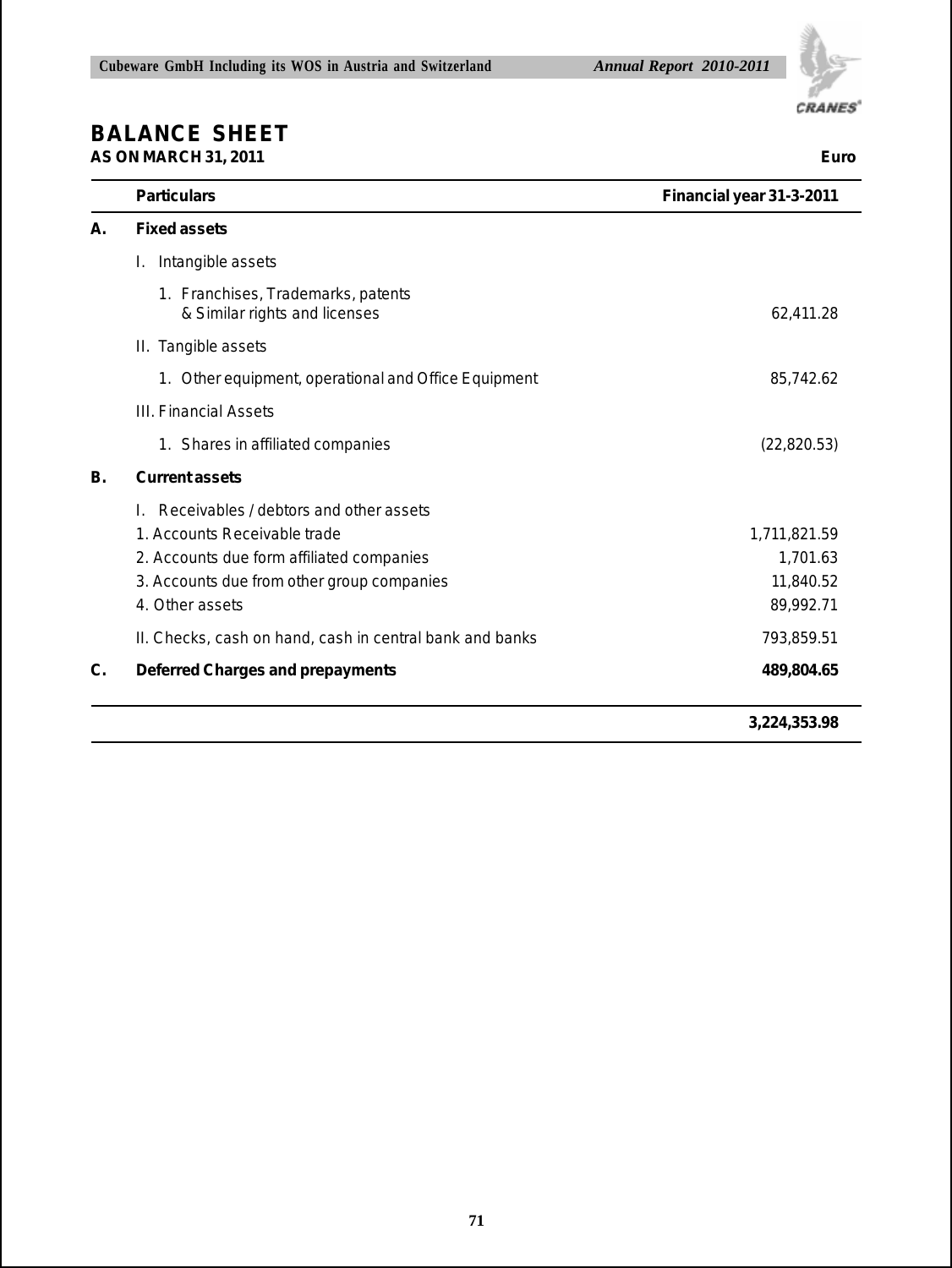

# **BALANCE SHEET**

#### **AS ON MARCH 31, 2011 Euro**

|    | <b>Particulars</b>                                | Financial year 31-3-2011 |
|----|---------------------------------------------------|--------------------------|
| А. | <b>Shareholders Equity</b>                        |                          |
|    | Capital subscribed                                | 52,327.04                |
|    | <b>Capital Surplus</b><br>Ш.                      | 0.00                     |
|    | III. Appropriated Surplus                         |                          |
|    | 1. legal reserve                                  | 0.00                     |
|    | 2. Reserve for own shares                         | 0.00                     |
|    | 3. Staturoty reserves                             | 0.00                     |
|    | 4. Other reserves                                 | (20, 117.80)             |
|    | IV. Unappropriated brouht forward                 | 89,411.50                |
| В. | <b>Accruals</b>                                   |                          |
|    | 1. Accrued taxes                                  | 42,815.45                |
|    | 2. Other accruals                                 | 307,999.81               |
| C. | Liabilities                                       |                          |
|    | 1. Advance payments received on account of orders | 110,419.21               |
|    | Accounts Payable trade<br>2.                      | (129, 395.10)            |
|    | 3. Other liabilities                              | 476,231.57               |
|    | thereof concerning taxes EUR 287,016.75           |                          |
|    | thereof conceming social security EUR 1,887.91    |                          |
|    | D. Dererred items                                 | 2,294,662.30             |
|    |                                                   | 3,224,353.98             |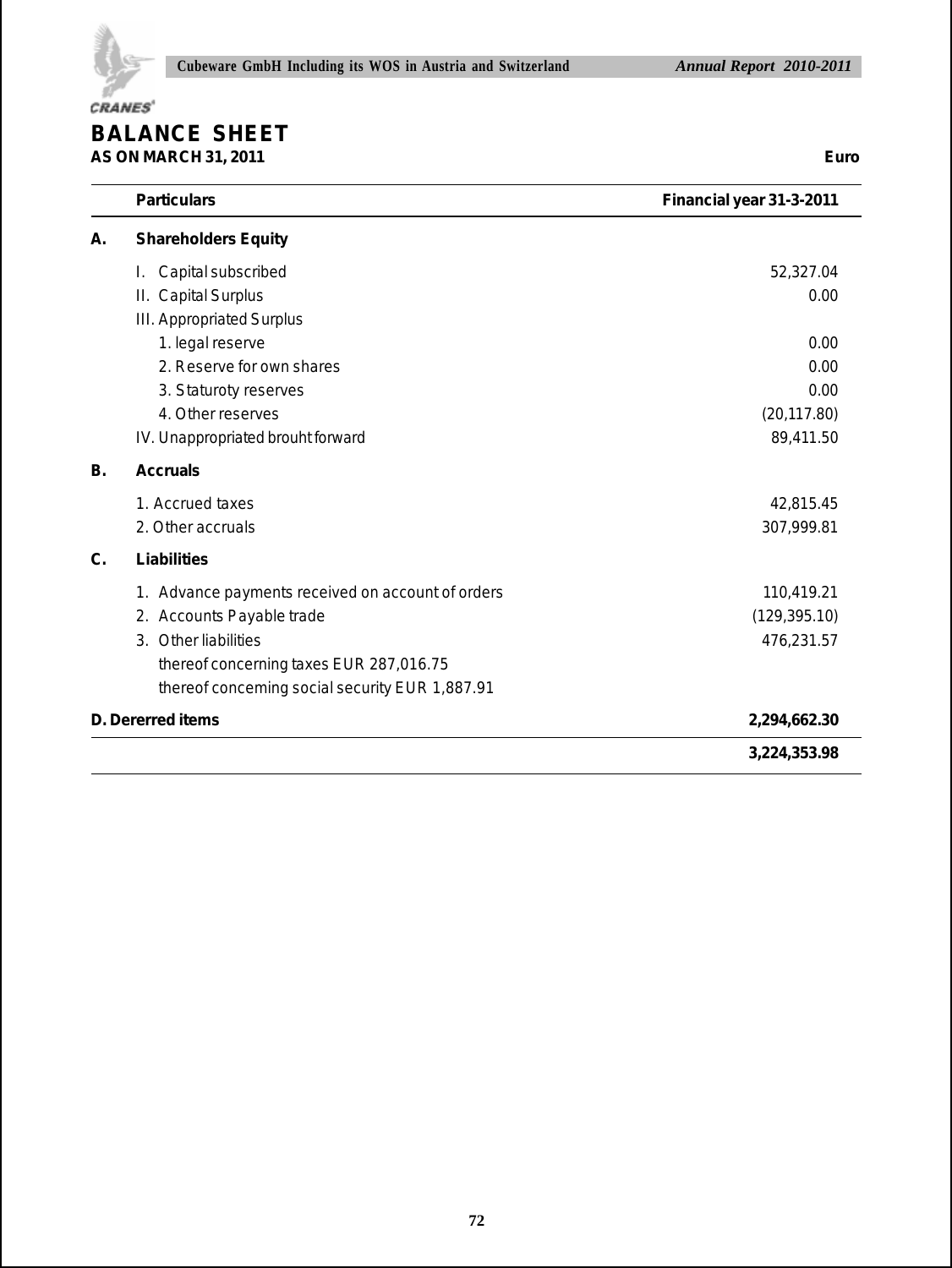*Annual Report 2010-2011*



# **PROFIT AND LOSS STATEMENT**

from 01.04.2010 to 31.03.2011 **Euro**

|     | <b>Particulars</b>                                                                 | <b>Currnet</b> year |
|-----|------------------------------------------------------------------------------------|---------------------|
| 1.  | Sales                                                                              | 11,245,719.36       |
| 2.  | Increase / Decrease in finished goods inventories &<br>work-in-progress            |                     |
| 3.  | Own work capitalized                                                               |                     |
| 4.  | Operating performance                                                              | 11,245,719.36       |
| 5.  | Other operating income                                                             | 197,885.97          |
| 6.  | Gross performance                                                                  | 11,443,605.33       |
| 7.  | Cost of materials                                                                  | 835,868.03          |
| 8.  | <b>Gross Margin</b>                                                                | 10,607,737.30       |
| 9.  | Personell expenses                                                                 | 7,617,879.86        |
| 10. | Depreciation                                                                       | 99,286.16           |
| 11. | Other operating expenses                                                           | 3,036,994.47        |
| 12. | <b>Operating result</b>                                                            | (146, 423.19)       |
| 13. | Income from participations thereof affiliated companies                            |                     |
| 14. | Income from profit transfer                                                        |                     |
| 15. | Income from other investments and long terms Loans<br>thereof affiliated companies |                     |
| 16. | Other interest and similar income thereof affiliated companies                     | 42,524.17           |
| 17. | Depreciation on financial assets and short term investments                        |                     |
| 18. | Interset and similar expenses therof affiliated companies                          | 1,228.31            |
| 19. | Expenses loss absorption                                                           |                     |
| 20. | Result from equity accounting                                                      |                     |
| 21. | <b>Financial result</b>                                                            | 41,295.86           |
| 22. | Rsult from ordinary operating activities                                           | (105, 127.33)       |
| 23. | Extraordinary income                                                               | 70,752.58           |
| 24. | Extraordinary expenses                                                             | 121,145.27          |
| 25. | <b>Extraordinary result</b>                                                        | (50, 392.69)        |
| 26. | Taxes on income                                                                    | 19,944.57           |
| 27. | Other Taxes                                                                        | 280.00              |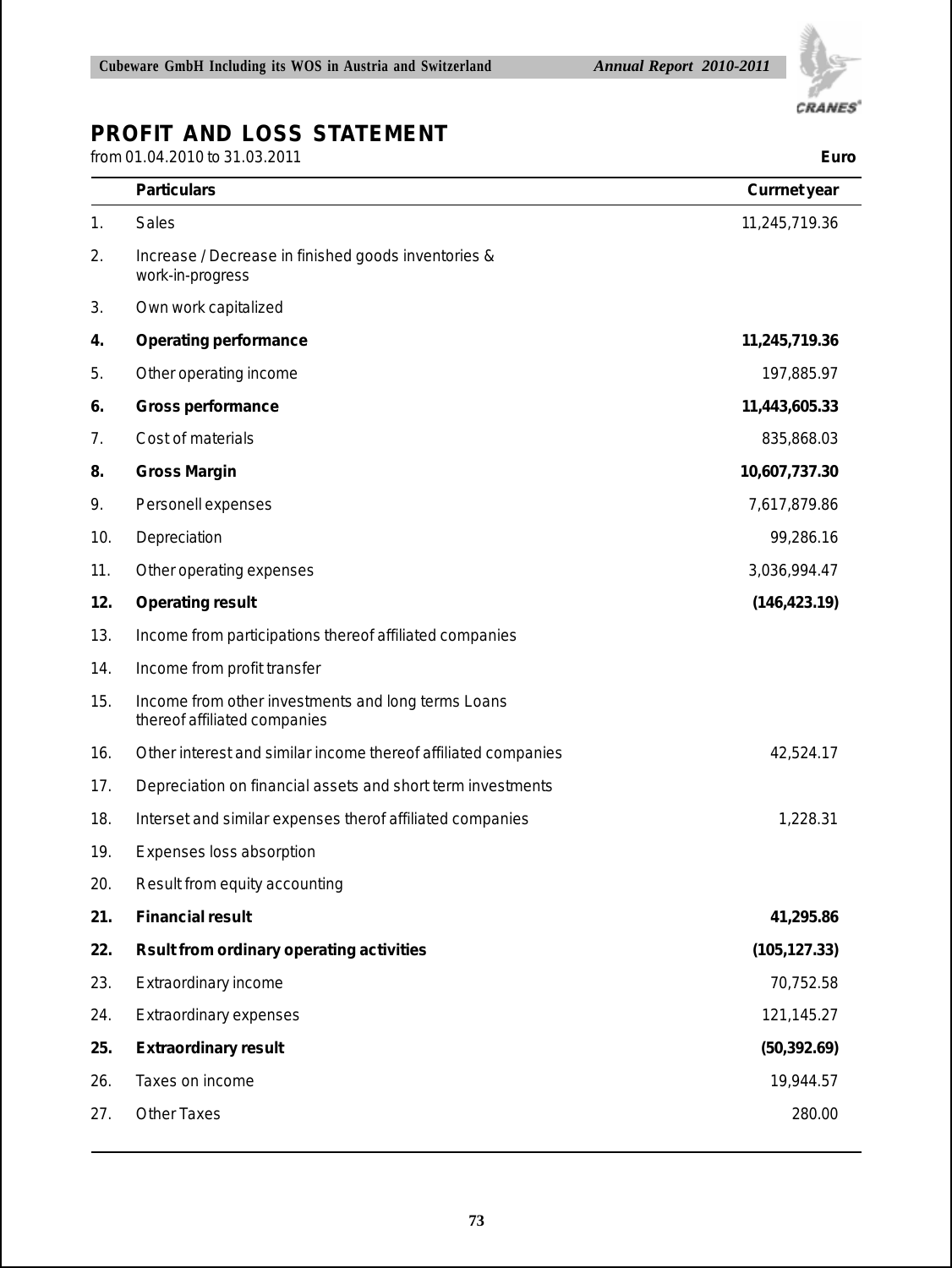

|     |                                       | Euro          |
|-----|---------------------------------------|---------------|
|     | <b>Particulars</b>                    | Currnet year  |
| 28. | Income from loss absorption           |               |
| 29. | Expenses profit transfer              |               |
| 30. | Net income/loss for the period        | (175, 744.59) |
| 31. | Minority share in the net income/loss |               |
| 32. | Retained earnings brought forward     | 585,715.51    |
| 33. | Distribution of income                | (320, 559.42) |
| 34. | Transfer to revenue reserves          |               |
| 35. | Transfers from revenue reserves       |               |
| 36. | <b>Unappropriated Profit/loss</b>     | 89,411.50     |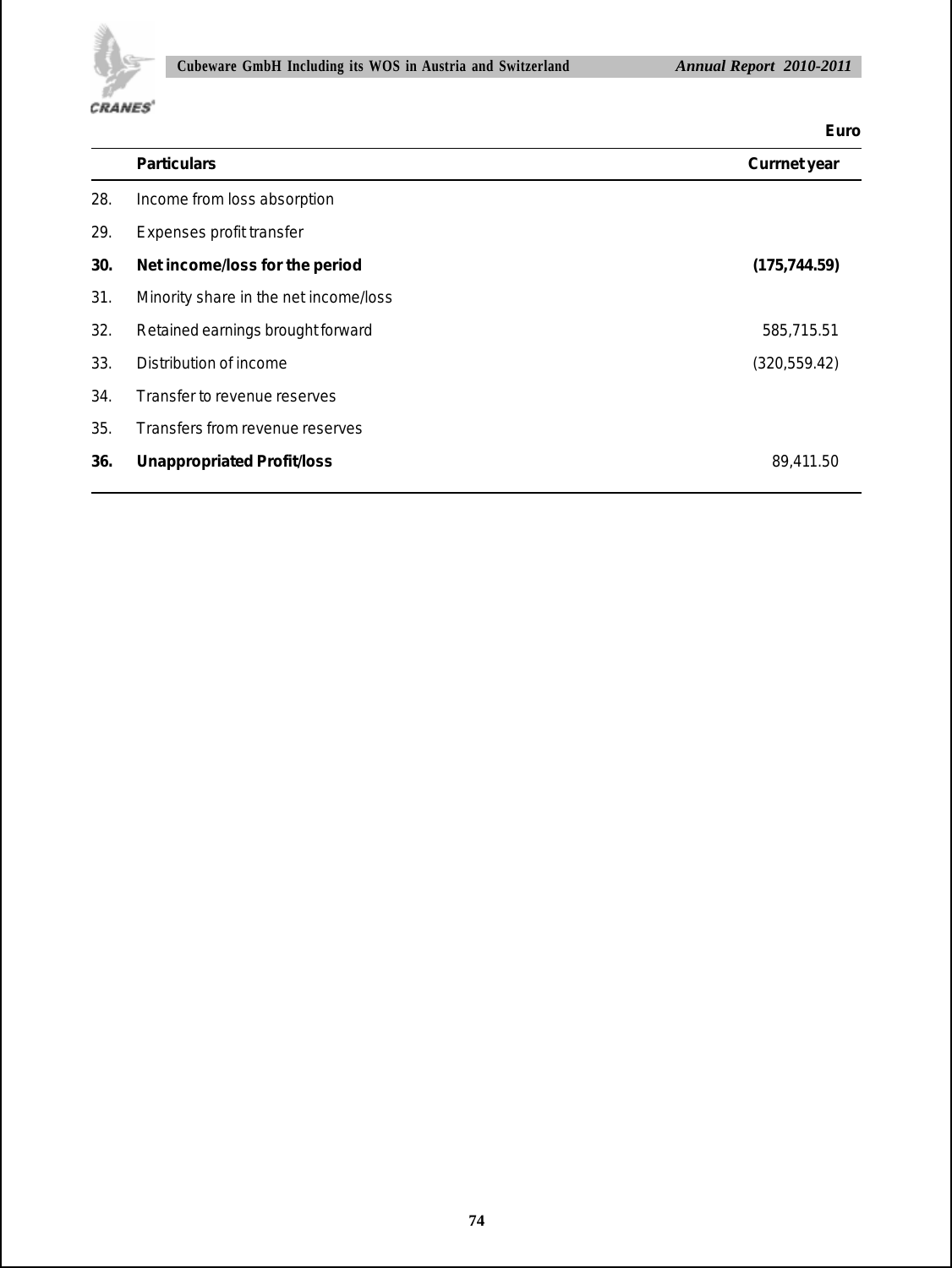

# **Allgemeine Auftragsbedingungen für Wirtschaftsprufer und Wirtschaftsprufungsgesellschaften**

vom 1, Januar 2002

#### **I. Geltungsbereich**

- (1) Die aufragsbedingungen gelten fur die Vertrage zwischen Wirtschaftprufern oder wirtschaftsprufungsgesellschaften (in nachstehenden zusammenfassend Wirtschaftprufer genannt) und ihren Auftraggebern uber prufungen, Beratungen und songstige Auftrage, sowerit nicht etwas anderes asudrucklich schriftlich vereinbart oder gestzlich zwingend vorgeschrieben ist.
- (2) Werden im Einzelfall ausnahmsweise vertragliche Beziehungen auch zwischen dem Wirtschaftsprufer und anderen Personen alss dem Auftraggeber begrundet, so gelten auch gegenuber solchen Dritten die Bestimmungen der nachstehenden Nr. 9.

#### **2, Umfang und Ausfuhrung des Auftrages**

- (1) Gegenstand des Auftrages ist die vereinbarte Leistung, nicht ein bestimmter wirtschaftlicher Erfolg. Der Auftrag wird nach den Grundsatzen ordnungsgemaber Berufsausubung ausgefuhrt. Der Wirtschaftsprufer ist berechtgt, sich zur Durchfuhrung des Auftrages sachverstandiger personen zu bedienen.
- (2) Die Berucksichtigung auslandischen Rechts bedarf auber beibetriebswirtschaftlichen prufungen der ausdeucklichen schriftlichen Vereinbarung.
- (3) Der auftrag erstreckt sich, soweit er nicht darauf gerichtet ist, nicht auf die prufung der Frage, ob die Vorschriften des Steuerrechts oder Sondervorschriften, wie z, B. die Vorschriften des Preis-Wettbewerbsbeschrankungs- und Bewirtschaftungsrechts beachtetsing; das gleiche gilt fur die Feststellung, ob Subventionen, Zulagen oder sonstige Vergunstigungen in Anspruch genommen werden konnen. Die Ausfuhrung eines Auftrages umfasst nur dann Prufungshandiunge, die gezielt auf die Aufdeckung von Buchfalschungen und sonstigen unregelmabigkeiten gerichtet sind, wenn sich bei der Durchfuhrung von Profungen dazu ein Anlass ergibt oder dies ausdrucklich schriftlich vereinbart ist.
- (4) Andert sich die Rechtslage nach Abgabe der abschliebenden beruflichen Auberung, so its der Wirtschaftsprufer nicht verpflichtet, den Auftraggeber auf Anderungen oder sich daraus ergebene Folgerungen hinzuweisen.

#### **3. Aufklarungspflicht des Auftraggebers**

- (1) Der Auftraggeber hat drafur zu sorgen, dass dem Wirtschaftsprufer auch ohne dessen besondere Aufforderung alle fur die Ausfuhrung des Auftrages notwendigen Unterlagen rechtzeitig vorgelegt werden und ihm von allen Vorgangen und Umstanden Kenntnis gegeben wird, die fur die Ausfuhrung des Auftrages con Bedeutung sein konnen. Dies gilt auch fur die Unterlagen, Vorgange und Umstande, die erst wahrend der Tatigkeit des Wirtschaftsprufers bekannt werden.
- (2) Auf Verlagen des Wirtschaftsprufers hat der Auftraggeber die Vollstandigkeit der vorgelegten Unterlagen und der gegebenen Auskungle und Erklarungen in einer vom Wirtschaftsprufer formulierten schriftlichen Erklarung zu bestatigen.

#### **4. Sicherung der Unabhangigkeit**

Der Auftraggeber steht dafur ein, dass alles unteriassen wird, was die Unabhangigkeit der Mitarbeiter des Wirtschaftsprufers gefahrden konnte. Dies gilt insbesondere fur Angebote auf Anstellung und fur Angebote, Auftrage auf eigene Rechnugn zu ubemehmen.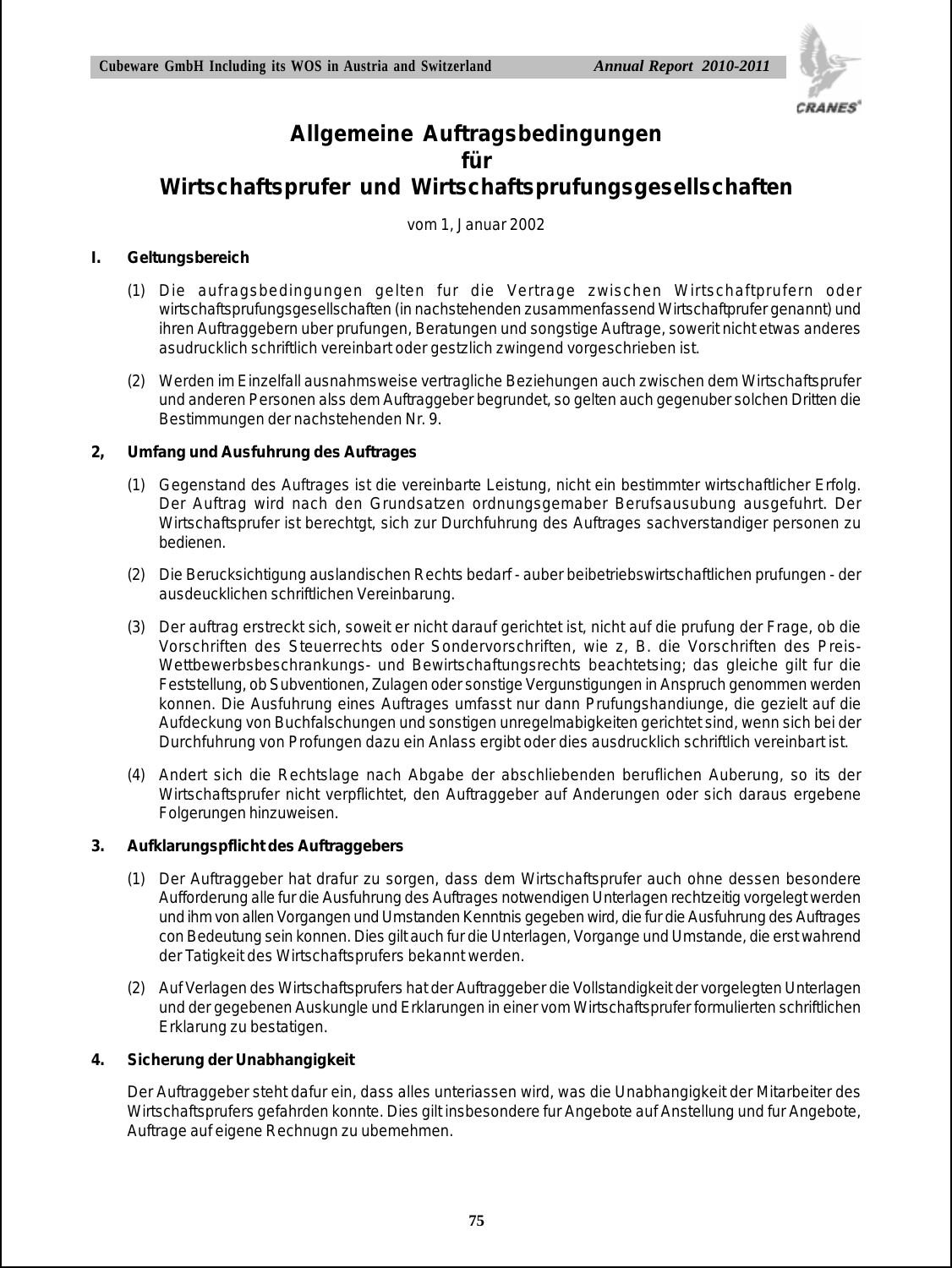

#### **5. Berichterstattung und mundliche Auskunfte**

Hat der Wirtschaftsprufer die Ergebnisse seiner Tatigkeit schriftlich darzustellen, so ist nur die schriftliche Darstellung mabgebend. Bei prufungsauftragen wird der Bericht, soweit nichts anderes vereinbart ist, schrilich erstattet. Mundliche Erklarungen und Auskungte con Mutarbeitern des Wirtschaftsprufers auberhalb des erteilten Auftrages sing stets unverbindlich.

#### **6. Schutzdes geistigen Eigentums des Wirtschaftsprufers**

Der Auftraggeber steht dafur ein, dass die im Rahmen des Auftrags vom wirtschaftsorufer gefertigten Gutacgten, Organisationsplane, Entwurfe, Zeichnungen, Augstellungen und Berechnungen, insbesondere Massen- und Kostenberechnungen, nur fur seine eugenen Zwecke verwendet werden.

#### **7. Weitergabe einer beruflichen Auberung des Wirtschafts-prufers**

(1) Die Weitergabe beruflicher Auberungen des Wirtschaftsprufers (Berichte, Gutachten und dgl.) an einen Driteen bedarf der schriftlichen Zustimmung des wirtschaftsprufers, soweit sich nicht bereits aus dem Auftragsinhalt die Einwilligung zur Weitergabe an einen bestimmten Dritten ergibt.

Gegenuber einem Dritten haftet der Wirtschaftsprufer (im Rahmen won Nr.9) nur, wenn die Voraussetzungen des satzes 1 gegeben sind.

(2) Die Verwendung beruflicher Auberungen des Wirtschafts-prufers zu Werbezwecken ist unzulassig, ein Verstob berechtgt den Wirtschaftsprufer zur fristlosen Kundigung aller noch nicht durchgefuhrten Auftrage des Auftraggebers.

#### **8. Mangelbeseitigung**

- (1) Der Auftraggeber hat Anspruch auf Beseitigung etwaiger Mangel durch den Wirtschaftsprufer. Nur bei Fehlschlagen der Nachbesserung kann er auch Herabsetzung der Vergutung oder Ruckgangigmachung des Vertrages verlagen; ist der Auftrag von einem Kaufmann im Rahmen seines handelsgewerbes, einer juristische Person des öffentlichen Rechts oder von einem öffentlich-rechtlichen Sondervermögen erteilt worden, so kann der Auftraggeber die Rückgönginmachung des Vertrages nur verlagen, wenn die erbrachte Leistung wegen Fehlschlagens der Nachbesserung für ihn ohne Interesse ist. Soweit darüber hinaus Schadensersatzansprüche bestehen, gilt Nr. 9.
- (2) Der Anspruch auf Beseitigung von Mängeln muss vom Auftraggeber unverzüglich schriftlich geltend gemacht werden. Ansprüche nach Abs. 1 Satz 1 verjahren mit Ablauf von sechs Monaten, nachdem der Wirtschaftsprufer die berufliche Leistung erbracht hat.
- (3) Offenbare Unrichtigkeiten, wie z. B. Schreibfehler, Rechenfehler und formelle Mangel, die in einer beruflichen Auberung (Bericht, Gutachten und dgl.) des Wirtschaftsprufers enthalten sind, konnen jederzeit vom Wirtschaftsprufer auch Dritten gegenuber berichtigt werden. Unrichtigkeiten, die geeignet sind, in der beruflichen Auberung des wirtschaftsprufers enthaltene Ergebnisse in Fragen zu stellen, berechtigen diesen, die Auberung auch Dritten gegenuber zuruckzunchmen. In den vorgenannten Fallen ist der Auftraggeber vom Wirtschaftsprufer tunlichst vorher zu horen.

#### **9. Haftung**

- (1) For gesetzlich vorgeschriebene Prufungen gilt die haftungsbeschrankung des § 232 Abs. 2 HGB.
- (2) Haftung bei Fahrlassigkeit; Einzelner Schadensfall Falls weder Abs. I eingreift noch eine Regelung im Einzelfall besteht, ist die haftung des Wirtschaftsprufers fur Schadensersatzanspruche jeder Art, mit Ausnahme von Schaden ausder verletzung von Leben, Korper und Gesundheit, beir einem fahrlassig verursachten einzelnen Schadensfall gem. § 54a Abs. i Nr. 2 WPO auf 4 Mio. E beschrankt; dies gilt auch dann, wenn eine haftung gegenuber einer anderen Person als dem auftraggeber begrundet sein solte. Ein einzelner Schadensfall ist auch bezuglich eines aus mehreren Pflichtverletzungen stammenden einheitlichen Schadens gegeben. Der einzelne Schadensfall umfasst samtliche Folgen einer Pflichtverketzung ohne Rucksicht darauf, ob Schaden in einem oder in mehreren aufeinanderfolgenden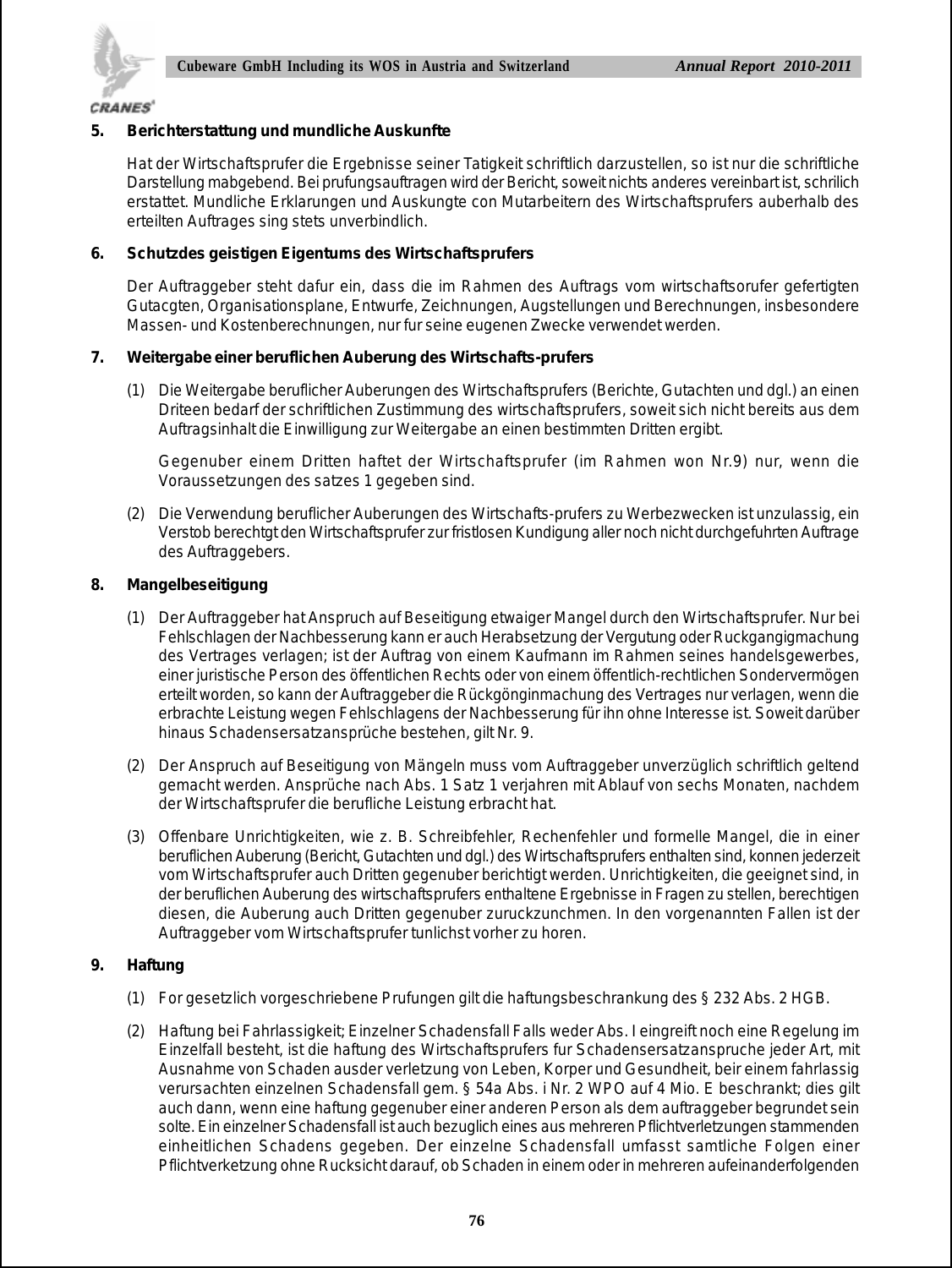

jahren entstanden sind. Dabei gilt mehrfaches auf gleicher oder gleichartiger Fehlerquelle beruhendes Tun oder Unterlassen als einheitliche Pflichtverletzung, wenn die betreffenden Angelegenheiten miteinander in rechtlichem oder wirtschaftlichem Zusammenhang stehen, In diesem Fall kannder Wirtschaftsprufer nur bis zur Hohe yon 5 Mio. E in Ansprch genommen werden. Die Begrenzung auf das Funffache der Mindestversucherungssumme gilt nicht beigesetzlich vorgeschriebenen Pflichtprufungen.

(3) Ausschlussfristen

Ein Schadensersatzanspruch kann nur innerhalb einer Ausschlussfrist Von 12 Monaten geltend gemacht werden, nachdem der Anspruchsberechtigte von dem Schaden und von dem anspruchsbegrundenden Ereignis Kenntniserlangt hat, spatestens aber innerhalb von 5Jahren nach dem anspruchsbegrundenden Ereignis. Der Anspruch erlischt, wenn nicht innerhalb einer Frist von sechs Monaten sei der schriftlichen Ablehnung der Ersatzleistung Klage erhoben wird und der Auftraggeber auf diese Folge hingewiesen wurde. Das Recht, die Einrede der Verjahrung geltend zu machen, bleibt unberuhrt. Die Satze 1 bis 3 gelten auch bei gesetzlich vorgeschriebenen Prufungen mit gesetzlicher haflungsbeschrankung.

#### **10. Erganzende Bestimmungen fur Prufungsauftrage**

- (1) Eine nachtragliche Anderung oder Kurzung des durch den Wirtschaftsprufer gepruften und mit einem Bestatigungsvermerk versehenen Abschlusses oder Lageberichts bedarf, auch wenn eine Veroffentlichung nicht stattfindet, der schriftlichen Einwilligung des Wirtschaftsprufers. Hat der Wirtschaftsprufer einen Bestatigungsvermerk nicht erteilt, 50 ist ein Hinweis auf di durch den Wirtschaftsprufer durchgefuhrte Prufung im Lagebericht oder an anderer fur die Offentlichkeit bestimmter Stelle nur mit schriftlicher Einwilligung des Wirtschaftsprufers und mit dem von ihm genehmigten Wortlaut zulassig.
- (2) Winderruft der Wirtschaftsprufer den Bestatigungs vermerk, so darf der bestatigsvermerk nicht weiterverwendet werden, hat der Auftraggeber den Bestatigungsvermerk bereits verwendet, so hat er auf Verlagen des wirtschaftsprufers den Widerruf bekanntzugeben.
- (3) Der Auftraggeber hat Anspruch auf fung Berichts ausgertigungen. Weitere Ansfertigungen werden besonders in Rechnung gestellt.

#### **11. Erganzende Bestimmungen fur Hifeleistung in Steuersachen**

- (1) Der Wirtschaftprufer ist berechtigt, sowohl bei der Beratung in steuerlichen Einzelfragen als auch im Falle der Dauerberatung die vom Auftraggeber genannten Tatsachem, insbesondere Zahlenangaben, als richtig und vollstandig zugrunde zu legen; dies gilt auch fur Buchfuhrungsaugftrage. Er hat jedoch den Auftraggeber auf von ihm festgestellte Unrichtigkeiten hinzuweisen.
- (2) Der Steurrberatungsauftrag umfasst nicht die zur Wahrung von Fristen erforderlichen handlungen, es sei denn, dass der Wirtschaftsprufer hierzu ausdrucklich den Auftrag ubernommen hat. In diesem Falle hat der Auftraggeber dem Wirtschaftsprufer alle fur die Wahrung von Fristen wesentlichen Unterlagen, insbesondere Steuerbeschide, so rechtzeitig vorzulegen, dass dem Wirtschaftsprufer eine angemessene Bearbeitungszeit zur Verfugung steht.
- (3) Mangels einer anderweitgen schrigtlichen vereinbarung umfasst die laugende Steuerberatung folgende, in die Vertragsdauer fallenden Tatigkeiten:
	- a) Ausarbeitung der jahressteuereklarungen fur die Einkommensteuer, Korperschaftsteuer und Gewerbesteuer sowie der Vermogensteuereklarungen, und zwar auf Grund der vom Auftraggeber vorzulegenden Jahresabschlusse und sonstiger, fur die Besteuerung erforderlicher Aufstellungen und nachweise.
	- b) Nachprufung von steuerbescheiden zu den unter a) genannten Steuern.
	- c) Verhandlungen mit den Finanzbehorden im Zusammenhang mit den unter a) und b) genannten Erklarungen und Bescheiden.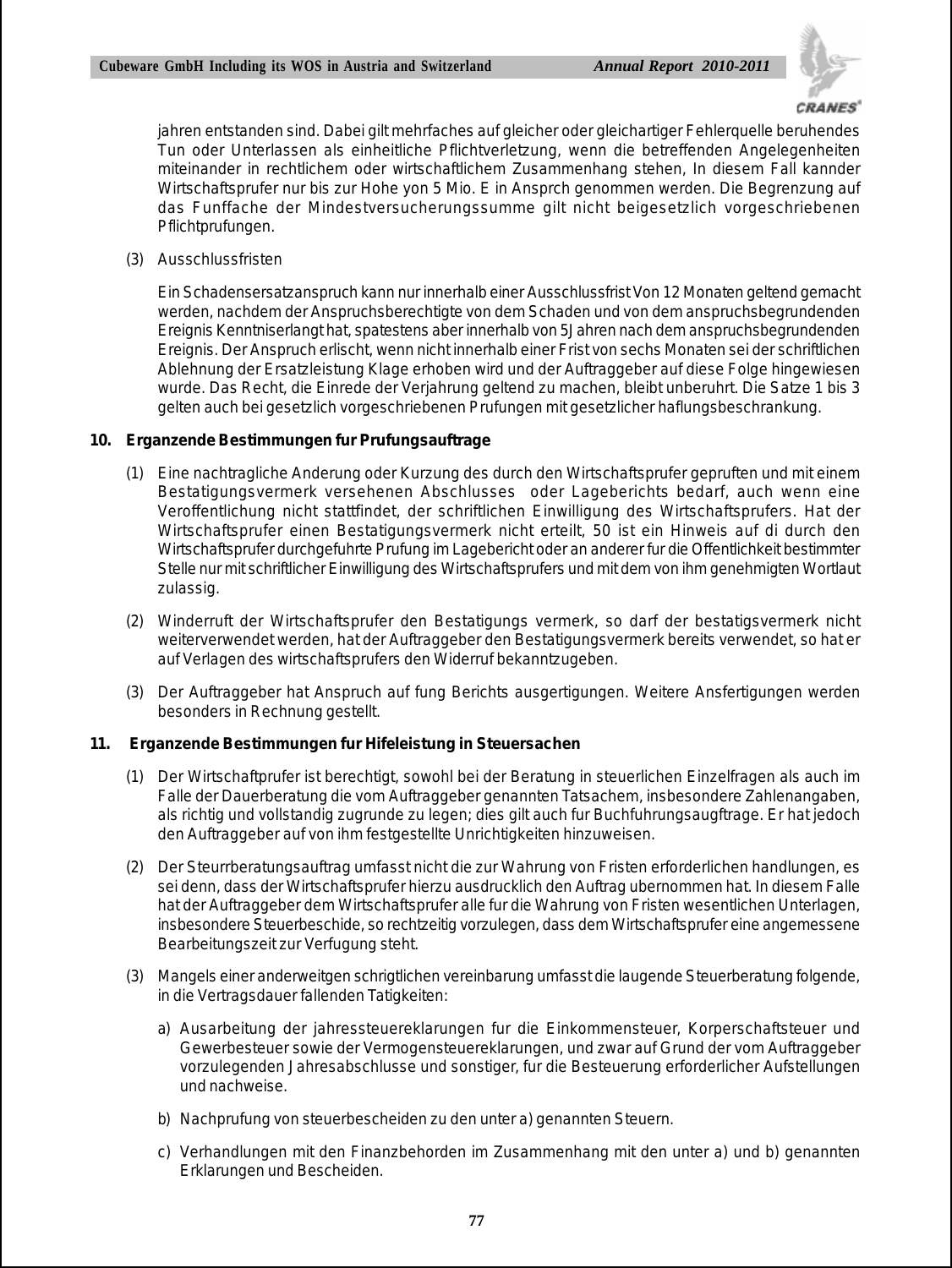

- d) Mitwirkung bei Betriebsprufungen und Auswertung der Ergebnisse von Betriebsprufungen hinsichtlich der unter a) genannten Steuern.
- e) Mitwirkung in Einspruchs-und Beschwerdeverfahren hinsichtlich der undter a) genannten Steuern.

Der Wirtschaftsprufer berucksichtgt bei den vorgenannten Aufgaben die wesentliche veroffentlichte Rechtsprechung und Verwaltungs auffassung.

- (4) Erhalt der Wirtschaftsprufer fur die laugende Steuerberatung ein Pauschalhonorar, so sind mangels anderweitiger schriftlicher Vereinvbarungen die under Abs. 3 d) und e) genannten Tatigkeiten gesondert zu honorirren.
- (5) Die Bearbeitung besonderter Einzelfragen der Einkommensteuer, Korperschaftsteuer, Gewerbesteuer, Einheistbewertung und Vermogensteuer sowie alier Fragen der Umsatzsteuer, Lohnsteuer. sonstigen Steuem und Abgaben erfolgt auf Grund eines besonderen Auftrages. Die gilt auch fur
	- a) Die Bearbeitung einmaliger anfallender Steuerangelegenheiten, Z. B. auf dem Gebiet der Erbschaftsteuer, kapitalverkehrsteuer, Grunderwerbasteuer,
	- b) Die Mitwirkung und Vertretung in Verfahren vor den Gerichten der Finanz- und der Verwaltungsgerichtsbarkeit sowie in Steuerstrafsachen und
	- c) die beratende und gutachtliche Tatigkeit im Zusammenhang mit Umawandlung, Verschmelzung, Kapitalerhohung und-herabsetzung, Sanierung, Eintritt und Auscheiden eines Gesellschafters, Betriebsverauberung, Liquidation und dergleichen.
- (6) Soweit auch die Ausarbeitung der Umsatzsteuerjahreserklarung als zusatzliche Tatigkeit ubermommen wird, gehort dazu nicht die Uberprufung etwaiger besonderer buchmabiger Voraussetzungen sowie die Frage, ob alle in Betracht kommenden umsatzsteuerrechtlichen Vergunstigungen wahrgenommen worden sing. Eine Gewahr fur die vollstandige Erfassung der Unterlagen zur Geltendmachung des Vorsteuerabzuges wird nicht ubernommen.

#### **12. Schweigepflicht gegenuber Dritten, Datenschutz**

- (1) Der Wirtschaftsprufer ist nach Mabgabe der Gasetze verpflichtet, uber alle Tatsachen, die ihm im Zusammenhang mit seiner Tatigkeit fur den aufraggeber bekannt werden, stillschweigen zu bewahren, gleichviel, ob es sich dabei um den Auftraggeber selbst oder dessen Geschaftsverbindungen handelt, es sei denn, dass der Auftraggeber ihn von dieser Schweigepflicht entbindet.
- (2) Der Wirtschaftsprufer darf Berichte, Gutachten und sonstige schriftliche Auberungen uber die Ergebnisse seiner Tatigkeit Dritten nur mit Einwilligung des Auftraggebers aushandigen.
- (3) Der Wirtschaftsprufer ist befugt, ihm anvertraute personenbezogene Daten im Rahmen der Zwechbeiten zu lassen.

#### **13. Annahmeverzug und unterlassene Mitwirkung des Auftraggebers**

Kommt der Auftraggeber mit der Annahme der vom Wirtschftsprufer angebotenen Leistung in Verzug oder unterlasstder Auftraggeber eine ihm nach Nr. 3 oder sonst wie obliegenden Mitwirkung, so ist der Wirtschaftsprufer zur fristlosen Kundigungdes Vertrages berechtigt. Unberuhrt bleibt der Anspruch des Wirtschaftsprufers auf Ersatz der ihm durch den Verzug oder die unterlassene Mitwirkung des Auftraggebers entstandenen Mehraufwendungen sowie des verursachten Schadens, und zwar auch dann, wenn der Wirtschaftsprufer von dem Kundigungsrecht keinen Gebrauch macht.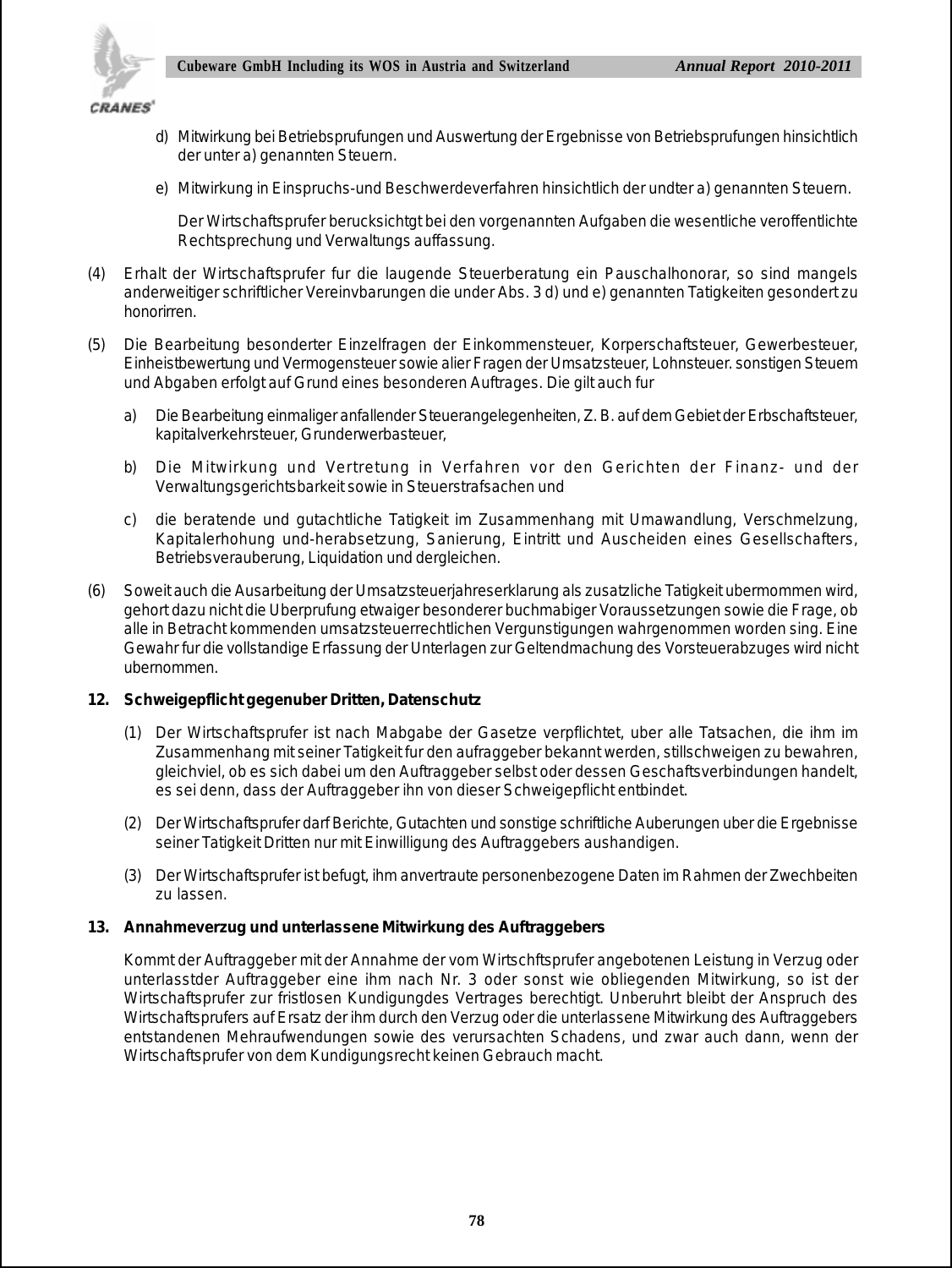

#### **14. Vergutung**

- (1) Der Wirtschaftsprufer hat neben seiner Gebuhren- oder Honorarforderung Anspruch auf Erstattung seiner Auslagen; die Umsatzsteuer wird zusatzlich berechnet. Er kann angemessene Vorschusse auf Vergutung und Auslagenersatz verlagen und die Ausliefferung seiner Leistung von der vollen Befriedigung seiner Anspruche abhangig machen. mehrere Auftraggeber haften als Gesamtschuldner.
- (2) Eine Aufrechnung gegen Forderungen des Wirtschaftsprufers auf Vergutung und Auslagenersatz ist nur mit unbestrittenen oder rechtskraftig festgestellten Forderungen zulassig.

#### **15. Aufbewahrung und herausgabe von Unterlagen**

- (1) Der Wirtschaftsprufer bewahrt die in Zusammenhang mit der Erledigung eines Auftrages ihm ubergebenen und von him selbst angefertigten Unterlagen sowie den uber den Auftrag gefuhrten Schriftwechsel sieben Jahre auf.
- (2) Nach Befriedigung seiner Anspruche aus dem Auftrag hat der Wirtchaftsprufer auf Verlangen des Auftraggebers alle Unterlagen herauszugeben, die er aus Anlass seiner Tatigkeit fur den Auftrag von diesem oder fur diesen erhalten hat. Dies gilt jedoch nicht fur den Schriftwechsel zwischen dem Wirtschaftsprufer und seinem Auftraggeber und fur die Schriftstucke, die dieser bereits in Urschrift oder Abschrift besitzt. Der Wirtschaftsprufer kann von Unterlagen, die er an den Auftraggeber zuruckgibt, Abschriften oder Fotokopien anfertigen und zuruckbehalten.

#### **16. Anzuwendendes Recht**

Fur den Auftrag, seiner Durchfuhrung und fur sich hieraus ergebenden Anspruche gilt nur deutsches Recht.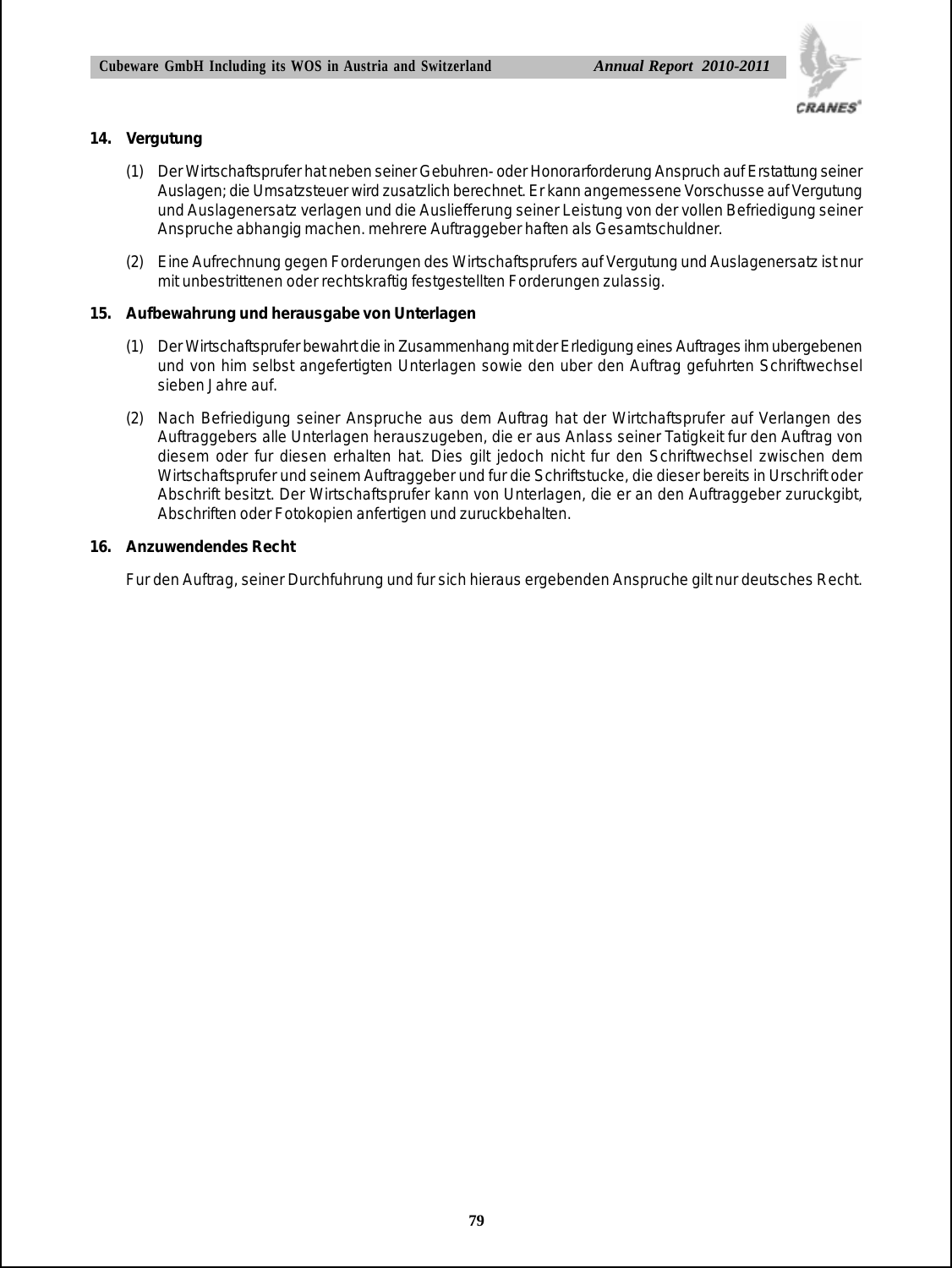



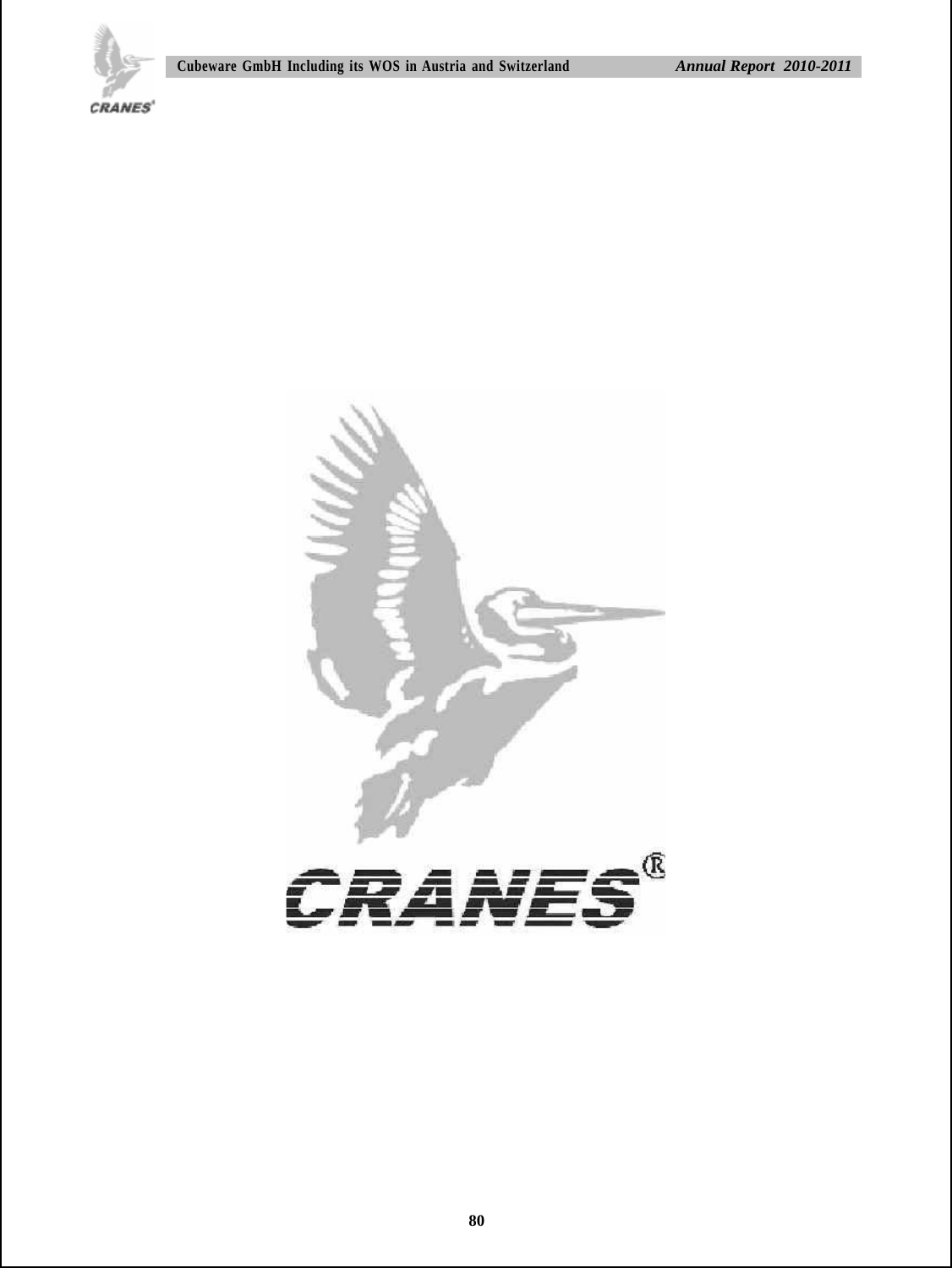

# CRANES SOFTWARE INTERNATIONAL PTE LIMITED

# FINANCIAL STATEMENTS

2010 - 2011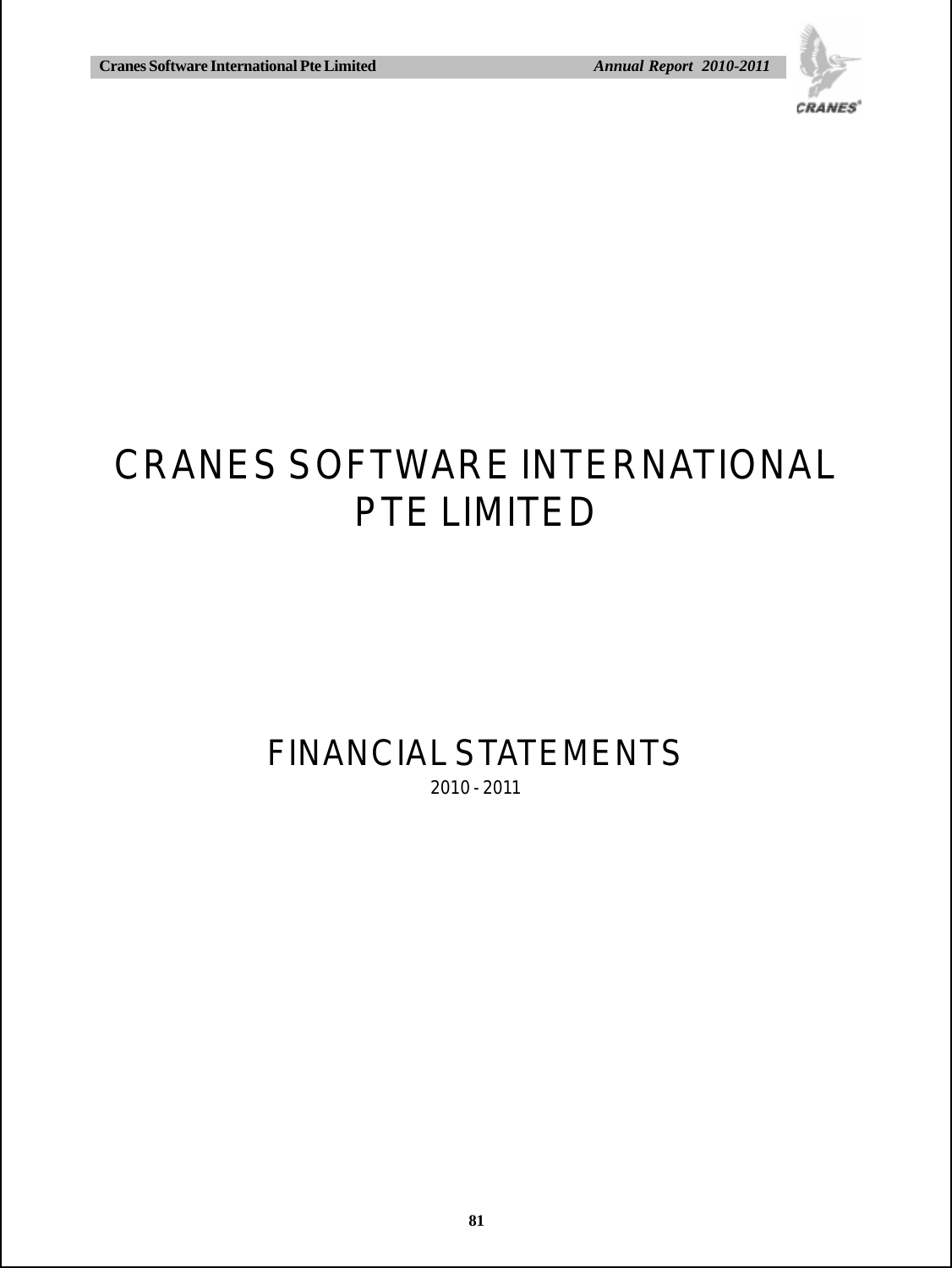

# **AUDITORS' REPORT**

We have audited the accompanying financial statements of **CRANES SOFTWARE INTERNATIONAL PTE LTD,** which comprise the statement of financial position as at 31 March 2011 and the statement of comprehensive income, statement of changes in equity and statement of cash flow for the year then ended, and a summary of significant accounting policies and other explanatory notes.

#### *Management's Responsibility for the Financial Statements*

Management is responsible for the preparation and fair presentation of these financial statements in accordance with the provisions of the Singapore Companies Act, Cap. 50 (the "Act") and Singapore Financial Reporting Standards. This responsibility includes:

- (a) devising and maintaining a system of internal accounting controls sufficient to provide a reasonable assurance that assets are safeguarded against loss from unauthorised use or disposition; and transactions are properly authorised and that they are recorded as necessary to permit the preparation of true and fair statement of comprensive income and statement of financial position and to maintain accountability of assets;
- (b) selecting and applying appropriate accounting policies; and
- (c) making accounting estimates that are reasonable in the circumstances.

#### *Auditor's Responsibility*

Our responsibility is to express an opinion on these financial statements based on our audit. We conducted our audit in accordance with Singapore Standards on Auditing. Those standards require that we comply with ethical requirements and plan and perform the audit to obtain reasonable assurance whether the financial statements are free from material misstatement.

An audit involves performing procedures to obtain audit evidence about the amounts and disclosures in the financial statements. The procedures selected depend on the auditor's judgment, including the assessment of the risks of material misstatement of the financial statements, whether due to fraud or error. In making those risk assessments, the auditor considers internal control relevant to the entity's preparation and fair presentation of the financial statements in order to design audit procedures that are appropriate in the circumstances, but not for the purpose of expressing an opinion on the effectiveness of the entity's internal control. An audit also includes evaluating the appropriateness of accounting policies used and the reasonableness of accounting estimates made by management, as well as evaluating the overall presentation of the financial statements.

We believe that the audit evidence we have obtained is sufficient and appropriate to provide a basis for our audit opinion.

#### *Accounts Receivables*

With reference to Note 8 to the financial statements, no allowance has been provided for a trade receivable amounting to S\$1,195,354 of which recoverability is in doubt.

This is contrary to Singapore Financial Report Standards ("FRS") 39 on Financial Instruments: Recognition and Measurement and the accounting policy being followed by the Compnay according to which allowances are provided when there are events indicating that the balances may not be collectible. This has resulted into the understatement of losses for the year and overstatement of trade receivables by S\$1,195,354/-.

#### *Term Loan*

The statement of financial position includes S\$2,929,513/- being unsecured term loan obtained from a third party. No confimation of this amount has been received.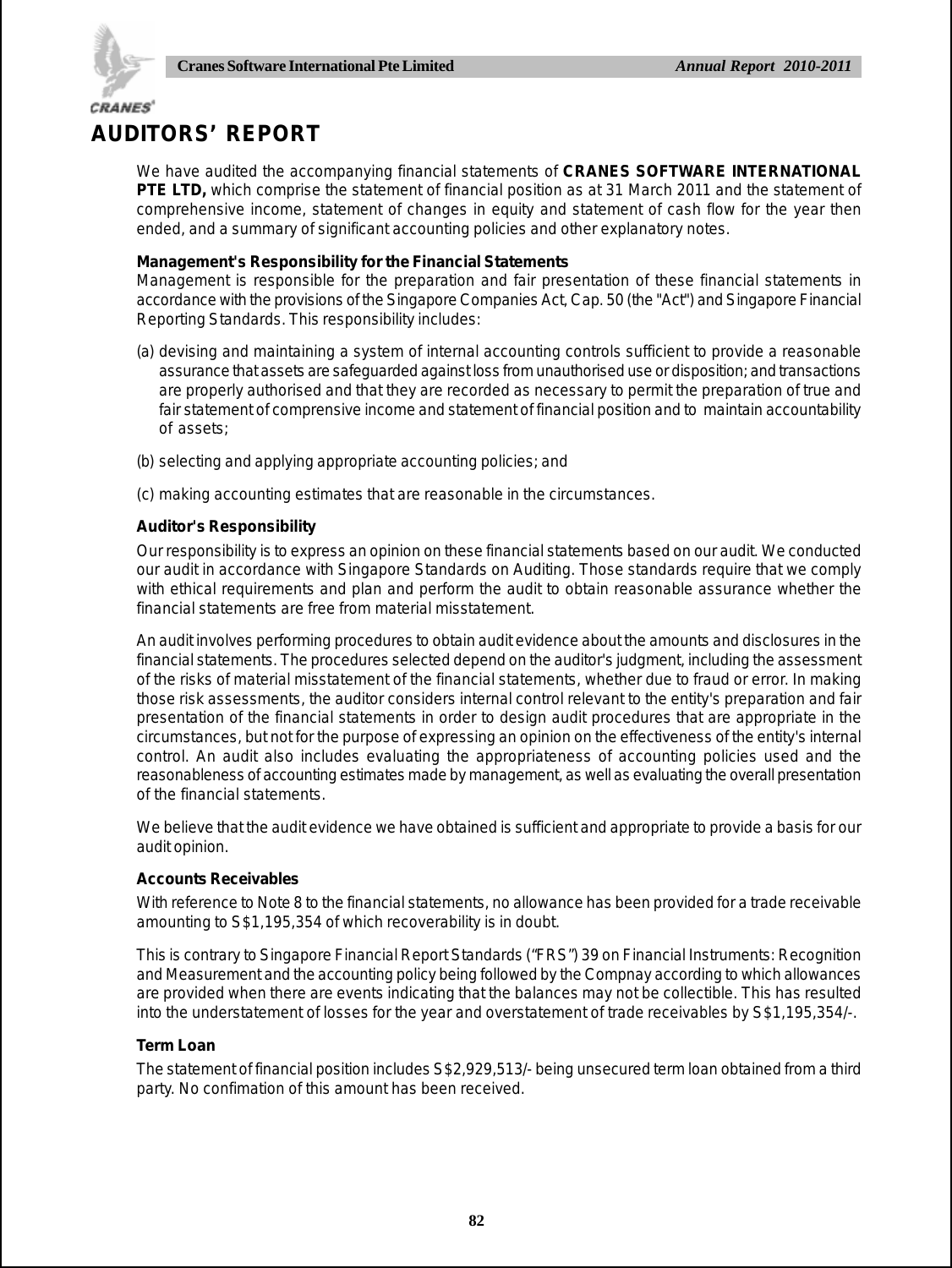

#### *Opinion*

Because of the significance of the matters discussed in the preceding paragraph, we do not express an opinion of the financial statements.

#### *Report on other legal and regulatory requirement*

In our opinion, the accounting and other records required by the Act to be kept by the Company have been properly kept in accordance with the provisions of the Act.

#### *Emphasis of matter*

We draw attention to Note 1.2 of the financial statements, which sets forth the assumption made in preparation of the financial statements on a going concern basis.

NG, VUN & COMPANY Public Accountants and Certified Public Accountants

**Singapore** 27th July 2011.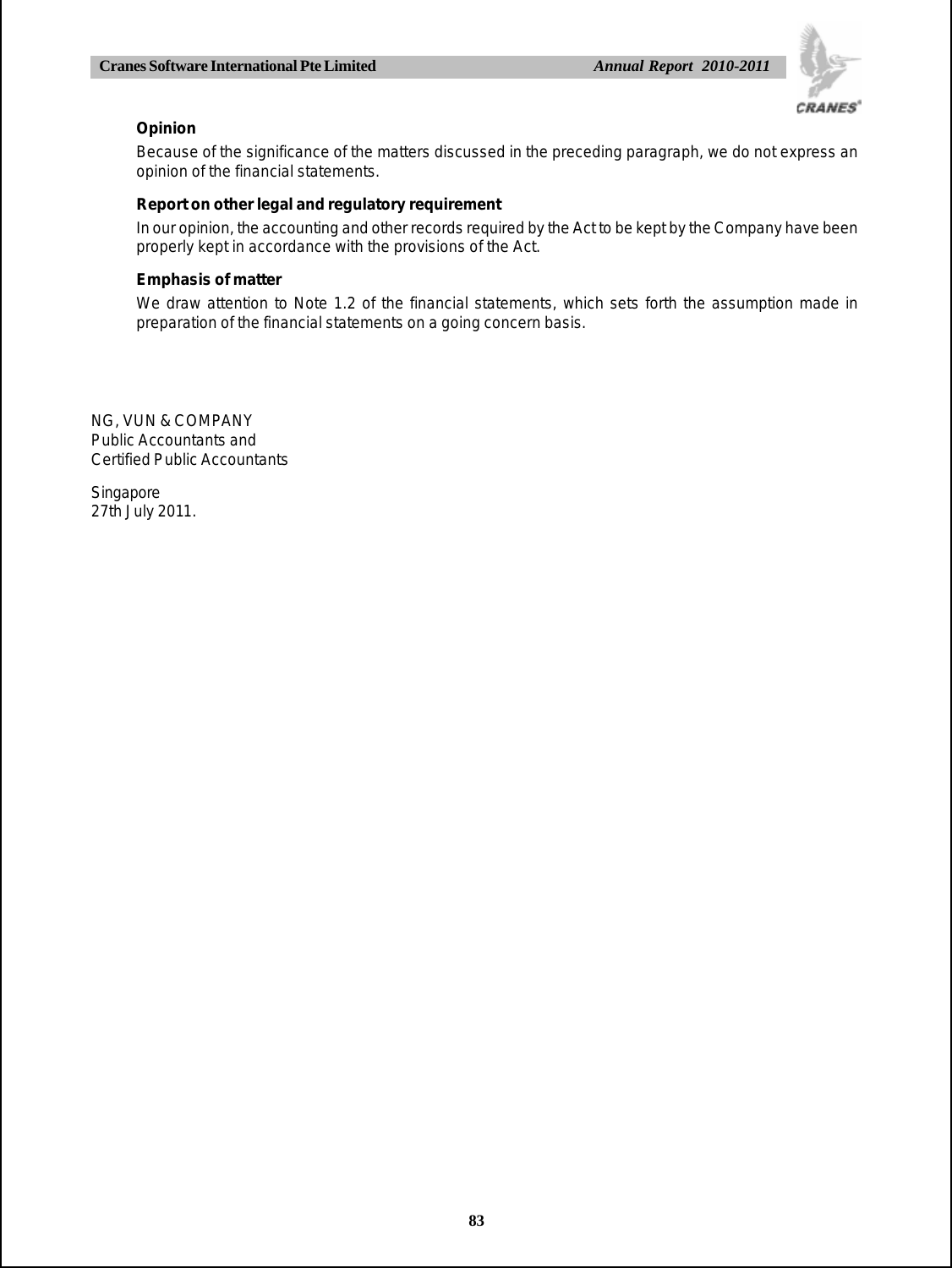

## **STATEMENT OF COMPREHENSIVE INCOME**

For the financial year ended 31 March 2011

| <b>Particulars</b>                                               | <b>Note</b> | 2011<br><b>SGD</b> | 2010<br><b>SGD</b> |
|------------------------------------------------------------------|-------------|--------------------|--------------------|
| Revenue                                                          | 2.15        | 886,110            | 799,230            |
| Cost of Sales                                                    |             | (735, 308)         | (681, 606)         |
| <b>Gross Profit</b>                                              |             | 150,802            | 117,624            |
| Other Items of Income<br>Other Income                            |             | 225                | 2,713              |
| <b>Other Items of Expense</b><br><b>Other Operating Expenses</b> |             | (271, 262)         | (845, 956)         |
| Profit (Loss) Before Tax from Continuing Operations              |             | (120, 235)         | (725, 619)         |
| Income Tax Benefit (Expense)                                     | 18          | (75, 356)          |                    |
| Profit (Loss) from Continuing Operations, Net of Tax             | 4           | (195, 591)         | (725, 619)         |
| Profit (Loss) Net of Tax                                         |             | (195, 591)         | (725, 619)         |
| <b>Total Comprehensive Income</b>                                |             | (195, 591)         | (725, 619)         |

"The accompanying notes form an integral part of these financial statements"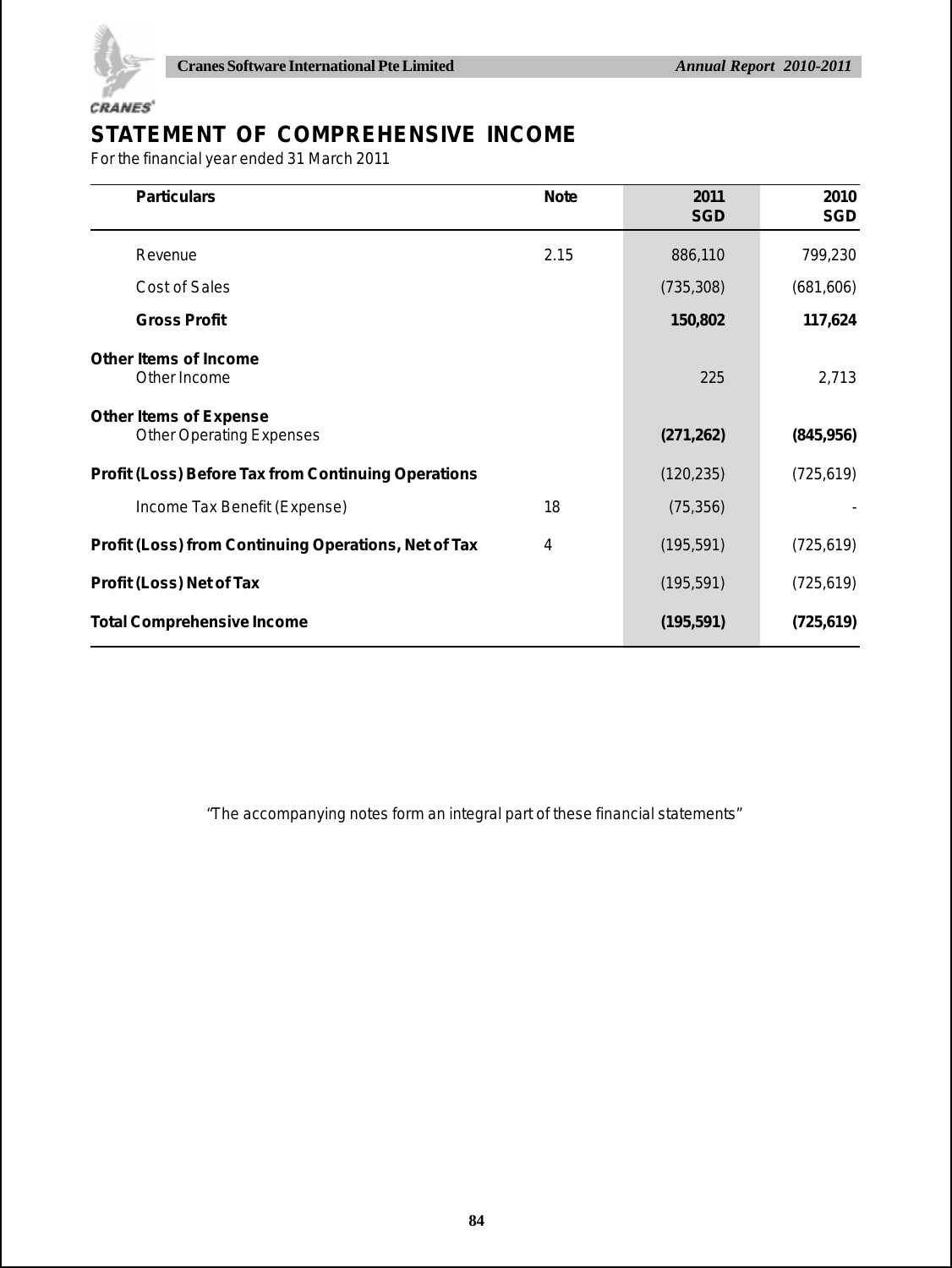

# **STATEMENT OF FINANCIAL POSITION**

As at 31 March 2011

| <b>Particulars</b>                              | <b>Note</b> | 2011<br><b>SGD</b> | 2010<br><b>SGD</b> |
|-------------------------------------------------|-------------|--------------------|--------------------|
| <b>ASSETS</b>                                   |             |                    |                    |
| <b>Non-Current Assets</b>                       |             |                    |                    |
| Property, Plant and Equipment, Total            | 5           |                    | 64                 |
| Intangible Assets, Total                        | 6           | 3,179,213          | 3,699,509          |
| Deferred revenue expenditure                    |             | 438,338            | 438,338            |
| <b>Total Non-Current Assets</b>                 |             | 3,617,551          | 4,137,911          |
| <b>Current Assets</b>                           |             |                    |                    |
| Inventories                                     | 7           | 89,481             | 65,695             |
| Trade and Other Receivables, Current            |             | 1,436,974          | 1,507,628          |
| Trade Receivables, Current                      | 8           | 1,265,541          | 1,303,521          |
| Other Receivables, Current                      | 9<br>10     | 171,433<br>12,122  | 204,107<br>55,334  |
| Cash and Cash Equivalents                       |             |                    |                    |
| <b>Total Current Assets</b>                     |             | 1,538,577          | 1,628,657          |
| <b>Total Assets</b>                             |             | 5,156,128          | 5,766,568          |
| <b>EQUITY AND LIABILITIES</b>                   |             |                    |                    |
| <b>Equity</b>                                   |             |                    |                    |
| Share Capital                                   | 11          | 165,692            | 165,692            |
| Retained Earnings (Accumulated Losses)          |             | (461, 475)         | (265, 884)         |
| Other Reserves, Total                           |             |                    |                    |
| <b>Total Equity</b>                             |             | (295, 783)         | (100, 192)         |
| <b>Non-Current Liabilities</b>                  |             |                    |                    |
| Term loan (unsecured)                           | 12          | 2,070,921          | 2,410,139          |
| <b>Total Non-Current Liabilities</b>            |             | 2,070,921          | 2,410,139          |
| <b>Current Liabilities</b>                      |             |                    |                    |
| Trade and Other Payables, Current               |             | 278,063            | 244,141            |
| Trade Payables, Current                         | 13          | 236,766            | 190,157            |
| Other Payables, Current                         | 14          | 41,297             | 53,984             |
| Amount due to holding company                   | 15          | 1,873,133          | 2,020,882          |
| Amount due to related party                     | 16          | 296,799            | 327,180            |
| Term loan (unsecured)<br>Provision for taxation | 12<br>18    | 858,592<br>74,403  | 858,592<br>5,826   |
|                                                 |             |                    |                    |
| <b>Total Current Liabilities</b>                |             | 3,380,990          | 3,456,621          |
| <b>Total Liabilities</b>                        |             | 5,451,911          | 5,866,760          |
| <b>Total Equity and Liabilities</b>             |             | 5,156,128          | 5,766,568          |

"The accompanying notes form an integral part of these financial statements"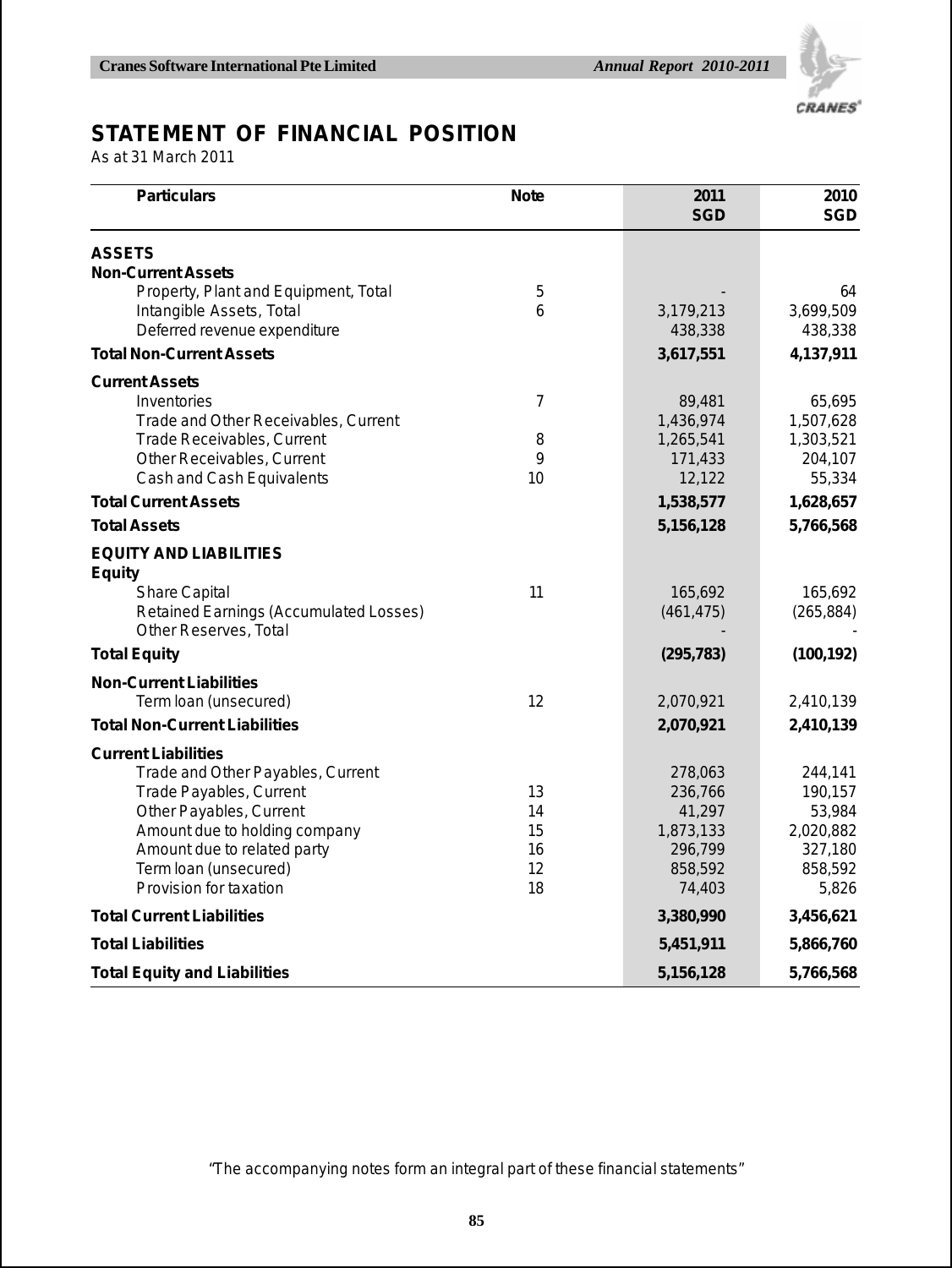

# **STATEMENT OF CHANGES IN EQUITY**

For the financial year ended 31 March 2011

| Company                                   | <b>Note</b> | <b>Total Equity</b> | <b>Share Capital</b> | Retained<br>Earnings<br>(Accumulated<br>Losses) |
|-------------------------------------------|-------------|---------------------|----------------------|-------------------------------------------------|
|                                           |             | <b>SGD</b>          | <b>SGD</b>           | <b>SGD</b>                                      |
| Opening Balance at 01/04/2010             |             | (100, 192)          | 165.692              | (265, 884)                                      |
| Total Comprehensive Income for the Period |             | (195, 591)          |                      | (195, 591)                                      |
| Closing Balance at 31/03/2011             |             | (295, 783)          | 165,692              | (461, 475)                                      |
| Opening Balance at 01/04/2009             |             | 625.427             | 165.692              | 459,735                                         |
| Total Comprehensive Income for the Period |             | (725, 619)          |                      | (725, 619)                                      |
| Closing Balance at 31/03/2010             |             | (100, 192)          | 165,692              | (265, 884)                                      |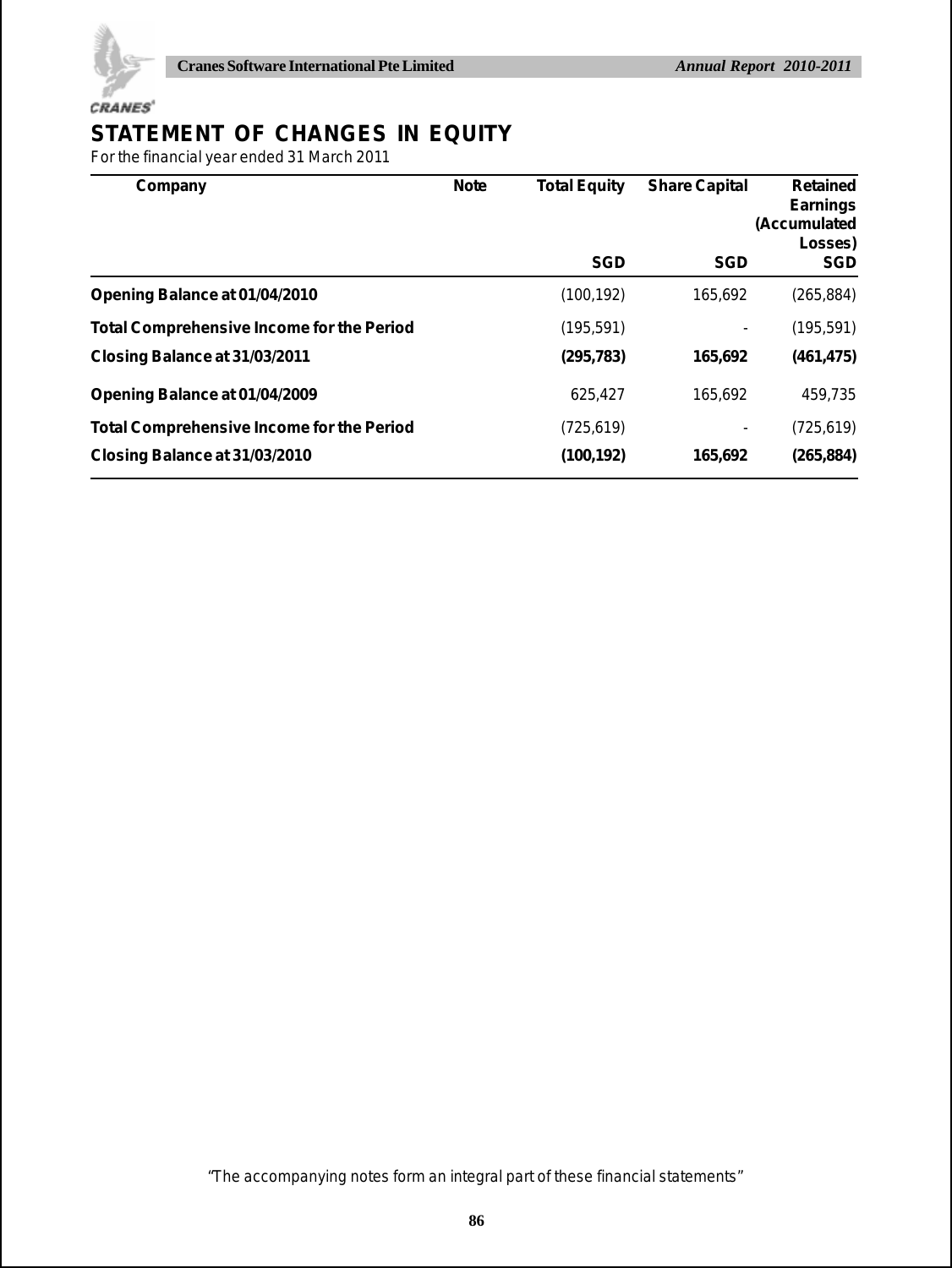

# **STATEMENT OF CASH FLOWS**

For the financial year ended 31 March 2011

| <b>Particulars</b>                                                                                                                                                       | <b>Note</b> | 2011<br><b>SGD</b>                                  | 2010<br><b>SGD</b>                                        |
|--------------------------------------------------------------------------------------------------------------------------------------------------------------------------|-------------|-----------------------------------------------------|-----------------------------------------------------------|
| <b>Cash Flows From Operating Activities</b><br>Profit (Loss) before Tax                                                                                                  |             | (120, 235)                                          | (725, 619)                                                |
| <b>Total Adjustments</b><br>Depreciation of property, plant and equipment<br>Amortisation of intangible assets                                                           |             | 704,732<br>64<br>704,668                            | 704,726<br>58<br>704,668                                  |
| Operating Cash Flows before Changes in Working Capital                                                                                                                   |             | 584,497                                             | (20, 893)                                                 |
| <b>Total Changes in Working Capital</b>                                                                                                                                  |             | 80,790                                              | (76, 691)                                                 |
| Inventories<br>Trade receivables<br>Other receivables<br>Other payables<br>Trade payables                                                                                |             | (23, 786)<br>37,980<br>32,674<br>46,609<br>(12,687) | (22, 893)<br>(30, 181)<br>(13,560)<br>20,175<br>(30, 232) |
| Cash Flows From (Used In) Operations<br>Income Taxes Paid                                                                                                                |             | 665,287<br>(6, 779)                                 | (97, 584)<br>(62, 894)                                    |
| Net Cash Flows From (Used In) Operating Activities                                                                                                                       |             | 658,508                                             | (160, 478)                                                |
| <b>Cash Flows From Investing Activities</b><br>Increase in intangible assets<br>Purchase of plant & equipment                                                            |             | (184, 372)                                          | (36, 259)<br>(111)                                        |
| Net Cash Flows From (Used In) Investing Activities                                                                                                                       |             | (184, 372)                                          | (36, 370)                                                 |
| <b>Cash Flows From Financing Activities</b><br>Repayment of term Loan<br>(Increase)/decrease in amount due to holding company<br>Decrease in amount due to related party |             | (339, 218)<br>(147, 749)<br>(30, 381)               | (165, 638)<br>395,622                                     |
| Net Cash Flows From (Used In) Financing Activities                                                                                                                       |             | (517, 348)                                          | 229,984                                                   |
| Net Increase (Decrease) in Cash and Cash Equivalents                                                                                                                     |             | (43, 212)                                           | 33,136                                                    |
| Cash and Cash Equivalents, Statement of Cash Flows,<br><b>Beginning Balance</b>                                                                                          |             | 55,334                                              | 22,198                                                    |
| Cash and Cash Equivalents, Statement of Cash Flows,<br><b>Ending Balance</b>                                                                                             | 10          | 12,122                                              | 55,334                                                    |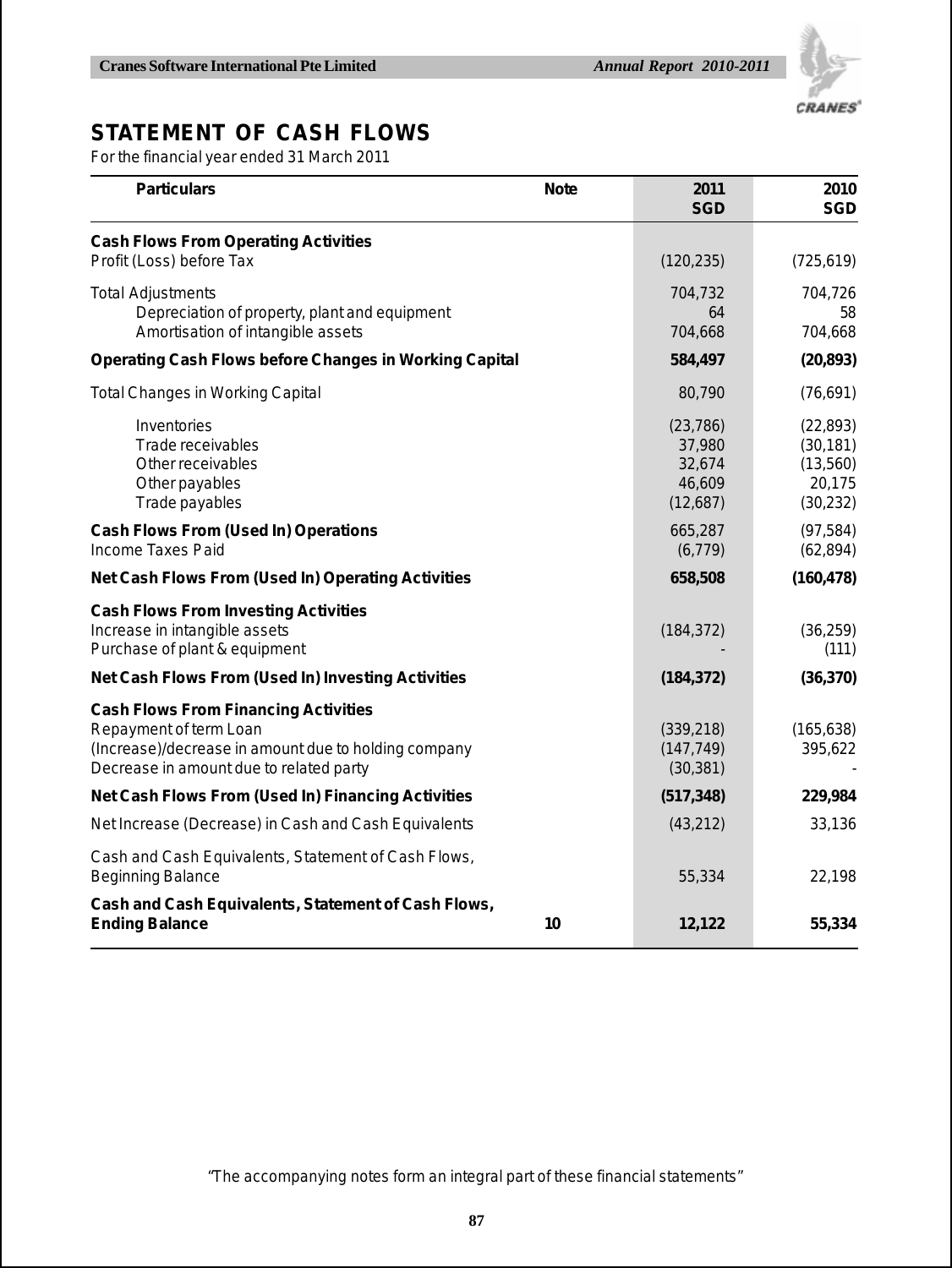

# **NOTES TO THE FINANCIAL STATEMENTS**

For the financial year ended 31 March 2011

These notes form an integral part of and should be read in conjunction with the accompanying financial statements.

#### **1. General**

#### **1.1 Corporate Information**

Cranes Software International Pte Ltd ("the Company") is a limited liability company, which is incorporated in the Republic of Singapore.

The registered office and principal place of business of the Company is located at No.9 Jurong Town Hall Road, #01-43, Singapore 609431.

The principal activities of the Company are to deal in computer software and hardware of all kinds for users of computers in all fields.

There have been no significant changes in the nature of these activities during the year.

#### **1.2 Going Concern**

The company has a capital deficiency of S\$295,783/- / (2010: S\$100,192/-) due to accumulated losses. The directors of the Company have pledged their financial support to sustain its operations. Accordingly the financial statements have been prepared on a going concern basis.

In the absence of such financial support, the Company may not be able to discharge its liabilities as and when they fall due and the going concern basis will no longer be appropriate. Adjustments to the financial statements would then have to be made to reflect the situation that assets may need to be realised other than in the normal course of business and at amounts which could differ significantly from the amounts at which they are currently recorded in the statement of financial position. In addition the Company may have to provide for any further liabilities which may arise.

#### **2. Signifcant Accounting Policies**

2.1 Basis of Preparation

The financial statements of the Company have been prepared in accordance with Singapore Financial Reporting Standards ("FRS").

The financial statements have been prepared under the historical cost convention except as disclosed in the accounting policies below.

The financial statements are presented in Singapore Dollars (SGD) and all values are rounded to the nearest unit except when otherwise indicated.

The accounting policies have been consistently applied by the Company and are consistent with those used in the previous financial year.

2.2 Interpretations and amendments to published standards effective in 2010

On 1 April 2010, the Company adopted the new or amended FRS and interpretations to FRS ("INT FRS") that are mandatory for application from that date. Changes to the Company's accounting policies have been made as required, in accordance with the transitional provisions in the respective FRS and INT FRS. The adoption of these standards and interpretations did not have any effect on the financial performance or position of the Company.

#### 2.3 Standards issued but not yet effective

The Company has not adopted the follwing standards and interpretations that have been issued but not effective :

Amendments to FRS 12 Deferred Tax : Recovery of Underlying Assets 1st January 2012<br>Amendments to FRS 24 Related Party Disclosures 1st January 2011 Amendments to FRS 24 Related Party Disclosures

**Effective for annual period beginning Description on or after**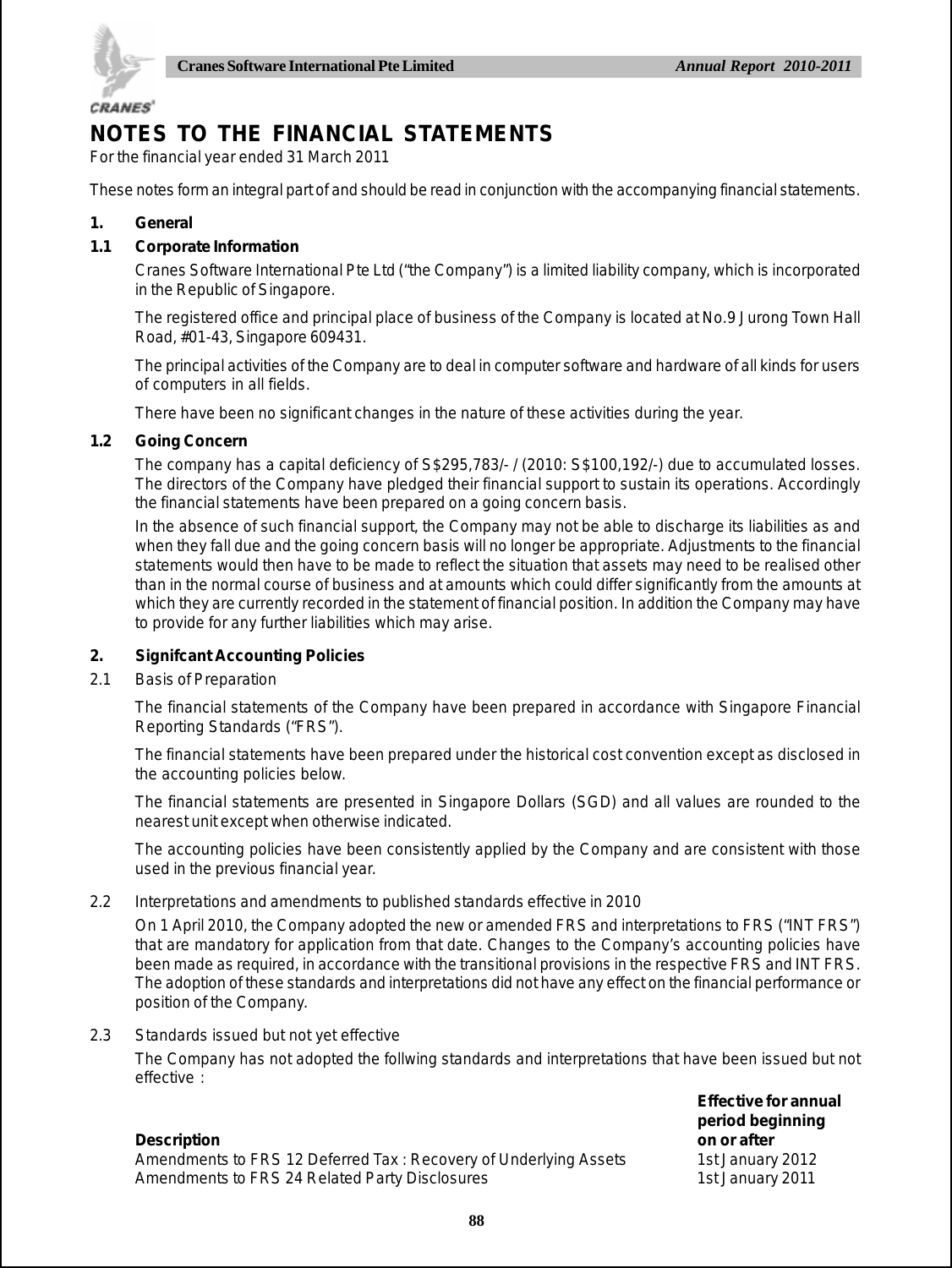| Amendments to FRS 32 Classification of Rights Issues                                     | 1st February 2010 |
|------------------------------------------------------------------------------------------|-------------------|
| Amendments to FRS 101 Severe Hyperinflation & Removal of Fixed Dates                     |                   |
| for First-Time Adopters                                                                  | 1st July 2011     |
| Amendments to FRS 107 Disclosures - Transfers of Financial Assets                        | 1st July 2011     |
| Amendments to INT FRS 114: Prepayments of a Minimum Funding Requirement 1st January 2011 |                   |
| Amendments to INT FRS 119: Extinguishing Financial Liabilities with Equity               |                   |
| <b>Instruments</b>                                                                       | 1st July 2010     |
|                                                                                          |                   |

The directors expect that the adoption of the other standards and interpretations above will have no material impact on the financial statements in the period of initial application.

#### 2.4 Critical judgements, assumptions and estimation uncertainties

The Company makes estimates and assumptions concerning the future. The resulting accounting estimates will, by definition, seldom equal the related actual results. The estimates and assumptions that have a significant risk of causing a material adjustment to the carrying amounts of assets and liabilities within the next financial year are discussed below:

#### **(a) Depreciation of Plant and equipment**

Plant and equipment are depreciated on a straight-line basis over their estimated useful lives, after taking into account their estimated residual value. The Company assesses annually the residual value and the useful life of the plant and equipment and if the expectation differs from the original estimate, such difference will impact the depreciation in the period in which such estimate has been changed. The carrying amounts of the plant and equipment are disclosed in Note 5.

#### **(b) Allowance for bad and doubtful debts**

The Company makes allowances for bad and doubtful debts based on an asseeement of the recoverability of trade and other receivables. Allowances are applied to trade and other receivables where events or changes in circumstances indicate that the balances may not be collectible. The identification of bad and doubtful debts requires the use of judgement and estimates. Where the expectation is different form the original estimate, such difference will impact the carrying value of trade and other receivables and doubtful debts expenses in the period in which such estimate has been changed. The carrying amounts of the trade and other receivables are disclosed in Notes 8 and 9 respectively.

#### **(c) Income tax**

The Company is subjected to income tax in the Singapore jurisdiction. Sugnificant judgement is required in determining the capital allowances and deductibility of certain expenses during the estimation of the provision of income taxes. The Compnay recognizes liabilities for anticipated tax issues based on estimates of whether additional taxes will be due. Where the final tax outcome of these matters is different from the amounts that were initially recorded, such differences will impact the income tax in the period in which such determination is made.

#### 2.5 Property, Plant & Equipment

#### (a) Measurement

(i) Property, plant & equipment

Property, plant & equipment are initially recognised at cost and subsequently carried at cost less accumulated depreciation and accumulated impairment loss.

(ii) Cost of equipment

The cost of an item of property, plant & equipment initially recognised includes its purchase price and any cost that is directly attributable to bringing the asset to the location and condition necessary for it to be capable of operating in the manner intended by management.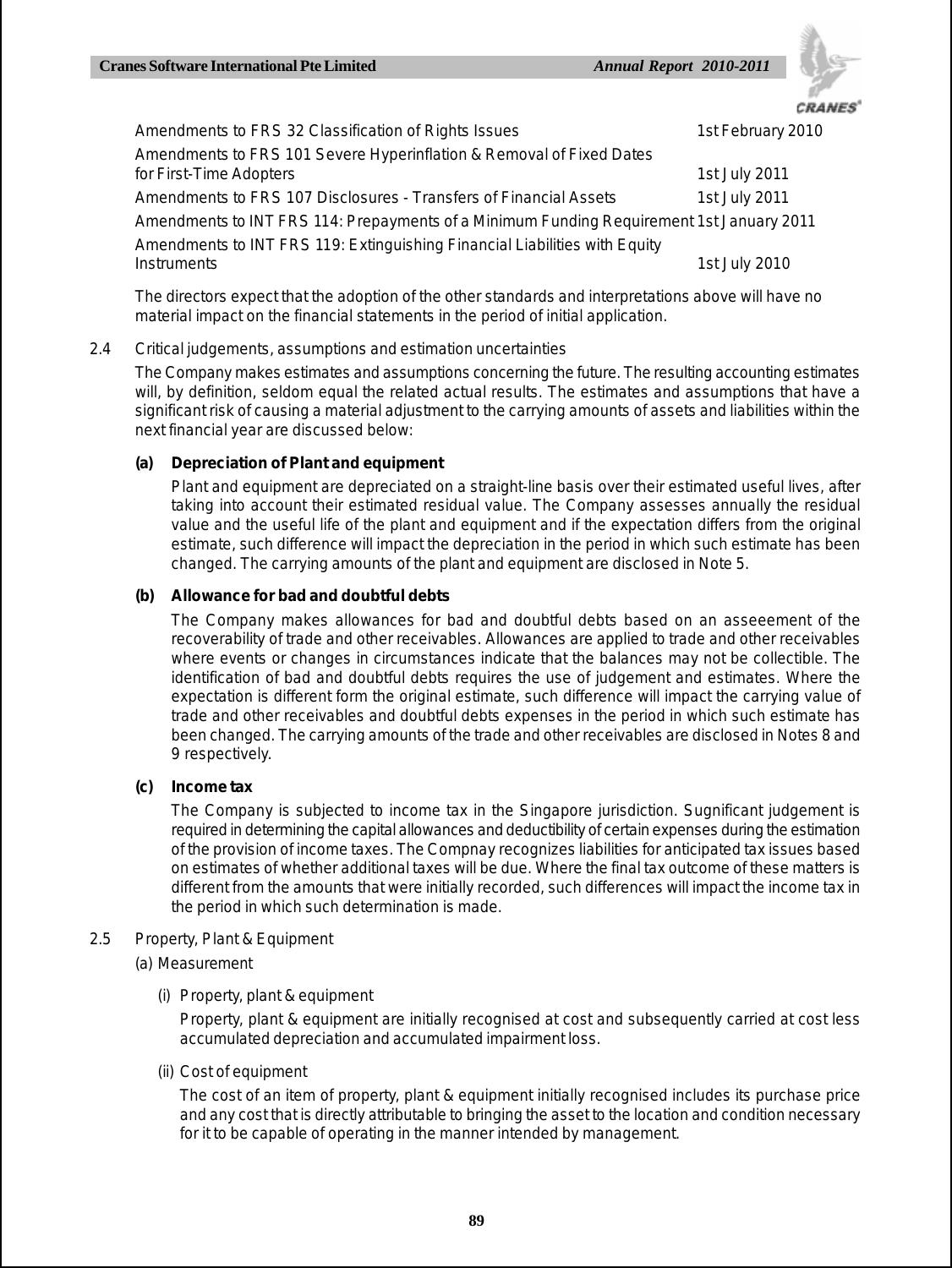



#### (b) Subsequent expenditure

Subsequent expenditure relating to plant and equipment that has already been recognised is added to the carrying amount of the asset only when it is probable that future economic benefits associated with the item will flow to the Company and the cost of the item can be measured reliably. All other repair and maintenance expenses are recognised in the statement of comprehensive income when incurred.

(c) Depreciation

Plant and equipment are stated at cost less accumulated depreciation. Depreciation is calculated on the straight-line method to write off the cost of the plant and equipment over estimated useful lives. The estimated useful lives have been taken as follows:

|                  | Years |
|------------------|-------|
| Office equipment | b     |
| Computers        |       |

Fully depreciated assets are retained in the financial statements untill they are no longer in use.

The residual values, estimated useful lives and depreciation method of property, plant and equipment are reviewed, and adjusted as appropriate, at the end of each reporting period. The effects of any revision are recognied in the statement of comprehensive income when the changes arise.

#### (d) Disposal

On disposal of an item of property, plant and equipments, the difference between the disposal proceeds and its carrying amount is recognised in the statement of comprehensive income.

#### 2.6 Impairment of non-financial assets

Property, plant and equipment are reviewed for impairment whenever there is any indication that these assets may be impaired. If any such indication exists, the recoverable amount (i.e. the higher of the fair value less cost to sell and value in use) of the asset is estimated to determine the amount of impairment loss.

For the purpose of impairment testing of these assets, recoverable amount is determined on an individual asset basis unless the asset does not generate cash flows that are largely independent of those from other assets. If this is the case, recoverable amount is determined for the cash-generating-units (CGU) to which the asset belongs to.

If the recoverable amount of the asset (or CGU) is estimated to be less than its carrying amount, the carrying amount of the asset (or CGU) is reduced to its recoverable amount. The impairment loss is recognised in the income and expenditure statement unless the asset is carried at revalued amount, in which case, such impairment loss is treated as a revaluation decrease.

An impairment loss for an asset is reversed if, and only if, there has been a change in the estimates used to determine the assets' recoverable amount since the last impairment loss was recognised. The carrying amount of an asset is increased to its revised recoverable amount, provided that this amount does not exceed the carrying amount that would have been determined (net of amortisation or depreciation) had no impairment loss been recognised for the asset in prior years. A reversal of impaitment loss for an asset is recognised in the statement of comprehensive income, unless the asset is carried at revalued amount, in which case, such reversal is treated as a revaluation increase.

#### 2.7 Intangible assets

Intangible assets are separately identifiable intangible intellectual property arising from acquisitions and are stated at cost less accumulated amortisation and impairment losses. Intangible assets with finite useful lives are amortised on a straight-line basis over their estimated useful lives of 6.25 years. Intangible assets with infinite useful lives are subject to yearly impairment of reviews.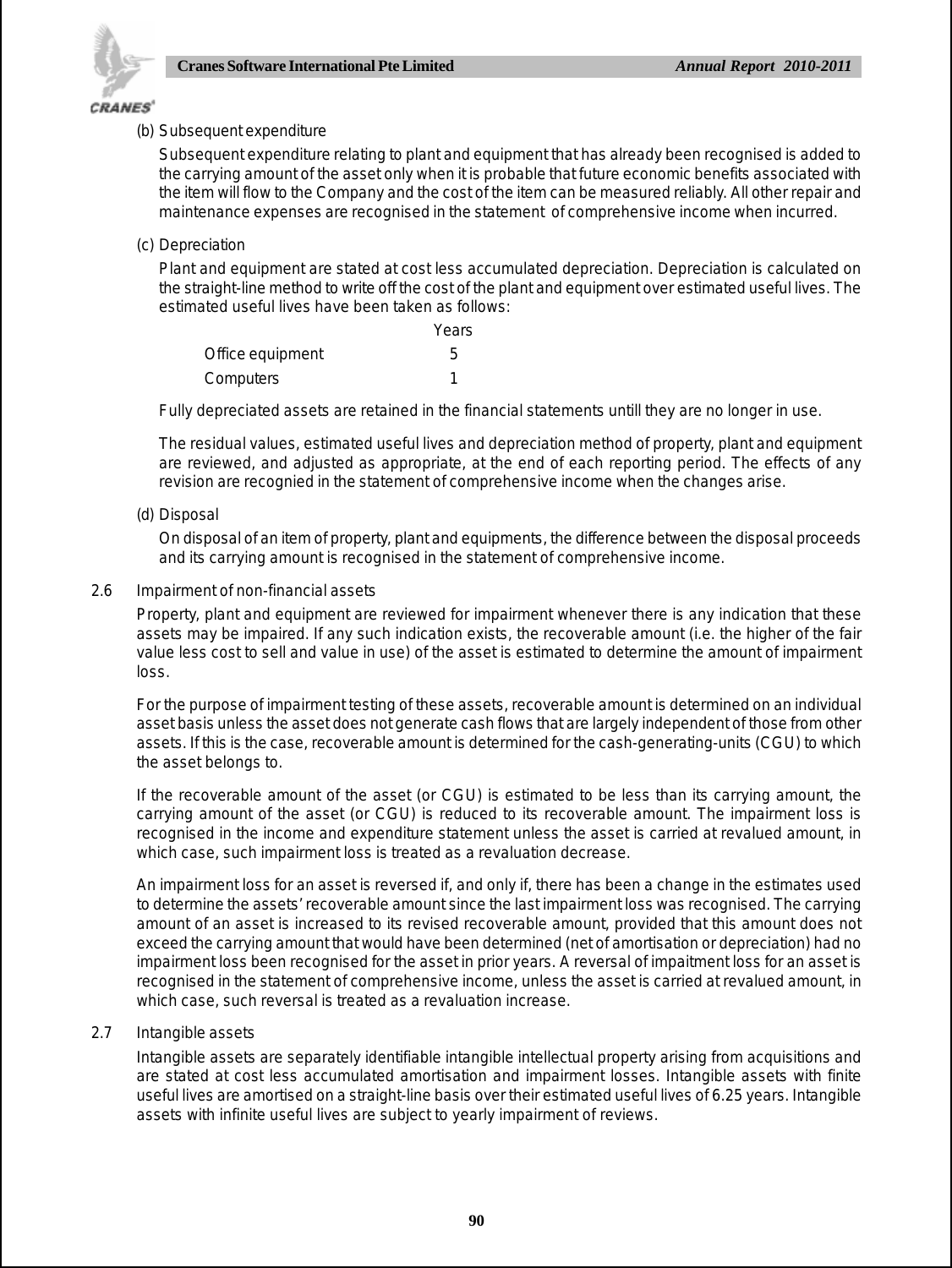

#### 2.8 Deferred Revenue Expenditure

Deferred revenue expenditure relates to a revenue expenditure which has been incurred during one accounting year which is applicable either wholly or in part to further accounting years. These revenue expenditures are to be charged to the statement of comprehensive income upon accrual of the benefit.

2.9 Related parties

For the purpose of these financial statements, parties considered to be related to the Company if the Company and the parties are subject to common control or common significant influence. Related parties may be individuals or other entities.

2.10 Holding company

A holding company is a Company which it holds more than half of the issued share capital and in whose financial and operating policy decisions the holding company exercises significant influence.

2.11 Inventories

Inventories are carried at the lower cost determined on the first-in first-out basis and net realisable value. Net realisable value is the estimated selling price less anticipated cost of disposal and after making allowances for damage, obsolete and slow-moving items.

#### 2.12 Financial Assets

#### (a) Classification

The Company classifies its financial assets according to the purpose for which the assets were acquired. Management determines the classification of its financial assets at initial recognition. The Company's only financial assets are loans and receivables.

Loans and receivables are non-derivative financial assets with fixed or determinable payments that are not quoted in an active market. They are presented as current assets, except for those maturing later than 12 months after the statement of financial position date which are presented as non-current assets. Loans and receivables are presented as "trade and other receivables" and "cash and cash equivalents" on the statement of financial position.

(b) Recognition and de-recognition

Regular way purchases and sales of financial assets are recognised on trade date - the date on which the Company commits to purchase or sell the asset. Financial assets are derecognised when the rights to receive cash flows from the financial assets have expired or have been transferred and the Company has transferred substantially all risks and rewards of ownership. On disposal of a financial asset, the difference between the carrying amount and the sale proceeds is recognised in the statement of comprehensive income.

#### (c) Initial and subsequent measurement

Loans and receivables are initially recognised at fair value plus direct transaction cost. Loans and receivables are subsequently carried at amortised cost using the effective interest method.

(d) Impairment

The Company assesses at the end of each reporting period whether there is objective evidence that a financial asset or a group of financial assets is impaired and recognises an allowance for impairment when such evidence exists.

Significant financial difficulties of the debtor, probability that the debtor will enter bankruptcy, and default or significant delay in payments are objective evidence that these financial assets are impaired.

The carrying amount of these assets is reduced through the use of an impaiment allowance account which is calculated as the difference between the carrrying amount and the present value of estimated future cash flows, discounted at the original effective interest rate. When the asset becomes uncollectible, it is written off against the allowance account. Subsequent recoveries of amounts previously written off are recognised against the same line item in profit or loss.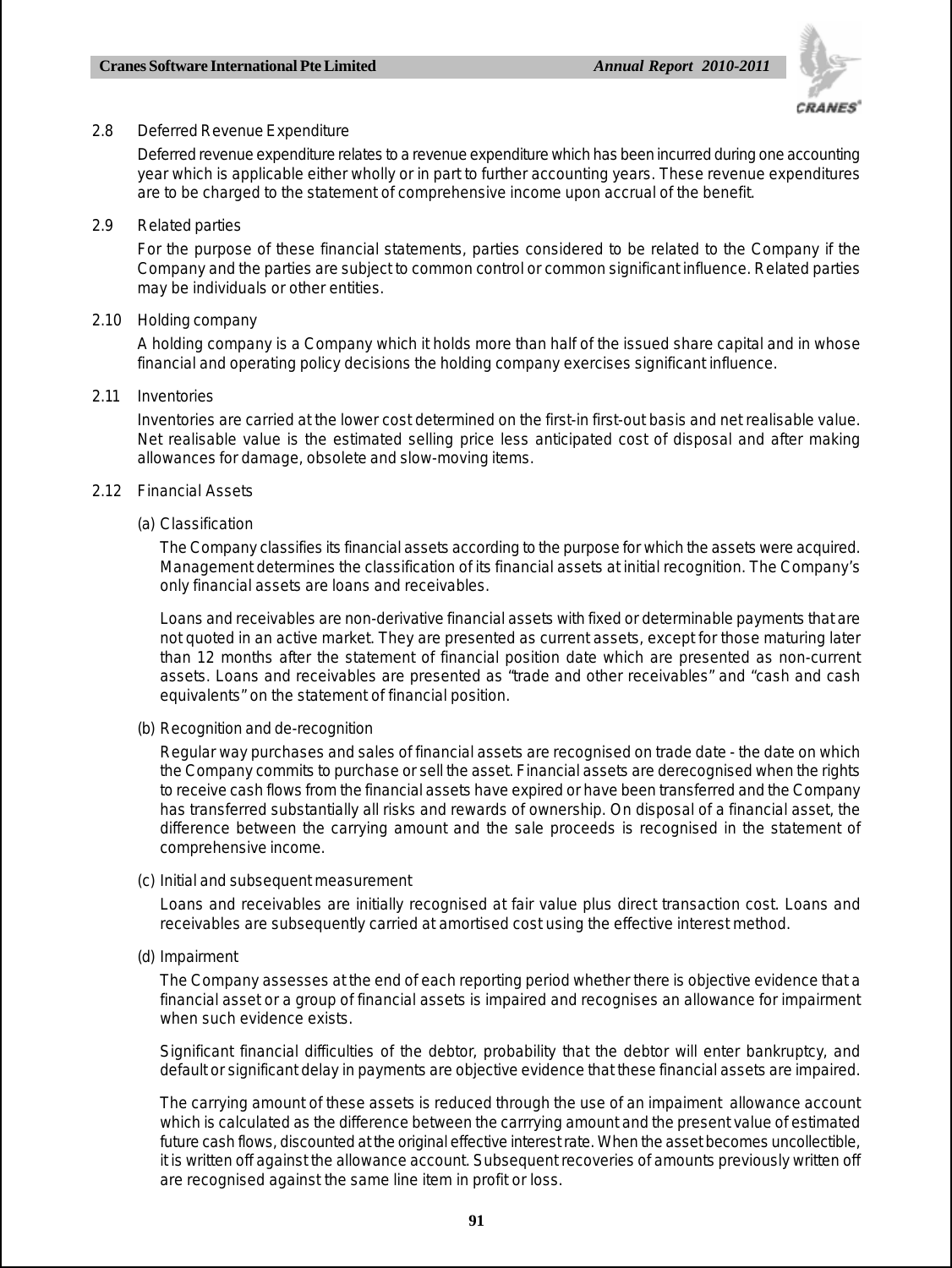

The allowance for impairment loss account is reduced though profit or loss in subsequent period when the amount of impaitment loss decreases and the related decrease can be objectively measured. The carrying amount of the asset previously impaired is increased to the extent that the new carrying amount does not exceed the amortised cost had no impairment been recognised in prior periods.

#### 2.13 Cash and Cash Equivalents

Cash and cash equivalents for the statement of cash flows includes cash and bank balances..

#### 2.14 Financial Liabilities and Equity

Financial liabilities include trade payables, which are normally settled on 30-90 day terms and other payables, amount due to related parties and term loan. Financial liabilities are recognized on the statement of financial position when, and only when, the Company becomes a party to the contractual provisiions of the financial instrument. Finnacial liabilities are initially recognized at fair value of consideration received less directly attributable transaction cost and subsequently measured at amortised cost using the effective interest method. Term loans are recorded at the proceeds received, net of transaction costs.

Gains and losses are recognized in the statement of comprehensive income when the liabilities are derecognized as well as through the amortization process. The liabilities are derecognized when the obligation under the liability is discharged or cancelled or expired. Equity instruments are recorded at the proceeds received, net of direct issue costs.

#### 2.15 Revenue recognition

Revenue is recognised upon the transger of significant risk and rewards of ownership of the goods to the customer, which generally coincides with delivery and acceptance of the goods sold.

#### 2.16 Income Tax

Current income tax for current and prior periods is recognised at the amount expected to be paid to or recovered from the tax authorities, using the tax rates and tax laws that have been enacted or substantively enacted by the statement of financial position date.

Deferred income tax is recognised for all temporary differences arising between the tax bases of assets and liabilities and their carrying amounts in the financial statements except when the deferred income tax arises from the initial recognition of goodwill or an asset or liability in a transaction that is not a business combination and affects neither accounting nor taxable profit or loss at the time of the transaction.

Deferred income tax asset is recognised to the extent that it is probable that future taxable profit will be available against which the deductible temporary differences and tax losses can be utilised.

Deferred income tax is measured:

- (i) at the tax rates that are expected to apply when the related deferred income tax asset is realised or the deferred income tax liability is settled, based on tax rates and tax laws that have been enacted or substantively enacted by the statement of financial date; and
- (ii) based on the tax consequence that will follow from the manner in which the Company expects, at the balance sheet date, to recover or settle the carrying amounts of its assets and liabilities.

Current and deferred income taxes are recognised as income or expense in the statement of comprehensive income, except to the extent that the tax arises from a business combination or a transaction which is recognised directly in equity.

#### 2.17 Employee Benefits - Defined Contribution Plan

Defined contribution plans are post-employment benefit plans under which the Company pays fixed contributions into separate entities such as the Central Provident Fund on a mandatory, contractual or voluntary basis. The Company has no further payment obligations once the contributions have been paid. The Company's contributions are recognised as employee compensation expense when they are due, unless they can be capitalised as an asset.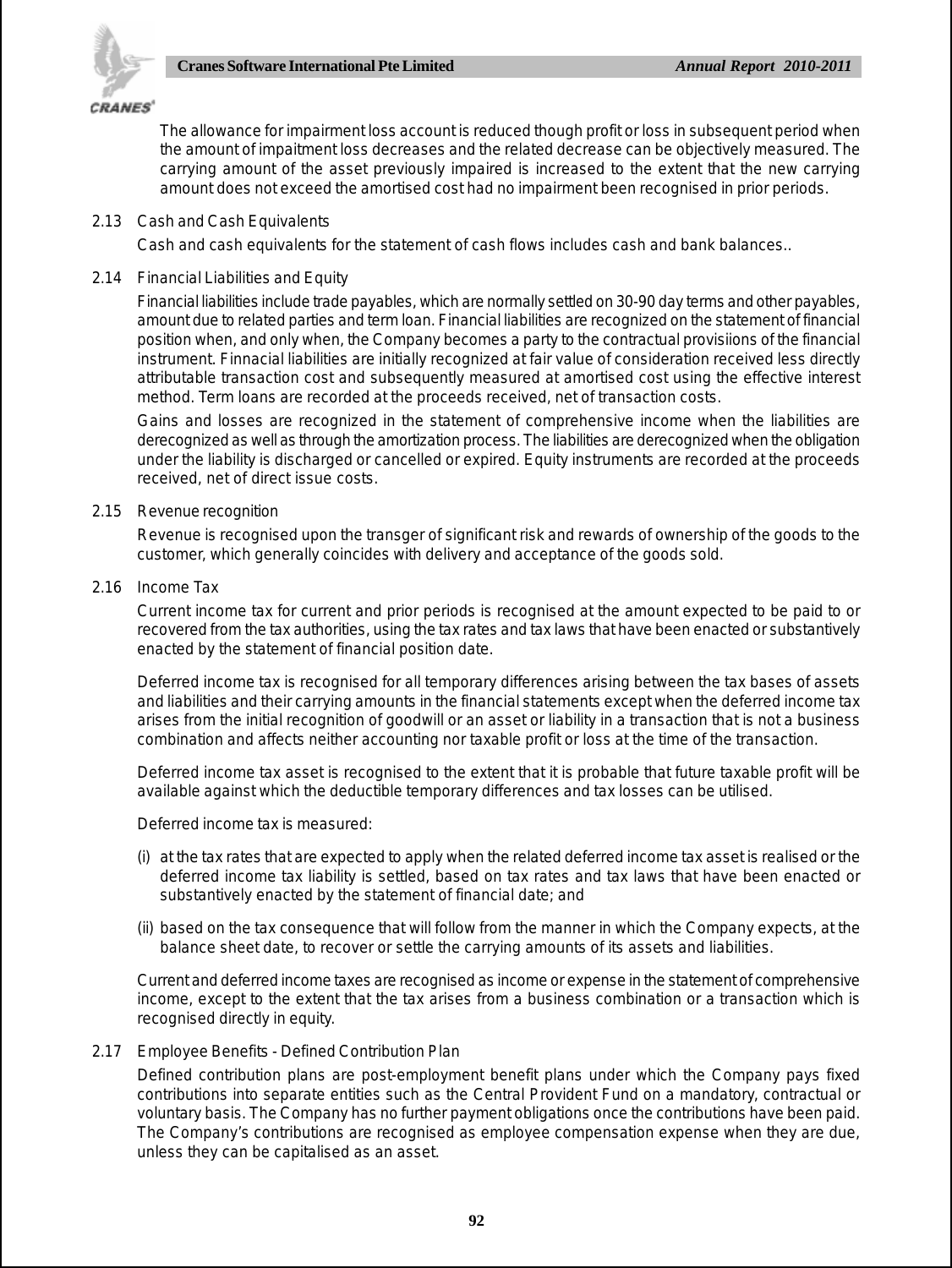

#### 2.18 Provisions

Provisions are recognised when the Company has a present obligation as a result of a past event where it is probalble that it will result in an outflow of economic benefits that can be reasonably estimated. Provisions are reviewed at the end of each reporting period and adjusted to reflect the current best estimate. If it is no longer probable that an outflow of economic resources will be required to settle the obligation, the provision is reversed.

#### 2.19 Foreign Currency Transactions

(a) Functional and presentation currency

Items included in the financial statements of the Company are measured using the currency of the primary economic environment in which the entity operates ("functional currency"). The financial statements are presented in Singapore Dollar.

(b) Transactions and balances

Transactions in a currency other than the functional curency ("foreign currency") are translated into the functional currency using the exchange rates at the dates of the transactions. Currency translation differences from the settlement of such transactions and from the translation of monetary assets and liabilities denominated in foreign currencies at the closing rates at the statement of financial position date are recognised in the statement of comprehensive income.

#### 2.20 Operating Lease

Leases where substantially all risks and rewards incidental to ownership are retained by the lessors are classified as operating leases. Payments made under operating leases (net of any incentives received from the lessors) are recognised in profit or loss on a straight-line basis over the period of the lease.

Contingent rents are recongnised as an expense in statement of comprehensive income when incurred.

#### **3. Employee Benefits Expense**

|    |                                                   | 2011<br>S\$ | 2010<br><b>S\$</b> |
|----|---------------------------------------------------|-------------|--------------------|
|    | Employee benefits expenses (including directors): |             |                    |
|    | <b>Salaries</b>                                   | 77,963      | 64,164             |
|    | Directors' fee                                    | 4,000       | 4,000              |
|    | <b>CPF</b>                                        | 9,611       | 10,800             |
|    |                                                   | 91,574      | 78,964             |
| 4. | Profit/ (Loss) From Continuing Operations         |             |                    |
|    | This was derived after charging/(crediting): -    |             |                    |
|    |                                                   | 2011        | 2010               |
|    |                                                   | S\$         | <b>S\$</b>         |
|    |                                                   |             |                    |

| Allowance for doubtful debts      |            | 23,236  |
|-----------------------------------|------------|---------|
| Auditors' remuneration            | 3.900      | 2.500   |
| Depreciation                      | 64         | 58      |
| Employee benefit expense (Note 3) | 91.574     | 78.964  |
| Exchange difference               | (586, 896) | (7,073) |
| Rental Expense                    | 10.338     | 9.546   |
|                                   |            |         |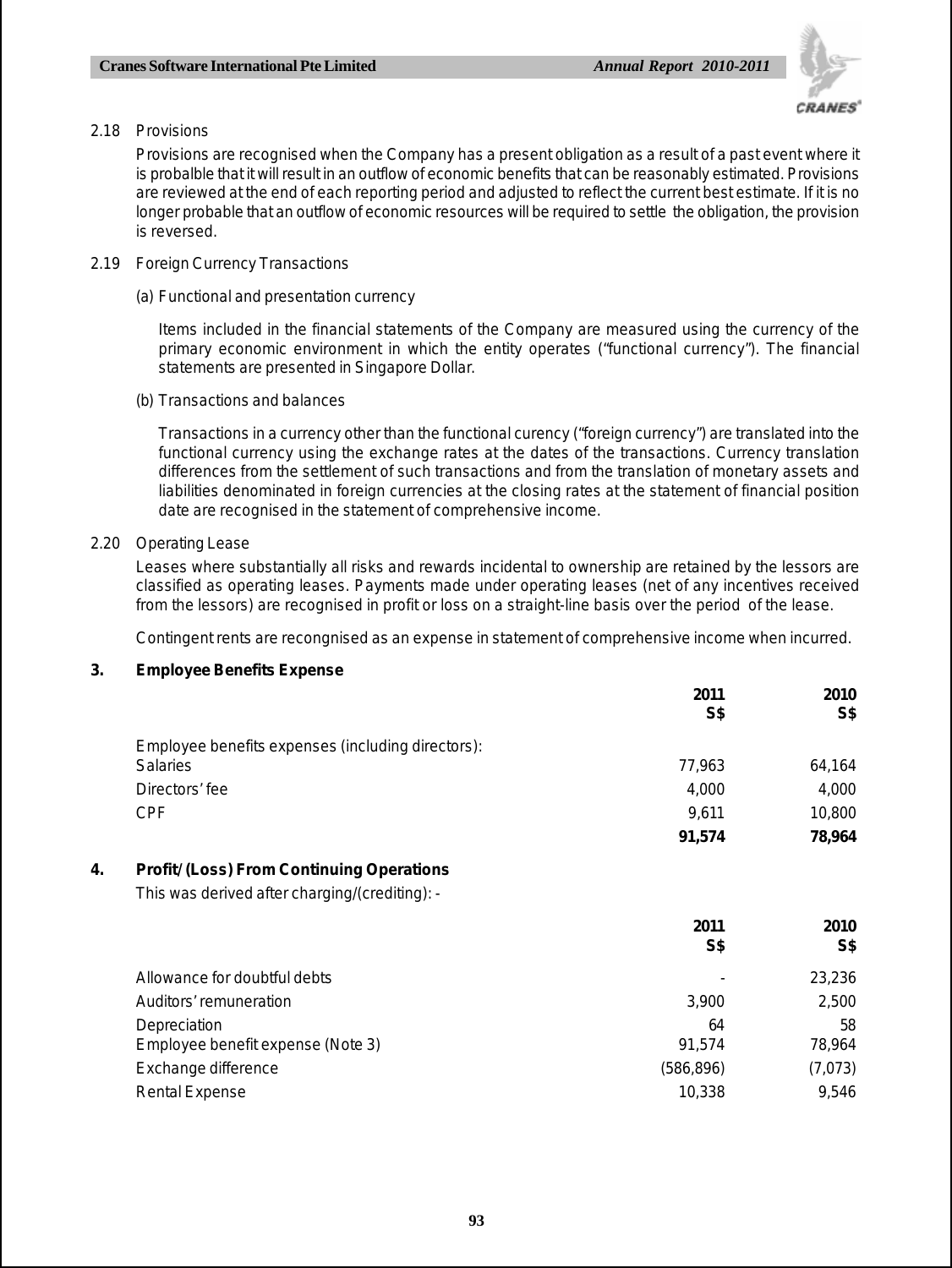

**7. Inventories**

## **5. Plant and Equipment**

|    |                                                                                   | Computers<br>S\$ | Office<br>Equipment<br>S\$ | Total<br><b>S\$</b>     |
|----|-----------------------------------------------------------------------------------|------------------|----------------------------|-------------------------|
|    | Cost                                                                              |                  |                            |                         |
|    | At 01 April 2009                                                                  | 4,428            | 203                        | 4,631                   |
|    | Additions                                                                         | 111              |                            | 111                     |
|    | At 31 March 2010 and 1 April 2010<br>Additions                                    | 4,539            | 203                        | 4,742                   |
|    | At 31 March 2011                                                                  | 4,539            | 203                        | 4,742                   |
|    | <b>Accumulated Depreciation</b>                                                   |                  |                            |                         |
|    | At 01 April 2009                                                                  | 4,428            | 192                        | 4,620                   |
|    | Charge for the year                                                               | 47               | 11                         | 58                      |
|    | At 31 March 2010 and 1 April 2010                                                 | 4,475            | 203                        | 4,678                   |
|    | Charge for the year<br>At 31 March 2010                                           | 64<br>4,539      | 203                        | 64<br>4,742             |
|    | <b>Net Book Value</b>                                                             |                  |                            |                         |
|    | At 31 March 2010                                                                  | 64               |                            | 64                      |
|    | At 31 March 2011                                                                  |                  |                            |                         |
|    |                                                                                   |                  | 2011                       | 2010                    |
|    |                                                                                   |                  | <b>S\$</b>                 | <b>S\$</b>              |
| 6. | <b>Intangible Assets</b>                                                          |                  |                            |                         |
|    | At beginning of year<br>Amortisation charged to statement of comprehensive income |                  | 3,699,509<br>(704, 668)    | 4,367,918<br>(704, 668) |
|    | Capitalisation of borrowing costs                                                 |                  | 184,372                    | 36,259                  |
|    | At end of year                                                                    |                  | 3,179,213                  | 3,699,509               |
|    | Intangible assets are denominated in United State dollar (USD).                   |                  |                            |                         |
| 7. | Inventories                                                                       |                  |                            |                         |
|    | Finished goods                                                                    |                  | 89,481                     | 65,695                  |
| 8. | <b>Trade Receivables</b>                                                          |                  |                            |                         |
|    |                                                                                   |                  | 2011<br><b>S\$</b>         | 2010<br><b>S\$</b>      |
|    | Third parties                                                                     |                  | 1,287,621                  | 1,328,656               |
|    | Less: Allowance for doubtful debts                                                |                  | (23, 236)                  | (23, 236)               |
|    | GST refundable / (paid)                                                           |                  | 1,156                      | (1,899)                 |
|    |                                                                                   |                  | 1,265,541                  | 1,303,521               |
|    | Trade receivables are denominated in the following currencies:-                   |                  |                            |                         |
|    |                                                                                   |                  | 2011<br><b>S\$</b>         | 2010<br><b>S\$</b>      |
|    |                                                                                   |                  |                            |                         |
|    | United States Dollars (USD)                                                       |                  | 1,177,988<br>87,553        | 1,283,754<br>19,767     |
|    | Singapore Dollars (SGD)                                                           |                  |                            |                         |
|    |                                                                                   |                  | 1,265,541                  | 1,303,521               |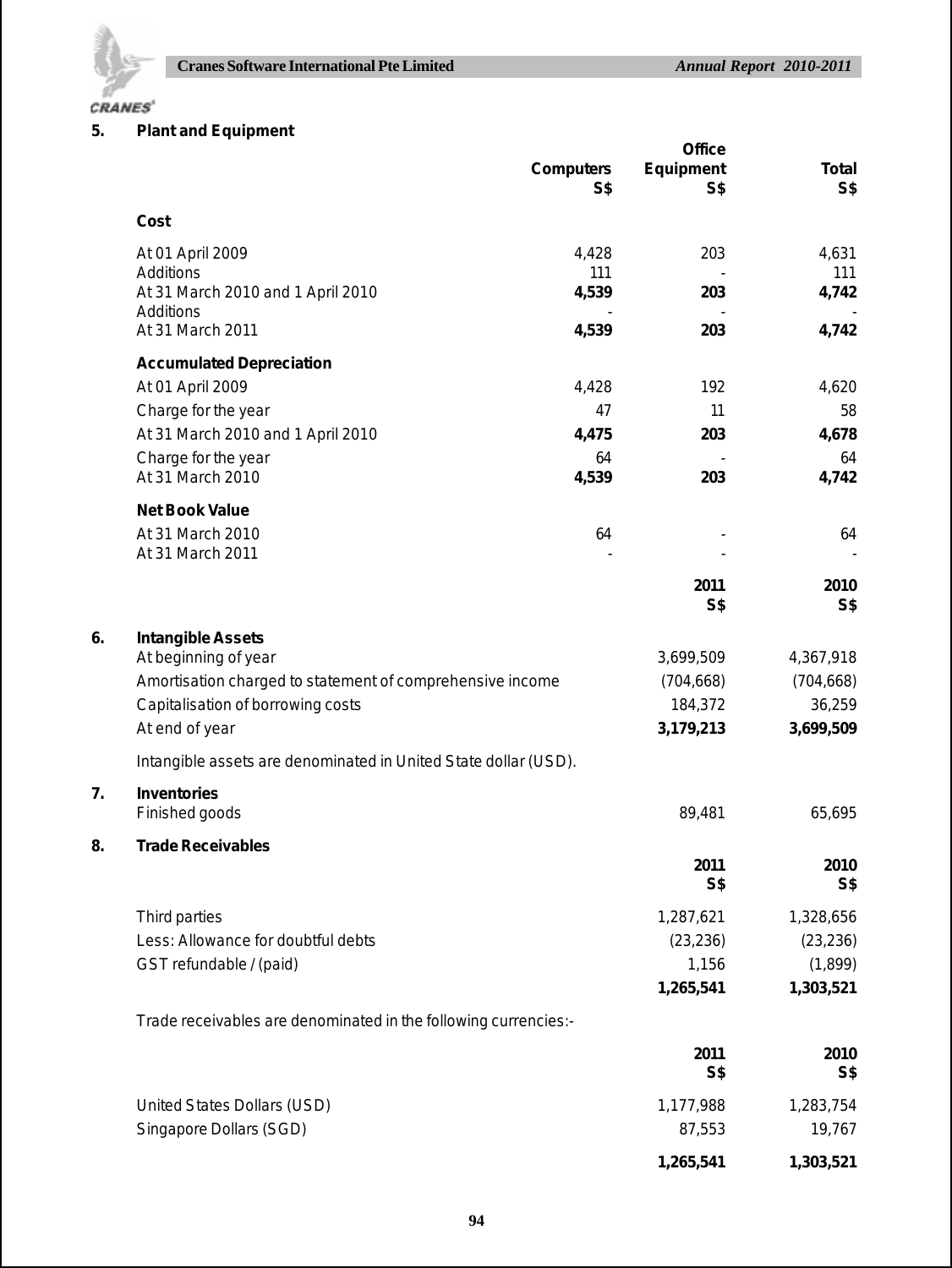

The age analysis of trade receivables is as follows :-

|     | Not past due<br>Past due         | 280                | 62,715             |
|-----|----------------------------------|--------------------|--------------------|
|     | 1 - 30 days<br>31 - 60 days      | 34,936             | 79,174<br>2,254    |
|     | $> 60$ days                      | 1,230,325          | 1,159,378          |
|     |                                  | 1,265,541          | 1,303,521          |
| 9.  | <b>Other Receivables</b>         |                    |                    |
|     | Deposits                         | 1,820              | 14,260             |
|     | Prepayments                      | 169,363            | 169,363            |
|     | Others                           | 250                | 20,484             |
|     |                                  | 171,433            | 204,107            |
| 10. | <b>Cash and Cash Equivalents</b> |                    |                    |
|     |                                  | 2011<br><b>S\$</b> | 2010<br><b>S\$</b> |
|     | Cash at bank                     | 11,498             | 55,334             |
|     | Cash in hand                     | 624                |                    |
|     |                                  | 12,122             | 55,334             |

The Company's cash and cash equivalents that are not denominated in its functional currency are as follows :

|     |                                                                                                                                                                          | 2011<br>S\$        | 2010<br>S\$        |
|-----|--------------------------------------------------------------------------------------------------------------------------------------------------------------------------|--------------------|--------------------|
|     | United States dollar                                                                                                                                                     | 8.690              | 26.893             |
| 11. | <b>Share Capital</b><br>Issued and fully paid up:-<br>165,692 ordinary shares at beginning of the financial year<br>165,692 ordinary shares at end of the financial year | 165.692<br>165.692 | 165,692<br>165,692 |

Fully paid ordinary shars, which have no par value, carry one vote per share and carry a right to dividends as and when declared by the company. All shares rank equally with regard to the Company's residual assets.

#### **Capital management**

The Comapny reviews its capital structure at least annually to ensure that the Company will be able to continue as a going concern. The capital structure of the Compnay comprises only of issued capital and retained earnings. The Company's overall strategy remains unchanged from prior year. The Company is not subject to any externally imposed capital requirements.

#### **12. Term Loan (Unsecured)**

|                   | 2011<br>S\$ | 2010<br><b>S\$</b> |
|-------------------|-------------|--------------------|
| Within 1 year     | 858,592     | 858,592            |
| Between 2-5 years | 2,070,921   | 2,410,139          |
|                   | 2,929,513   | 3,268,731          |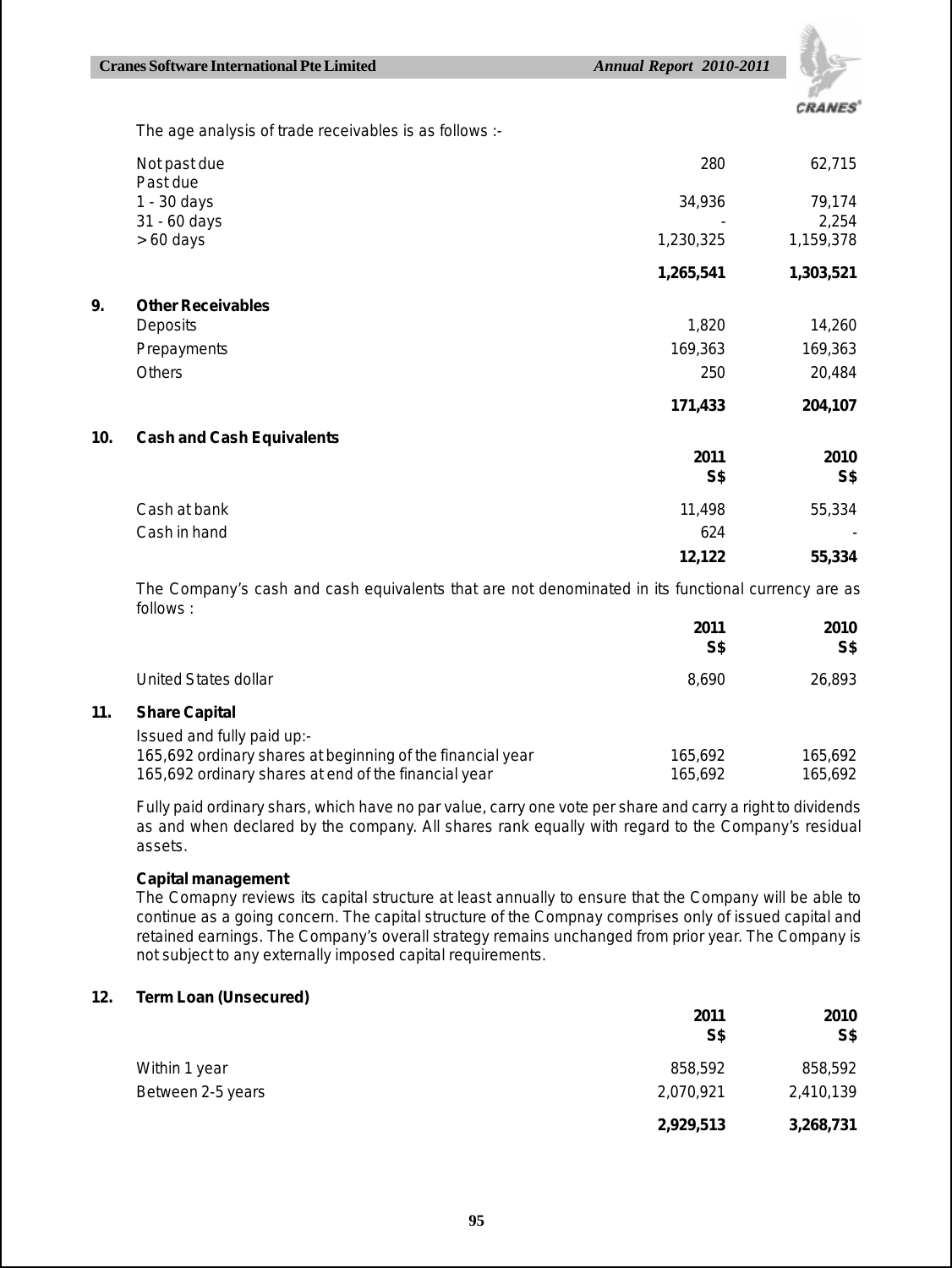

**14.** 

Term loan is denominated in United Staes dollars (USD).

The loan is unsecured and repayable within 5 years from the first drawdown on 25 June 2008. The cost of borrowing amounting S\$ 290,283 was paid upfront in the form of exposure, facility and supplier fees.

#### **13. Trade Payables**

|     |                                                              | 2011<br><b>S\$</b> | 2010<br><b>S\$</b> |
|-----|--------------------------------------------------------------|--------------------|--------------------|
|     | Third parties                                                | 228,746            | 182,137            |
|     | Customer deposit                                             | 8,020              | 8,020              |
|     |                                                              | 236,766            | 190,157            |
|     | Trade payables are denominated in the following currencies:- |                    |                    |
|     | United States Dollars (USD)                                  | 149,318            | 136,157            |
|     | Singapore Dollars (SGD)                                      | 17,777             | 794                |
|     | Euro                                                         | 69,671             | 53,206             |
|     |                                                              | 236,766            | 190,157            |
| 14. | <b>Other Payables</b>                                        |                    |                    |
|     | Other payables                                               | 1,347              | 1,273              |
|     | Accrued expenses                                             | 39,950             | 52,711             |
|     |                                                              | 41,297             | 53,984             |
| 15. | Amount Due To/(From) Holding Company                         |                    |                    |
|     | Trade                                                        | (2,012,082)        | (1, 173, 361)      |
|     | Non Trade                                                    | 3,885,215          | 3,194,243          |
|     |                                                              | 1,873,133          | 2,020,882          |

The non trade amounts above are usecured, interest fee and have no fixed term of repayment.

Amount due to /(from) holding company are denominated in the following currency:

|     | United States dollar (USD)<br>Singapore dollar (SGD) | 1,855,239<br>17.894 | 2,017,784<br>3,098 |
|-----|------------------------------------------------------|---------------------|--------------------|
|     |                                                      | 1,873,133           | 2,020,882          |
| 16. | Due to related Party<br>Trade                        | 269.799             | 327,180            |
|     |                                                      |                     |                    |

Due to related party is denominated in United States dollar (USD).

#### **17. Related Party Disclosures**

An entity or individual is considered a related party of the Company for the purposes of the financial statements:-

- (i) It possesses the ability (directly or indirectly) to control or exercise significant influence over the operating and financial decisions of the Company or vice versa; or
- (ii) It is subject to common control or common significant influence.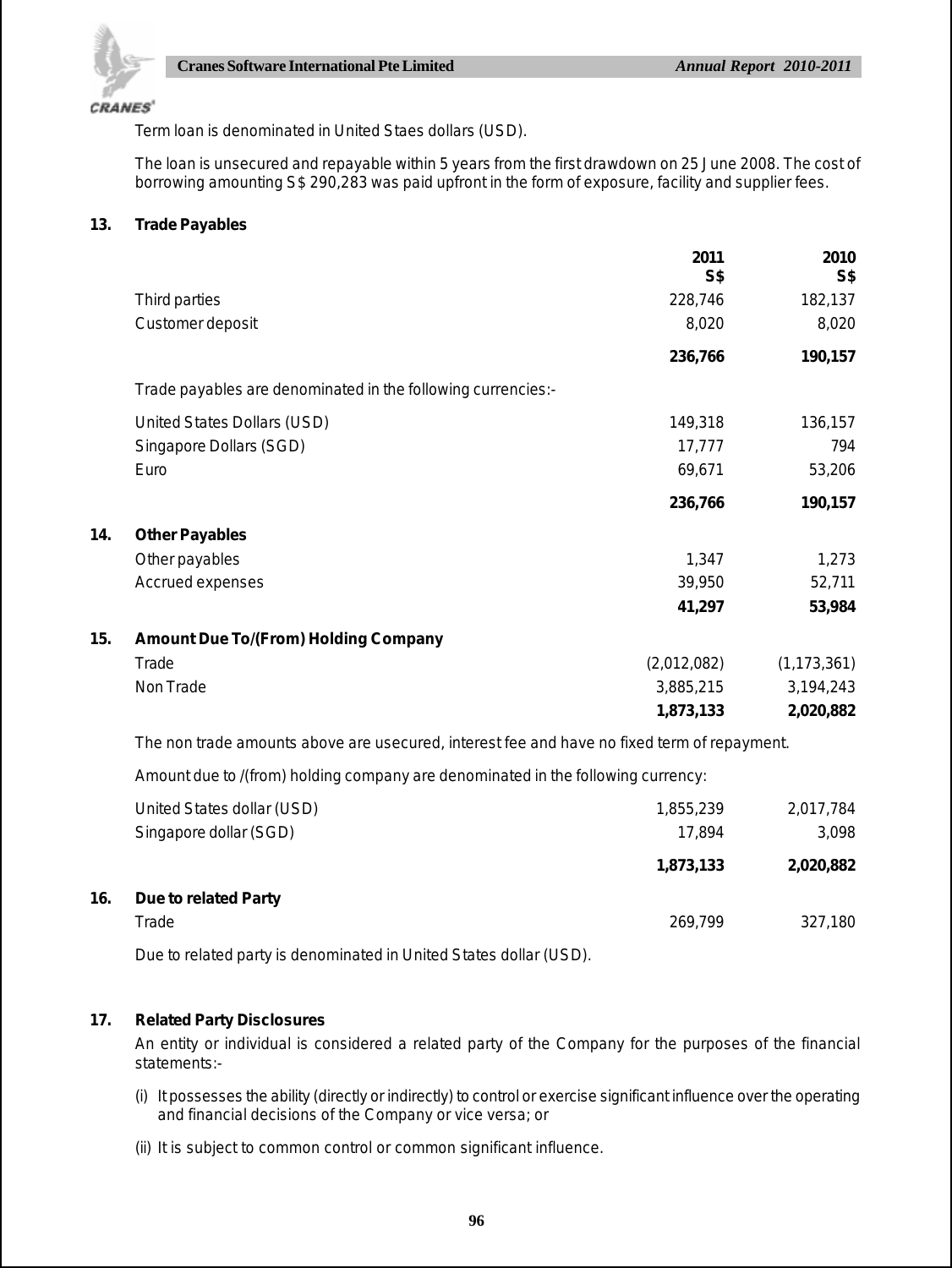

The following transactions took place between the Company and related parties during the financial year.

|                                | 2011<br>S\$ | 2010<br><b>S\$</b> |
|--------------------------------|-------------|--------------------|
| Sales to holding company       | 409.179     | 621,563            |
| Purchases from holding company | 35,762      | 552,013            |
| Secretarial fees               | 2.600       | 2,300              |

#### **18. Income Tax**

i) Income tax expense

| Current year's provision | 74,403 |  |
|--------------------------|--------|--|
|--------------------------|--------|--|

The income tax expense varied from the amount of income tax expense determined by applying the Singapore Income Tax rate of 17% to profit before tax as a result of the following differences:

|                                      | 2011<br>S\$ | 2010<br>S\$ |
|--------------------------------------|-------------|-------------|
| Loss before taxation                 | (120, 235)  | (725, 619)  |
| Exemption                            | (25, 925)   |             |
| Income tax expense at staturory rate | (20, 440)   | (123, 355)  |
| Non-taxable income                   | (38)        | (461)       |
| Non-deductible items                 | 120,796     | 119,858     |
| Temporary differences                | 10          | 3,958       |
|                                      | 74,403      |             |

#### ii) Unutilised tax losses

The Company has tax loss carry forward available for offsetting against future taxable income as follows:

|                                 | 2011<br>S\$              | 2010<br>S\$ |
|---------------------------------|--------------------------|-------------|
| Amount at beginning of year     | $\overline{\phantom{a}}$ |             |
| Amount in current year          | $\overline{\phantom{a}}$ | 23,225      |
| Amount utilised in current year | $\overline{\phantom{a}}$ |             |
| Amount at end of year           | $\blacksquare$           | 23,225      |

The realisation of the future income tax benefits from tax loss carry forwards is available for an unlimited future period subject to there being no substantial change in the shareholders as required by provisions of the Income Tax Act.

#### iii) Unutilised Capital allowances

The Company has tax timing differences from capital allowances available for offsetting against future taxable income as follows :-

|                                 | 2011                     | 2010<br>S\$ |
|---------------------------------|--------------------------|-------------|
|                                 | S\$                      |             |
| Amount at beginning of year     | $\overline{\phantom{0}}$ |             |
| Amount in current year          |                          | 111         |
| Amount utilised in current year |                          |             |
| Amount at end of year           |                          |             |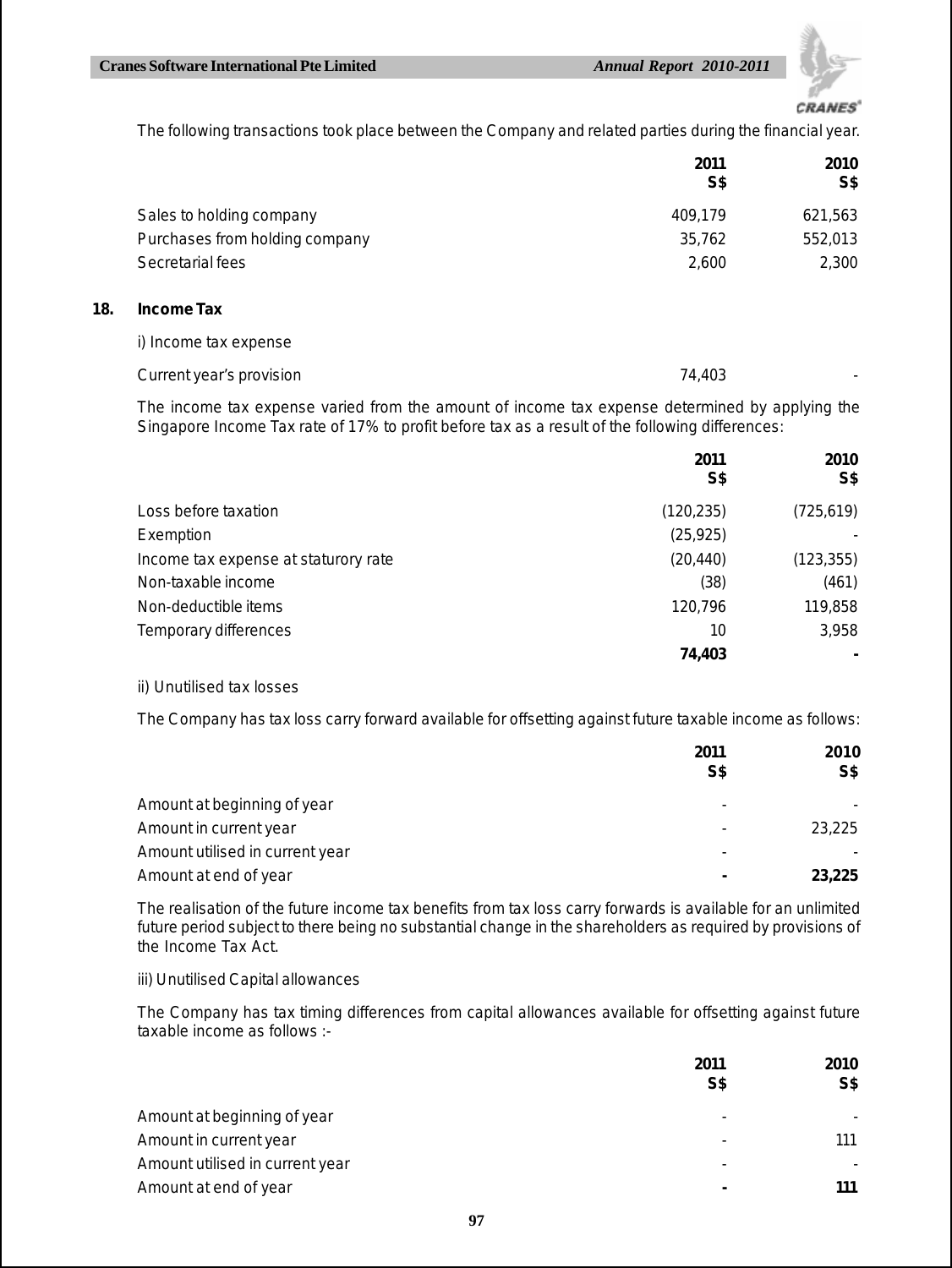

The realisation of the future income tax benefits from timing differences is available for an unlimited future period subject to there being no substantial change in the shareholders as required by provisions of the Income Tax Act. Where provision for deferred tax arising from timing differences has been offset against the above tax loss carry forwards, such provision for deferred tax will be required to be set up when tax losses are unused in the future.

#### **19. Significant Risk Management**

The Company is exposed to financial risks arising from its operations. The Company's overall financial risk management policy seeks to minimise potential adverse effects on the financial performance of the Company. There has been no change to the company's exposure to these financial risks or the manner in which it manages and measures the risk.

Risk management is integral to the whole business of the Company. The Company has a system of controls in place to create an acceptable balance between the cost of risks occurring and the cost of managing the risks. The management continually monitors the Company's risk management process to ensure that an appropriate balance between the risk and control is achieved. The key financial risks are listed below :

#### 19.1 Interest Rate Risk

As the company has no significant interest bearing assets and liabilities, the Company's income and operating cash flows are substantially independent of changes in market interest rates.

19.2 Credit Risk

Cresit risk is the risk of loss that may arise on outstanding financial instruments should a counter party default on its obligations.

The company had adopted a stringent procedure in extending credit terms to customers and monitoring its credit risk. Trade receivables are due within 30 days from date of billing. Normally, the Company does not obtain collaterals from customers.

The carrying amount of financial assets, consist primarily of trade receivables, other receivables and cash at banks recorded in the financial statements represents the Company's maximum exposure to credit risk. The Company's objective is to seek continual revenue growth while minimising losses incurred due to increased credit risk exposure.

As at the end of the reporting period, the Company has no major concentration of credit risk.

Trade receivables that are neither past due nor impaired are mainly companies with good payment track record with the Company. Cash is placed with bank which is regulated.

Information relating to the age analysis of trade receivables past due but not impaired is given in Note 8.

#### 19.3 Foreign Currency Risk

The Company transacts some business in United States dollars and Euro and therefore is exposed to foreign exchange risk. It is the Company' policy to conduct transactions in the functional currency of the Company where possible so as to minimise the Company's exposure to foreign currency risk.

There is no formal hedging policy with respect to the foreign exchange exposure. Exposure to exchange risk is monitored on an ongoing basis and the company endeavours to keep the net exposure at an acceptable level.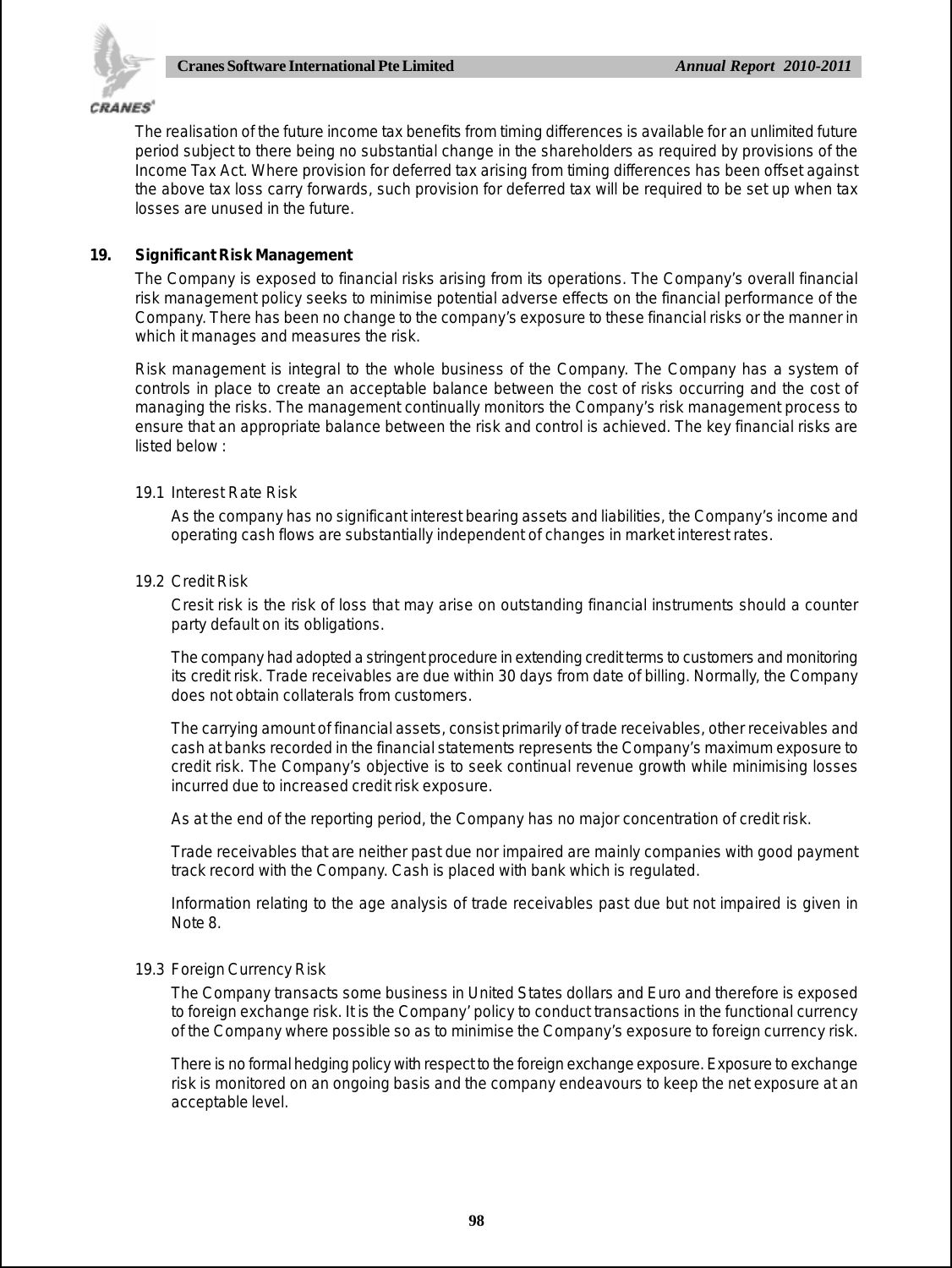

At the end of the reporting period, the carrying amounts of monetary assets and monetary liabilities denominated in currencies other than the functional currencies are follows :

|                       | Liabilities |                    |                        | <b>Assets</b> |  |
|-----------------------|-------------|--------------------|------------------------|---------------|--|
|                       | 2011<br>SGD | 2010<br><b>SGD</b> | 2011<br>SGD            | 2010<br>SGD   |  |
| United States dollars | 5,203,869   |                    | 5.749.852    4.365.891 | 5.010.156     |  |
| Euro                  | 69.671      | 53,206             | 438,338                | 438.338       |  |

The following table details the sensitivity to a 10% increase and decrease in the relevant foreign currencies against the functioinal currency of the Company. 10% is the sensitivity rate used when reporting foreign currency risk internally to key management personnel and represents management's assessment of the possible change in foreign exchange rates. The sensitivity analysis includes only outstanding foreign currency denominated monetary items and adjusts their translation at the period end for a 10% change in foreign currency rates.

If the relevant foreign currency changes against the functional currency by 10% respectively with all other variables including tax rate being held constant, the effects arising from the net financial assets and liabilities on profit after income tax will be as follows:

|                                      |            | Profit or loss |
|--------------------------------------|------------|----------------|
|                                      | 2011       | 2010           |
|                                      | <b>SGD</b> | <b>SGD</b>     |
| <b>United States dollars</b>         |            |                |
| Strengthens against Singapore dollar | (83, 798)  | (73,970)       |
| Weakens against Singapore dollar     | 83.798     | 73,970         |
| Euro                                 |            |                |
| Strengthens against Singapore dollar | 36,867     | 38,513         |
| Weakens against Singapore dollar     | (36, 867)  | (38, 513)      |
|                                      |            |                |

#### 19.4 Liquidity risk

Liquidity risk reflects the risk that the Company will have insufficient resources to meet its financial liabilities as fall due. In the management of liquidity risk, the Company monitors and maintains a level of bank balances deemed adequate by the management to finance the Company's operations and mitigate the effects of fluctuations in cash flows. There were no changes in the Company's liquidity risk management during the year.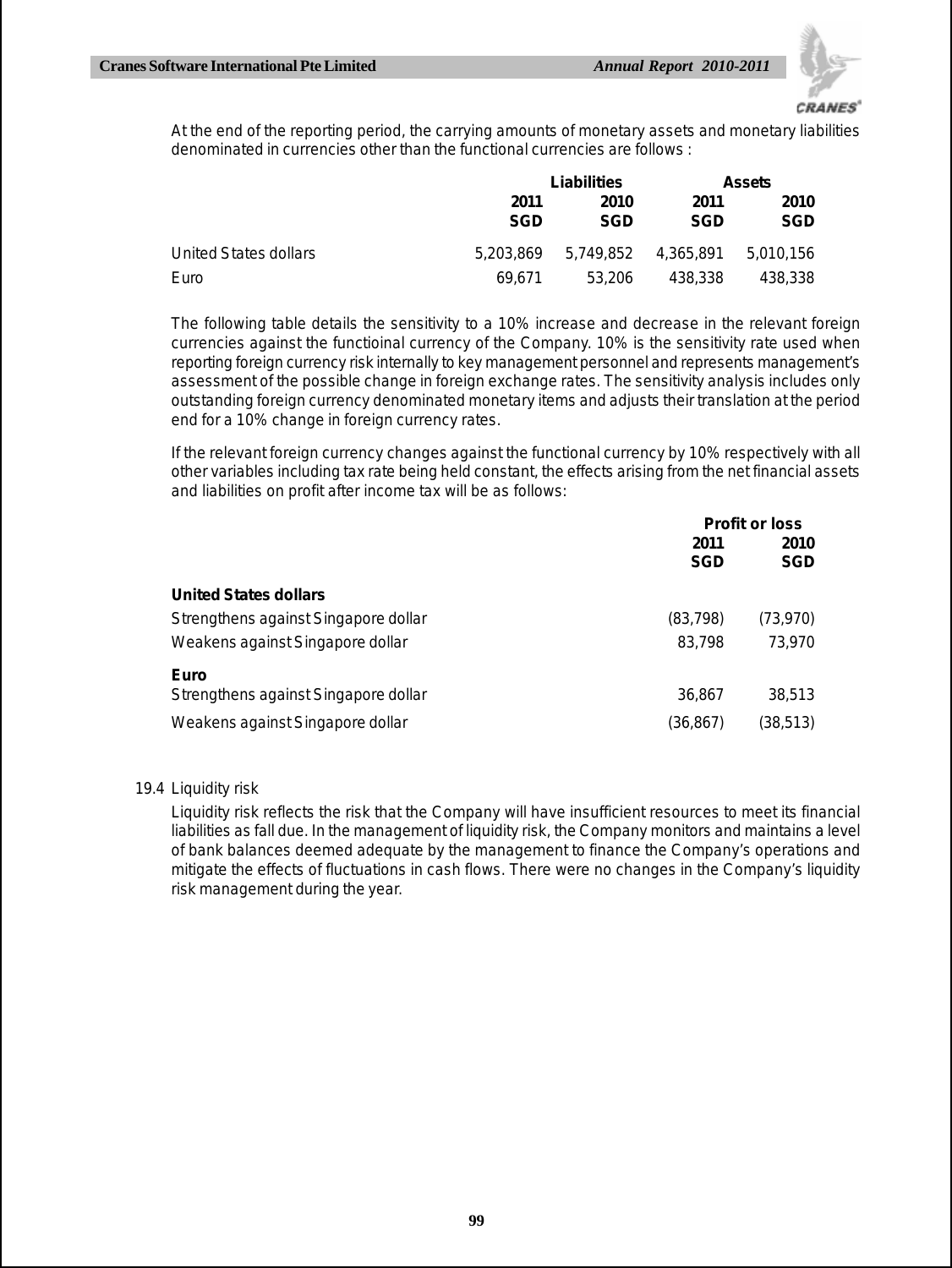



#### **Analysis of financial instruments by remaining contractual maturities**

The following table analyses the maturity profile of the financial assets and financial liabilities of the Company based on contractual undiscounted cash flows.

| Less than<br>1 year | 2011<br>1 to 5<br>years     | Total       | Less than<br>1 year | 2010<br>$1$ to $5$<br>years | Total                       |
|---------------------|-----------------------------|-------------|---------------------|-----------------------------|-----------------------------|
| <b>SGD</b>          | <b>SGD</b>                  | <b>SGD</b>  | <b>SGD</b>          | <b>SGD</b>                  | <b>SGD</b>                  |
| 1,265,541           |                             | 1,265,541   | 1,303,521           | $\overline{\phantom{a}}$    | 1,303,521                   |
| 2,070               |                             | 2,070       | 34,744              |                             | 34,744                      |
| 12,122              |                             | 12,122      | 55,334              |                             | 55,334                      |
| 1,279,733           |                             | 1,279,733   | 1,393,599           |                             | 1,393,599                   |
| Less than<br>1 year | 2011<br>$1$ to $5$<br>years | Total       | Less than<br>1 year | 2010<br>$1$ to $5$<br>years | <b>Total</b>                |
| <b>SGD</b>          | <b>SGD</b>                  | <b>SGD</b>  | <b>SGD</b>          | <b>SGD</b>                  | <b>SGD</b>                  |
| 236,766             |                             | 236,766     | 190,157             |                             | 190,157                     |
| 41,297              |                             | 41,297      | 53,984              |                             | 53,984                      |
| 858,592             | 2,070,921                   | 2,929,513   | 858,592             | 2,410,139                   | 3,268,731                   |
| 1,873,133           |                             | 1,873,133   | 2,020,882           |                             | 2,020,882                   |
| 296,799             |                             | 296,799     | 327,180             |                             | 327,180                     |
| 3,306,587           | 2,070,921                   | 5,377,508   | 3,450,795           | 2,410,139                   | 5,860,934                   |
|                     |                             |             |                     |                             |                             |
|                     | (2,026,854)                 | (2,070,921) | (4,097,775)         | (2,057,196)                 | $(2,410,139)$ $(4,467,335)$ |

19.5 Fair value of financial assets and financial liabilities

The fair value of financial assets and financial liabilities reported in the statement of financial position approximate their carrying amounts.

#### **20. Authorisation of Financial Statements**

The financial statements were authorised for issue in accordance with a resolution of the directors.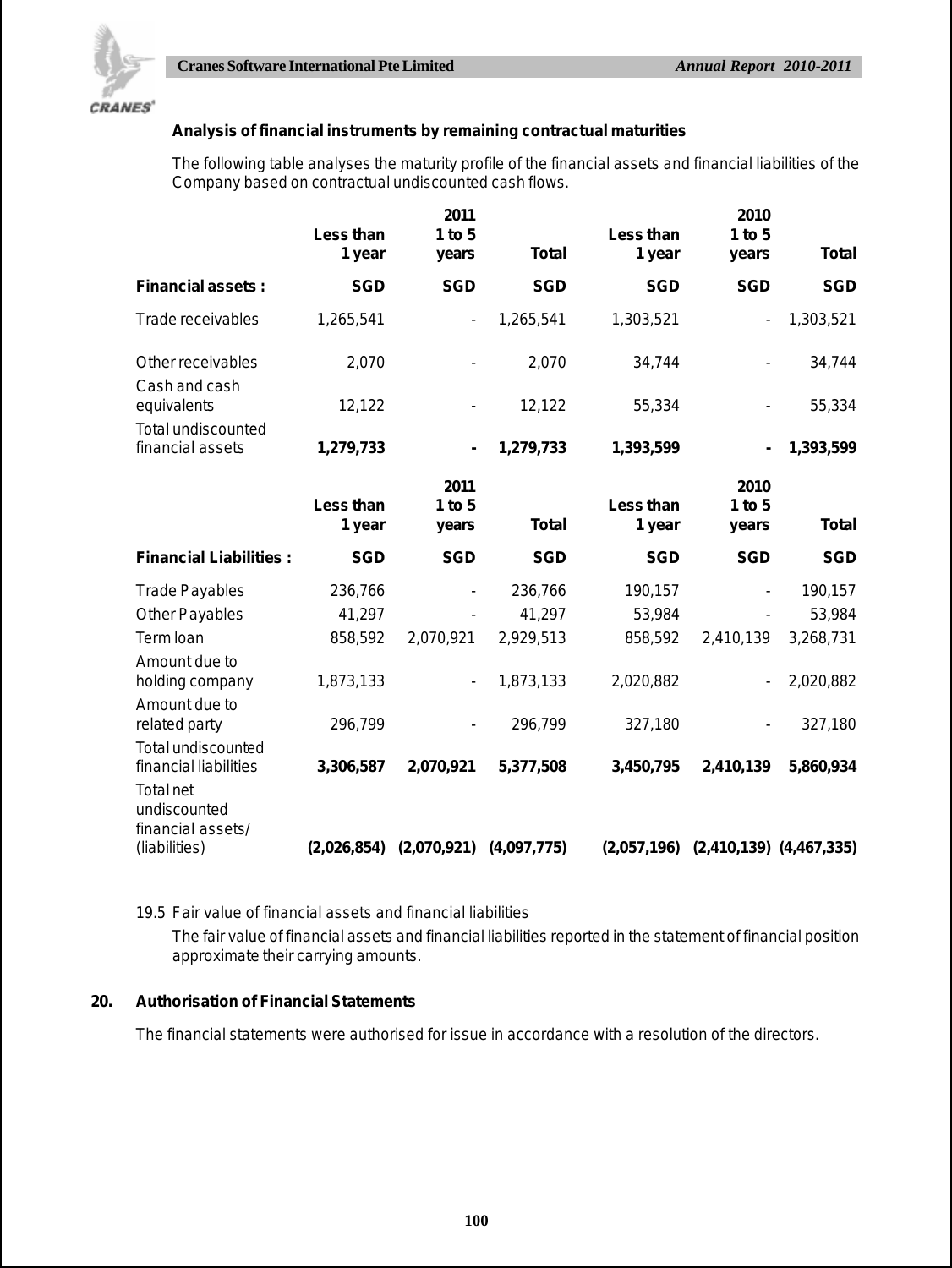

# TILAK AUTOTECH PRIVATE LIMITED

# FINANCIAL STATEMENTS 2010 - 2011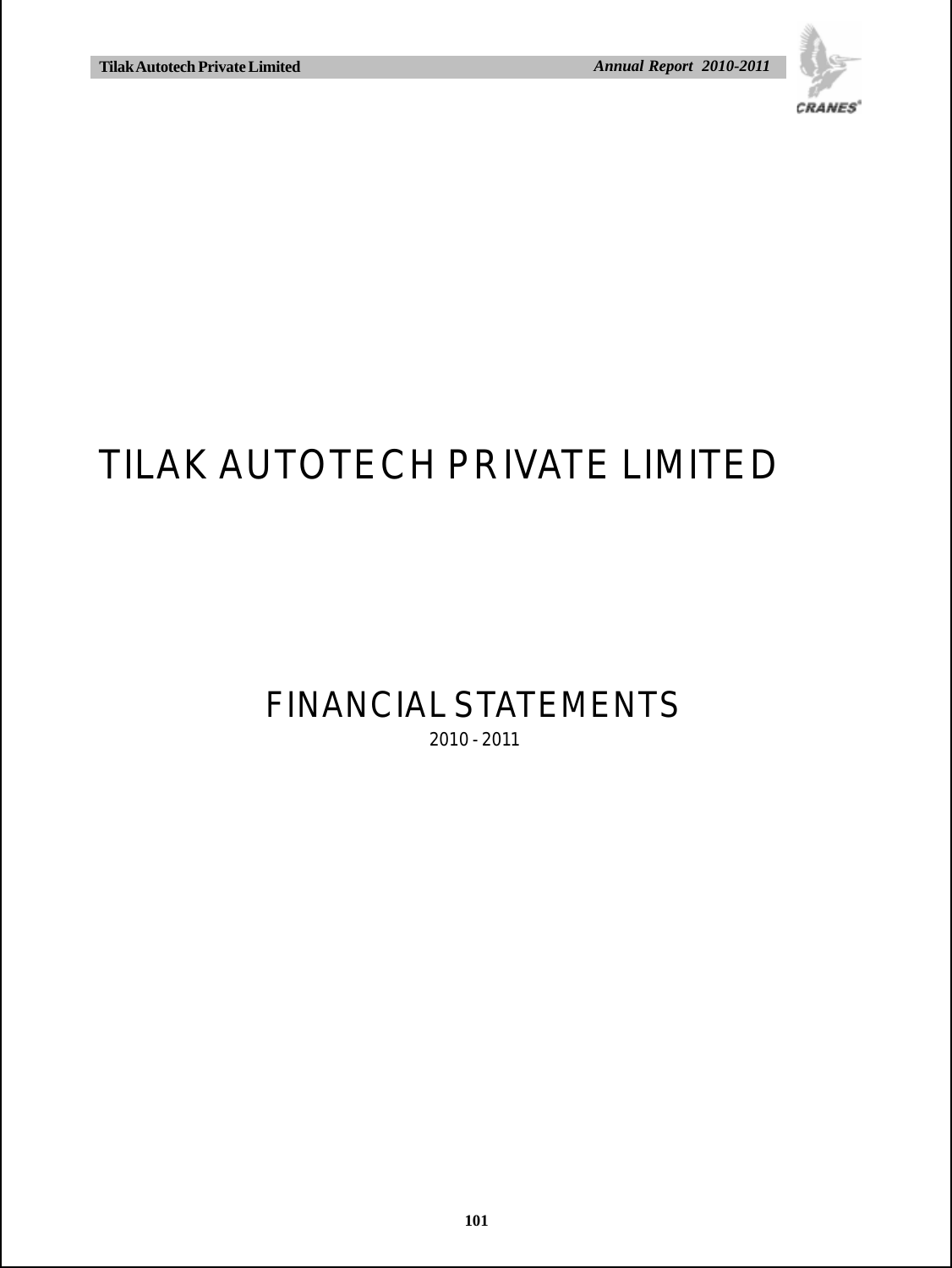

#### **CRANES DIRECTORS' REPORT**

To the shareholders,

The Board is pleased to place before you the Annual Report of your Company upon conclusion of another year of operations. The financial highlights are summarized below :

#### **FINANCIAL HIGHLIGHTS :**

| ۰.<br>×<br>$\sim$ |
|-------------------|
|-------------------|

| <b>Particulars</b>                                    | 2010 - 2011    | 2009-2010      |
|-------------------------------------------------------|----------------|----------------|
| Income                                                |                |                |
|                                                       | 133,20,586     | 157,84,399     |
| Total                                                 | 133,20,586     | 157,84,399     |
| Total expenditure including depreciation and interest | 146,76,164     | 174,89,484     |
| Loss                                                  | (13, 55, 578)  | (17,05,085)    |
| Balance b/f                                           | (159, 11, 938) | (142, 25, 238) |
| Balance c/f                                           | (172, 56, 541) | (159, 11, 938) |

Your Company has not earned any operating surplus during the year and no transfer to reserves or dividend is possible.

#### **PARTICULARS OF EMPLOYEES :**

There was no employee who had drawn remuneration in excess of the limits prescribed under the provisions of Section 217 (2A) of the Companies Act, 1956 read with Companies (disclosures of particulars of employees) rules as amended, during the year under report.

#### **DIRECTORS :**

There is no change in the constitution of the Board.

#### **FOREIGN EXCHANGE EARNINGS / OUT GO :**

The Company does not have any foreign transactions.

#### **DIRECTORS' RESPONSIBILITY STATEMENT :**

As required under provisions of section 217 (2AA) of the Companies Act, 1956, your directors confirm that:

- 1. in preparation of the Annual Accounts, the applicable accounting standards have been duly followed.
- 2. the directors had selected such accounting policies and applied them consistently and made judgements and estimates that are reasonable and are prudent so as to give a true and fair view of the state of affairs of the Company at the end of the financial year and of the profit of the Company for that period.
- 3. the directors had taken proper and sufficient care for the maintenance of adequate accounting records in accordance with the provisions of the Companies Act, 1956, for safeguarding the assets of the Company and preventing and detecting fraud and other irregularities.
- 4. the directors had prepared the annual accounts on a going concern basis.

#### **TECHNOLOGY ABSORPTION, ENERGY CONSERVATION ETC :**

The provisions of this clause are not applicable to the Company.

#### **ACKNOWLEDGMENT :**

Your directors thank all personnel involved in the operations of the Company.

Date : September 07, 2011

Place : Bangalore **For and on behalf of the Board of Directors**

**Asif Khader Director**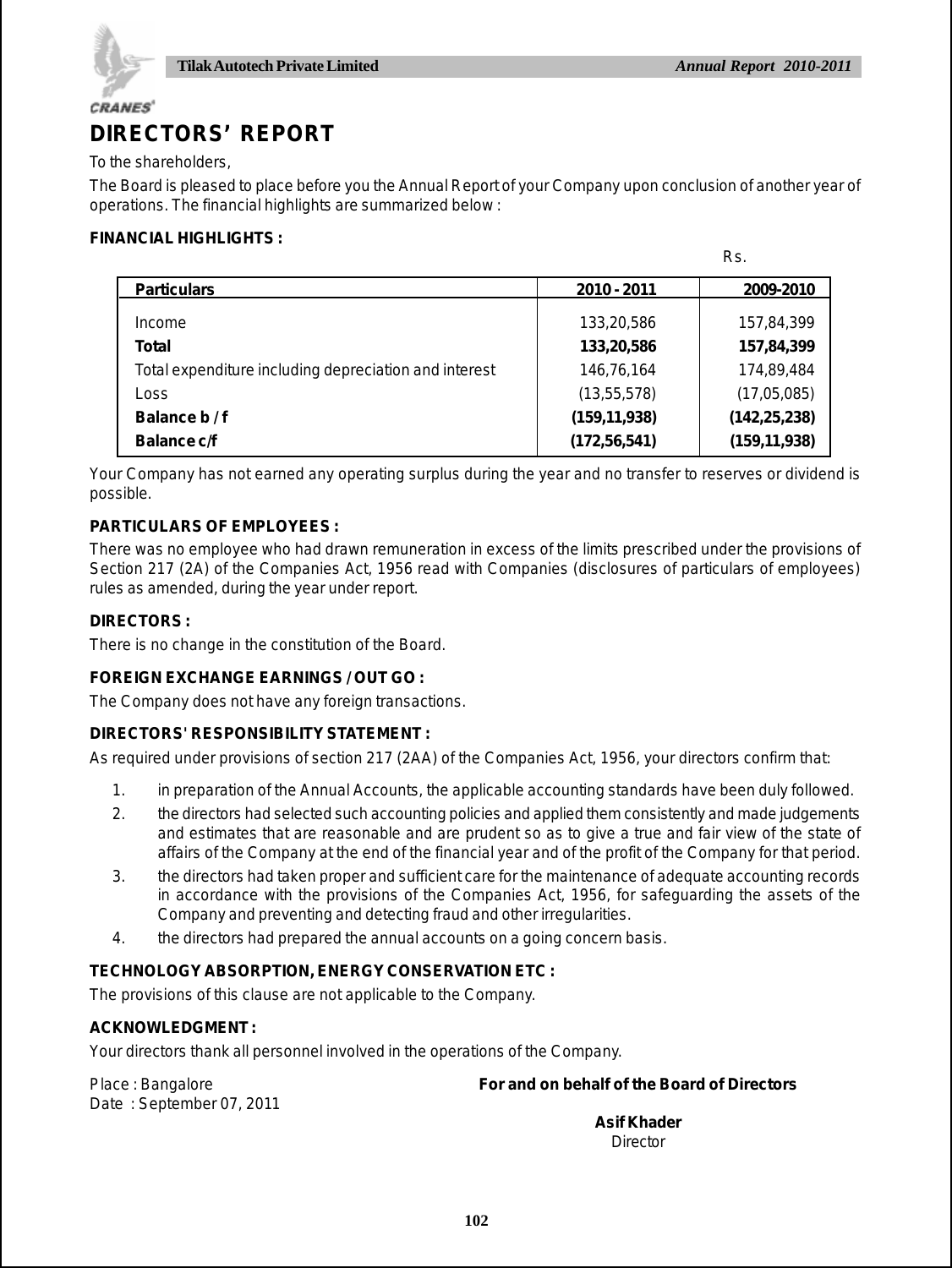

# **AUDITORS' REPORT**

#### To The Members of **TILAK AUTOTECH PVT. LTD., PUNE**

We have audited the attached Balance Sheet of Tilak Autotech Private Limited, Bangalore as at 31st March 2011, the Profit and Loss Account for the year ended on that date, annexed thereto. These financial statements are the responsibility of the Company's management. Our responsibility is to express an opinion on these financial statements based on our audit.

- 1. We conducted our audit in accordance with the auditing standards generally accepted in India. Those standards require that we plan and perform the audit to obtain reasonable assurance about whether the financial statements are free of material misstatement. An audit includes examining, on a test basis, evidence supporting the amounts and disclosures in the financial statements. An audit also includes assessing the accounting principles used and significant estimates made by management, as well as evaluating the overall financial statement presentation. We believe that our audit provides a reasonable basis for our opinion.
- 2. As required by the Companies (Auditor's Report) Order, 2003, as amended by the Companies (Auditor's Report) (Amendment) order, 2004 issued by the Central Government of India in terms of sub-section (4A) of section 227 of the Companies Act, 1956, is not applicable.
- 3. Further to above, we report that:
	- i) we have obtained all the information and explanations which to the best of our knowledge and belief were necessary for the purposes of our audit;
	- ii) in our opinion, proper books of account as required by law have been kept by the Company so far as appears from our examination of those books;
	- iii) the Balance Sheet and the Profit and Loss Account dealt with by this report are in agreement with the books of account;
	- iv) in our opinion, the Balance Sheet and the Profit and Loss Account dealt with by this report comply with the Accounting Standards referred to in sub-section (3C) of section 211 of the Companies Act, 1956;
	- v) on the basis of written representations received from the Directors, as on 31st March 2011 and taken on record by the Board of Directors, we report that none of the Directors is disqualified as on 31st March 2011 from being appointed as a director in terms of clause (g) of sub-section (1) of section 274 of the Companies Act, 1956;
	- vi) in our opinion and to the best of our information and according to the explanations given to us, the said accounts give the information required by the Companies Act, 1956, in the manner so required and give a true and fair view in conformity with the accounting principles generally accepted in India:
		- (a) in the case of the Balance Sheet, of the state of affairs of the Company as at 31st March 2011;
		- (b) in the case of the Profit and Loss Account, of the loss of the Company for the year ended on that date.

#### **For S.JANARDHAN & ASSOCIATES** Chartered Accountants

F.R.No.005310S

Place : Bangalore **Balakrishna S Bhat** Date : September 07, 2011 **Partner** Constant Constant Constant Constant Constant Constant Constant Constant Constant Constant Constant Constant Constant Constant Constant Constant Constant Constant Constant Constant Consta

Membership No.202976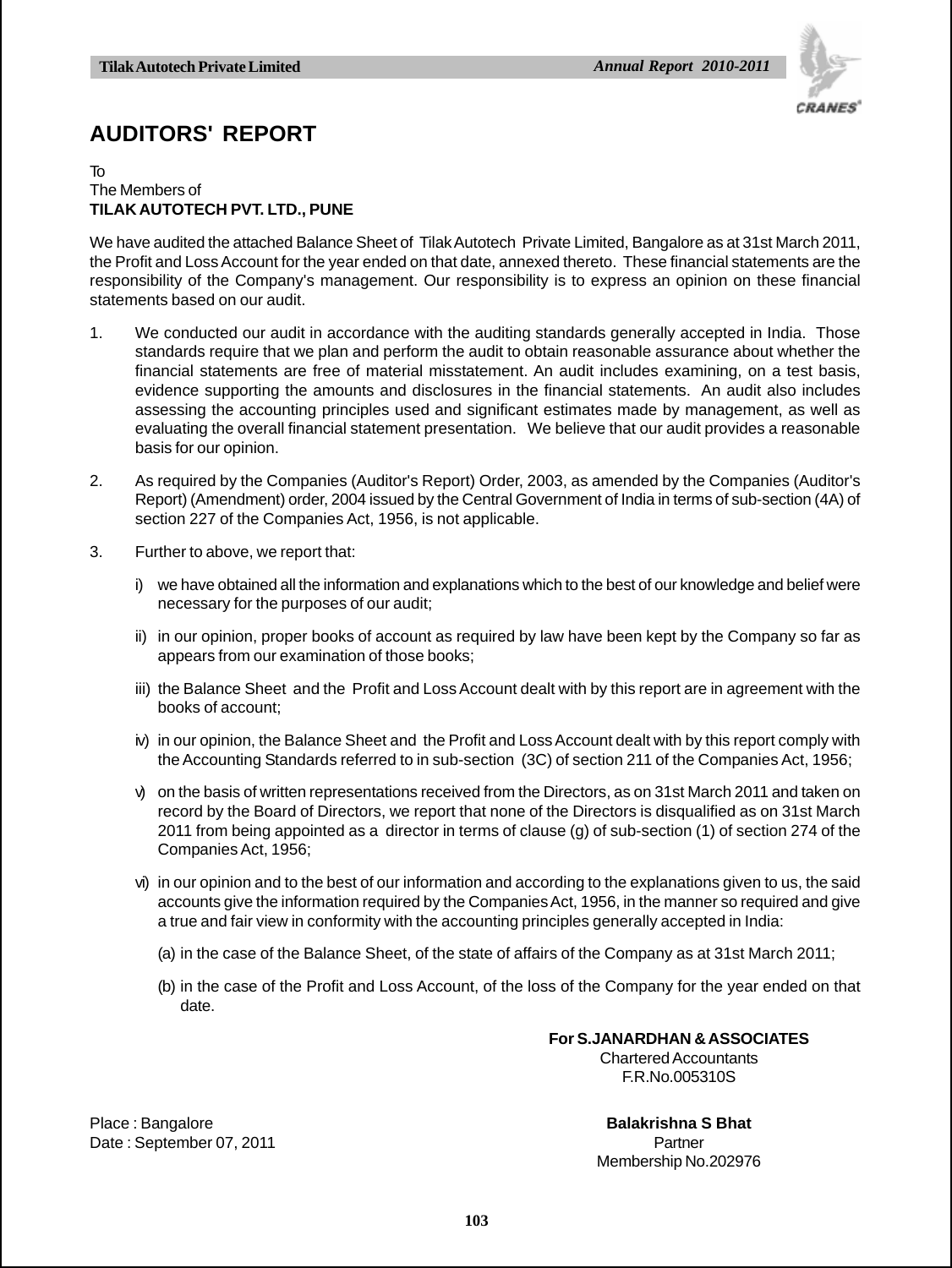

*Annual Report 2010-2011*

#### **CRANES**

## **BALANCE SHEET**

AS AT MARCH 31, 2011 **(In Rupees)** (In Rupees)

| <b>PARTICULARS</b>                               | Sch. No.              | <b>Current Year</b> | <b>Previous Year</b>   |
|--------------------------------------------------|-----------------------|---------------------|------------------------|
| <b>I. SOURCES OF FUNDS</b>                       |                       |                     |                        |
| 1. Shareholders' funds:                          |                       |                     |                        |
| (a) Share Capital                                | $\mathbf{1}$          | 100,000             | 100,000                |
| 2. Loan funds:                                   |                       |                     |                        |
| (a) Unsecured loans                              | $\overline{2}$        | 19,529,938          | 22,130,834             |
| 3. Deferred Tax Liability                        |                       | 20,181              | 31,156                 |
|                                                  | <b>TOTAL</b>          | 19,650,119          | 22,261,990             |
| <b>II. APPLICATION OF FUNDS</b>                  |                       |                     |                        |
| 1. Fixed Assets                                  | 3                     |                     |                        |
| (a) Gross block                                  |                       | 1,064,398           | 1,037,065              |
| (b) Less: Accumulated Depreciation               |                       | 842,484             | 765,408                |
| (c) Net Block                                    |                       | 221,914             | 271,657                |
| 2. Current Assets, Loans and Advances            |                       |                     |                        |
| (a) Inventory                                    | 4                     |                     | 5,330,150              |
| (b) Debtors<br>(c) Cash and Bank Balances        | 5<br>$\boldsymbol{6}$ | 181,058<br>802,302  | 4,025,935<br>2,288,686 |
| (d) Loans and advances                           | $\overline{7}$        | 1,357,091           | 677,322                |
|                                                  | <b>TOTAL</b>          | 2,340,451           | 12,322,093             |
|                                                  |                       |                     |                        |
| Less:<br>3. Current Liabilities and Provisions   | 8                     |                     |                        |
| (a) Current Liabilities                          |                       | 168,787             | 6,243,698              |
|                                                  | <b>TOTAL</b>          | 168,787             | 6,243,698              |
| <b>NET CURRENT ASSETS</b>                        |                       | 2,171,664           | 6,078,395              |
| <b>MISCELLANIOUS EXPENDITURE</b>                 |                       |                     |                        |
| (To the extent not written off or adjusted)      |                       |                     |                        |
| <b>PROFIT &amp; LOSS A/C</b>                     | 9                     | 17,256,541          | 15,911,938             |
|                                                  | <b>TOTAL</b>          | 19,650,119          | 22,261,990             |
| <b>Significant Accounting Policies and Notes</b> |                       |                     |                        |
| to Accounts                                      | 15                    |                     |                        |

**Schedule Nos 1 to 9 and 15 form an integral part of balance sheet**

As per our report of even date **For S. Janardhan & Associates For and on behalf of the Board** Chartered Accountants F.R. No.005310S

**Asif Khader Mueed Khader<br>Director Director** 

| Place: Bangalore         | - Balakrishna S. Bhat | Asif Khader     | Mueed Kha |
|--------------------------|-----------------------|-----------------|-----------|
| Date: September 07, 2011 | Partner               | <b>Director</b> | Director  |
|                          | Membership No.202976  |                 |           |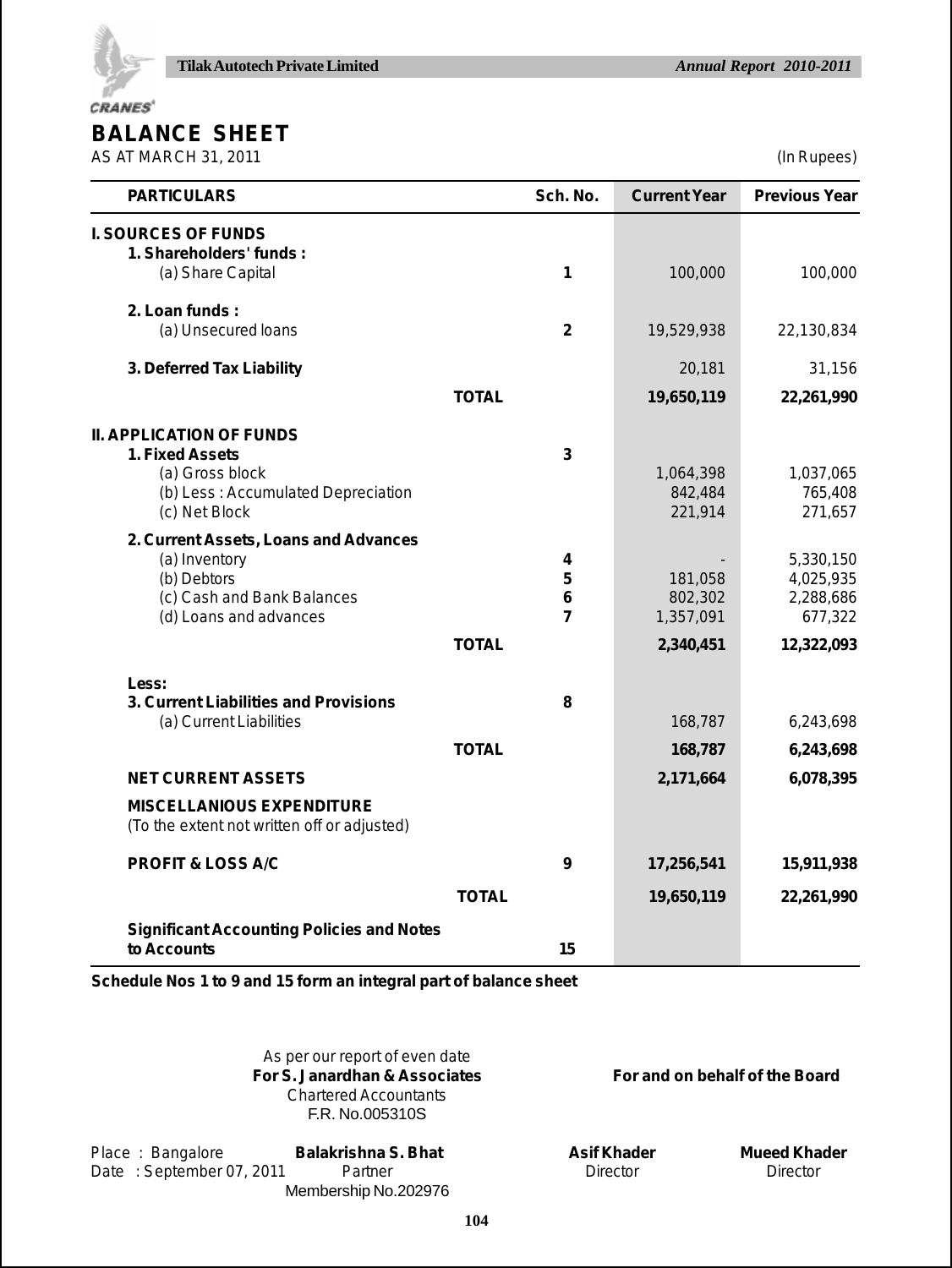# **PROFIT AND LOSS ACCOUNT**

FOR THE YEAR ENDED MARCH 31, 2011 (In Rupees)

| <b>PARTICULARS</b>                                                                | Sch. No. | <b>Current Year</b> | <b>Previous Year</b> |
|-----------------------------------------------------------------------------------|----------|---------------------|----------------------|
| <b>INCOME</b>                                                                     |          |                     |                      |
| Sales                                                                             | 10       | 13,232,852          | 15,619,292           |
| Other Income                                                                      | 11       | 87,734              | 165,107              |
| <b>TOTAL</b>                                                                      |          | 13,320,586          | 15,784,399           |
| <b>EXPENDITURE</b>                                                                |          |                     |                      |
| Cost of goods sold                                                                | 12       | 7,350,721           | 8,024,736            |
| <b>Personnel Expenses</b>                                                         | 13       | 6,042,936           | 3,459,963            |
| <b>Administration Expenses</b>                                                    | 14       | 1,205,431           | 5,912,018            |
| Depreciation                                                                      |          | 77,076              | 92,768               |
| <b>TOTAL</b>                                                                      |          | 14,676,164          | 17,489,484           |
| Net Profit/(Loss) before Taxation<br>Less: Provision for                          |          | (1, 355, 578)       | (1,705,085)          |
| Deferred Tax Liability                                                            |          | (10, 975)           | (18, 386)            |
| Profit/(Loss) after taxation                                                      |          | (1,344,603)         | (1,686,699)          |
| Balance Profit/(Loss) brought forward from last year                              |          | (15, 911, 938)      | (14, 225, 238)       |
| <b>Balance carried to Balance Sheet</b>                                           |          | (17, 256, 541)      | (15, 911, 938)       |
| Earning per share<br><b>Significant Accounting Policies and Notes to Accounts</b> | 15       | (1, 345)            | (1,687)              |

**Schedule Nos 10 to 14 and 15 form an integral part of Profit and Loss Account**

As per our report of even date<br>For S.Janardhan & Associates Chartered Accountants F.R. No.005310S

For and on behalf of the Board

Place : Pune **Balakrishna S. Bhat Asif Khader Mueed Khader Mueed Khader Director Director Director Director** Date: September 07, 2011 Membership No.202976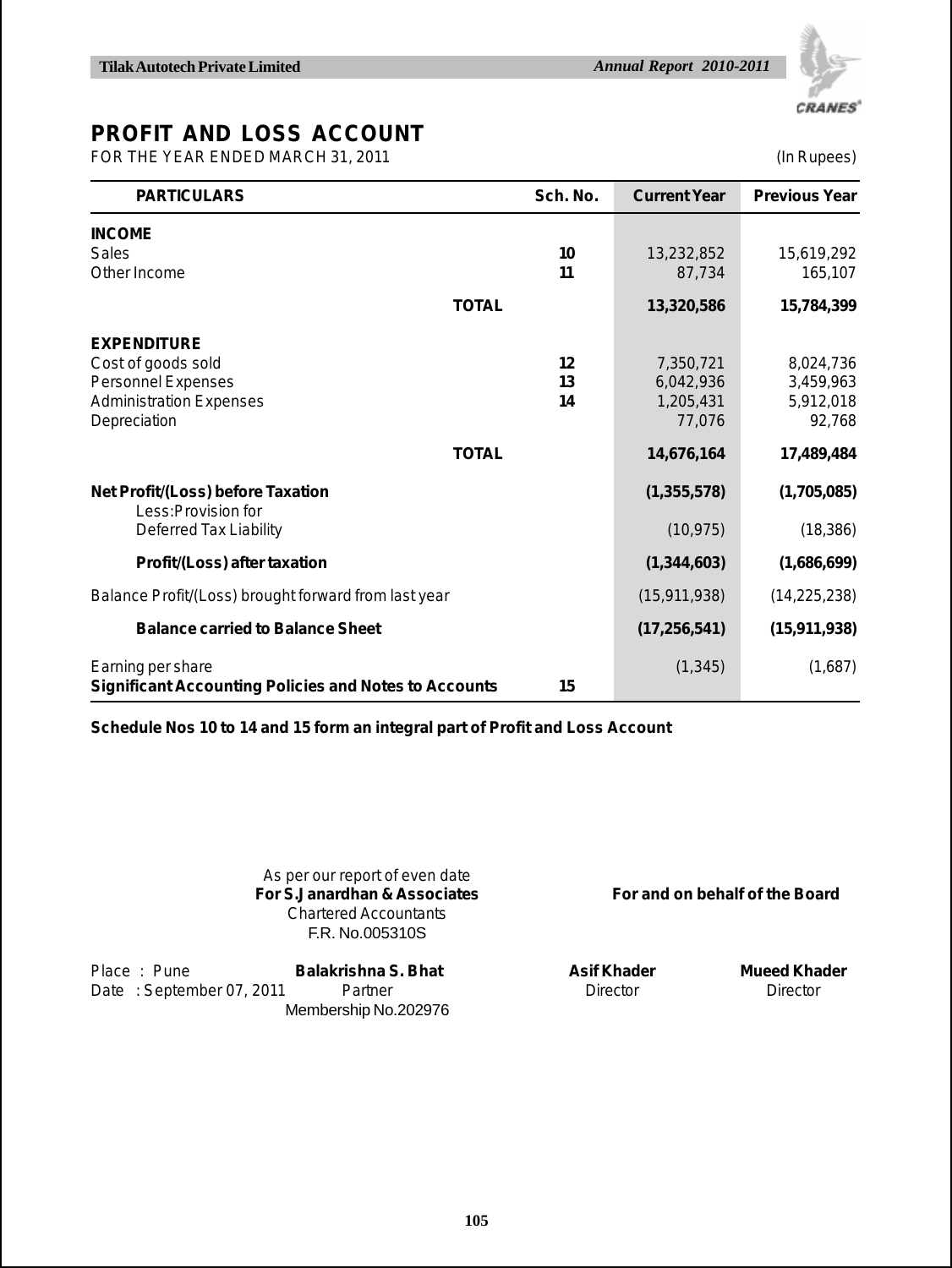



# **SCHEDULES FORMING PART OF BALANCE SHEET**

AS AT MARCH 31, 2011 2012 12:00 12:00 12:00 12:00 12:00 12:00 12:00 12:00 12:00 12:00 12:00 12:00 12:00 12:00

| <b>PARTICULARS</b>                                                                                                 | <b>Current Year</b>         | <b>Previous Year</b>          |
|--------------------------------------------------------------------------------------------------------------------|-----------------------------|-------------------------------|
| <b>Schedule 1: Equity Share Capital</b><br><b>Authorised Capital</b><br>5000 Shares of Rs. 100 each                | 500,000                     | 500,000                       |
| Issued, Subscribed & Paid up<br>Fully paid up                                                                      |                             |                               |
| 1000 shares of Rs. 100/- each                                                                                      | 100,000                     | 100,000                       |
| <b>TOTAL</b>                                                                                                       | 100,000                     | 100,000                       |
| <b>Schedule 2: Unsecured Loans</b><br>From Cranes Software International Limited                                   | 19,529,938                  | 22,130,834                    |
| <b>TOTAL</b>                                                                                                       | 19,529,938                  | 22,130,834                    |
| <b>CURRENT ASSETS, LOANS &amp; ADVANCES</b>                                                                        |                             |                               |
| Schedule 4 : Inventory<br>Valuation of work completed & closing stock                                              |                             | 5,330,150                     |
| Schedule 5 : Debtors (Unsecured, considered good)<br>Debts outstanding for a period exceeding six months<br>Others | 63,075<br>117,983           | 149,008<br>3,876,927          |
| <b>TOTAL</b>                                                                                                       | 181,058                     | 4,025,935                     |
| Schedule 6: Cash and Bank Balances<br><b>Balance with Scheduled Banks</b>                                          |                             |                               |
| In Current account - Bank of India<br>In Deposit account<br>Cash in Hand                                           | 180,172<br>620,000<br>2,130 | 191,991<br>2,089,238<br>7,457 |
| <b>TOTAL</b>                                                                                                       | 802,302                     | 2,288,686                     |
| <b>Schedule 7: Loans and Advances</b>                                                                              |                             |                               |
| Advances recoverable in cash or kind or value<br>to be received                                                    | 1,357,091                   | 677,322                       |
| <b>TOTAL</b>                                                                                                       | 1,357,091                   | 677,322                       |
| Total current assets and loans & advances                                                                          | 2,340,451                   | 12,322,093                    |
| <b>LESS: Current Liabilities &amp; Provisions</b>                                                                  |                             |                               |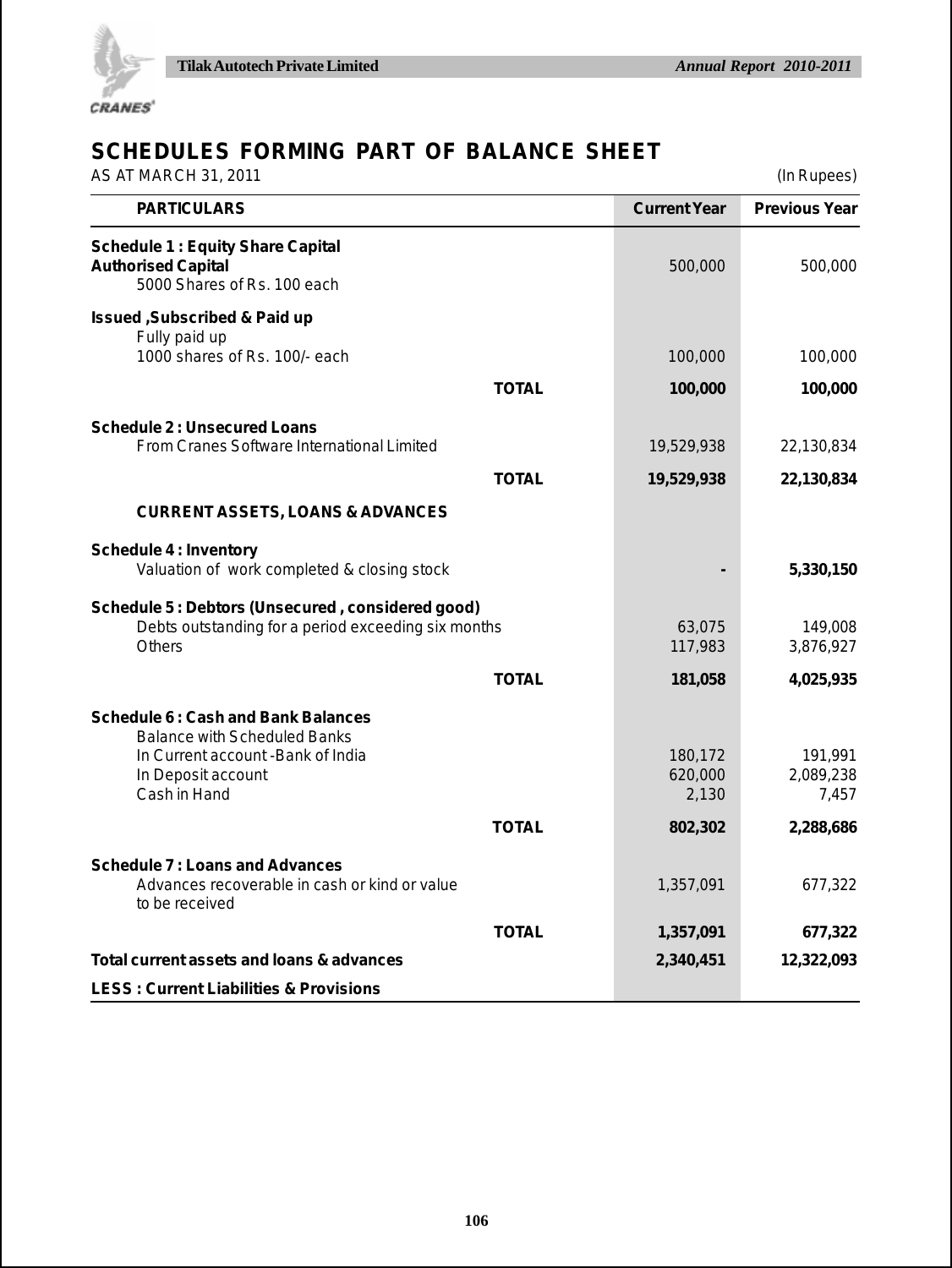

|                                    |                     |                                |                     |                     |                 |                          |                          | (In Rupees)        |
|------------------------------------|---------------------|--------------------------------|---------------------|---------------------|-----------------|--------------------------|--------------------------|--------------------|
|                                    |                     | <b>DSSBLOCK</b><br>o<br>C<br>C |                     |                     |                 | DEPRECIATION             |                          | <b>TEL</b>         |
| <b>PARTICULARS</b><br><b>BLOCK</b> | 01.04.2010<br>As on | (Deletions)<br>Additions/      | 01-04-2010<br>As on | 01.04.2010<br>As on | For the<br>Year | $31 - 3 - 2011$<br>As on | $31 - 3 - 2011$<br>As on | 31-3-2010<br>As on |
| Computer software                  | 285,261             | 22,000                         | 307,261             | 246,057             | 34,802          | 280,859                  | 26,402                   | 39,204             |
| Computers                          | 483,053             | 5,333                          | 488,386             | 444,522             | 29,164          | 473,686                  | 14,700                   | 38,531             |
| Plant & Machinery                  | 149,309             |                                | 149,309             | 14,528              | 6,018           | 20,546                   | 128,763                  | 134,781            |
| Furniture & Fixtures               | 119,442             |                                | 119,442             | 60,301              | 7,092           | 67,393                   | 52,049                   | 59,141             |
| <b>TOTAL</b>                       | 1,037,065           | 27,333                         | 1,064,398           | 765,408             | 77,076          | 842,484                  | 221,914                  | 271,657            |
| PREVIOUS YEAR                      | 1,033,390           | 3,675                          | 1,037,065           | 672,640             | 92,768          | 765,408                  | 271,657                  | 360,750            |
|                                    |                     |                                |                     |                     |                 |                          |                          |                    |

SCHEDULE TO BALALNCE SHEET AS AT MARCH 31, 2011 **SCHEDULE TO BALALNCE SHEET AS AT MARCH 31, 2011**

Schedule 3: Fixed Assets **Schedule 3 : Fixed Assets**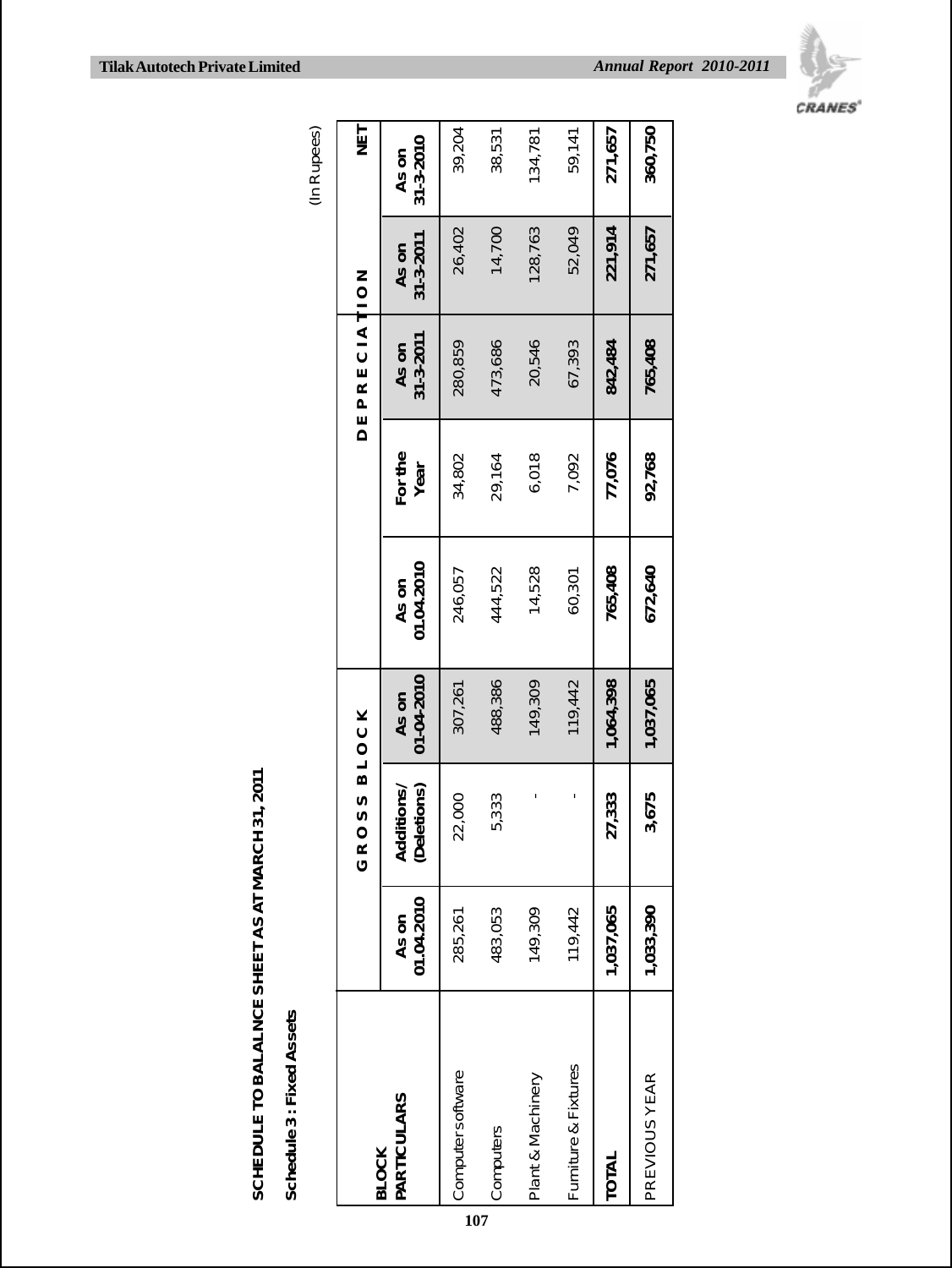**Tilak Autotech Private Limited**



*Annual Report 2010-2011*

|                                                   |                     | (In Rupees)          |
|---------------------------------------------------|---------------------|----------------------|
| <b>PARTICULARS</b>                                | <b>Current Year</b> | <b>Previous Year</b> |
| Schedule 8:                                       |                     |                      |
| <b>Current Liabilities:</b>                       |                     |                      |
| <b>Sundry Creditors for Purchases</b>             | 2,000               | 4,100,588            |
| <b>Advance from Debtors</b>                       |                     | 1,320,000            |
| <b>Duties and Taxes</b>                           | 9,691               | 521,535              |
| <b>Statutory Liabilities</b>                      | 109,777             | 173,582              |
| <b>Outstanding liabilities</b>                    | 47,319              | 127,992              |
| (Refer Balance Sheet Sub-Schedule 1)              |                     |                      |
| <b>TOTAL</b>                                      | 168,787             | 6,243,698            |
| <b>Total Current Liabilities &amp; Provisions</b> | 168,787             | 6,243,698            |
| <b>NET CURRENT ASSETS</b>                         | 2,171,664           | 6,078,395            |
| Schedule 9:                                       |                     |                      |
| A. Profit & Loss Account                          |                     |                      |
| <b>Opening Balance</b>                            | (15, 911, 938)      | (14, 225, 238)       |
| Profit/ (Loss) for the year                       | (1,344,603)         | (1,686,699)          |
| Profit and loss account to be Carried Forward     | (17, 256, 541)      | (15, 911, 938)       |
|                                                   |                     |                      |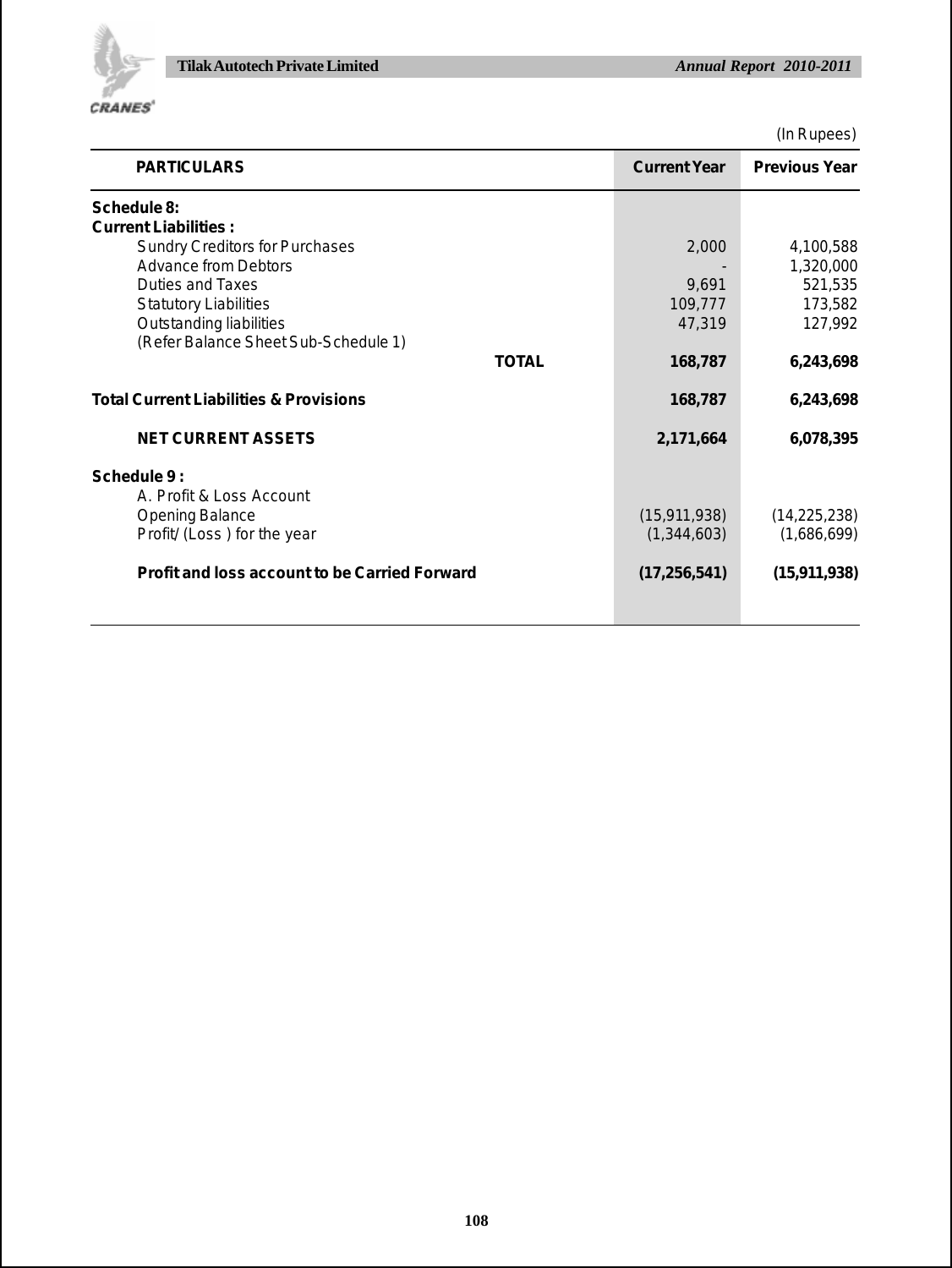

# **SCHEDULES FORMING PART OF PROFIT AND LOSS ACCOUNT**<br>FOR THE YEAR ENDED MARCH 31, 2011

FOR THE YEAR ENDED MARCH 31, 2011

| <b>PARTICULARS</b>                                     | <b>Current Year</b> | <b>Previous Year</b> |
|--------------------------------------------------------|---------------------|----------------------|
| Schedule 10 : Sales                                    |                     |                      |
| Domestic Sales                                         | 13,232,852          | 15,619,292           |
| <b>TOTAL</b>                                           | 13,232,852          | 15,619,292           |
| Schedule 11 : Other Income                             |                     |                      |
| <b>Bank Interest</b>                                   | 1,455               |                      |
| <b>Exchange Fluctuation Gain On Imports</b>            |                     | 87,534               |
| Interest On Fixed Deposit                              | 18,050              | 77,573               |
| Dues are not paid Treated as income                    | 68,228              |                      |
| <b>TOTAL</b>                                           | 87,734              | 165,107              |
| Schedule 12: Cost of Goods Sold                        |                     |                      |
| <b>Opening Work In Progress</b>                        | 5,330,150           | 4,547,521            |
| Add: Purchases                                         | 2,020,571           | 8,807,365            |
| Less Closing Work In Progress                          |                     | 5,330,150            |
| <b>TOTAL</b>                                           | 7,350,721           | 8,024,736            |
| <b>Schedule 13: Pers Personnel Expenses</b>            |                     |                      |
| Salary, Allowances, Incentives Etc.                    | 3,417,900           | 40,940               |
| <b>Staff Welfare</b>                                   | 29,712              | 35,562               |
| Manpower Cost                                          | 2,595,324           | 3,383,461            |
| <b>TOTAL</b>                                           | 6,042,936           | 3,459,963            |
| <b>Schedule 14: Administrative Expenses</b>            |                     |                      |
| Commission & Brokarages                                |                     | 49,900               |
| <b>Auditor Remuneration</b>                            | 45,000              | 45,000               |
| Professional Fees                                      | 121,500             | 2,063,500            |
| Repairs & Maintenance                                  |                     | 48,612               |
| Rates & Taxes                                          | 1,950               |                      |
| <b>Office Expenses</b>                                 | 3,627               | 22,140               |
| Lodging & Boarding Expenses                            | 4,535               | 25,479               |
| <b>Bad Debts Written Off</b>                           | 5,515               | 540,000              |
| Old Balance Write Off                                  |                     | 1,953                |
| Water & Electricity Expenses                           | 33,526              | 180,188              |
| Postage, Internet, Courier & Mobile And Telephone Exp. | 63,134              | 135,072              |
| Travelling & Conveyance                                | 33,110              | 144,211              |
| <b>Office Rent</b>                                     | 372,000             | 1,862,400            |
| <b>Furniture Rent</b>                                  | 45,319              |                      |
| <b>House Keeping Expenses</b>                          | 92,846              | 97,514               |
| Office Maintenance Charges                             |                     | 106,837              |
| <b>Security Charges</b>                                | 30,396              | 173,451              |
| <b>Clearing Charge</b>                                 | 1,200               |                      |
| Miscellaneous Expenses                                 | 3,627               |                      |
| Property Tax (Pune Municipal)                          | 20,862              |                      |
| Repairs & Maintenance Others                           | 5,728               |                      |
| Society Charges - Baner                                | 36,000              |                      |
| Computer Consumble                                     | 333                 |                      |
| <b>General Expenses</b>                                | 285,222             | 415,761              |
|                                                        |                     |                      |
| <b>TOTAL</b>                                           | 1,205,431           | 5,912,018            |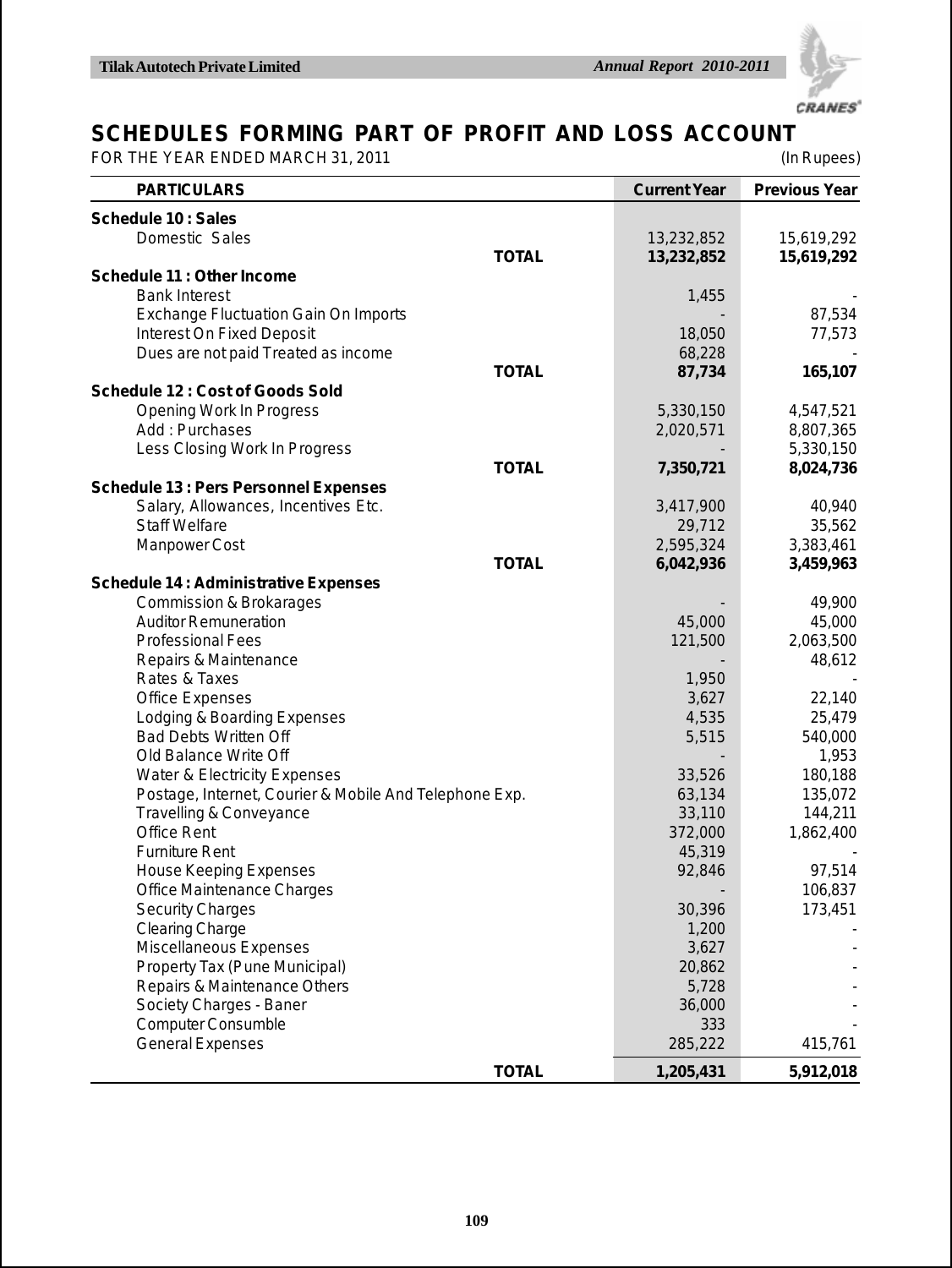

#### *CRANES* **SCHEDULE No. 15 SIGNIFICANT ACCOUNTING POLICIES AND NOTES ON ACCOUNTS.**

#### **15.1 SIGNIFICANT ACCOUNTING POLICIES**

#### **15.1.1 Basis of Accounting**

The accounts have been prepared to comply in all material aspects with applicable accounting principles in India, the Accounting Standards and the relevant provisions of the Companies Act, 1956

#### **15.1.2 Use of Estimates**

The preparation of financial statements, inconformity with the generally accepted accounting principles, requires estimates and assumptions to be made that affect the reported amounts of assets and liabilities on the date of financial statements and the reported amounts of revenues and expenses during the reported year. Differences between the actual results and estimates are recognised in the year in which the results are known/materialised.

#### **15.1.3 Revenue Recognition**

Revenue from software services include revenue earned from services performed on 'time and material' basis, time bound fixed price engagements and system integration projects.

The related revenue is recognized as and when services are performed. Income from services performed by the Company pending receipt of purchase orders from customers, which are invoiced subsequently on receipt thereof, are recognized as unbilled revenue.

Revenue from fixed-price, fixed time-frame contracts is recognized in accordance with the percentage of completion method.

#### **15.1.4 Fixed Assets and Capital Work-in-progress**

Fixed assets are stated at cost less depreciation. Costs comprise of purchase price and attributable costs, if any.

#### **15.1.5 Intangible Assets -**

- i. All intangible assets are stated at cost less accumulated amortization.
- ii. The cost of acquired intangible assets is the consideration paid for acquisition.

#### **15.1.6 Depreciation and Amortization**

- i. Depreciation has been provided on Straight Line method at the rates prescribed under Schedule XIV of the Companies Act, 1956. In respect of assets purchased / sold during the year, depreciation is charged on a pro-rata basis.
- ii. Depreciation on individual low cost assets (costing less than Rs.5,000) is provided for in full in the year of purchase irrespective of date of installation.

#### **15.1.7 Impairment of Assets**

At the end of each year, the Company determines whether a provision should be made for impairment loss on assets by considering the indications that an impairment loss may have occurred in accordance with Accounting Standard 28 on ''Impairment of Assets''. Where the recoverable amount of any asset is lower than its carrying amount, a provision for impairment loss on assets is made for the difference. Recoverable amount is the higher of an assets net selling price and value in use. In assessing value in use, the estimated future cash flows expected from the continuing use of the asset and from its disposal are discounted to their present value using a pretax discount rate that reflects the current market assessments of time value of money and the risks specific to the asset.

Reversal of impairment loss if any, is recognized immediately as income in the profit and loss account.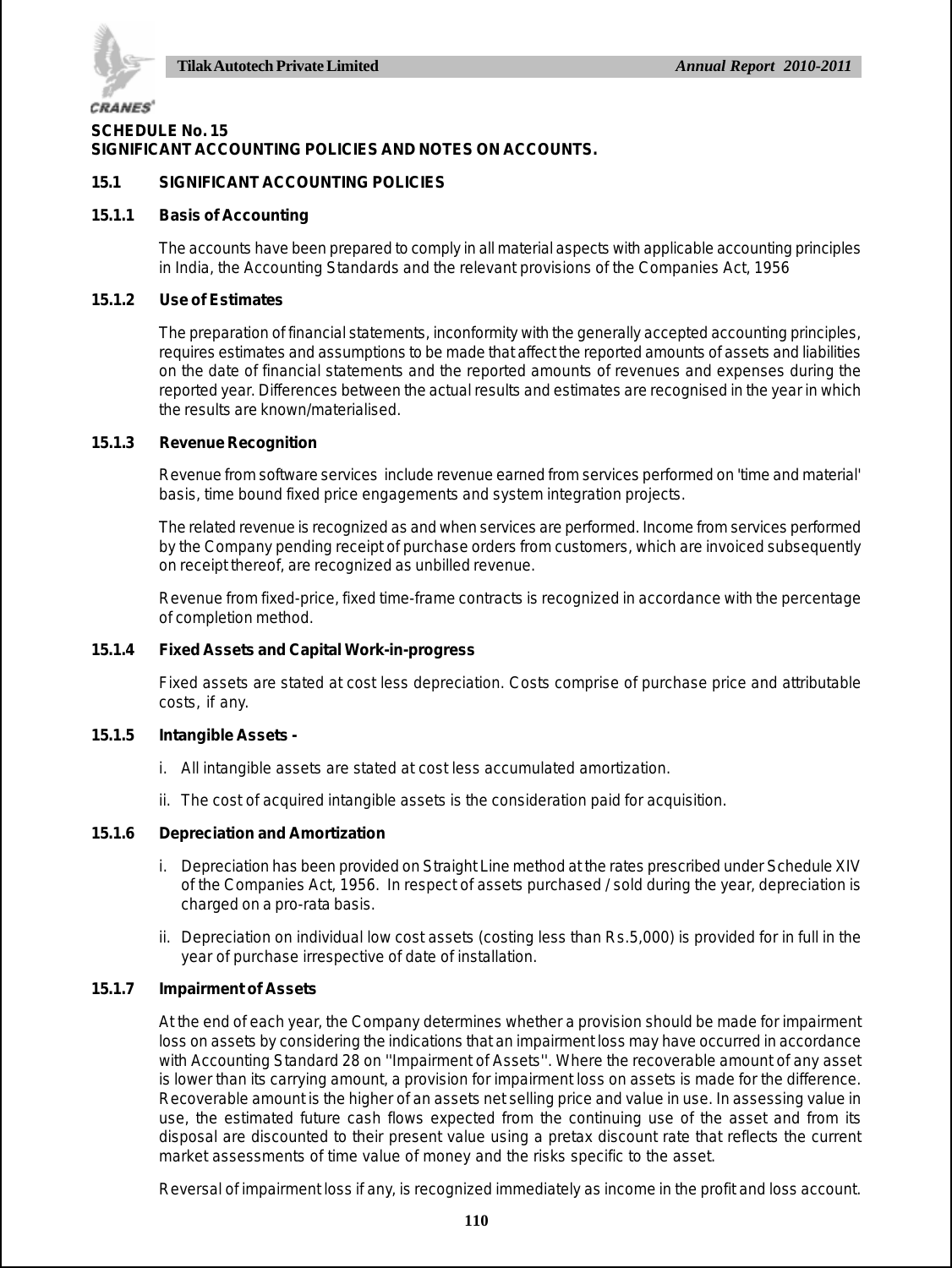

#### **15.1.8 Inventories**

The Companies Inventories comprises of raw material, Work in progress and finished hardware products which are valued at cost or net realizable value, whichever is lower. The cost formula used is specific identification basis. Net realizable value is the estimated selling price in ordinary course of business, less estimated cost of completion and estimated cost necessary to make the sale. The cost of inventories is net of VAT credit.

#### **15.1.9 Effect of Exchange Fluctuation on foreign currency transactions**

- i. Foreign currency translations are recorded on the basis of exchange rates prevailing on the date of the transaction.
- ii. Exchange differences are recorded when the amount actually received on sales or actually paid when the expenditure is incurred, is converted into Indian Rupees.
- iii. Exchange differences arising on foreign currency transactions are recognized as income or expense in the period in which they arise.
- iv. Period-end balances of monetary foreign currency assets and liabilities are translated at the closing rate. The resulting exchange difference is recorded in the profit and loss account

#### **15.1.10 Employees' Benefits**

- i. Provident fund Employees receive benefits from a provident fund, a defined contribution plan. The employee and employer each make monthly contribution to the plan equal to 12% of the covered employee's salary. The Company's contribution to Provident Fund remitted to the Government is charged against the revenue on accrual basis.
- ii. Gratuity In accordance with applicable Indian laws, the Company provides for gratuity, a defined benefit retirement plan. The Gratuity plan provides a lump sum payment to vested employees, at retirement or termination of employment, an amount based on the respective employee's last drawn salary and the years of employment with the Company. The Company determines Gratuity liability based on the valuation of an independent at the year end.
- iii. Leave encashment is provided for the profit and loss account based on the valuation of an independent actuary at the year end.

#### **15.1.11 Income Tax**

- i. Income tax is computed using the tax effect accounting method, where the taxes are accrued in the same period the related revenue and expense arise.
- ii. Current tax and Deferred tax are accounted for in accordance with Accounting Standard 22 on "Accounting For Taxes on Income", (AS-22). Current tax is measured at the amount expected to be paid to/recovered from the tax authorities, using the applicable tax rates.
- iii. Advance taxes and provisions for current income taxes are presented in the balance sheet after offsetting advance taxes paid and income tax provisions arising in the same tax jurisdiction.
- iv. The Company offsets deferred tax assets and deferred tax liabilities relating to taxes on income levied by the same governing taxation laws.

#### **15.1.12 Provisions and Contingent Liabilities**

These, if any, are disclosed in the notes on accounts. Provision is made in the accounts if it becomes probable that any outflow of resources embodying economic benefits will be required to settle the obligation arising out of past events.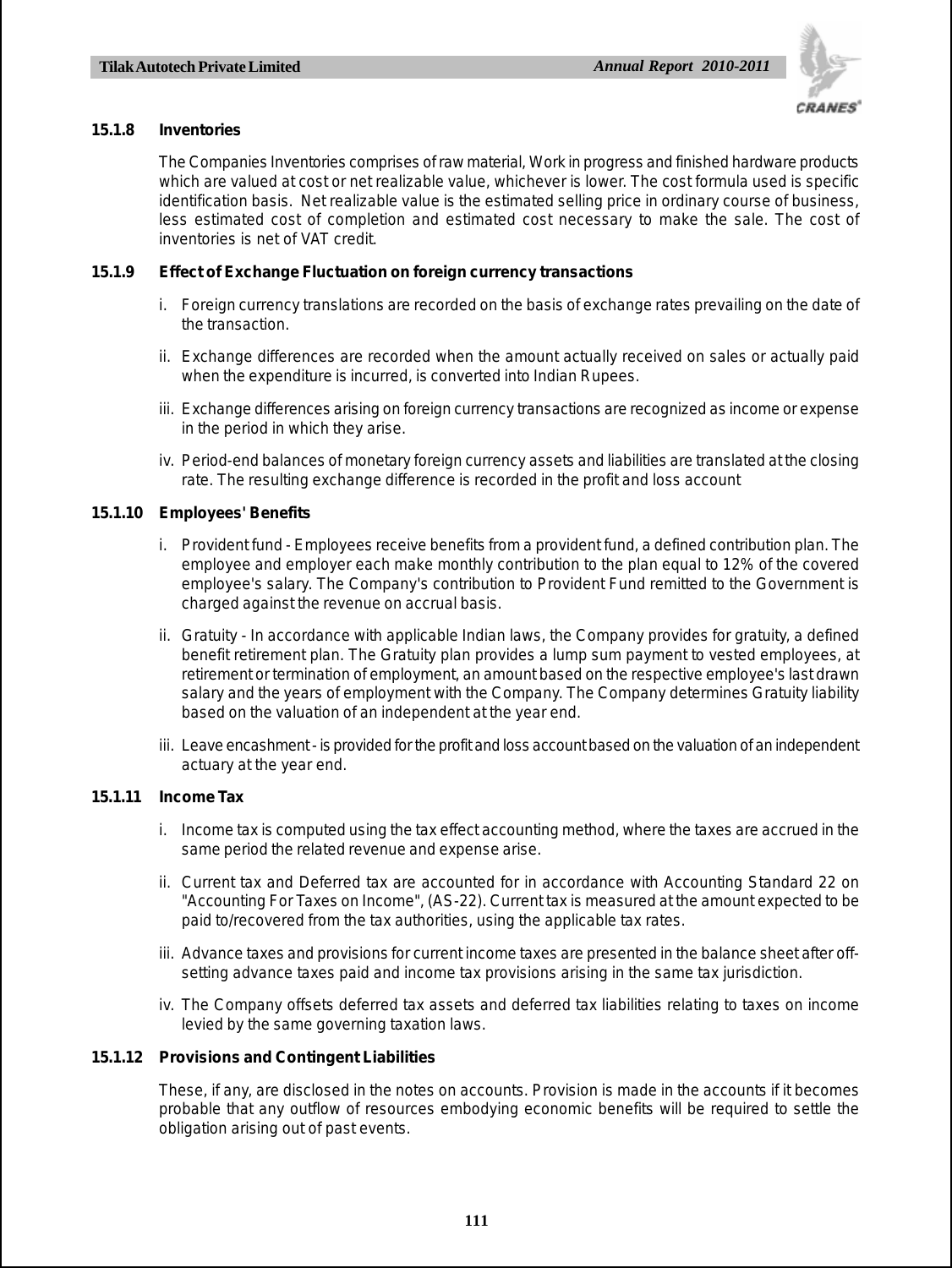

**(Amount in Rupees)**

#### *CRANES*

#### **15.1.13 Earnings per Share**

- i. Basic Earnings per share is calculated by dividing the net earning available to the Equity Shareholders by the weighted average number of Equity Shares outstanding during the year.
- ii. Diluted Earnings per share is same as Basic Earnings per share since there are no potential Equity Shares.

#### **15.1.14 Leases**

Assets taken on lease are accounted for as fixed assets in accordance with Accounting Standard 19 on "Leases", (AS-19).

#### **i. Finance Lease**

Assets taken on finance lease are accounted for as fixed assets at fair value. Lease payments are apportioned between finance charge and reduction of outstanding liability.

#### **ii. Operating Lease**

Assets taken on lease under which all risks and rewards of ownership are effectively retained by the lessor are classified as operating lease. Lease payments under operating leases are recognized as expenses on accrual basis in accordance with the respective lease agreements.

#### **15.2 NOTES ON ACCOUNTS**

#### **15.2.1 Contingent Liabilities not provided for and Capital Commitments-NIL**

#### **15.2.2 Transactions with Key Management Personnel**

The aggregate managerial remuneration paid to the directors including managing director is :

|                         |                              | (Amount in Rupees)           |
|-------------------------|------------------------------|------------------------------|
| <b>Particulars</b>      | Year ended<br>March 31, 2011 | Year ended<br>March 31, 2010 |
| Directors' Remuneration | Nil                          | Nil                          |

#### **15.2.3 Activities in foreign currency**

| <b>Particulars</b>                                  | Year ended<br>March 31, 2011 | Year ended<br>March 31, 2010 |
|-----------------------------------------------------|------------------------------|------------------------------|
| Earnings in Foreign Currency - FOB value of exports | $\overline{\phantom{a}}$     |                              |
| Expenditure incurred in Foreign Currency            |                              | 1,262,752                    |

#### **15.2.4 Debtors and Creditors; Loans and Advances**

Periodically, the Company evaluates all Debtors and Creditors balances. However, some of these are subject to confirmation.

All Current Assets, Loans and advances, have at least the value as stated in the Balance Sheet if realized in the ordinary course of the Business.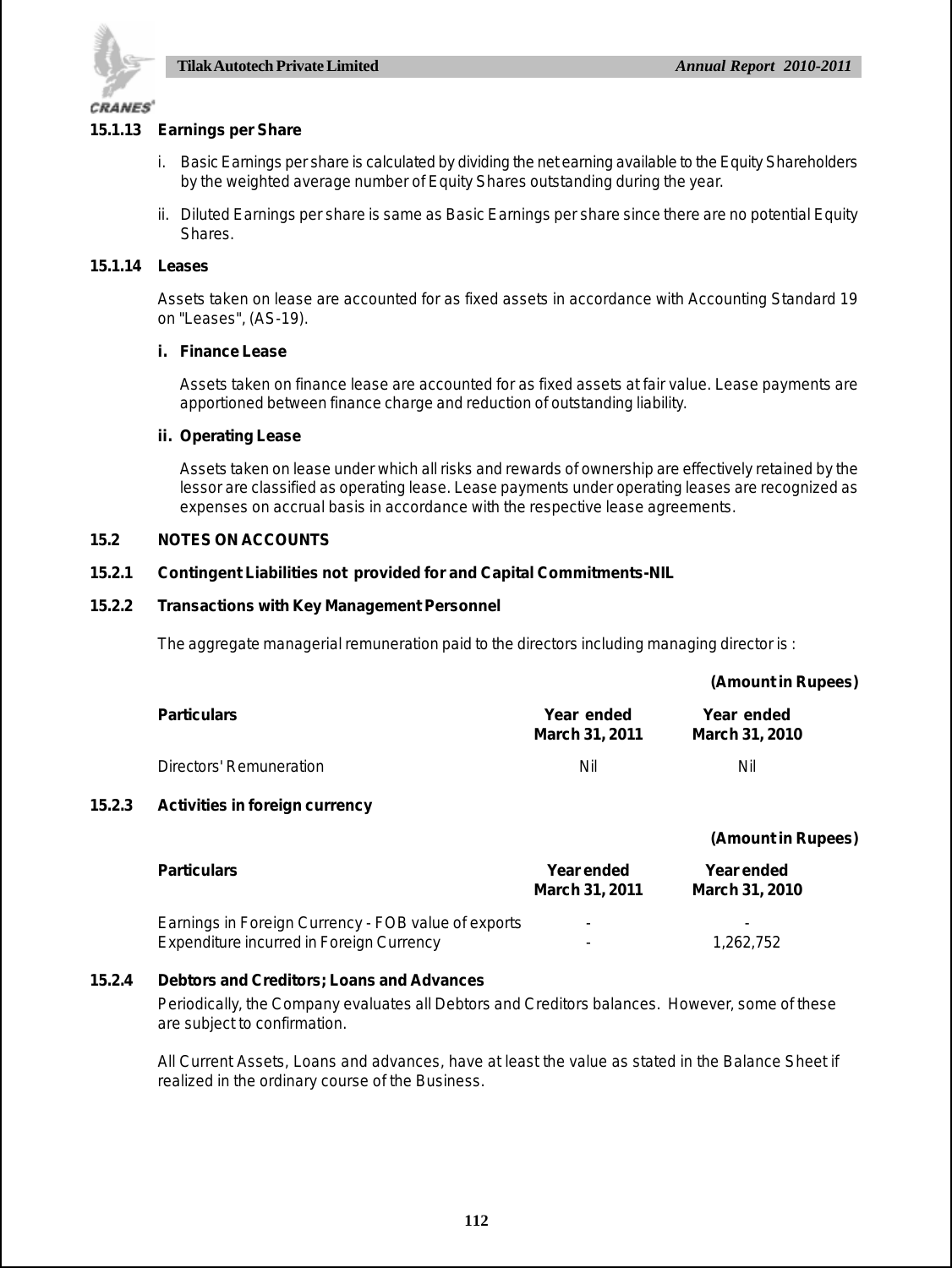

#### **15.2.5 Dues to Small-scale industrial undertakings**

- i. As at March 31, 2011 and March 31, 2010, the Company has no outstanding dues exceeding Rs. 1 Lakh for more than 30 days to Small Scale Industrial undertaking as ascertained and certified by the management.
- ii. As at March 31, 2011 and March 31, 2010, the Company has paid to all entities falling under the provisions of Micro, Small and Medium Enterprises Development Act, 2006 within the due dates as specified in the said Act.

#### **15.2.6 Investments**

The Company has not made any investments.

#### **15.2.7 Quantitative Details**

The Company is engaged in the business of development of computer software and services. The production and sale of such Software and services cannot be expressed in any generic unit and hence the quantitative details of such production/sale and the information required under paragraph 3, and 4C of Part II of Schedule VI of the Companies Act, 1956, are not furnished.

#### **15.2.8 Details of Auditors remuneration**

#### **(Amount in Rupees)**

| <b>Particulars</b>                           | Year ended<br>March 31, 2011 | Year ended<br>March 31, 2010 |
|----------------------------------------------|------------------------------|------------------------------|
| <b>Statutory Audit fees</b><br><b>Others</b> | 45,000<br>٠                  | 25,000<br>13,000             |
| Total                                        | 45,000                       | 38,000                       |

#### **15.2.9 Earning per Shares**

The following reflects the income and share data used in the computation of Earnings per share.

| <b>Particulars</b>            | Year ended<br>March 31, 2011 | Year ended<br>March 31, 2010 |
|-------------------------------|------------------------------|------------------------------|
| Profit after tax (Rs.)        | (1,344,603)                  | (1,686,699)                  |
| Number of Equity Shares       | 1.000                        | 1.000                        |
| EPS - Basic and Diluted (Rs.) | (1345)                       | (1687)                       |
| Nominal Value per share (Rs.) | 100                          | 100                          |

#### **15.2.10 Related Party Disclosures as ascertained by the Management**

#### **Year ended March 31, 2011 (Amount in Rupees)**

| <b>Particulars</b>                | Holding<br>Company | <b>Key Management</b><br>Personnel | Other<br><b>Relatives</b> | Total<br>Related<br><b>Parties</b> |
|-----------------------------------|--------------------|------------------------------------|---------------------------|------------------------------------|
| Loans/advances taken              | 19,529,938         | NIL                                | NIL                       | 19,529,938                         |
| Loans/advances given              | <b>NIL</b>         | NIL                                | NIL                       | NIL                                |
| <b>Directors Remuneration</b>     | <b>NIL</b>         | NIL                                | NIL                       | NIL                                |
| Balance as on 31.03.11 payable    | 19,529,938         | NIL                                | NIL                       | 19,529,938                         |
| Balance as on 31.03.11 receivable | <b>NIL</b>         | nil                                | NIL                       | nil                                |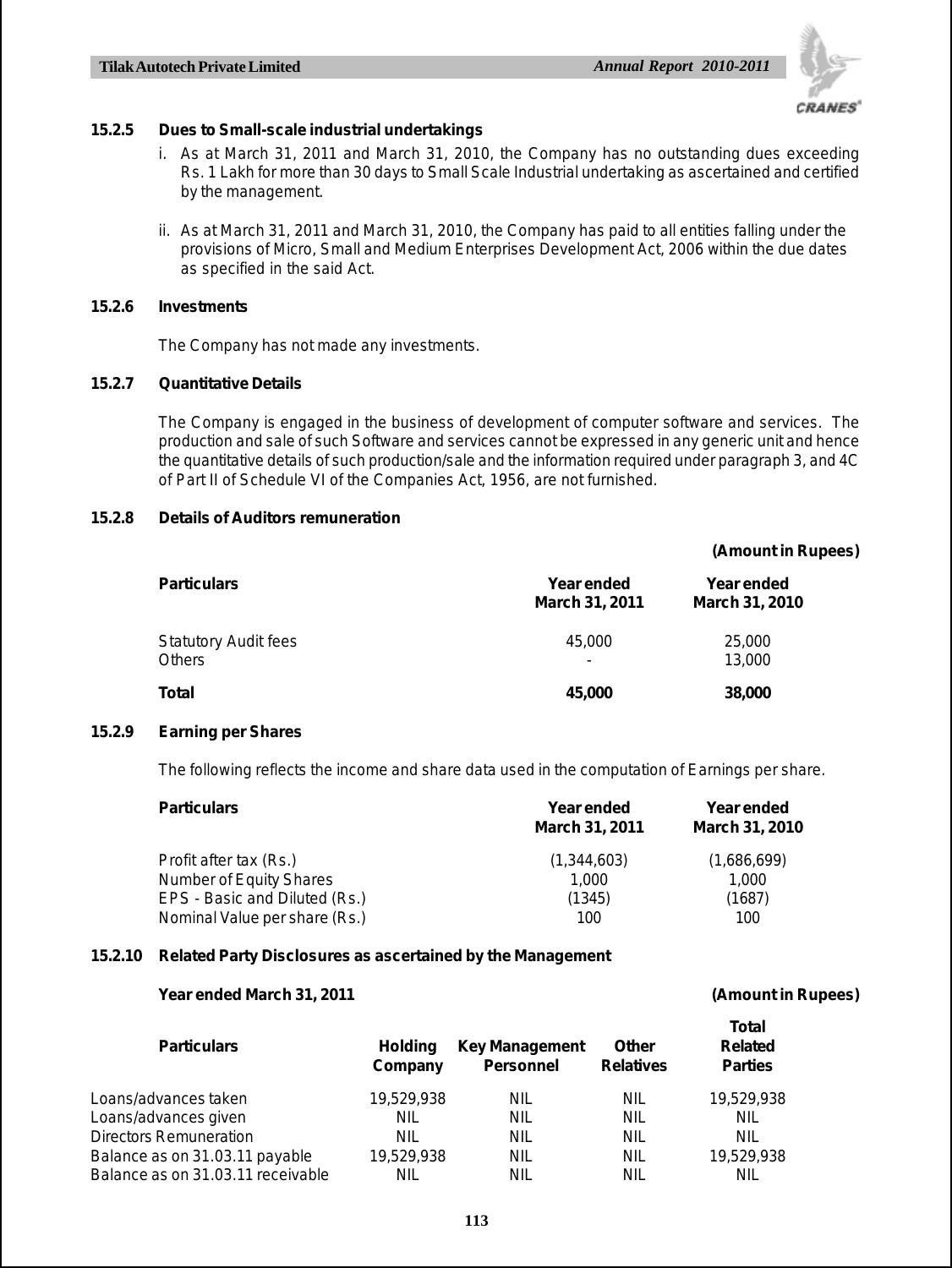

## **CRANES Year ended March 31, 2010 (Amount in Rupees)**

| <b>Particulars</b>                | Holding<br>Company | <b>Key Management</b><br>Personnel | Other<br><b>Relatives</b> | Total<br>Related<br><b>Parties</b> |
|-----------------------------------|--------------------|------------------------------------|---------------------------|------------------------------------|
| Loans/advances taken              | 22,130,834         | NIL                                | NIL                       | 22,130,834                         |
| Loans/advances given              | <b>NIL</b>         | NIL                                | NIL                       | NIL                                |
| <b>Directors Remuneration</b>     | <b>NIL</b>         | NIL                                | NIL                       | NIL                                |
| Balance as on 31.03.10 payable    | 22,130,834         | NIL                                | NIL                       | 22,130,834                         |
| Balance as on 31.03.10 receivable | NIL                | NIL                                | nil                       | NIL                                |

#### **Note:**

#### **Names of related parties and description of relationship**

| Holding Company                       | Cranes Software International Limited |
|---------------------------------------|---------------------------------------|
| <b>Subsidiaries</b>                   | NIL                                   |
| Key Management Personnel              | Mr. Asif Khader<br>Mr. Mueed Khader   |
| Relatives of Key Management Personnel | NIL                                   |
| <b>Other Related Parties</b>          | Nil                                   |

In respect of the above parties, there is no provision for doubtful debts as at the financial year end and no amount has been written off/written back during the year in respect of debts due from/to them.

#### **15.2.11 Segment Reporting**

The Main business of the Company is into design and development of embedded electronics: hence there is no reportable business in product segements.

#### **15.2.12 Previous year's figures have been regrouped and reclassified wherever necessary.**

| As per our report of even date |
|--------------------------------|
| For S Janardhan & Associates   |
| <b>Chartered Accountants</b>   |
| E.R. No.005310S                |

For and on behalf of the Board

| Place: Bangalore         | Balakrishna S Bhat   | Asif Khader | <b>Mueed Khader</b> |
|--------------------------|----------------------|-------------|---------------------|
| Date: September 07, 2011 | Partner              | Director    | Director            |
|                          | Membership No.202976 |             |                     |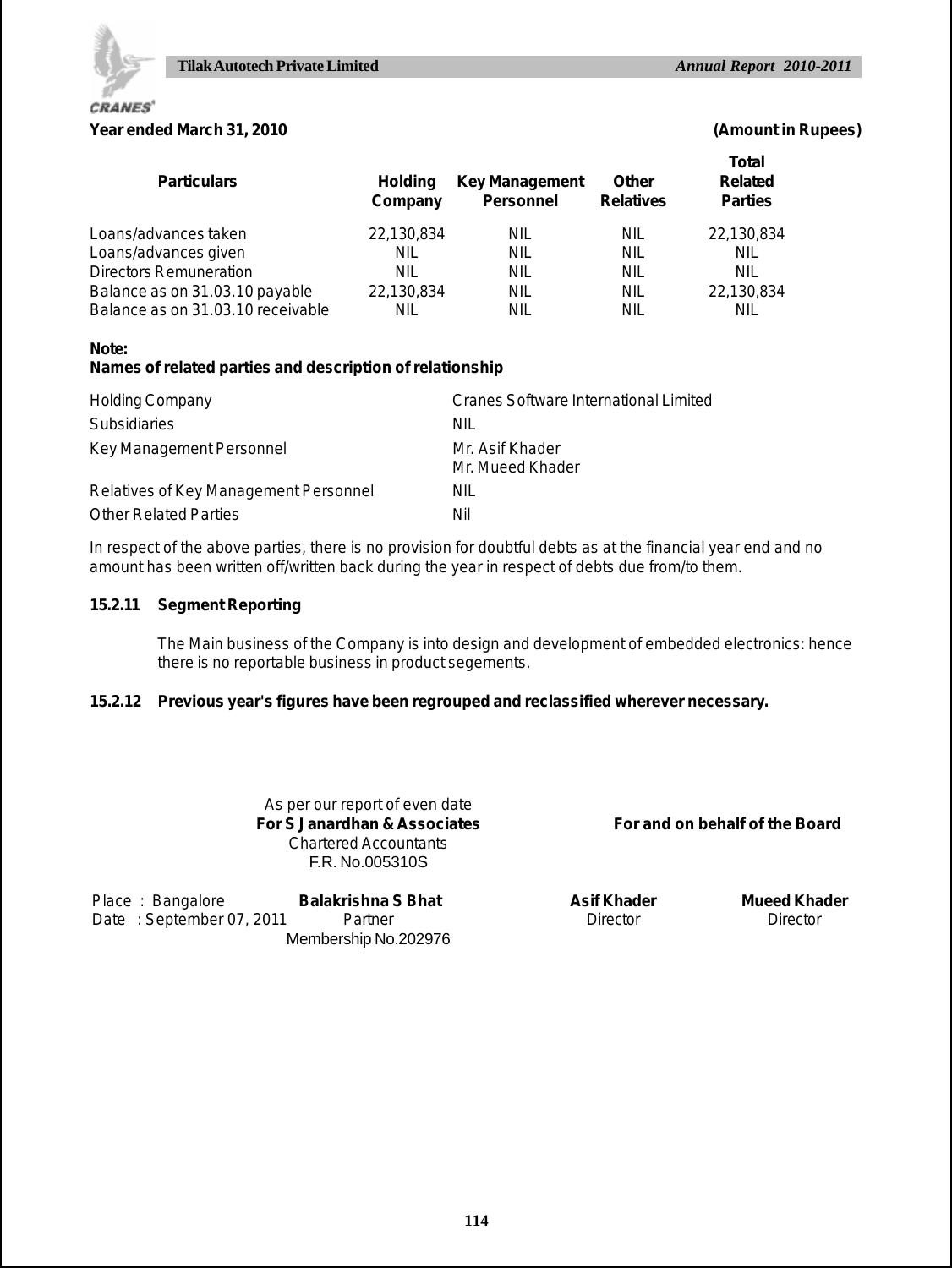

## **BALANCE SHEET ABSTRACT & COMPANY'S GENERAL BUSINESS PROFILE**

| I  | <b>Registration Details</b>                  |                                                                                                                   |                                                                                   |                                        |
|----|----------------------------------------------|-------------------------------------------------------------------------------------------------------------------|-----------------------------------------------------------------------------------|----------------------------------------|
|    | Registration No.                             | $1 1 $ - $ 8 1 4 2 7$                                                                                             | State Code                                                                        | 1 1                                    |
|    | <b>Balance Sheet Date</b>                    | 3 1 0 3 1 1                                                                                                       |                                                                                   |                                        |
| Ш  |                                              | Capital Raised during the year: (Amount in Rupees Thousands)                                                      |                                                                                   |                                        |
|    | Public Issue                                 | $N$ $ $ $ $ $ $                                                                                                   | <b>Rights Issue</b>                                                               | N  L                                   |
|    | Bonus Issue                                  | N I L                                                                                                             | Private Placement / Preferentail issue N  L                                       |                                        |
| Ш  |                                              |                                                                                                                   | Position of mobilization and deployment of funds (Amount in Rs. Thousands)        |                                        |
|    | <b>Total Liabilities</b>                     | 19650                                                                                                             | <b>Total Assets</b>                                                               | 19650                                  |
| IV | Sources of funds                             |                                                                                                                   |                                                                                   |                                        |
|    | Paid Up Capital                              | 1 0 0                                                                                                             | Reserves & Surplus                                                                | NIL                                    |
|    | <b>Secured Loans</b>                         | N I L                                                                                                             | <b>Unsecured Loans</b>                                                            | 19530                                  |
|    | Deferred tax liability                       | 2 0                                                                                                               |                                                                                   |                                        |
| v  | <b>Application of funds</b>                  |                                                                                                                   |                                                                                   |                                        |
|    | <b>Net Fixed Assets</b>                      | 2 2 2                                                                                                             | Investments                                                                       | N I L                                  |
|    | <b>Net Current Assets</b>                    | 2 1 7 2                                                                                                           | Deferred tax Assets                                                               | N I L                                  |
|    | <b>Accumulated losses</b>                    | 1 7 2 5 7                                                                                                         | Including capital work in progress                                                |                                        |
| VI |                                              | Performance of Company (Amount in Rs. Thousands)                                                                  |                                                                                   |                                        |
|    | Turnover                                     | 1 3 3 2 1                                                                                                         | <b>Total Expenditure</b>                                                          | 1 4 6 7 6                              |
|    | Profit / Loss before Tax                     | $-1356$                                                                                                           | Profit / (Loss) after Tax                                                         | $-1345$                                |
|    | Earnings per share in Rs. $N/L$              |                                                                                                                   | Dividend Rate (%)                                                                 | $ 0 \%$                                |
|    | <b>Basic</b>                                 | 1 3 4 5                                                                                                           | <b>Diluted</b>                                                                    | - 1345                                 |
|    |                                              |                                                                                                                   | Generic name of principal products/service of the Company (As per monetary terms) |                                        |
|    | Item Code no. (ITC code)                     |                                                                                                                   |                                                                                   |                                        |
|    | Product description                          |                                                                                                                   | Development of Software for Automobile System                                     |                                        |
|    |                                              |                                                                                                                   |                                                                                   |                                        |
|    |                                              | As per our report of even date<br>For S Janardhan & Associates<br><b>Chartered Accountants</b><br>F.R. No.005310S | For and on behalf of the Board                                                    |                                        |
|    | Place: Bangalore<br>Date: September 07, 2011 | <b>Balakrishna S Bhat</b><br>Partner<br>Membership No.202976                                                      | <b>Asif Khader</b><br>Director                                                    | <b>Mueed Khader</b><br><b>Director</b> |
|    |                                              | 115                                                                                                               |                                                                                   |                                        |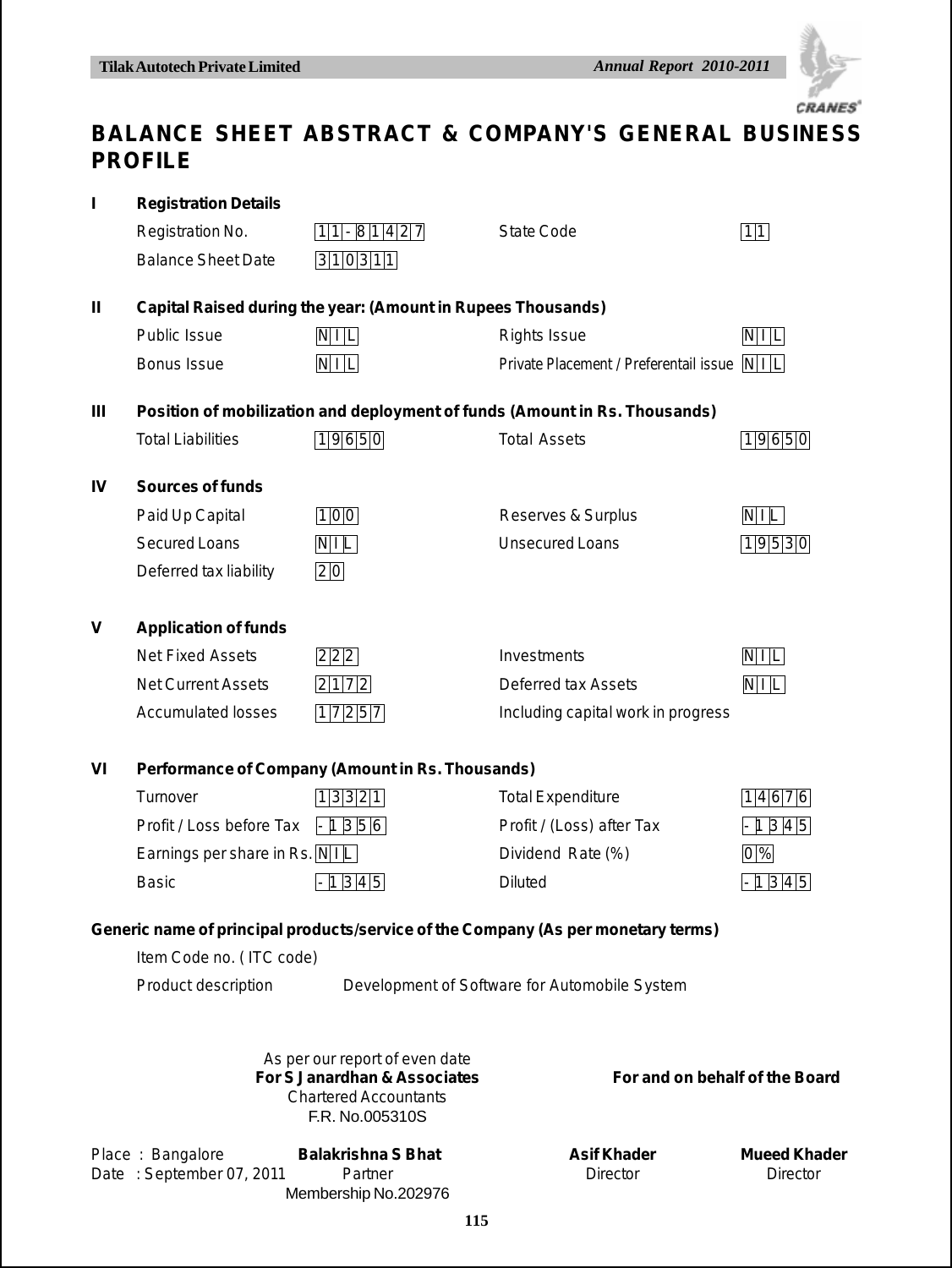

**Tilak Autotech Private Limited**

#### **CRANES**

### **STATEMENT OF CASH FLOWS FOR THE YEAR ENDED MARCH 31, 2011**

|                                                                                                                                                                                                                  |                                                     | (In Rupees)                                                 |
|------------------------------------------------------------------------------------------------------------------------------------------------------------------------------------------------------------------|-----------------------------------------------------|-------------------------------------------------------------|
| <b>PARTICULARS</b>                                                                                                                                                                                               | 2010-2011<br>(Rs.)                                  | 2009-2010<br>(Rs.)                                          |
| Cash flows from operating activities<br>Net profit before taxation<br>Adjustments for:                                                                                                                           | (1, 355, 578)                                       | (1,705,085)                                                 |
| Profit / Loss on sale of Investments / assets<br>Foreign Exchange Gain<br>Depreciation and amortization<br>Preliminary expenses                                                                                  | 77,076                                              | (87, 534)<br>92,768                                         |
| Dividend / interest income (Net)<br>Interest expense on borrowings                                                                                                                                               | (18,050)                                            | (77, 573)<br>25                                             |
| Operating profit before working capital changes                                                                                                                                                                  | (1, 296, 552)                                       | (1, 777, 399)                                               |
| Adjustments for working capital<br>Inventory<br><b>Debtors</b><br>Loans and advances<br>Other current assets<br><b>Current liabilities</b>                                                                       | 5,330,150<br>3,844,877<br>(679, 770)<br>(6,074,911) | (782, 629)<br>(2,399,997)<br>112,997<br>87,534<br>3,156,613 |
| Cash generated from operations<br>Adjustments<br>Direct Taxes paid                                                                                                                                               | 1,123,795                                           | (1,602,882)                                                 |
| Net cash from Operating Activities                                                                                                                                                                               | 1,123,795                                           | (1,602,882)                                                 |
| Cash flows from investing activities<br>Purchase of Investments<br>Proceeds from sale of Investments<br>Interest received<br>Proceeds from sale of Fixed assets<br>Purchase of fixed assets (including advances) | 18,050<br>(27, 333)                                 | 77,573<br>(3,675)                                           |
| Net cash from Investing Activities                                                                                                                                                                               | (9, 283)                                            | 73,898                                                      |
| Cash flows from financing activities<br><b>Share Capital</b><br>Share Premium<br>Dividend and Dividend Tax<br>Interest on borrowed funds                                                                         |                                                     | (25)                                                        |
| Secured Loans / Borrowings<br><b>Unsecured Loans</b>                                                                                                                                                             | (2,600,896)                                         | 2,315,161                                                   |
| Net cash from Financing Activities<br>Net increase/(decrease) in Cash and Cash Equivalents<br>Opening cash and cash equivalents                                                                                  | (2,600,896)<br>(1,486,384)<br>2,288,686             | 2,315,136<br>786,152<br>1,502,534                           |
| Closing cash and cash equivalents                                                                                                                                                                                | 802,302                                             | 2,288,686                                                   |

As per our report of even date<br>For S Janardhan & Associates Chartered Accountants F.R. No.005310S

For and on behalf of the Board

Place : Bangalore **Balakrishna S Bhat Asif Khader Mueed Khader Mueed Khader Director Director Director Director** Date : September 07, 2011 Membership No.202976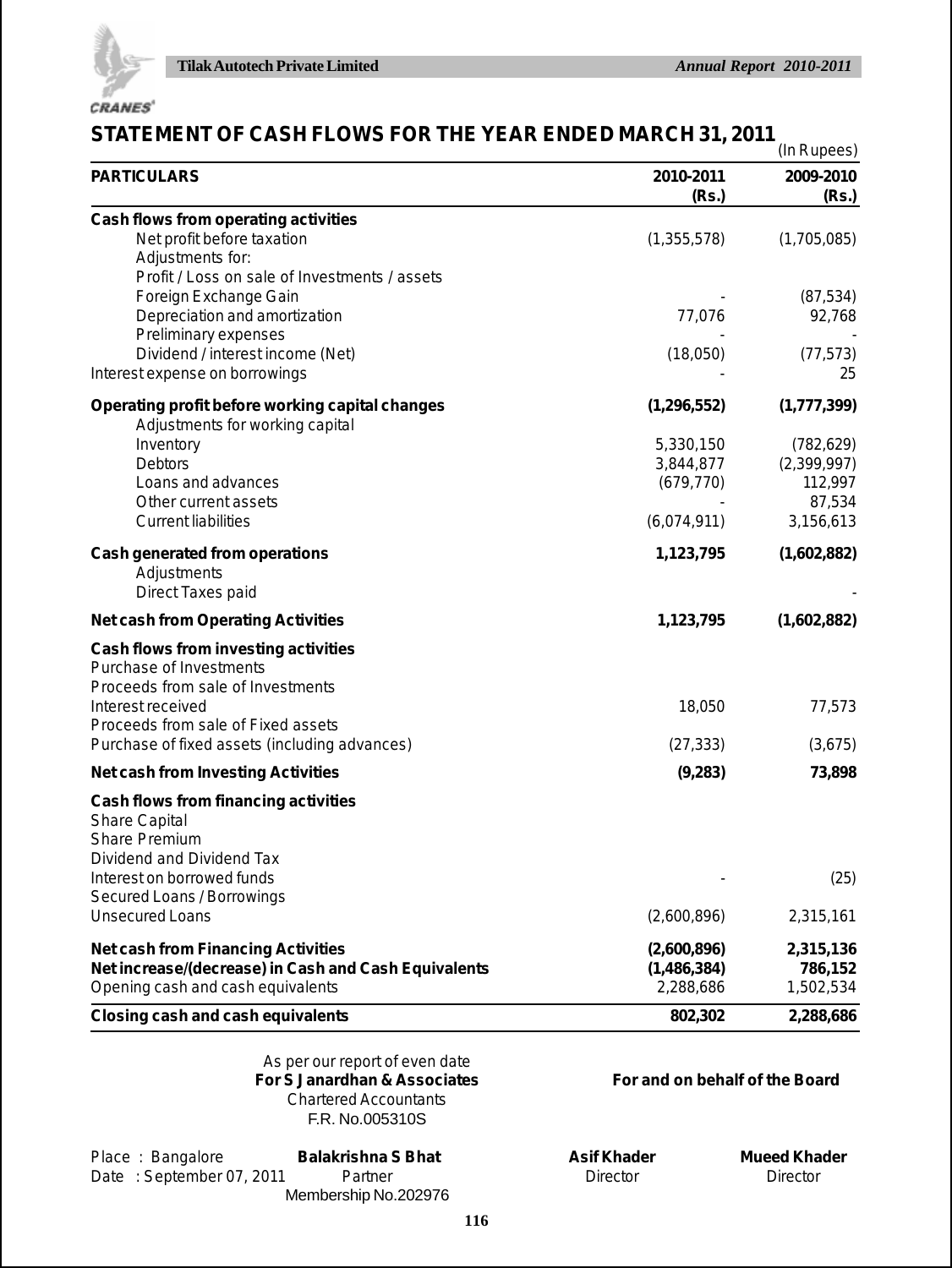

## PROLAND SOFTWARE PRIVATE LIMITED

## FINANCIAL STATEMENTS 2010-2011

**117**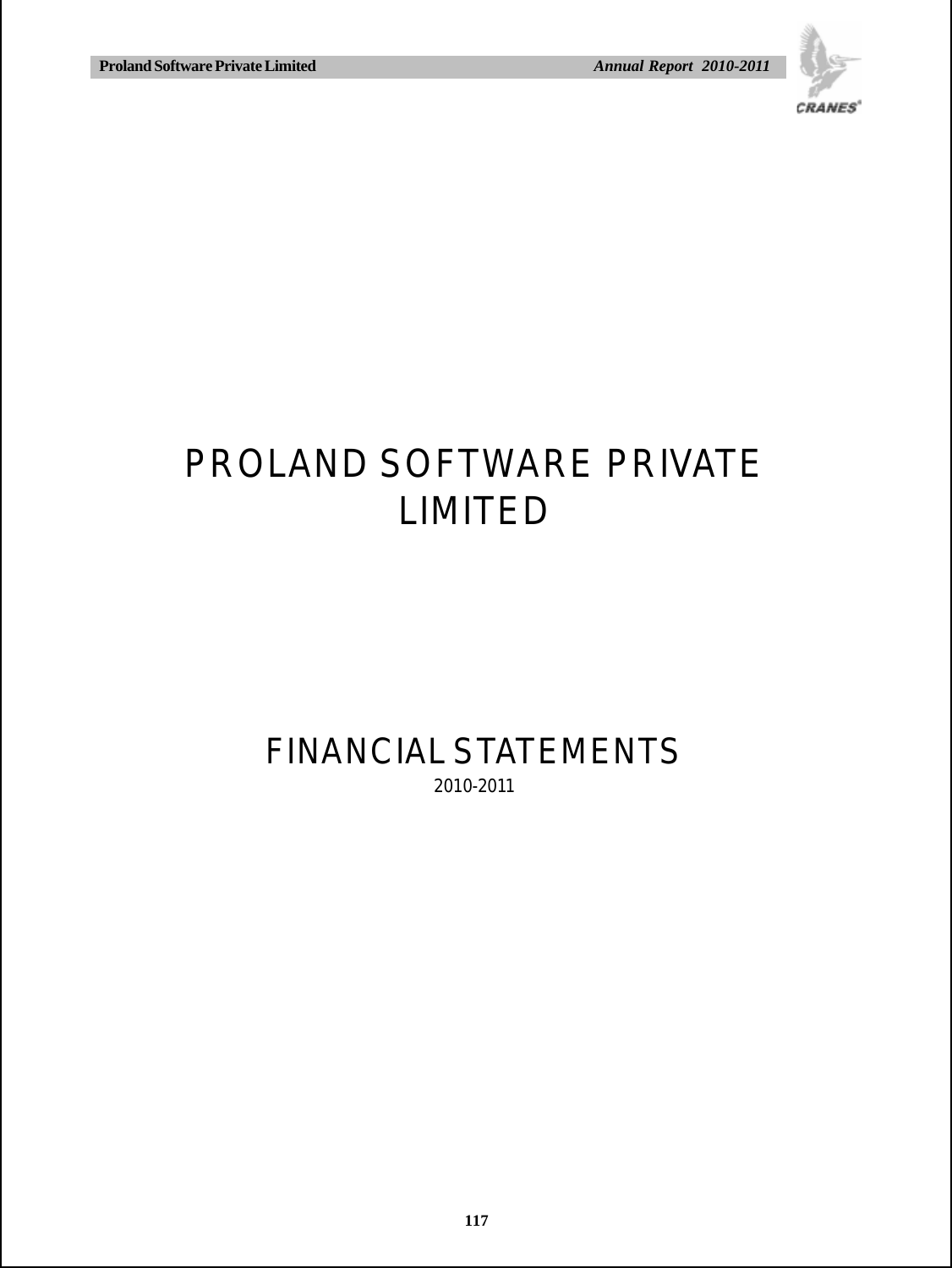

### *CRANES* **DIRECTORS' REPORT**

To the shareholders,

The Board is pleased to place before you the Annual Report of your Company upon conclusion of another year of operations. The financial highlights are summarized below :

#### **FINANCIAL HIGHLIGHTS :**

| <b>Particulars</b>                                    | 2010 - 2011   | 2009-2010     |
|-------------------------------------------------------|---------------|---------------|
| Income                                                | 27,47,110     | 42,24,706     |
| Total                                                 | 27,47,110     | 42,24,706     |
| Total expenditure including depreciation and interest | 47,90,614     | 65,99,959     |
| Loss                                                  | (19, 81, 581) | (23, 75, 254) |
| Balance b/f                                           | (1,520,942)   | 700,852       |
| Balance c/f                                           | (19, 81, 581) | (1,520,942)   |

Your Company has not earned any operating surplus during the year and no transfer to reserves or dividend is possible.

#### **PARTICULARS OF EMPLOYEES :**

There was no employee who had drawn remuneration in excess of the limits prescribed under the provisions of Section 217 (2A) of the Companies Act, 1956 read with Companies (disclosures of particulars of employees) rules as amended, during the year under report.

#### **DIRECTORS :**

There is no change in the constitution of the Board.

#### **FOREIGN EXCHANGE EARNINGS / OUT GO :**

The Company has earned Rs. 23,69,805/- in foreign exchange.

#### **DIRECTORS' RESPONSIBILITY STATEMENT :**

As required under provisions of section 217 (2AA) of the Companies Act, 1956, your directors confirm that:

- 1. in preparation of the Annual Accounts, the applicable accounting standards have been duly followed.
- 2. the directors had selected such accounting policies and applied them consistently and made judgements and estimates that are reasonable and are prudent so as to give a true and fair view of the state of affairs of the Company at the end of the financial year and of the profit of the Company for that period.
- 3. the directors had taken proper and sufficient care for the maintenance of adequate accounting records in accordance with the provisions of the Companies Act, 1956, for safeguarding the assets of the Company and preventing and detecting fraud and other irregularities.
- 4. the directors had prepared the annual accounts on a going concern basis.

#### **TECHNOLOGY ABSORPTION, ENERGY CONSERVATION ETC :**

The provisions of this clause are not applicable to the Company.

#### **ACKNOWLEDGMENT :**

Your directors thank all personnel involved in the operations of the Company.

Date : September 07, 2011

Place : Bangalore **For and on behalf of the Board of Directors**

**Asif Khader Director**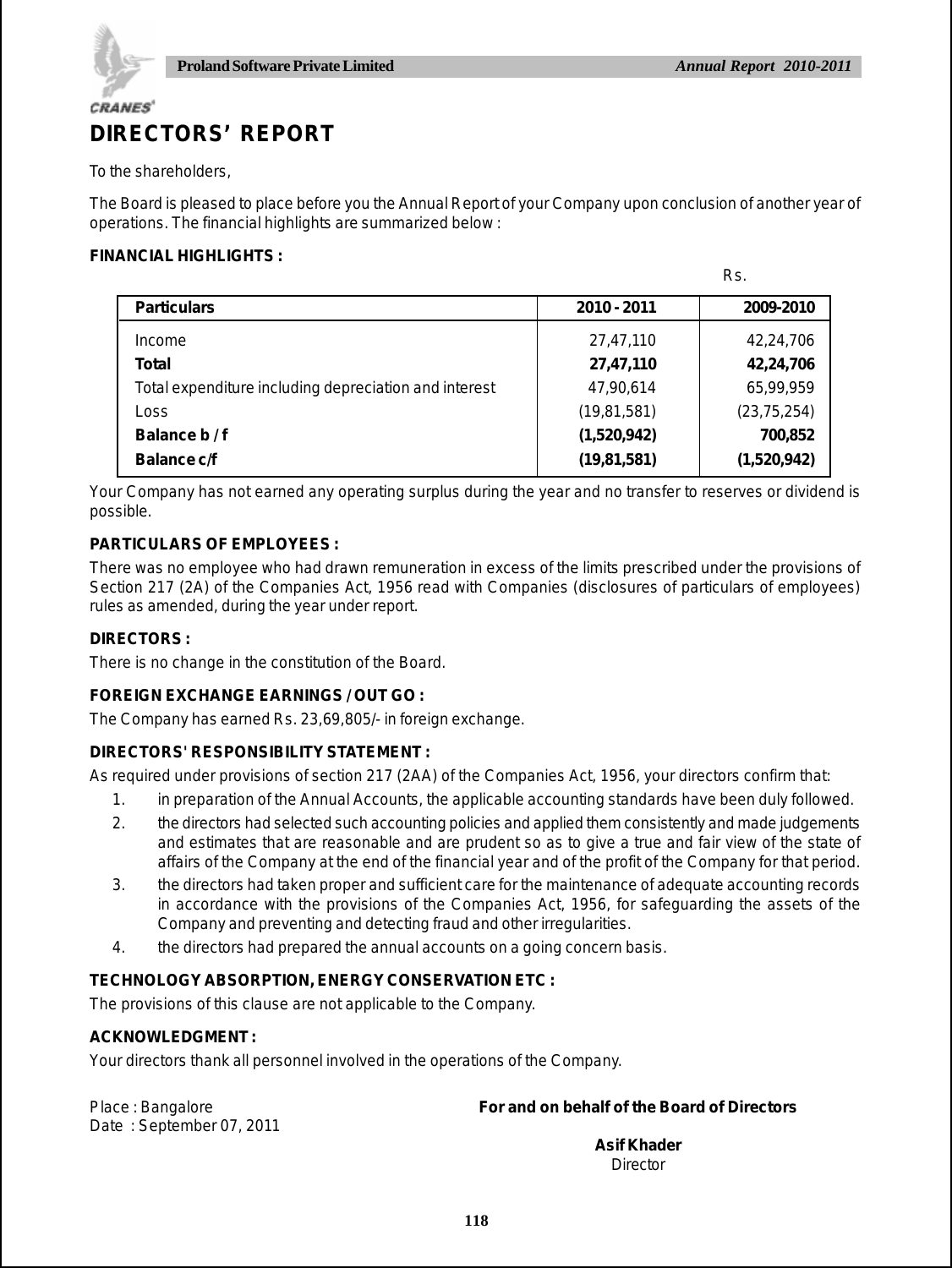

## **AUDITORS' REPORT**

#### To The Members of **PROLAND SOFTWARE PRIVATE LIMITED, India**

We have audited the attached Balance Sheet of Proland Software Private Limited, Bangalore as at 31st March 2011, the Profit and Loss Account for the year ended on that date, annexed thereto. These financial statements are the responsibility of the Company's management. Our responsibility is to express an opinion on these financial statements based on our audit.

- 1. We conducted our audit in accordance with the auditing standards generally accepted in India. Those standards require that we plan and perform the audit to obtain reasonable assurance about whether the financial statements are free of material misstatement. An audit includes examining, on a test basis, evidence supporting the amounts and disclosures in the financial statements. An audit also includes assessing the accounting principles used and significant estimates made by management, as well as evaluating the overall financial statement presentation. We believe that our audit provides a reasonable basis for our opinion.
- 2. As required by the Companies (Auditor's Report) Order, 2003, as amended by the Companies (Auditor's Report) (Amendment) order, 2004 issued by the Central Government of India in terms of sub-section (4A) of section 227 of the Companies Act, 1956, is not applicable.
- 3. Further to above, we report that:
	- i) we have obtained all the information and explanations which to the best of our knowledge and belief were necessary for the purposes of our audit;
	- ii) in our opinion, proper books of account as required by law have been kept by the Company so far as appears from our examination of those books;
	- iii) the Balance Sheet and the Profit and Loss Account dealt with by this report are in agreement with the books of account;
	- iv) in our opinion, the Balance Sheet and the Profit and Loss Account dealt with by this report comply with the Accounting Standards referred to in sub-section (3C) of section 211 of the Companies Act, 1956;
	- v) on the basis of written representations received from the Directors, as on 31st March 2011 and taken on record by the Board of Directors, we report that none of the Directors is disqualified as on 31st March 2011 from being appointed as a director in terms of clause (g) of sub-section (1) of section 274 of the Companies Act, 1956;
	- vi) in our opinion and to the best of our information and according to the explanations given to us, the said accounts give the information required by the Companies Act, 1956, in the manner so required and give a true and fair view in conformity with the accounting principles generally accepted in India:
		- (a) in the case of the Balance Sheet, of the state of affairs of the Company as at 31st March 2011;
		- (b) in the case of the Profit and Loss Account, of the loss of the Company for the year ended on that date.

### **For S.JANARDHAN & ASSOCIATES**

Chartered Accountants F.R.No.005310S

**Balakrishna S. Bhat**

Place : Bangalore Partner Date: September 07, 2011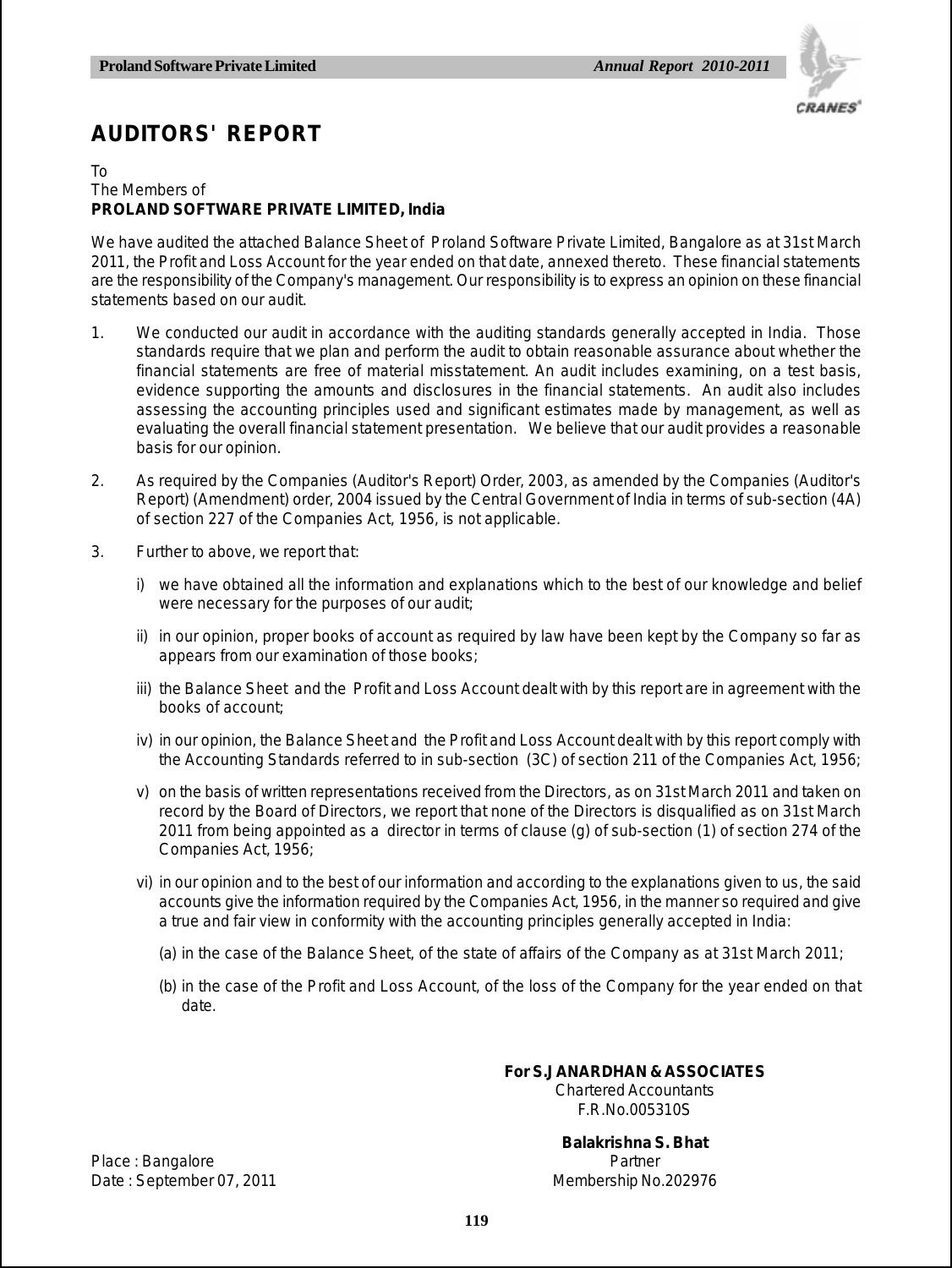

**Proland Software Private Limited**

#### **CRANES**

#### **BALANCE SHEET**

AS AT MARCH 31, 2011 **(In Rupees)** (In Rupees)

**PARTICULARS Sch. No. Current Year Previous Year I. SOURCES OF FUNDS 1. Shareholder's Funds** (a) Share Capital **1** 484,000 484,000 **2. Loan Funds** (a) Unsecured Loans **2** 7,009,461 16,318,942 **3. Deferred Tax Liability** 188,000 249,923 **TOTAL 7,681,461 17,052,865 II. APPLICATION OF FUNDS 1. Fixed Assets 3** (a) Gross Block 12,336,528<br>
(b) Less: Accumulated Depreciation 10,289,598 10,598,550 10,289,598 (b) Less: Accumulated Depreciation 10,598,550 10,289,598<br>
(c) Net Block 1,737,977 2,046,930 (c) Net Block **1,737,977 2,046,930 2. Current Assets, Loans & Advances** (a) Sundry Debtors **4** 130,000 386,340 (b) Cash & Bank Balance **5** 80,010 14,763<br>
(c) Loans & Advances 6 80,010 17,292,160 (c) Loans & Advances **6** 6,805,908 **TOTAL 7,015,918 17,693,263 Less: 3. Current Liabilities & Provisions 7** (a) Liabilities 3,123,142 2,895,576 (b) Provisions 1,451,816 1,312,695 **TOTAL 4,574,957 4,208,271 NET CURRENT ASSETS 2,440,960 13,484,992 MISCELLANEOUS EXPENDITURE** (To the extent not written off or adjusted) **Profit and Loss Account** (1,520,942 (700,852)<br>(a) Opening Balance (1,981,582 (2,221,794 ) (a) Opening Balance (b) Loss for the year **3,502,524 1,520,942 TOTAL 7,681,461 17,052,864 Significant Accounting Policies and Notes to Accounts 13**

**Schedule Nos. 1 to 7 and 13 form an integral part of Balance Sheet**

As per our report of even date Chartered Accountants F.R.No. 005310S

**For S.Janardhan & Associates For and on behalf of the Board**

| Place: Bangalore         | Balakrishna S. Bhat   | Asif Khader | <b>Mueed Khader</b> |
|--------------------------|-----------------------|-------------|---------------------|
| Date: September 07, 2011 | Partner               | Director    | <b>Director</b>     |
|                          | Membership No. 202976 |             |                     |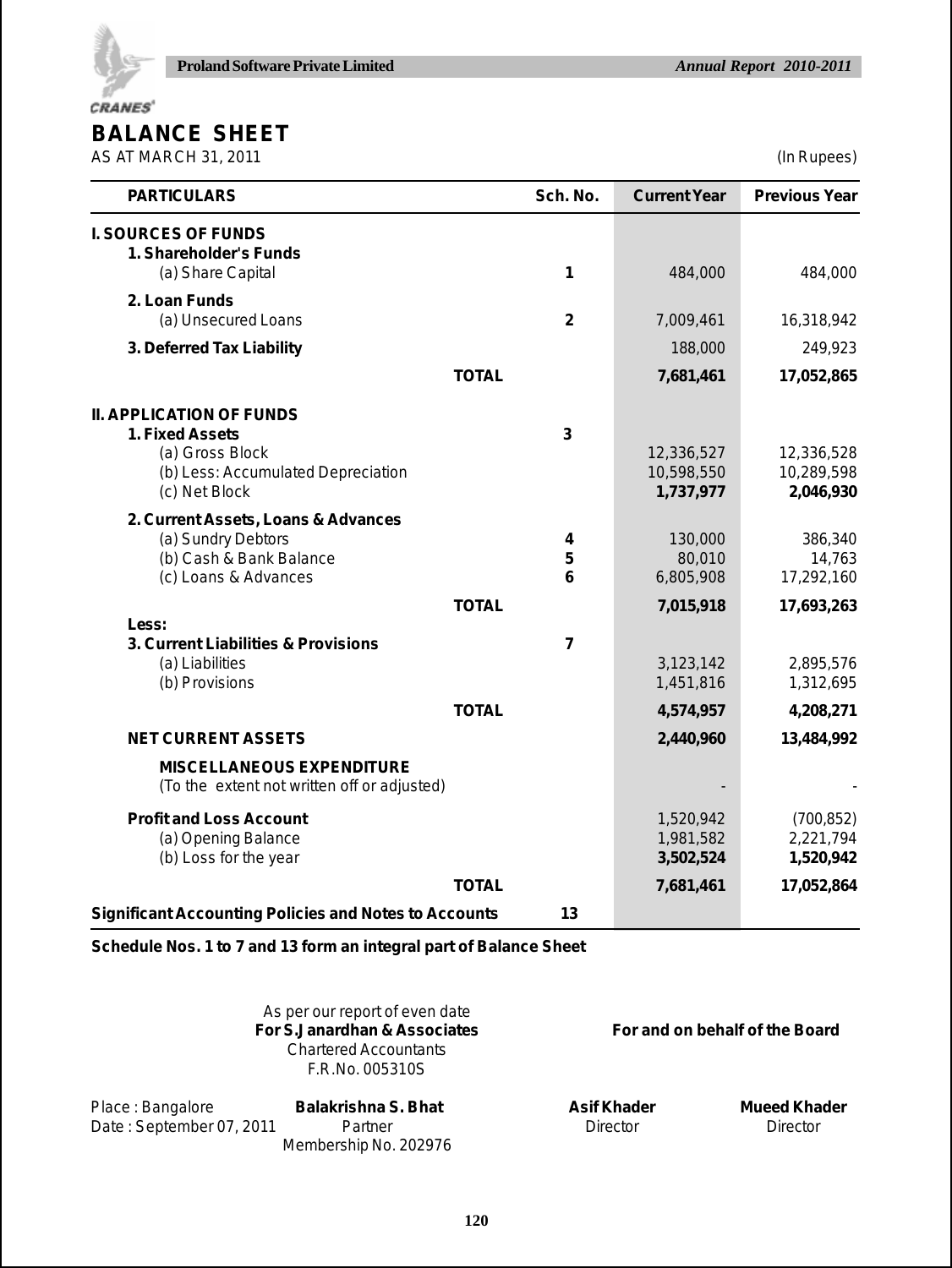## **PROFIT & LOSS ACCOUNT**

FOR YEAR ENDED MARCH 31, 2011 **In Rupees** (In Rupees)

| <b>PARTICULARS</b>                                                                                                                    | Sch. No.       | <b>Current Year</b>                       | <b>Previous Year</b>                         |
|---------------------------------------------------------------------------------------------------------------------------------------|----------------|-------------------------------------------|----------------------------------------------|
| I. INCOME                                                                                                                             |                |                                           |                                              |
| Sales<br>Other Income                                                                                                                 | 8<br>9         | 2,738,179<br>8,931                        | 4,215,689<br>9,017                           |
| <b>TOTAL(I)</b>                                                                                                                       |                | 2,747,110                                 | 4,224,706                                    |
| <b>II. EXPENDITURE</b><br>Software Development Expenses<br><b>Administrative Expenses</b><br><b>Financial Charges</b><br>Depreciation | 10<br>11<br>12 | 3,915,262<br>522,110<br>44,289<br>308,953 | 4,419,876<br>1,730,149<br>140,981<br>308,953 |
| <b>TOTAL (II)</b>                                                                                                                     |                | 4,790,614                                 | 6,599,959                                    |
| Profit (Loss) for the period (I)-(II)<br>Less: Provision for<br>Income Tax<br>(i)<br>Deferred Tax<br>(ii)                             |                | (2,043,504)<br>61,923                     | (2,375,253)<br>153,459                       |
| Net Profit(Loss)                                                                                                                      |                | (1,981,581)                               | (2,221,794)                                  |
| <b>Balance transferred - Balance Sheet</b>                                                                                            |                | (1,981,581)                               | (2,221,794)                                  |
| Equity Shares (No.)<br>Earning Per Share -<br><b>Basic</b>                                                                            |                | 4,840<br>(409)                            | 4,840<br>(459)                               |
| Significant Accounting Policies and Notes to Accounts 13                                                                              |                |                                           |                                              |

**Schedule Nos. 8 to 12 and 13 form an integral part of the Profit and Loss Account**

As per our report of even date Chartered Accountants F.R.No. 005310S

**For S.Janardhan & Associates For and on behalf of the Board**

Place : Bangalore **Balakrishna S. Bhat Asif Khader Mueed Khader** Date : September 07, 2011 **Partner Asif Changes** Director **Asif Khader** Director **Director** Date : September 07, 2011 Membership No. 202976

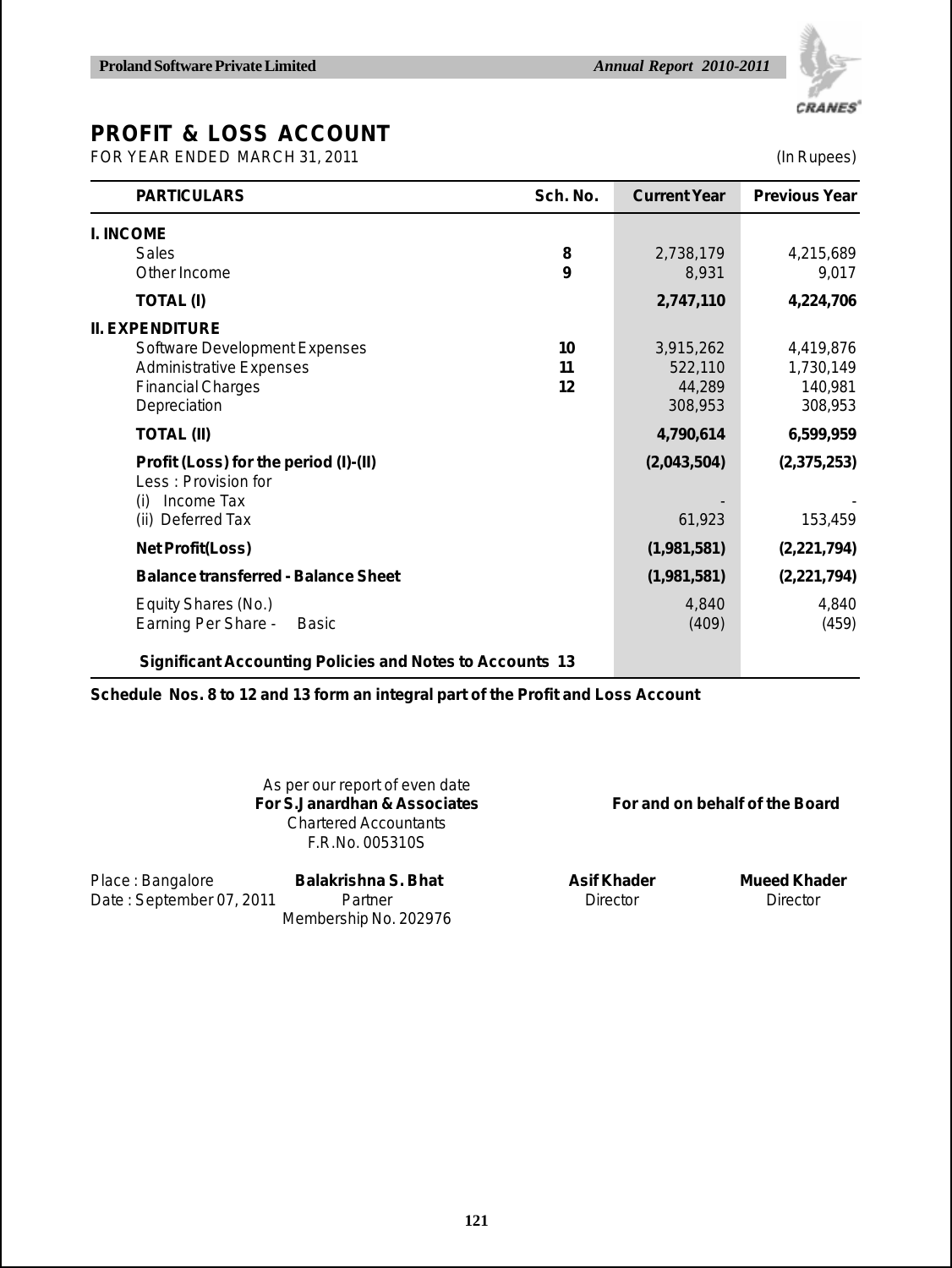

#### **CRANES**

## **SCHEDULES FORMING PART OF BALANCE SHEET**

AS AT MARCH 31, 2011 2012 12:00 12:00 12:00 12:00 12:00 12:00 12:00 12:00 12:00 12:00 12:00 12:00 12:00 12:00

| <b>PARTICULARS</b>                                                                                  |              | <b>Current Year</b> | <b>Previous Year</b> |
|-----------------------------------------------------------------------------------------------------|--------------|---------------------|----------------------|
| Schedule - 1: Share Capital                                                                         |              |                     |                      |
| Authorized:<br>5000 Equity Shares of Rs.100/- each                                                  |              | 500,000             | 500,000              |
| (Previous year 5000 equity shares of Rs.100/- each                                                  |              |                     |                      |
| Issued, Subscribed & Paid up:                                                                       |              |                     |                      |
| 4840 Equity Shares of Rs.100/- each fully paid-up<br>(Previous year 4840 equity shares of Rs.100/-) |              | 484,000             | 484,000              |
|                                                                                                     | <b>TOTAL</b> | 484,000             | 484,000              |
| Schedule - 2: Unsecured Loans:                                                                      |              |                     |                      |
| From others                                                                                         |              | 7,009,461           | 16,318,942           |
|                                                                                                     | <b>TOTAL</b> | 7,009,461           | 16,318,942           |
| Schedule - 4: Sundry Debtors :<br>(Unsecured - Considered Good)                                     |              |                     |                      |
| (i) Outstanding for a period exceeding 6 Months                                                     |              |                     | 130,000              |
| (ii) Others                                                                                         |              | 130,000             | 256,340              |
|                                                                                                     | <b>TOTAL</b> | 130,000             | 386,340              |
| Schedule - 5: Cash and Bank Balances:                                                               |              |                     |                      |
| (a) Balances with Scheduled Banks                                                                   |              |                     |                      |
| (i) EEFC A/c Accounts<br>(i) Current Accounts                                                       |              | 80,010              | 4,763                |
| <b>Bank Gurantee</b>                                                                                |              |                     | 10,000               |
|                                                                                                     | <b>TOTAL</b> | 80,010              | 14,763               |
| Schedule - 6: Loans and Advances :                                                                  |              |                     |                      |
| (Unsecured and considered Good)                                                                     |              |                     |                      |
| (a) Advances receivable in cash or kind or for<br>value to be received                              |              | 680,5908            | 17,282,160           |
| (b) Deposits                                                                                        |              |                     | 10,000               |
|                                                                                                     | <b>TOTAL</b> | 6,805,908           | 17,292,160           |
| Schedule - 7: Current Liabilities & Provisions :                                                    |              |                     |                      |
| <b>Current Liabilities:</b>                                                                         |              |                     |                      |
| Sundry Creditors for goods, services and expenses                                                   |              |                     |                      |
| Due to Others                                                                                       |              | 9,700               | 2,812,514            |
| Taxes payable                                                                                       |              | 3,113,442           | 83,062               |
|                                                                                                     | <b>TOTAL</b> | 3,123,142           | 2,895,576            |
| Provisions                                                                                          |              |                     |                      |
| Income Tax                                                                                          |              | 10,944              | 10,944               |
| Leave Encashment                                                                                    |              | 25,000              | 56,721               |
| Gratuity                                                                                            |              | 50,000              | 119,047              |
| Other expenses                                                                                      |              | 1,365,872           | 1,125,983            |
|                                                                                                     | <b>TOTAL</b> | 1,451,816           | 1,312,695            |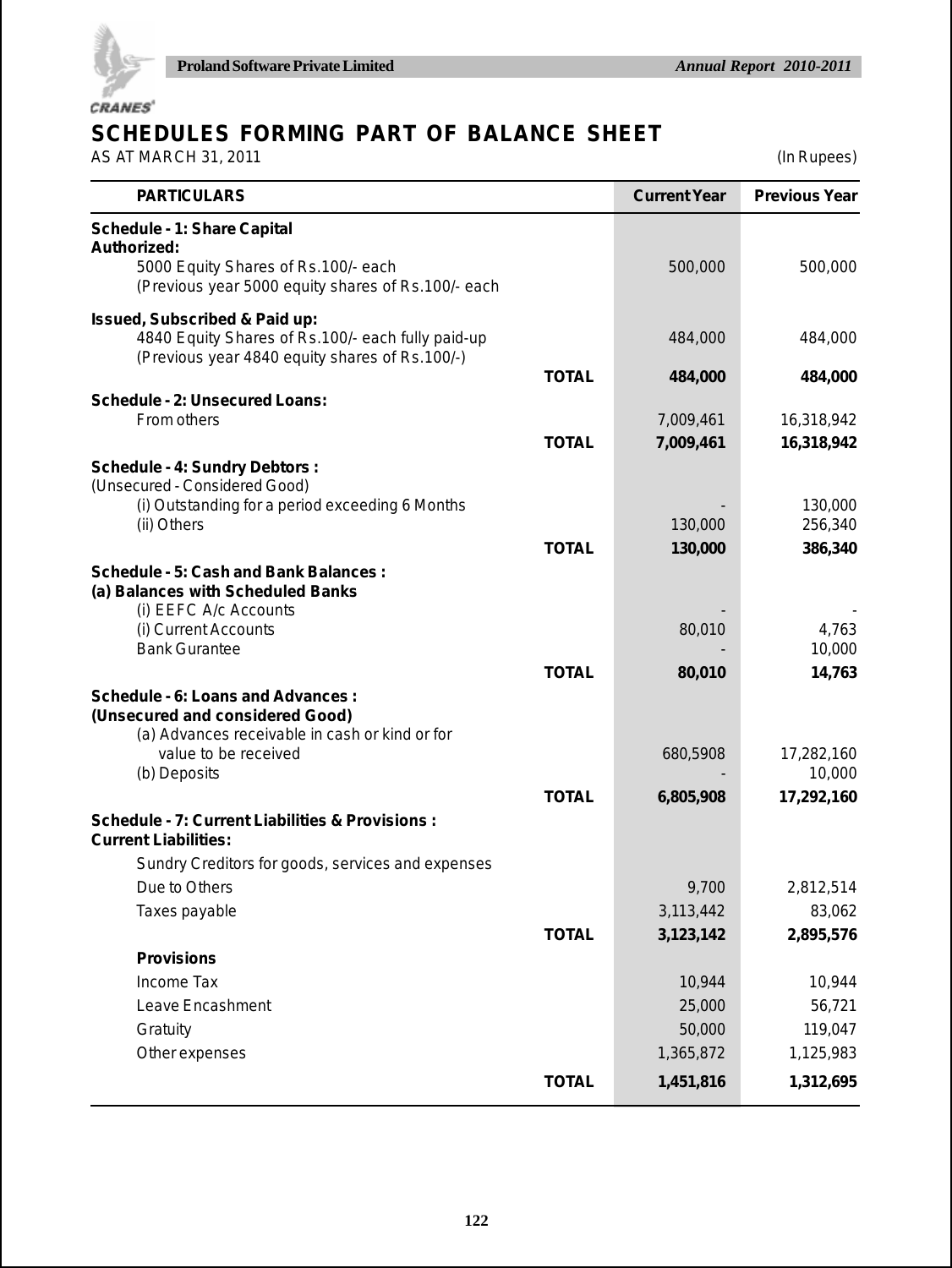SCHEDULE TO BALANCE SHEET AS AT MARCH 31, 2011.

| SCHEDULE TO BALANCE SHEET AS AT MARCH 31, 2011<br>Schedule - 3 Fixed Assets |                                    |                           |                           |            |                    |              |                     |                     | (In Rupees)         |
|-----------------------------------------------------------------------------|------------------------------------|---------------------------|---------------------------|------------|--------------------|--------------|---------------------|---------------------|---------------------|
|                                                                             |                                    | <b>BLOCK</b><br>GROSS     |                           |            |                    | DEPRECIATION |                     |                     | NET BLOCK           |
| PARTICULARS                                                                 | As on 01.04.2010<br>Cost of Assets | Additions/<br>(Deletions) | Total As on<br>31.03.2011 | Rate<br>ಸಿ | 01.04.2010<br>Upto | For the year | 31.03.2011<br>Total | 31.03.2011<br>As on | 31.03.2010<br>As on |
| Computers & Peripherals                                                     | 8,124,521                          | ı                         | 8,124,521                 | 16.21%     | 8,124,521          |              | 8,124,521           |                     | ı                   |
| Furniture & Fixtures                                                        | 1, 112, 714                        | ı                         | 1, 112, 714               | 6.33%      | 673,171            | 70,435       | 743,606             | 369,108             | 439,543             |
| Office Equipments                                                           | 421,233                            | ı                         | 421,233                   | 4.75%      | 197,447            | 20,009       | 217,456             | 203,777             | 223,786             |
| Vehicles                                                                    | 1,922,149                          | ï                         | 1,922,149                 | 9.50%      | 1,096,053          | 182,604      | 1,278,657           | 643,492             | 826,096             |
| Electrification                                                             | 117,910                            | ı                         | 117,910                   | 4.75%      | 61,609             | 5,601        | 67,210              | 50,700              | 56,301              |
| Network/webhost                                                             | 638,000                            | ı                         | 638,000                   | 4.75%      | 136,796            | 30,305       | 167,101             | 470,899             | 501,204             |
| <b>TOTAL</b>                                                                | 12,336,527                         | ı                         | 12,336,527                |            | 10,289,597         | 308,953      | 10,598,550          | 1,737,977           | 2,046,930           |
| Previous year                                                               | 12,336,528                         | ı,                        | 12,336,528                |            | 9,980,645          | 308,953      | 10,289,598          | 2,046,930           | 2,355,882           |

*Annual Report 2010-2011*

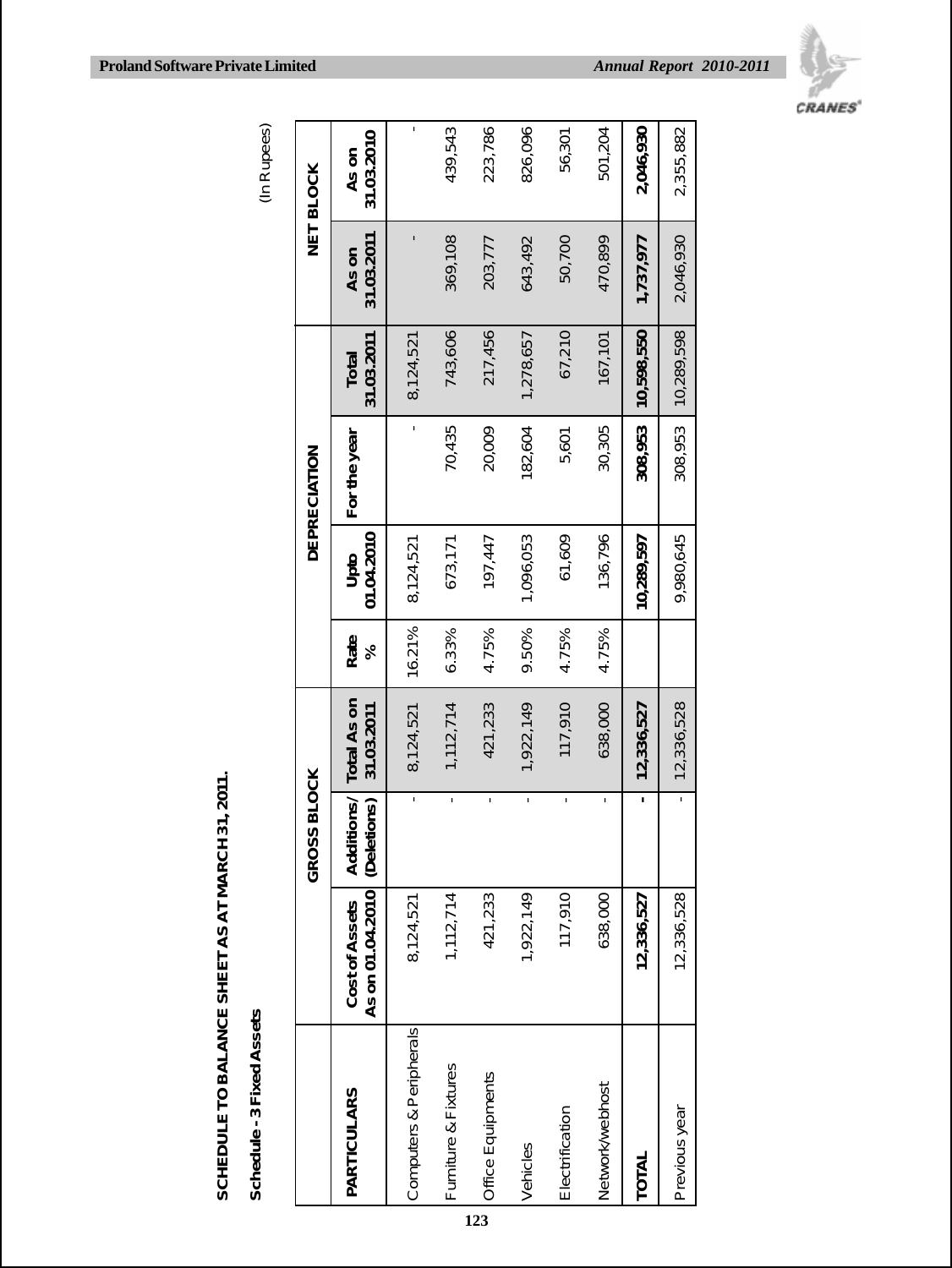

#### **CRANES**

## **SCHEDULES FORMING PART OF PROFIT AND LOSS ACCOUNT**<br>FOR THE YEAR ENDED MARCH 31, 2011

FOR THE YEAR ENDED MARCH 31, 2011

| <b>PARTICULARS</b>                                    |              | <b>Current Year</b> | <b>Previous Year</b> |
|-------------------------------------------------------|--------------|---------------------|----------------------|
| Schedule - 8                                          |              |                     |                      |
| <b>Sales</b>                                          |              |                     |                      |
| <b>Exports</b>                                        |              | 2,369,805           | 4,014,674            |
| Domestic                                              |              | 368,374             | 201,015              |
|                                                       | <b>TOTAL</b> | 2,738,179           | 4,215,689            |
| Schedule - 9                                          |              |                     |                      |
| Mis. Income                                           |              | 4150                | 9,017                |
| <b>Interest Received</b>                              |              | 4781                |                      |
|                                                       | <b>TOTAL</b> | 8,931               | 9,017                |
| Schedule - 10<br><b>Software Development Expenses</b> |              |                     |                      |
| Salaries, Allowances & Incentives                     |              | 2,186,920           | 3,872,879            |
| Internet Lease Line Charges                           |              | 65,990              | 18,938               |
| Web Hosting Server Charges                            |              | 1,662,352           | 528,059              |
| Computer consumables                                  |              |                     |                      |
|                                                       | <b>TOTAL</b> | 3,915,262           | 4,419,876            |
|                                                       |              |                     |                      |
| Schedule - 11<br><b>Administrative Expenses</b>       |              |                     |                      |
| Audit fees                                            |              | 38,605              | 38,605               |
| <b>Bad debts</b>                                      |              |                     | 750                  |
| <b>Office Maintenance</b>                             |              | (1)                 |                      |
| Rates & Taxes                                         |              | 1,950               | 2,668                |
| Registration & Renewal (P.T)                          |              | 2,500               |                      |
| Legal & Professional Fees                             |              | 44,000              |                      |
| Insurance                                             |              | 10,000              | 2,486                |
| <b>Consultancy Charges</b>                            |              | 5,000               | 10,170               |
| Telephone Charges                                     |              | (13, 242)           | 11,597               |
| Foreign Exchange Fluctuation                          |              | 42,336              | 73629                |
| Travelling & Conveyance                               |              | 2,467               |                      |
| Membership fees                                       |              | 378,495             | 38894                |
| <b>Advertisement Charges</b>                          |              | 10,000              |                      |
| Rent Deposit Written off                              |              |                     | 1,551,350            |
|                                                       | <b>TOTAL</b> | 522,110             | 1730149              |
| Schedule - 12                                         |              |                     |                      |
| <b>Financial Expenses</b>                             |              |                     |                      |
| <b>Bank Charges</b>                                   |              | 44,289              | 140,981              |
|                                                       | <b>TOTAL</b> | 44,289              | 140,981              |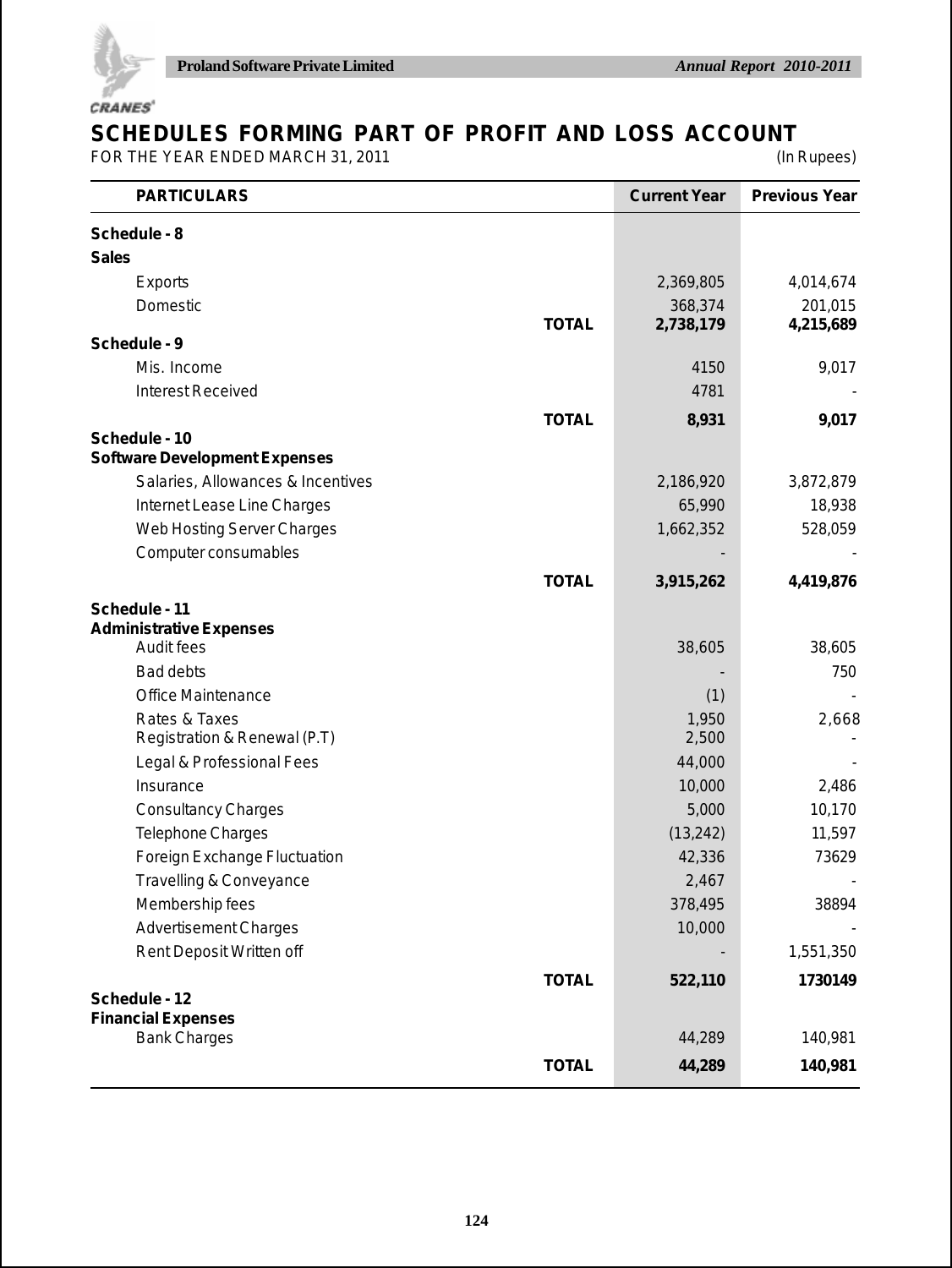

#### **SCHEDULE - 13 SIGNIFICANT ACCOUNTING POLICIES AND NOTES ON ACCOUNTS.**

#### **13.1 SIGNIFICANT ACCOUNTING POLICIES**

#### **13.1.1 Basis of Accounting**

The accounts have been prepared to comply in all material aspects with applicable accounting principles in India, the Accounting Standards and the relevant provisions of the Companies Act, 1956

#### **13.1.2 Use of Estimates**

The preparation of financial statements, inconformity with the generally accepted accounting principles, requires estimates and assumptions to be made that affect the reported amounts of assets and liabilities on the date of financial statements and the reported amounts of revenues and expenses during the reported year. Differences between the actual results and estimates are recognised in the year in which the results are known/materialised.

#### **13.1.3 Revenue Recognition**

Revenue from software services include revenue earned from services performed on 'time and material' basis, time bound fixed price engagements and system integration projects.

The related revenue is recognized as and when services are performed. Income from services performed by the Company pending receipt of purchase orders from customers, which are invoiced subsequently on receipt thereof, are recognized as unbilled revenue.

Revenue from fixed-price, fixed time-frame contracts is recognized in accordance with the percentage of completion method.

#### **13.1.4 Fixed Assets and Capital Work-in-progress**

Fixed assets are stated at cost less depreciation. Costs comprise of purchase price and attributable costs, if any.

#### **13.1.5 Intangible Assets -**

- i. All intangible assets are stated at cost less accumulated amortization.
- ii. The cost of acquired intangible assets is the consideration paid for acquisition.

#### **13.1.6 Depreciation and Amortization**

- i. Depreciation has been provided on Straight Line method at the rates prescribed under Schedule XIV of the Companies Act, 1956. In respect of assets purchased / sold during the year, depreciation is charged on a pro-rata basis.
- ii. Depreciation on individual low cost assets (costing less than Rs.5,000) is provided for in full in the year of purchase irrespective of date of installation.

#### **13.1.7 Impairment of Assets**

At the end of each year, the Company determines whether a provision should be made for impairment loss on assets by considering the indications that an impairment loss may have occurred in accordance with Accounting Standard 28 on ''Impairment of Assets''. Where the recoverable amount of any asset is lower than its carrying amount, a provision for impairment loss on assets is made for the difference. Recoverable amount is the higher of an assets net selling price and value in use. In assessing value in use, the estimated future cash flows expected from the continuing use of the asset and from its disposal are discounted to their present value using a pretax discount rate that reflects the current market assessments of time value of money and the risks specific to the asset.

Reversal of impairment loss if any, is recognized immediately as income in the profit and loss account.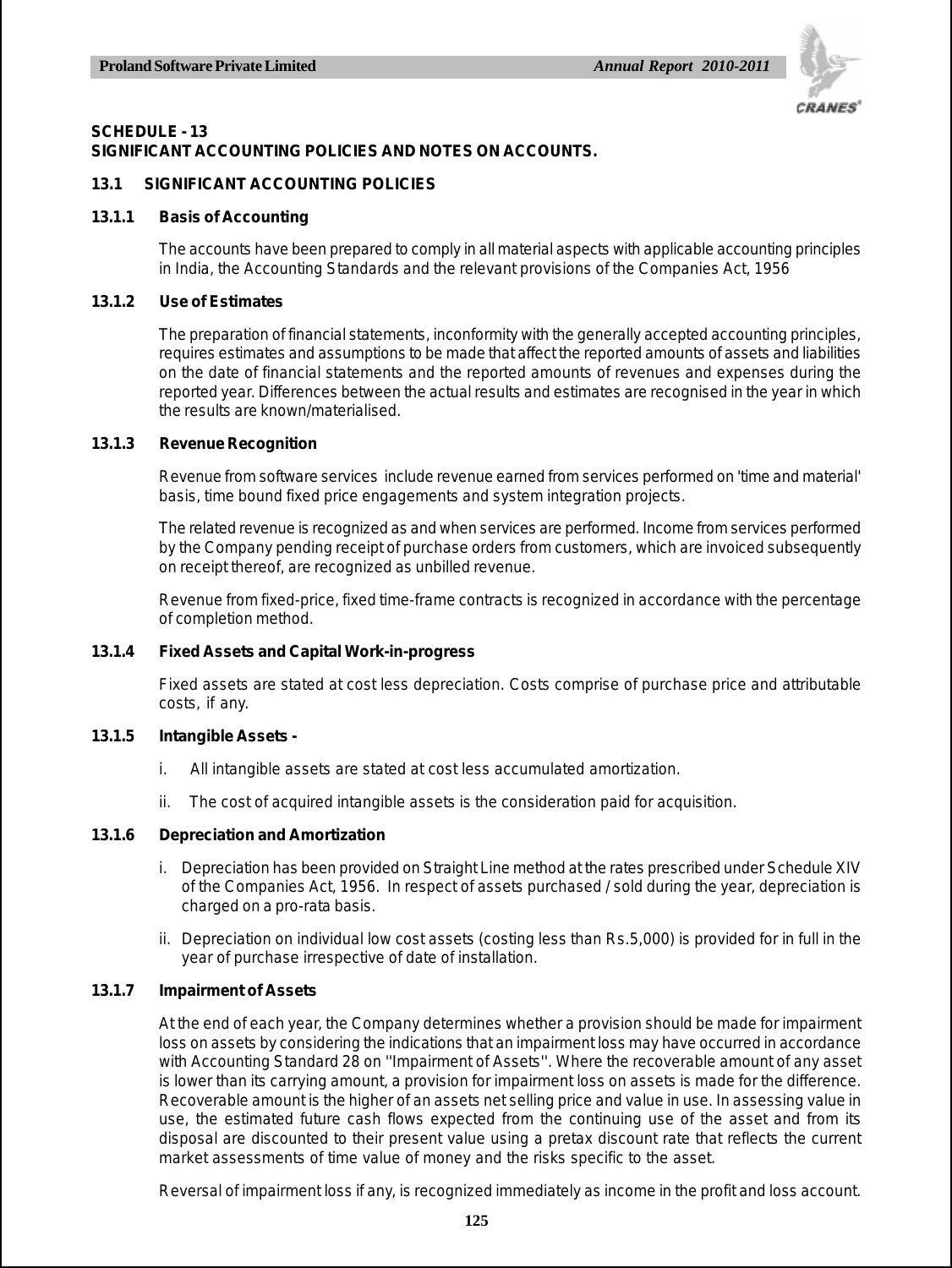

#### **CRANES**

#### **13.1.8 Inventories**

The Companies Inventories comprises of raw material, Work in progress and finished hardware products which are valued at cost or net realizable value, whichever is lower. The cost formula used is specific identification basis. Net realizable value is the estimated selling price in ordinary course of business, less estimated cost of completion and estimated cost necessary to make the sale. The cost of inventories is net of VAT credit.

#### **13.1.9 Effect of Exchange Fluctuation on foreign currency transactions**

- i. Foreign currency translations are recorded on the basis of exchange rates prevailing on the date of the transaction.
- ii. Exchange differences are recorded when the amount actually received on sales or actually paid when the expenditure is incurred, is converted into Indian Rupees.
- iii. Exchange differences arising on foreign currency transactions are recognized as income or expense in the period in which they arise.
- iv. Period-end balances of monetary foreign currency assets and liabilities are translated at the closing rate. The resulting exchange difference is recorded in the profit and loss account

#### **13.1.10 Employees' Benefits**

- i. Provident fund Employees receive benefits from a provident fund, a defined contribution plan. The employee and employer each make monthly contribution to the plan equal to 12% of the covered employee's salary. The Company's contribution to Provident Fund remitted to the Government is charged against the revenue on accrual basis.
- ii. Gratuity In accordance with applicable Indian laws, the Company provides for gratuity, a defined benefit retirement plan. The Gratuity plan provides a lump sum payment to vested employees, at retirement or termination of employment, an amount based on the respective employee's last drawn salary and the years of employment with the Company. The Company determines Gratuity liability based on the valuation of an independent at the year end.
- iii. Leave encashment is provided for the profit and loss account based on the valuation of an independent actuary at the year end.

#### **13.1.11 Income Tax**

- i. Income tax is computed using the tax effect accounting method, where the taxes are accrued in the same period the related revenue and expense arise.
- ii. Current tax and Deferred tax are accounted for in accordance with Accounting Standard 22 on "Accounting For Taxes on Income", (AS-22). Current tax is measured at the amount expected to be paid to/recovered from the tax authorities, using the applicable tax rates.
- iii. Advance taxes and provisions for current income taxes are presented in the balance sheet after offsetting advance taxes paid and income tax provisions arising in the same tax jurisdiction.
- iv. The Company offsets deferred tax assets and deferred tax liabilities relating to taxes on income levied by the same governing taxation laws.

#### **13.1.12 Provisions and Contingent Liabilities**

These, if any, are disclosed in the notes on accounts. Provision is made in the accounts if it becomes probable that any outflow of resources embodying economic benefits will be required to settle the obligation arising out of past events.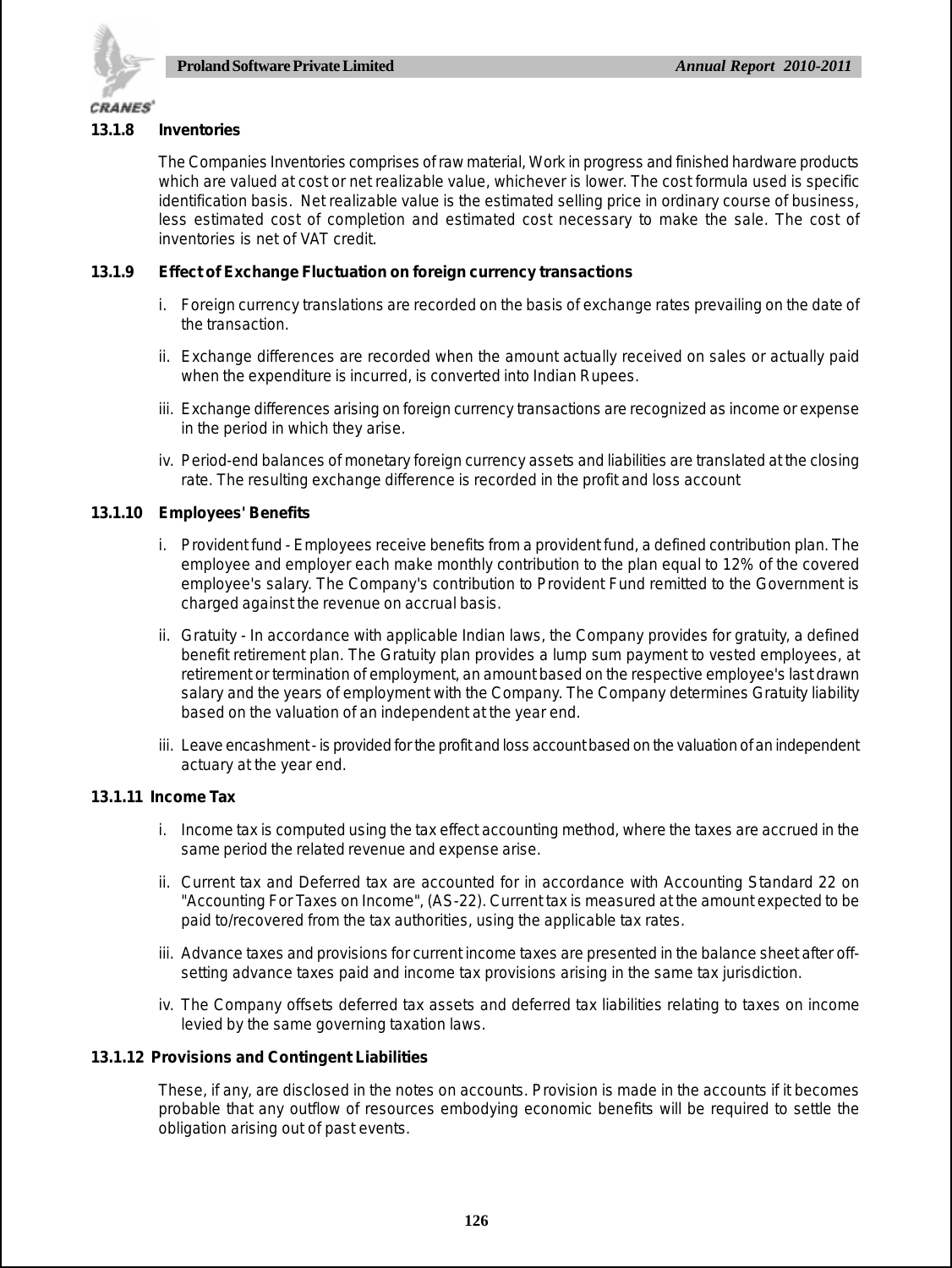

#### **13.1.13 Earnings per Share**

- i. Basic Earnings per share is calculated by dividing the net earning available to the Equity Shareholders by the weighted average number of Equity Shares outstanding during the year.
- ii. Diluted Earnings per share is same as Basic Earnings per share since there are no potential Equity Shares.

#### **13.1.14 Leases**

Assets taken on lease are accounted for as fixed assets in accordance with Accounting Standard 19 on "Leases", (AS-19).

#### **i. Finance Lease**

Assets taken on finance lease are accounted for as fixed assets at fair value. Lease payments are apportioned between finance charge and reduction of outstanding liability.

#### **ii. Operating Lease**

Assets taken on lease under which all risks and rewards of ownership are effectively retained by the lessor are classified as operating lease. Lease payments under operating leases are recognized as expenses on accrual basis in accordance with the respective lease agreements.

#### **13.2 NOTES ON ACCOUNTS**

**13.2.1** In compliance with Accounting Standard (AS) 22 relating to 'Accounting for taxes on income' issued by the Institute of Chartered Accountants of India, the Company has created the deferred tax asset and deferred tax liability as under: **(Amount in Rupees)**

|                                         |                              | (Alliuditul III Nupcco)      |
|-----------------------------------------|------------------------------|------------------------------|
| <b>Particulars</b>                      | Year ended<br>March 31, 2011 | Year ended<br>March 31, 2010 |
| Closing Deferred Tax Asset \(Liability) | (188,000)                    | (249, 923)                   |

#### **13.2.2 Transactions with Key Management Personnel**

The aggregate managerial remuneration paid to the directors including managing director is:

|         |                                                     |                              | (Amount in Rupees)           |
|---------|-----------------------------------------------------|------------------------------|------------------------------|
|         | <b>Particulars</b>                                  | Year ended<br>March 31, 2011 | Year ended<br>March 31, 2010 |
|         | Directors' Remuneration                             | Nil                          | Nil                          |
| 13.2.3. | Activities in foreign currency                      |                              | (Amount in Rupees)           |
|         | <b>Particulars</b>                                  | Year ended<br>March 31, 2011 | Year ended<br>March 31, 2010 |
|         | Earnings in Foreign Currency - FOB value of exports | 2,369,805                    | 4,014,674                    |
|         | Expenditure incurred in Foreign Currency            | 2.040.847                    | 528.059                      |

#### **13.2.4 Debtors and Creditors; Loans and Advances**

Periodically, the Company evaluates all Debtors and Creditors balances. However, some of these are subject to confirmation.

All Current Assets, Loans and advances, have at least the value as stated in the Balance Sheet if realized in the ordinary course of the Business.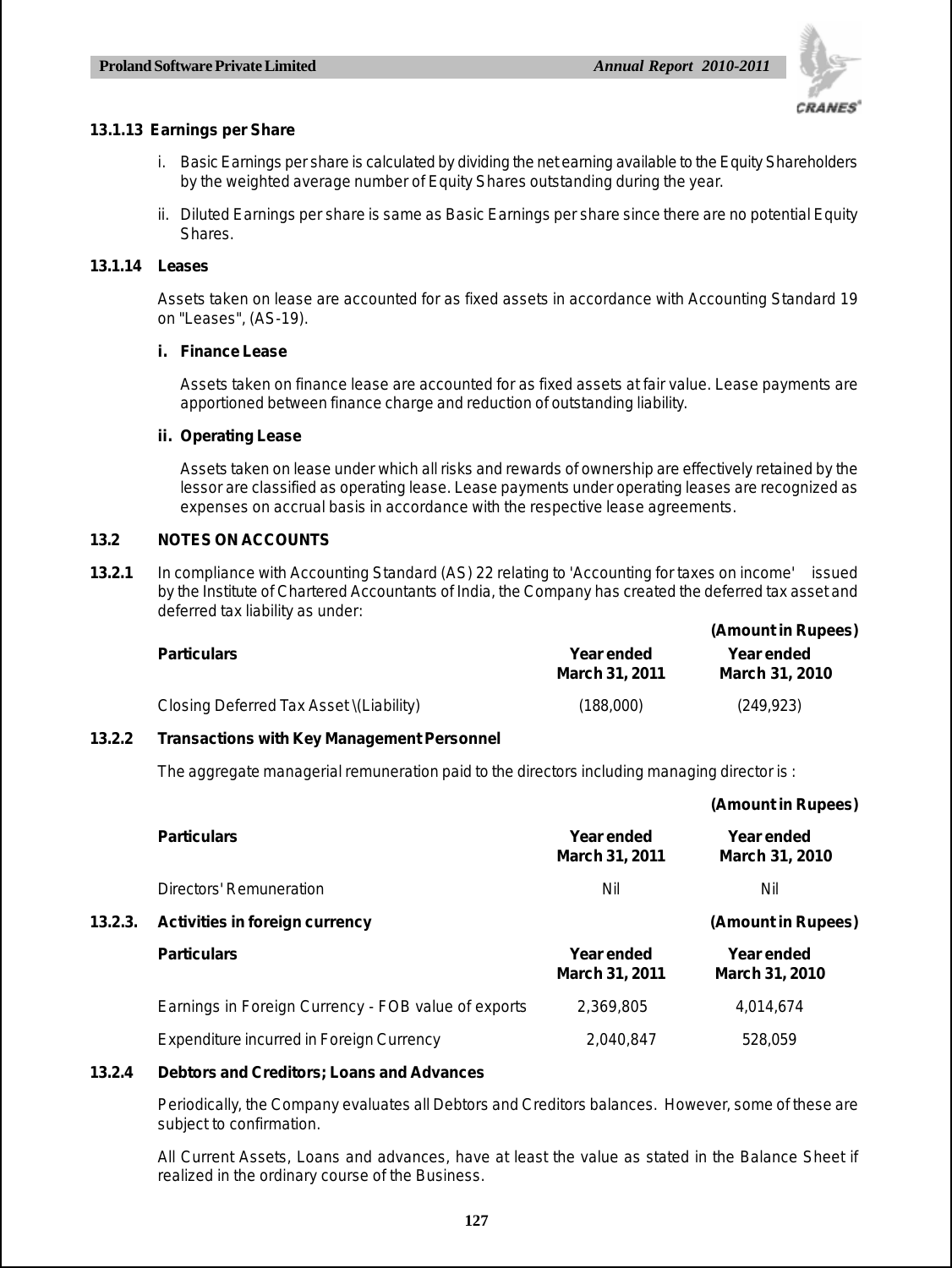

*CRANES* 

#### **13.2.5 Dues to Small-scale industrial undertakings**

- i. As at March 31, 2011 and March 31, 2010, the Company has no outstanding dues exceeding Rs. 1 Lakh for more than 30 days to Small Scale Industrial undertaking as ascertained and certified by the management.
- ii. As at March 31, 2011 and March 31, 2010, the Company has paid to all entities falling under the provisions of Micro, Small and Medium Enterprises Development Act, 2006 within the due dates as specified in the said Act.

#### **13.2.6 Investments**

The Company has not made any investments.

#### **13.2.7 Quantitative Details**

The Company is engaged in the business of development of computer software and services. The production and sale of such Software and services cannot be expressed in any generic unit and hence the quantitative details of such production/sale and the information required under paragraph 3, and 4C of Part II of Schedule VI of the Companies Act, 1956, are not furnished.

#### **13.2.8. Details of Auditors remuneration (Amount in Rupees)**

## **Particulars Year ended Year ended March 31, 2011 March 31, 2010** Statutory Audit fees 38,605 38,605 38,605 **Total 38,605 38,605**

#### **13.2.9 Earning per Shares**

The following reflects the income and share data used in the computation of Earnings per share.

| <b>Particulars</b>             | Year ended<br>March 31, 2011 | Year ended<br>March 31, 2010 |
|--------------------------------|------------------------------|------------------------------|
| Profit after tax (Rs.)         | (1,981,581)                  | (2,221,795)                  |
| <b>Number of Equity Shares</b> | 4.840                        | 4.840                        |
| EPS - Basic and Diluted (Rs.)  | (409)                        | (459)                        |
| Nominal Value per share (Rs.)  | 100                          | 100                          |

#### **13.2.10. Related Party Disclosures as ascertained by the Management**

## **Year ended March 31, 2011 (Amount in Rupees)**

| <b>Particulars</b>                | Holding<br>Company | Key<br>Management<br>Personnel | Other<br><b>Relatives</b> | Total<br>Related<br><b>Parties</b> |
|-----------------------------------|--------------------|--------------------------------|---------------------------|------------------------------------|
| Loans/advances taken              | 7.009.461          | <b>NIL</b>                     | 2,525,912                 | 9,553,373                          |
| Loans/Advances given              | <b>NIL</b>         | <b>NIL</b>                     | 594,453                   | 594,453                            |
| Directors Remuneration            | <b>NIL</b>         | <b>NIL</b>                     | NIL                       | <b>NIL</b>                         |
| Balance as on 31.03.11 payable    | 7.009.461          | <b>NIL</b>                     | 2,525,912                 | 9,553,373                          |
| Balance as on 31.03.11 receivable | NIL                | NIL                            | 594,453                   | 594.453                            |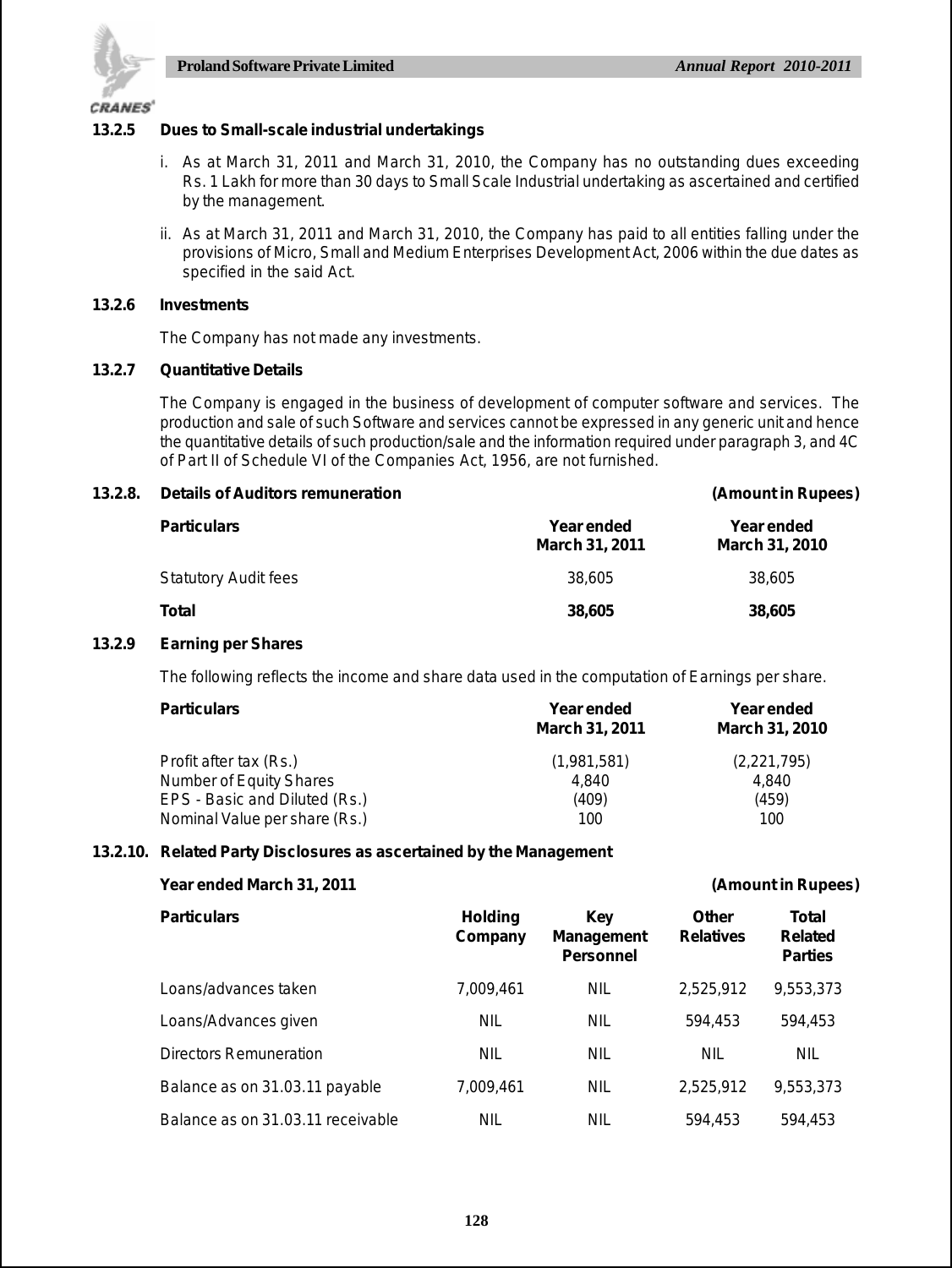

**Year ended March 31, 2010** (Amount in Rupees)

| <b>Particulars</b>                | Holding<br>Company | Key<br>Management<br>Personnel | Other<br><b>Relatives</b> | <b>Total</b><br>Related<br><b>Parties</b> |
|-----------------------------------|--------------------|--------------------------------|---------------------------|-------------------------------------------|
| Loans/advances taken              | 7,768,942          | NIL                            | <b>NIL</b>                | 7,768,942                                 |
| Loans/Advances given              | <b>NIL</b>         | NIL                            | 594,453                   | 594,453                                   |
| Directors Remuneration            | <b>NIL</b>         | <b>NIL</b>                     | <b>NIL</b>                | <b>NIL</b>                                |
| Balance as on 31.03.10 payable    | 7,768,942          | <b>NIL</b>                     | <b>NIL</b>                | 7,768,942                                 |
| Balance as on 31.03.10 receivable | NIL                | NIL                            | 594,453                   | 594,453                                   |

#### **Note:**

#### **Names of related parties and description of relationship**

| <b>Holding Company</b>                | Cranes Software International Limited                                                                                  |
|---------------------------------------|------------------------------------------------------------------------------------------------------------------------|
| <b>Subsidiaries</b>                   | (1) Caravel Info Systems Pvt Ltd<br>(2) Esqube Communication Solutions Pvt Ltd<br>(3) Systat Software Asia Pacific Ltd |
| Key Management Personnel              | Mr. Asif Khader<br>Mr. Mueed Khader                                                                                    |
| Relatives of Key Management Personnel | Nil                                                                                                                    |
| <b>Other Related Parties</b>          | Nil                                                                                                                    |

In respect of the above parties, there is no provision for doubtful debts as at the financial year end and no amount has been written off/written back during the year in respect of debts due from/to them.

#### **13.2.11 Segment Reporting**

All business is of only one segment and hence this does not apply.

#### **13.2.12 Previous year's figures have been regrouped and reclassified wherever necessary.**

As per our report of even date Chartered Accountants F.R.No. 005310S

Place : Bangalore **Balakrishna S. Bhat Asif Khader Mueed Khader Mueed Khader Balakrishna S. Bhat Asif Khader Mueed Khader Director Director Director** Date : September 07, 2011 Membership No. 202976

**For S.Janardhan & Associates For and on behalf of the Board**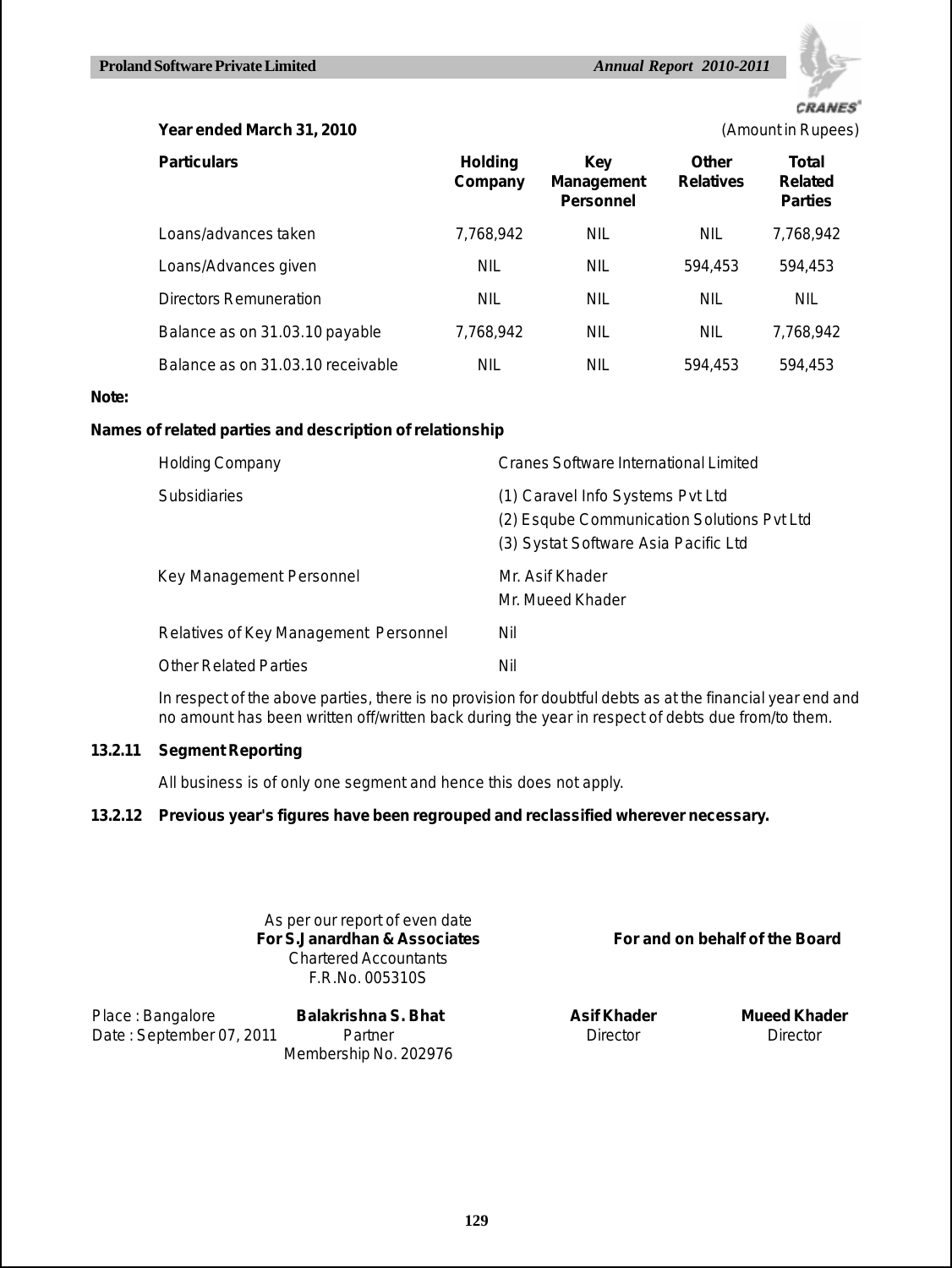

**CRANES** 

## **BALANCE SHEET ABSTRACT & COMPANY'S GENERAL BUSINESS PROFILE**

| T   | <b>Registration Details</b>         |                                                           |                                                                            |                  |
|-----|-------------------------------------|-----------------------------------------------------------|----------------------------------------------------------------------------|------------------|
|     | Registration No.                    | 120519192                                                 | State Code                                                                 | 0 8              |
|     | <b>Balance Sheet Date</b>           | 3 1 0 3 1 1                                               |                                                                            |                  |
| Ш   |                                     | Capital Raised during the year: (Amount in Rs. Thousands) |                                                                            |                  |
|     | Public Issue                        | N I                                                       | <b>Rights Issue</b>                                                        | N  L             |
|     | Bonus Issue                         | $N$ $L$                                                   | <b>Promoters Contribution</b>                                              | NIL              |
| Ш   |                                     |                                                           | Position of mobilization and deployment of funds (Amount in Rs. Thousands) |                  |
|     | <b>Total Liabilities</b>            | 7 6 8 1                                                   | <b>Total Assets</b>                                                        | 7 6 8 1          |
| IV  | Sources of funds                    |                                                           |                                                                            |                  |
|     | Paid Up Capital                     | 4 8 4                                                     | Reserves & Surplus                                                         | NII              |
|     | Secured Loans                       | $N$   L                                                   | <b>Unsecured Loans</b>                                                     | 7 0 0 9          |
|     | Deferred tax liability              | 1 8 8                                                     |                                                                            |                  |
| v   | <b>Application of funds</b>         |                                                           |                                                                            |                  |
|     | <b>Net Fixed Assets</b>             | 1738                                                      | Investments                                                                | NIL              |
|     | <b>Net Current Assets</b>           | 2 4 4 1                                                   | Deferred tax Assets                                                        | N I L            |
| VI  |                                     | Performance of Company (Amount in Rs. Thousands)          |                                                                            |                  |
|     | Turnover                            | 7 4 7                                                     | <b>Total Expenditure</b>                                                   | 4791             |
|     | Profit before Tax                   | 2 0 4 4                                                   | Profit after Tax                                                           | 1982             |
|     | Earnings per share in Rs. $-$ 4 0 9 |                                                           | Dividend Rate (%)                                                          | $\overline{0\%}$ |
| VII |                                     | Generic name of principal products/service of the Company |                                                                            |                  |
|     | Item Code no. (ITC code)            | 8524490                                                   |                                                                            |                  |
|     | Product description                 | <b>SOFTWARE</b>                                           |                                                                            |                  |
|     |                                     |                                                           |                                                                            |                  |

As per our report of even date<br>For S.Janardhan & Associates Chartered Accountants F.R.No. 005310S

Place : Bangalore **Balakrishna S. Bhat Asif Khader Mueed Khader Mueed Khader Director Director Director Director** Date : September 07, 2011 Membership No. 202976

For and on behalf of the Board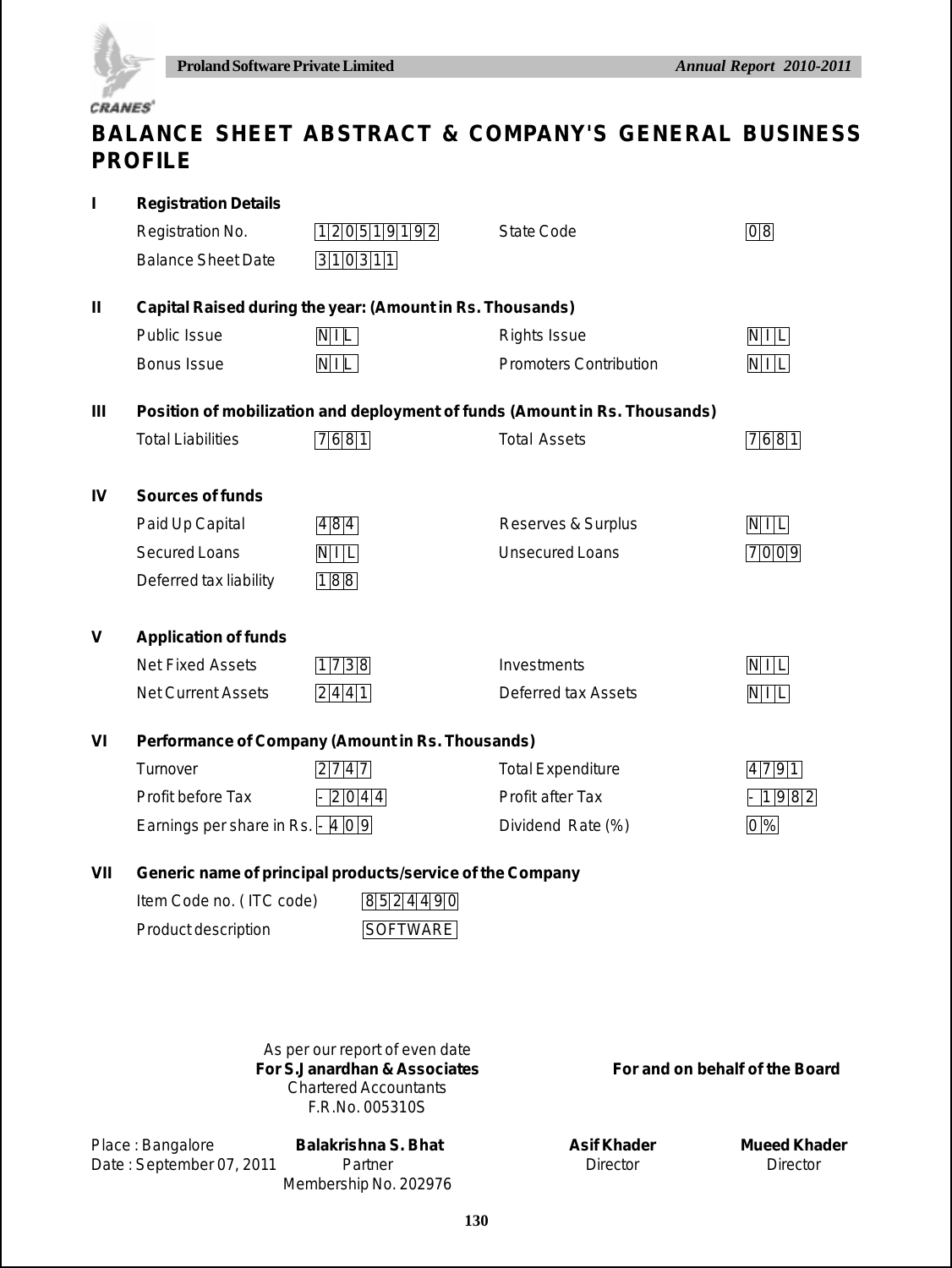

## **STATEMENT OF CASH FLOWS FOR THE YEAR ENDED MARCH 31, 2011**

(In Rupees)

| <b>PARTICULARS</b>                                                                                                                                     |                                               | <b>Current Year</b> |                                                  | Previous year         |
|--------------------------------------------------------------------------------------------------------------------------------------------------------|-----------------------------------------------|---------------------|--------------------------------------------------|-----------------------|
| Cash flows from operating activities<br>Net profit before taxation<br>Adjustments for:                                                                 | (2,043,504)                                   |                     | (2, 375, 254)                                    |                       |
| Prior period adjustment<br>Exchange fluctuation difference<br>Depreciation and amortization<br>Interest expense on borrowings                          | 308,953                                       |                     | 308,953                                          |                       |
| Operating profit before working<br>capital changes                                                                                                     | (1, 734, 551)                                 |                     | (2,066,301)                                      |                       |
| Adjustments for working capital<br><b>Debtors</b><br>Loans and advances<br><b>Current liabilities</b><br>Cash generated from operations<br>Adjustments | 256,340<br>10,486,252<br>366,687<br>9,374,728 |                     | 189,965<br>(2,370,157)<br>586,152<br>(3,660,341) |                       |
| Direct Taxes paid                                                                                                                                      |                                               |                     |                                                  |                       |
| Net cash from Operating Activities                                                                                                                     |                                               | 9,374,728           |                                                  | (3,660,341)           |
| Cash flows from investing activities                                                                                                                   |                                               |                     |                                                  |                       |
| Net cash from Investing Activities                                                                                                                     |                                               |                     |                                                  |                       |
| Cash flows from financing activities<br><b>UnSecured Loans / Borrowings</b>                                                                            | (9,309,481)                                   |                     | 3,517,187                                        |                       |
| Net cash from Financing Activities                                                                                                                     |                                               | (9,309,481)         |                                                  | 3,517,187             |
| Net increase/(decrease)<br>in Cash and Cash Equivalents<br>Opening cash and cash equivalents<br>Exchange fluctuation difference                        |                                               | 65,247<br>14,763    |                                                  | (143, 154)<br>157,916 |
| Closing cash and cash equivalents                                                                                                                      |                                               | 80,010              |                                                  | 14,763                |

As per our report of even date<br>For S.Janardhan & Associates Chartered Accountants F.R.No. 005310S

| Place: Bangalore         | Balakrishna S. Bhat   | Asif Khader | Mueed Kha |
|--------------------------|-----------------------|-------------|-----------|
| Date: September 07, 2011 | Partner               | Director    | Director  |
|                          | Membership No. 202976 |             |           |

**For and on behalf of the Board** 

**Asif Khader Mueed Khader<br>Director Director**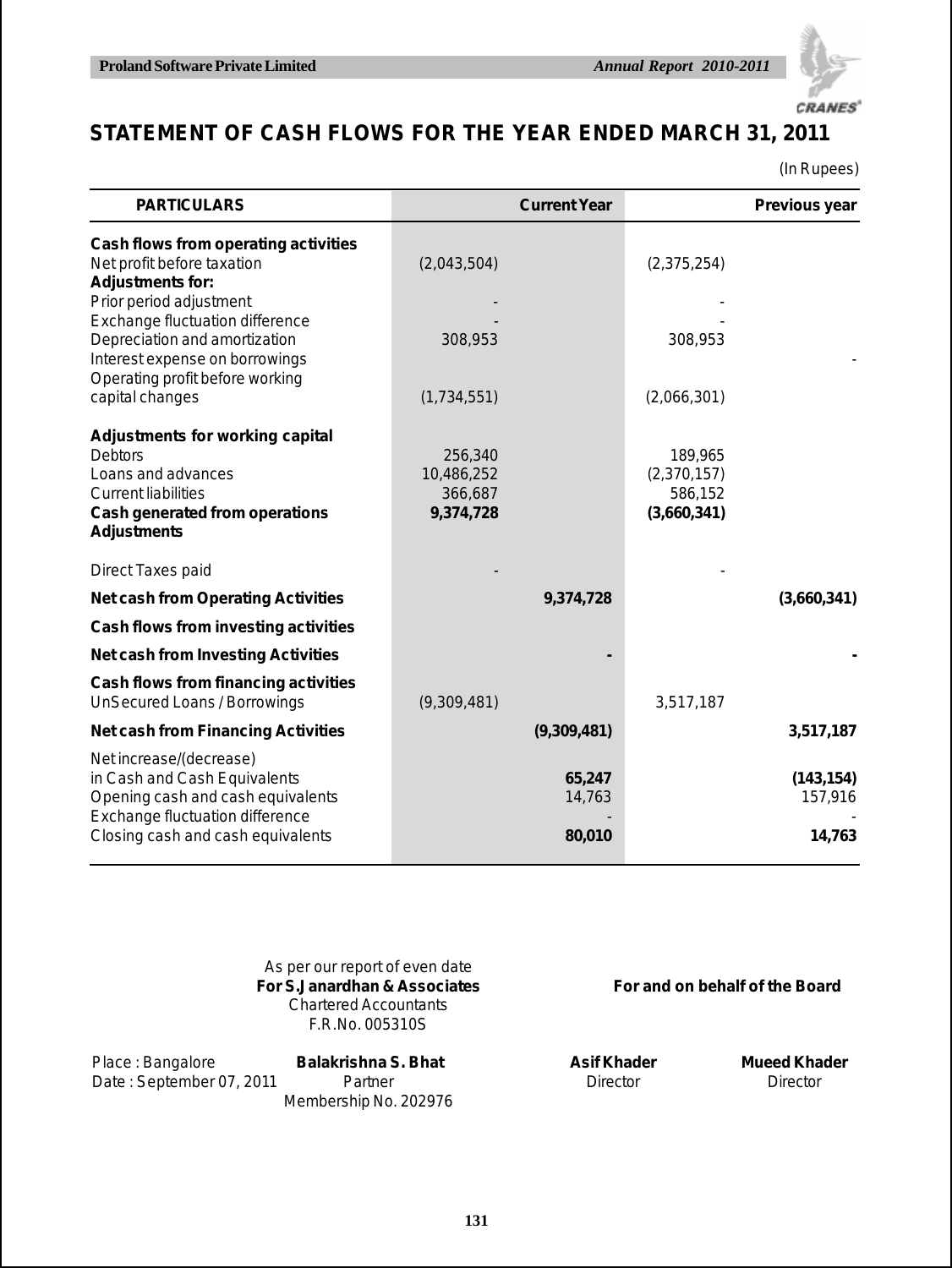



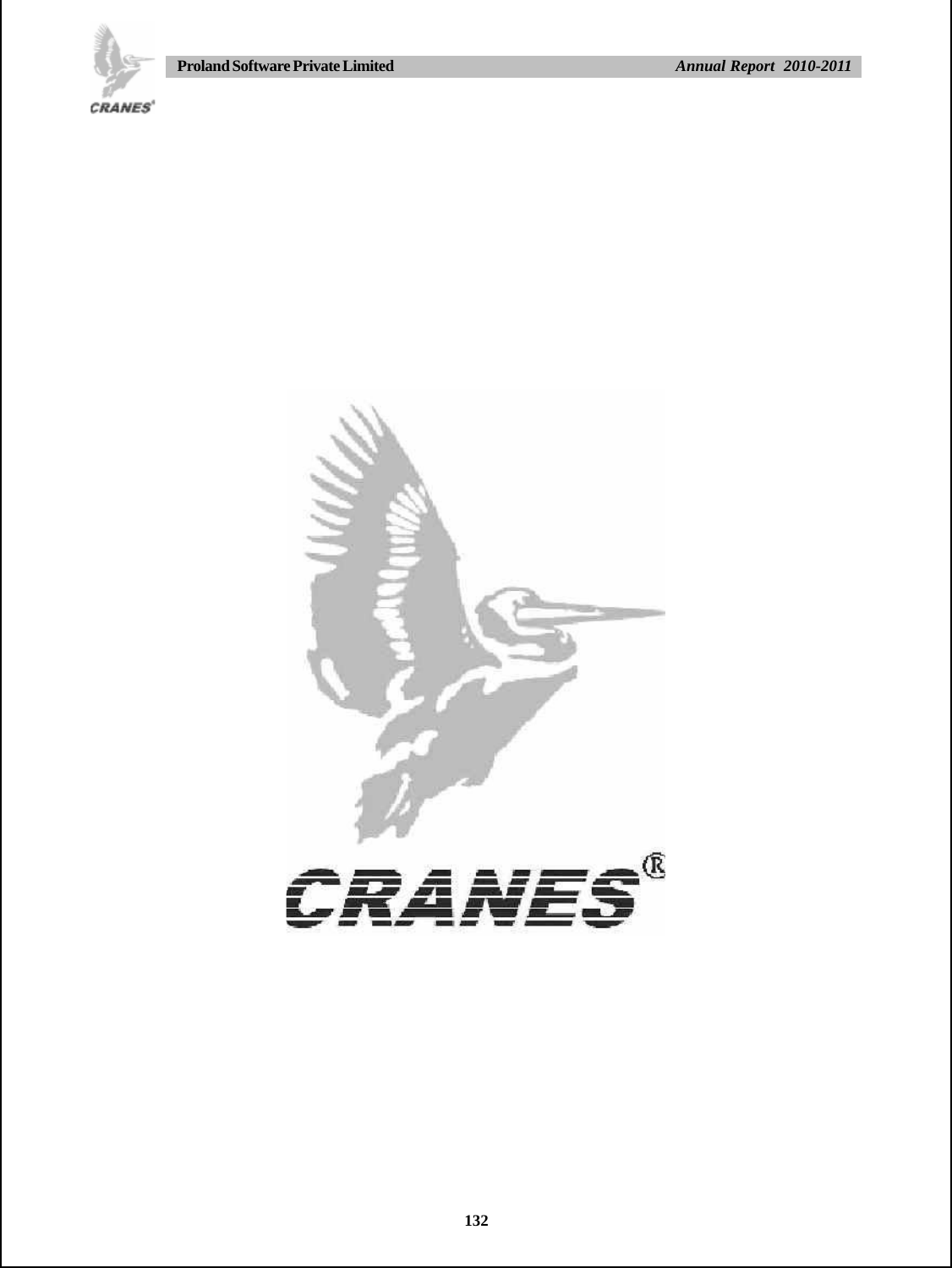

# CARAVEL INFO SYSTEMS PRIVATE LIMITED

## FINANCIAL STATEMENTS 2010 - 2011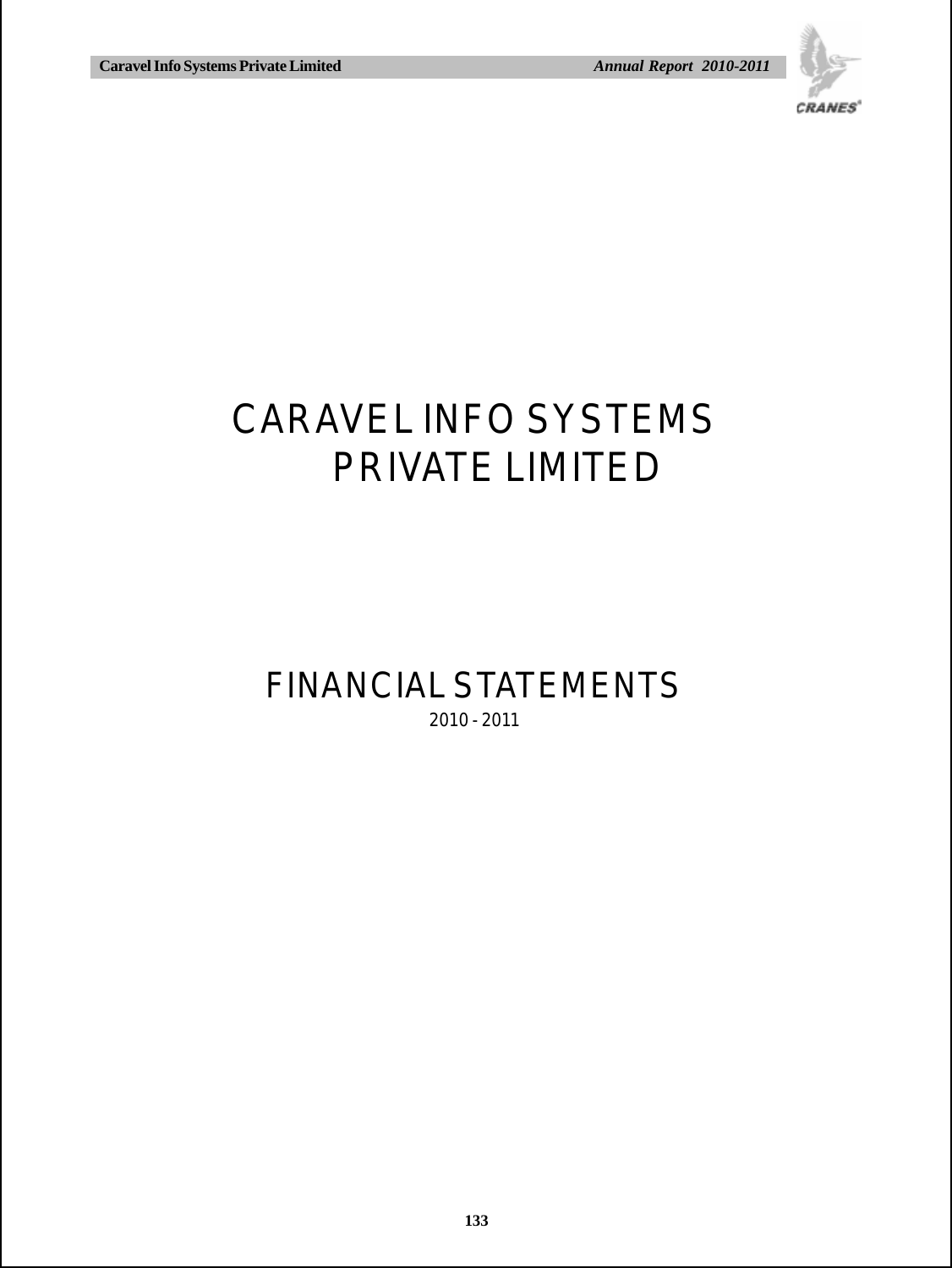

### **CRANES DIRECTORS' REPORT**

To the shareholders,

The Board is pleased to place before you the Annual Report of your Company upon conclusion of another year of operations. The financial highlights are summarized below :

#### **FINANCIAL HIGHLIGHTS :**

| <b>Particulars</b>                                    | 2010 - 2011    | 2009-2010     |
|-------------------------------------------------------|----------------|---------------|
| Income                                                | 19,209,839     | 179,02,980    |
| Total                                                 | 19,209,839     | 179,02,980    |
| Total expenditure including depreciation and interest | 225,74,260     | 250,84,882    |
| Loss                                                  | (33,64,421)    | (71, 81, 902) |
| Balance b/f                                           | (7, 195, 785)  | 2,36,116      |
| Balance c/f                                           | (108, 72, 506) | (71, 95, 785) |

Your Company has not earned any operating surplus during the year and no transfer to reserves or dividend is possible.

### **PARTICULARS OF EMPLOYEES :**

There was no employee who had drawn remuneration in excess of the limits prescribed under the provisions of Section 217 (2A) of the Companies Act, 1956 read with Companies (disclosures of particulars of employees) rules as amended, during the year under report.

#### **DIRECTORS :**

There is no change in the constitution of the Board.

#### **FOREIGN EXCHANGE EARNINGS / OUT GO :**

The Company has earned Rs. 57,73,687/- in foreign exchange.

#### **DIRECTORS' RESPONSIBILITY STATEMENT :**

As required under provisions of section 217 (2AA) of the Companies Act, 1956, your directors confirm that:

- 1. in preparation of the Annual Accounts, the applicable accounting standards have been duly followed.
- 2. the directors had selected such accounting policies and applied them consistently and made judgements and estimates that are reasonable and are prudent so as to give a true and fair view of the state of affairs of the Company at the end of the financial year and of the profit of the Company for that period.
- 3. the directors had taken proper and sufficient care for the maintenance of adequate accounting records in accordance with the provisions of the Companies Act, 1956, for safeguarding the assets of the Company and preventing and detecting fraud and other irregularities.
- 4. the directors had prepared the annual accounts on a going concern basis.

#### **TECHNOLOGY ABSORPTION, ENERGY CONSERVATION ETC :**

The provisions of this clause are not applicable to the Company.

#### **ACKNOWLEDGMENT :**

Your directors thank all personnel involved in the operations of the Company.

Date : September 07, 2011

Place : Bangalore **For and on behalf of the Board of Directors**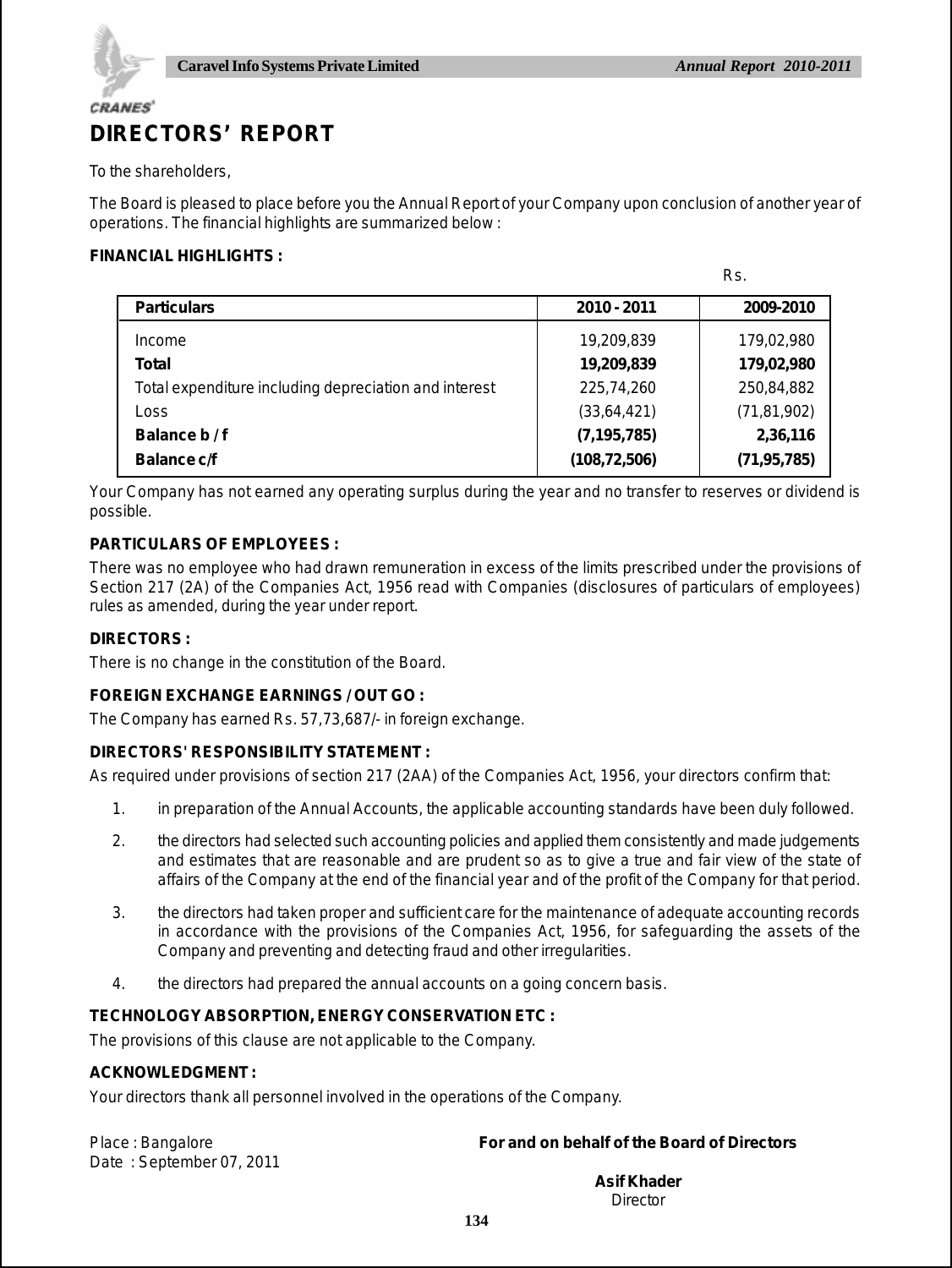

## **AUDITORS' REPORT**

To The Members of **Caravel Info Systems Private Limited**

- 1. We have audited the attached Balance Sheet of **Caravel Info Systems Private Limited,** Bangalore as at 31st March 2011, the Profit and Loss Account for the year ended on that date, annexed thereto. These financial statements are the responsibility of the Company's management. Our responsibility is to express an opinion on these financial statements based on our audit.
- 2. We conducted our audit in accordance with the auditing standards generally accepted in India. Those standards require that we plan and perform the audit to obtain reasonable assurance about whether the financial statements are free of material misstatement. An audit includes examining, on a test basis, evidence supporting the amounts and disclosures in the financial statements. An audit also includes assessing the accounting principles used and significant estimates made by management, as well as evaluating the overall financial statement presentation. We believe that our audit provides a reasonable basis for our opinion.
- 3. As required by the Companies (Auditor's Report) Order, 2003, as amended by the Companies (Auditor's Report) (Amendment) order, 2004 issued by the Central Government of India in terms of sub-section (4A) of section 227 of the Companies Act, 1956, is not applicable
- 4. Further to the above, we report that:
	- i) we have obtained all the information and explanations which to the best of our knowledge and belief were necessary for the purposes of our audit;
	- ii) in our opinion, proper books of account as required by law have been kept by the Company so far as appears from our examination of those books;
	- iii) the Balance Sheet and the Profit and Loss Account dealt with by this report are in agreement with the books of account;
	- iv) in our opinion, the Balance Sheet and the Profit and Loss Account dealt with by this report comply with the Accounting Standards referred to in sub-section (3C) of section 211 of the Companies Act, 1956;
	- v) on the basis of written representations received from the Directors, as on 31st March 2011 and taken on record by the Board of Directors, we report that none of the Directors is disqualified as on 31st March 2011 from being appointed as a director in terms of clause (g) of sub-section (1) of section 274 of the Companies Act, 1956;
	- vi) in our opinion and to the best of our information and according to the explanations given to us, the said accounts give the information required by the Companies Act, 1956, in the manner so required and give a true and fair view in conformity with the accounting principles generally accepted in India:
		- (a) in the case of the Balance Sheet, of the state of affairs of the Company as at 31st March 2011;
		- (b) in the case of the Profit and Loss Account, of the profit of the Company for the year ended on that date.

**for S.JANARDHAN & ASSOCIATES** Chartered Accountants F.R.No. 005310S

**Balakrishna S. Bhat**

Place : Bangalore Partner Date: September 07, 2011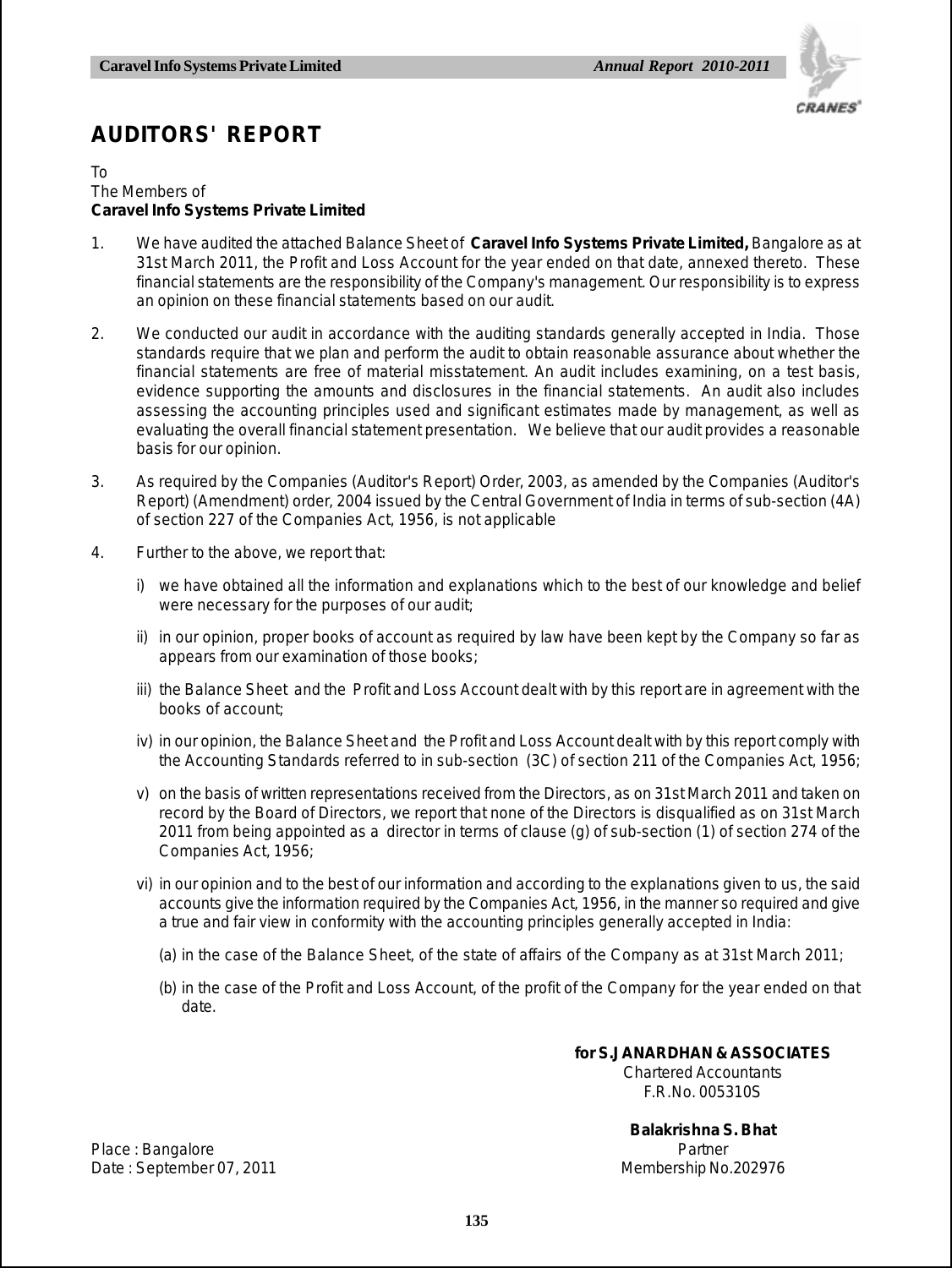

**Caravel Info Systems Private Limited**

#### **CRANES**

#### **BALANCE SHEET**

AS AT MARCH 31, 2011 **(In Rupees)** (In Rupees)

**Particulars Particulars Particulars Sch No. Current year Previous year I. SOURCES OF FUNDS: 1. Shareholder's Funds** (a) Share Capital **1** 1,200,000 1,200,000 **2. Loan Funds** (a) Secured Loans **2** 190,014 239,454<br>
(b) Unsecured Loans 3 8,511,129 9,873,351 (b) Unsecured Loans **3** 8,511,129 9,873,351 **TOTAL 9,901,143 11312805 II. APPLICATION OF FUNDS: 1. Fixed Assets 4** (a) Gross Block 10,003,830 10,003,830 10,003,830 10,003,830 10,003,830 10,003,830 10,003,830 10,003,830 10,003<br>(b) Less:Depreciation 19,000,709 1,218,522 18,522 (b) Less:Depreciation 8,000,709 7,218,522<br>
(c) Net Block 2,003,121 2,785,308 (c) Net Block 2,003,121 2,785,308 **2. Investments 5** - 5,500 **3. Deferred Tax Asset** 221,000 245,000 **4. Current Assets, Loans and Advances** (a) Sundry Debtors **6** 3,033,031 10,570,659<br>
(b) Cash and Bank Balances **6** 7 4,088,358 2,660,383 (b) Cash and Bank Balances **7** 4,088,358 2,660,383 (c) Loans and Advances **8** 2,269,337 2,194,340 **TOTAL 9,390,727 15,425,382 Less: 5. Current Liabilities & Provisions:** (a) Current Liabilities **9** 9,363,062 12,204,579<br>
(b) Provisions 2,139,591 (b) Provisions 3,223,148 2,139,591 **TOTAL 12,586,210 14,344,170 Net Current Assets (3,195,484) 1,081,212 MISCELLANEOUS EXPENDITURE** (To the extent not written off or adjusted) **Profit and Loss Account** 2008 2014 10,872,506 7,195,785 **TOTAL 9,901,143 11,312,805 Significant Accounting Policies and Notes to Accounts 15**

**Schedule Nos 1 to 9 and 15 form an integral part of Balance Sheet**

As per our report of even date<br>For S.Janardhan & Associates Chartered Accountants F.R.No. 005310S

**For and on Behalf of the Board** 

| Place: Bangalore         | Balakrishna S. Bhat   | Asif Khader | <b>Mueed Khader</b> |
|--------------------------|-----------------------|-------------|---------------------|
| Date: September 07, 2011 | Partner               | Director    | Director            |
|                          | Membership No. 202976 |             |                     |

**136**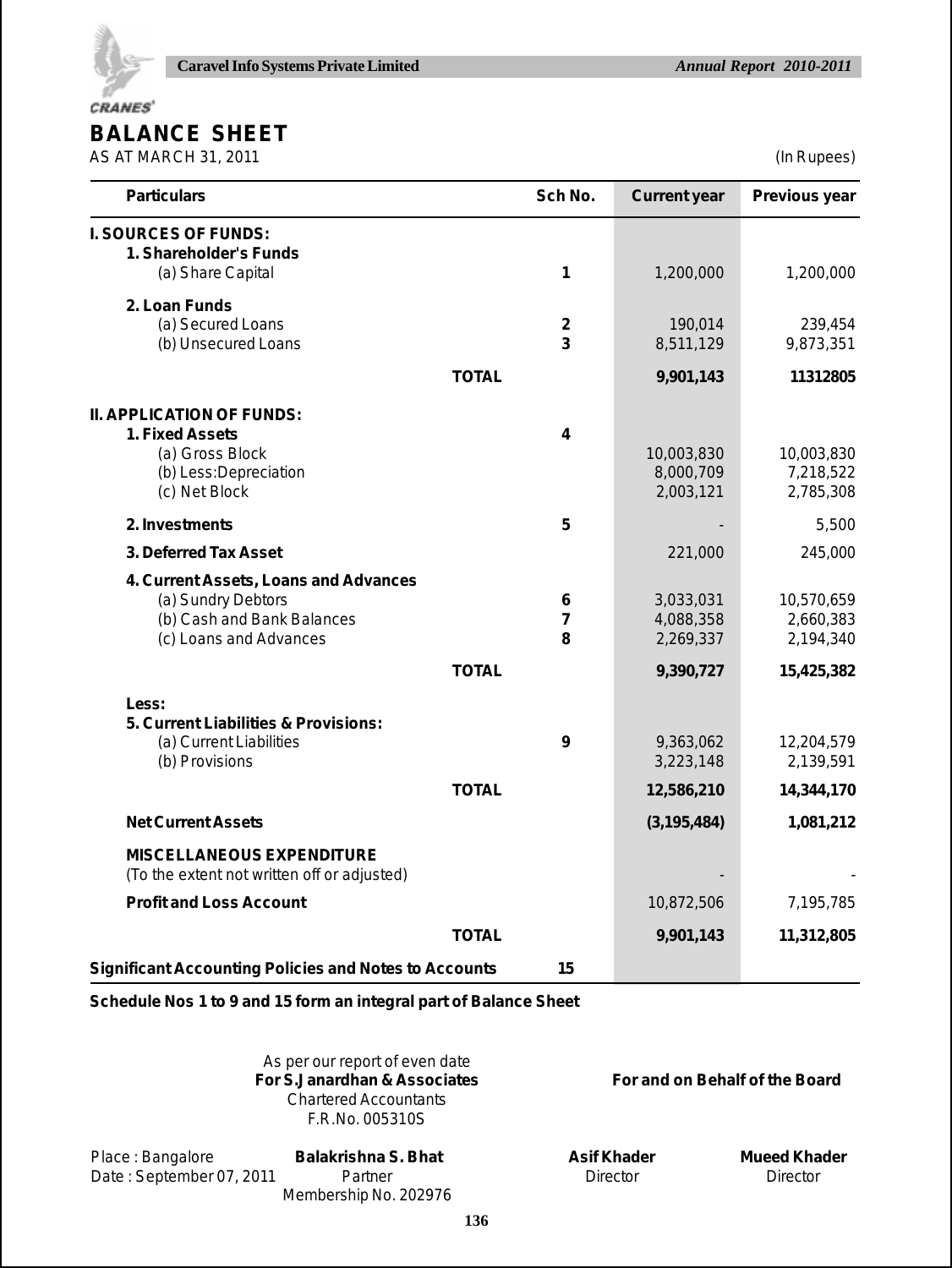## **PROFIT AND LOSS ACCOUNT**

FOR THE YEAR ENDED MARCH 31, 2011 (In Rupees)

| <b>Particulars</b>                                           | Sch No.      | <b>Current year</b> | Previous year |
|--------------------------------------------------------------|--------------|---------------------|---------------|
| <b>INCOME</b>                                                |              |                     |               |
| Sales                                                        | 10           | 19,117,970          | 17,737,156    |
| Other Income                                                 | 11           | 91,869              | 165,824       |
|                                                              | <b>TOTAL</b> | 19,209,839          | 17,902,980    |
| <b>EXPENDITURE</b>                                           |              |                     |               |
| Cost of Goods Sold                                           | 12           | 7,519,353           | 7,762,230     |
| Personnel Expenses                                           | 13           | 10,865,673          | 15,359,467    |
| <b>Administrative Expenses</b>                               | 14           | 3,407,047           | 776,606       |
| Depreciation                                                 |              | 782,187             | 1,186,579     |
|                                                              | <b>TOTAL</b> | 22,574,260          | 25,084,882    |
| Profit/(Loss) Before Tax                                     |              | (3,364,421)         | (7, 181, 902) |
| Less: Provision for                                          |              |                     |               |
| Income Tax<br>(i)                                            |              |                     |               |
| (ii) Deferred tax                                            |              | (24,000)            | 136,000       |
| Profit/(loss) after tax                                      |              | (3,388,421)         | (7, 317, 902) |
| Less Prior period expenses                                   |              | 288,300             | 113,998       |
|                                                              | <b>TOTAL</b> | (3,676,721)         | (7,431,900)   |
| Add: Balance in the Profit and                               |              |                     |               |
| Loss Account Carried forward                                 |              | (7, 195, 785)       | 236,115       |
| <b>Total Profit Carried to Balance Sheet</b>                 |              | (10, 872, 506)      | (7, 195, 785) |
| Number of Equity Shares                                      |              | 120,000             | 120,000       |
| Earnings per share (Rs.)                                     |              | (30.64)             | (60.98)       |
| <b>Significant Accounting Policies and Notes to Accounts</b> | 15           |                     |               |

**Schedule Nos 10 to 14 and 15 form an integral part of the Profit and Loss Account**

As per our report of even date<br>For S.Janardhan & Associates Chartered Accountants F.R.No. 005310S

Place : Bangalore **Balakrishna S. Bhat Asif Khader Mueed Khader Mueed Khader Director Director Director Director** Date: September 07, 2011 Membership No. 202976

For and on Behalf of the Board

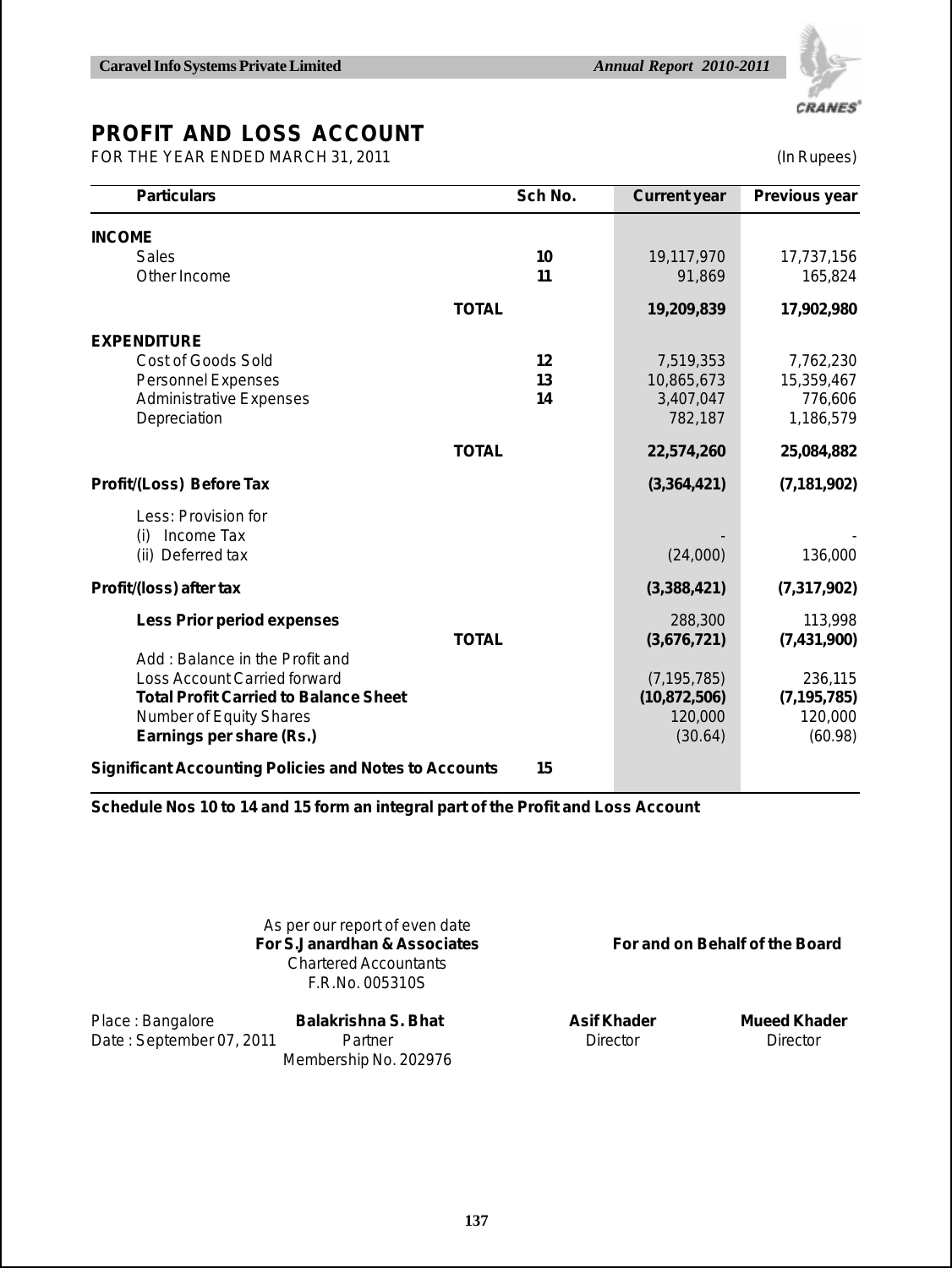

#### **CRANES**

## **SCHEDULES FORMING PART OF BALANCE SHEET**

AS AT MARCH 31, 2011 **(In Rupees)** (In Rupees)

| <b>Particulars</b>                                                 |              | <b>Current year</b>    | <b>Previous Year</b>   |
|--------------------------------------------------------------------|--------------|------------------------|------------------------|
| Shedule - 1                                                        |              |                        |                        |
| Share Capital:                                                     |              |                        |                        |
| Authorised:                                                        |              |                        |                        |
| 2,00,000 Equity Shares Of Rs. 10/- Each                            |              | 2,000,000              | 2,000,000              |
| (Previous Year 2,00,000                                            |              |                        |                        |
| Equity Shares of Rs.10/- Each)                                     |              |                        |                        |
| Issued, Subscribed and Paid up:                                    |              |                        |                        |
| 1,20,000 Equity Shares Of                                          |              |                        |                        |
| Rs. 10/- Each Fully Paid Up                                        |              | 1,200,000              | 1,200,000              |
| (Previous Year 1,20,000                                            |              |                        |                        |
| Equity Shares of Rs.10/- Each)                                     | <b>TOTAL</b> |                        |                        |
| Shedule - 2                                                        |              | 1,200,000              | 1,200,000              |
| <b>Secured Loan</b>                                                |              |                        |                        |
| Kotak Mahindra Prime Ltd                                           |              | 190,014                | 239,454                |
| (Secured Against Vehicle)                                          |              |                        |                        |
|                                                                    | <b>TOTAL</b> | 190,014                | 239,454                |
| Schedule - 3                                                       |              |                        |                        |
| <b>Unsecured Loan</b>                                              |              |                        |                        |
| <b>Cranes Software International Limited</b>                       |              | 8,090,479              | 9,452,701              |
| Proland software Private Limited                                   |              | 420,650                | 420,650                |
|                                                                    | <b>TOTAL</b> | 8,511,129              | 9,873,351              |
| Schedule - 5                                                       |              |                        |                        |
| Investments                                                        |              |                        |                        |
| (Non-Trade - Unquoted)<br>- At Cost in Government Securities       |              |                        | 5,500                  |
| (Consists of, National Savings Certificates Rs.5,000/-             |              |                        |                        |
| Have Been Pledged With Sales Tax Authorities)                      |              |                        |                        |
|                                                                    | <b>TOTAL</b> |                        | 5,500                  |
| Schedule - 6                                                       |              |                        |                        |
| <b>Sundry Debtors</b>                                              |              |                        |                        |
| (Unsecured - considered good)                                      |              |                        |                        |
| Debts outstanding for a period exceeding six months<br>Other debts |              | 1,344,585<br>1,688,446 | 2,470,596<br>8,100,063 |
|                                                                    | <b>TOTAL</b> | 3,033,031              | 10,570,659             |
| Schedule - 7                                                       |              |                        |                        |
| <b>Cash And Bank Balances</b>                                      |              |                        |                        |
| Cash on Hand                                                       |              | 36,381                 | 48,212                 |
|                                                                    |              |                        |                        |
| <b>Balance With Scheduled Banks:</b><br>- In Current Account       |              | 1,475,562              | 426,613                |
| - In Deposit Accounts                                              |              | 2,576,415              | 2,185,558              |
|                                                                    | <b>TOTAL</b> | 4,088,358              | 2,660,383              |
|                                                                    |              |                        |                        |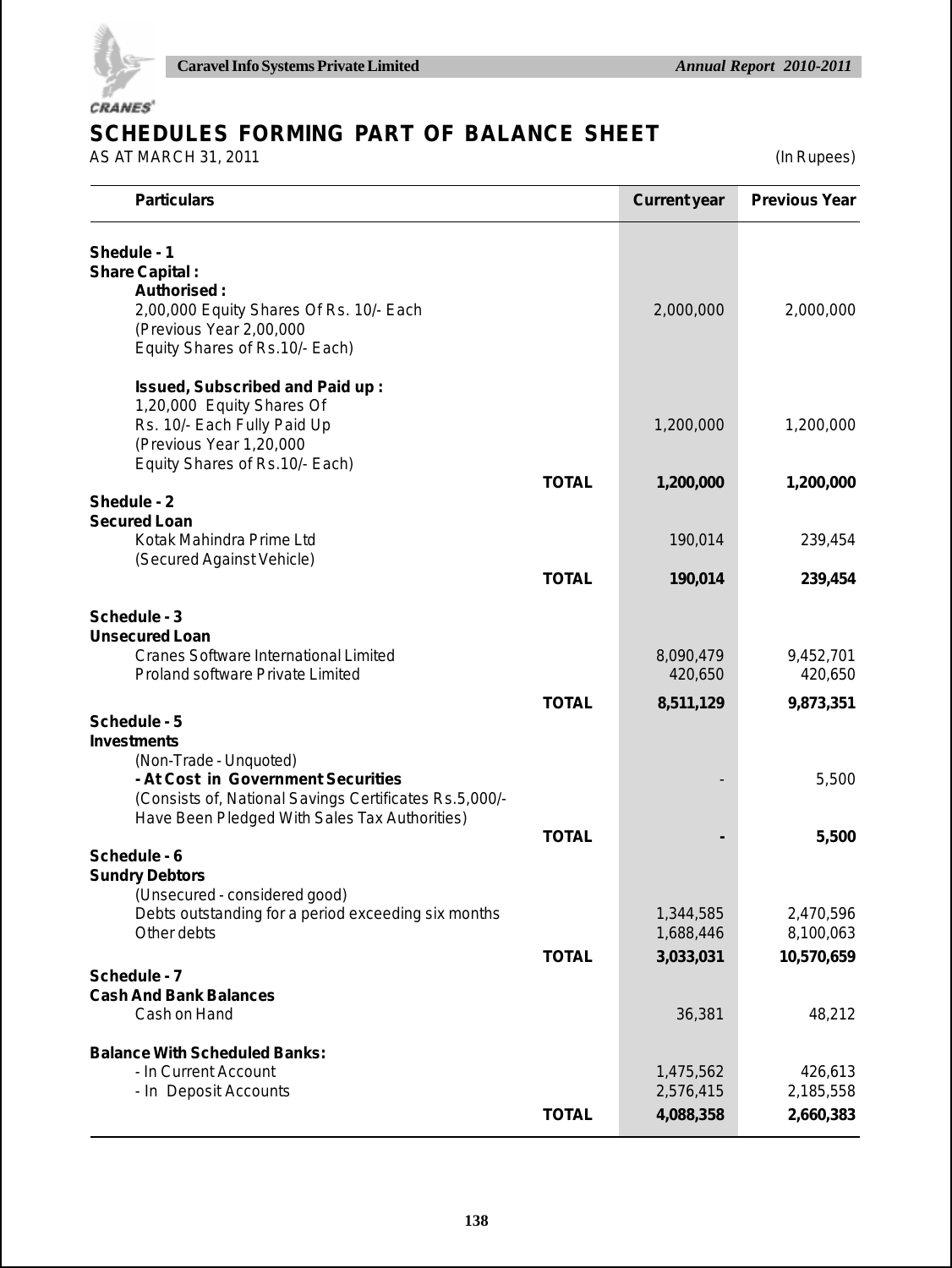SCHEDULE TO BALANCE SHEET AS AT MARCH 31, 2011 **SCHEDULE TO BALANCE SHEET AS AT MARCH 31, 2011**

Schedules - 4 Fixed Assets

(Amount in rupees) **(Amount in rupees)**

| Schedules - 4 Fixed Assets |                     |           |              |                     |                     |                         |                 |                     |                     | (Amount in rupees)  |
|----------------------------|---------------------|-----------|--------------|---------------------|---------------------|-------------------------|-----------------|---------------------|---------------------|---------------------|
|                            |                     | GROSS BI  | LOCK         |                     |                     | DEPRECIATION            |                 |                     | NET BLOCK           |                     |
| <b>Description</b>         | 01.04.2010<br>As at | Additions | letions<br>Å | 31.03.2011<br>As at | 01.04.2010<br>As at | Depreciation<br>Rate of | For the<br>Year | 31.03.2011<br>As at | 31.03.2011<br>As at | 31.03.2010<br>As at |
| Furniture and fixtures     | 2,345,325           |           |              | 2,345,325           | 1,069,491           | 6.33%                   | 148,459         | 1,217,950           | 1,127,375           | 1,275,834           |
| Plant and Machinary        | 1,014,314           |           |              | 1,014,314           | 438,922             | 4.75%                   | 48,180          | 487,102             | 527,212             | 575,392             |
| Computers                  | 3,803,533           |           |              | 3,803,533           | 3,303,452           | 16.21%                  | 500,081         | 3,803,533           |                     | 500,081             |
| Electrical Fittings        | 264,196             |           |              | 264,196             | 264,196             | 4.75%                   |                 | 264,196             |                     |                     |
| Software and Manuals       | 2,011,289           |           |              | 2,011,289           | 1,973,178           | 16.21%                  | 38,111          | 2,011,289           |                     | 38,111              |
| Motor Car                  | 431,800             |           |              | 431,800             | 95,716              | 9.50%                   | 41,021          | 136,737             | 295,063             | 336,084             |
| Office Equipments          | 133,373             |           |              | 133,373             | 73,567              | 4.75%                   | 6,335           | 79,902              | 53,470              | 59,806              |
| TOTAL                      | 10,003,830          |           |              | 10,003,830          | 7,218,522           |                         | 782,187         | 8,000,709           | 2,003,121           | 2,785,308           |
| Previous Year              | 10,003,830          |           |              | 10,003,830          | 6,031,943           |                         | 1,186,579       | 7,218,522           | 2,785,308           | 3,971,886           |
|                            |                     |           |              |                     |                     |                         |                 |                     |                     |                     |

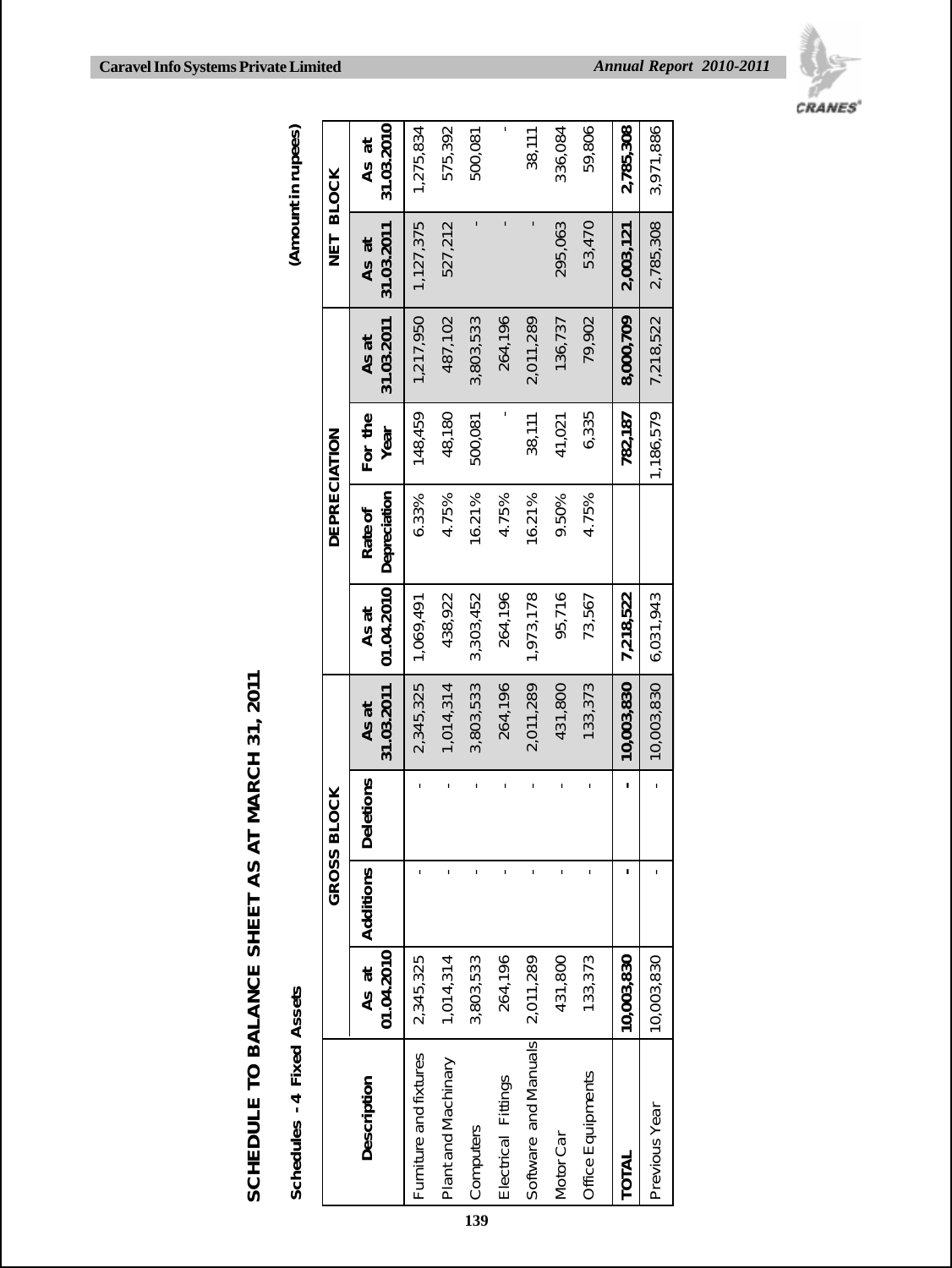**Caravel Info Systems Private Limited**



*Annual Report 2010-2011*

(In Rupees)

| <b>Particulars</b>                          |              | <b>Current year</b> | <b>Previous Year</b> |
|---------------------------------------------|--------------|---------------------|----------------------|
| Schedule - 8                                |              |                     |                      |
| <b>Loans And Advances</b>                   |              |                     |                      |
| (Unsecured, Considered Good)                |              |                     |                      |
| Advances recoverable in cash or in kind or  |              |                     |                      |
| for value to be received                    |              | 362,889             | 336,804              |
| Advance Income Tax                          |              | 1,876,453           | 1,811,557            |
| Advances to Employees                       |              | 22,500              | 28,484               |
| Deposits                                    |              | 7.495               | 17,495               |
|                                             | <b>TOTAL</b> | 2,269,337           | 2,194,340            |
| Schedule - 9                                |              |                     |                      |
| <b>Current Liabilities and Provisions</b>   |              |                     |                      |
| <b>Current Liabilities:</b>                 |              |                     |                      |
| <b>Sundry Creditors:</b>                    |              |                     |                      |
| Dues of Micro, Small and Medium enterprises |              |                     |                      |
| Due to others                               |              | 9,363,062           | 11,092,824           |
| Advance from Customers                      |              |                     | 1,111,755            |
|                                             | <b>TOTAL</b> | 9,363,062           | 12,204,579           |
| <b>Provisions</b>                           |              |                     |                      |
| Accrued Leave Encashment Liability          |              | 431,908             | 411,907              |
| <b>Gratuity Liability</b>                   |              | 1,170,684           | 1,135,684            |
| Income tax provision                        |              | 592,000             | 592,000              |
| <b>Other Provision</b>                      |              | 1,027,777           |                      |
| Telephone Expenses Payable                  |              | 779                 |                      |
|                                             | TOTAL        | 3,223,148           | 2139591              |
|                                             |              |                     |                      |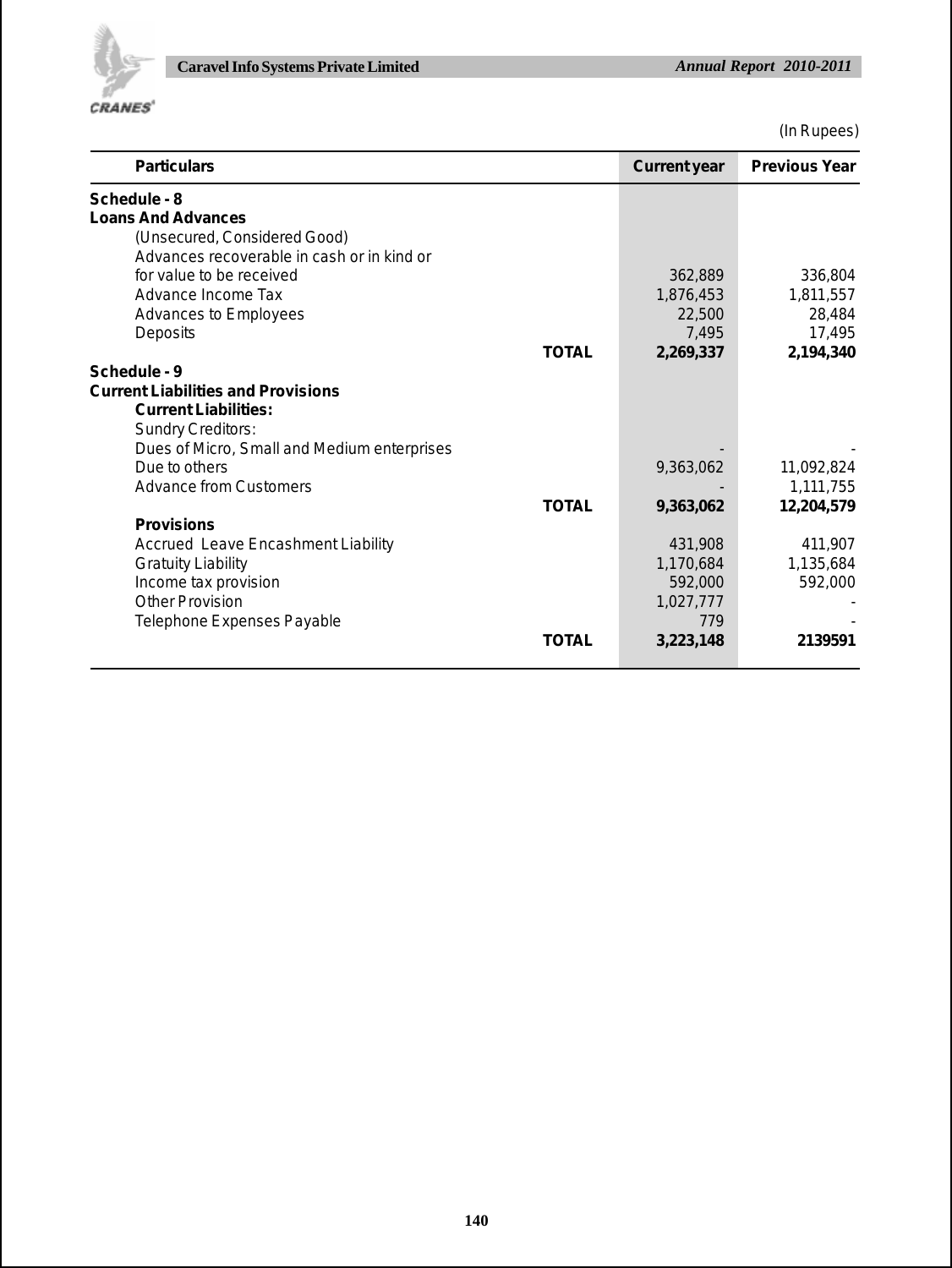

# **SCHEDULES FORMING PART OF PROFIT AND LOSS ACCOUNT**<br>FOR THE YEAR ENDED MARCH 31, 2011 (In Rupees)

FOR THE YEAR ENDED MARCH 31, 2011

| <b>Particulars</b>                           | <b>Current year</b> | <b>Previous Year</b> |
|----------------------------------------------|---------------------|----------------------|
| Schedule - 10                                |                     |                      |
| <b>Sales</b>                                 |                     |                      |
| Export                                       | 5,773,687           | 411,625              |
| Domestic                                     | 13,344,283          | 17,325,531           |
| <b>TOTAL</b>                                 | 19,117,970          | 17,737,156           |
| Schedule - 11                                |                     |                      |
| Other Income                                 |                     |                      |
| Miscelaneous Income                          |                     | 20,968               |
| Exchange fluctuation gain                    | 15,670              | 2,706                |
| <b>Interest Received</b>                     | 76,199              | 142,149              |
| <b>TOTAL</b>                                 | 91,869              | 165,824              |
| Schedule - 12                                |                     |                      |
| <b>Cost of Goods Sold</b>                    |                     |                      |
| <b>Opening Stock</b>                         |                     | 2,181,080            |
| Add: Purchases                               | 6,319,353           | 5,581,150            |
| Development Cost                             | 1,200,000           |                      |
| Less: Closing Stock                          |                     |                      |
| <b>TOTAL</b>                                 | 7,519,353           | 7,762,230            |
| Schedule - 13                                |                     |                      |
| <b>Personnel Expenses</b>                    |                     |                      |
| Salaries and Wages                           | 9,510,495           | 14,785,521           |
| Company Contribution to Provident Fund / ESI | 974,023             | 637,858              |
| Leave Encashment Expenses                    | 20,000              | (547, 614)           |
| <b>Gratuity Expenses</b>                     | 35,000              | (341, 035)           |
| <b>Staff Welfare Expenses</b>                | 326,155             | 824,737              |
| <b>TOTAL</b>                                 | 10,865,673          | 15,359,467           |
| Schedule - 14                                |                     |                      |
| <b>Administrative Expenses</b>               |                     |                      |
| <b>Travelling and Conveyance</b>             | 833,947             | 200,747              |
| <b>Audit Fees</b>                            | 38,605              | 35,000               |
| Communication expenses                       | 77,588              | 130,916              |
| Liquidated damages                           | 84,813              | 1,250                |
| <b>Bank and Financial Charges</b>            | 66,437              | 84,060               |
| Bad Debt written off                         | 1,488,860           | 136,553              |
| Office maintenance                           | 141,070             |                      |
| Legal and Professional charges               | 34,395              | 76,455               |
| Rates and Taxes                              | 2,500               | 8,362                |
| <b>Printing and Stationery</b>               | 31,273              | 17,098               |
| Adversitement expenses                       |                     | 12,753               |
| Miscellaneous Expenses                       | 607,559             | 73,412               |
| <b>TOTAL</b>                                 | 3,407,047           | 776,606              |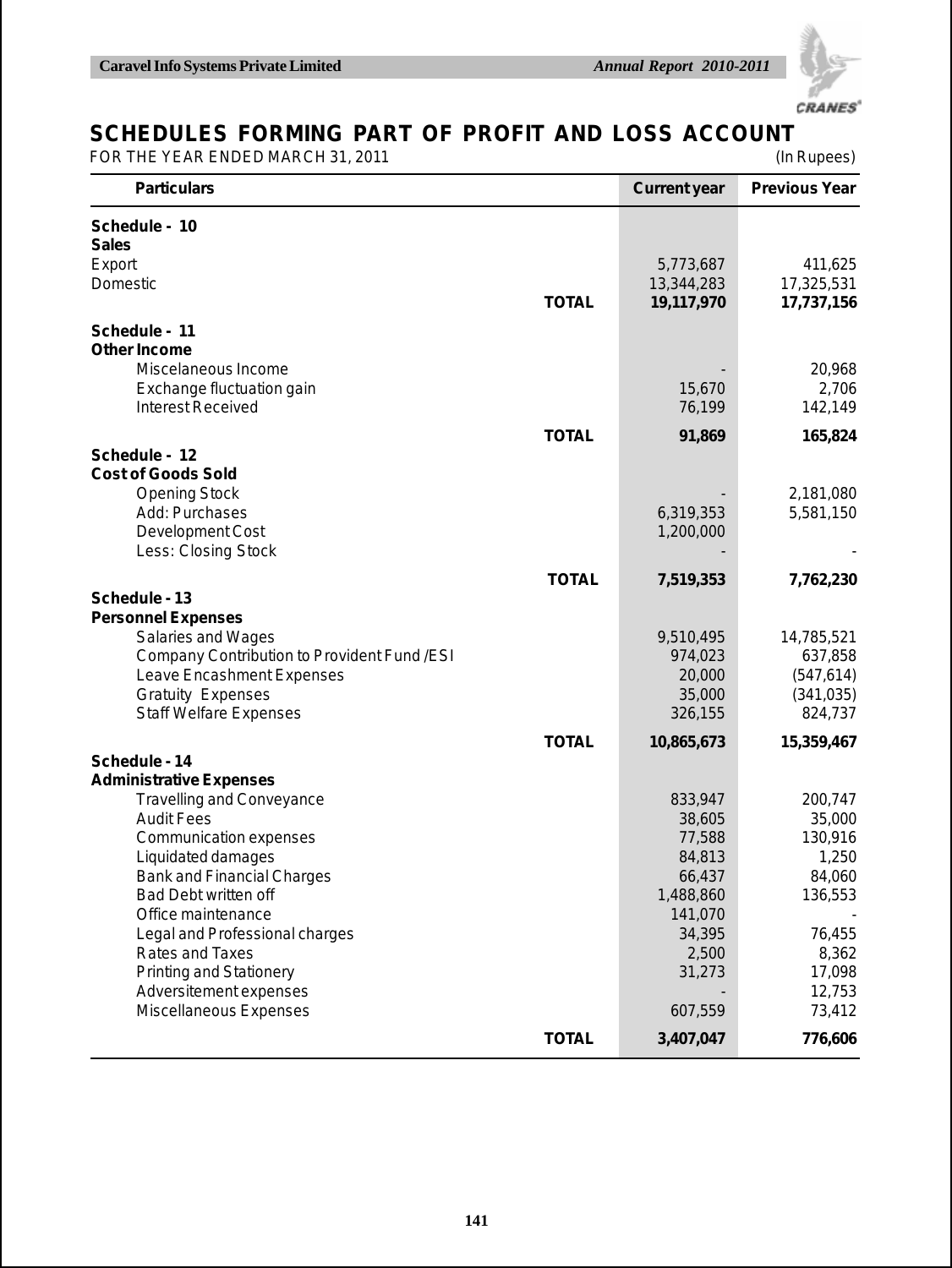

#### *CRANES* **SCHEDULE No. 15 SIGNIFICANT ACCOUNTING POLICIES AND NOTES TO ACCOUNTS**

#### **15.1 SIGNIFICANT ACCOUNTING POLICIES**

#### **15.1.1 Basis of Accounting**

The financial statements are prepared and presented in accordance with the Indian Generally Accepted Accounting Principles ("GAAP") under the historical convention on the accrual basis. GAAP comprises mandatory accounting standards issued by the Institute of Chartered Accountants of India (ICAI) and the companies (Accounting Standards) Rules, 2006.

#### **15.1.2. Use of Estimates**

The preparation of financial statements in conformity with GAAP requires management to make estimates and assumptions that affect the reported amounts of assets and liabilities, the disclosures of contingent assets and liabilities on the date of the financial statements and reported amounts of revenue and expenses during the period reported. Actual results could differ from those estimates.

#### **15.1.3. Revenue Recognition**

Revenue on Designing, development, research, integration of software and computer systems is priced on a time and material and fixed-price contracts. Revenue priced on a time and material contracts are recognized as related services are performed. Revenue from fixed-price, fixed time-frame contracts is recognized in accordance with the percentage of completion method.

#### **15.1.4. Cash flow statement**

Cash flows are reported using the indirect method, whereby net profits before tax is adjusted for the effects of transactions of a non-cash nature and the changes during the period in inventories and operating receivables and payables. The cash flows from regular revenue generating, investing and financing activities of the Company are shown separately.

#### **15.1.5. Fixed Assets and Capital Work-in-progress**

Fixed Assets are stated at historical cost less accumulated depreciation. Cost includes all expenses incurred to bring the assets to its present location and condition.

#### **15.1.6. Intangible Assets**

- i. All intangible assets are stated at cost less accumulated amortization.
- ii. The cost of acquired intangible assets is the consideration paid for acquisition.

#### **15.1.7. Depreciation and Amortization**

- i. Depreciation has been provided on Straight Line method at the rates prescribed under Schedule XIV of the Companies Act, 1956. In respect of assets purchased / sold during the year, depreciation is charged on a pro-rata basis.
- ii. Depreciation on individual low cost assets (costing less than Rs.5, 000.00) is provided for in full in the year of purchase irrespective of date of installation.

#### **15.1.8. Impairment of Assets**

The Company assesses at each balance sheet date using internal and external sources, whether there is any indication that an asset (both tangible and intangible) be impaired. If any such indications exist, the Company estimates the recoverable amount of the asset. If such recoverable amount of the asset or the recoverable amount of the cash generating unit to which the asset belongs to is less than its carrying amount, the carrying amount is reduced to its recoverable amount. The reduction is treated as an impairment loss and is recognized in the profit and loss account. If at the balance sheet date there is an indication that a previously assessed impairment loss no longer exists, the recoverable amount is reassessed and the asset is reflected at the recoverable amount subject to a maximum of depreciated historical cost.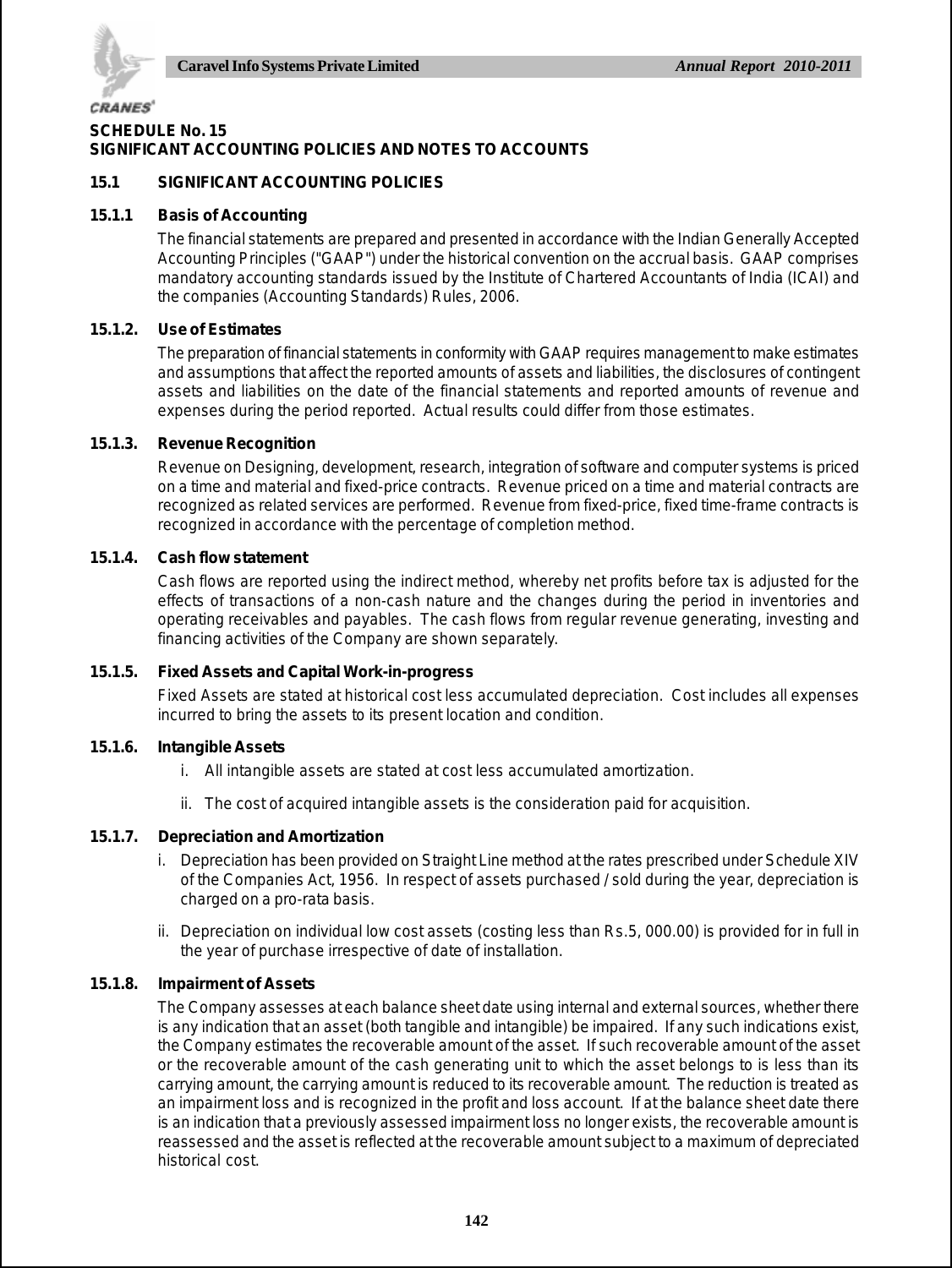

#### **15.1.9. Inventories**

Companies inventories consist of own stocks which are valued at cost or net realizable value, whichever is lower. Net realizable value is the estimated selling price in ordinary course of business, less estimated cost of completion and estimated cost necessary to make the sale. The cost of inventories is net of VAT credit.

#### **15.1.10. Effect of Exchange Fluctuation on foreign currency transactions**

- i. Foreign currency translations are recorded on the basis of exchange rates prevailing on the date of the transaction.
- ii. Exchange differences are recorded when the amount actually received on sales or actually paid when the expenditure is incurred, is converted into Indian Rupees.
- iii. Exchange differences arising on foreign currency transactions are recognized as income or expense in the period in which they arise.
- iv. Period-end balances of monetary foreign currency assets and liabilities are translated at the closing rate. The resulting exchange difference is recorded in the profit and loss account.

#### **15.1.11. Employees' Benefits**

- i. Provident fund Employees receive benefits from a provident fund, a defined contribution plan. The employee and employer each make monthly contribution to the plan equal to 12% of the covered employee's salary. The Company's contribution to Provident Fund remitted to the Government is charged against the revenue on accrual basis.
- ii. Gratuity In accordance with applicable Indian laws, the Company provides for gratuity, a defined benefit retirement plan. The Gratuity plan provides a lump sum payment to vested employees, at retirement or termination of employment, an amount based on the respective employee's last drawn salary and the years of employment with the Company. The Company determines Gratuity based on the valuation of an independent actuarial value comes to Rs. 1,170,684 as at the year end.
- iii. Leave encashment is provided for the profit and loss account based on the valuation of an independent actuarial value comes to Rs. 431,908 as at the year end.

#### **15.1.12. Income Tax**

- i. Income tax is computed using the tax effect accounting method, where the taxes are accrued in the same period the related revenue and expense arise.
- ii. The current charge for income taxes is calculated in accordance with the relevant tax regulations.
- iii. Deferred tax assets and liabilities are recognized for the future tax consequences attributable to timing differences that result between the profit offered for income taxes and the profit as per the financial statements. Deferred tax assets and liabilities are measured using the tax rates and tax laws that have been enacted or substantively enacted by the balance sheet date. The effect on deferred tax assets and liabilities of a change in tax rates is recognized in the period that includes the enactment/substantial enactment date. Deferred tax assets on timing differences are recognized only if there is a reasonable certainty that sufficient future taxable income will be available against which such deferred tax assets can be realized. Deferred tax assets are reassessed for the appropriateness of their respective carrying values at each balance sheet dates.
- iv. Advance taxes and provisions for current income taxes are presented in the balance sheet after offsetting advance taxes paid and income tax provisions arising in the same tax jurisdiction.
- v. The Company offsets deferred tax assets and deferred tax liabilities relating to taxes on income levied by the same governing taxation laws.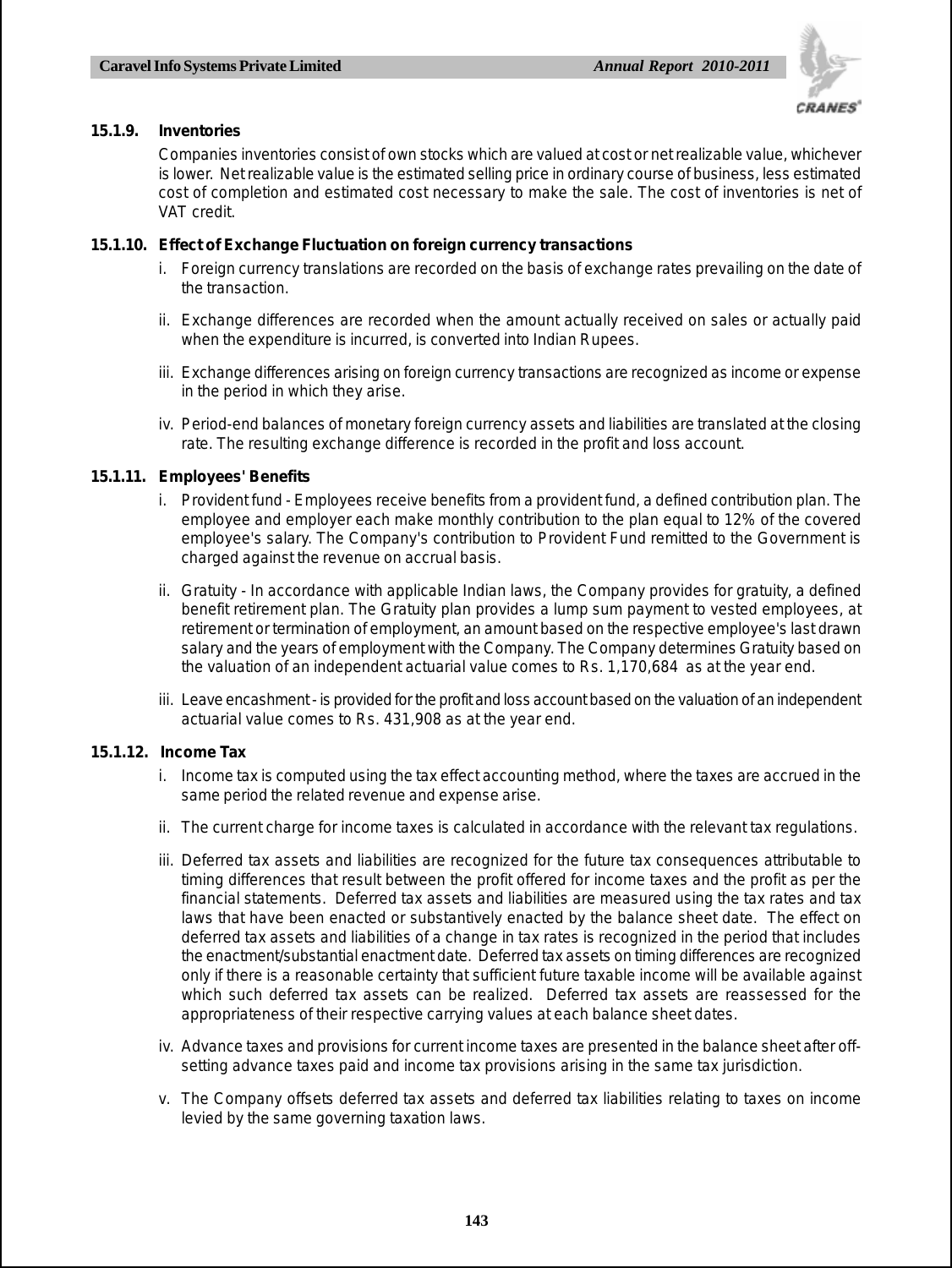

### **15.1.13. Provisions and Contingent Liabilities**

The Company creates a provision when there is a present obligation as a result of an obligating event that probably requires an outflow of resources and a reliable estimate can be made of the amount of the obligation. A disclosure for a contingent liability is made when there is a possible obligation or a present obligation that may, but probably will not, require an outflow of resources. Where there is a possible obligation or a present obligation in respect of which the likelihood of outflow of resources is remote, no provision or disclosure is made.

### **15.1.14. Earnings per Share**

- i. Basic Earnings per share is calculated by dividing the net earning available to the Equity Shareholders by the weighted average number of Equity Shares outstanding during the year.
- ii. Diluted Earnings per share is same as Basic Earnings per share since there are no potential Equity Shares.

### **15.1.15. Leases**

- i. Lease arrangements where substantial risk and rewards incidental to ownership vests with the lessor, such leases are recognized as operating leases.
- ii. Lease payments under operating lease are recognized as an expense in the profit and loss account.

### **15.2 NOTES ON ACCOUNTS**

| 15.2.1 | <b>Contingent liabilities</b>                     | (Amount in Rupees)      |                         |  |
|--------|---------------------------------------------------|-------------------------|-------------------------|--|
|        | <b>PARTICULARS</b>                                | As at<br>March 31, 2011 | As at<br>March 31, 2010 |  |
|        | <b>Bank Guarantees</b><br>PF/ESI Demand in Appeal | 1.110.797<br>NIL        | 945,800<br>11,329       |  |

### **15.2.2 Details of Auditors Remuneration ( Amount in Rupees )**

| <b>PARTICULARS</b> | As at<br>March 31, 2011  | As at<br>March 31, 2010 |
|--------------------|--------------------------|-------------------------|
| <b>Audit Fees</b>  | 38,605                   | 35,000                  |
| Tax Audit Fees     | $\overline{\phantom{a}}$ | 10,000                  |

### **15.2.3. Licensed Capacity, Production and Turnover**

The Company is engaged in the business of development of computer software and services. The production and sale of such Software and services cannot be expressed in any generic unit and hence the quantitative details of such production/sale and the information required under paragraph 3, and 4C of Part II of Schedule VI of the Companies Act, 1956, are not furnished.

| 15.2.4 | Value of imports on C.I.F. basis | (Amount in Rupees)      |                         |  |
|--------|----------------------------------|-------------------------|-------------------------|--|
|        | <b>PARTICULARS</b>               | As at<br>March 31, 2011 | As at<br>March 31, 2010 |  |
|        | Software and Hardware Imports    | 1,336,604               | 3,705,966               |  |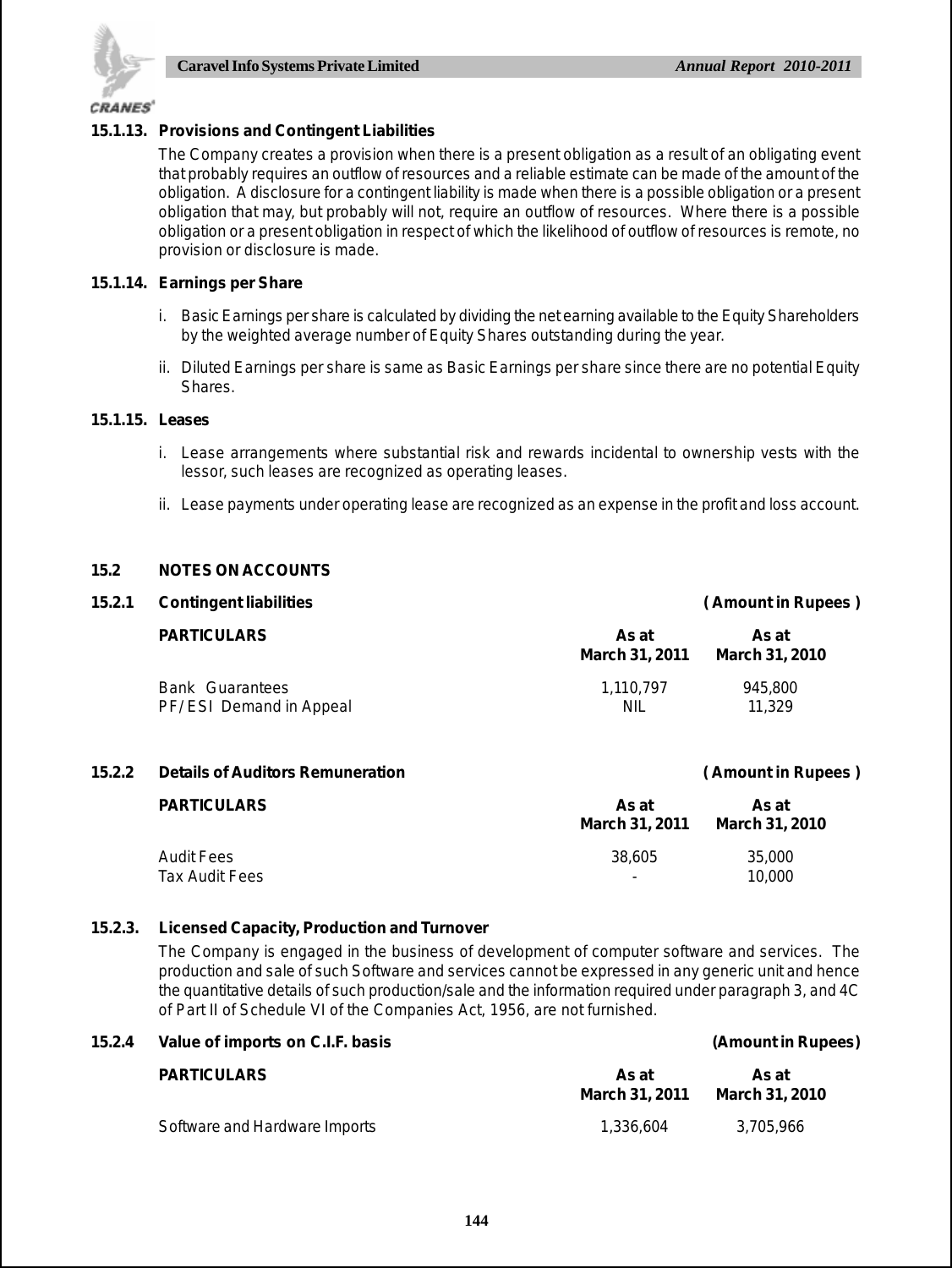

| 15.2.6 Earnings in Foreign currency |
|-------------------------------------|
| <b>PARTICULARS</b>                  |

### PARTICULARS **As at As at As at As at As at As at** As at As at As at As at As at As at As at As at As at As at As at As at As at As at As at As at As at As at As at As at As at As at As at As at As at As at As at As at As a **March 31, 2011 March 31, 2010** Software Exports 6,773,687 411,625

### **15.2.7 Managerial remuneration debited to various head of accounts: (Amount in Rupees)**

| <b>PARTICULARS</b>                     | As at<br>March 31, 2011 | As at<br>March 31, 2010 |
|----------------------------------------|-------------------------|-------------------------|
| Salary and Allowances                  | Nil                     | Nil                     |
| Company Contribution to Provident Fund | Nil                     | Nil                     |

### **15.2.8 Earnings per Share (Amount in Rupees)**

| <b>PARTICULARS</b>                        | As at<br>March 31, 2011 | As at<br>March 31, 2010 |  |
|-------------------------------------------|-------------------------|-------------------------|--|
| Profit /(Loss) after Tax (Rs.)            | (3,676,721)             | (7,431,900)             |  |
| Number of Shares outstanding (No's)       | 120,000                 | 120,000                 |  |
| Earnings Per Share(Basic & Diluted) (Rs.) | (30.64)                 | (60.98)                 |  |
| Nominal Value (Rs.)                       | 10.00                   | 10.00                   |  |

### **15.2.9. Related Party Disclosures as ascertained by the Management**

### **Year ended March 31, 2011 (Amount in Rupees)**

**15.2.6 Earnings in Foreign currency (Amount in Rupees)**

| <b>Particulars</b>                | Holding<br>Company       | Key Management Other Related Total Related<br>Personnel | <b>Parties</b> | <b>Parties</b> |
|-----------------------------------|--------------------------|---------------------------------------------------------|----------------|----------------|
| <b>Receiving of Services</b>      | ٠                        | $\overline{\phantom{a}}$                                |                |                |
| Loans/advances taken              | 8,090,479                | $\overline{\phantom{a}}$                                | 420,650        | 8,511,129      |
| Loans/advances given              | $\overline{\phantom{a}}$ | $\overline{\phantom{a}}$                                | 32,076         | 32,076         |
| Directors Remuneration            | $\qquad \qquad$          | $\overline{\phantom{a}}$                                |                |                |
| Balance as on 31.03.11 payable    | 8,090,479                | $\overline{\phantom{a}}$                                | 420,650        | 8,511,129      |
| Balance as on 31.03.11 receivable | ٠                        |                                                         | 32.067         | 32,067         |

### **Year ended March 31, 2010 (Amount in Rupees)**

| <b>Particulars</b>                | Holding<br>Company       | Key Management Other Related Total Related<br>Personnel | <b>Parties</b> | <b>Parties</b> |
|-----------------------------------|--------------------------|---------------------------------------------------------|----------------|----------------|
| <b>Receiving of Services</b>      |                          |                                                         |                |                |
| Loans/advances taken              | 9,452,701                |                                                         | 420,650        | 9,873,351      |
| Loans/advances given              | $\overline{\phantom{a}}$ |                                                         | 32,067         | 32,067         |
| <b>Directors Remuneration</b>     |                          | $\overline{\phantom{0}}$                                |                |                |
| Balance as on 31.03.10 payable    | 9,452,701                |                                                         | 420.650        | 9,873,351      |
| Balance as on 31.03.10 receivable | $\overline{\phantom{0}}$ |                                                         | 32,067         | 32,067         |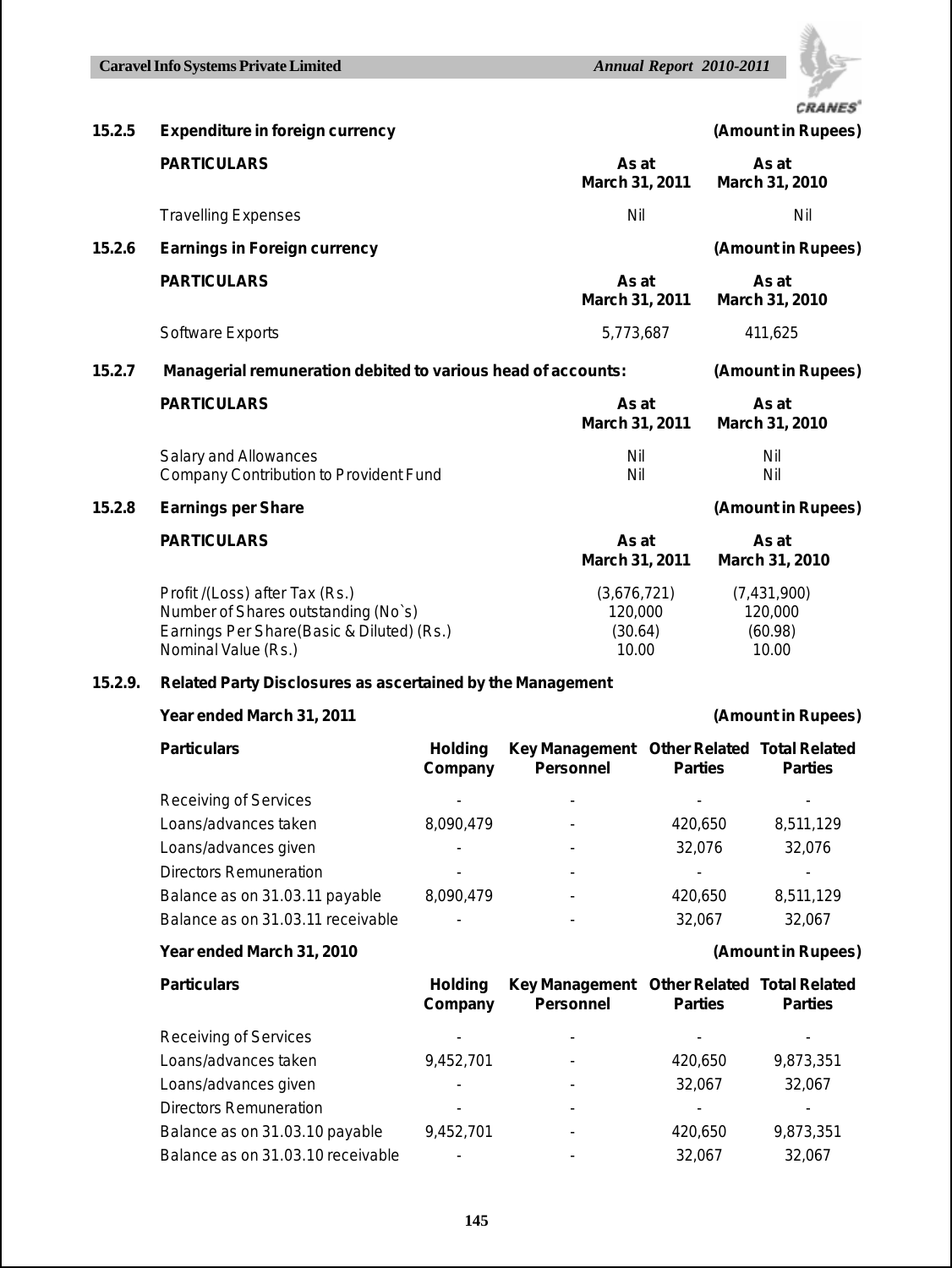

### **Note: Names of related parties and description of relationship**

| Holding Company                          | Cranes Software International Limited                                  |
|------------------------------------------|------------------------------------------------------------------------|
| <b>Subsidiaries</b>                      | Nil                                                                    |
| Key Management Personnel                 | Mr. Asif Khader<br>Mr. Mueed Khader                                    |
| Relatives of Key Management<br>Personnel | Nil                                                                    |
| <b>Other Related Parties</b>             | Esqube Communication Solutions Pvt Ltd<br>Proland Software Private Ltd |

In respect of the above parties, there is no provision for doubtful debts as at the financial year and no amount has been written off/written back during the year in respect of debts due from/to them.

**15.2.10** Balance Sheet extract and general business profile of the Company is enclosed.

### **15.2.11 Dues to Small-scale industrial undertakings:**

- i. As at March 31, 2011 and March 31, 2010, the Company has no outstanding dues exceeding Rs. 1Lakh for more than 30 days to Small Scale industrial undertaking as ascertained and certified by the management.
- ii. There are no micro and small enterprises, for which the Company owes dues, which owe for more than 45 days as at 31st March, 2011. This information as required to be disclosed under the Micro Small & Medium Enterprises Development Act, 2006 has been determined to the extent such parties have been identified on the basis of information available with the company.
- **15.2.12** In accordance with the Accounting Standard-22, issued by ICAI, the deferred tax (net) as at March 31 2011 on account of Depreciation and retirement benefits Rs.221,000 (Previous Year Rs.245,000).
- **15.2.13 Previous Years figures have been regrouped and re arranged where ever necessary.**

As per our report of even date<br>For S. Janardhan & Associates Chartered Accountants F.R.No. 005310S

**For and on Behalf of the Board** 

| Place: Bangalore         | - Balakrishna S. Bhat | Asif Khader | Mueed Khader |
|--------------------------|-----------------------|-------------|--------------|
| Date: September 07, 2011 | Partner               | Director    | Director     |
|                          | Membership No. 202976 |             |              |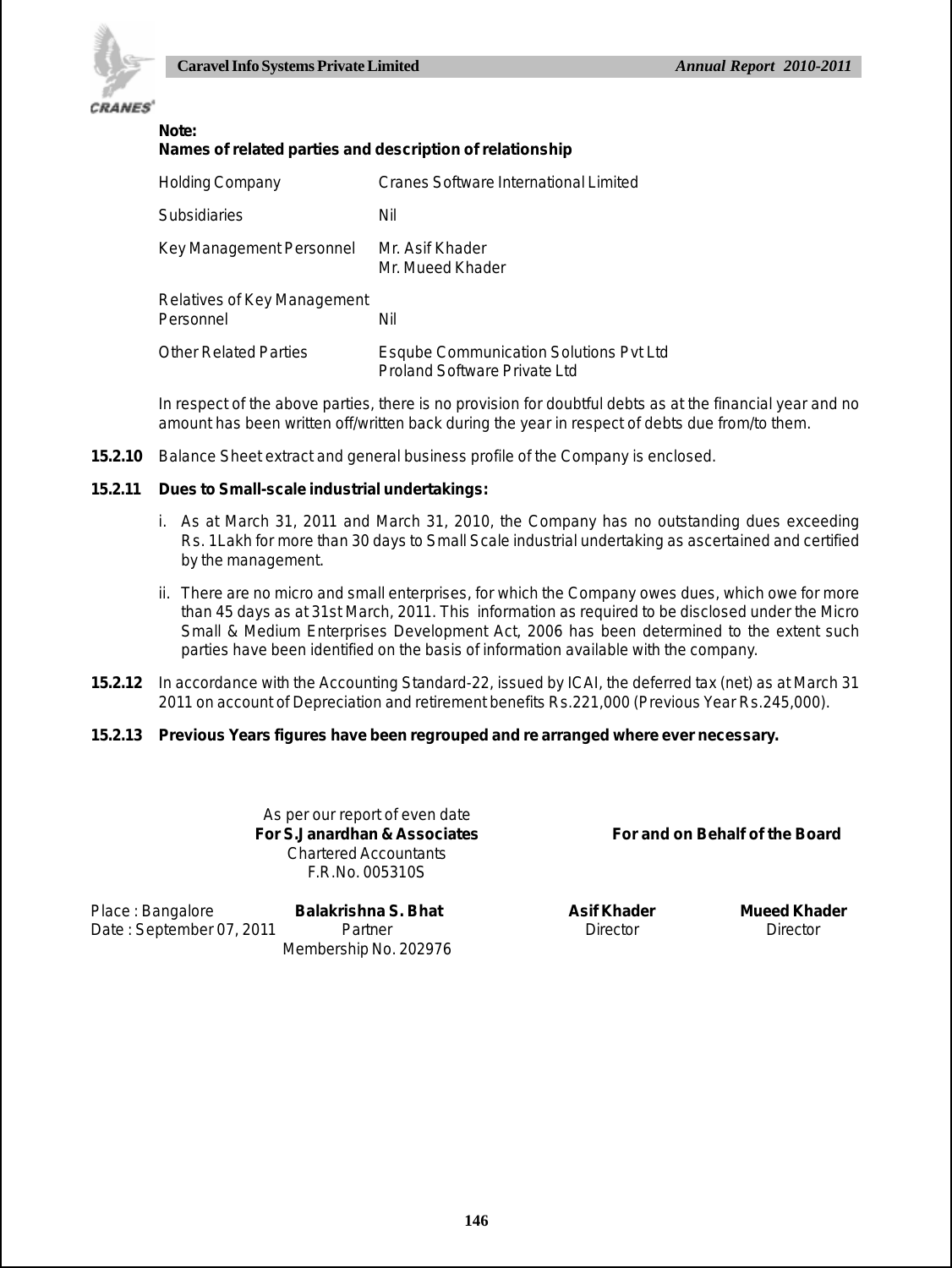

## **BALANCE SHEET ABSTRACT AND COMPANY'S GENERAL BUSINESS PROFILE**

| I    | <b>Registration Details</b>                                                   |                                                                                                                   |                                       |                                        |
|------|-------------------------------------------------------------------------------|-------------------------------------------------------------------------------------------------------------------|---------------------------------------|----------------------------------------|
|      | Registration No.                                                              | 0 8 2 3 8 0 5                                                                                                     | State Code                            | 0 8                                    |
|      | <b>Balance Sheet Date</b>                                                     | 3 1 0 3 2 0 1 1                                                                                                   |                                       |                                        |
| ΙΙ.  | Capital Raised during the year: (Amount in Rupees Thousands)                  |                                                                                                                   |                                       |                                        |
|      | Public Issue                                                                  | $N$ $ $ $ $ $ $                                                                                                   | <b>Rights Issue</b>                   | N I L                                  |
|      | Bonus Issue                                                                   | N  L                                                                                                              | Private Plde                          | $N$ $ I $                              |
| III. | Position of mobilization and deployment of funds (Amount in Rupees Thousands) |                                                                                                                   |                                       |                                        |
|      | <b>Total Liabilities</b>                                                      | 9901                                                                                                              | <b>Total Assets</b>                   | 9901                                   |
| IV.  | <b>Sources of Funds:</b>                                                      |                                                                                                                   |                                       |                                        |
|      | Paid up Capital                                                               | 1 2 0 0                                                                                                           | Reserves and Surplus                  | $N$ $ $ $L$                            |
|      | <b>Secured Loans</b>                                                          | 190                                                                                                               | <b>Unsecured Loans</b>                | 8 5 1 1                                |
| V.   | <b>Application of Funds:</b>                                                  |                                                                                                                   |                                       |                                        |
|      | <b>Net Fixed Assets</b>                                                       | 2 0 0 3                                                                                                           | <b>Net Current Assets</b>             | - 3 1 9 5                              |
|      | Miscellaneous Expenditure                                                     | $N$ $I$ $L$                                                                                                       | Investments                           | N I  L                                 |
|      | <b>Accumulated Losses</b>                                                     | 1 0 8 7 3                                                                                                         | <b>Deferred Tax Assets</b>            | 2 2 1                                  |
| VI.  | Performance of Company (Amount in Rupees Thousands)                           |                                                                                                                   |                                       |                                        |
|      | Turnover                                                                      | 1 9 2 1 0                                                                                                         | <b>Total Expenditure</b>              | 2 2 5 7 4                              |
|      | Profit before Tax                                                             | $-3364$                                                                                                           | Profit after Tax                      | $-3677$                                |
|      | Earnings per share in Rs.                                                     | $-28.24$                                                                                                          |                                       |                                        |
|      | Dividend Rate (%)                                                             | N  L                                                                                                              |                                       |                                        |
| VII. | Generic Names of three Principal Products/Services of Company                 |                                                                                                                   |                                       |                                        |
|      | Item Code No. (ITC CODE) $8 5 2 4 3 9 9 0$                                    |                                                                                                                   |                                       |                                        |
|      | <b>Product Description:</b>                                                   | SOFTWARE                                                                                                          |                                       |                                        |
|      |                                                                               | As per our report of even date<br>For S.Janardhan & Associates<br><b>Chartered Accountants</b><br>F.R.No. 005310S |                                       | For and on Behalf of the Board         |
|      | Place: Bangalore<br>Date: September 07, 2011                                  | Balakrishna S. Bhat<br>Partner<br>Membership No. 202976                                                           | <b>Asif Khader</b><br><b>Director</b> | <b>Mueed Khader</b><br><b>Director</b> |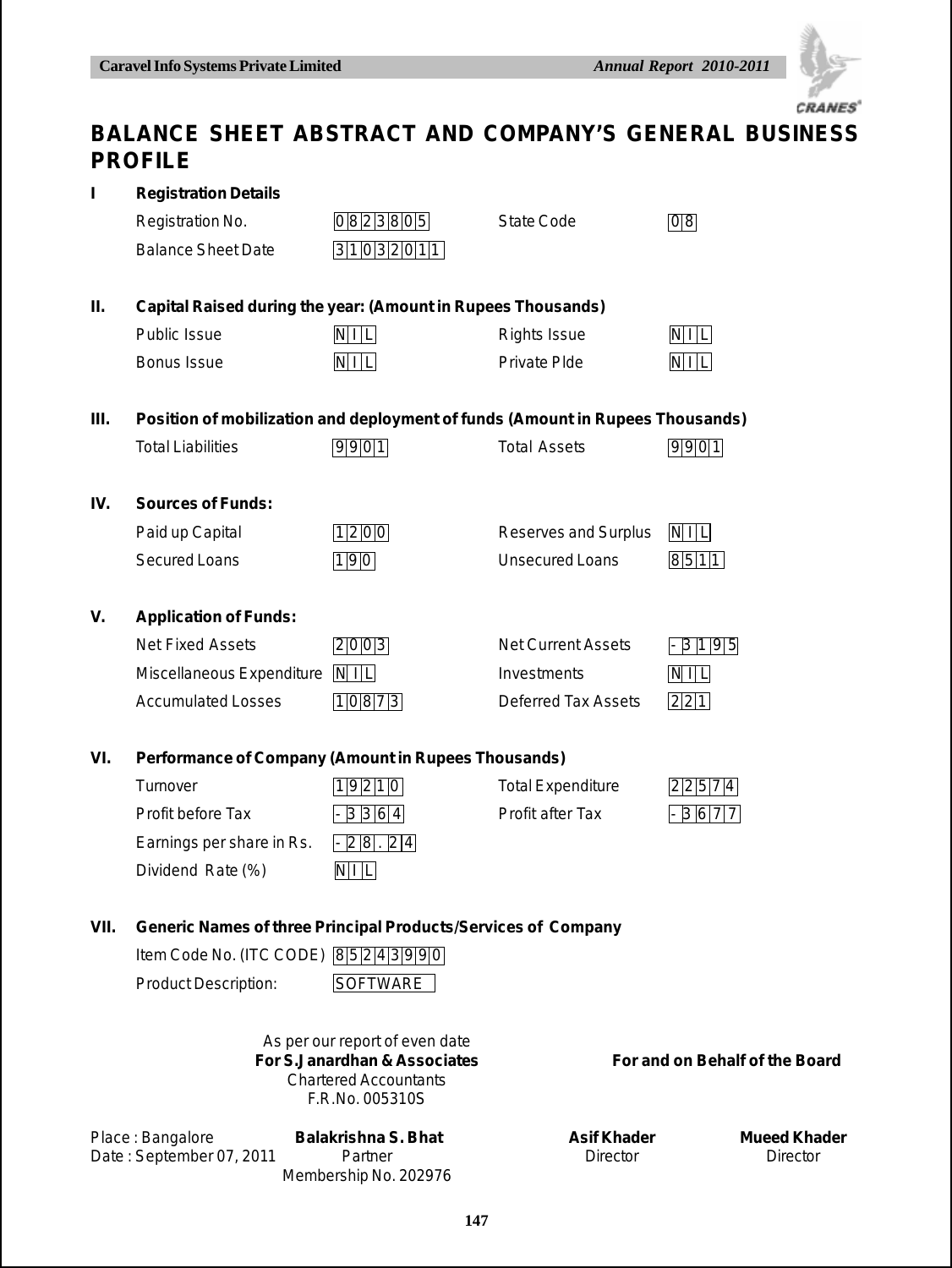

**STATEMENT OF CASH FLOWS FOR THE YEAR ENDED MARCH 31, 2011** (In Rupees)

| <b>PARTICULARS</b>                                                 |                          | <b>Current Year</b> |                        | <b>Previous Year</b> |
|--------------------------------------------------------------------|--------------------------|---------------------|------------------------|----------------------|
| Cash flows from operating activities                               |                          |                     |                        |                      |
| Net profit(Loss) before taxation                                   | (3,364,421)              |                     | (7, 181, 902)          |                      |
| Adjustments for:                                                   |                          |                     |                        |                      |
| Prior period adjustment                                            | (288, 300)               |                     | (113,998)              |                      |
| Profit / Loss on sale of Fixed assets                              |                          |                     |                        |                      |
| Exchange difference on translation of                              |                          |                     |                        |                      |
| foreign currency cash & cash equivalents.                          |                          |                     |                        |                      |
| Depreciation and amortization                                      | 782,187                  |                     | 1,186,579              |                      |
| Preliminary expenses / Deferred                                    |                          |                     |                        |                      |
| revenue expenditure                                                |                          |                     |                        |                      |
| Dividend / interest income (Net)                                   | (76, 199)                |                     | (142, 149)             |                      |
| Interest expense on borrowings                                     |                          |                     |                        |                      |
| Operating profit before working                                    |                          |                     |                        |                      |
| capital changes                                                    | (2,946,732)              |                     | (6, 251, 471)          |                      |
| Adjustments for working capital                                    |                          |                     |                        |                      |
| Inventory<br><b>Debtors</b>                                        | 7,537,628                |                     | 2,181,080              |                      |
|                                                                    |                          |                     | (2,228,489)<br>103,399 |                      |
| Loans and advances                                                 | (74, 997)<br>(1,757,960) |                     | 6,487,350              |                      |
| Current liabilities & provisions<br>Cash generated from operations | 2,757,938                |                     | 291,870                |                      |
| Adjustments                                                        |                          |                     |                        |                      |
| Direct Taxes paid                                                  |                          |                     |                        |                      |
| Net cash flow from Operating Activities                            |                          | 2,757,938           |                        | 291,870              |
| Cash flows from investing activities                               |                          |                     |                        |                      |
| Purchase of Investments                                            | 5,500                    |                     |                        |                      |
| <b>Investments in Subsidiaries</b>                                 |                          |                     |                        |                      |
| Dividend / Interest received                                       | 76,199                   |                     | 142,149                |                      |
| Proceeds from sale of Fixed assets                                 |                          |                     |                        |                      |
| Acquisition of property, fixed assets                              |                          |                     |                        |                      |
| (including advances)                                               |                          |                     |                        |                      |
| Net cash flow from Investing Activities                            |                          | 81,699              |                        | 142,149              |
| Cash flows from financing activities                               |                          |                     |                        |                      |
| <b>Share Capital</b>                                               |                          |                     |                        |                      |
| <b>Share Premium</b>                                               |                          |                     |                        |                      |
| Dividend and Dividend Tax                                          |                          |                     |                        |                      |
| Repayment of Secured Ioan                                          | (49, 440)                |                     | (83, 206)              |                      |
| Secured Loans / Borrowings                                         |                          |                     |                        |                      |
| <b>Unsecured Loans</b>                                             | (1,362,222)              |                     | (232, 340)             |                      |
| Net cash flow from Financing Activities                            |                          | (1,411,662)         |                        | (315, 546)           |
| Exchange difference on translation of                              |                          |                     |                        |                      |
| foreign currency cash & cash equivalents.                          |                          |                     |                        |                      |
| Net increase/(decrease) in Cash and                                |                          |                     |                        |                      |
| Cash Equivalents                                                   |                          | 1,427,975           |                        | 118,473              |
| Opening cash and cash equivalents                                  |                          | 2,660,383           |                        | 2,541,911            |
| Closing cash and cash equivalents                                  |                          | 4,088,358           |                        | 2,660,383            |

As per our report of even date<br>For S.Janardhan & Associates Chartered Accountants F.R.No. 005310S

For and on Behalf of the Board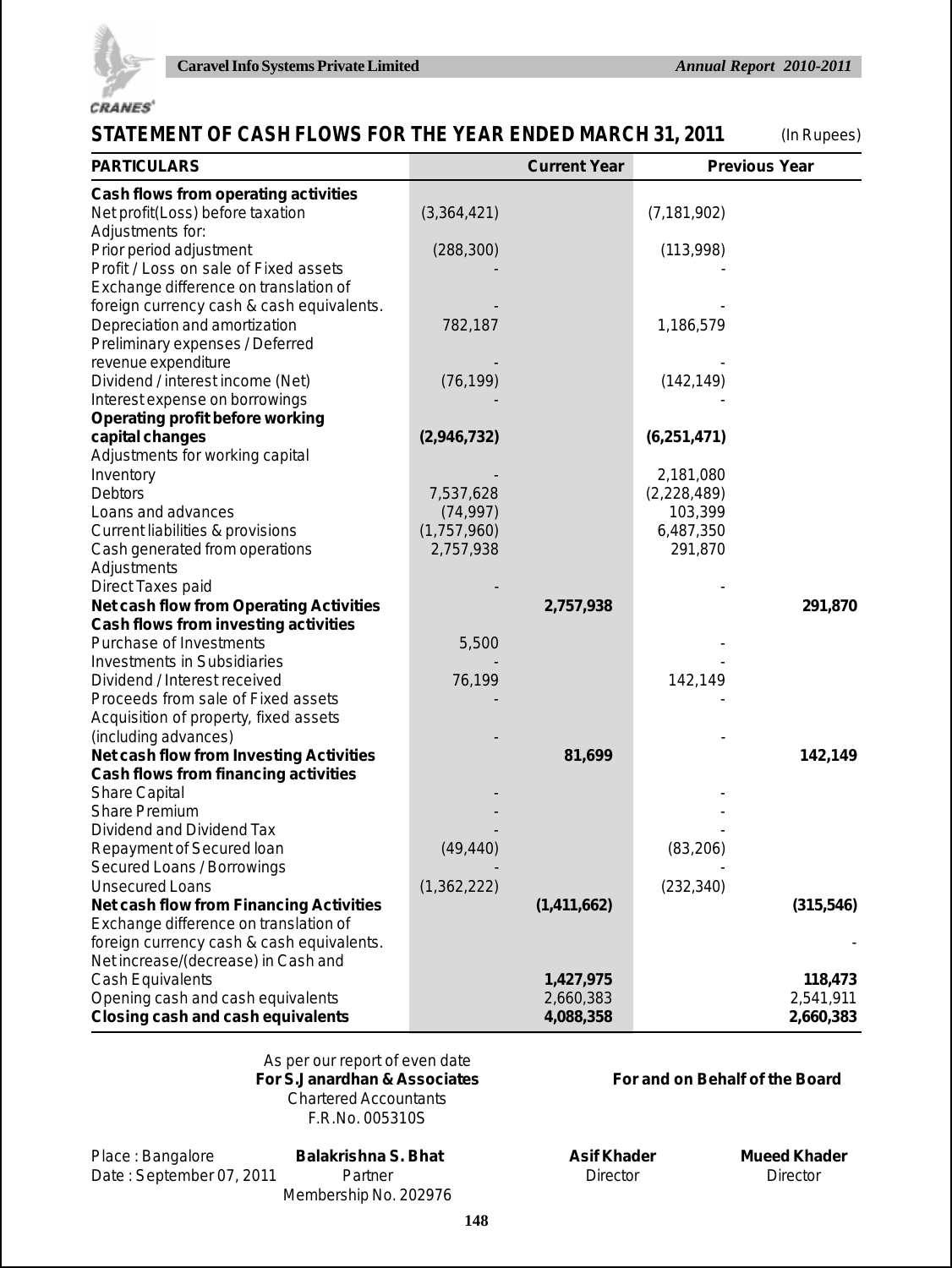

# ESQUBE COMMUNICATION SOLUTIONS PRIVATE LIMITED

FINANCIAL STATEMENT 2010 - 2011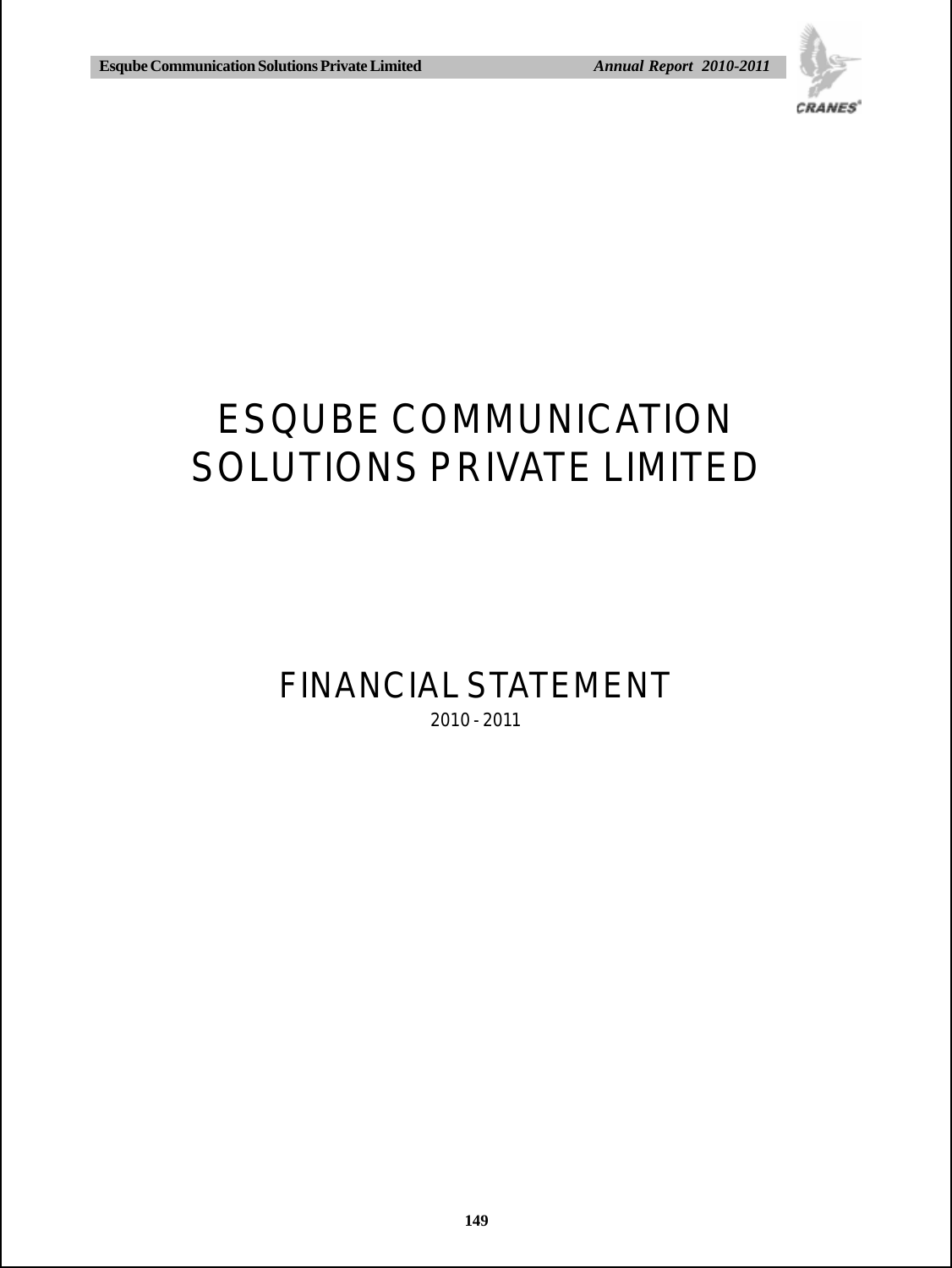### **CRANES DIRECTORS' REPORT**

To the shareholders,

The Board is pleased to place before you the eighth Annual Report of your Company upon conclusion of its eighth year of operations. The financial highlights are summarized below :

### **FINANCIAL HIGHLIGHTS :**

| <b>Particulars</b>                                    | 2010 - 2011    | 2009-2010      |
|-------------------------------------------------------|----------------|----------------|
| Income                                                | 11,90,961      | 25,52,799      |
| Total                                                 | 11,90,961      | 25,52,799      |
| Total expenditure including depreciation and interest | 25,47,221      | 65,60,300      |
| Loss                                                  | (13,56,260)    | (40,07,501)    |
| Balance b/f                                           | (139, 86, 957) | (102, 53, 570) |
| Balance c/f                                           | (146, 45, 217) | (139, 86, 957) |

Your Company has not earned any operating surplus during the year and no transfer to reserves or dividend is possible.

### **PARTICULARS OF EMPLOYEES :**

There was no employee who had drawn remuneration in excess of the limits prescribed under the provisions of Section 217 (2A) of the Companies Act, 1956 read with Companies (disclosures of particulars of employees) rules as amended, during the year under report.

### **DIRECTORS :**

There is no change in the constitution of the Board.

### **FOREIGN EXCHANGE EARNINGS / OUT GO :**

The Company does not have any foreign exchange transactions.

### **DIRECTORS' RESPONSIBILITY STATEMENT :**

As required under provisions of section 217 (2AA) of the Companies Act, 1956, your directors confirm that:

- 1. in preparation of the Annual Accounts, the applicable accounting standards have been duly followed.
- 2. the directors had selected such accounting policies and applied them consistently and made judgements and estimates that are reasonable and are prudent so as to give a true and fair view of the state of affairs of the Company at the end of the financial year and of the profit of the Company for that period.
- 3. the directors had taken proper and sufficient care for the maintenance of adequate accounting records in accordance with the provisions of the Companies Act, 1956, for safeguarding the assets of the Company and preventing and detecting fraud and other irregularities.
- 4. the directors had prepared the annual accounts on a going concern basis.

### **TECHNOLOGY ABSORPTION, ENERGY CONSERVATION ETC :**

The provisions of this clause are not applicable to the Company.

### **ACKNOWLEDGMENT :**

Your directors thank all personnel involved in the operations of the Company.

Date : September 07, 2011

Place : Bangalore **For and on behalf of the Board of Directors**

**Asif Khader Director**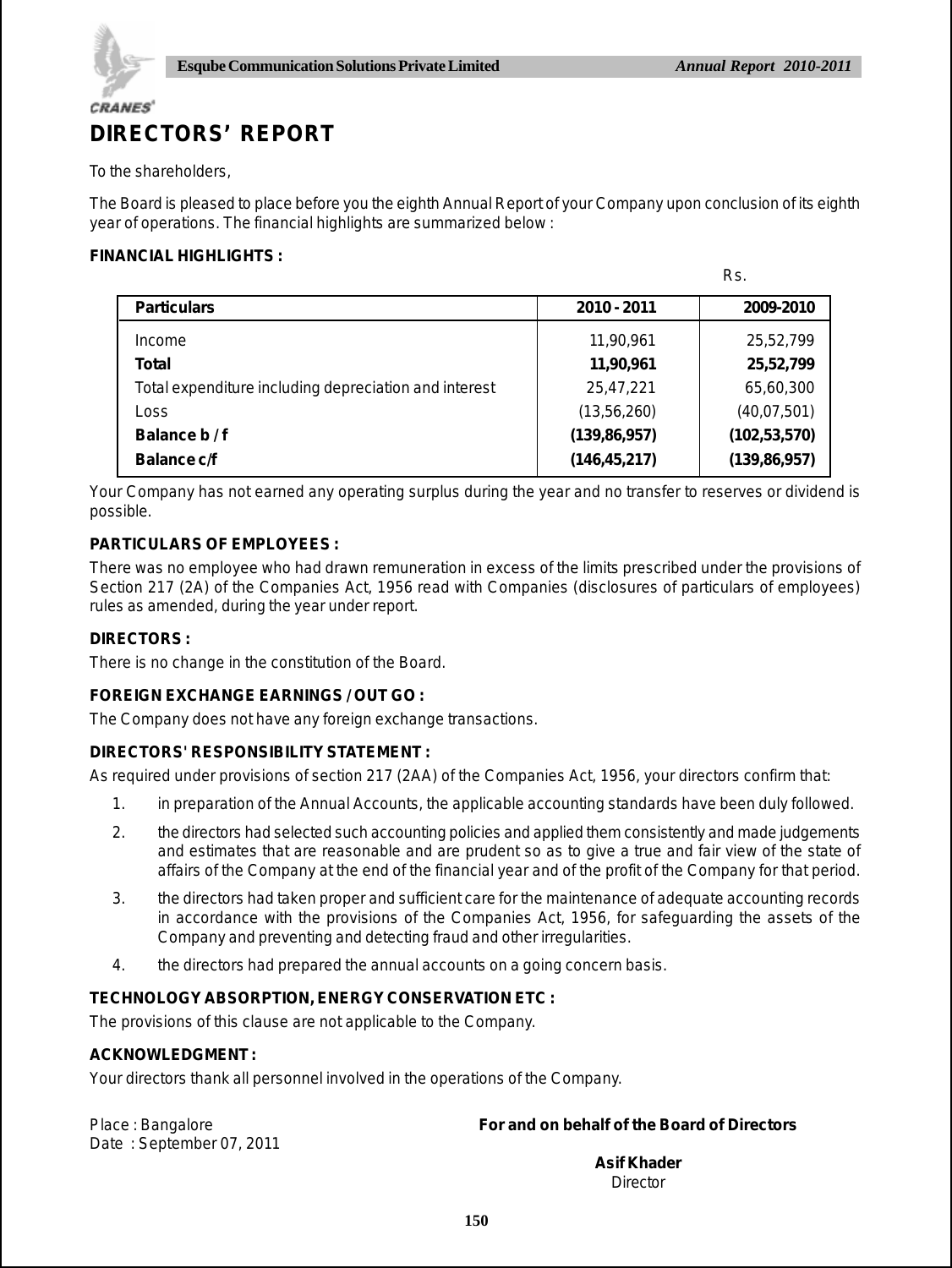

## **AUDITORS' REPORT**

### To The Members of **Esqube Communication Solutions Private Limited**

- 1. We have audited the attached Balance Sheet of Esqube Communication Solutions Private Limited, Bangalore as at 31st March 2011, the Profit and Loss Account for the year ended on that date, annexed thereto. These financial statements are the responsibility of the Company's management. Our responsibility is to express an opinion on these financial statements based on our audit.
- 2. We conducted our audit in accordance with the auditing standards generally accepted in India. Those standards require that we plan and perform the audit to obtain reasonable assurance about whether the financial statements are free of material misstatement. An audit includes examining, on a test basis, evidence supporting the amounts and disclosures in the financial statements. An audit also includes assessing the accounting principles used and significant estimates made by management, as well as evaluating the overall financial statement presentation. We believe that our audit provides a reasonable basis for our opinion.
- 3. As required by the Companies (Auditor's Report) Order, 2003, as amended by the Companies (Auditor's Report) (Amendment) order, 2004 issued by the Central Government of India in terms of sub-section (4A) of section 227 of the Companies Act, 1956, is annexed to this report.
- 4. Further to our comments in the Annexure referred to above, we report that:
	- i) we have obtained all the information and explanations which to the best of our knowledge and belief were necessary for the purposes of our audit;
	- ii) in our opinion, proper books of account as required by law have been kept by the Company so far as appears from our examination of those books;
	- iii) the Balance Sheet and the Profit and Loss Account dealt with by this report are in agreement with the books of account;
	- iv) in our opinion, the Balance Sheet and the Profit and Loss Account dealt with by this report comply with the Accounting Standards referred to in sub-section (3C) of section 211 of the Companies Act, 1956;
	- v) on the basis of written representations received from the Directors, as on 31st March 2011 and taken on record by the Board of Directors, we report that none of the Directors is disqualified as on 31st March 2011 from being appointed as a director in terms of clause (g) of sub-section (1) of section 274 of the Companies Act, 1956;
	- vi) in our opinion and to the best of our information and according to the explanations given to us, the said accounts give the information required by the Companies Act, 1956, in the manner so required and give a true and fair view in conformity with the accounting principles generally accepted in India:
		- (a) in the case of the Balance Sheet, of the state of affairs of the Company as at 31st March 2011;
		- (b) in the case of the Profit and Loss Account, of the loss of the Company for the year ended on that date.

**for S.JANARDHAN & ASSOCIATES** Chartered Accountants F.R.No. 005310S

**Balakrishna S. Bhat**

Place : Bangalore Partner Date: September 07, 2011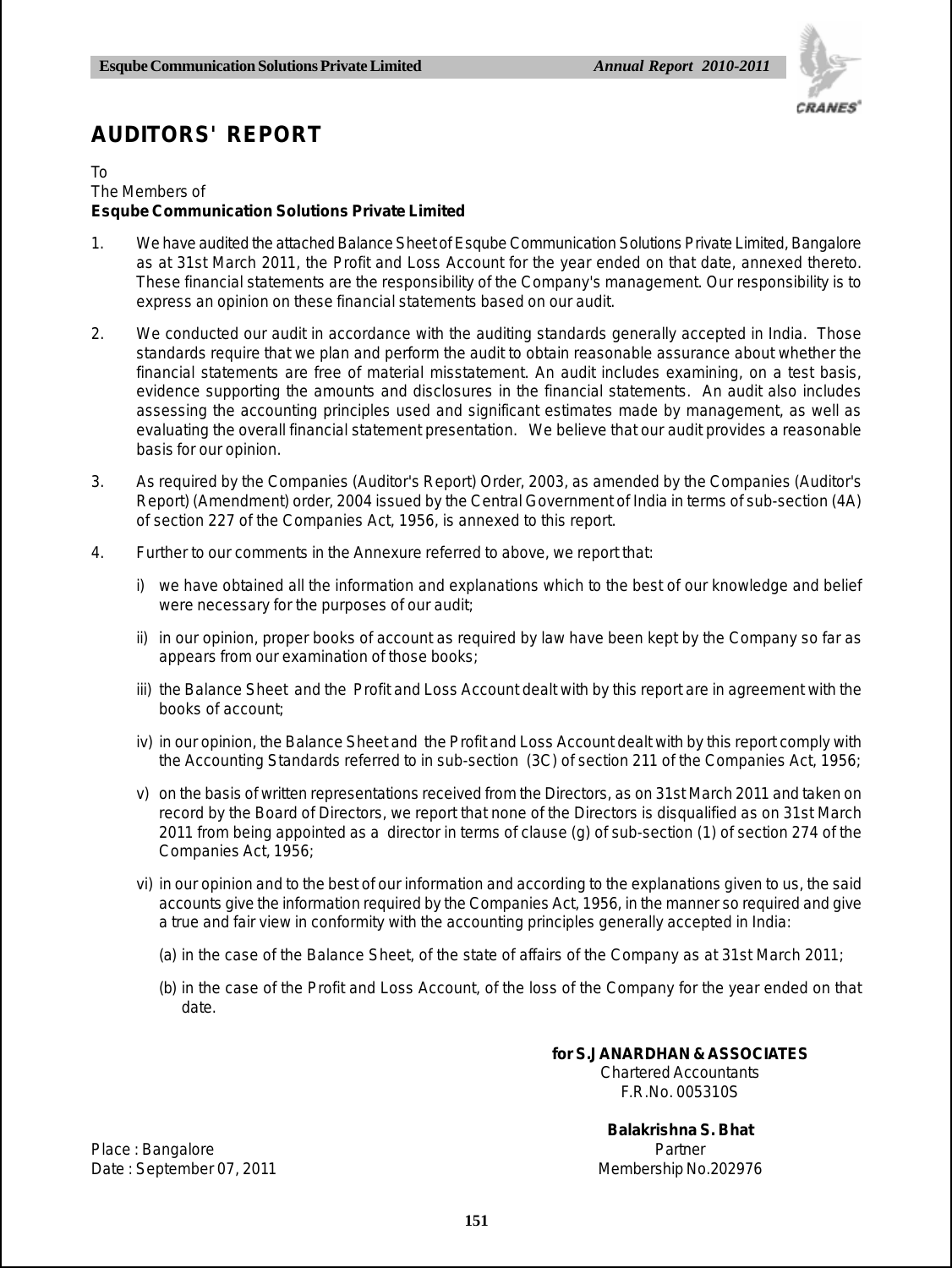

# **ANNEXURE TO THE AUDITORS' REPORT**

(Referred to in paragraph 3 of our report of even date)

- (i) (a) The Company has maintained proper records showing full particulars, including quantitative details and situation of fixed assets.
	- (b) All the Fixed Assets have not been physically verified by the management during the year but there is a regular program of verification which, in our opinion, is reasonable having regard to the size of the Company and the nature of its assets. No Material discrepancies were noticed on such verification.
	- (c) The Company has not disposed off substantial part of fixed assets during the year, and therefore, do not affect the going concern assumption.
- (ii) (a) There are no inventories held by the Company and hence the provision of para (a) (b) & (c) are not applicable.
- (iii) a) The Company has granted interest free unsecured loans to a company covered in the register maintained under section 301 of the Companies Act, 1956. The amount involved in the transaction of Rs.61,980/-.
	- b) Acording to information and explanations given to us the said loans and advances are interest free and other terms and conditions on which these advances are granted are not prejudicial to the interest of the company.
	- c) According to information and explanantions given to us the receipt of principal is as stipulated.
	- d) There are no overdue amount in excess of Rs.one lakh and hence the provisions of this para is not applicable.
- (iv) a) The Company has taken interest free unsecured loan from two companies covered under register maintained u/s 301 of the companies act., 1956 and the total amount involved in the transaction is Rs.23,925,055/-.
	- b) The terms and condition on which these loans are taken are not prejudicial to the interest of the company.
	- c) The repayment of principal is as stipulated.
- (v) (a) According to the information and explanations given to us, we are of the opinion that the particulars of all contracts and arrangements referred to in section 301 of the Companies Act 1956, have been entered into the register required to be maintained under that section.
	- (b) In our opinion and according to the information and explanations given to us, the contracts and arrangements entered in the register maintained under section 301 of the Companies Act 1956, have been made at prices which are reasonable having regard to the prevailing market prices at the relevant time.
- (vi) The Company has not accepted any deposit from the public and as such the provisions of clause 4(vi) of the said Order are not applicable.
- (vii) In our opinion, the Company has an in house internal audit system commensurate with the size and nature of its business.
- (viii) The Central Government has not prescribed the maintenance of cost records as required under clause (d) of sub-section (1) of section 209 of the Companies Act, 1956.
- (ix) (a) According to the information and explanations given to us, undisputed statutory dues including Provident Fund, Employees' state Insurance, Income-tax, Sales-tax, Service tax, Wealth-tax, Custom duty and Cess have generally been regularly deposited during the year by the Company with the appropriate authorities.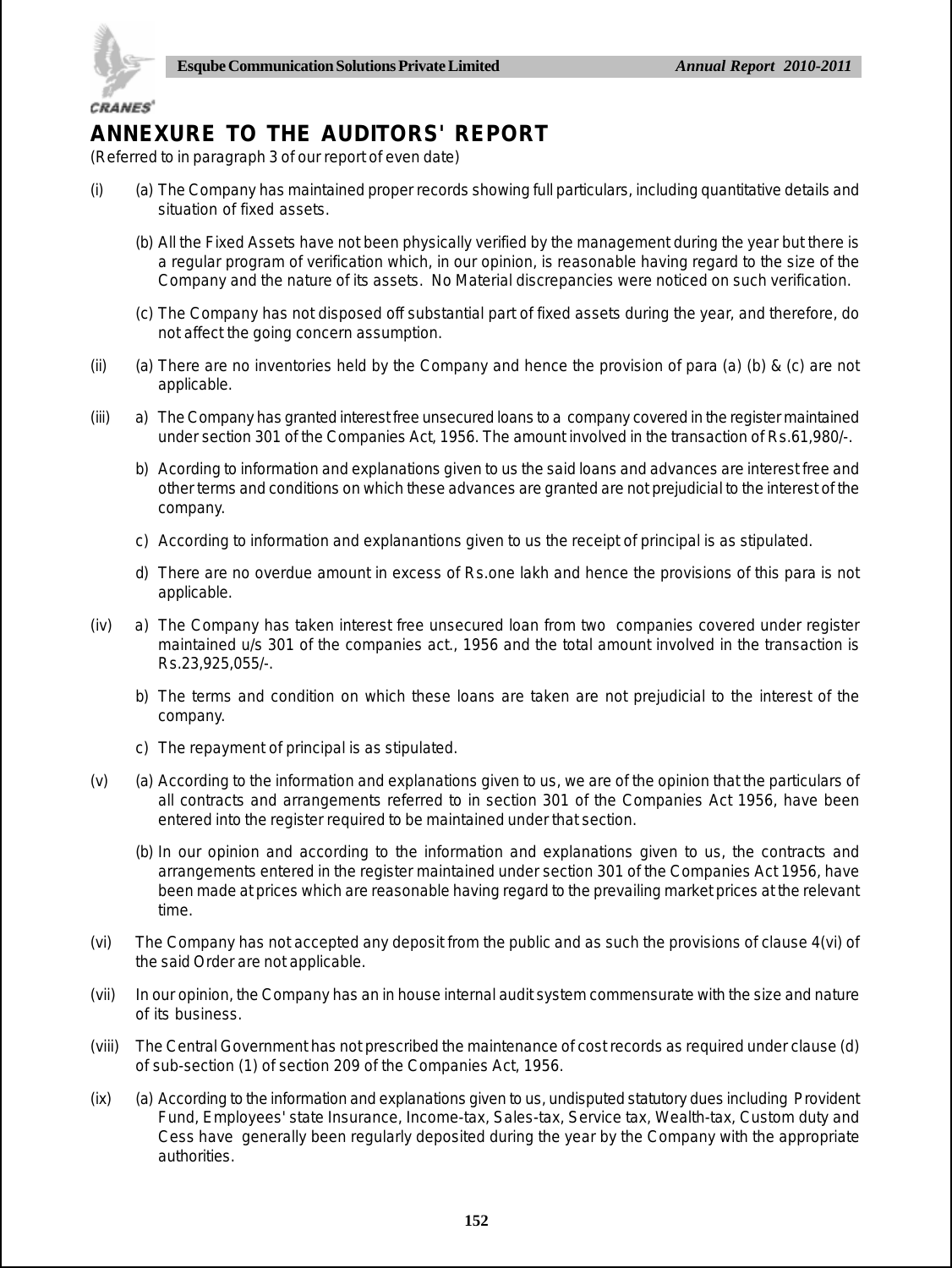

- (b) According to the information and explanations given to us, no undisputed amounts payable in respect of Provident Fund, Employees' state Insurance, Sales-tax, Service Tax, Wealth Tax, Customs Duty and Cess were in arrears as at 31st March 2011 for a period of more than six months from the date they became payable except income tax of Rs.1,09,316/-.
- (c) According to the information and explanations given to us, there are no dues of Sales tax, Service tax, Income tax, Customs duty, Wealth-tax and Cess with the appropriate authorities which have not been deposited on account of any dispute.
- (x) The Company has incurred cash losses during the financial year and in the immediately preceding financial year. It's accumulated losses are more than 50% of its net worth at the end of the financial year.
- (xi) The Company has not defaulted in repayment of dues to any financial institution and banks and there are no dues to debenture holders as at the balance sheet date.
- (xii) According to information and explanations given to us, the Company has not granted loans and advances on the basis of security by way of pledge of shares, debentures and other securities.
- (xiii) In our opinion, and according to the information and explanations given to us, the Company is not a chit fund or a nidhi /mutual benefit fund/society.
- (xiv) In our opinion, and according to the information and explanations given to us, the Company is not dealing or trading in shares, securities, debentures and other investments.
- (xv) In our opinion and according to information and explanations given to us, and as per our examination of relevant records, the Company has not given any guarantee for loans taken by others from banks or financial institutions.
- (xvi) The Company has not borrowed any term loan during the year and hence the provisions of clause4 (xvi) of the said Order are not applicable.
- (xvii) According to the information and explanations given to us and on an overall examination of the balance sheet of the Company, we report that no funds raised on short-term basis have been used for long-term investment.
- (xviii) During the year the Company has not made any preferential allotment of shares to a Companies/firms/ parties covered in the register maintained under section 301 of the Companies Act, 1956.
- (xix) During the period, the Company has not raised any funds by issue of debentures during the year.
- (xx) The Company has not raised any monies by way of public issue during the year.
- (xxi) During the course of our examination of the books of accounts carried out in accordance with the generally accepted auditing practices in India and according to the information and explanations given to us, no fraud on or by the Company has been noticed or reported during the course of our audit.

**for S.JANARDHAN & ASSOCIATES**

Chartered Accountants F.R.No. 005310S

Place : Bangalore **Balakrishna S.Bhat**<br>
Date : September 07 | 2011 | **Balakrishna S.Bhat**<br> **Balakrishna S.Bhat** Date: September 07, 2011

Membership No.202976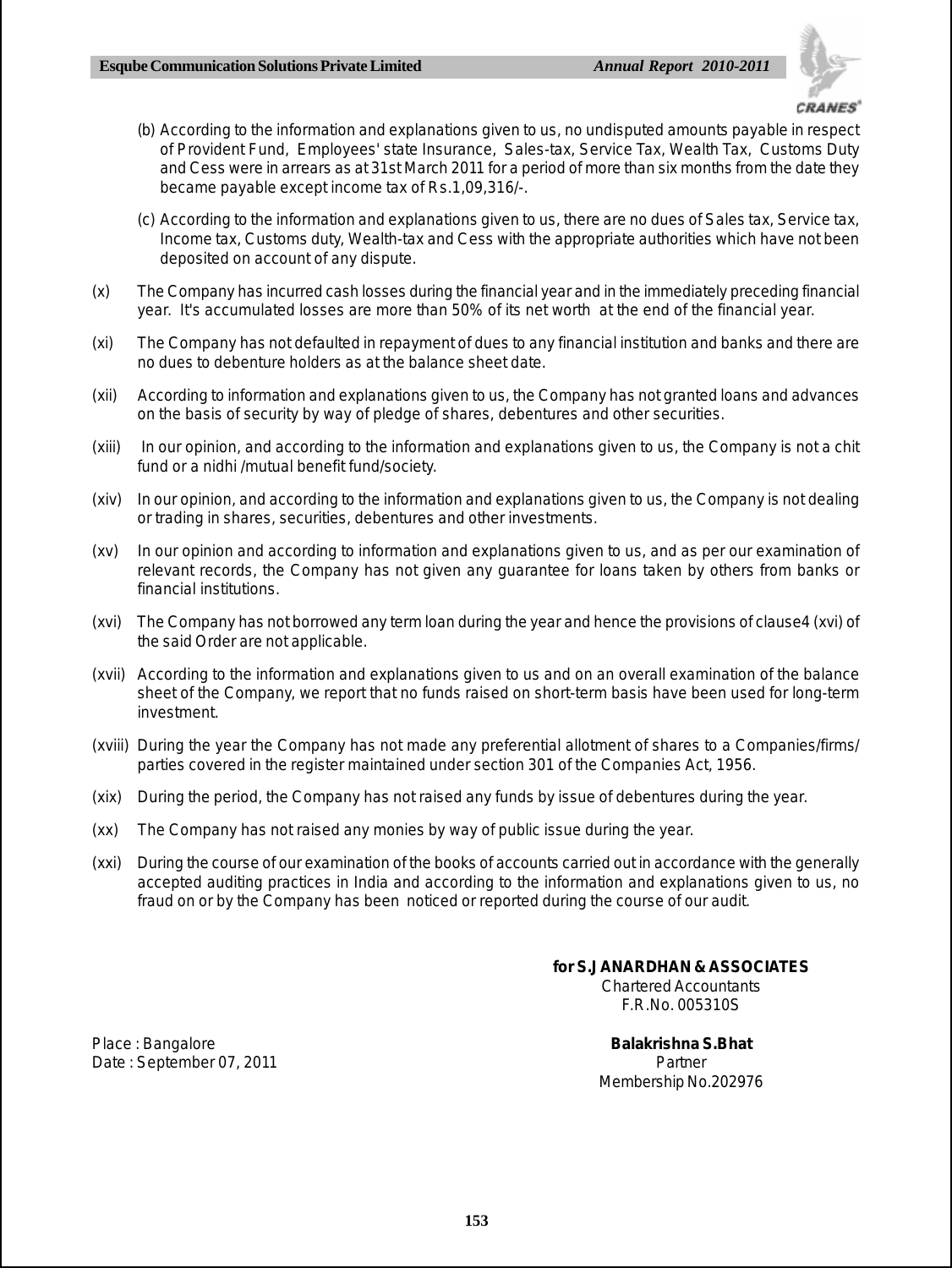

### **BALANCE SHEET**

AS AT MARCH 31, 2011 **(In Rupees)** (In Rupees)

**Particulars Particulars Particulars Previous year Previous year Previous year I. SOURCES OF FUNDS : 1. Shareholders Funds** (a) Share Capital **1** 117,650 117,650 (b) Reserves & Surplus **2** 9,982,350 9,982,350 **TOTAL 10,100,000 10,100,000 2. Loan Funds** (a) Unsecured Loans **3 23,892,988 23,926,259 TOTAL 33,992,988 34,026,259 II. APPLICATION OF FUNDS : 1. Fixes Assets 4** (a) Gross Block 4,830,012 4,830,012 4,830,012 (b) Less: Accumulated Depreciation 3,776,476 2,993,532<br>
(c) Net Block **3,776,476** 2,993,532<br> **1,053,536** 1,836,480 (c) Net Block **1,053,536 1,836,480 2. Deferred Tax Asset 95,000 (603,000) 3. Current Assets, Loans and Advances** (a) Sundry Debtors **5** 2,572,505 2,654,855 (b) Cash and Bank balances **6** 390,400 51,158 (c) Loans and Advances **TOTAL 22,931,476 23,623,045 Less : 4. Current Liabilities and Provisions 8** (a) Current Liabilities (a) 2017, 224<br>(b) Provisions (a) 4,632,812 4,417,224<br>(b) Provisions (a) 400,000 (b) Provisions 99,429 400,000 **TOTAL 4732,241 4,817,224 Net Current Assets 18,199,234 18,805,821 MISCELLANEOUS EXPENDITURE** (To the extent not written off or adjusted) Profit And Loss Account<br>14,645,217 13,986,958<br>14,645,217 13,986,958  **14,645,217 13,986,958 TOTAL 33,992,988 Significant Accounting Policies and Notes to Accounts 14**

**Schedule Nos. 1 to 8 and 14 form an integral part of Balance Sheet**

Date: September 07, 2011

As per our report of even date **For S.Janardhan & Associates For and on Behalf of the Board** Chartered Accountants F.R.No. 005310S

Membership No. 202976

Place :Bangalore **Balakrishna S. Bhat Asif Khader Mueed Khader Mueed Khader Director Director Director Director**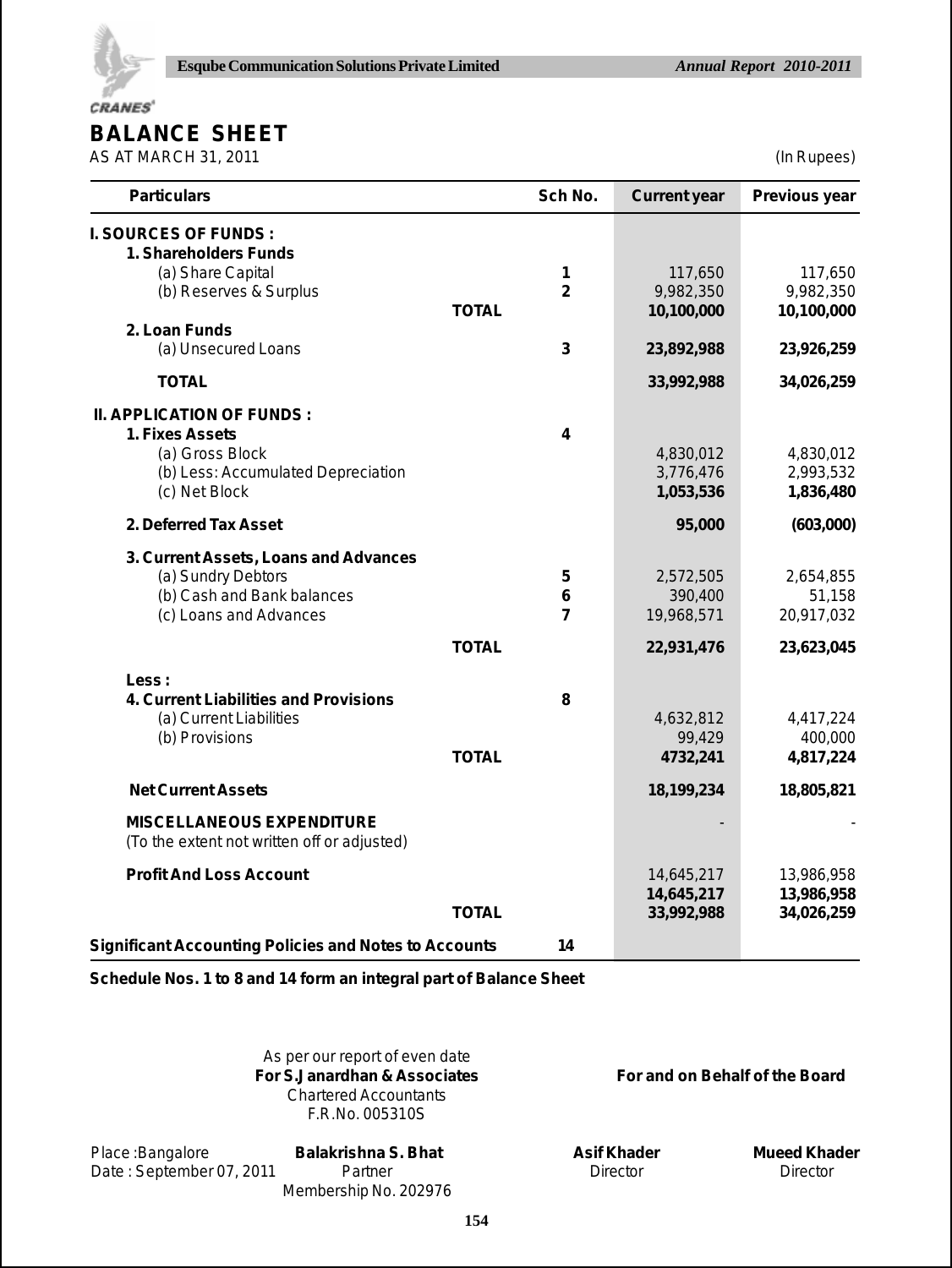Place :Bangalore **Balakrishna S. Bhat Asif Khader Mueed Khader Mueed Khader Date : September 07. 2011 Partner Balakrishna S. Bhat Asif Khader Director Director Director** 

For and on Behalf of the Board

# **PROFIT AND LOSS ACCOUNT**

FOR THE YEAR ENDED MARCH 31, 2011 CHANGE 1999 (In Rupees)

|                                                                                   | Sch No.      | <b>Current year</b> | Previous year        |
|-----------------------------------------------------------------------------------|--------------|---------------------|----------------------|
| <b>INCOME</b>                                                                     |              |                     |                      |
| Sales<br>Other Income                                                             | 9<br>10      | 1,117,442<br>73,519 | 2,552,799            |
|                                                                                   |              |                     |                      |
|                                                                                   | <b>TOTAL</b> | 1,190,961           | 2,552,799            |
| <b>EXPENDITURE</b>                                                                |              |                     |                      |
| Cost of Goods Sold                                                                | 11           | 302,105             | 93,555               |
| <b>Personnel Expenses</b>                                                         | 12           | 873,854             | 2,935,313            |
| <b>Administration and Selling Expenses</b><br>Loss on Sale of Assets              | 13           | 588,317             | 1,181,802            |
| Depreciation                                                                      |              | 782,944             | 1,526,543<br>823,087 |
|                                                                                   |              |                     |                      |
|                                                                                   | <b>TOTAL</b> | 2,547,220           | 6,560,300            |
| Profit/(Loss) For The Year                                                        |              | (1, 356, 259)       | (4,007,501)          |
| Less: Provision for                                                               |              |                     |                      |
| Deferred Tax                                                                      |              | (698,000)           | (124,000)            |
| <b>Loss After Taxes</b>                                                           |              | (658, 259)          | (3,883,501)          |
| Less: Adjustment relating to previous year                                        |              |                     | (150, 114)           |
| <b>Net Loss For The Year</b>                                                      |              | (658, 259)          | (3,733,387)          |
| Add: Profit/(Loss) brought forward from previous year                             |              | (13,986,957)        | (10, 253, 570)       |
| Profit/(Loss) carried over to Balance Sheet                                       |              | (14,645,216)        | (13,986,957)         |
| Earnings Per Share (Rs.)<br>(Equity Shares: 11,765 face value per share Rs. 10/-) |              | (56)                | (330)                |
| <b>Significant Accounting Policies and Notes to Accounts</b>                      | 14           |                     |                      |

**Schedule Nos 9 to 13 and 14 form an integral part of the Profit and Loss Account**

As per our report of even date<br>For S.Janardhan & Associates

Chartered Accountants F.R.No. 005310S

Membership No. 202976

Date: September 07, 2011

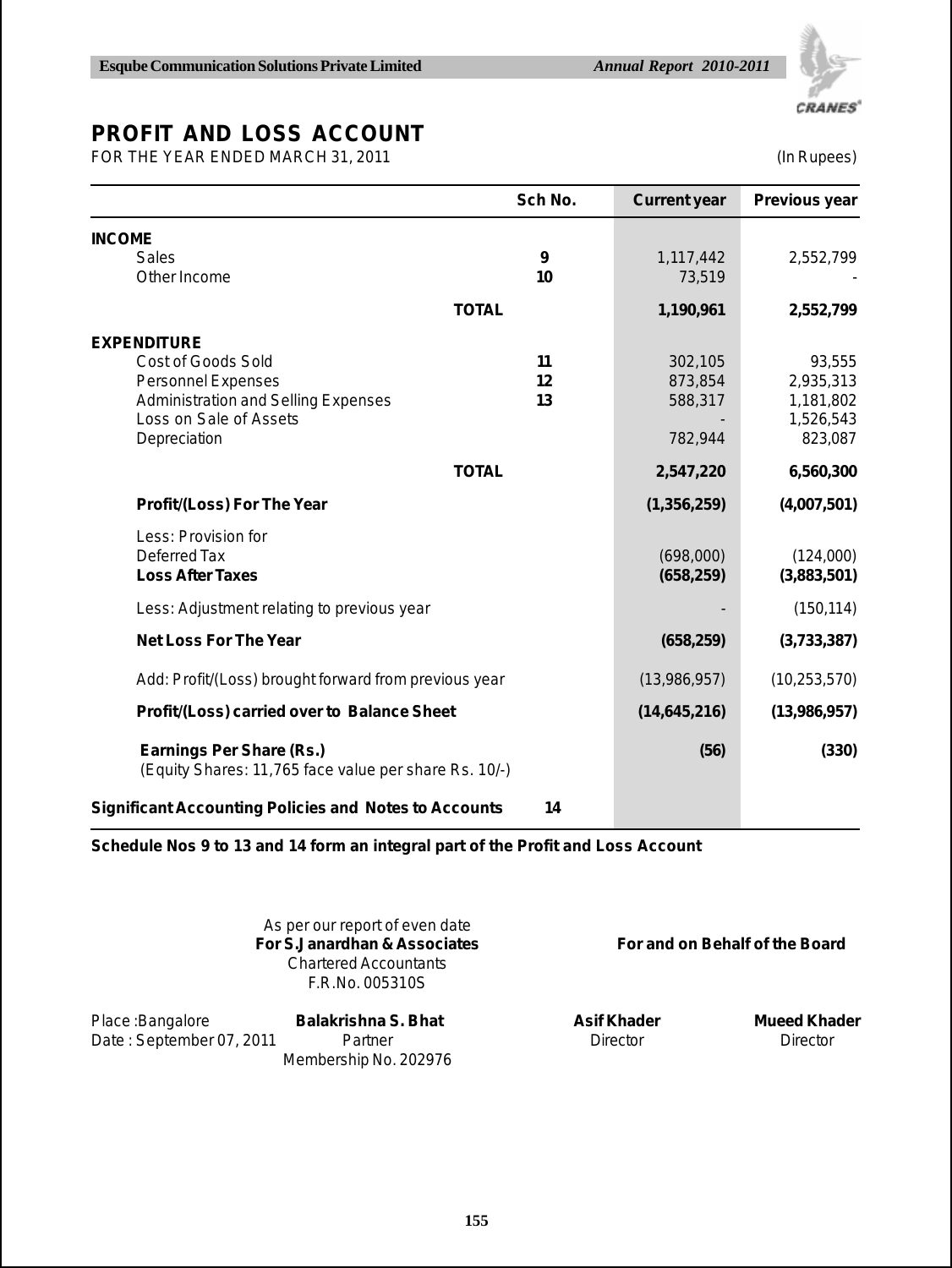

### **SCHEDULES FORMING PART OF BALANCE SHEET**

AS AT MARCH 31, 2011 2008 12:00 12:00 12:00 12:00 12:00 12:00 12:00 12:00 12:00 12:00 12:00 12:00 12:00 12:00

| <b>Particulars</b>                                                                                                  |              | <b>Current year</b>      | <b>Previous Year</b>     |
|---------------------------------------------------------------------------------------------------------------------|--------------|--------------------------|--------------------------|
| Schedule:1<br>Share Capital:<br>Authorised:                                                                         |              |                          |                          |
| 50,000 Equity Shares of Rs. 10/- each<br>(Previous Year 50,000 Equity Shares of Rs. 10/- each)                      |              | 500,000                  | 500,000                  |
| Issued, Subscribed and Paid-up:                                                                                     | <b>TOTAL</b> | 500,000                  | 500,000                  |
| 11,765 Equity Shares of Rs. 10/- fully paid up<br>(Previous Year 11,765 Equity Shares of<br>Rs. 10/- fully paid up) |              | 117,650                  | 117,650                  |
|                                                                                                                     | <b>TOTAL</b> | 117,650                  | 117,650                  |
| Schedule: 2<br><b>Reserves &amp; Surplus</b>                                                                        |              |                          |                          |
| Security Premium Account                                                                                            | <b>TOTAL</b> | 9,982,350<br>9,982,350   | 9,982,350<br>9,982,350   |
| Schedule: 3<br><b>Unsecured Loans</b>                                                                               |              |                          |                          |
| <b>Cranes Software International Limited</b>                                                                        | <b>TOTAL</b> | 23,892,988<br>23,892,988 | 23,926,259<br>23,926,259 |
| Schedule: 5<br><b>Sundry Debtors</b>                                                                                |              |                          |                          |
| (unsecured and considered good)<br>Debts outstanding for more than six months                                       |              | 2,347,472                | 1,667,594                |
| <b>Other Debts</b>                                                                                                  | <b>TOTAL</b> | 225,033<br>2,572,505     | 987,261<br>2,654,855     |
| Schedule:6<br><b>Cash And Bank Balances</b>                                                                         |              |                          |                          |
| Cash on Hand<br>Balance with Scheduled Banks in -                                                                   |              |                          |                          |
| Citi Bank<br><b>HDFC</b> Bank                                                                                       |              | 62,349<br>328,051        | 13,885<br>37,273         |
|                                                                                                                     | <b>TOTAL</b> | 390,400                  | 51,158                   |
| Schedule: 7<br><b>Loans &amp; Advances</b>                                                                          |              |                          |                          |
| (unsecured and considered good)<br>Advances recoverable in cash or kind or                                          |              |                          |                          |
| for value to be received<br>Deposits                                                                                |              | 19,957,571<br>11,000     | 20,906,032<br>11,000     |
|                                                                                                                     | <b>TOTAL</b> | 19,968,571               | 20,917,032               |
| Schedule:8<br><b>Current Liabilities And Provisions</b><br><b>Current Liabilities:</b>                              |              |                          |                          |
| <b>Sundry Creditors</b>                                                                                             |              |                          |                          |
| Due of others                                                                                                       | <b>TOTAL</b> | 4,632,812<br>4,632,812   | 4,417,224<br>4,417,224   |
| <b>Provisions For:</b><br>Income Tax                                                                                |              | 99,429                   | 400,000                  |
|                                                                                                                     | <b>TOTAL</b> | 99,429                   | 400,000                  |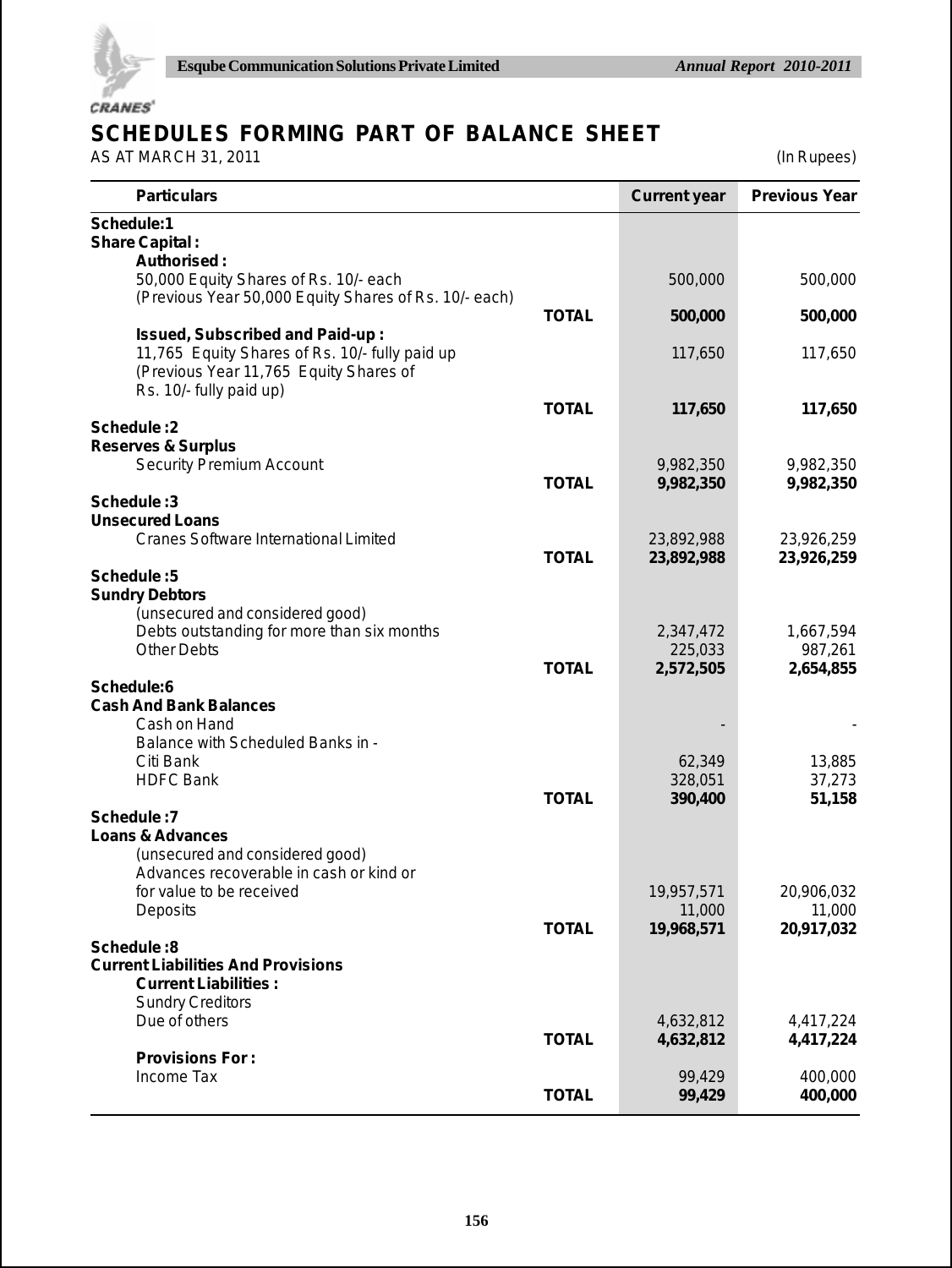

| SCHEDULE TO BALANCE SHEET AS AT MARCH 31, 2011<br>Schedule 4 - Fixes Assets |                     |                          |                                   |            |                     |                 |                  |           |                                           |           |
|-----------------------------------------------------------------------------|---------------------|--------------------------|-----------------------------------|------------|---------------------|-----------------|------------------|-----------|-------------------------------------------|-----------|
|                                                                             |                     | GROSS BLOCK              |                                   |            |                     | DEPRECIATION    |                  |           | NET BLOCK                                 |           |
| <b>PARTICULARS</b>                                                          | 01.04.2010<br>As on | (Deletions)<br>Additions | Cost as at<br>31.03.2011<br>Total | Rate<br>ಸಿ | 01.04.2010<br>As at | For the<br>year | <b>Deletions</b> | Total     | 31.03.2011 31.03.2011 31.03.2010<br>As on | As on     |
| Furniture & Fixtures                                                        |                     |                          |                                   | 6.33%      |                     |                 |                  |           |                                           |           |
| Office Equipments                                                           |                     |                          |                                   | 4.75%      | ı                   |                 |                  |           |                                           |           |
| Computers & Peripherals                                                     | 3,566,008           |                          | 3,566,008                         | 16.21%     | 2,186,678           | 578,049         |                  | 2,764,727 | 801,282                                   | 1,379,326 |
| Software                                                                    | 1,264,004           |                          | 1,264,004                         | 16.21%     | 806,854             | 204,895         |                  | 1,011,749 | 252,255                                   | 457,150   |
| Electrical installation                                                     |                     |                          |                                   | 4.75%      |                     |                 |                  |           |                                           |           |
| TOTAL                                                                       | 4,830,012           |                          | 4,830,012                         |            | 2,993,532           | 782,944         |                  | 3,776,476 | 1,053,537                                 | 1,836,476 |
| Previous Year                                                               | 7,053,429           | (2,223,420)              | 4,830,008                         |            | 2,815,152           | 823,087         |                  |           | 644,707 2,993,532 1,836,476               | 4,238,276 |
|                                                                             |                     |                          |                                   |            |                     |                 |                  |           |                                           |           |

# SCHEDULE TO BALANCE SHEET AS AT MARCH 31, 2011<br>Schedule 4 - Fixes Assets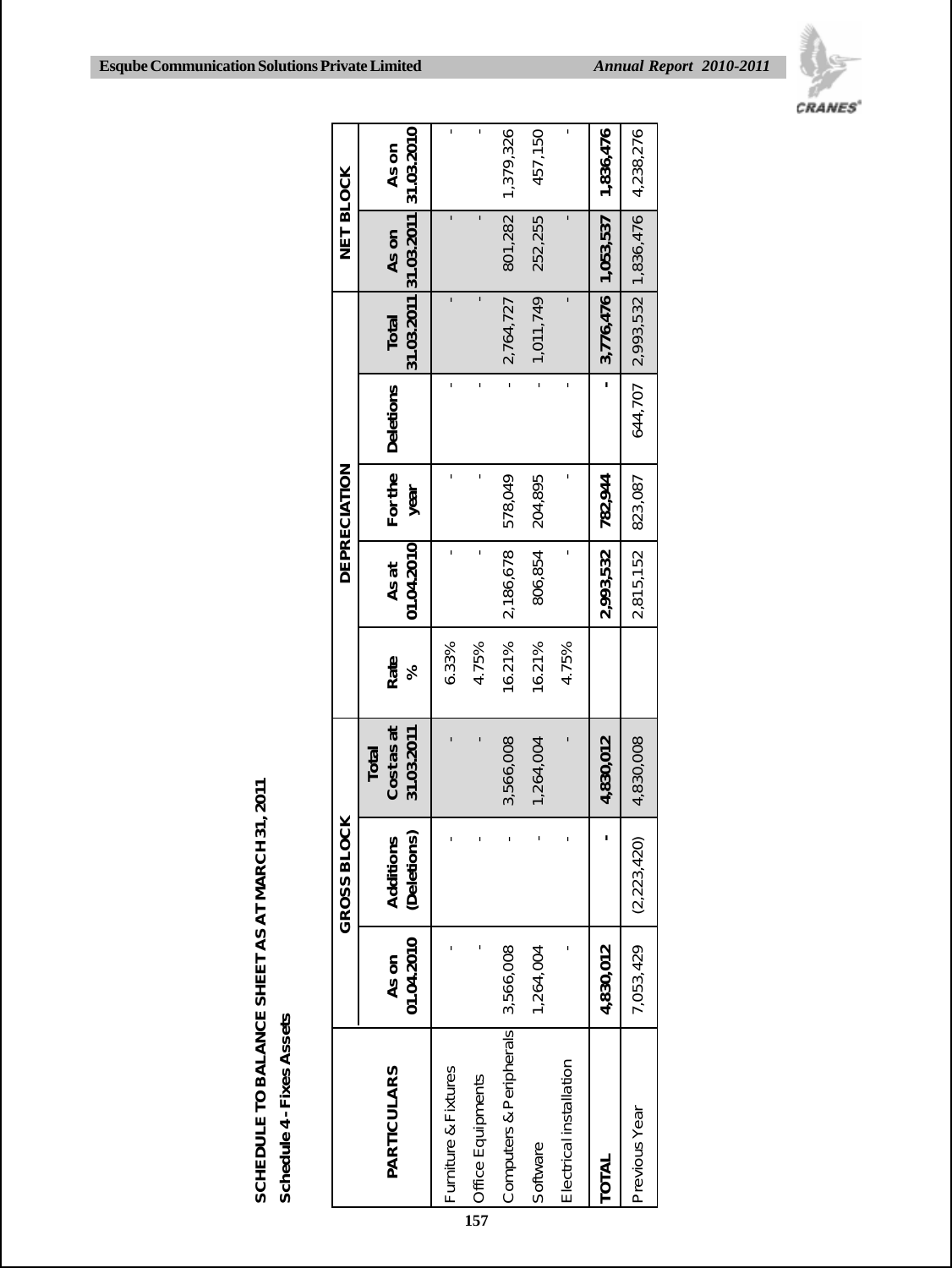

# **SCHEDULES FORMING PART OF PROFIT AND LOSS ACCOUNT**<br>FOR THE YEAR ENDED MARCH 31, 2011

FOR THE YEAR ENDED MARCH 31, 2011

| <b>Particulars</b>                                                     |              | <b>Current year</b> | <b>Previous Year</b>   |
|------------------------------------------------------------------------|--------------|---------------------|------------------------|
| Schedule: 9                                                            |              |                     |                        |
| Sales:                                                                 |              |                     |                        |
| <b>Software Sales &amp; Services</b><br>Domestic                       |              | 1,117,442           |                        |
|                                                                        | <b>TOTAL</b> | 1,117,442           | 2,552,799<br>2,552,799 |
| Schedule: 10                                                           |              |                     |                        |
| Other Income                                                           |              |                     |                        |
| Leave Encashment                                                       |              | 51,863              |                        |
| Interest on IT Refund                                                  |              | 21,643              |                        |
| Round Off                                                              |              | 13                  |                        |
|                                                                        | <b>TOTAL</b> | 73,519              |                        |
| Schedule: 11                                                           |              |                     |                        |
| <b>Cost of Goods Sold:</b>                                             |              |                     |                        |
| Airtel PRI Line - Makemy Trip.Com<br>Airtel PRI Line - Retail Services |              | 8,242<br>113,821    | 63,943                 |
| Website Design/hosting Expenses                                        |              |                     | 29,612                 |
| AIRTEL PRI Line - Sulekha.com                                          |              | 39,443              |                        |
| AIRTEL PRI - Via World                                                 |              | 11,550              |                        |
| AIRTEL PRI LINE - Esqube                                               |              | 72,873              |                        |
| Gratuity                                                               |              | 48,801              |                        |
| PF Admin Charges                                                       |              | 5,875               |                        |
| <b>Prof Charges</b>                                                    |              | 1,500               |                        |
|                                                                        | <b>TOTAL</b> | 302,105             | 93,555                 |
| Schedule: 12                                                           |              |                     |                        |
| <b>Personnel Expenses</b>                                              |              |                     |                        |
| Salary                                                                 |              | 821,423             | 2,663,070              |
| Employer's Contribution to PF                                          |              | 52,431              | 190,437                |
| Leave Encashment                                                       |              |                     | 75,261                 |
| <b>Staff Welfare</b>                                                   |              |                     | 6,545                  |
|                                                                        | <b>TOTAL</b> | 873,854             | 2,935,313              |
| Schedule: 13                                                           |              |                     |                        |
| <b>Administration and Selling Expenses</b>                             |              |                     |                        |
| Audit fee<br>Car Hire Charges                                          |              | 16,545              | 16,545<br>10,920       |
| Consultancy charges paid                                               |              |                     | 224,250                |
| Conveyance                                                             |              |                     | 13,360                 |
| E mail and Internet & server charges                                   |              | 54,968              | 111,641                |
| Electricity                                                            |              |                     | 60,998                 |
| Insurance                                                              |              |                     | 24,661                 |
| Miscellaneous Expenses                                                 |              | 7,487               | 8,976                  |
| Office Maintenance & Water Charges                                     |              |                     | 109,712                |
| Professional charges paid                                              |              | 19,500              | 25,955                 |
| Rates and Taxes                                                        |              | 489,818             | 4,600                  |
| Rent                                                                   |              |                     | 272,000                |
| Repairs and Maintenance                                                |              |                     | 136,416                |
| Security charges                                                       |              |                     | 56,432                 |
| Telephone and Telex & mobile                                           |              |                     | 52,036                 |
| Travelling expenses                                                    |              |                     | 53,299                 |
|                                                                        | <b>TOTAL</b> | 588,317             | 1,181,802              |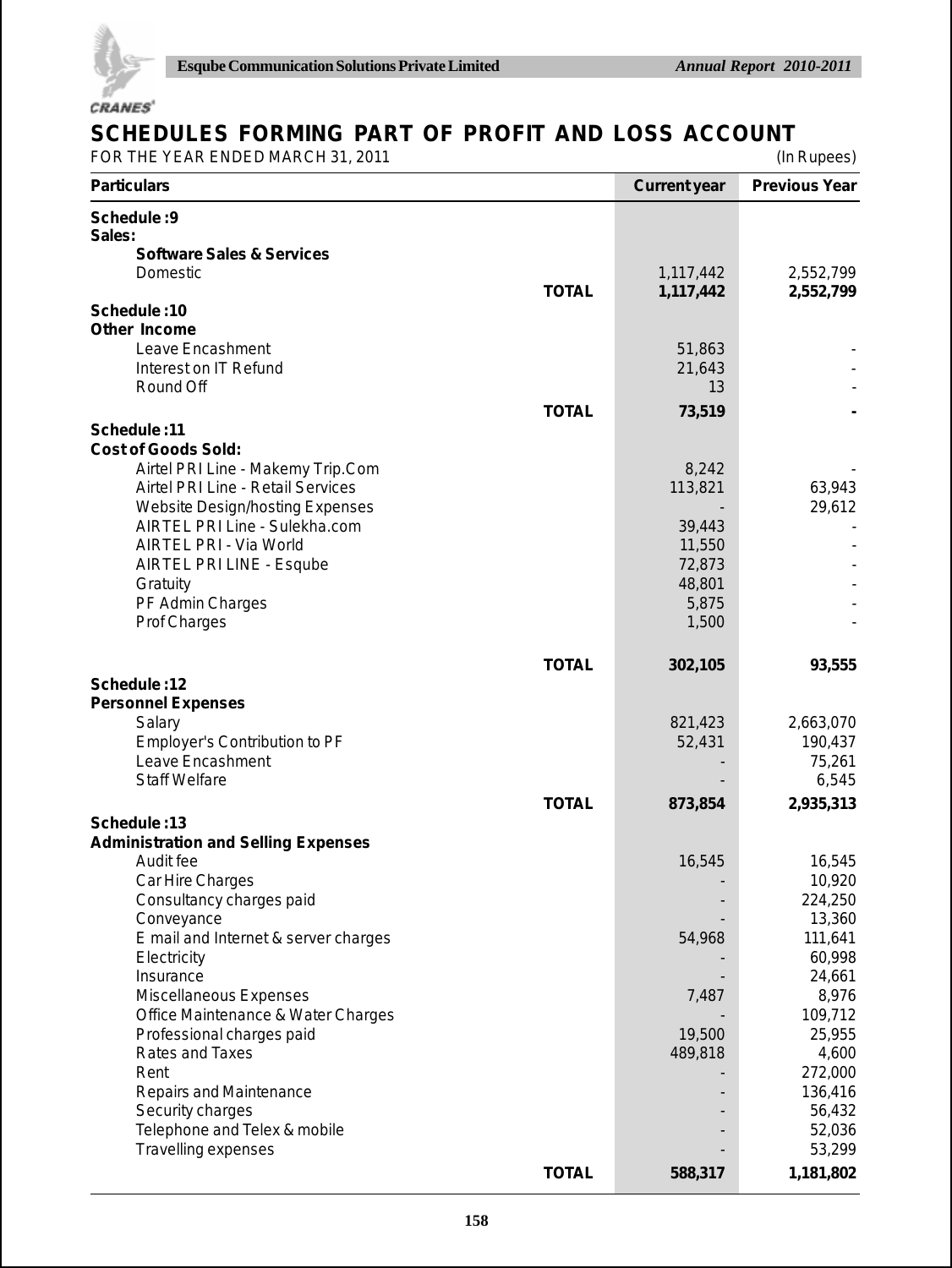

### **SCHEDULE No. 14 SIGNIFICANT ACCOUNTING POLICIES AND NOTES ON ACCOUNTS.**

### **14.1 SIGNIFICANT ACCOUNTING POLICIES**

### **14.1.1 Basis of Accounting**

The financial statements are prepared and presented in accordance with the Indian Generally Accepted Accounting Principles ("GAAP") under the historical convention on the accrual basis. GAAP comprises mandatory accounting standards issued by the Institute of Chartered Accountants of India (ICAI) and the provisions of the Companies Act, 1956.

### **14.1.2 Use of Estimates**

The preparation of financial statements in conformity with GAAP requires management to make estimates and assumptions that affect the reported amounts of assets and liabilities, the disclosures of contingent assets and liabilities on the date of the financial statements and reported amounts of revenue and expenses during the period reported. Actual results could differ from those estimates.

### **14.1.3 Revenue Recognition**

Revenue on Designing, development, research, integration of software and computer systems is priced on a time and material and fixed-price contracts. Revenue priced on a time and material contracts are recognized as related services are performed. Revenue from fixed-price, fixed time-frame contracts is recognized in accordance with the percentage of completion method.

### **14.1.4 Cash flow statement**

Cash flows are reported using the indirect method, whereby net profits before tax is adjusted for the effects of transactions of a non-cash nature and the changes during the period in inventories and operating receivables and payables. The cash flows from regular revenue generating, investing and financing activities of the Company are shown separately.

### **14.1.5 Fixed Assets and Capital Work-in-progress**

Fixed Assets are stated at historical cost less accumulated depreciation. Cost includes all expenses incurred to bring the assets to its present location and condition.

### **14.1.6 Intangible Assets -**

- i. All intangible assets are stated at cost less accumulated amortization.
- ii. The cost of acquired intangible assets is the consideration paid for acquisition.

### **14.1.7 Depreciation and Amortization**

- i. Depreciation has been provided on Straight Line method at the rates prescribed under Schedule XIV of the Companies Act, 1956. In respect of assets purchased / sold during the year, depreciation is charged on a pro-rata basis.
- ii. Depreciation on individual low cost assets (costing less than Rs.5,000) is provided for in full in the year of purchase irrespective of date of installation.

### **14.1.8 Impairment of Assets**

The Company assesses at each balance sheet date using internal and external sources, whether there is any indication that an asset (both tangible and intangible) including goodwill may be impaired. If any such indications exist, the Company estimates the recoverable amount of the asset. If such recoverable amount of the asset or the recoverable amount of the cash generating unit to which the asset belongs to is less than its carrying amount, the carrying amount is reduced to its recoverable amount. The reduction is treated as an impairment loss and is recognized in the profit and loss account. If at the balance sheet date there is an indication that a previously assessed impairment loss no longer exists, the recoverable amount is reassessed and the asset is reflected at the recoverable amount subject to a maximum of depreciated historical cost. In respect of goodwill the impairment loss will be reversed only when it was caused by specific external events and their effects have been reversed by subsequent external events.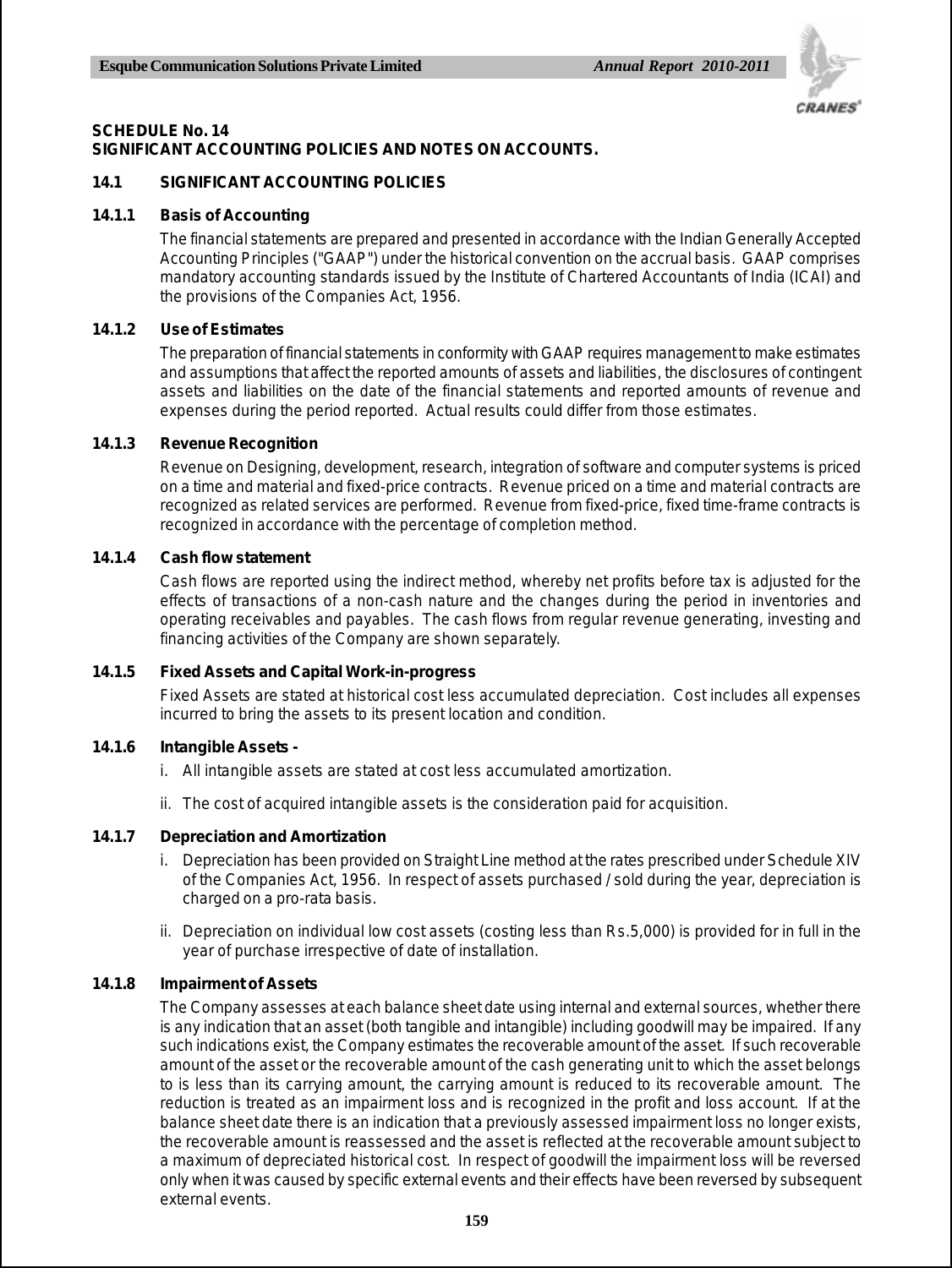

### **141.9 Inventories**

The Companies Inventories comprises of raw material, Work in progress and finished hardware products which are valued at cost or net realizable value, whichever is lower. The cost formula used is specific identification basis. Net realizable value is the estimated selling price in ordinary course of business, less estimated cost of completion and estimated cost necessary to make the sale. The cost of inventories is net of VAT credit.

### **14.1.10 Effect of Exchange Fluctuation on foreign currency transactions**

- i. Foreign currency translations are recorded on the basis of exchange rates prevailing on the date of the transaction.
- ii. Exchange differences are recorded when the amount actually received on sales or actually paid when the expenditure is incurred, is converted into Indian Rupees.
- iii. Exchange differences arising on foreign currency transactions are recognized as income or expense in the period in which they arise.
- iv. Period-end balances of monetary foreign currency assets and liabilities are translated at the closing rate. The resulting exchange difference is recorded in the profit and loss account

### **14.1.11 Employees' Benefits**

- i. Provident fund Employees receive benefits from a provident fund, a defined contribution plan. The employee and employer each make monthly contribution to the plan equal to 12% of the covered employee's salary. The Company's contribution to Provident Fund remitted to the Government is charged against the revenue on accrual basis.
- ii. Gratuity In accordance with applicable Indian laws, the Company provides for gratuity, a defined benefit retirement plan. The Gratuity plan provides a lump sum payment to vested employees, at retirement or termination of employment, an amount based on the respective employee's last drawn salary and the years of employment with the Company. The Company determines Gratuity liability based on the valuation of an independent actuary comes to Rs.(54,301)/- as at the year end.

### **14.1.12 Income Tax**

- i. Income tax is computed using the tax effect accounting method, where the taxes are accrued in the same period the related revenue and expense arise.
- ii. The current charge for income taxes is calculated in accordance with the relevant tax regulations.
- iii. Deferred tax assets and liabilities are recognized for the future tax consequences attributable to timing differences that result between the profit offered for income taxes and the profit as per the financial statements. Deferred tax assets and liabilities are measured using the tax rates and tax laws that have been enacted or substantively enacted by the balance sheet date. The effect on deferred tax assets and liabilities of a change in tax rates is recognized in the period that includes the enactment/substantial enactment date. Deferred tax assets on timing differences are recognized only if there is a reasonable certainty that sufficient future taxable income will be available against which such deferred tax assets can be realized. Deferred tax assets are reassessed for the appropriateness of their respective carrying values at each balance sheet dates.
- iv. Advance taxes and provisions for current income taxes are presented in the balance sheet after offsetting advance taxes paid and income tax provisions arising in the same tax jurisdiction.
- v. The Company offsets deferred tax assets and deferred tax liabilities relating to taxes on income levied by the same governing taxation laws.

### **14.1.13 Provisions and Contingent Liabilities**

The Company creates a provision when there is a present obligation as a result of an obligating event that probably requires an outflow of resources and a reliable estimate can be made of the amount of the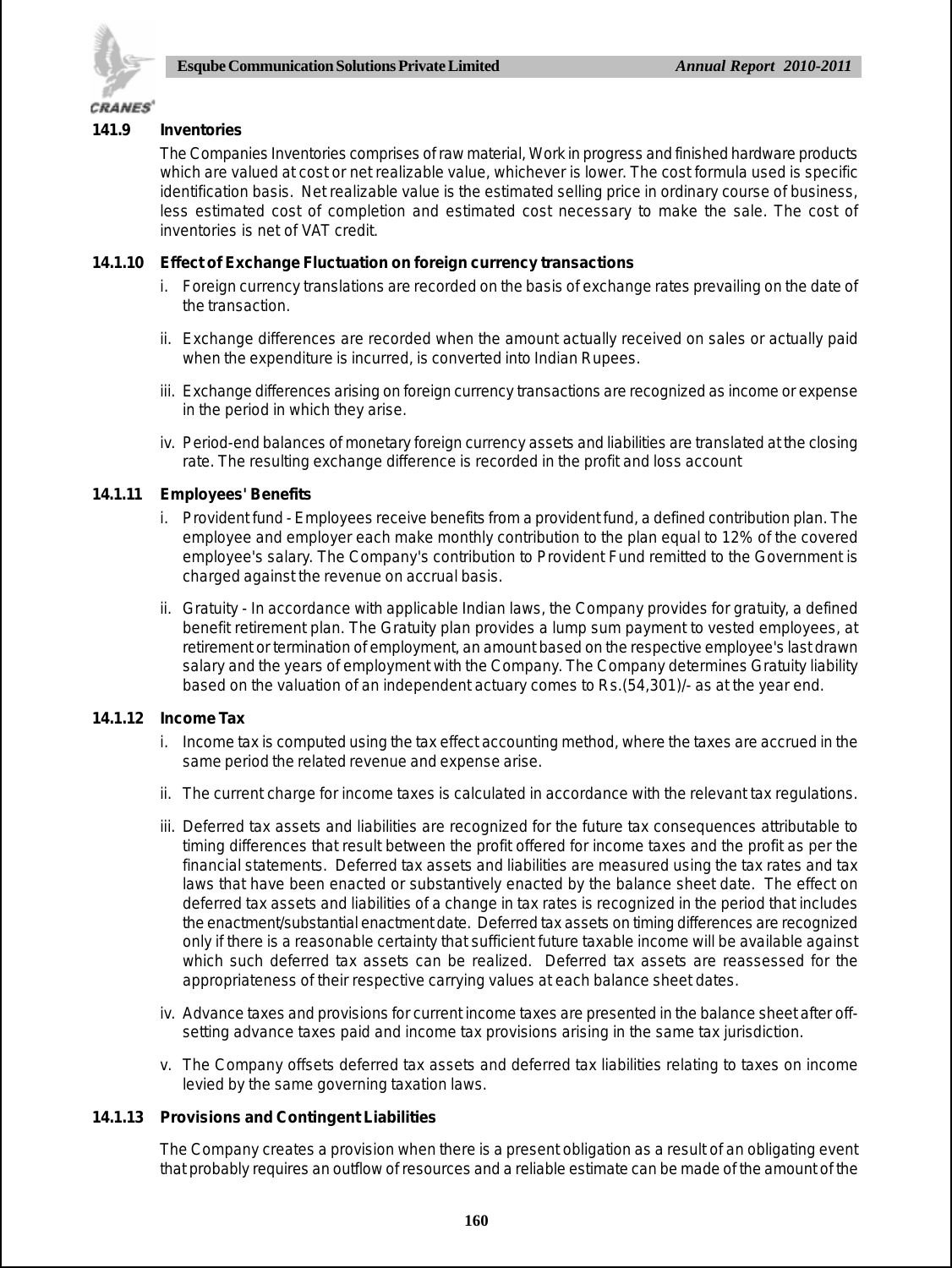

**(Amount in Rupees)**

obligation. A disclosure for a contingent liability is made when there is a possible obligation or a present obligation that may, but probably will not, require an outflow of resources. Where there is a possible obligation or a present obligation in respect of which the likelihood of outflow of resources is remote, no provision or disclosure is made.

### **14.1.14 Earnings per Share**

- i. Basic Earnings per share is calculated by dividing the net earning available to the Equity Shareholders by the weighted average number of Equity Shares outstanding during the year.
- ii. Diluted Earnings per share is same as Basic Earnings per share since there are no potential Equity Shares.

### **14.1.15 Leases**

- i. Lease arrangements where substantial risk and rewards incidental to ownership vests with the lessor, such leases are recognized as operating leases.
- ii. Lease payments under operating lease are recognized as an expense in the profit and loss account.

### **14.2 NOTES ON ACCOUNTS**

**14.2.1 Contingent liabilities not provided for and Capital commitments - NIL**

### **14.2.2 Transactions with Key Management Personnel**

The aggregate managerial remuneration paid to the directors including managing director is :

|         |                                                     |                | (ATHOUTH IT KUPCO)       |
|---------|-----------------------------------------------------|----------------|--------------------------|
|         | <b>Particulars</b>                                  | Year ended     | Year ended               |
|         |                                                     | March 31, 2011 | March 31, 2010           |
|         | Directors' Remuneration                             |                |                          |
| 14.2.3. | Activities in foreign currency                      |                | (Amount in Rupees)       |
|         | <b>Particulars</b>                                  | Year ended     | Year ended               |
|         |                                                     | March 31, 2011 | March 31, 2010           |
|         | Earnings in Foreign Currency - FOB value of exports | -              | $\overline{\phantom{a}}$ |
|         |                                                     |                |                          |

Expenditure incurred in Foreign Currency

### **14.2.4 Debtors and Creditors; Loans and Advances**

Periodically, the Company evaluates all Debtors and Creditors balances. However, some of these are subject to confirmation.

All Current Assets, Loans and advances, have at least the value as stated in the Balance Sheet if realized in the ordinary course of the Business.

### **14.2.5 Dues to Small-scale industrial undertakings**

- i. As at March 31, 2011 and March 31, 2010, the Company has no outstanding dues exceeding Rs. 1 Lakh for more than 30 days to Small Scale Industrial undertaking as ascertained and certified by the management.
- ii. As at March 31, 2011 and March 31, 2010, the Company has paid to all entities falling under the provisions of Micro, Small and Medium Enterprises Development Act, 2006 within the due dates as specified in the said Act.

### **14.2.6 Investments**

The company has not made any investments.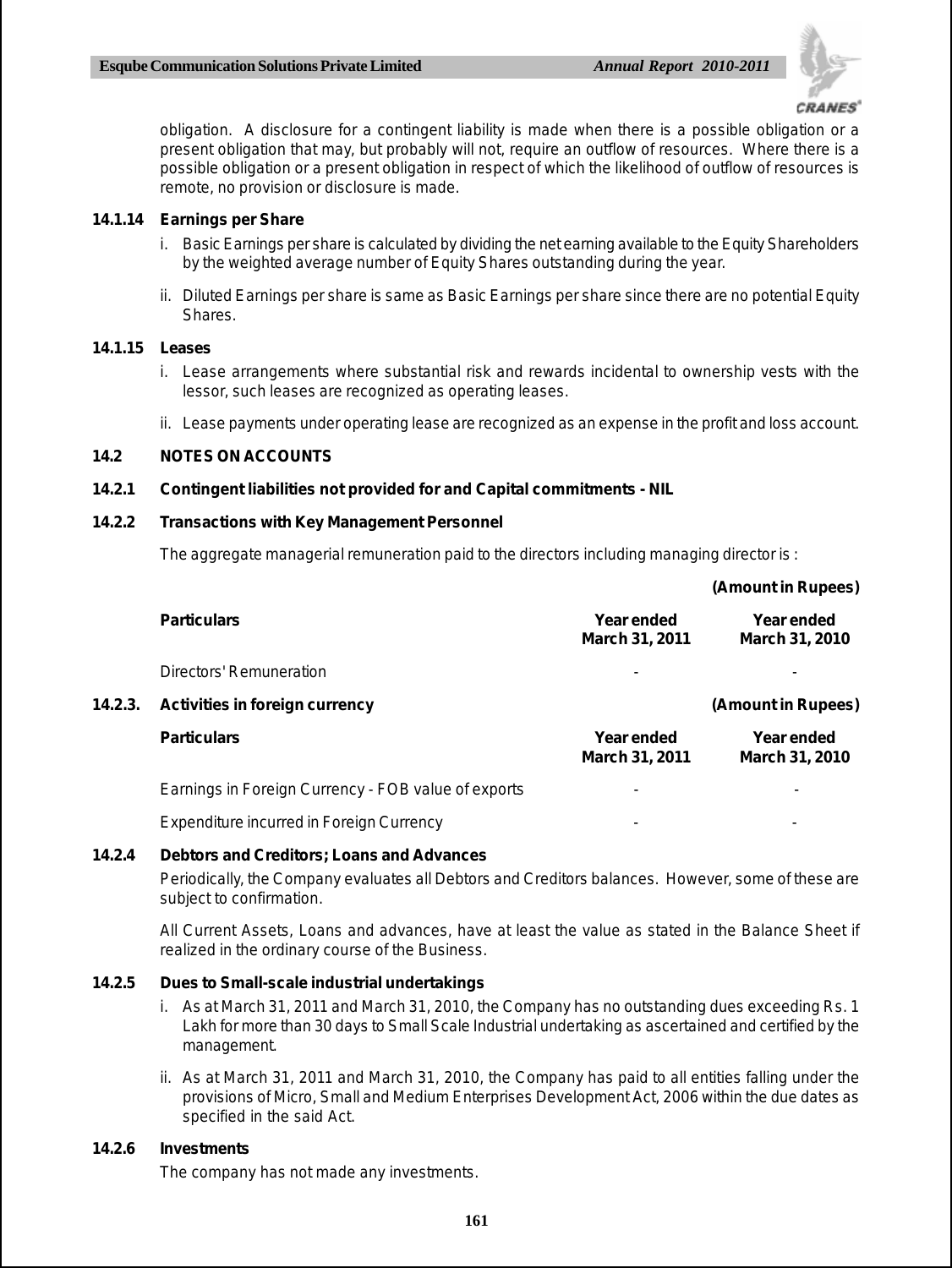

### **14.2.7 Quantitative Details**

The Company is engaged in the business of development of computer software and services. The production and sale of such Software and services cannot be expressed in any generic unit and hence the quantitative details of such production/sale and the information required under paragraph 3, and 4C of Part II of Schedule VI of the Companies Act, 1956, are not furnished.

### **14.2.8. Details of Auditors remuneration (Amount in Rupees) Particulars Year ended Year ended March 31, 2011 March 31, 2010** Statutory Audit fees 15,000 15,000 15,000 15,000 15,000 15,000 15,000 15,000 15,000 15,000 15,000 15,000 15,000 Service Tax  $1,545$  1,545 1,545 **Total 16,545 16,545**

### **14.2.9. Deferred Taxes**

In accordance with the Accounting Standard -22, issued by ICAI, the deferred tax liability as at March 31, 2011 on account of Depreciation is Rs. 698,000 /- (Previous Year Rs. 603,000 /- ).

### **14.2.10 Earning per Share**

Calculation of EPS Basic & Diluted

The following reflects the income and share date used in the computation of Earnings per share.

| <b>Particulars</b>            | Year ended<br>March 31, 2011 | Year ended<br>March 31, 2010 |
|-------------------------------|------------------------------|------------------------------|
| Profit after tax (Rs.)        | (658, 259)                   | (3,933,387)                  |
| Number of Equity Shares       | 11.765                       | 11.765                       |
| EPS - Basic and Diluted (Rs.) | (56)                         | (330)                        |
| Nominal Value per share (Rs.) | 10                           | 10                           |

### **14.2.11. Related Party Disclosures as ascertained by the Management**

| Year ended March 31, 2011         |                    |                                                         |                | (Amount in Rupees) |
|-----------------------------------|--------------------|---------------------------------------------------------|----------------|--------------------|
| <b>Particulars</b>                | Holding<br>Company | Key Management Other Related Total Related<br>Personnel | <b>Parties</b> | <b>Parties</b>     |
| Loans/advances taken              | 23,892,988         | ٠                                                       | 32.067         | 23,925,055         |
| <b>Directors Remuneration</b>     |                    |                                                         |                |                    |
| Loans/advances given              |                    |                                                         | 61,980         | 61.980             |
| Balance as on 31.03.11 receivable |                    |                                                         | 61,980         | 61,980             |
| Balance as on 31.03.11 payable    | 23,892,988         |                                                         | 32,067         | 23,925,055         |

### **Year ended March 31, 2010 (Amount in Rupees)**

| <b>Particulars</b>                | <b>Holding</b><br>Company | Key Management Other Related Total Related<br>Personnel | <b>Parties</b> | <b>Parties</b> |
|-----------------------------------|---------------------------|---------------------------------------------------------|----------------|----------------|
| Loans/advances taken              | 23,926,259                | $\qquad \qquad \blacksquare$                            | 32.067         | 23,958,326     |
| Directors Remuneration            |                           | $\overline{\phantom{0}}$                                |                |                |
| Loans/advances given              |                           | $\overline{\phantom{a}}$                                | 61.980         | 61.980         |
| Balance as on 31.03.10 receivable |                           | -                                                       | 61,980         | 61,980         |
| Balance as on 31.03.10 payable    | 23,926,259                |                                                         | 32,067         | 23,958,326     |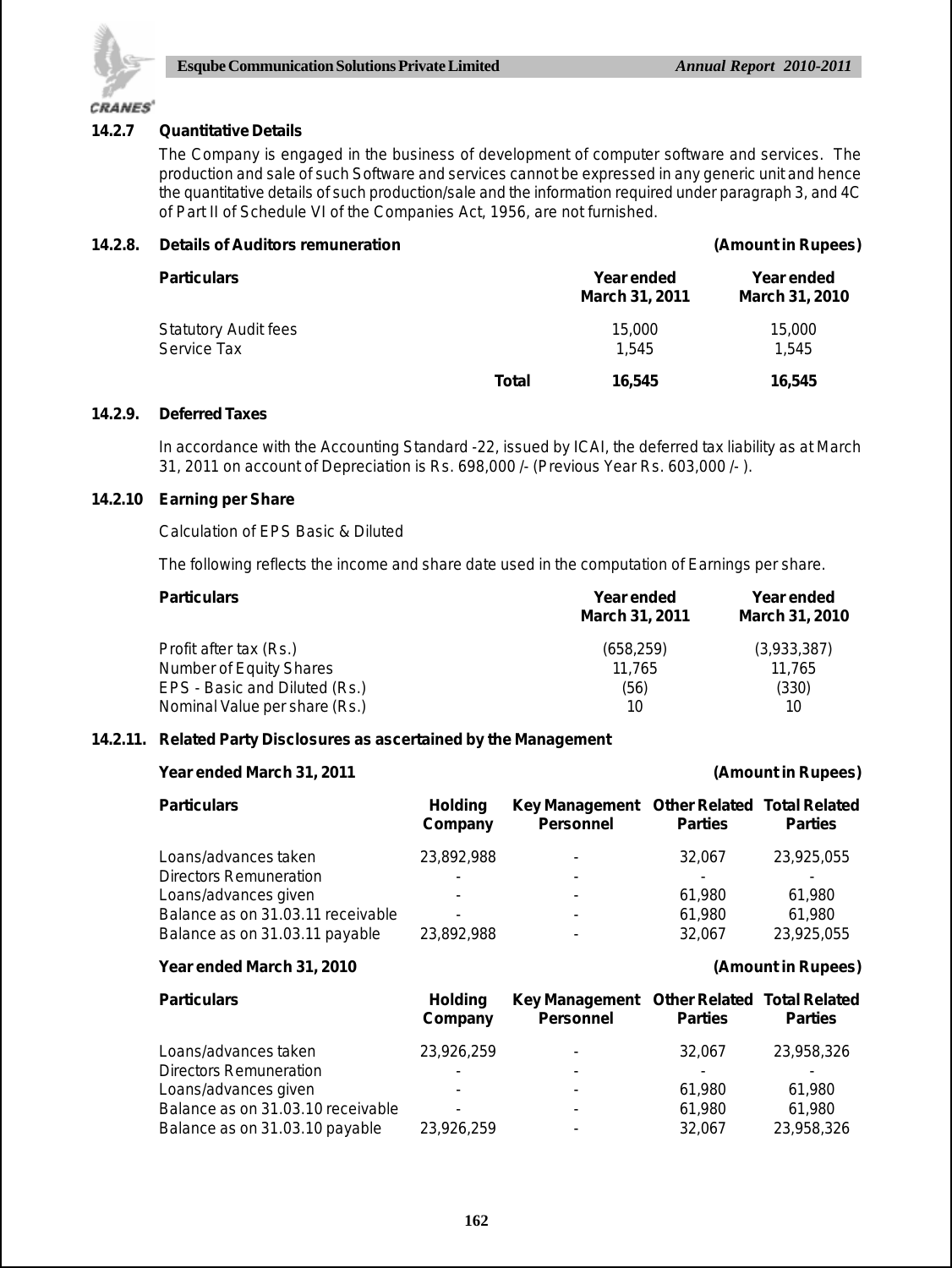*Annual Report 2010-2011*



### **Note:**

### **Names of related parties and description of relationship**

| <b>Holding Company</b>                   | Cranes Software International Limited                                |
|------------------------------------------|----------------------------------------------------------------------|
| <b>Subsidiaries</b>                      | Nil                                                                  |
| Key Management Personnel                 | Mr. Asif Khader<br>Mr. Mueed Khader<br>Dr. K.V.S. Hari               |
| Relatives of Key Management<br>Personnel | Nil                                                                  |
| <b>Other Related Parties</b>             | Systat Software Asia Pacific Ltd<br>Caravel Info Systems Private Ltd |

In respect of the above parties, there is no provision for doubtful debts as at the financial year and no amount has been written off/written back during the year in respect of debts due from/to them.

### **14.2.12 Segment Reporting**

All business is of only one segment and hence this does not apply.

### **14.2.13 Previous year's figures have been regrouped and reclassified wherever necessary.**

|     | As per our report of even date<br>For S. Janardhan & Associates<br><b>Chartered Accountants</b><br>F.R.No. 005310S |             | For and on Behalf of the Board |
|-----|--------------------------------------------------------------------------------------------------------------------|-------------|--------------------------------|
| ore | Balakrishna S. Bhat                                                                                                | Asif Khader | Mueed Khader                   |

Place :Bangalore **Balakrishna S. Bhat Asif Khader Mueed Kha**<br>
Director **Director** Director **Director Director** Date : September 07, 2011 Membership No. 202976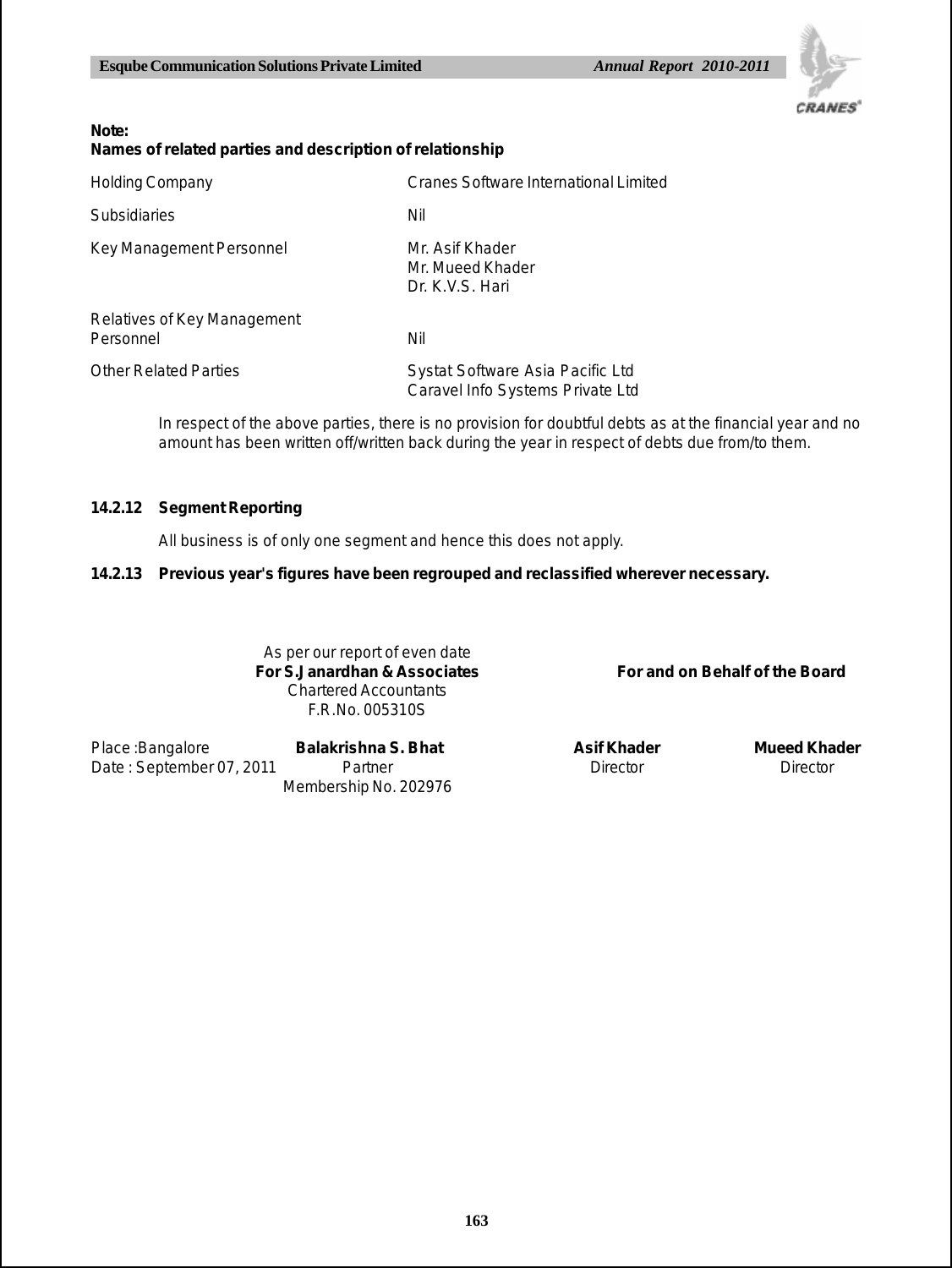

### **BALANCE SHEET ABSTRACT & COMPANY'S GENERAL BUSINESS PROFILE**

| $\mathsf{l}$ | <b>Registration Details</b>                               |                                                                                                                   |                                       |                                 |
|--------------|-----------------------------------------------------------|-------------------------------------------------------------------------------------------------------------------|---------------------------------------|---------------------------------|
|              | Registration No.                                          | $ 0 7 2 2 0 0 K A 2 0 0 2 P T C 0 3 1 3 1 7 $                                                                     | State Code                            | 0 8                             |
|              | <b>Balance Sheet Date</b>                                 | 3 1 0 3 2 0 1 1                                                                                                   |                                       |                                 |
| ΙΙ.          | Capital Raised during the year: (Amount in Rs. Thousands) |                                                                                                                   |                                       |                                 |
|              | Public Issue                                              | N  L                                                                                                              | <b>Rights Issue</b>                   | N I L                           |
|              | Bonus Issue                                               | N L                                                                                                               | <b>Promoters Contribution</b>         | N I L                           |
| Ш.           |                                                           | Position of mobilization and deployment of funds (Amount in Rs. Thousands)                                        |                                       |                                 |
|              | <b>Total Liabilities</b>                                  | 3 3 9 9 3                                                                                                         | <b>Total Assets</b>                   | 3 3 9 9 3                       |
| IV.          | <b>Sources of Funds:</b>                                  |                                                                                                                   |                                       |                                 |
|              | Paid up Capital                                           | 1 1 8                                                                                                             | Reserves and Surplus                  | 9982                            |
|              | Secured Loans                                             | N I L                                                                                                             | <b>Unsecured Loans</b>                | 23893                           |
|              | Deferred Tax Liability                                    | N I L                                                                                                             |                                       |                                 |
| V.           | <b>Application of Funds:</b>                              |                                                                                                                   |                                       |                                 |
|              | <b>Net Fixed Assets</b>                                   | 1 0 5 4                                                                                                           | Investments                           | N I L                           |
|              | <b>Net Current Assets</b>                                 | 18199                                                                                                             | Misc Expenditure                      | N  L                            |
|              | <b>Accumulated Losses</b>                                 | 1 4 6 4 5                                                                                                         |                                       |                                 |
| VI.          |                                                           | Performance of Company (Amount in Rs. Thousands)                                                                  |                                       |                                 |
|              | <b>Total Income</b>                                       | 1 1 9 1                                                                                                           | <b>Total Expenditure</b>              | 2 5 4 7                         |
|              | Profit / (Loss) before Tax                                | $- 1 3 5 6$                                                                                                       | Profit / (Loss) after Tax             | $- 6 5 8$                       |
|              | Earnings per share in Rs.                                 | $-56$                                                                                                             | Dividend Rate (%)                     | N I L                           |
| VII.         |                                                           | Generic Names of three Principal Products/Services of Company                                                     |                                       |                                 |
|              | Item Code No. (ITC CODE) $85249009$                       |                                                                                                                   |                                       |                                 |
|              | <b>Product Description:</b>                               | SOFTWARE                                                                                                          |                                       |                                 |
|              |                                                           |                                                                                                                   |                                       |                                 |
|              |                                                           | As per our report of even date<br>For S.Janardhan & Associates<br><b>Chartered Accountants</b><br>F.R.No. 005310S |                                       | For and on Behalf of the Board  |
|              | Place: Bangalore<br>Date: September 07, 2011              | Balakrishna S. Bhat<br>Partner                                                                                    | <b>Asif Khader</b><br><b>Director</b> | <b>Mueed Khader</b><br>Director |

Membership No. 202976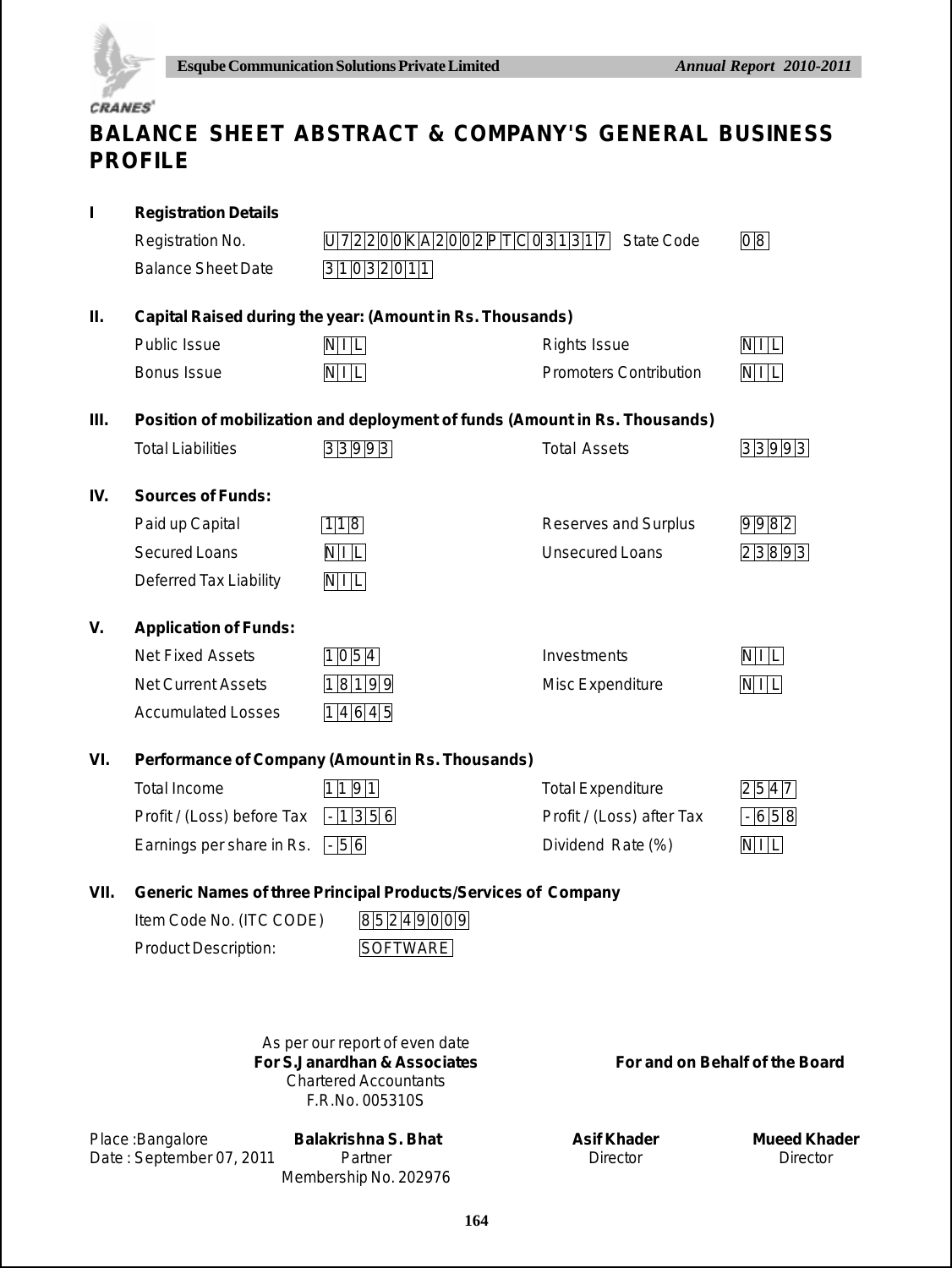

### **STATEMENT OF CASH FLOWS FOR THE YEAR ENDED MARCH 31, 2011**

(In Rupees)

| <b>PARTICULARS</b>                                             |               | <b>Current Year</b> |             | <b>Previous Year</b> |
|----------------------------------------------------------------|---------------|---------------------|-------------|----------------------|
| Cash flows from operating activities                           |               |                     |             |                      |
| Net profit before taxation                                     | (1, 356, 259) |                     | (4,007,501) |                      |
| Adjustments for:                                               |               |                     |             |                      |
| Prior period adjustment                                        |               |                     | 150,114     |                      |
| Loss on sale assets                                            |               |                     | 1,526,543   |                      |
| Depreciation and amortization                                  | 782,944       |                     | 823,087     |                      |
| Operating profit before working<br>capital changes             | (573, 315)    |                     | (1,507,757) |                      |
| Adjustments for working capital                                |               |                     |             |                      |
| <b>Debtors</b>                                                 | 82,351        |                     | (148, 490)  |                      |
| Loans and advances                                             | 948,461       |                     | 286,235     |                      |
| <b>Current liabilities</b>                                     | (84,983)      |                     | 1,279,517   |                      |
| Cash generated from operations                                 | 372,514       |                     | (90, 495)   |                      |
| Adjustments                                                    |               |                     |             |                      |
| Direct Taxes paid                                              |               |                     |             |                      |
| Net cash from Operating Activities                             |               | 372,514             |             | (90, 495)            |
| Cash flows from investing activities                           |               |                     |             |                      |
| Proceeds from sale of Fixed assets                             |               |                     | 351798      |                      |
| Purchase of fixed assets                                       |               |                     |             |                      |
| (including advances)                                           |               |                     | (299, 628)  |                      |
| Net cash from Investing Activities                             |               |                     |             | 52,170               |
| Cash flows from financing activities<br><b>Unsecured Loans</b> | (33, 271)     |                     | (784, 143)  |                      |
| Net cash from Financing Activities                             |               | (33, 272)           |             | (784, 141)           |
| Net increase/(decrease) in Cash and                            |               |                     |             |                      |
| <b>Cash Equivalents</b>                                        |               | 339,242             |             | (822, 466)           |
| Opening cash and cash equivalents                              |               | 51,158              |             | 873,626              |
| Closing cash and cash equivalents                              |               | 390,400             |             | 51,158               |

As per our report of even date<br>For S.Janardhan & Associates Chartered Accountants F.R.No. 005310S

Place :Bangalore **Balakrishna S. Bhat Asif Khader Mueed Khader Date : September 07, 2011 Partner Balakrishna S. Bhat Asif Khader Director Director Director** Date : September 07, 2011 Membership No. 202976

For and on Behalf of the Board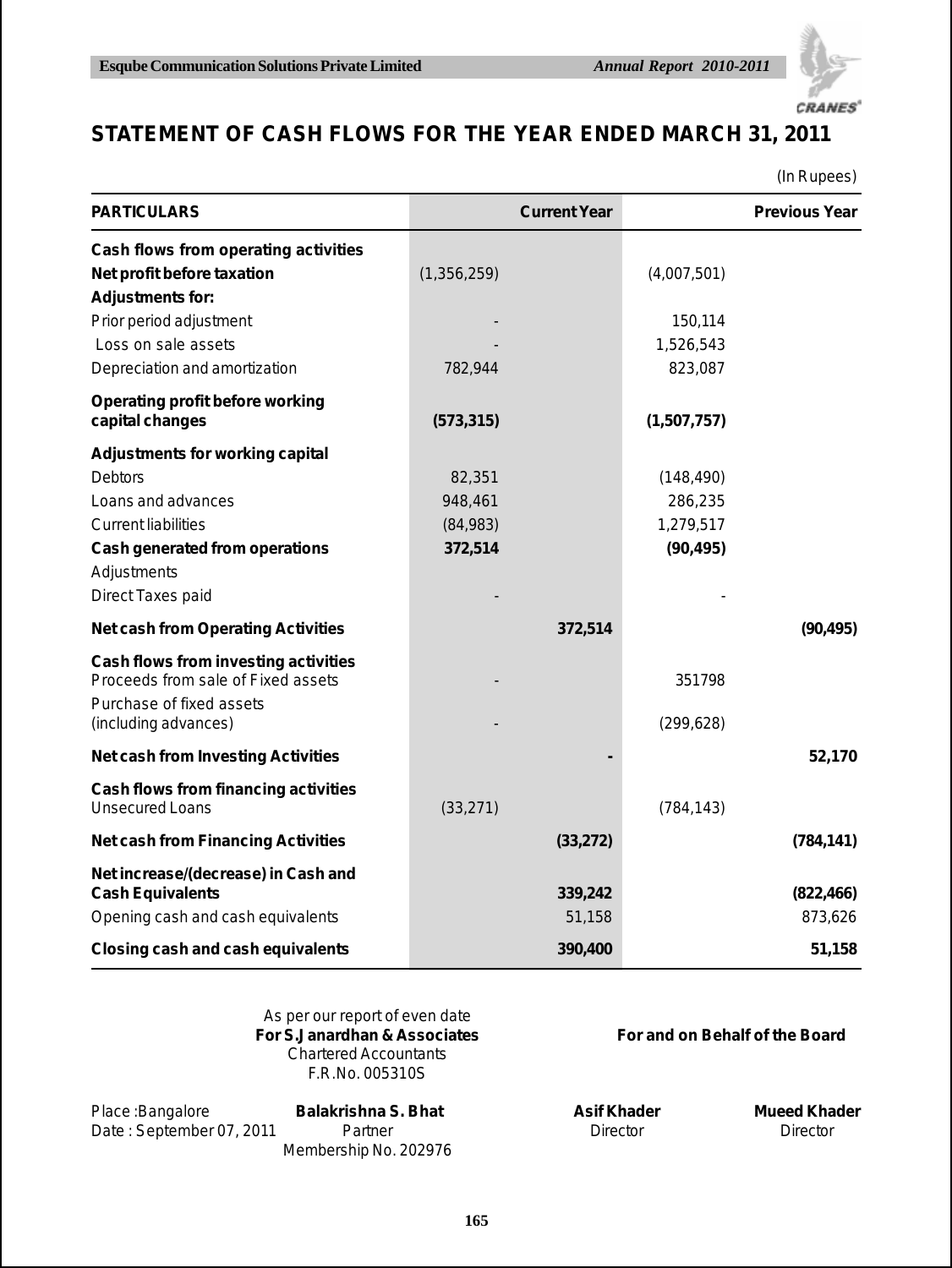

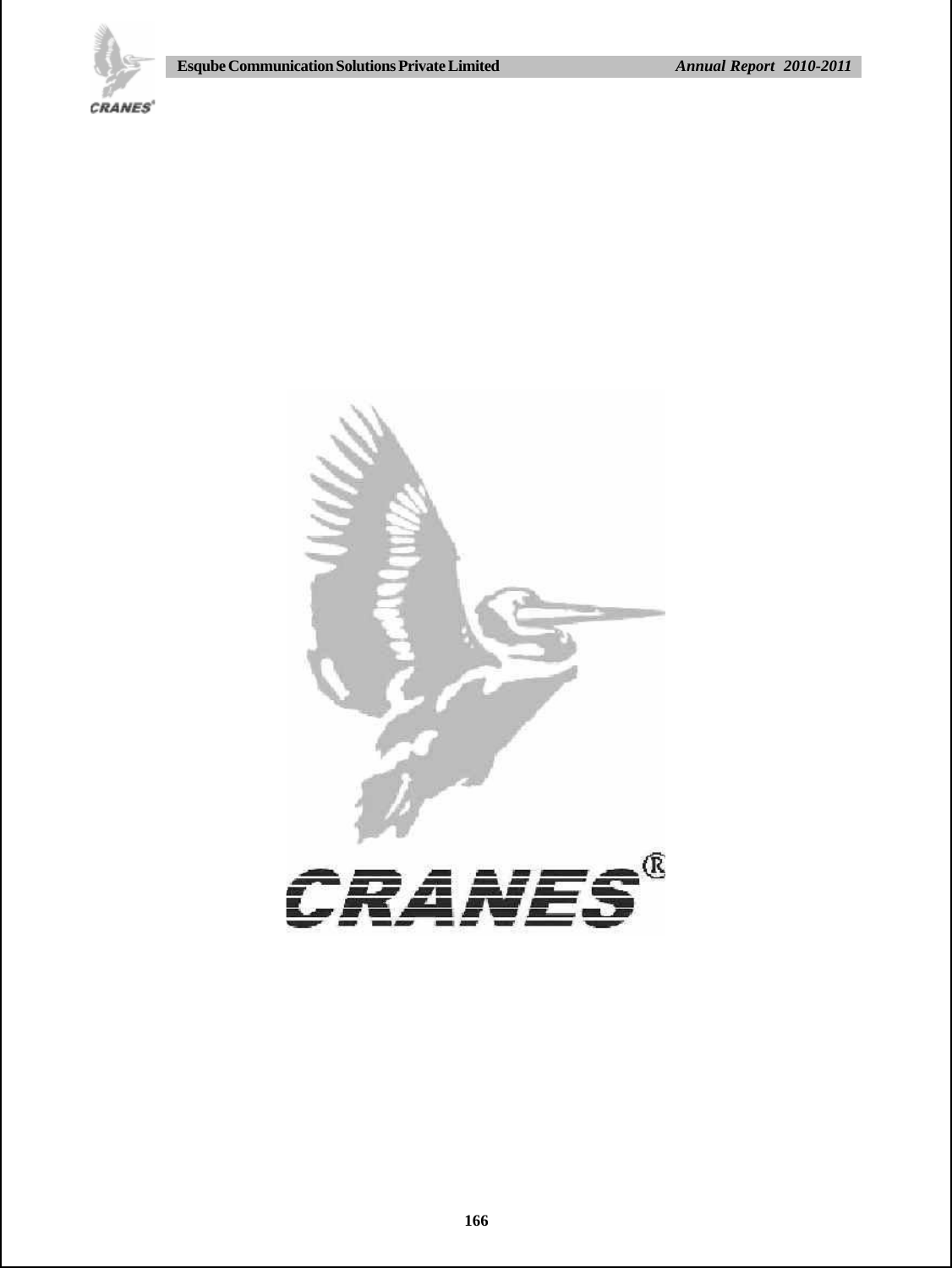

# SYSTAT SOFTWARE ASIA PACIFIC LIMITED

# FINANCIAL STATEMENTS

2010 - 2011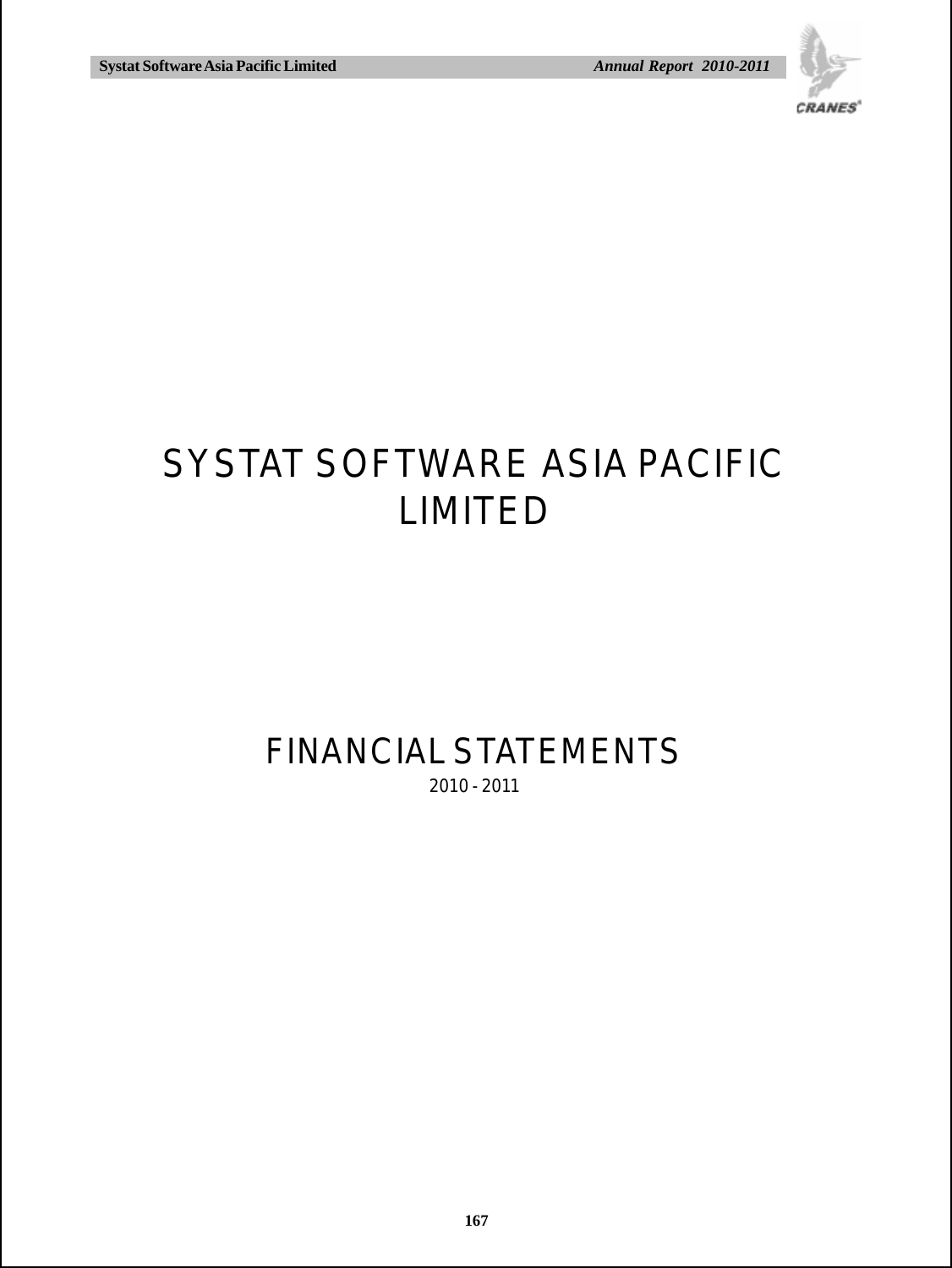

### **CRANES DIRECTORS' REPORT**

To the shareholders,

The Board is pleased to place before you the tenth Annual Report of your Company upon conclusion of its tenth year of operations. The financial highlights are summarized below :

### **FINANCIAL HIGHLIGHTS :**

| <b>Particulars</b>                                    | 2010 - 2011 | 2009-2010 |
|-------------------------------------------------------|-------------|-----------|
| Income                                                |             |           |
| Total                                                 |             |           |
| Total expenditure including depreciation and interest | 95,262      | 42,127    |
| Loss                                                  | (95, 262)   | (42, 127) |
| Balance b/f                                           | 17,49,491   | 17,91,619 |
| Balance c/f                                           | 16,54,229   | 17,49,492 |

Your Company has not earned any operating revenue during the year and no transfer to reserves or dividend is possible.

### **PARTICULARS OF EMPLOYEES :**

There was no employee who had drawn remuneration in excess of the limits prescribed under the provisions of Section 217 (2A) of the Companies Act, 1956 read with Companies (disclosures of particulars of employees) rules as amended, during the year under report.

### **DIRECTORS :**

There is no change in the constitution of the Board.

### **FOREIGN EXCHANGE EARNINGS / OUT GO :**

The Company does not have any foreign exchange transactions.

### **DIRECTORS' RESPONSIBILITY STATEMENT :**

As required under provisions of section 217 (2AA) of the Companies Act, 1956, your directors confirm that:

- 1. in preparation of the Annual Accounts, the applicable accounting standards have been duly followed.
- 2. the directors had selected such accounting policies and applied them consistently and made judgements and estimates that are reasonable and are prudent so as to give a true and fair view of the state of affairs of the Company at the end of the financial year and of the profit of the Company for that period.
- 3. the directors had taken proper and sufficient care for the maintenance of adequate accounting records in accordance with the provisions of the Companies Act, 1956, for safeguarding the assets of the Company and preventing and detecting fraud and other irregularities.
- 4. the directors had prepared the annual accounts on a going concern basis.

### **TECHNOLOGY ABSORPTION, ENERGY CONSERVATION ETC :**

The provisions of this clause are not applicable to the Company.

### **ACKNOWLEDGMENT :**

Your directors thank all personnel involved in the operations of the Company.

Date : September 07, 2011

Place : Bangalore **For and on behalf of the Board of Directors**

**Asif Khader Director**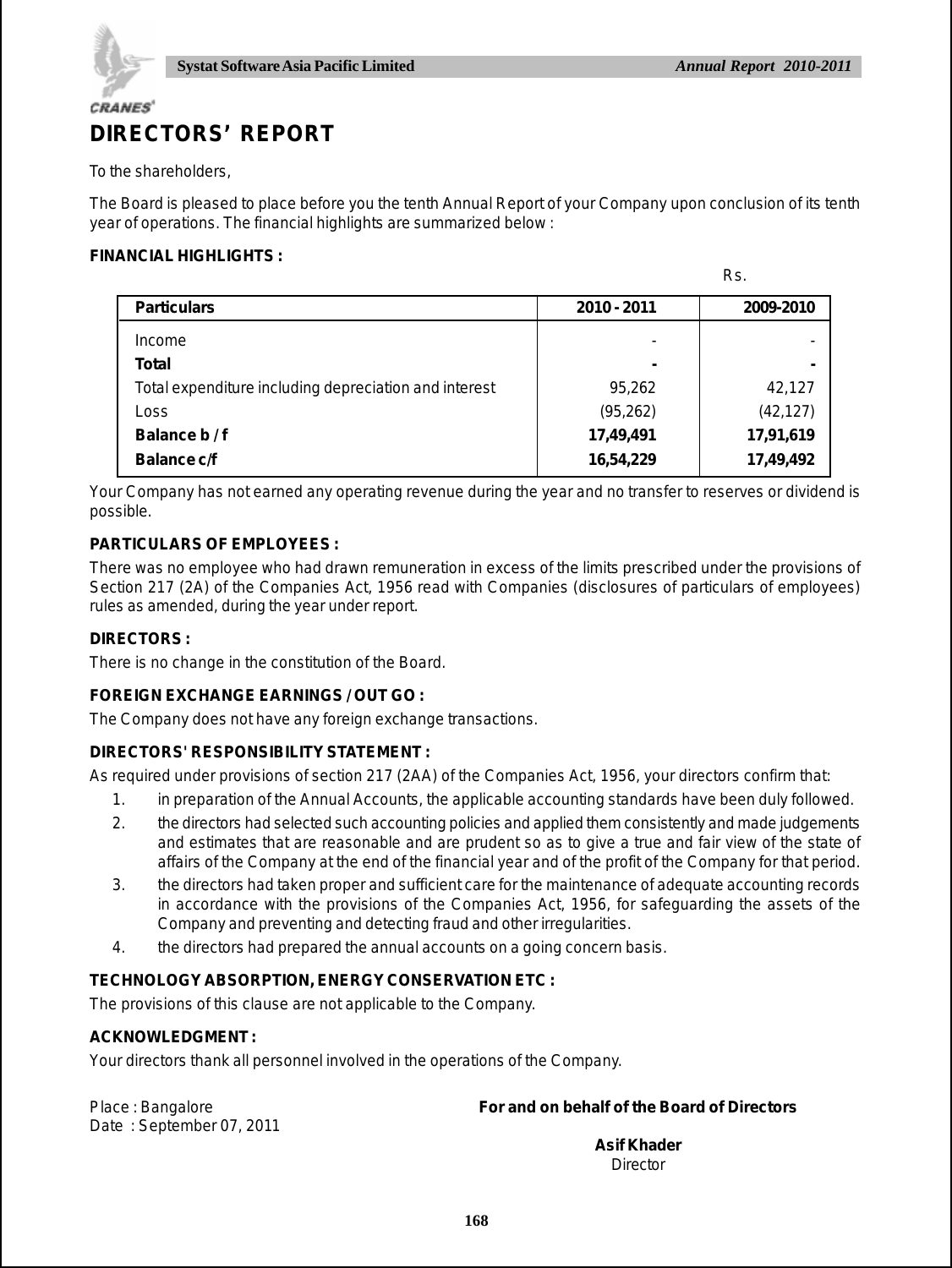

# **AUDITORS' REPORT**

To The Members of **Systat Software Asia Pacific Limited**

We have audited the attached Balance Sheet of Systat Software Asia Pacific Private Limited, Bangalore as at 31st March 2011, the Profit and Loss Account for the year ended on that date, annexed thereto. These financial statements are the responsibility of the Company's management. Our responsibility is to express an opinion on these financial statements based on our audit.

- 1. We conducted our audit in accordance with the auditing standards generally accepted in India. Those standards require that we plan and perform the audit to obtain reasonable assurance about whether the financial statements are free of material misstatement. An audit includes examining, on a test basis, evidence supporting the amounts and disclosures in the financial statements. An audit also includes assessing the accounting principles used and significant estimates made by management, as well as evaluating the overall financial statement presentation. We believe that our audit provides a reasonable basis for our opinion.
- 2. As required by the Companies (Auditor's Report) Order, 2003, as amended by the Companies (Auditor's Report) (Amendment) order, 2004 issued by the Central Government of India in terms of sub-section (4A) of section 227 of the Companies Act, 1956, is annexed to this report.
- 3. Further to our comments in the Annexure referred to above, we report that:
	- i) we have obtained all the information and explanations which to the best of our knowledge and belief were necessary for the purposes of our audit;
	- ii) in our opinion, proper books of account as required by law have been kept by the Company so far as appears from our examination of those books;
	- iii) the Balance Sheet and the Profit and Loss Account dealt with by this report are in agreement with the books of account;
	- iv) in our opinion, the Balance Sheet and the Profit and Loss Account dealt with by this report comply with the Accounting Standards referred to in sub-section (3C) of section 211 of the Companies Act, 1956;
	- v) on the basis of written representations received from the Directors, as on 31st March 2011 and taken on record by the Board of Directors, we report that none of the Directors is disqualified as on 31st March 2011 from being appointed as a director in terms of clause (g) of sub-section (1) of section 274 of the Companies Act, 1956;
	- vi) in our opinion and to the best of our information and according to the explanations given to us, the said accounts give the information required by the Companies Act, 1956, in the manner so required and give a true and fair view in conformity with the accounting principles generally accepted in India:
		- (a) in the case of the Balance Sheet, of the state of affairs of the Company as at 31st March 2011;
		- (b) in the case of the Profit and Loss Account, of the Loss of the Company for the year ended on that date.

**for S.JANARDHAN & ASSOCIATES** Chartered Accountants F.R. No. 005310S

**Balakrishna S. Bhat**

Place : Bangalore Partner<br>Date : September 07, 2011 Membership No.202976 Date: September 07, 2011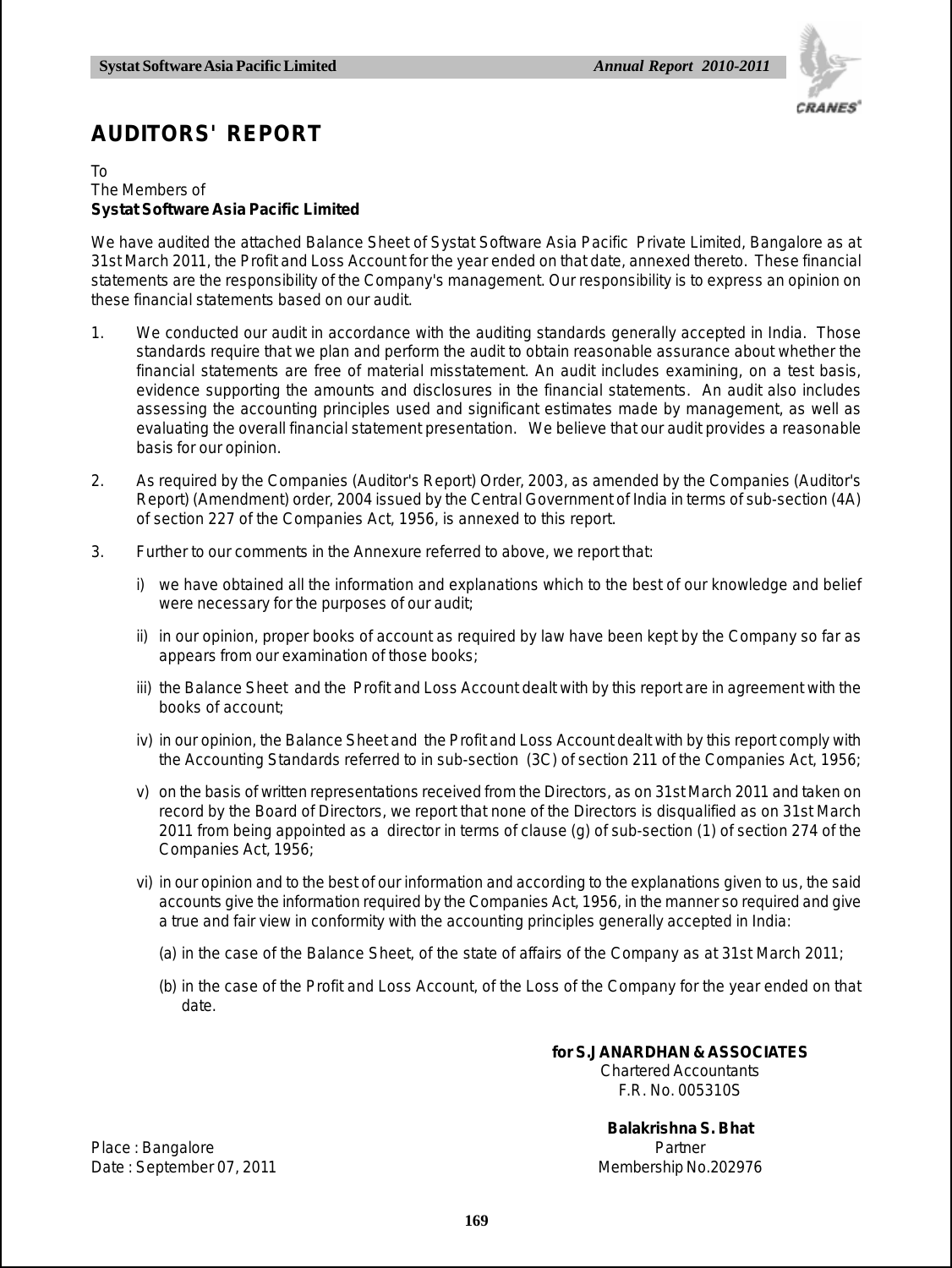

### **ANNEXURE TO THE AUDITORS' REPORT**

(Referred to in paragraph 3 of our report of even date)

- (i) (a) The Company does not possess any fixed assets and hence the provision of para 'i (a) to ('c) of the order are not applicable.
- (ii) There are no inventories held by the Company and hence the provision for para 'ii (a) to ('c) of the order are not applicable.
- (iii) a) The Company has granted interest free unsecured loans to two companies covered in the register maintained under section 301 of the Companies Act, 1956. The amount involved in the transaction of Rs. 26,68,080/-.
	- b) Acording to information and explanations given to us the said loans and advances are interest free and other terms and conditions on which these advances are granted are not prejudicial to the interest of the company.
	- c) According to information and explanantions given to us the receipt of principal is as stipulated.
	- d) There are no overdue amount in excess of Rs.one lakh and hence the provisions of this para is not applicable.
- (iv) a) The Company has taken interest free unsecured loan from two companies covered under register maintained u/s 301 of the companies act., 1956 and the total amount involved in the transaction is Rs. 1,64,64,723/-.
	- b) The terms and condition on which these loans are taken are not prejudicial to the interest of the company.
	- c) The repayment of principal is as stipulated.
- (v) In our opinion and according to the information and explanations given to us, there is an adequate internal control system commensurate with the size of the Company and the nature of its business with regard to purchases of inventory, fixed assets and with regard to the sale of goods and services. During the course of our audit, we have not observed any continuing failure to correct major weakness in the internal control system.
- (vi) (a) According to the information and explanations given to us, we are of the opinion that the particulars of all contracts and arrangements referred to in section 301 of the Companies Act 1956, have been entered into the register required to be maintained under that section.
	- (b) In our opinion and according to the information and explanations given to us, the contracts and arrangements entered in the register maintained under section 301 of the Companies Act 1956, have been made at prices which are reasonable having regard to the prevailing market prices at the relevant time.
- (vii) The Company has not accepted any deposit from the public and as such the provisions of clause 4(vi) of the said Order are not applicable.
- (viii) In our opinion, the Company has an in house internal audit system commensurate with the size and nature of its business.
- (ix) The Central Government has not prescribed the maintenance of cost records as required under clause (d) of sub-section (1) of section 209 of the Companies Act, 1956.
- (x) (a) According to the information and explanations given to us, undisputed statutory dues including Provident Fund, Employees' State Insurance, Income-tax, Sales-tax, Service tax, Wealth-tax, Custom duty and Cess have generally been regularly deposited during the year by the Company with the appropriate authorities.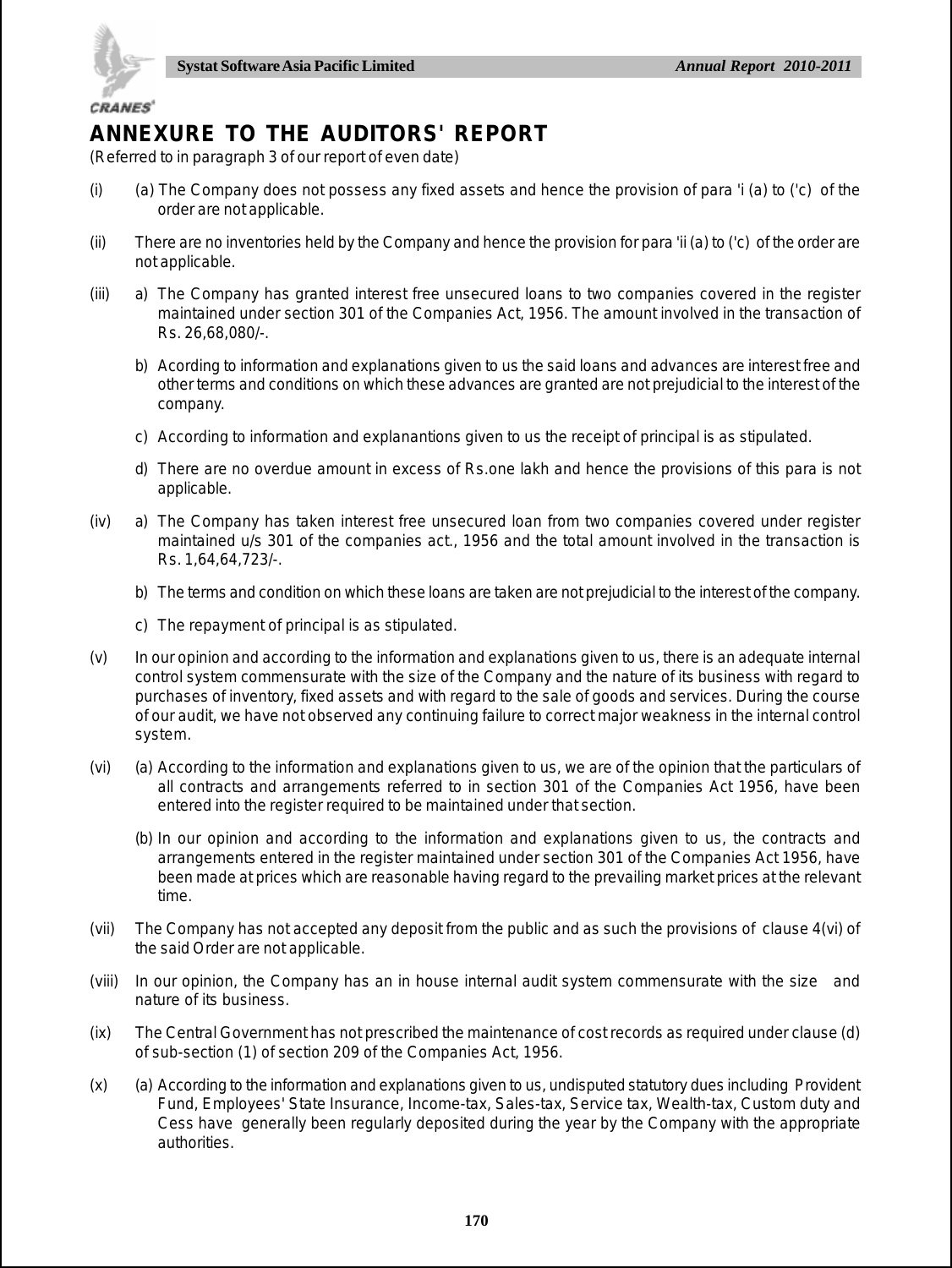

- (b) According to the information and explanations given to us, no undisputed amounts payable in respect of Provident Fund, Investor Education and Protection Fund, Employees' State Insurance, Income-tax, Sales-tax, Service Tax, Wealth Tax, Customs Duty and Cess were in arrears as at 31st March 2011 for a period of more than six months from the date they became payable.
- (c) According to the information and explanations given to us, there are no dues of Sales tax, Service tax, Customs duty, Wealth-tax and Cess with the appropriate authorities which have not been deposited on account of any dispute except Income Tax of Rs. 56.14lakhs, which is disputed and an appeal is filed before the ITAT.
- (xi) The Company does not have any accumulated losses as at the March 31, 2011. However the Company has incurred cash losses in the financial year ended on the date and in the immediately preceding financial year.
- (xii) The Company has not defaulted in repayment of dues to any financial institution and banks and there are no dues to debenture holders as at the balance sheet date.
- (xiii) According to information and explanations given to us, the Company has not granted loans and advances on the basis of security by way of pledge of shares, debentures and other securities.
- (xiv) In our opinion, and according to the information and explanations given to us, the Company is not a chit fund or a nidhi /mutual benefit fund/society.
- (xv) In our opinion, and according to the information and explanations given to us, the Company is not dealing or trading in shares, securities, debentures and other investments.
- (xvi) In our opinion and according to information and explanations given to us, and as per our examination of relevant records, the Company has not given any guarantee for loans taken by others from banks or financial institutions.
- (xvii) The Company has not borrowed any term loan during the year and hence the provisions of clause4 (xvi) of the said Order are not applicable.
- (xviii) According to the information and explanations given to us and on an overall examination of the balance sheet of the Company, we report that no funds raised on short-term basis have been used for long-term investment.
- (xix) During the year the Company has not made any preferential allotment of shares to a Companies/firms/ parties covered in the register maintained under section 301 of the Companies Act, 1956.
- (xx) During the period, the Company has not raised any funds by issue of debentures during the year.
- (xxi) The Company has not raised any monies by way of public issue during the year.
- (xxii) During the course of our examination of the books of accounts carried out in accordance with the generally accepted auditing practices in India and according to the information and explanations given to us, no fraud on or by the Company has been noticed or reported during the course of our audit.

### **for S.JANARDHAN & ASSOCIATES**

Chartered Accountants F.R. No. 005310S

**Balakrishna S. Bhat**

Place : Bangalore Partner<br>
Date : September 07, 2011 Membership No.202976 Date: September 07, 2011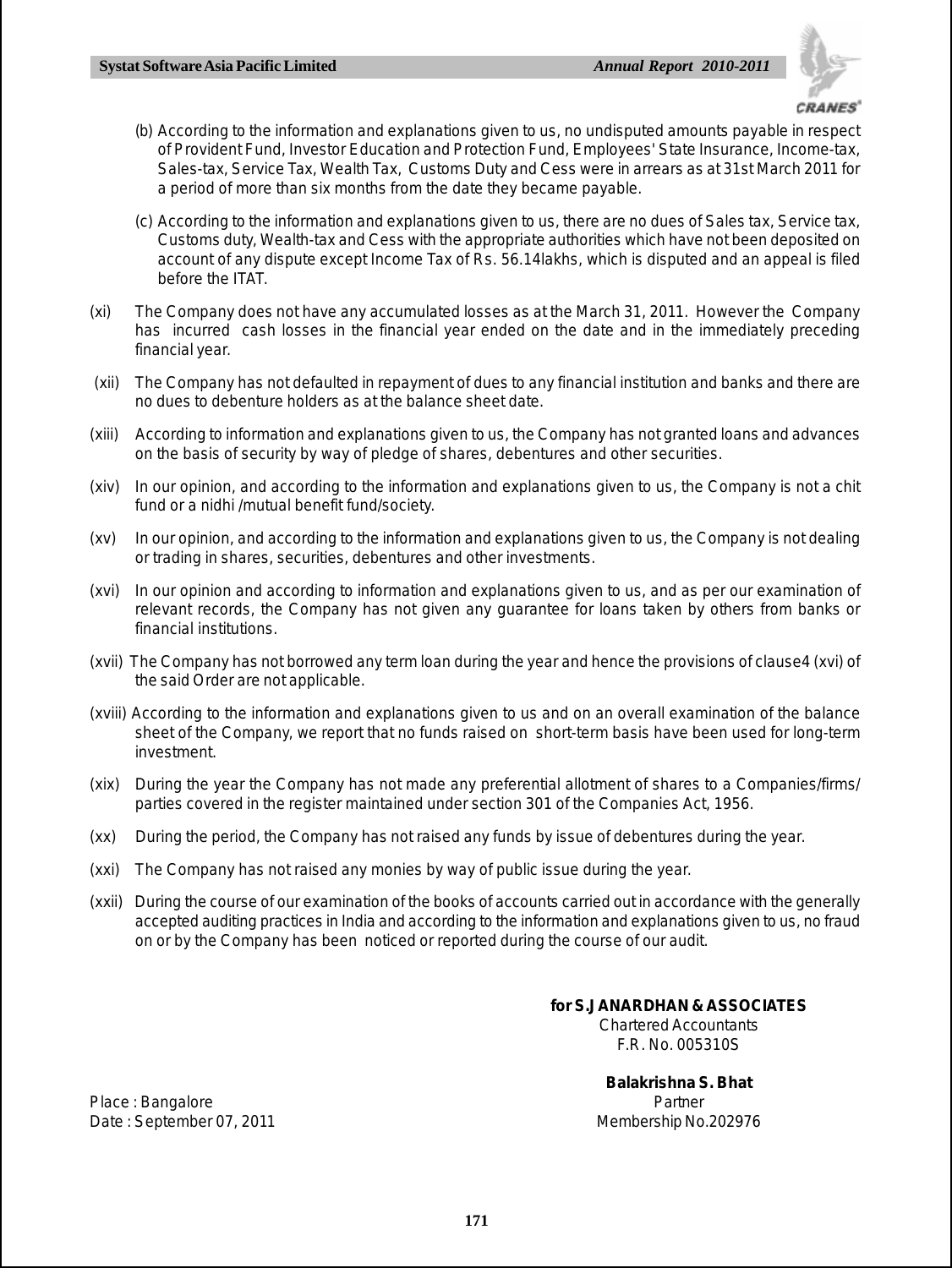

**Systat Software Asia Pacific Limited**

### **CRANES**

### **BALANCE SHEET**

AS AT MARCH 31, 2011 **(In Rupees)** (In Rupees)

| <b>Particulars</b>                                                       | Sch.<br><b>No</b>   | <b>Current Year</b>    | <b>Previous Year</b>   |
|--------------------------------------------------------------------------|---------------------|------------------------|------------------------|
| <b>I. SOURCES OF FUNDS</b>                                               |                     |                        |                        |
| 1. Shareholders' funds:                                                  |                     |                        |                        |
| (a) Capital<br>(b) Reserves and surplus                                  | 1<br>$\overline{2}$ | 3,800,000<br>1,654,229 | 3,800,000<br>1,749,492 |
|                                                                          | <b>TOTAL</b>        | 5,454,229              | 5,549,492              |
| 2. Loan Funds                                                            |                     |                        |                        |
| (a) Unsecured Loans                                                      | 3                   | 16,467,251             | 7,748,332              |
| 3. Deferred Tax Liability                                                |                     | 51,535                 | 51,534                 |
|                                                                          | <b>TOTAL</b>        | 21,973,015             | 13,349,358             |
| <b>II. APPLICATION OF FUNDS</b>                                          |                     |                        |                        |
| 1. Current Assets, Loans and Advances                                    |                     |                        |                        |
| (a) Cash & Bank Balances<br>(b) Loans & Advances                         | 4<br>5              | 788,862<br>28,168,080  | 251,333<br>29,456,112  |
|                                                                          | <b>TOTAL</b>        | 28,956,942             | 29,707,445             |
| Less:                                                                    |                     |                        |                        |
| 2. Current Liabilities and Provisions                                    | 6                   |                        |                        |
| (a) Current Liabilities<br>(b) Provisions                                |                     | 6,983,927              | 16,358,087             |
|                                                                          | <b>TOTAL</b>        | 6,983,927              | 16,358,087             |
| Net current assets                                                       |                     | 21,973,015             | 13,349,358             |
| Miscellaneous Expenditure<br>(To the extent not written off or adjusted) |                     |                        |                        |
|                                                                          | <b>TOTAL</b>        | 21,973,015             | 13,349,358             |
| <b>Significant Accounting Policies and Notes to accounts</b>             | 8                   |                        |                        |

**Schedule Nos. 1 to 6 and 8 form an intergral part of the Balance Sheet**

As per our report of even date **For S.Janardhan & Associates For and on behalf of the Board** Chartered Accountants F.R. No. 005310S

Place : Bangalore **Balakrishna S. Bhat Asif Khader Mueed Khader Mueed Khader Date : September 07, 2011 Partner Balakrishna S. Bhat Asif Khader Director Director Director Director** Date : September 07, 2011 Membership No. 202976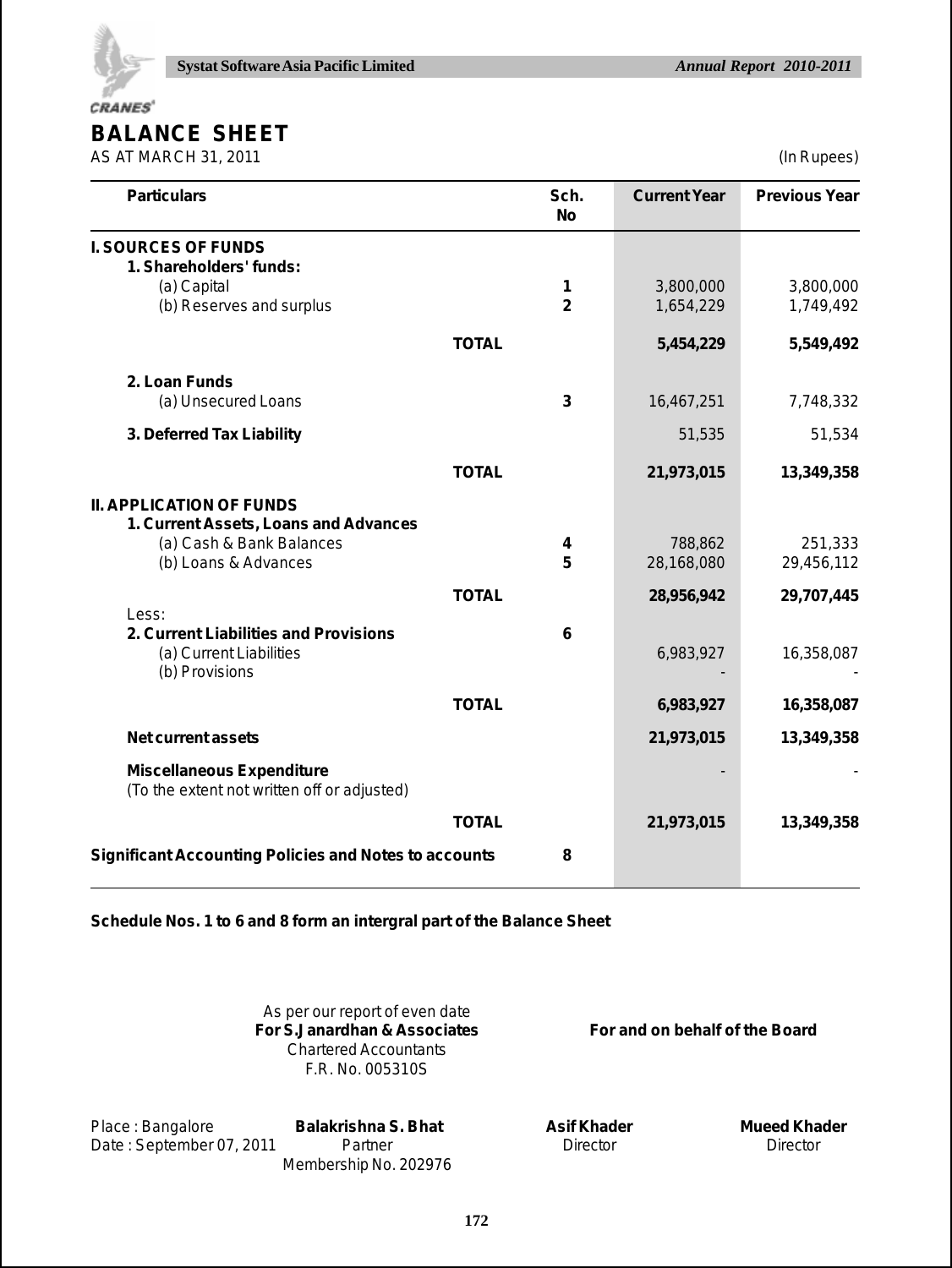### **PROFIT AND LOSS ACCOUNT**

FOR THE YEAR ENDED MARCH 31, 2011 CHANGE 1998 (In rupees)



# Particulars **Schiff Current Year** Previous Year Previous Year Previous Year Previous Year Previous Year Previous **No. INCOME - - TOTAL - - EXPENDITURE** Administrative Expenses **7** 95,262 42,127 **TOTAL 95,262 42,127 Profit / (Loss) for the Year (95,262)** (42,127) Less: Provisions for - Income tax  $\overline{\phantom{a}}$ Deferred tax - - **Net Profit/(Loss) after tax (95,262) (42,127)** Add: Balance brought forward from previous year 1,749,491 1,791,619 Balance carried to balance sheet **1,654,229** 1,749,492 Earnings per share (Basic/Diluted) **(0.25) (0.11)**

**Significant Accounting Policies and Notes to accounts 8**

**Schedule Nos. 7 and 8 form an intergral part of the Profit and Loss Account**

As per our report of even date **For S.Janardhan & Associates For and on behalf of the Board** Chartered Accountants F.R. No. 005310S

Place : Bangalore **Balakrishna S. Bhat Asif Khader Mueed Khader Mueed Khader Director Director Director Director Director** Date : September 07, 2011 Membership No. 202976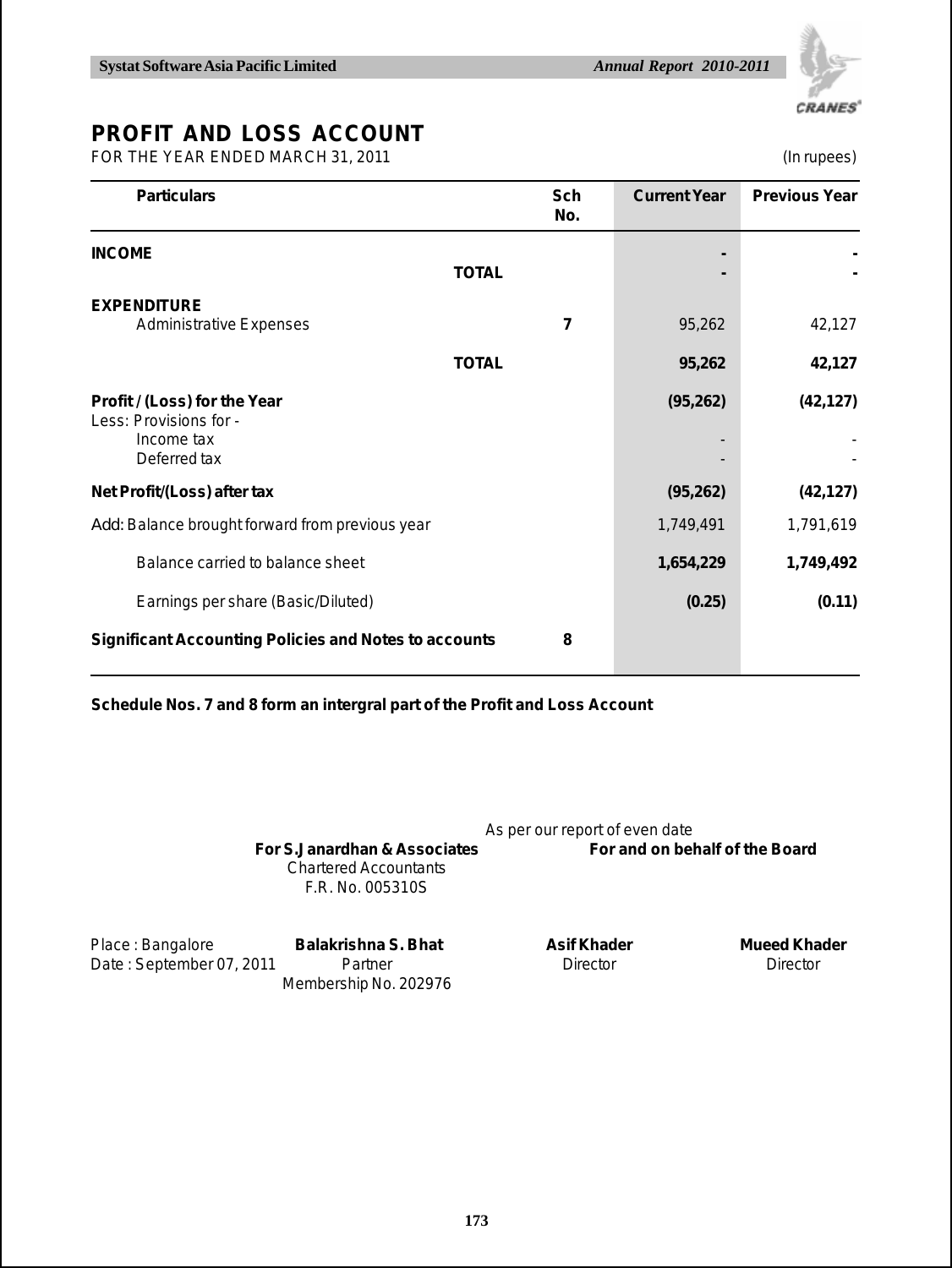

# **SCHEDULES FORMING PART OF BALANCE SHEET & PROFIT AND LOSS ACCOUNT**

FOR THE YEAR ENDED MARCH 31, 2011 CHANGE 1999 (In Rupees)

| <b>Particulars</b>                                                                                                                                                                                                      |              | <b>Current Year</b>                        | <b>Previous Year</b>                       |
|-------------------------------------------------------------------------------------------------------------------------------------------------------------------------------------------------------------------------|--------------|--------------------------------------------|--------------------------------------------|
| <b>Schedule 1: Share Capital</b><br>Authorised                                                                                                                                                                          |              |                                            |                                            |
| 500,000 Equity shares of Rs.10/- each<br>(Previous year 500,000 equity shares of Rs.10/- each)                                                                                                                          |              | 5,000,000                                  | 5,000,000                                  |
| Issued, subscribed and paid up<br>380,000 Equity shares of Rs.10/- each<br>(Previous year 380,000 equity shares of Rs.10/- each)                                                                                        |              | 3,800,000                                  | 3,800,000                                  |
|                                                                                                                                                                                                                         | <b>TOTAL</b> | 3,800,000                                  | 3,800,000                                  |
| Schedule 2: Reserves and Surplus<br>Surplus in Profit and Loss Account                                                                                                                                                  |              | 1,654,229                                  | 1,749,492                                  |
|                                                                                                                                                                                                                         | <b>TOTAL</b> | 1,654,229                                  | 1,749,492                                  |
| <b>Schedule 3: Unsecured Loans:</b><br><b>Cranes Software Intl Ltd</b><br>Others-Co Subsidiaries<br>Short Term Overdraft from J & K Bank Ltd.                                                                           | <b>TOTAL</b> | 16,076,245<br>388,478<br>2,528             | 7,748,332                                  |
|                                                                                                                                                                                                                         |              | 16,467,251                                 | 7,748,332                                  |
| <b>Schedule 4: Cash and Bank Balances</b><br>Cash on Hand<br><b>Balance with Schedule Banks</b>                                                                                                                         |              |                                            |                                            |
| in Current Account                                                                                                                                                                                                      |              | 788,862                                    | 251,333                                    |
| Schedule: 5 Loans and advances<br>(Unsecured - Considered Good)<br>Advances recoverable in cash or in kind or for                                                                                                       | <b>TOTAL</b> | 788,862                                    | 251,333                                    |
| value to be received                                                                                                                                                                                                    |              | 28,168,080                                 | 29,456,112                                 |
| Schedule 6 : Current liabilities and provisions                                                                                                                                                                         | <b>TOTAL</b> | 28,168,080                                 | 29,456,112                                 |
| <b>Current liabilities</b><br><b>Sundry Creditors</b>                                                                                                                                                                   |              | 6,983,927                                  | 16,358,087                                 |
|                                                                                                                                                                                                                         | TOTAL        | 6,983,927                                  | 16,358,087                                 |
| Schedule 7: Administrative expenses<br>Audit fee<br><b>Bank Charges</b><br>Professional and Consulting charges<br>Telephone Charges<br>Sundry balances written off<br>Rates & Taxes<br><b>Exchange Fluctuation Loss</b> |              | 16,545<br>16,376<br>28,365<br>397<br>2,500 | 16,545<br>19,735<br>2,500<br>(71)<br>3,418 |
|                                                                                                                                                                                                                         | <b>TOTAL</b> | 95,262                                     | 42,127                                     |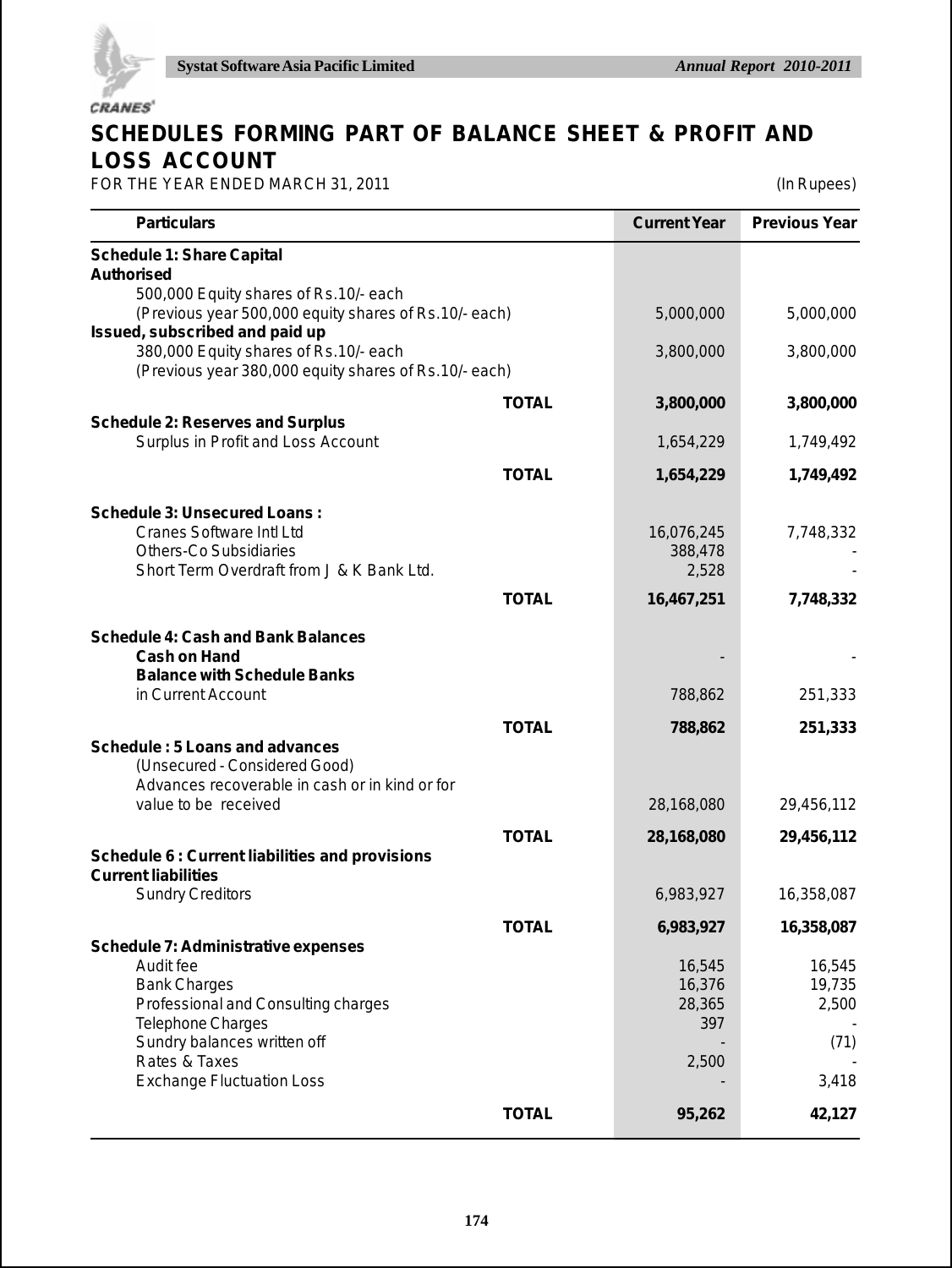

### **SCHEDULE NO. 8 SIGNIFICANT ACCOUNTING POLICIES AND NOTES ON ACCOUNTS**

### **8.1. SIGNIFICANT ACCOUNTING POLICIES**

### **8.1.1. Basis of Accounting**

The financial statements are prepared and presented in accordance with the Indian Generally Accepted Accounting Principles ("GAAP") under the historical convention on the accrual basis. GAAP comprises mandatory accounting standards issued by the Institute of Chartered Accountants of India (ICAI) and Companies (Accounting Standards) Rules, 2006.

### **8.1.2. Use of Estimates**

The preparation of financial statements in conformity with GAAP requires management to make estimates and assumptions that affect the reported amounts of assets and liabilities, the disclosures of contingent assets and liabilities on the date of the financial statements and reported amounts of revenue and expenses during the period reported. Actual results could differ from those estimates.

### **8.1.3. Revenue Recognition**

Revenue on Designing, development, research, integration of software and computer systems are priced on a time and material and fixed-price contracts. Revenue priced on a time and material contracts are recognized as related services are performed. Revenue from fixed-price, fixed time-frame contracts is recognized in accordance with the percentage of completion method.

### **8.1.4. Cash flow statement**

Cash flows are reported using the indirect method, whereby net profits before tax is adjusted for the effects of transactions of a non-cash nature and the changes during the period in inventories and operating receivables and payables. The cash flows from regular revenue generating, investing and financing activities of the Company are shown separately.

### **8.1.5. Fixed Assets and Capital Work-in-progress**

Fixed Assets are stated at historical cost less accumulated depreciation. Cost includes all expenses incurred to bring the assets to its present location and condition.

### **8.1.6. Intangible Assets -**

i. All intangible assets are stated at cost less accumulated amortization.

ii.The cost of acquired intangible assets is the consideration paid for acquisition.

### **8.1.7. Depreciation and Amortization**

- i. Depreciation has been provided on Straight Line method at the rates prescribed under Schedule XIV of the Companies Act, 1956. In respect of assets purchased / sold during the year, depreciation is charged on a pro-rata basis.
- ii. Depreciation on individual low cost assets (costing less than Rs.5,000) is provided for in full in the year of purchase irrespective of date of installation.

### **8.1.8. Impairment of Assets**

The Company assesses at each balance sheet date using internal and external sources, whether there is any indication that an asset (both tangible and intangible) including goodwill may be impaired. If any such indications exist, the Company estimates the recoverable amount of the asset. If such recoverable amount of the asset or the recoverable amount of the cash generating unit to which the asset belongs to is less than its carrying amount, the carrying amount is reduced to its recoverable amount. The reduction is treated as an impairment loss and is recognized in the profit and loss account. If at the balance sheet date there is an indication that a previously assessed impairment loss no longer exists, the recoverable amount is reassessed and the asset is reflected at the recoverable amount subject to a maximum of depreciated historical cost. In respect of goodwill the impairment loss will be reversed only when it was caused by specific external events and their effects have been reversed by subsequent external events.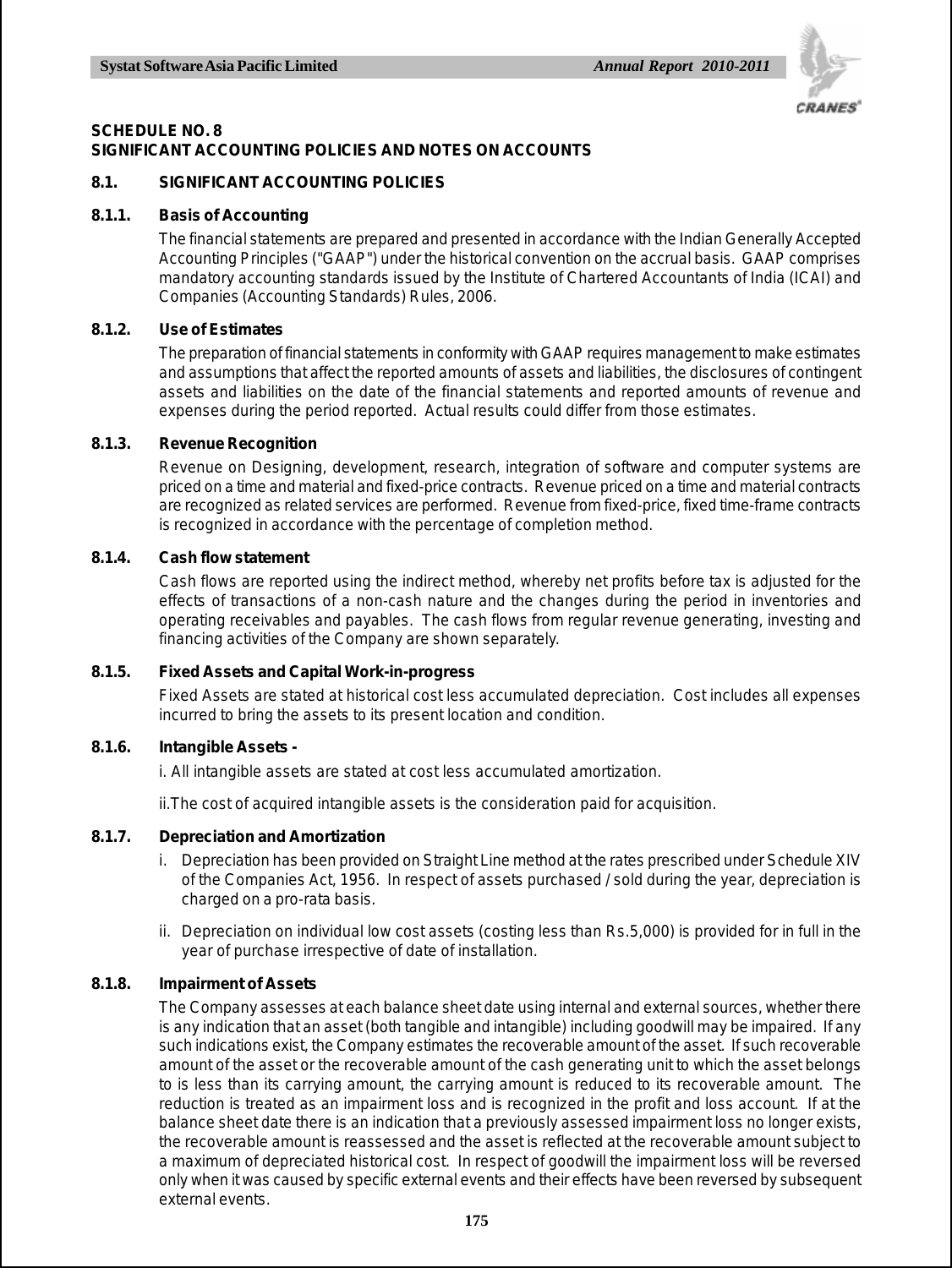

### **8.1.9. Inventories**

The Companies Inventories comprises of raw material, Work in progress and finished hardware products which are valued at cost or net realizable value, whichever is lower. The cost formula used is specific identification basis. Net realizable value is the estimated selling price in ordinary course of business, less estimated cost of completion and estimated cost necessary to make the sale. The cost of inventories is net of VAT credit.

### **8.1.10. Effect of Exchange Fluctuation on foreign currency transactions**

- i. Foreign currency translations are recorded on the basis of exchange rates prevailing on the date of the transaction.
- ii. Exchange differences are recorded when the amount actually received on sales or actually paid when the expenditure is incurred, is converted into Indian Rupees.
- iii. Exchange differences arising on foreign currency transactions are recognized as income or expense in the period in which they arise.
- iv. Period-end balances of monetary foreign currency assets and liabilities are translated at the closing rate. The resulting exchange difference is recorded in the profit and loss account.

### **8.1.11. Employees' Benefits**

The short-term employee benefits such as salaries and paid leave is debited to expense as and when an employee has rendered services in exchange for these benefits.

### **8.1.12. Income Tax**

- i. Income tax is computed using the tax effect accounting method, where the taxes are accrued in the same period the related revenue and expense arise.
- ii. The current charge for income taxes is calculated in accordance with the relevant tax regulations.
- iii. Deferred tax assets and liabilities are recognized for the future tax consequences attributable to timing differences that result between the profit offered for income taxes and the profit as per the financial statements. Deferred tax assets and liabilities are measured using the tax rates and tax laws that have been enacted or substantively enacted by the balance sheet date. The effect on deferred tax assets and liabilities of a change in tax rates is recognized in the period that includes the enactment/substantial enactment date. Deferred tax assets on timing differences are recognized only if there is a reasonable certainty that sufficient future taxable income will be available against which such deferred tax assets can be realized. Deferred tax assets are reassessed for the appropriateness of their respective carrying values at each balance sheet dates.
- iv. Advance taxes and provisions for current income taxes are presented in the balance sheet after offsetting advance taxes paid and income tax provisions arising in the same tax jurisdiction.
- v. The Company offsets deferred tax assets and deferred tax liabilities relating to taxes on income levied by the same governing taxation laws.

### **8.1.13. Provisions and Contingent Liabilities**

The Company creates a provision when there is a present obligation as a result of an obligating event that probably requires an outflow of resources and a reliable estimate can be made of the amount of the obligation. A disclosure for a contingent liability is made when there is a possible obligation or a present obligation that may, but probably will not, require an outflow of resources. Where there is a possible obligation or a present obligation in respect of which the likelihood of outflow of resources is remote, no provision or disclosure is made.

### **8.1.14. Earnings per Share**

- i. Basic Earnings per share is calculated by dividing the net earning available to the Equity Shareholders by the weighted average number of Equity Shares outstanding during the year.
- ii. Diluted Earnings per share is same as Basic Earnings per share since there are no potential Equity Shares.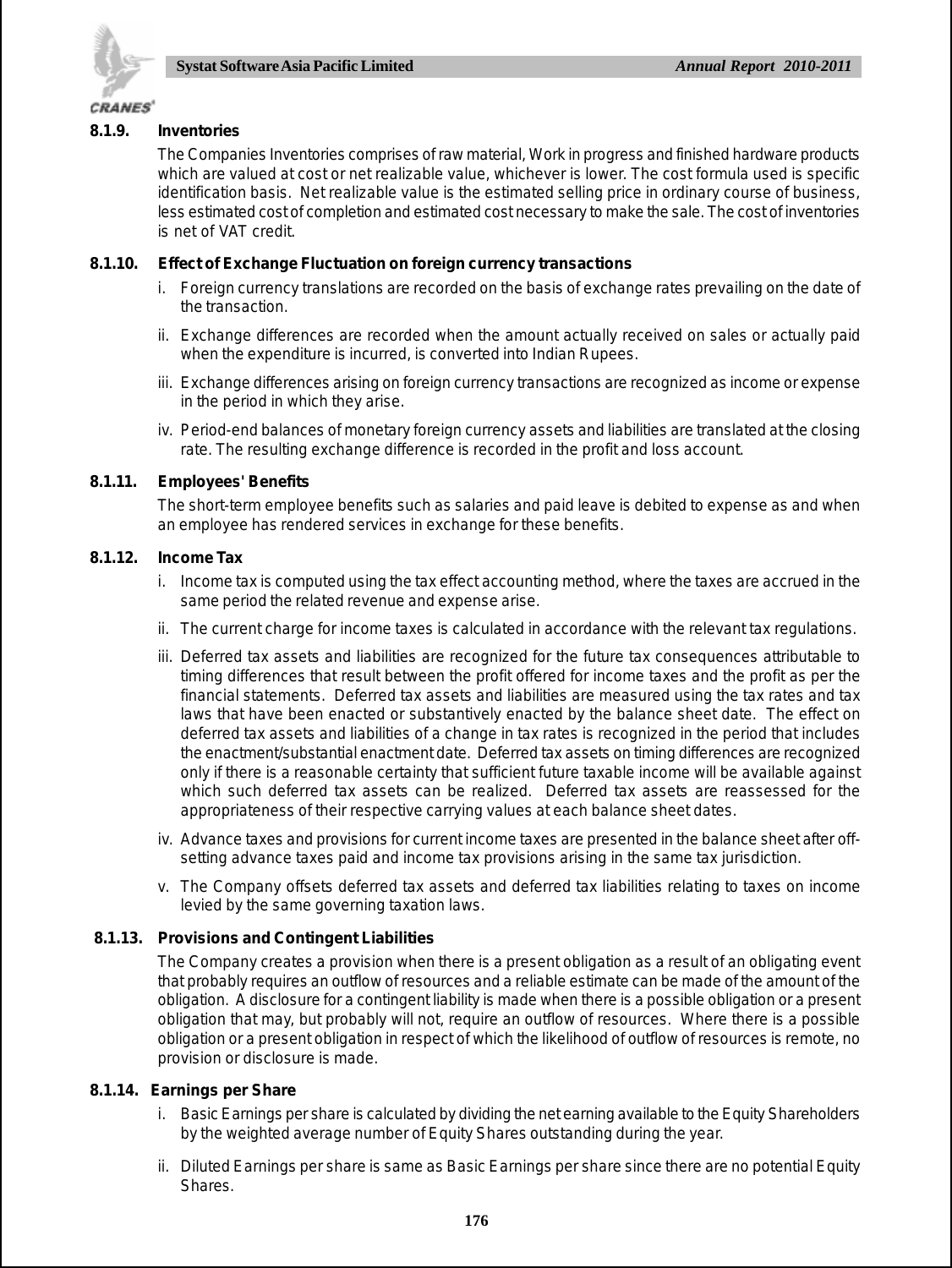

### **8.1.15. Leases**

- i. Lease arrangements where substantial risk and rewards incidental to ownership vests with the lessor, such leases are recognized as operating leases.
- ii. Lease payments under operating lease are recognized as an expense in the profit and loss account.

### **8.2. NOTES ON ACCOUNTS**

### **8.2.1 Contingent liabilities not provided for and Capital commitments - NIL**

### **8.2.2 Debtors and Creditors ; Loans and Advances**

All Current Assets, Loans and advances, have at least the value as stated in the Balance Sheet if realized in the ordinary course of the Business.

### **8.2.3 Dues to Small-scale industrial undertakings**

- i. As at March 31, 2011 and March 31, 2010, the Company has no outstanding dues exceeding Rs. 1 Lakh for more than 30 days to Small Scale Industrial undertaking as ascertained and certified by the management.
- ii. As at March 31, 2011 and March 31, 2010, the Company has paid to all entities falling under the provisions of Micro, Small and Medium Enterprises Development Act, 2006 within the due dates as specified in the said Act.

### **8.2.4. Investments**

The Company has not made any investments.

### **8.2.5. Quantitative Details**

During the year the Company neither had opening stock nor conducted any trade. Therefore the Quantitative details of sales and certain information as required under paragraphs 3,4C and 4D of Part II of Schedule VI to the Companies Act, 1956 is not applicable. Also the information on Licensed and installed capacity is not applicable

### **8.2.6 Remuneration to Auditors: (Amount in Rupees)**

| <b>Particulars</b>          | Year ended<br>March 31, 2011 | Year ended<br>March 31, 2010 |
|-----------------------------|------------------------------|------------------------------|
| <b>Statutory Audit fees</b> | 16.545                       | 16,545                       |

### **8.2.7 Earning per Share**

| <b>Particulars</b>             | Year ended<br>March 31, 2011 | Year ended<br>March 31, 2010 |
|--------------------------------|------------------------------|------------------------------|
| Profit after tax (Rs.)         | (95, 262)                    | (42, 127)                    |
| <b>Number of Equity Shares</b> | 380,000                      | 380,000                      |
| EPS - Basic and Diluted (Rs.)  | (0.25)                       | (0.11)                       |
| Nominal Value per share (Rs.)  | 10                           | 10                           |

### **8.2.8. Related Party Disclosures as ascertained by the Management**

| Year ended March 31, 2011 |           |                | (Amount in Rupees)                         |
|---------------------------|-----------|----------------|--------------------------------------------|
| Holding<br>Company        | Personnel | <b>Parties</b> | <b>Parties</b>                             |
|                           |           |                |                                            |
| 16,076,245                |           | 388,478        | 16,464,723                                 |
|                           |           | 2,668,080      | 2,668,080                                  |
|                           |           |                |                                            |
| 16,076,245                |           | 388,478        | 16,464,723                                 |
|                           |           | 2,668,080      | 2,668,080                                  |
|                           |           |                | Key Management Other Related Total Related |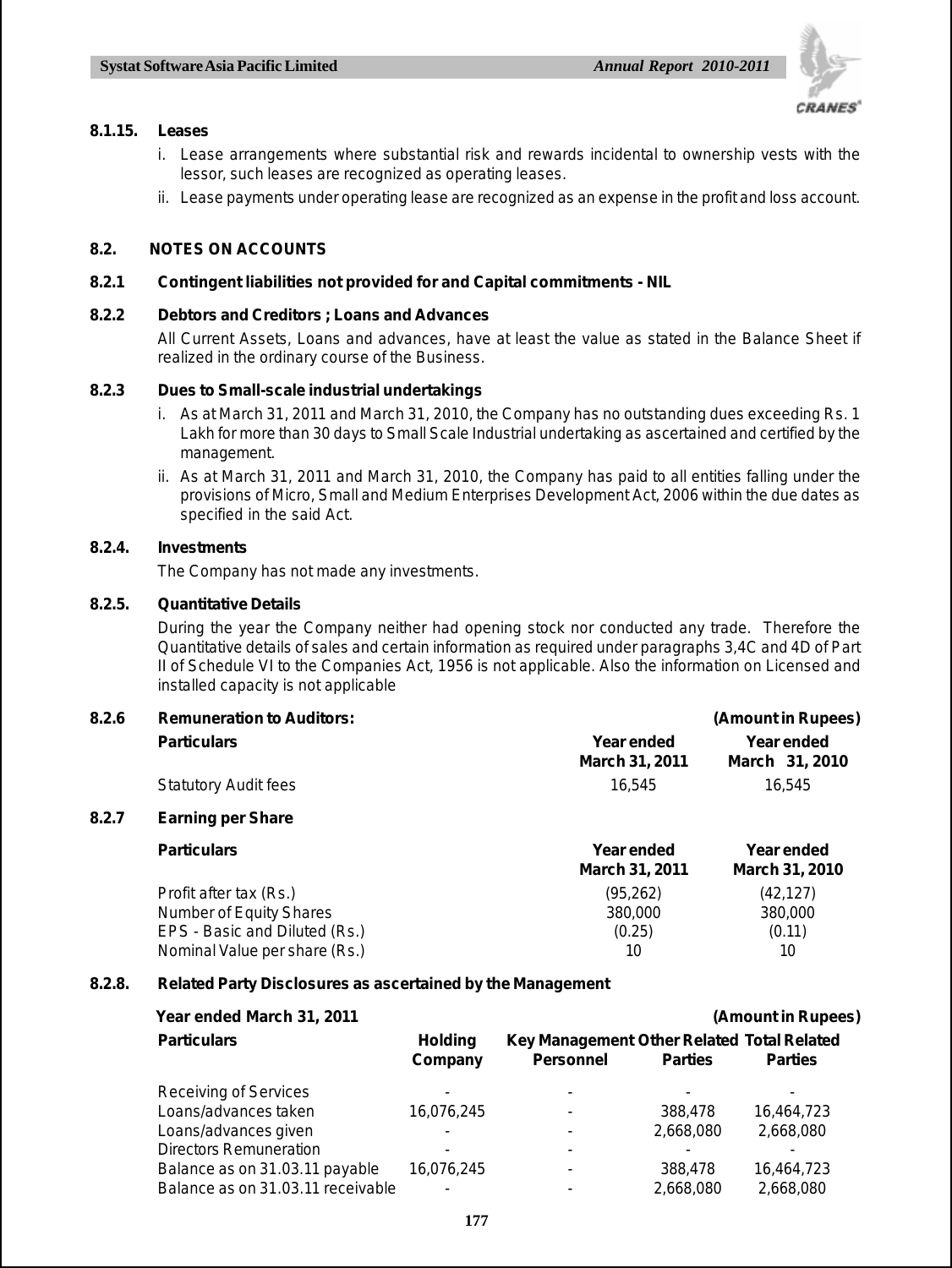

### **Year ended March 31, 2010 (Amount in Rupees)**

| <b>Particulars</b>                | Holding<br>Company | Key Management Other Related Total Related<br>Personnel | <b>Parties</b> | <b>Parties</b> |
|-----------------------------------|--------------------|---------------------------------------------------------|----------------|----------------|
| <b>Receiving of Services</b>      |                    |                                                         |                |                |
| Loans/advances taken              | 7,748,333          |                                                         | 61.980         | 7,810,333      |
| Loans/advances given              |                    |                                                         | 3,818,132      | 3,818,132      |
| <b>Directors Remuneration</b>     |                    |                                                         |                |                |
| Balance as on 31.03.10 payable    | 7,748,333          |                                                         | 61.980         | 7,810,313      |
| Balance as on 31.03.10 receivable |                    |                                                         | 3,818,132      | 3,818,132      |

### **Note:**

### **Names of related parties and description of relationship**

| <b>Holding Company</b>                   | <b>Cranes Software International Limited</b>                                                                                    |
|------------------------------------------|---------------------------------------------------------------------------------------------------------------------------------|
| <b>Subsidiaries</b>                      | Nil                                                                                                                             |
| Key Management Personnel                 | Mr. Asif Khader<br>Mr.Mueed Khader                                                                                              |
| Relatives of Key Management<br>Personnel | Nil                                                                                                                             |
| Other Related Parties                    | Proland Software Private Limited.<br>Systat Software Inc.,<br>Esqube Communication Solutions Pvt. Ltd<br>Cranes Software UK Ltd |

In respect of the above parties, there is no provision for doubtful debts as at the financial year and no amount has been written off/written back during the year in respect of debts due from/to them.

### **8.2.9 Segment Reporting:**

Since the business of the Company has been transferred to its parent Company, there is no reportable business or geographical segments.

### **8.2.10. Previous year's figures have been regrouped and reclassified wherever necessary.**

As per our report of even date<br>For S.Janardhan & Associates Chartered Accountants F.R. No. 005310S

For and on behalf of the Board

| Place: Bangalore         | Balakrishna S. Bhat   | Asif Khader | Mueed Khader |
|--------------------------|-----------------------|-------------|--------------|
| Date: September 07, 2011 | Partner               | Director    | Director     |
|                          | Membership No. 202976 |             |              |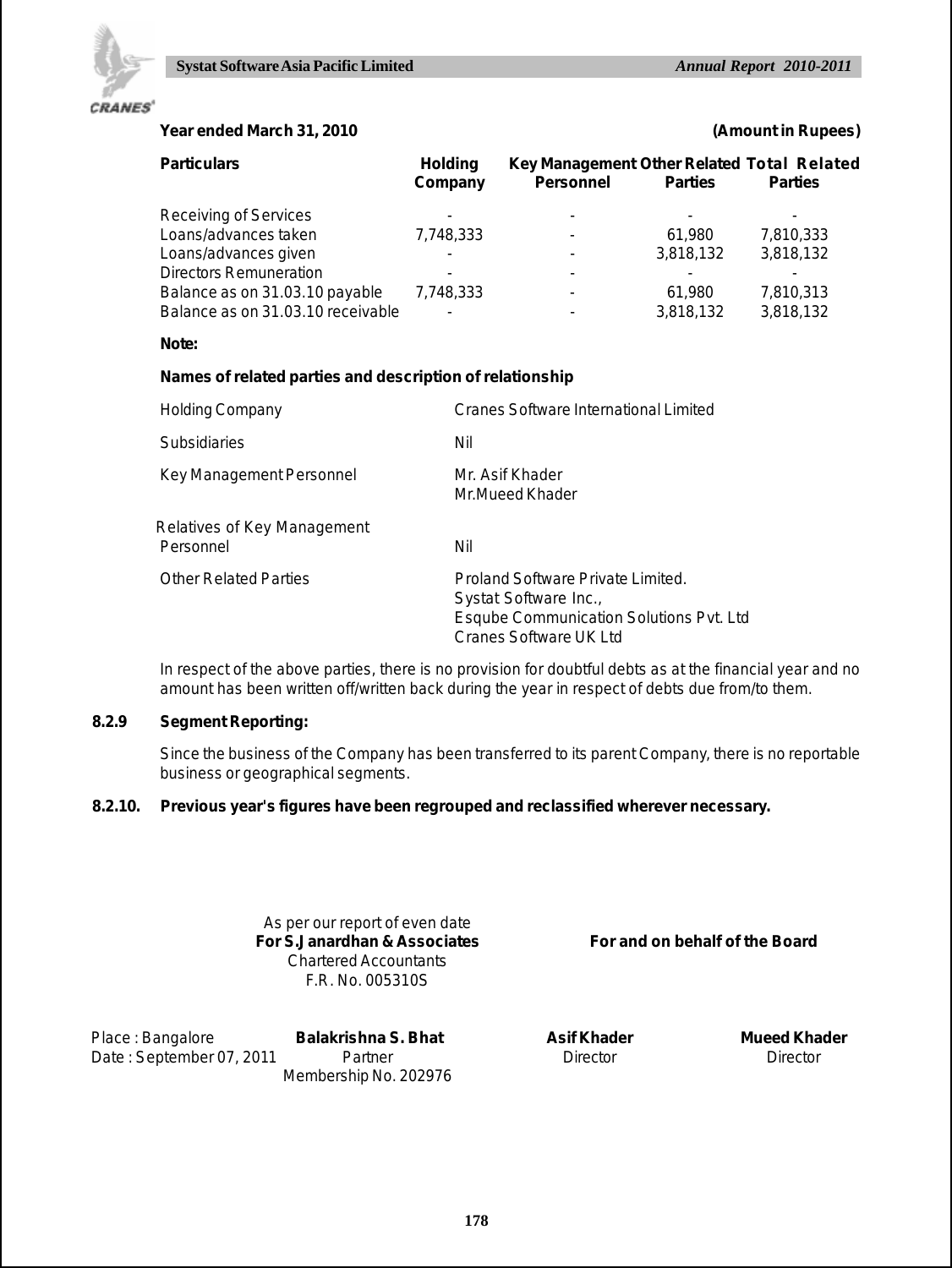

# **BALANCE SHEET ABSTRACT AND COMPANY'S GENERAL BUSINESS PROFILE**

| I                                                                                                       | <b>Registration Details</b>                                                       |                                       |                                        |                 |
|---------------------------------------------------------------------------------------------------------|-----------------------------------------------------------------------------------|---------------------------------------|----------------------------------------|-----------------|
|                                                                                                         | Registration No.                                                                  | 29652                                 | <b>State Code</b>                      | 0 8             |
|                                                                                                         | <b>Balance Sheet Date</b>                                                         | 3 1 0 3 2 0 1 1                       |                                        |                 |
| Ш.                                                                                                      | Capital Raised during the year: (Amount in Rs. Thousands)                         |                                       |                                        |                 |
|                                                                                                         | Public Issue                                                                      | $N$ I $L$                             | <b>Rights Issue</b>                    | N I L           |
|                                                                                                         | Bonus Issue                                                                       | NIL                                   | <b>Private Placement</b>               | NIL             |
| III.                                                                                                    | Position of mobilization and deployment of funds (Amount in Rs. Thousands)        |                                       |                                        |                 |
|                                                                                                         | <b>Total Liabilities</b>                                                          | 2 1 9 7 3                             | <b>Total Assets</b>                    | 2 1 9 7 3       |
| IV.                                                                                                     | <b>Sources of Funds:</b>                                                          |                                       |                                        |                 |
|                                                                                                         | Paid up Capital                                                                   | 3 8 0 0                               | Reserves and Surplus                   | 1654            |
|                                                                                                         | <b>Secured Loans</b>                                                              | N  L                                  | <b>Unsecured Loans</b>                 | 16467           |
| V.                                                                                                      | <b>Application of Funds:</b>                                                      |                                       |                                        |                 |
|                                                                                                         | <b>Net Fixed Assets</b>                                                           | $N$ $ $ $ $ $ $                       | Investments                            | $N$ $ I $ L $ $ |
|                                                                                                         | <b>Net Current Assets</b>                                                         | 2 1 9 7 3                             | MIscellaneous expenditure              | N I L           |
|                                                                                                         | <b>Accumulated Losses</b>                                                         | N I L                                 | <b>Deferred Tax Assets</b>             | N  L            |
| VI.                                                                                                     | Performance of Company (Amount in Rs. Thousands)                                  |                                       |                                        |                 |
|                                                                                                         | Turnover                                                                          | $N$ $ $ $ $ $ $                       | <b>Total Expenditure</b>               | $\sqrt{9}$      |
|                                                                                                         | Profit before tax                                                                 | $- 9 5 $                              | Profit after Tax                       | $-95$           |
|                                                                                                         | Earnings per share in Rs.                                                         | $- 0 $ . 25                           | Dividend Rate (%)                      | NIL             |
| VII.                                                                                                    | Generic Names of three Principal Products/Services of Company                     |                                       |                                        |                 |
|                                                                                                         |                                                                                   | 85243990<br>Item Code No. (ITC CODE)  |                                        |                 |
|                                                                                                         | Product Description:                                                              | <b>SOFTWARE</b>                       |                                        |                 |
|                                                                                                         |                                                                                   |                                       |                                        |                 |
|                                                                                                         | As per our report of even date                                                    |                                       |                                        |                 |
|                                                                                                         | For S. Janardhan & Associates<br><b>Chartered Accountants</b><br>F.R. No. 005310S |                                       | For and on behalf of the Board         |                 |
| Balakrishna S. Bhat<br>Place: Bangalore<br>Date: September 07, 2011<br>Partner<br>Membership No. 202976 |                                                                                   | <b>Asif Khader</b><br><b>Director</b> | <b>Mueed Khader</b><br><b>Director</b> |                 |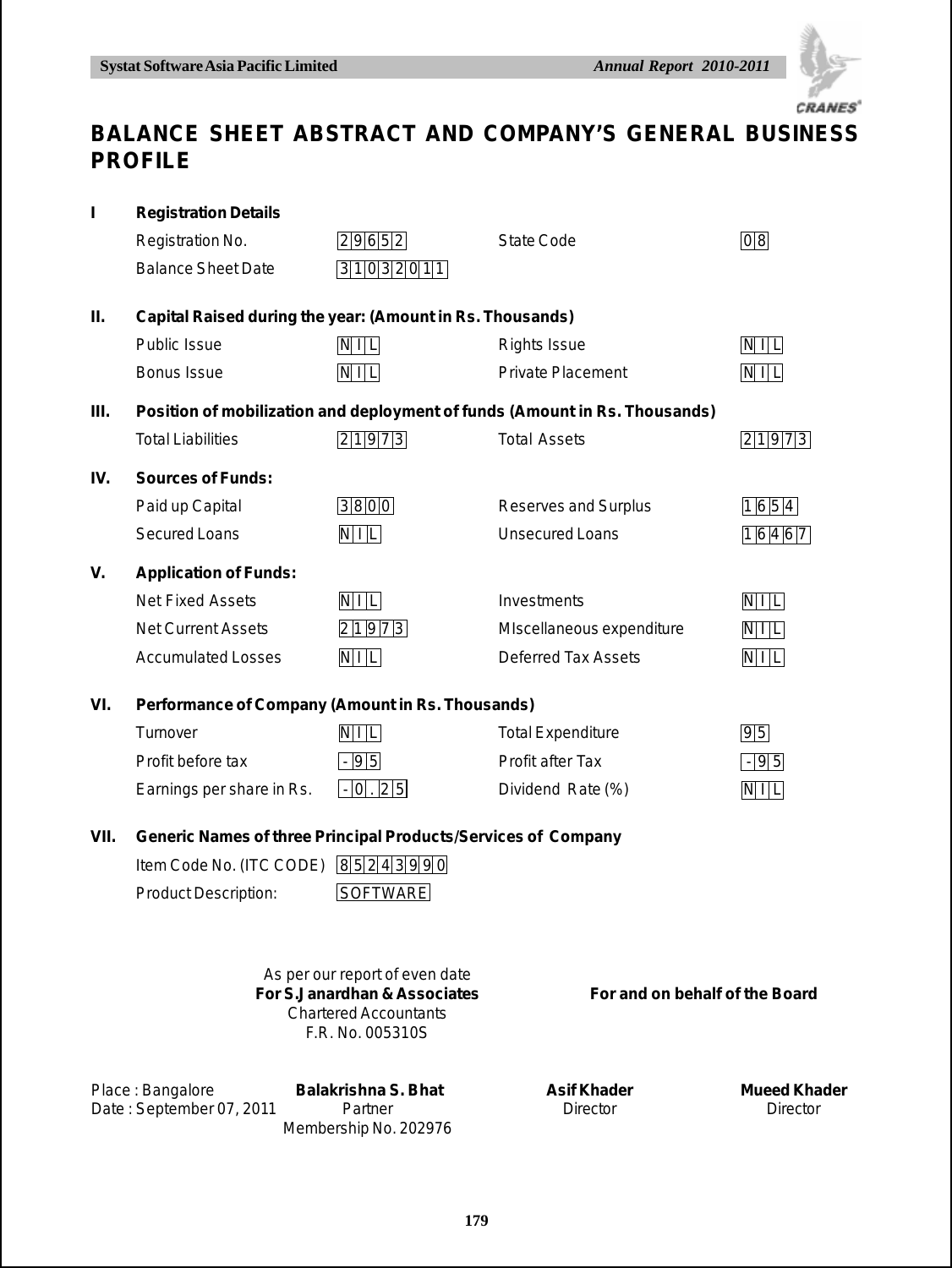

# **STATEMENT OF CASH FLOWS FOR THE YEAR ENDED MARCH 31, 2011**

(In Rupees)

| <b>PARTICULARS</b>                                                                                                                                               |                                           | <b>Current Year</b> |                                           | <b>Previous Year</b> |
|------------------------------------------------------------------------------------------------------------------------------------------------------------------|-------------------------------------------|---------------------|-------------------------------------------|----------------------|
| Cash flows from operating activities<br>Net profit before taxation<br>Adjustments for:<br>Operating profit before working                                        | (95, 262)                                 |                     | (42, 127)                                 |                      |
| capital changes                                                                                                                                                  | (95, 262)                                 |                     | (42, 127)                                 |                      |
| Adjustments for working capital<br>Loans and advances<br><b>Current liabilities</b><br>Cash generated from operations<br><b>Adjustments</b><br>Direct Taxes paid | 1,288,032<br>(9, 374, 160)<br>(8,086,128) |                     | (14, 202, 126)<br>15,856,708<br>1,654,582 |                      |
| Net cash from Operating Activities                                                                                                                               |                                           | (8, 181, 390)       |                                           | 1,612,455            |
| Cash flows from investing activities<br>Dividend / Interest received                                                                                             |                                           |                     |                                           |                      |
| Net cash from Investing Activities                                                                                                                               |                                           |                     |                                           |                      |
| Cash flows from financing activities<br><b>Share Capital</b><br><b>Unsecured Loans</b><br>Net cash from Financing Activities                                     | 8,718,919                                 | 8,718,919           | (1,633,261)                               | (1,633,261)          |
|                                                                                                                                                                  |                                           |                     |                                           |                      |
| Net increase/(decrease)<br>in Cash and Cash Equivalents                                                                                                          |                                           | 537,530             |                                           | (20, 807)            |
| Opening cash and cash equivalents                                                                                                                                |                                           | 251,332             |                                           | 272,139              |
| Closing cash and cash equivalents                                                                                                                                |                                           | 788,862             |                                           | 251,332              |

As per our report of even date **For S.Janardhan & Associates For and on behalf of the Board** Chartered Accountants F.R. No. 005310S

| Place: Bangalore         | Balakrishna S. Bhat   | Asif Khader | Mueed Khader |
|--------------------------|-----------------------|-------------|--------------|
| Date: September 07, 2011 | Partner               | Director    | Director     |
|                          | Membership No. 202976 |             |              |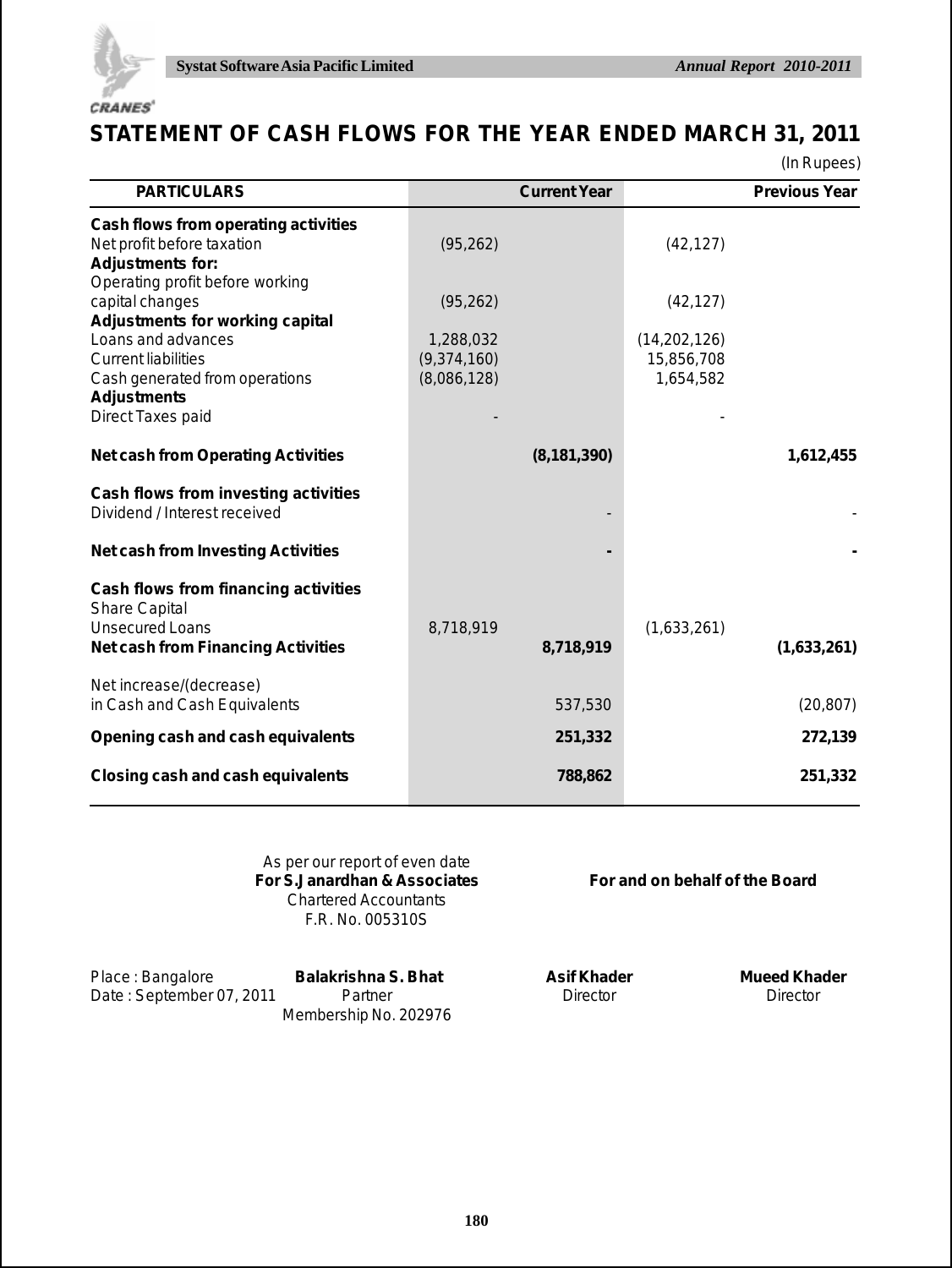

# ANALYTIX SYSTEMS PRIVATE LIMITED

# FINANCIAL STATEMENTS

2010 - 2011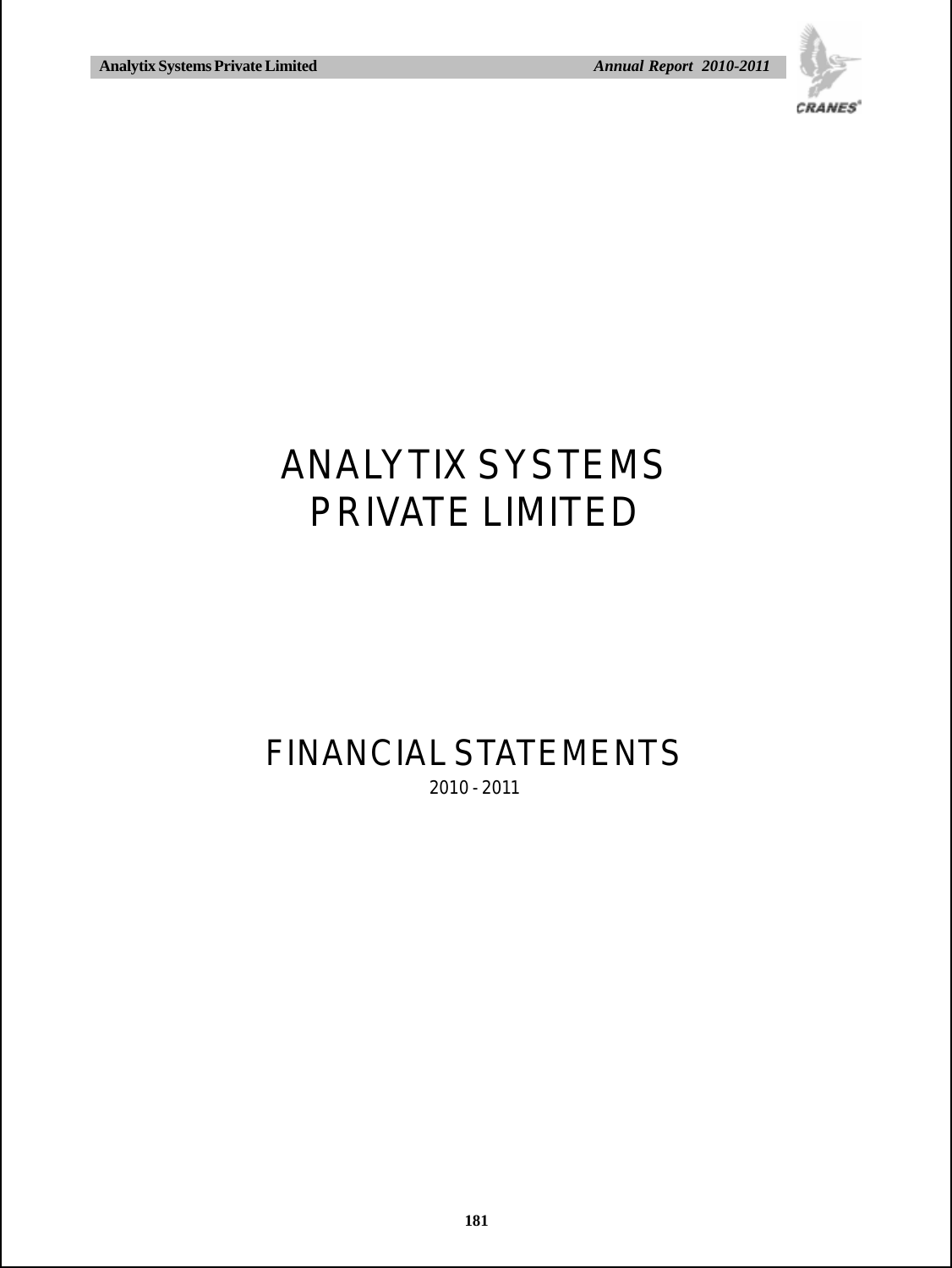

# **CRANES DIRECTORS' REPORT**

To the shareholders,

The Board is pleased to place before you the fourteenth Annual Report of your Company upon conclusion of its fourteenth year of operations. The financial highlights are summarized below :

## **FINANCIAL HIGHLIGHTS :**

| <b>Particulars</b>                                    | 2010 - 2011 | 2009-2010  |
|-------------------------------------------------------|-------------|------------|
| Income                                                |             | -          |
| Total                                                 | -           | -          |
| Total expenditure including depreciation and interest | 41.912      | 2,74,224   |
| Loss                                                  | (41, 912)   | (2,74,224) |
| Balance b/f                                           | 10,72,992   | 13,47,216  |
| Balance c/f                                           | 10,31,080   | 10,72,992  |

Your Company has not earned any operating revenue during the year and no transfer to reserves or dividend is possible.

# **PARTICULARS OF EMPLOYEES :**

There was no employee who had drawn remuneration in excess of the limits prescribed under the provisions of Section 217 (2A) of the Companies Act, 1956 read with Companies (disclosures of particulars of employees) rules as amended, during the year under report.

## **DIRECTORS :**

There is no change in the constitution of the Board.

## **FOREIGN EXCHANGE EARNINGS / OUT GO :**

The Company does not have any foreign exchange transactions.

## **DIRECTORS' RESPONSIBILITY STATEMENT :**

As required under provisions of section 217 (2AA) of the Companies Act, 1956, your directors confirm that:

- 1. in preparation of the Annual Accounts, the applicable accounting standards have been duly followed.
- 2. the directors had selected such accounting policies and applied them consistently and made judgements and estimates that are reasonable and are prudent so as to give a true and fair view of the state of affairs of the Company at the end of the financial year and of the profit of the Company for that period.
- 3. the directors had taken proper and sufficient care for the maintenance of adequate accounting records in accordance with the provisions of the Companies Act, 1956, for safeguarding the assets of the Company and preventing and detecting fraud and other irregularities.
- 4. the directors had prepared the annual accounts on a going concern basis.

## **TECHNOLOGY ABSORPTION, ENERGY CONSERVATION ETC :**

The provisions of this clause are not applicable to the Company.

#### **ACKNOWLEDGMENT :**

Your directors thank all personnel involved in the operations of the Company.

Date : September 07, 2011

Place : Bangalore **For and on behalf of the Board of Directors**

**Asif Khader Director**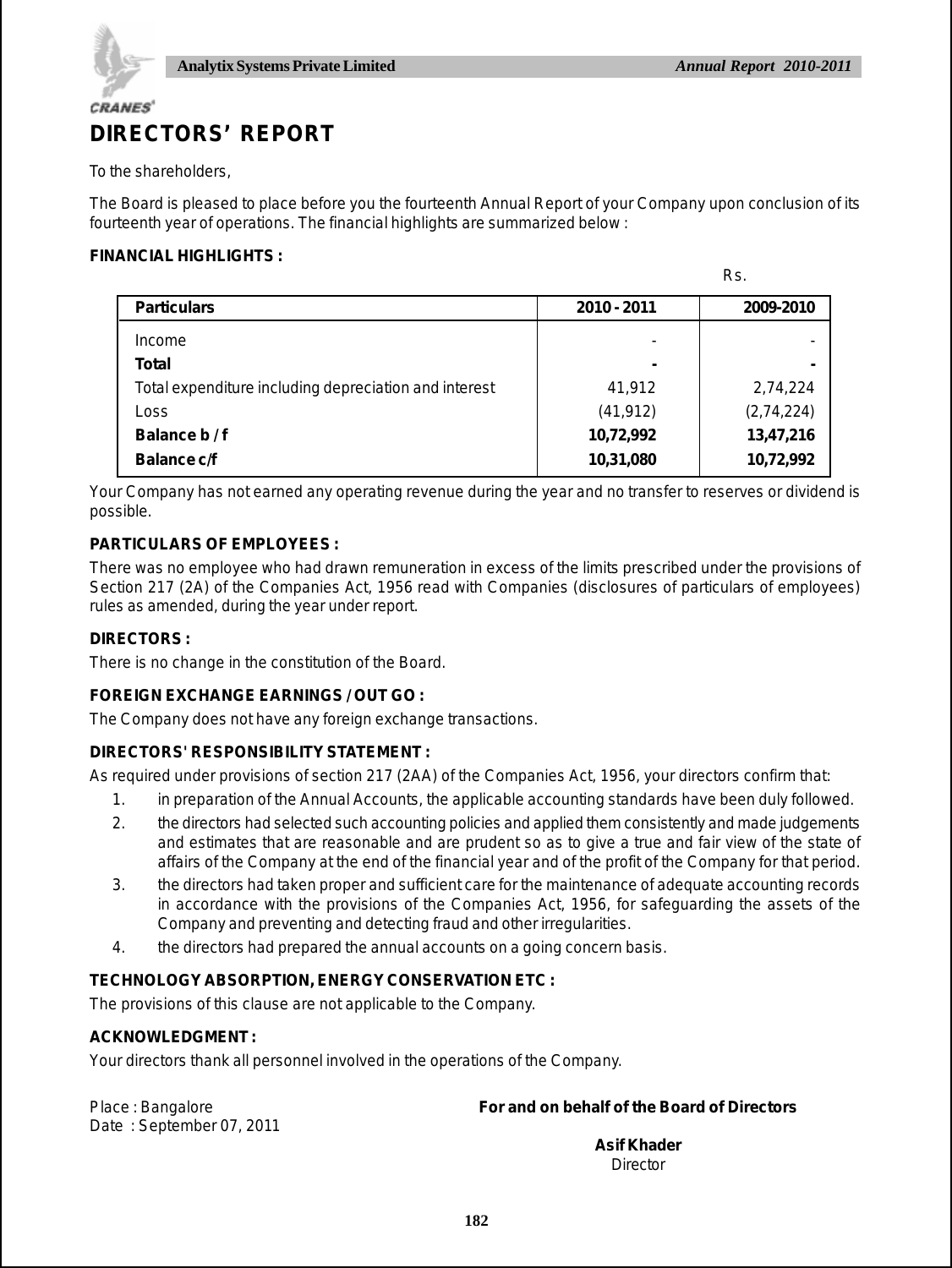

# **AUDITORS' REPORT**

To The Members of **Analytix Systems Private Limited**

- 1. We have audited the attached Balance Sheet **Analytix Systems Private Limited,** Bangalore as at 31st March 2011, and the Profit and Loss Account for the year ended on that date, annexed thereto. These financial statements are the responsibility of the Company's management. Our responsibility is to express an opinion on these financial statements based on our audit.
- 2. We conducted our audit in accordance with the auditing standards generally accepted in India. Those standards require that we plan and perform the audit to obtain reasonable assurance about whether the financial statements are free of material misstatement. An audit includes examining, on a test basis, evidence supporting the amounts and disclosures in the financial statements. An audit also includes assessing the accounting principles used and significant estimates made by management, as well as evaluating the overall financial statement presentation. We believe that our audit provides a reasonable basis for our opinion.
- 3. As required by the Companies (Auditor's Report) Order, 2003, as amended by the Companies (Auditor's Report) (Amendment) order, 2004 issued by the Central Government of India in terms of sub-section (4A) of section 227 of the Companies Act, 1956, the said order is not applicable.
- 4. Further to our comments in the Annexure referred to above, we report that:
	- i) we have obtained all the information and explanations which to the best of our knowledge and belief were necessary for the purposes of our audit;
	- ii) in our opinion, proper books of account as required by law have been kept by the Company so far as appears from our examination of those books;
	- iii) the Balance Sheet and the Profit and Loss Account dealt with by this report are in agreement with the books of account;
	- iv) in our opinion, the Balance Sheet and the Profit and Loss Account dealt with by this report comply with the Accounting Standards referred to in sub-section (3C) of section 211 of the Companies Act, 1956;
	- v) on the basis of written representations received from the Directors, as on 31st March 2011 and taken on record by the Board of Directors, we report that none of the Directors is disqualified as on 31st March 2011 from being appointed as a director in terms of clause (g) of sub-section (1) of section 274 of the Companies Act, 1956;
	- vi) in our opinion and to the best of our information and according to the explanations given to us, the said accounts give the information required by the Companies Act, 1956, in the manner so required and give a true and fair view in conformity with the accounting principles generally accepted in India:
		- (a) in the case of the Balance Sheet, of the state of affairs of the Company as at 31st March 2011;
		- (b) in the case of the Profit and Loss Account, of the loss of the Company for the year ended on that date.

**for S.JANARDHAN & ASSOCIATES** Chartered Accountants F.R.No. 005310S

**Balakrishna S. Bhat**

Place : Bangalore Partner Date: September 07, 2011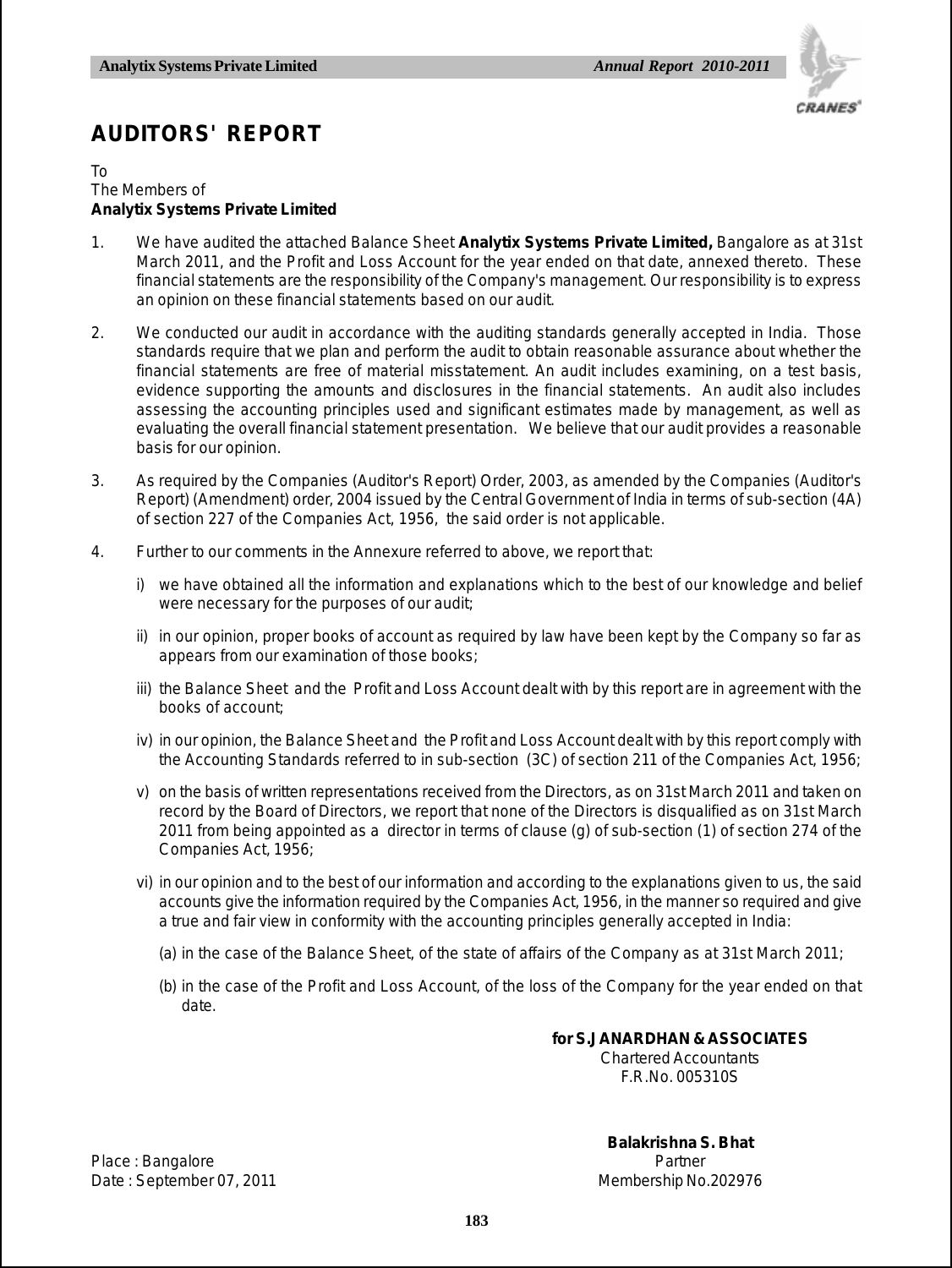



# **ANNEXURE TO THE AUDITORS' REPORT**

(Referred to in paragraph 3 of our report of even date)

- (i) (a) As there are no Fixed Assets in the books, the clause relating to the maintenance of proper records showing full particulars including quantitative details and situation of Fixed Assets does not arise
	- (b) The Company was not holding any Fixed Assets during the year, therefore physical verification of fixed assets by the management are not applicable.
	- (c) The Company has not disposed off substantial part of fixed assets during the year, and therefore, do not affect the going concern assumption.
- (ii) Since the Company neither had opening stock nor purchased during the year, hence physical verification of inventories are not applicable.
- (iii) The Company has not granted/taken any loans, secured or unsecured, to/from companies, firms or other parties covered in the register maintained under section 301 of the Companies Act, 1956. In view of the above, clause 4  $[iii(b),(c),(d),(e),(f)$  and  $(g)]$  are not applicable.
- (iv) In our opinion and according to the information and explanations given to us, there is an adequate internal control system commensurate with the size of the Company and the nature of its business with regard to purchases of inventory, fixed assets and with regard to the sale of goods and services. During the course of our audit, we have not observed any continuing failure to correct major weakness in the internal control system.
- (v) (a) According to the information and explanations given to us, we are of the opinion that the particulars of all contracts and arrangements referred to in section 301 of the Companies Act 1956, have been entered into the register required to be maintained under that section.
	- (b) In our opinion and according to the information and explanations given to us, the contracts and arrangements entered in the register maintained under section 301 of the Companies Act 1956, have been made at prices which are reasonable having regard to the prevailing market prices at the relevant time.
- (vi) The Company has not accepted any deposit from the public and as such the provisions of clause 4(vi) of the said Order are not applicable.
- (vii) In our opinion, the Company has an in house internal audit system commensurate with the size and nature of its business.
- (viii) The Central Government has not prescribed the maintenance of cost records as required under clause (d) of sub-section (1) of section 209 of the Companies Act, 1956.
- (ix) (a) According to the information and explanations given to us, undisputed statutory dues Income-tax, Sales-tax, Service tax, Wealth-tax, Excise duty, Custom duty and Cess have been regularly deposited during the year by the Company with the appropriate authorities.
	- (b) According to the information and explanations given to us, no undisputed amounts payable in respect of Provident Fund, Investor Education and Protection Fund, Employees' state Insurance, Income-tax, Sales-tax, Service Tax, Wealth Tax, Customs Duty, Excise duty and Cess were in arrears as at 31st March 2011 for a period of more than six months from the date they became payable.
	- (c) According to the information and explanations given to us, there are no dues of Sales tax, Service tax, Income tax, Customs duty, Wealth-tax and Cess with the appropriate authorities which have not been deposited on account of any dispute.
- (x) The Company does not have any accumulated losses, as at March 31, 2011.The Company has incurred cash losses in the financial year ended on that date and in the immediately preceding the financial year.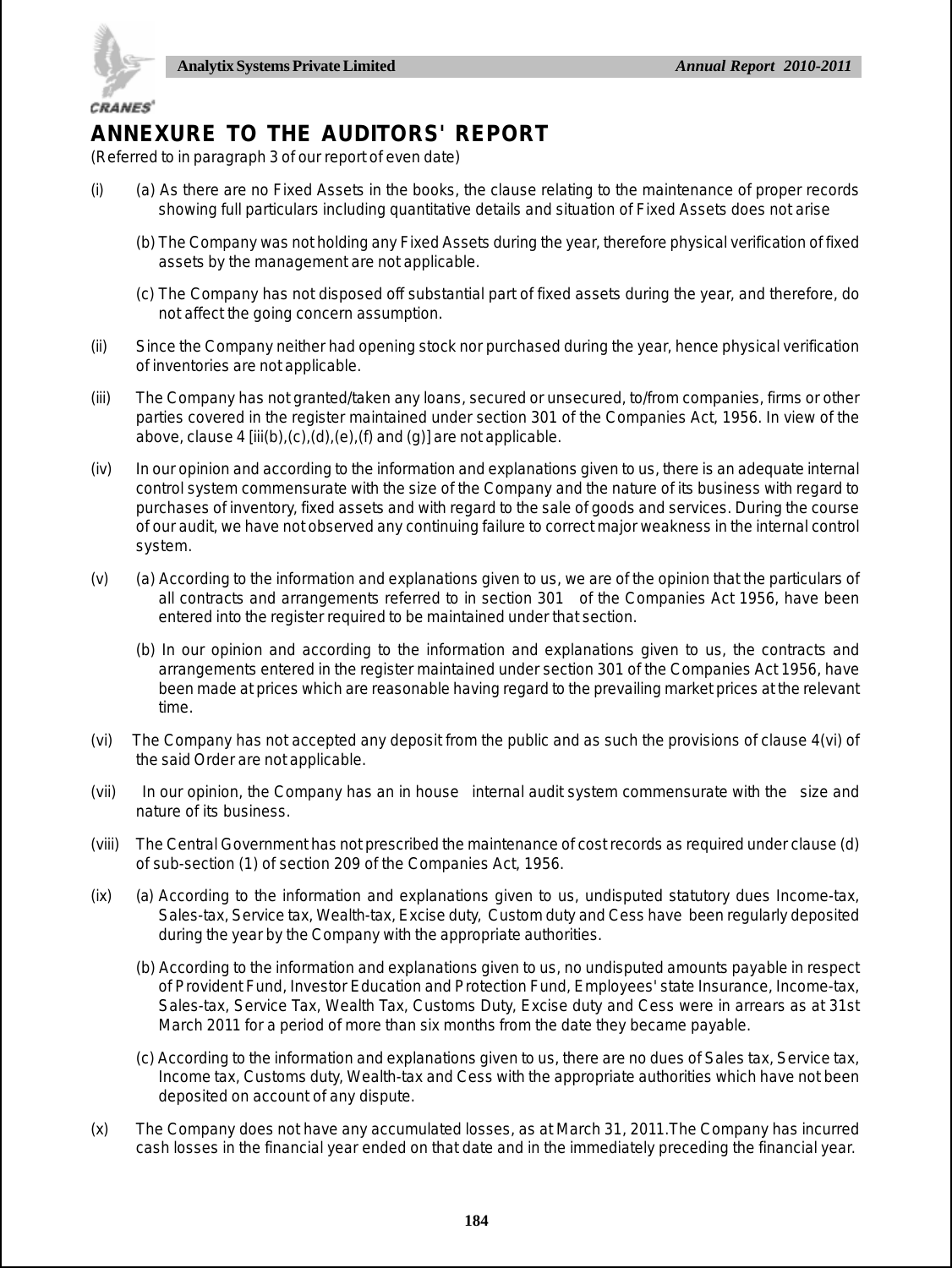

- (xi) The Company has not defaulted in repayment of dues to any financial institution and banks and there are no dues to debenture holders as at the balance sheet date.
- (xii) According to information and explanations given to us, the Company has not granted loans and advances on the basis of security by way of pledge of shares, debentures and other securities.
- (xiii) In our opinion, and according to the information and explanations given to us, the Company is not a chit fund or a nidhi /mutual benefit fund/society.
- (xiv) In our opinion, and according to the information and explanations given to us, the Company is not dealing or trading in shares, securities, debentures and other investments.
- (xv) In our opinion and according to information and explanations given to us, and as per our examination of relevant records, the Company has not given any guarantee for loans taken by others from banks or financial institutions.
- (xvi) The Company has not borrowed any term loan during the year and hence the provisions of clause4 (xvi) of the said order are not applicable.
- (xvii) According to the information and explanations given to us and on an overall examination of the balance sheet of the Company, we report that no funds raised on short-term basis have been used for long-term investment.
- (xviii) During the year the Company has not made any preferential allotment of shares to a Companies/firms/ parties covered in the register maintained under section 301 of the Companies Act, 1956.
- (xix) During the period, the Company has not raised any funds by issue of debentures during the year.
- (xx) The Company has not raised any monies by way of public issue during the year.
- (xxi) During the course of our examination of the books of accounts carried out in accordance with the generally accepted auditing practices in India and according to the information and explanations given to us, no fraud on or by the Company has been noticed or reported during the course of our audit.

#### **for S.JANARDHAN & ASSOCIATES**

Chartered Accountants F.R.No. 005310S

Place : Bangalore Partner Date: September 07, 2011

**Balakrishna S. Bhat**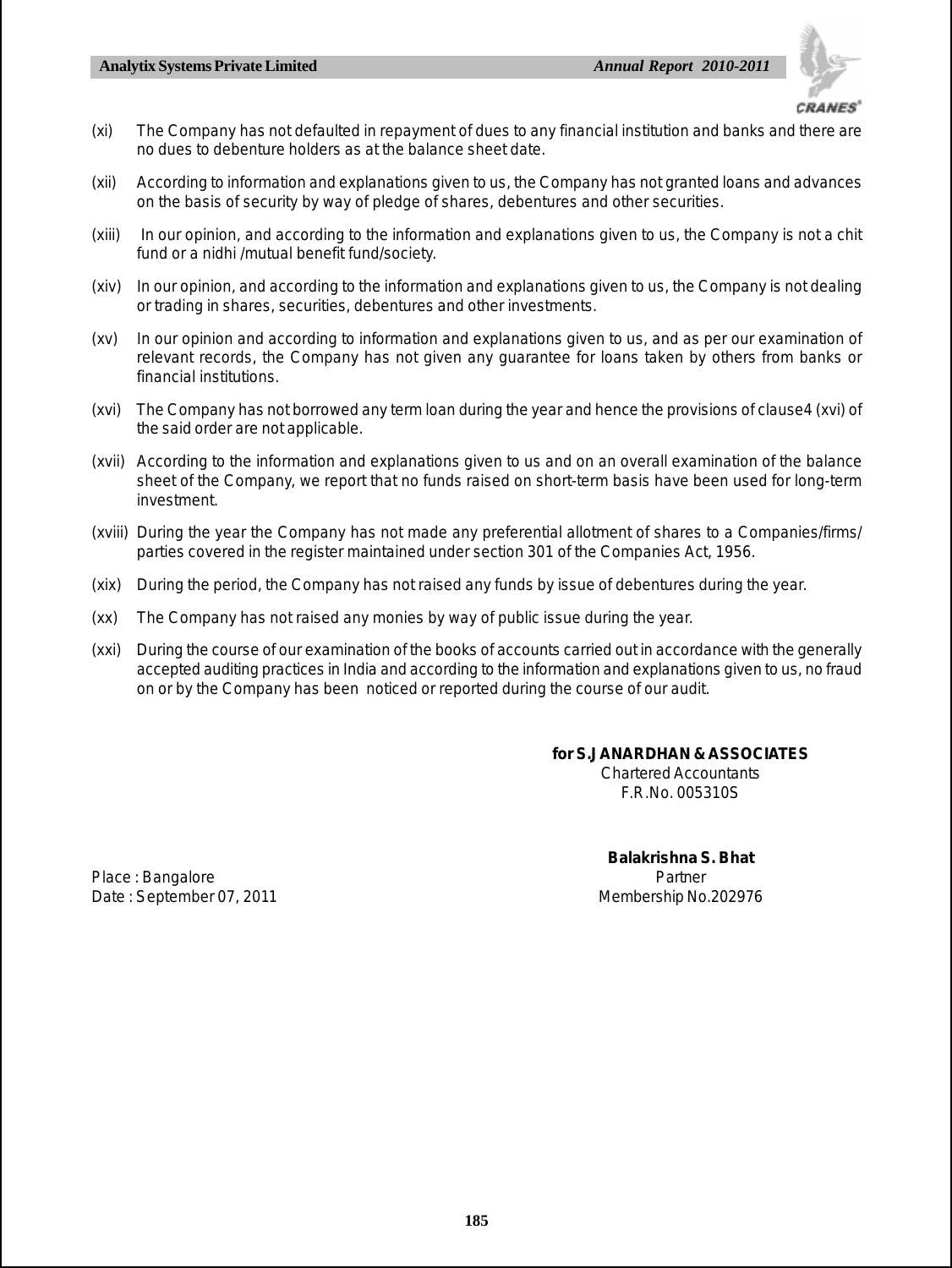

*Annual Report 2010-2011*

# **CRANES BALANCE SHEET**

AS AT MARCH 31, 2011 2012 12:30 12:30 12:30 12:30 12:30 12:30 12:30 12:30 12:30 12:30 12:30 12:30 12:30 12:30

| <b>PARTICULARS</b>                                                      | Sch<br>No.                          | <b>Current Year</b>               | <b>Previous Year</b>              |
|-------------------------------------------------------------------------|-------------------------------------|-----------------------------------|-----------------------------------|
| <b>I. SOURCES OF FUNDS</b>                                              |                                     |                                   |                                   |
| 1. Shareholders' Funds<br>(a) Share Capital<br>(b) Reserves and Surplus | 1<br>$\overline{2}$<br><b>TOTAL</b> | 200,000<br>1,031,080<br>1,231,080 | 200,000<br>1,072,206<br>1,272,206 |
| <b>II. APPLICATON OF FUNDS</b>                                          |                                     |                                   |                                   |
| 1. Current Assets<br>(a) Cash & Bank Balances<br>(b) Loans and Advances | 3<br>4                              | 59,786<br>1,238,047<br>1,297,833  | 61,462<br>1,260,997<br>1,322,459  |
| Less:<br>2. Current Liabilities & Provisions                            | 5                                   | 66,753                            | 50,253                            |
| <b>Net Current Assets</b>                                               |                                     | 1,231,080                         | 1,272,206                         |
|                                                                         | <b>TOTAL</b>                        | 1,231,080                         | 1,272,206                         |
| <b>Significant Accounting Policies and</b><br><b>Notes to Accounts</b>  | 7                                   |                                   |                                   |

**Schedules No. 1 to 5 and 7 form an integral part of Balance Sheet**

As per our report of even date<br>For S.Janardhan & Associates Chartered Accountants F.R.No. 005310S

For and on behalf of the Board

Place : Bangalore **Balakrishna S. Bhat Asif Khader Mueed Khader Mueed Khader Director Director Director Director** Date : September 07, 2011 Membership No. 202976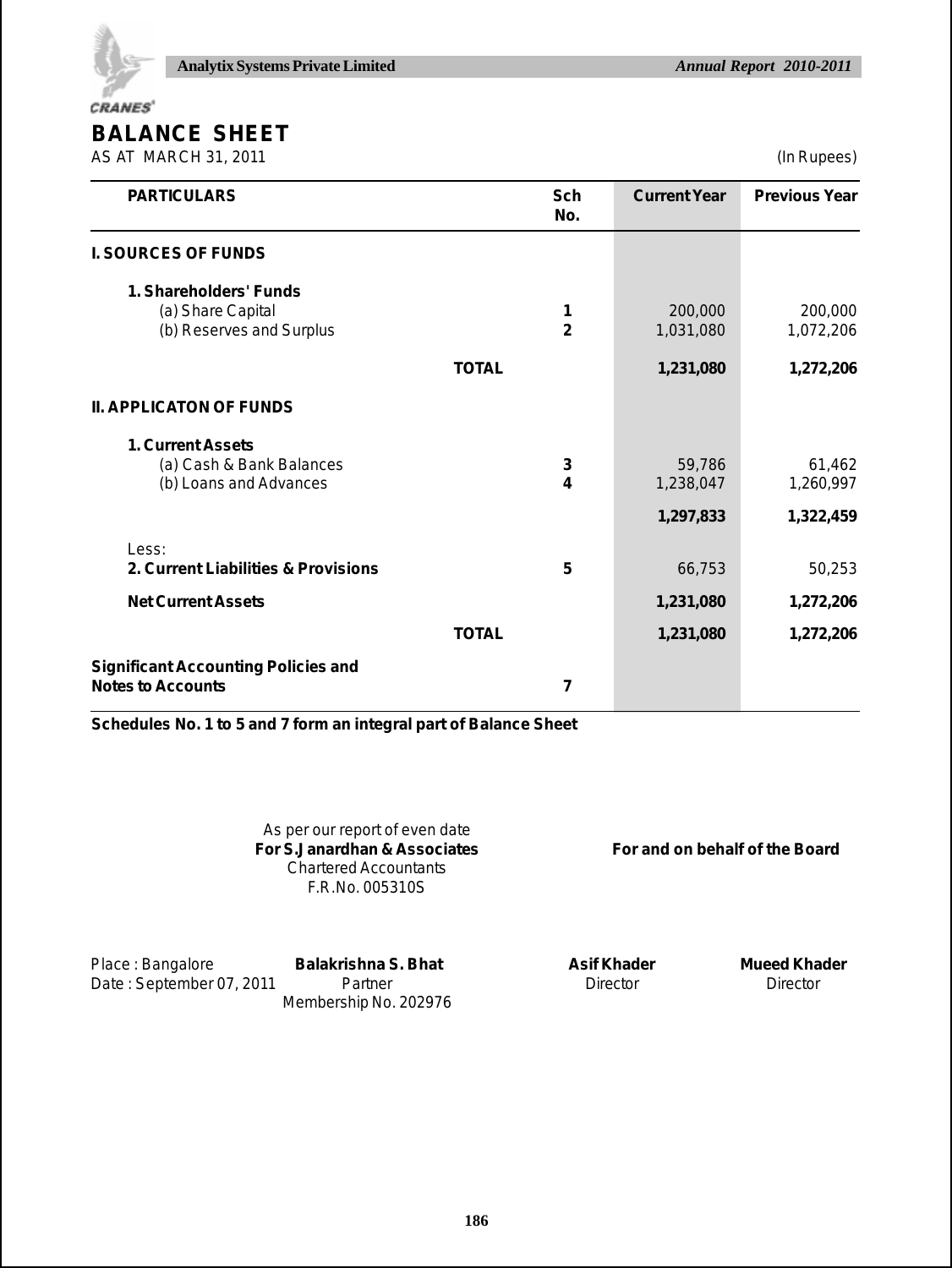# **PROFIT AND LOSS ACCOUNT**

FOR THE YEAR ENDED MARCH 31, 2011 CHANGE 1998 (In Rupees)



| <b>PARTICULARS</b>                                                                                                                                      |              | Sch<br>No. | <b>Current Year</b>                              | <b>Previous Year</b>                               |
|---------------------------------------------------------------------------------------------------------------------------------------------------------|--------------|------------|--------------------------------------------------|----------------------------------------------------|
| <b>INCOME</b>                                                                                                                                           |              |            |                                                  |                                                    |
|                                                                                                                                                         | <b>TOTAL</b> |            |                                                  |                                                    |
| <b>EXPENDITURE</b><br><b>Operating Expenses</b>                                                                                                         |              | 6          | 41,912                                           | 275,010                                            |
|                                                                                                                                                         | <b>TOTAL</b> |            | 41,912                                           | 275,010                                            |
| Loss for the Year<br>Provision for Tax<br>NET PROFIT/ (LOSS) AFTER TAX<br>Add: Previous year Profit/(Loss) b/fd<br><b>Profit Carried forward to B/S</b> |              |            | (41, 912)<br>(41, 912)<br>1,072,992<br>1,031,080 | (275, 010)<br>(275, 010)<br>1,347,216<br>1,072,206 |
| Earnings Per Share (Rs.)<br>- Basic<br><b>Significant Accounting Policies and</b>                                                                       |              |            | (2.10)                                           | (13.75)                                            |
| <b>Notes to Accounts</b>                                                                                                                                |              |            |                                                  |                                                    |

**Schedules No. 6 and 7 form an integral part of Profit and Loss Account**

As per our report of even date Chartered Accountants F.R.No. 005310S

**For S.Janardhan & Associates For and on behalf of the Board**

Place : Bangalore **Balakrishna S. Bhat Asif Khader Mueed Khader Mueed Khader Director Director Director Director** Date: September 07, 2011 Membership No. 202976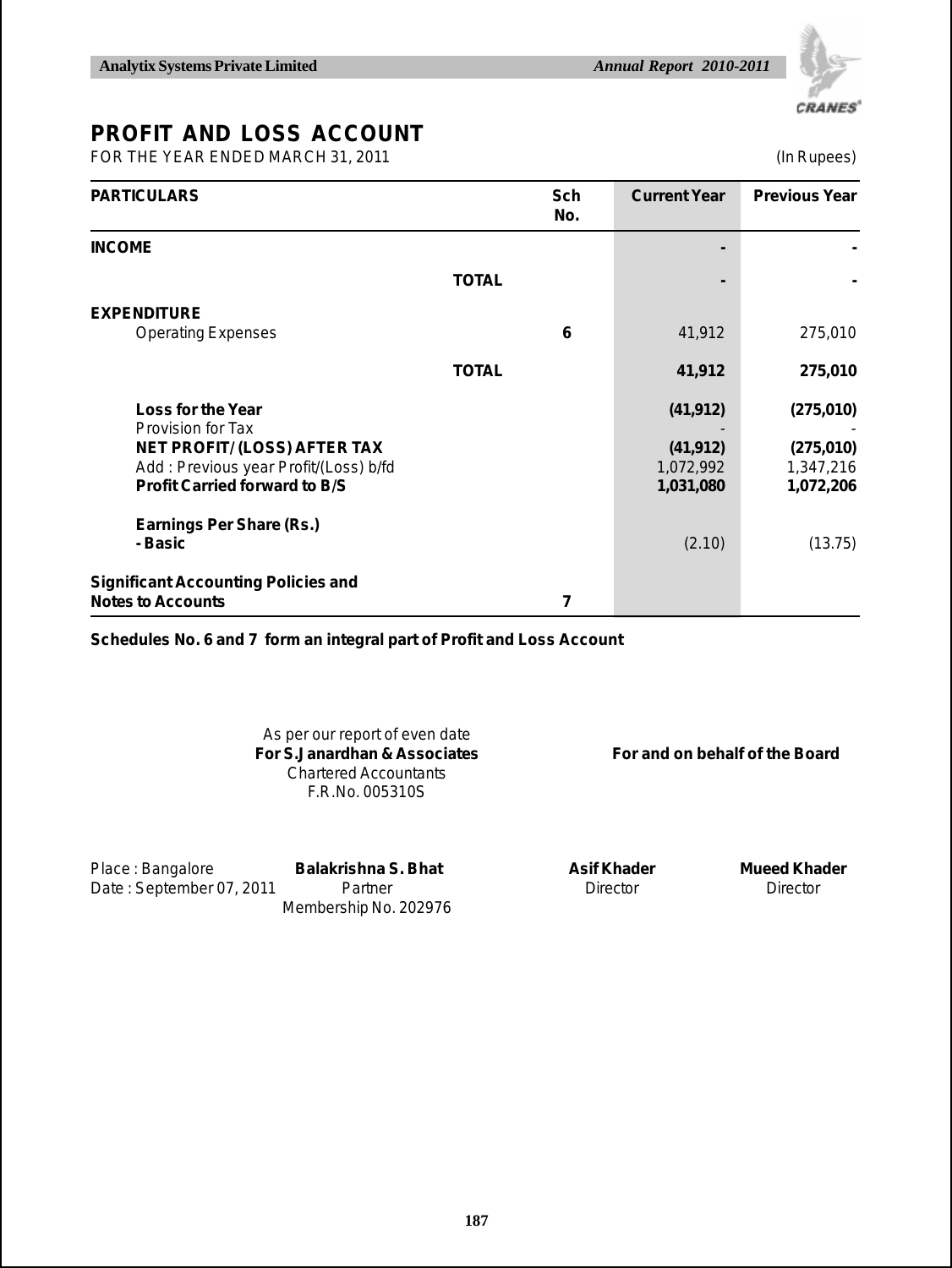

# **SCHEDULES FORMING PART OF BALANCE SHEET & PROFIT AND LOSS ACCOUNT**

FOR THE YEAR ENDED MARCH 31, 2011 CHANGE STATES (In Rupees)

| <b>PARTICULARS</b>                                                                                                                               | <b>Current Year</b>       | <b>Previous Year</b>       |
|--------------------------------------------------------------------------------------------------------------------------------------------------|---------------------------|----------------------------|
| Schedule No. 1 Share Capital<br>Authorised:<br>20,000 Equity Shares of Rs.10/- each<br>(Previous year 20,000 Equity Shares of<br>Rs.10/- each)   | 200,000                   | 200,000                    |
| Issued, Subscribed and Paid-up:<br>(20,000 Equity Shares of Rs.10/- each)<br>(Previous year 20,000 Equity Shares of<br>Rs.10/- each)             | 200,000                   | 200,000                    |
| <b>TOTAL</b>                                                                                                                                     | 200,000                   | 200,000                    |
| Schedule No. 2 Reserves and Surplus:<br>Surplus from Profit and Loss account<br><b>TOTAL</b>                                                     | 1,031,080<br>1,031,080    | 1,072,206<br>1,072,206     |
| Schedule No.3 Cash & Bank Balances:                                                                                                              |                           |                            |
| <b>Balance with Schedule Bank</b><br>- In Current Account                                                                                        | 59,786                    | 61.462                     |
| <b>TOTAL</b>                                                                                                                                     | 59,786                    | 61,462                     |
| <b>Schedule No.4 Loans and Advances:</b><br>Cranes Software International Limited                                                                | 1,238,047                 | 1,260,997                  |
| <b>TOTAL</b>                                                                                                                                     | 1,238,047                 | 1,260,997                  |
| Schedule No.5 Current Liabilities & Provisions:<br><b>Sundry Creditors</b>                                                                       | 66,753                    | 50,253                     |
| <b>TOTAL</b>                                                                                                                                     | 66,753                    | 50,253                     |
| <b>Schedule No.6 Opeating Expenses</b><br>Legal and Proffessional Charges<br><b>Bank Charges</b><br>Advance Not Recoverable<br><b>Audit Fees</b> | 22,950<br>2,462<br>16,500 | 3,345<br>255,120<br>16,545 |
| <b>TOTAL</b>                                                                                                                                     | 41,912                    | 275,010                    |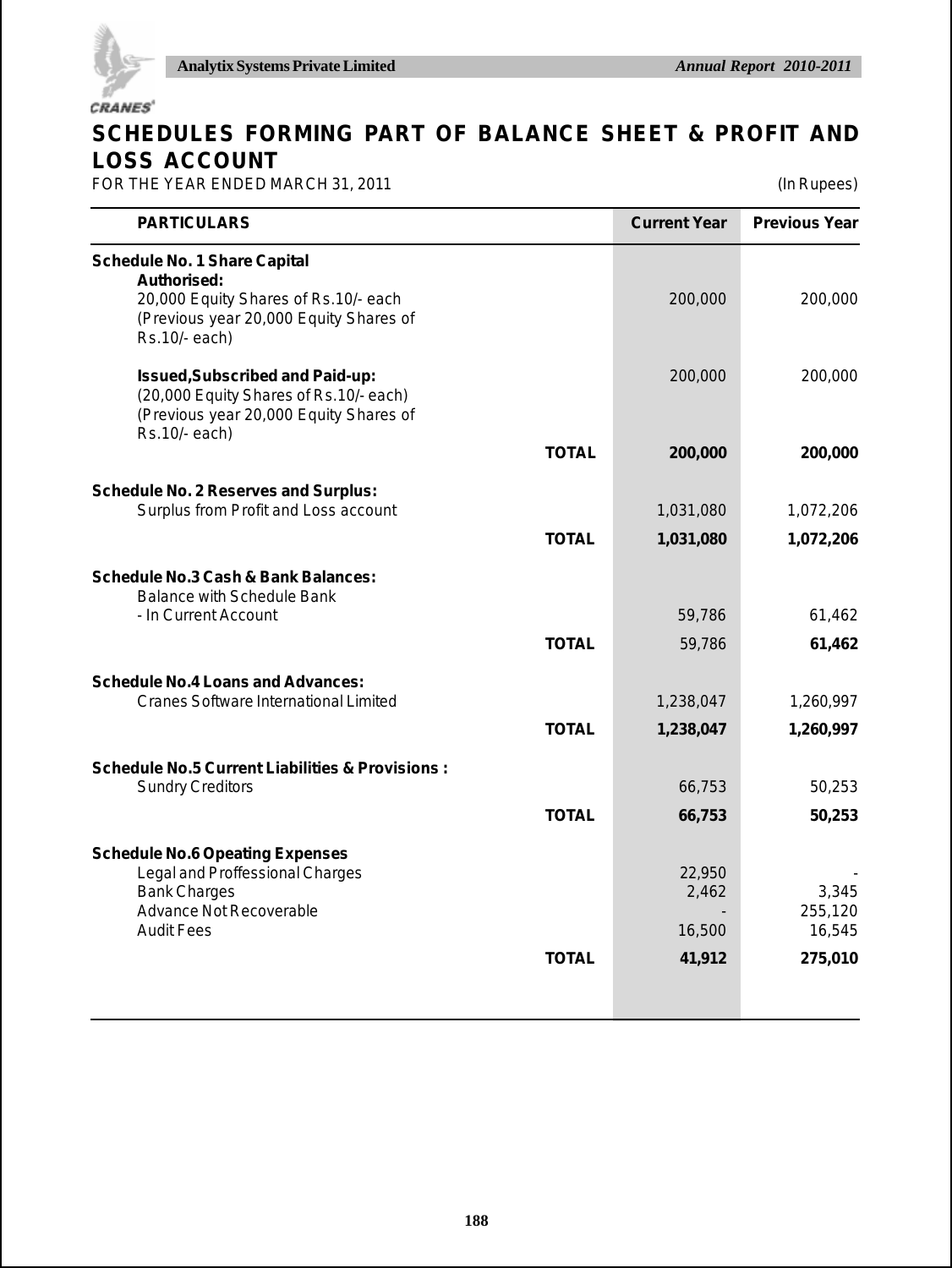

#### **SCHEDULE NO. 7 SIGNIFICANT ACCOUNTING POLICIES AND NOTES ON ACCOUNTS.**

## **7.1. SIGNIFICANT ACCOUNTING POLICIES**

## **7.1.1 Basis of Accounting**

The financial statements are prepared and presented in accordance with the Indian Generally Accepted Accounting Principles ("GAAP") under the historical convention on the accrual basis. GAAP comprises mandatory accounting standards issued by the Institute of Chartered Accountants of India (ICAI) and the Companies (Accounting Standards) Rules, 2006.

# **7.1.2 Use of Estimates**

The preparation of financial statements in conformity with GAAP requires management to make estimates and assumptions that affect the reported amounts of assets and liabilities, the disclosures of contingent assets and liabilities on the date of the financial statements and reported amounts of revenue and expenses during the period reported. Actual results could differ from those estimates.

## **7.1.3 Revenue Recognition**

Revenue on Designing, development, research, integration of software and computer systems is priced on a time and material and fixed-price contracts. Revenue priced on a time and material contracts are recognized as related services are performed. Revenue from fixed-price, fixed time-frame contracts is recognized in accordance with the percentage of completion method.

## **7.1.4 Cash Flow Statement**

Cash flows are reported using the indirect method, whereby net profits before tax is adjusted for the effects of transactions of a non-cash nature and the changes during the period in inventories and operating receivables and payables. The cash flows from regular revenue generating, investing and financing activities of the Company are shown separately.

## **7.1.5 Fixed Assets**

The company does not possess any Fixed Assets as on the balance sheet date.

## **7.1.6 Intangible Assets**

- i. All intangible assets are stated at cost less accumulated amortization.
- ii. The cost of acquired intangible assets is the consideration paid for acquisition.

# **7.1.7 Depreciation and Amortization**

Depreciation on individual low cost assets (costing less than Rs.5,000) is provided for in full in the year of purchase irrespective of date of installation.

# **7.1.8 Impairment of Assets**

The Company assesses at each balance sheet date using internal and external sources, whether there is any indication that an asset (both tangible and intangible) including goodwill may be impaired. If any such indications exist, the Company estimates the recoverable amount of the asset. If such recoverable amount of the asset or the recoverable amount of the cash generating unit to which the asset belongs to is less than its carrying amount, the carrying amount is reduced to its recoverable amount. The reduction is treated as an impairment loss and is recognized in the profit and loss account. If at the balance sheet date there is an indication that a previously assessed impairment loss no longer exists, the recoverable amount is reassessed and the asset is reflected at the recoverable amount subject to a maximum of depreciated historical cost. In respect of goodwill the impairment loss will be reversed only when it was caused by specific external events and their effects have been reversed by subsequent external events.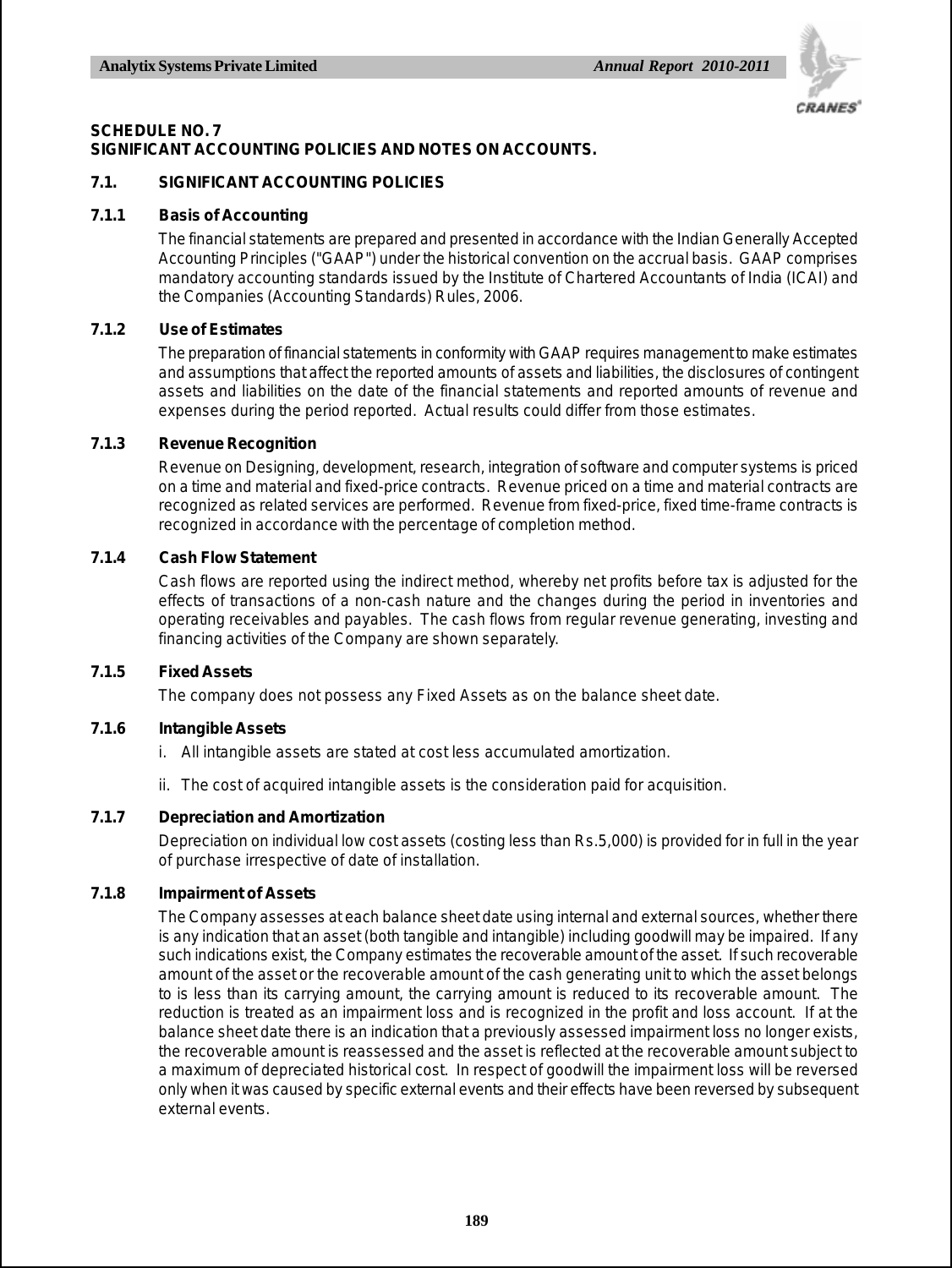

#### **7.1.9 Inventories**

The Companies Inventories comprises of raw material, Work in progress and finished hardware products which are valued at cost or net realizable value, whichever is lower. The cost formula used is specific identification basis. Net realizable value is the estimated selling price in ordinary course of business, less estimated cost of completion and estimated cost necessary to make the sale. The cost of inventories is net of VAT credit.

#### **7.1.10 Effect of Exchange Fluctuation on foreign currency transactions**

- i. Foreign currency translations are recorded on the basis of exchange rates prevailing on the date of the transaction.
- ii. Exchange differences are recorded when the amount actually received on sales or actually paid when the expenditure is incurred, is converted into Indian Rupees.
- iii. Exchange differences arising on foreign currency transactions are recognized as income or expense in the period in which they arise.
- iv. Period-end balances of monetary foreign currency assets and liabilities are translated at the closing rate. The resulting exchange difference is recorded in the profit and loss account.

#### **7.1.11 Employees' Benefits**

The short-term employee benefits such as salaries and paid leave is debited to expense as and when an employee has rendered services in exchange for these benefits.

#### **7.1.12 Income Tax**

- i. Income tax is computed using the tax effect accounting method, where the taxes are accrued in the same period the related revenue and expense arise.
- ii. The current charge for income taxes is calculated in accordance with the relevant tax regulations.
- iii. Deferred tax assets and liabilities are recognized for the future tax consequences attributable to timing differences that result between the profit offered for income taxes and the profit as per the financial statements. Deferred tax assets and liabilities are measured using the tax rates and tax laws that have been enacted or substantively enacted by the balance sheet date. The effect on deferred tax assets and liabilities of a change in tax rates is recognized in the period that includes the enactment/substantial enactment date. Deferred tax assets on timing differences are recognized only if there is a reasonable certainty that sufficient future taxable income will be available against which such deferred tax assets can be realized. Deferred tax assets are reassessed for the appropriateness of their respective carrying values at each balance sheet dates.
- iv. Advance taxes and provisions for current income taxes are presented in the balance sheet after offsetting advance taxes paid and income tax provisions arising in the same tax jurisdiction.
- v. The Company offsets deferred tax assets and deferred tax liabilities relating to taxes on income levied by the same governing taxation laws.

#### **7.1.13 Provisions and Contingent Liabilities**

The Company creates a provision when there is a present obligation as a result of an obligating event that probably requires an outflow of resources and a reliable estimate can be made of the amount of the obligation. A disclosure for a contingent liability is made when there is a possible obligation or a present obligation that may, but probably will not, require an outflow of resources. Where there is a possible obligation or a present obligation in respect of which the likelihood of outflow of resources is remote, no provision or disclosure is made.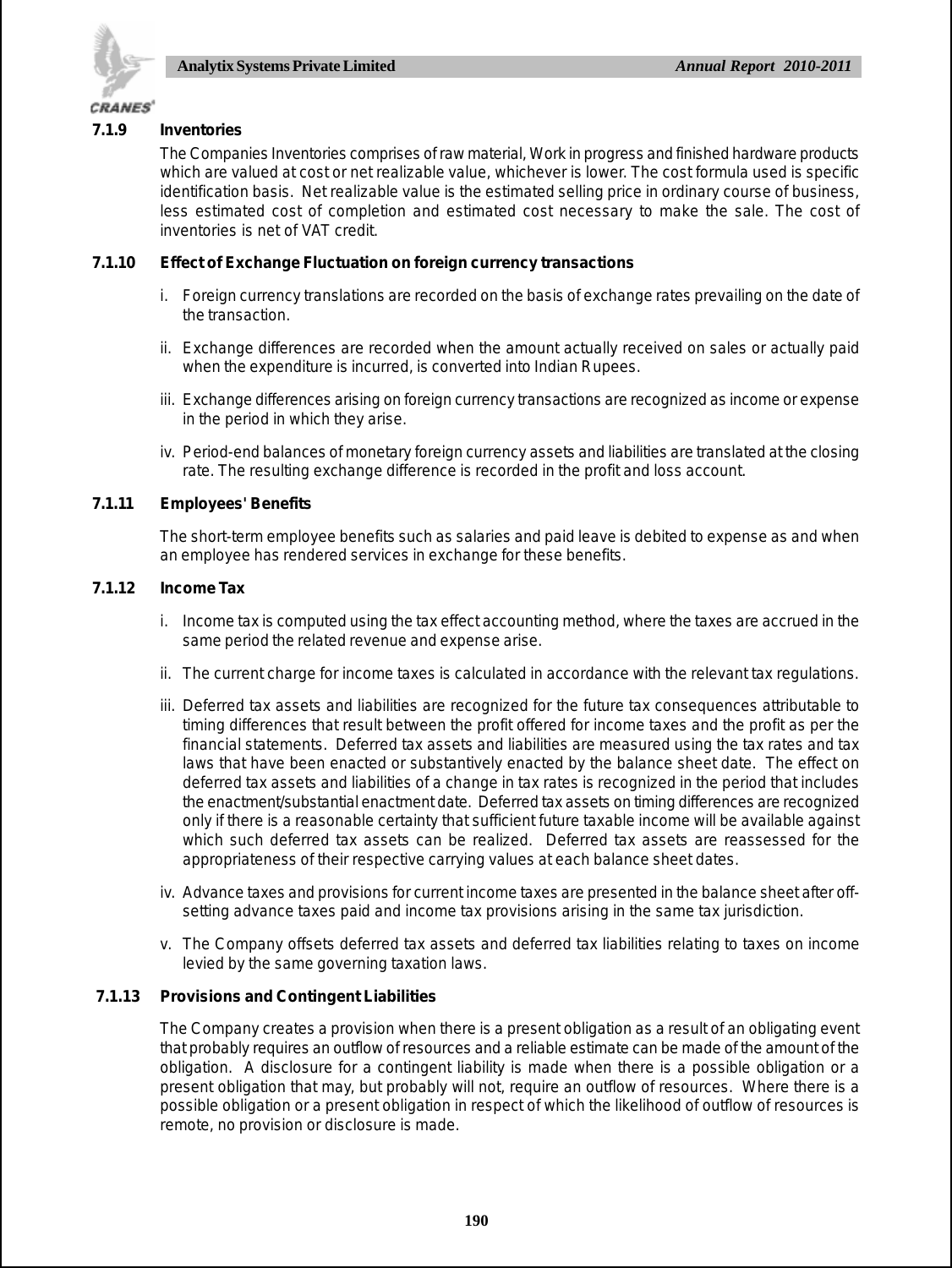

#### **7.1.14 Earnings per Share**

- i. Basic Earnings per share is calculated by dividing the net earning available to the Equity Shareholders by the weighted average number of Equity Shares outstanding during the year.
- ii. Diluted Earnings per share is same as Basic Earnings per share since there are no potential Equity Shares.

#### **7.1.15 Leases**

- i. Lease arrangements where substantial risk and rewards incidental to ownership vests with the lessor, such leases are recognized as operating leases.
- ii. Lease payments under operating lease are recognized as an expense in the profit and loss account.

## **7.2 NOTES ON ACCOUNTS**

#### **7.2.1 Contingent liabilities provided for and Capital commitments - NIL**

#### **7.2.2 Transactions with Key Management Personnel**

The aggregate managerial remuneration paid to the directors including managing director is:

|        |                                          |                | (Amount in Rupees) |
|--------|------------------------------------------|----------------|--------------------|
|        | <b>Particulars</b>                       | Year ended     | Year ended         |
|        |                                          | March 31, 2011 | March 31, 2010     |
|        | Directors' Remuneration                  | Nil            | Nil                |
| 7.2.3. | Activities in foreign currency           |                | (Amount in Rupees) |
|        | <b>Particulars</b>                       | Year ended     | Year ended         |
|        |                                          | March 31, 2011 | March 31, 2010     |
|        | <b>Earnings in Foreign Currency -</b>    |                |                    |
|        | FOB value of exports                     | Nil            | Nil                |
|        | Expenditure incurred in Foreign Currency | Nil            | Nil                |
|        |                                          |                |                    |

#### **7.2.4. Debtors and Creditors; Loans and Advances**

All Current Assets, Loans and advances, have at least the value as stated in the Balance Sheet if realized in the ordinary course of the Business.

#### **7.2.5 Dues to Small-scale industrial undertakings**

- i. As at March 31, 2011 and March 31, 2010, the Company has no outstanding dues exceeding Rs. 1 Lakh for more than 30 days to Small Scale Industrial undertaking as ascertained and certified by the management.
- ii. As at March 31, 2011 and March 31, 2010, the Company has paid to all entities falling under the provisions of Micro, Small and Medium Enterprises Development Act, 2006 within the due dates as specified in the said Act.

# **7.2.6 Investments**

The company has not made any investments.

#### **7.2.7 Quantitative Details**

During the year the Company neither had opening stock nor conducted any trade. Therefore the Quantitative details of sales and certain information as required under paragraphs 3,4C and 4D of Part II of Schedule VI to the Companies Act, 1956 is not applicable. Also the information on Licensed and installed capacity is not applicable.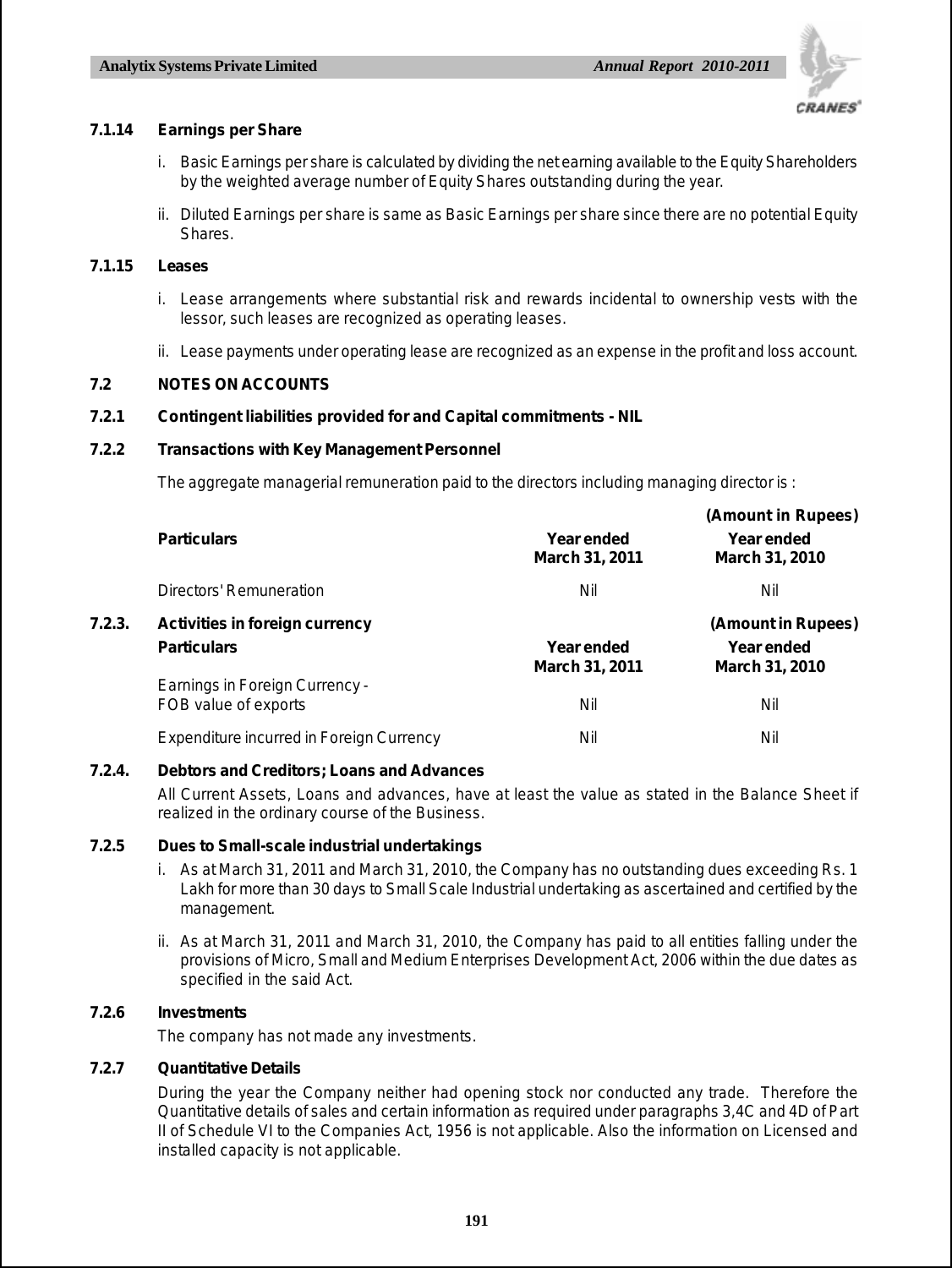

**Analytix Systems Private Limited**

#### **CRANES**

# **7.2.8. Details of Auditors remuneration (Amount in Rupees)**

| Particulars          | Year ended<br>March 31, 2011 | Year ended<br>March 31, 2010 |
|----------------------|------------------------------|------------------------------|
| Statutory Audit fees | 16,500                       | 16,545                       |
| Total                | 16,500                       | 16,545                       |

# **7.2.9 Earning per Share**

The following reflects the income and share date used in the computation of Earnings per share.

| <b>Particulars</b>             | Year ended<br>March 31, 2011 | Year ended<br>March 31, 2010 |
|--------------------------------|------------------------------|------------------------------|
| Profit after tax (Rs.)         | (41, 912)                    | (275, 010)                   |
| <b>Number of Equity Shares</b> | 20,000                       | 20,000                       |
| EPS - Basic and Diluted (Rs.)  | (2.10)                       | (13.75)                      |
| Nominal Value per share (Rs.)  | 10                           | 10                           |

### **7.2.10. Related Party Disclosures as ascertained by the Management**

| Year ended March 31, 2011                                |                                     |                                              |                                                                                  | (Amount in Rupees) |
|----------------------------------------------------------|-------------------------------------|----------------------------------------------|----------------------------------------------------------------------------------|--------------------|
| <b>Particulars</b>                                       | <b>Holding</b><br>Company           | Personnel                                    | Key Management Relatives of Total Related<br>Key Management Parties<br>Personnel |                    |
| Loans/advances given                                     | 1,238,047                           |                                              |                                                                                  | 1,238,047          |
| <b>Directors Remuneration</b>                            |                                     |                                              |                                                                                  |                    |
| Balance as on 31.03.11 payable<br>Balance as on 31.03.11 |                                     |                                              |                                                                                  |                    |
| receivable                                               | 1,238,047                           |                                              |                                                                                  | 1,238,047          |
| Year ended March 31, 2010                                |                                     |                                              |                                                                                  | (Amount in Rupees) |
| <b>Particulars</b>                                       | <b>Holding</b><br>Company           | Personnel                                    | Key Management Relatives of Total Related<br>Key Management Parties<br>Personnel |                    |
| Loans/advances given                                     | 1,260,997                           |                                              |                                                                                  | 1,260,997          |
| <b>Directors Remuneration</b>                            |                                     |                                              |                                                                                  |                    |
| Balance as on 31.03.10 payable                           |                                     |                                              |                                                                                  |                    |
| Balance as on 31.03.10<br>receivable                     | 1,260,997                           |                                              |                                                                                  | 1,260,997          |
| Note:                                                    |                                     |                                              |                                                                                  |                    |
| Names of related parties and description of relationship |                                     |                                              |                                                                                  |                    |
| <b>Holding Company</b>                                   |                                     | <b>Cranes Software International Limited</b> |                                                                                  |                    |
| Subsidiaries                                             | Nil                                 |                                              |                                                                                  |                    |
| Key Management Personnel                                 | Mr. Asif Khader<br>Mr. Mueed Khader |                                              |                                                                                  |                    |
| Relatives of Key Management<br>Personnel                 | Nil                                 |                                              |                                                                                  |                    |
| <b>Other Related Parties</b>                             | Nil                                 |                                              |                                                                                  |                    |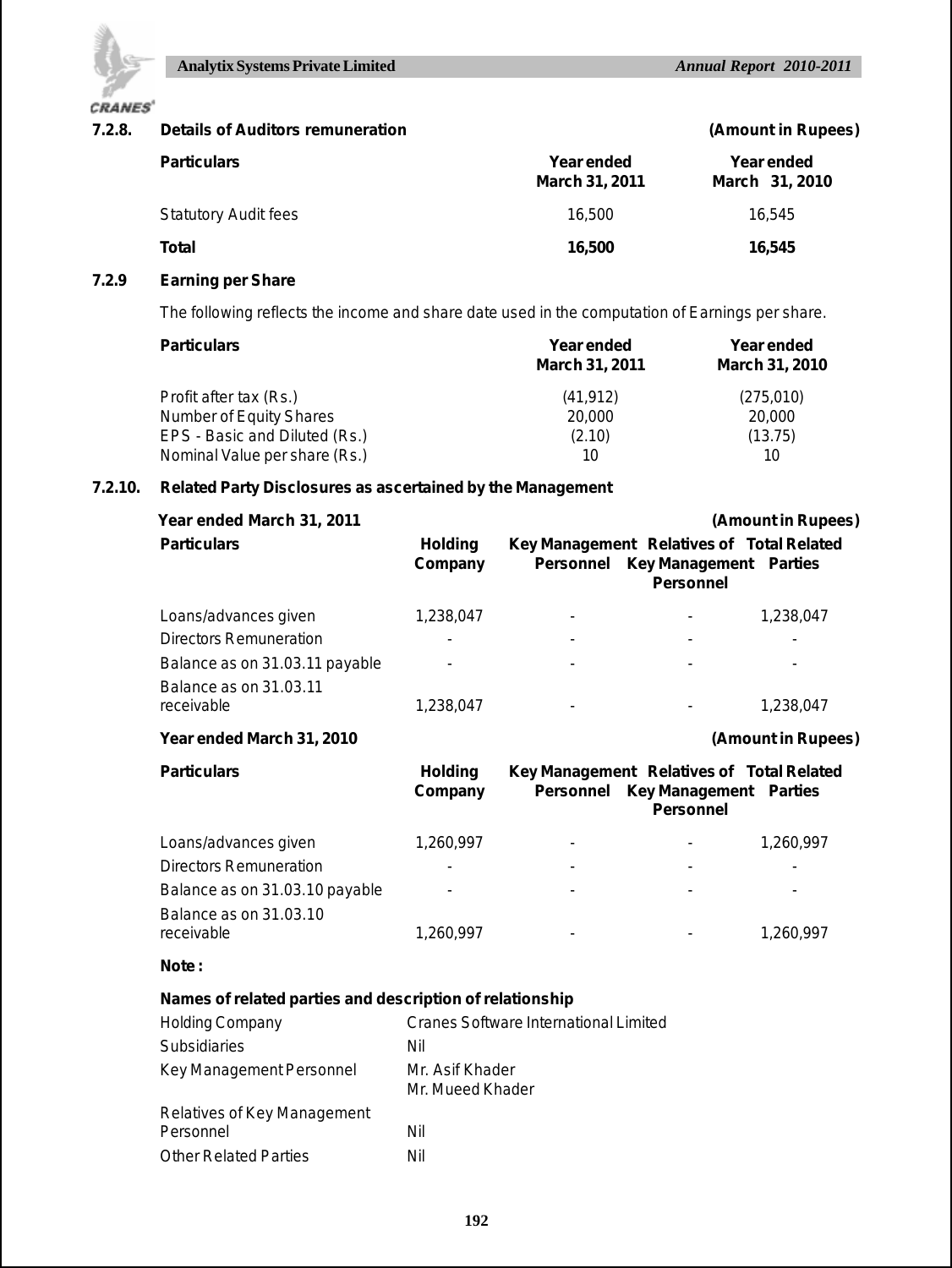

In respect of the above parties, there is no provision for doubtful debts as at the financial year and no amount has been written off/written back during the year in respect of debts due from/to them.

#### **7.2.11. Segment Reporting**

There is no business conducted by the Company

#### **7.2.12. Previous year's figures have been regrouped and reclassified wherever necessary.**

As per our report of even date **For S.Janardhan & Associates For and on behalf of the Board** Chartered Accountants F.R.No. 005310S

Place : Bangalore **Balakrishna S. Bhat Asif Khader Mueed Khader Mueed Khader Director Director Director Director** Date: September 07, 2011 Membership No. 202976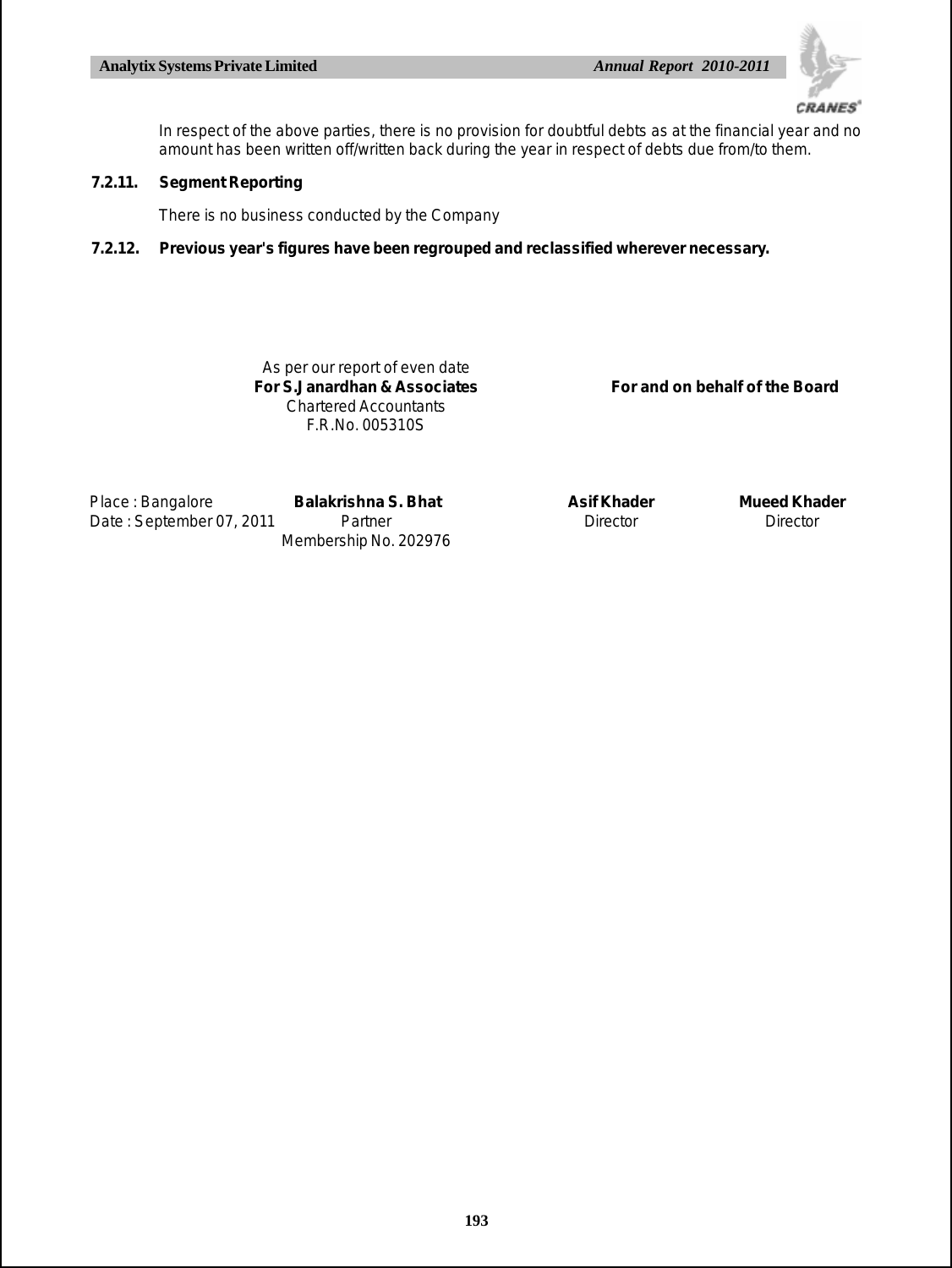

# **BALANCE SHEET ABSTRACT AND COMPANY'S GENERAL BUSINESS PROFILE**

| L             | <b>REGISTRATION DETAILS</b>       |                                                                 |                                                                             |                   |
|---------------|-----------------------------------|-----------------------------------------------------------------|-----------------------------------------------------------------------------|-------------------|
|               | Registration No.:                 |                                                                 | State Code                                                                  | 0 8               |
|               | <b>Balance Sheet Date:</b>        | 3 1 0 3 2 0 1 1                                                 |                                                                             |                   |
| $\mathbf{II}$ |                                   | Capital Raised during the year (Amount in Rs. Thousands)        |                                                                             |                   |
|               | Public Issue                      | N  L                                                            | <b>Rights Issue</b>                                                         | N I L             |
|               | Bonus Issue                       | N  L                                                            | <b>Private Placement</b>                                                    | N I L             |
| Ш             |                                   |                                                                 | Position of Mobilisation and Deployment of funds (Amounts in Rs. Thousands) |                   |
|               | <b>Total Liabilities</b>          | 1231                                                            | <b>Total Assets</b>                                                         | 1 2 3 1           |
|               | <b>Sources of funds</b>           |                                                                 |                                                                             |                   |
|               | Paid-up Capital                   | 2 0 0                                                           | Reserves and Surplus                                                        | $\boxed{1 0 3 1}$ |
|               | <b>Secured Loans</b>              | N I L                                                           | <b>Unsecured Loans</b>                                                      | N I L             |
|               | <b>Application of funds</b>       |                                                                 |                                                                             |                   |
|               | <b>Net Fixed Assets</b>           | N I L                                                           | Investments                                                                 | N I L             |
|               | <b>Net Current Assets</b>         | 1 2 3 1                                                         | Miscellaneous Expenditure                                                   | N I L             |
|               | <b>Accumulated Losses</b>         | N  L                                                            | <b>Deferred Tax Assets</b>                                                  | N I L             |
| IV            |                                   | Performance of Company (Amount in Rs. Thousands)                |                                                                             |                   |
|               | Turnover                          | $N$ $ $ $ $ $ $                                                 | <b>Total Expenditure</b>                                                    | $\sqrt{4 2 }$     |
|               | Profit Before Tax                 | $- 4 2 $                                                        | Profit After Tax                                                            | $- 4 2 $          |
|               | Earnings per Share<br>in Rupees   | $-2$ . 10                                                       | Dividend Rate %                                                             | $N$   $L$         |
|               |                                   |                                                                 |                                                                             |                   |
| v             |                                   | Generic Names of three Principal Products / Services of Company |                                                                             |                   |
|               | Item Code No. (ITC CODE) 85243990 |                                                                 |                                                                             |                   |
|               | Product Description:              | SOFTWARE                                                        |                                                                             |                   |
|               |                                   |                                                                 |                                                                             |                   |
|               |                                   | As per our report of even date                                  |                                                                             |                   |
|               |                                   | For S.Janardhan & Associates                                    | For and on behalf of the Board                                              |                   |
|               |                                   | <b>Chartered Accountants</b><br>F.R.No. 005310S                 |                                                                             |                   |
|               |                                   |                                                                 |                                                                             |                   |
|               |                                   |                                                                 |                                                                             |                   |

Place : Bangalore **Balakrishna S. Bhat Asif Khader Mueed Khader** Date : September 07, 2011 **Balakrishna S. Bhat**<br>
Director **Director** Director Date : September 07, 2011 Membership No. 202976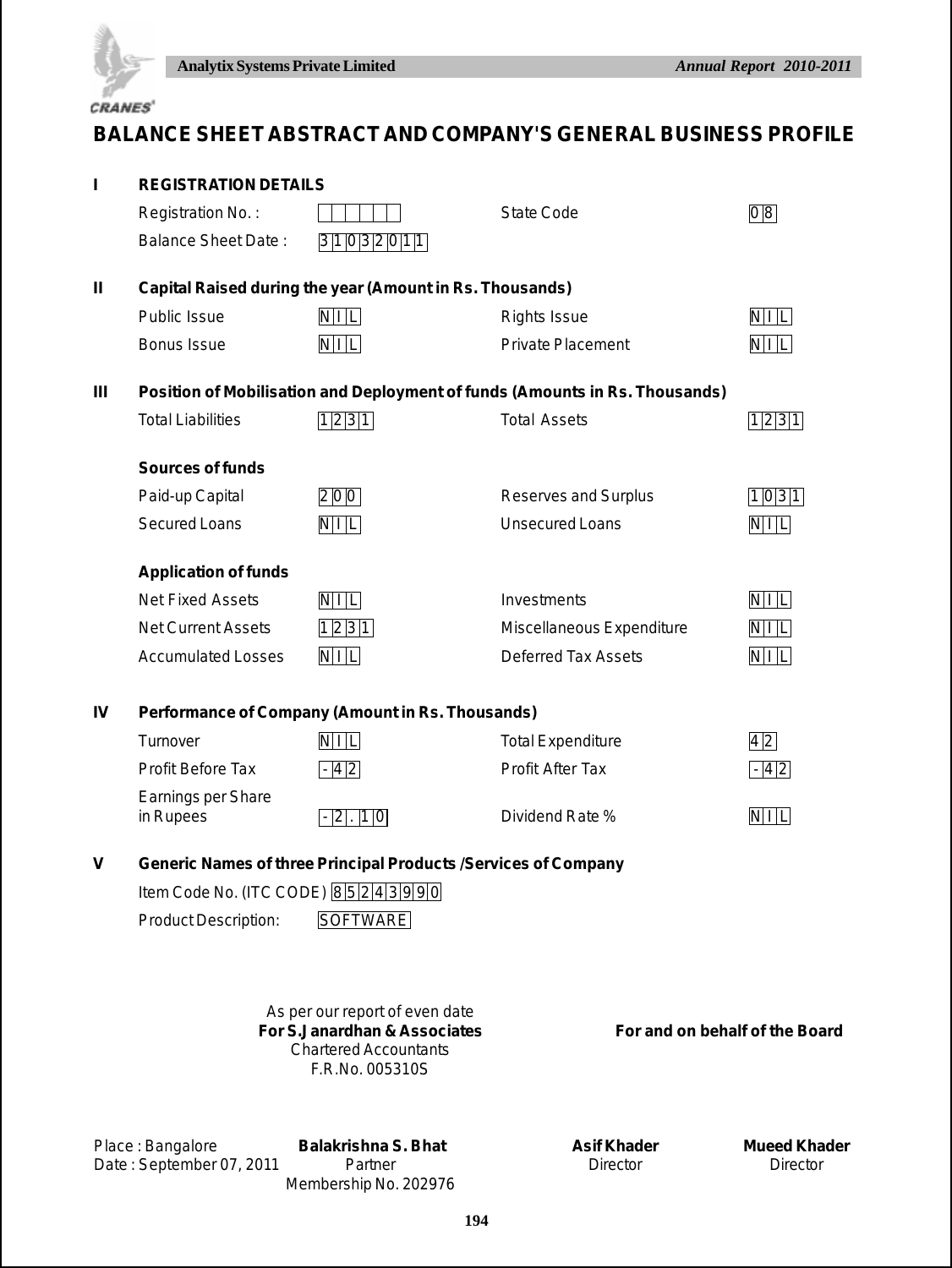

# **STATEMENT OF CASH FLOWS FOR THE YEAR ENDED MARCH 31, 2011**

(In Rupees)

| <b>PARTICULARS</b>                                                                                                    | <b>Current Year</b>             |                                        | <b>Previous Year</b>       |
|-----------------------------------------------------------------------------------------------------------------------|---------------------------------|----------------------------------------|----------------------------|
| Cash flows from operating activities<br>Net profit (Loss) before taxation                                             | (41, 912)                       | (275, 010)                             |                            |
| Operating profit before<br>working capital changes                                                                    | (41, 912)                       | (275, 010)                             |                            |
| Adjustments for working capital<br>Loans and advances<br><b>Current liabilities</b><br>Cash generated from operations | (22,950)<br>16,500<br>(48, 362) | (1,005,877)<br>16,545<br>(1, 264, 342) |                            |
| Net cash from Operating Activities                                                                                    | (48, 362)                       |                                        | (1, 264, 342)              |
| Net cash from Investing Activities                                                                                    |                                 |                                        |                            |
| Net cash from Financing Activities                                                                                    |                                 |                                        |                            |
| Net increase/(decrease)<br>in Cash and Cash Equivalents<br>Opening cash and cash equivalents                          | (48, 362)<br>61,462             |                                        | (1, 264, 342)<br>1,325,804 |
| Closing cash and cash equivalents                                                                                     | 59,786                          |                                        | 61,462                     |

As per our report of even date<br>For S.Janardhan & Associates Chartered Accountants F.R.No. 005310S

For and on behalf of the Board

Place : Bangalore **Balakrishna S. Bhat Asif Khader Mueed Khader Mueed Khader Director Director Director Director** Date : September 07, 2011 Membership No. 202976